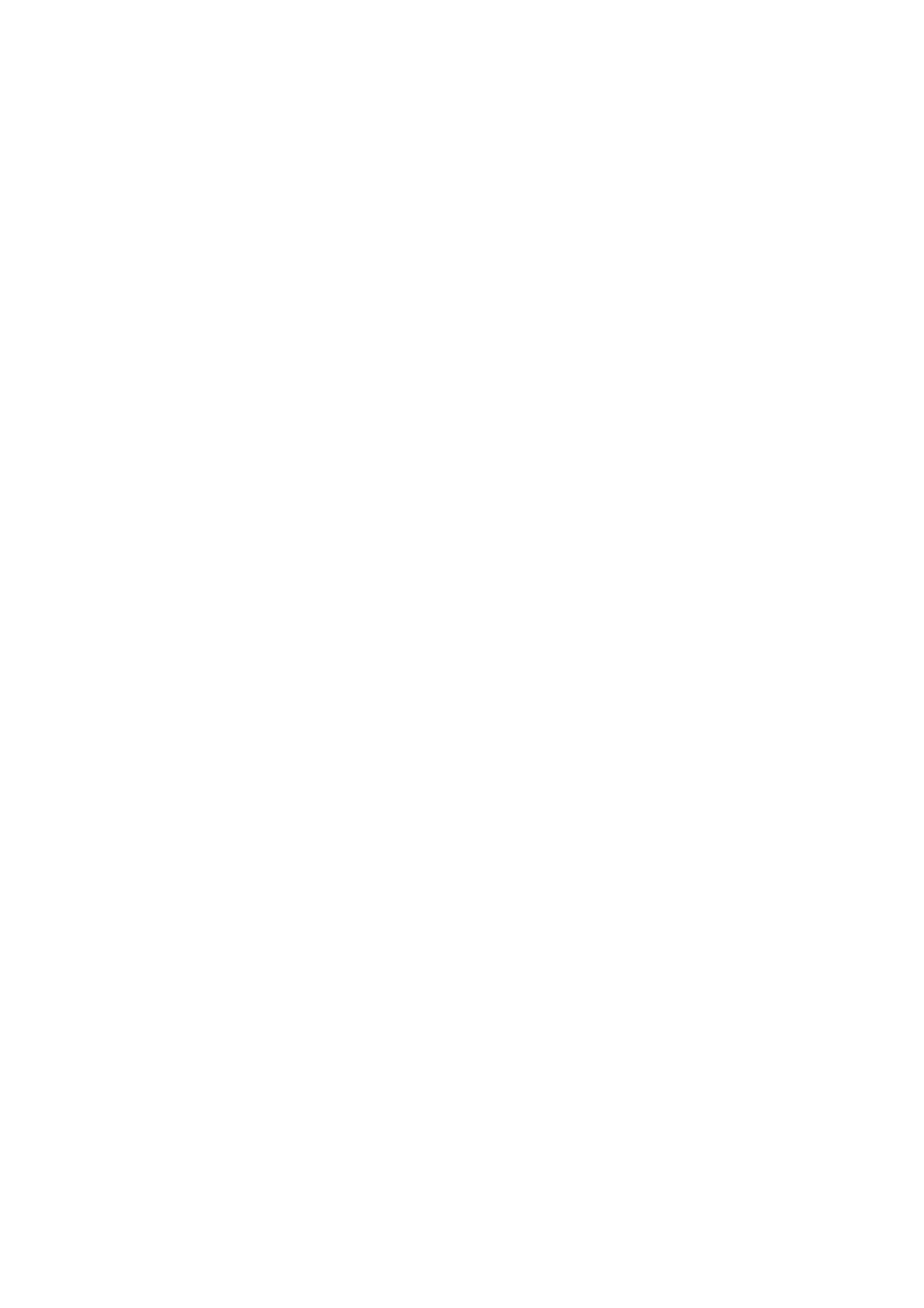English Nature Research Reports

#### **Number 649**

#### **Dogs, access and nature conservation**

Ken Taylor (Asken Ltd) Penny Anderson (Penny Anderson Associates Ltd) Ros Taylor (Asken Ltd) Kath Longden (Penny Anderson Associates Ltd) Paul Fisher (Penny Anderson Associates Ltd)

You may reproduce as many additional copies of this report as you like, provided such copies stipulate that copyright remains with English Nature, Northminster House, Peterborough PE1 1UA

> ISSN 0967-876X © Copyright English Nature 2005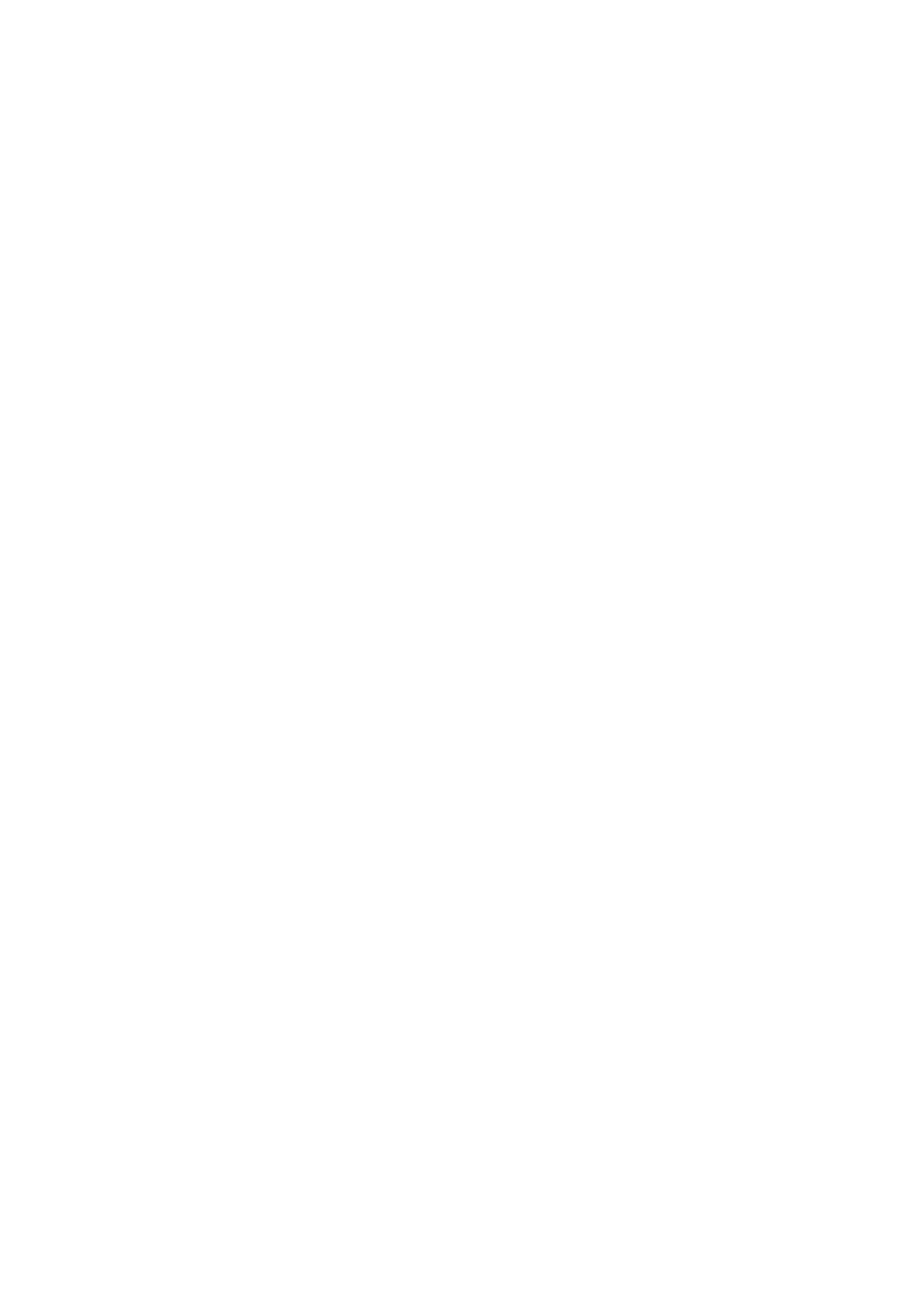# **Acknowledgements**

Asken Ltd and PAA wish to acknowledge the help and support of all those who responded to our enquiries – either by providing us with information of value to our literature search or by completing the questionnaire. We would also like to express our gratitude to Tom Sunderland and Graham Bathe of English Nature for their support and guidance during the course of the research.

# **Forethought**

Something to bear in mind when considering this report about dogs and nature conservation:

Annie: "*I understand you help people who've got horse problems.*"

Tom: "*It's kind of the other way round. I help horses who've got people problems.*"

From: *The Horse Whisperer*, by Nicholas Evans (with acknowledgements to S Jenkinson of the Kennel Club for drawing attention to this quote).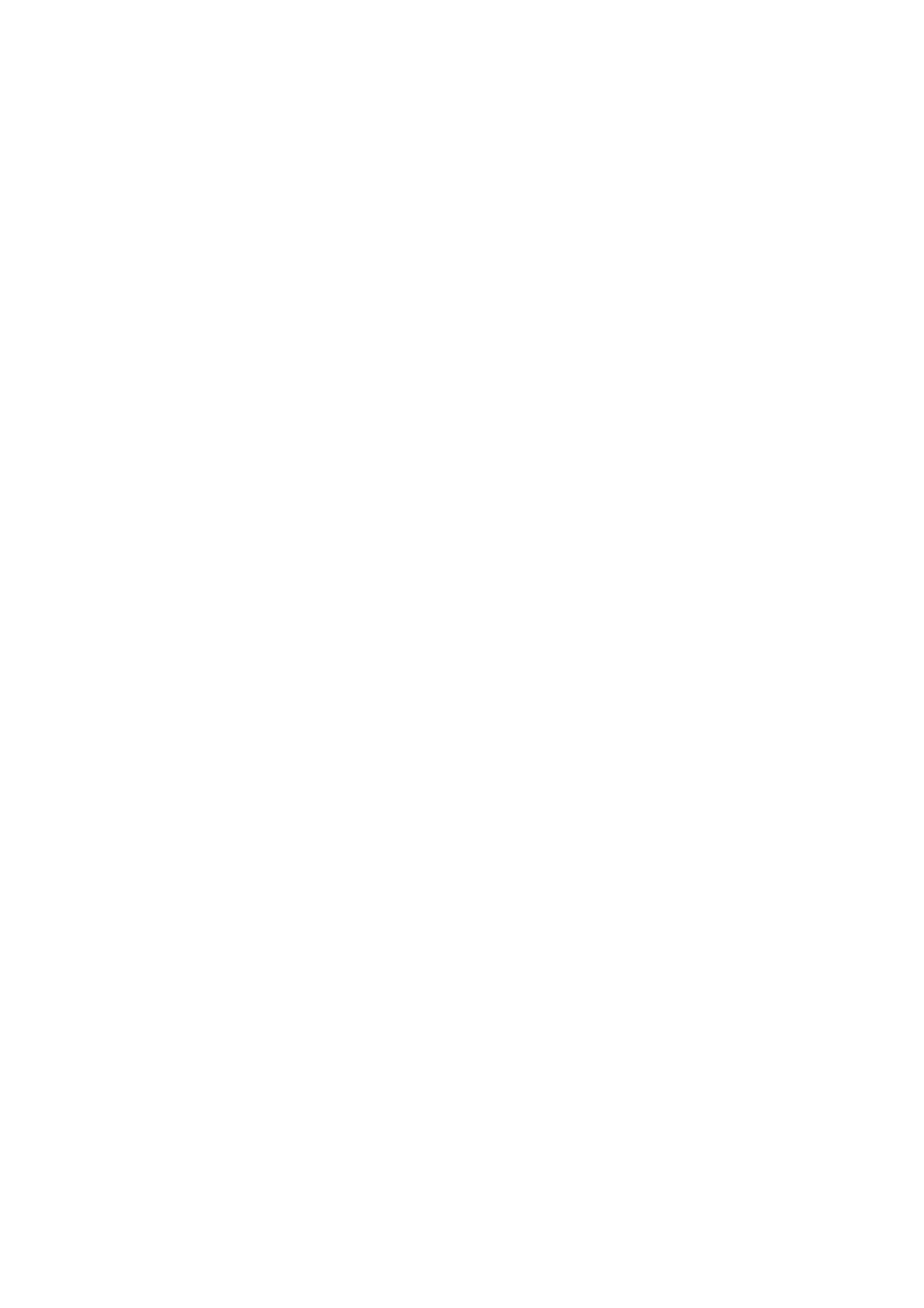# **Executive summary**

English Nature appointed Asken Ltd and Penny Anderson Associates Ltd (PAA) to prepare a report on *Dogs, Access and Nature Conservation* that will serve as a reference for managers of sites of nature conservation importance. An extensive literature search and review was undertaken, discussions held with researchers and site managers and a structured survey of site managers in England and Scotland was undertaken by email.

There were around 6.1m dogs in the UK in 2003 (a decline from 1998 when there were estimated to be 6.9m). The Kennel Club recognises at least 172 different breeds but groups them into seven major categories based on the characteristics for which they have been bred. There are also many dogs that are crossbreeds. In some of the most popular breeds (eg Labrador, golden retriever, terriers and crosses), their breeding has been to put up birds for shooting or to pursue mammals. However, all dogs retain an innate tendency to chase a moving object, such as a wild animal.

Research into dog walking and dog behaviour has shown that:

- around 5-7% of walkers in the uplands and 25-50% of walkers in lowland areas are accompanied by dogs;
- around 50-90% of these dogs were off-lead and up to 14% were deemed (by researchers/observers) to be running out of control;
- a walker with a dog has a larger 'sphere of influence' with regard to wildlife than a walker without a dog, and groups of dogs may exert a stronger influence than a single dog.

The research shows that disturbance is greater where:

- the animal reacts in the same way to a dog as it does to a predator;
- the stimulus approaches more directly;
- distance to a refuge is greater;
- the cost of fleeing is lower (and so the significance, in survival terms, is low).

However, the pattern of disturbance varies between species and at different times in their breeding cycle.

Disturbance is an effect that does not necessarily mean that long term impacts at population level will arise and it is important to recognise this distinction. However, very few studies have examined impacts at a population level.

For breeding birds there is clear evidence, both research-based and anecdotal, that disturbance exposes the eggs or young to a greater risk of loss to opportunistic predators, especially corvids. This appears to be the greatest risk arising from disturbance on sites where visitor and dog numbers are high. This effect is greatest for ground nesting birds in a variety of habitats.

Ground nesting birds have been the subject of most research (although little of the research examines disturbance by dogs independently from disturbance by humans with and without dogs) and appear to be the group most vulnerable to disturbance. Key findings for all bird groups or species are that:

• the presence of dogs provokes a disturbance response at greater distances and for longer periods than stimuli from recreational activities (including people without dogs) during the breeding season for most of the species studied, especially ground nesting ones, and for one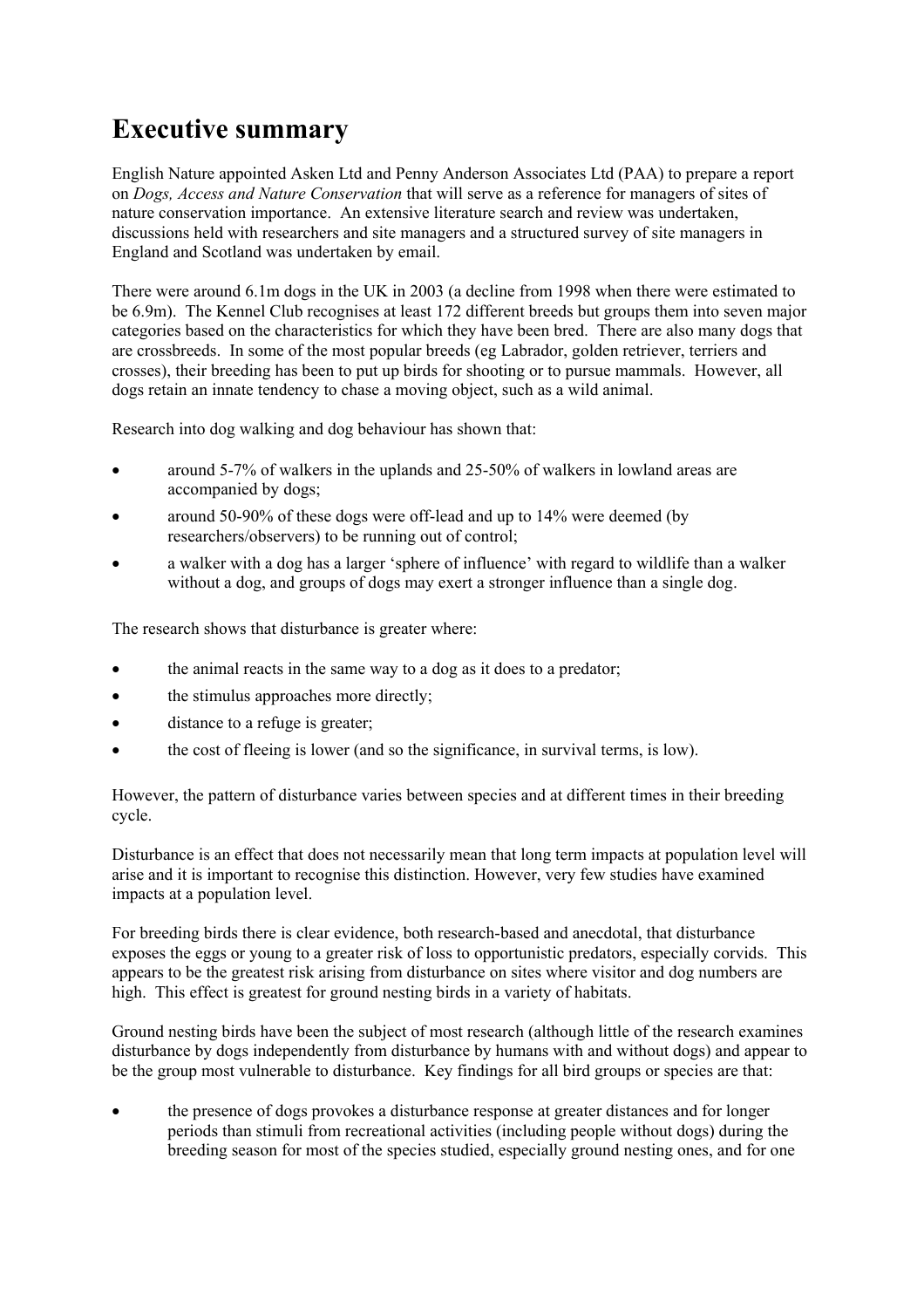species this disturbance distance was twice as long in the breeding opposed to the wintering season;

- breeding success can be improved significantly when dogs are managed, including in beach environments;
- lekking birds may be particularly vulnerable to disturbance by dogs although research in the UK is limited;
- of the wader species, only the Eurasian dotterel has been shown not to be disturbed by dogs or people;
- although some species exhibit no behavioural response to disturbance by dogs or people, they appear to produce less fit young (eg marsh harriers) and this relationship is worthy of further study;
- the response to dogs differs between species of ground feeding/roosting wintering birds but dogs generally have a greater effect than walkers and (for some species) joggers;
- reaction to dogs has an energy cost and this can be significant in winter, although compensatory feeding (eg at night) is found in some species;
- evidence concerning possible habituation is mixed.

Very little work has been found about effects on mammals and other animals. Although effects have been observed (eg disturbance of deer, changes in behaviour patterns of badgers), the available information suggests that any effects of dogs on populations are not significant. There is a potential risk of dogs spreading disease amongst wild animals but, again, there is no evidence to suggest that this is significant.

Research and anecdotal reports show that dogs contribute to nutrient enrichment of infertile habitats through defecation and urination. These effects tends to be concentrated around car parks and site entrances as dogs tend to perform these bodily functions shortly after being let out of cars or taken off a lead, and in approximately a one metre zone beside the paths. Observed symptoms of enrichment are dominance of nutrient-loving species and reduced species diversity. Ideally, owners would pick up the faeces of their dogs (little can realistically be done about urination) but a significant proportion of owners do not. However, a significant proportion of owners are responsive to campaigns to encourage them to clear up after their dogs, particularly when they are made aware of the effects and are provided with facilities for convenient disposal.

The presence of dogs at a site can exert an influence on how it is managed, particularly where some form of grazing by livestock is thought to be the optimum management regime. The influence arises from:

- the need to consider the compatibility of livestock (especially breeding ewes and lambs) and dogs;
- concerns that may be expressed by users (not just dog walkers) about the presence of large grazing animals.

However, there are many measures that can be employed to assuage these concerns and, in practice, re-introduction of grazing can be effected at most sites without undue adverse effects. Even so, instances were found (as reported in the National Survey) of grazing being prevented or altered because of perceived difficulties arising from the presence of dogs.

It is important to recognise that dogs play an important positive role in British society. Benefits include:

• promotion of health and well-being of their owners (and their children);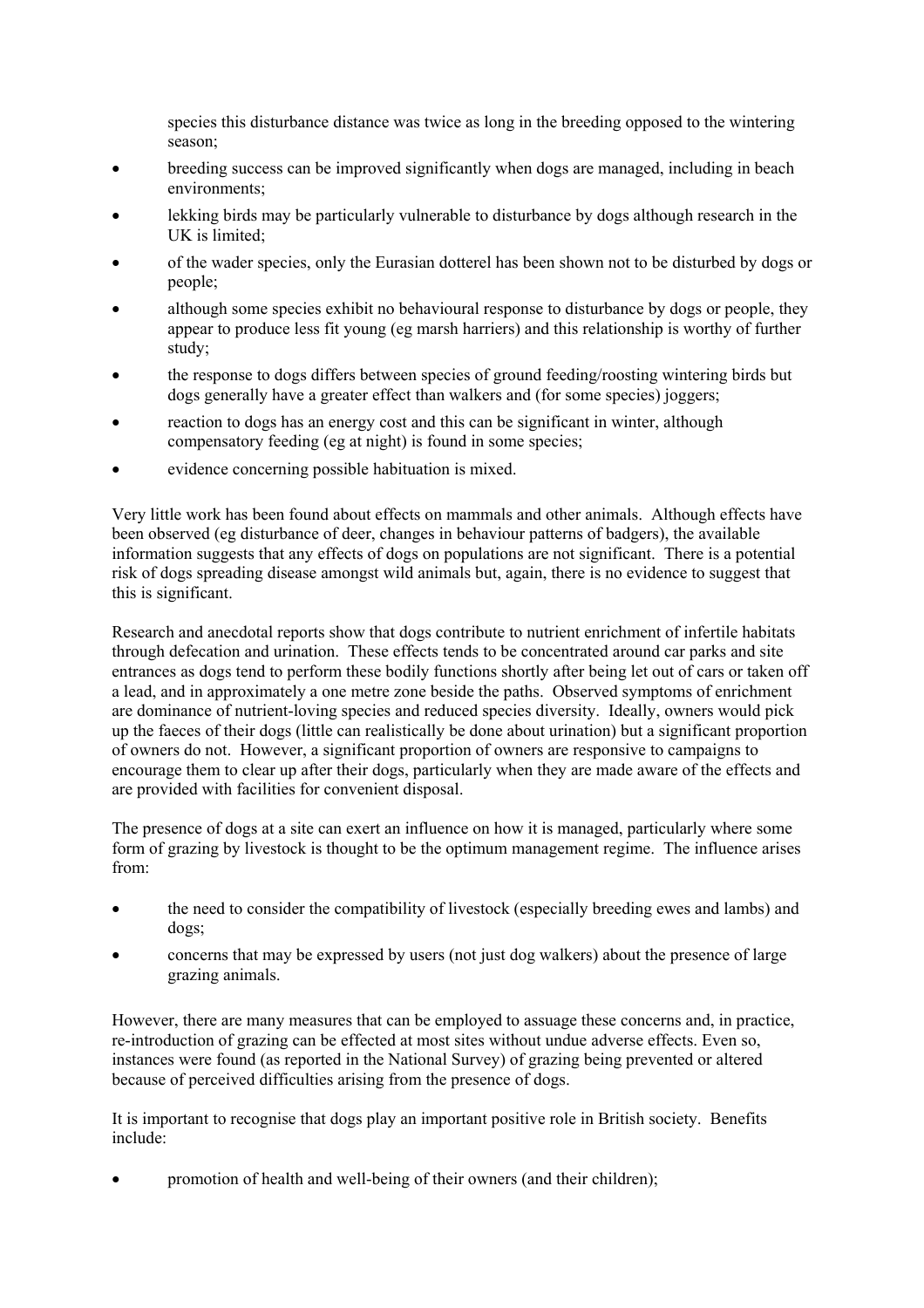- use as working dogs;
- use of dogs to assist people with illnesses or disabilities;
- economic benefits in terms of sales of dog-related goods.

Over all types of sites, a significant minority of regular access users are dog owners, although observers at some heathland sites in southern England have recorded that as many as 93% of all users were dog walkers. Their needs and preferences are similar to non-dog owners, although they like to have opportunities to let their dog safely off its lead. However, non-dog owners are not always welcoming of dogs, with a significantly proportion having been observed to take what appear to be evasive action when a dog approaches, and object particularly to finding dog faeces in public access areas.

The role of dogs differs in other countries, although north European societies and those developed from European origins (eg USA, Australia, New Zealand, South Africa) have a similar view of dogs. In these countries, management of dogs in national parks tends to be more restrictive than in the UK (eg with dogs being banned totally, or from sensitive areas, or only with permits), although it is important to recognise that there are many differences between British national parks and those elsewhere. In other countries and regions, the dog is perceived differently, and is a source as human food in southeast Asia, whilst viewed as unclean by some Muslims.

There are certain risks to health and safety associated with dogs' presence in the countryside (ie injury to people with dogs, injuries caused by dogs and zoonoses). Although incidents can occasionally be serious, these risks are not significant overall.

The laws relating to dogs in the countryside and their effects are described in Section 8. It is important to recognise that these may change over time.

The survey of site managers (to which there were 77 respondents) highlights the difficulty of observing effects of dogs on wildlife. Nevertheless, it has provided information about effects on wildlife that is entirely consistent with research findings. It also sheds some light on the effectiveness of different management measures and leads (tentatively) to conclusions that:

- dog management policies vary in effectiveness but wardening, steering and regulations appear to work best, whilst leaflets and signage are less effective, except as part of a comprehensive strategy;
- a multi-faceted policy is likely to be more effective than one or no policy.

Recommendations for site managers are offered. In brief, these are that site managers should:

- develop integrated strategies for dog management and control, including control of potential predators that benefit from the presence of dogs (such as corvids and gulls);
- consider zoning their sites to differentiate between areas where dogs are allowed/not allowed and where they can be on/off-lead at times throughout the year;
- plan strategically how the pattern of people's behaviour can be influenced (without breaching their rights), such as through steering, use of signs etc., to direct people towards areas where impacts of dogs (and humans) will be less significant on the not unreasonable assumption that they will take their dogs along the same route;
- exploit the tendency for dogs to urinate and defecate soon after their arrival at a site by creating 'sacrifice areas' between car parks and site entry points where feasible;
- implement campaigns to promote responsible behaviour amongst dog owners and where they can find dog-friendly sites;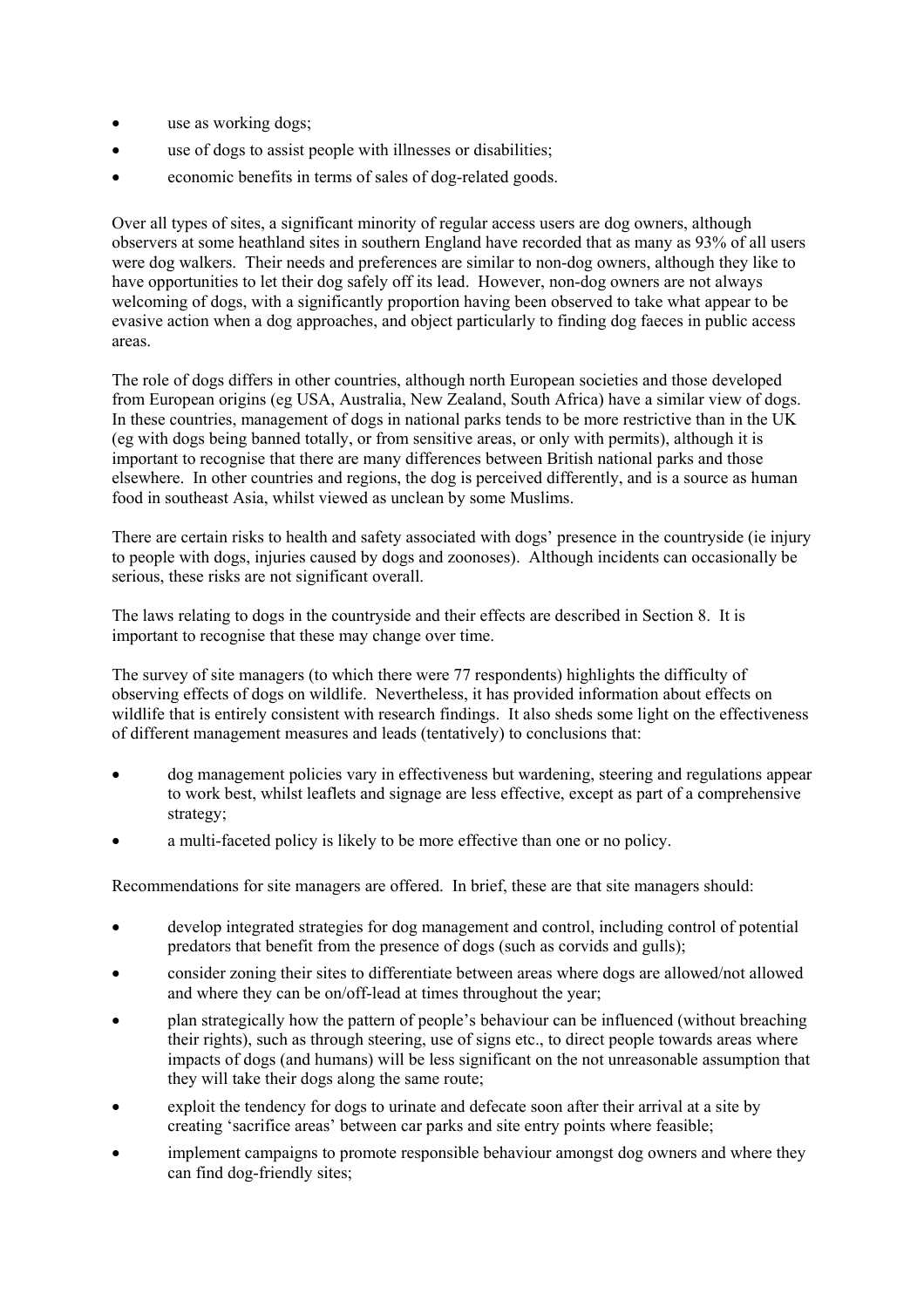• co-ordinate dog management with other aspects of site management (eg predator control, livestock management).

Although a lot of research literature has been brought to light during the course of the project, gaps in knowledge have become evident. Key gaps are:

- the stimulus that dogs represent for disturbance of different bird species and the interaction of different variables (eg speed of approach, size of dog, potential for habituation);
- effects of dogs in water and water margin environments (inland and coastal waters);
- population level impacts on the species showing negative effects of disturbance;
- various experiments into effects of dog management measures, with dogs as the key variable (as distinct from human disturbance generally);
- monitoring of effects on wildlife where new access has been provided;
- flushing distances for different species and how this distance is influenced by factors such as habitat, seasonality, availability of food and so on;
- more detailed study of the attitudes of different cohorts of dog owners and their reaction to different methods used to influence their behaviour.

In conclusion, whilst research has rarely tried, or been able, to distinguish the specific effects of dogs on wildlife, as distinct from effects of humans and dogs generally, the evidence that is available (both anecdotal and from controlled experiments) shows that dogs do disturb ground nesting birds in particular and that this disturbance can lead to adverse effects on individuals, and in some cases on populations. The greatest risk is from predation of eggs or young (particularly by corvids) when parent birds are flushed from nests, whilst other effects include reduced feeding opportunities coupled with higher energy costs leading to reduced fitness.

Yet, such is the benefit that dogs bring and the widespread expectation that dog owners can take their dogs into the countryside, it is impractical to consider banning dogs from all sites of nature conservation value. Evidence suggests that integrated management strategies can be devised (based on control of dogs and influencing their owners) that will reduce the impact of dogs on many nature conservation sites, and seek mutually beneficial solutions.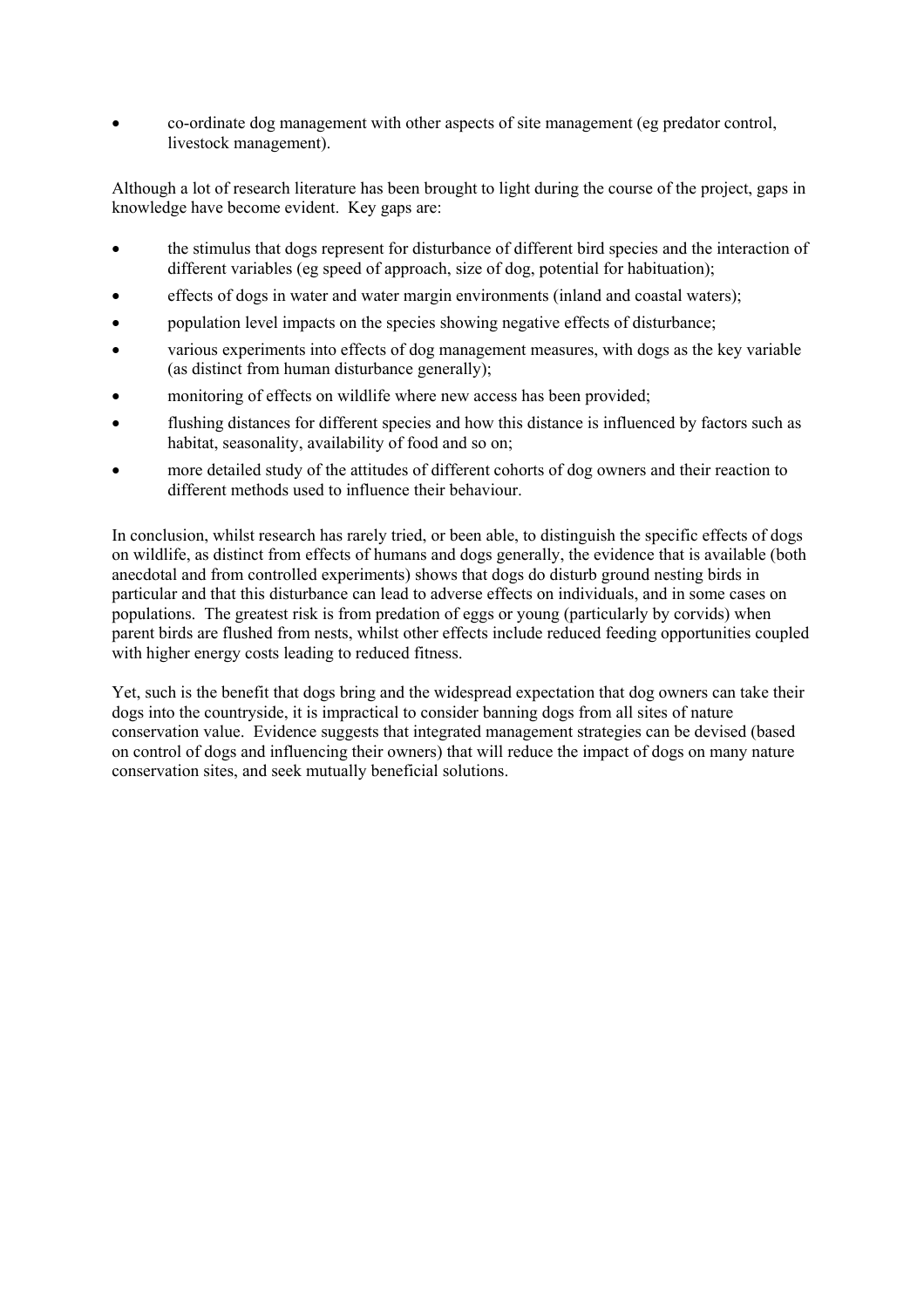# **Contents**

Acknowledgements  $\&$  for<br>ethought

Executive summary

Abbreviations

Glossary of terms

| 1              |     |                                                                                |  |  |
|----------------|-----|--------------------------------------------------------------------------------|--|--|
|                | 1.1 |                                                                                |  |  |
|                | 1.2 |                                                                                |  |  |
|                |     | 1.2.1                                                                          |  |  |
|                |     | 1.2.2                                                                          |  |  |
| $\overline{2}$ |     |                                                                                |  |  |
|                | 2.1 |                                                                                |  |  |
|                |     | 2.1.1                                                                          |  |  |
|                | 2.2 |                                                                                |  |  |
|                | 2.3 |                                                                                |  |  |
|                |     | 2.3.1                                                                          |  |  |
|                |     | 2.3.2                                                                          |  |  |
|                |     | 2.3.3                                                                          |  |  |
|                |     | 2.3.4                                                                          |  |  |
|                | 2.4 |                                                                                |  |  |
|                |     | 2.4.1                                                                          |  |  |
|                |     | 2.4.2                                                                          |  |  |
|                | 2.5 | Direct and indirect effects of wildlife disturbance: A conceptual framework 29 |  |  |
|                |     | 2.5.1                                                                          |  |  |
|                |     | 2.5.2                                                                          |  |  |
|                | 2.6 |                                                                                |  |  |
| 3              |     |                                                                                |  |  |
|                | 3.1 |                                                                                |  |  |
|                |     | 3.1.1                                                                          |  |  |
|                |     | 3.1.2                                                                          |  |  |
|                | 3.2 |                                                                                |  |  |
|                | 3.3 |                                                                                |  |  |
|                |     | 3.3.1                                                                          |  |  |
|                |     | 3.3.2                                                                          |  |  |
|                | 3.4 |                                                                                |  |  |
|                |     | 3.4.1                                                                          |  |  |
|                |     | 3.4.2                                                                          |  |  |
|                | 3.5 |                                                                                |  |  |
|                |     | 3.5.1                                                                          |  |  |
|                |     | 3.5.2                                                                          |  |  |
|                |     | 3.5.3                                                                          |  |  |
| 4              |     |                                                                                |  |  |
|                | 4.1 |                                                                                |  |  |
|                |     | 4.1.1                                                                          |  |  |
|                |     | 4.1.2                                                                          |  |  |
|                |     |                                                                                |  |  |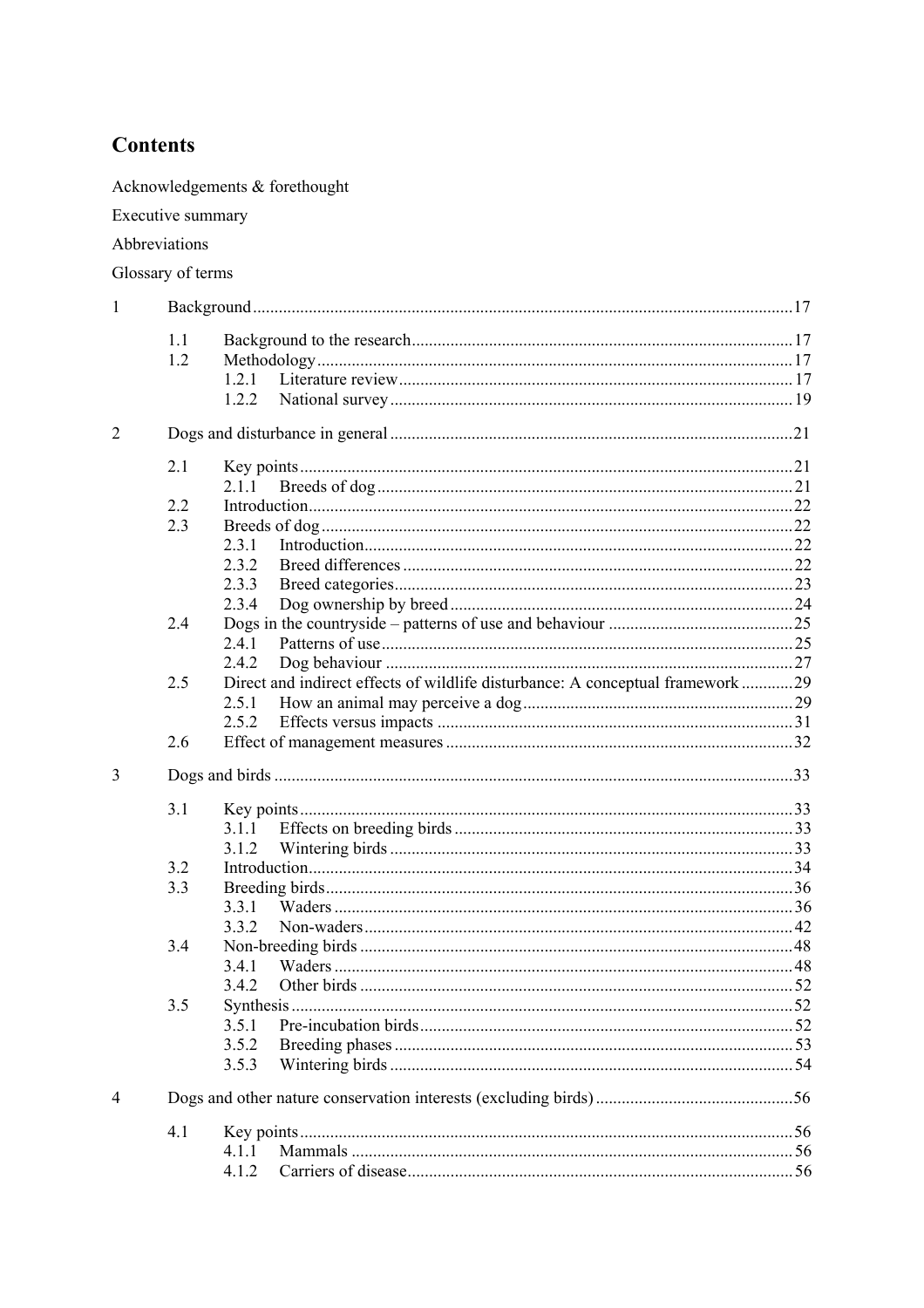|   |     | 4.1.3 |  |
|---|-----|-------|--|
|   | 4.2 |       |  |
|   | 4.3 |       |  |
|   |     | 4.3.1 |  |
|   |     | 4.3.2 |  |
|   | 4.4 |       |  |
|   |     | 4.4.1 |  |
|   |     | 4.4.2 |  |
|   |     |       |  |
| 5 |     |       |  |
|   | 5.1 |       |  |
|   |     | 5.1.1 |  |
|   |     | 5.1.2 |  |
|   | 5.2 |       |  |
|   | 5.3 |       |  |
|   |     | 5.3.1 |  |
|   |     | 5.3.2 |  |
|   |     | 5.3.3 |  |
|   | 5.4 |       |  |
|   | 5.5 |       |  |
|   |     |       |  |
| 6 |     |       |  |
|   |     |       |  |
|   | 6.1 |       |  |
|   |     | 6.1.1 |  |
|   |     | 6.1.2 |  |
|   | 6.2 |       |  |
|   | 6.3 |       |  |
|   | 6.4 |       |  |
|   | 6.5 |       |  |
| 7 |     |       |  |
|   |     |       |  |
|   | 7.1 |       |  |
|   |     | 7.1.1 |  |
|   |     | 7.1.2 |  |
|   |     | 7.1.3 |  |
|   |     | 7.1.4 |  |
|   | 7.2 |       |  |
|   | 7.3 |       |  |
|   |     | 7.3.1 |  |
|   |     | 7.3.2 |  |
|   |     | 7.3.3 |  |
|   |     | 7.3.4 |  |
|   | 7.4 |       |  |
|   |     | 7.4.1 |  |
|   |     | 7.4.2 |  |
|   |     | 7.4.3 |  |
|   |     | 7.4.4 |  |
|   | 7.5 |       |  |
|   | 7.6 |       |  |
|   |     | 7.6.1 |  |
|   |     | 7.6.2 |  |
|   |     | 7.6.3 |  |
|   |     | 7.6.4 |  |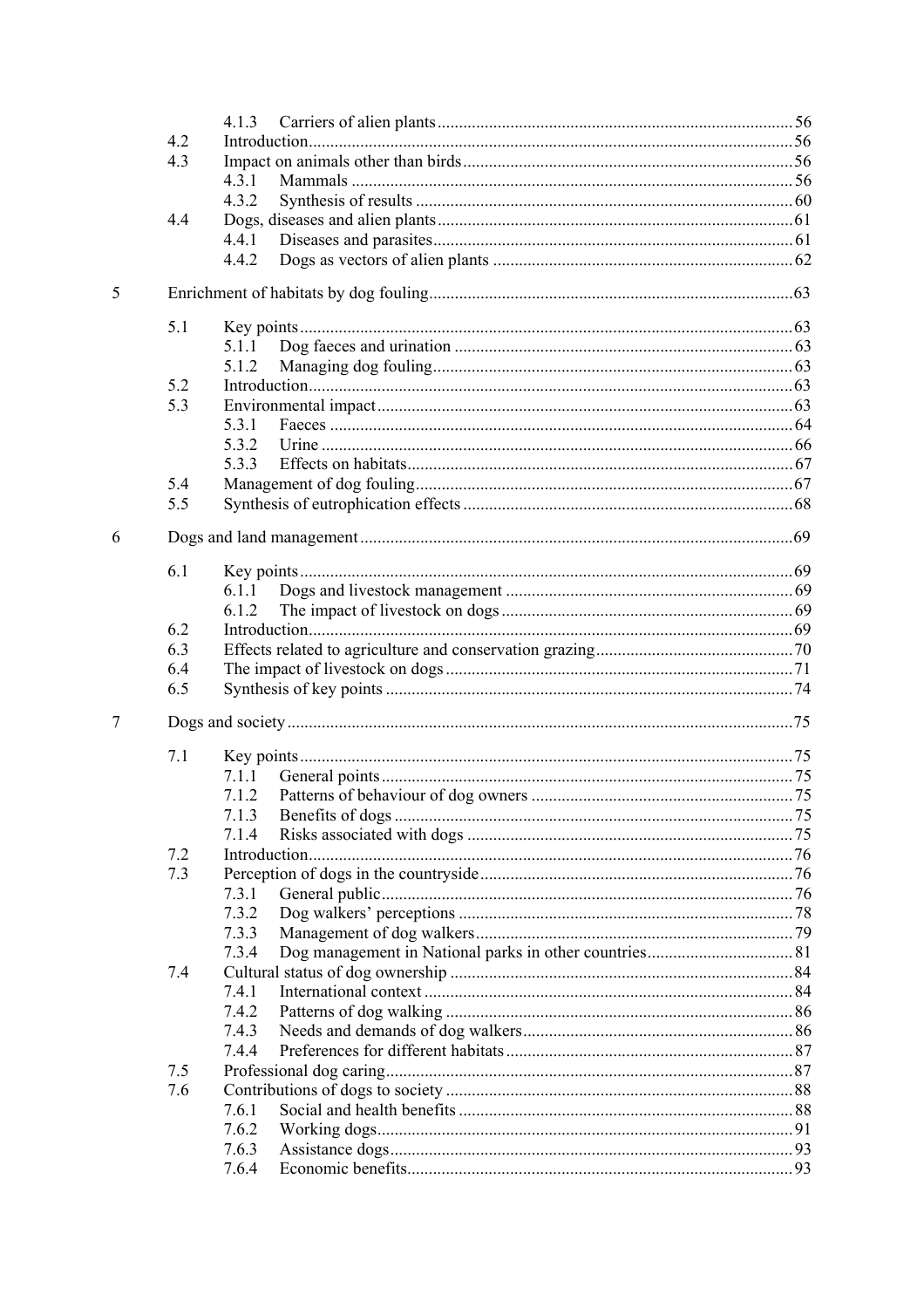|    | 7.7  | 7.7.1                                                                      |  |
|----|------|----------------------------------------------------------------------------|--|
|    |      | 7.7.2                                                                      |  |
|    |      | 7.7.3                                                                      |  |
|    | 7.8  |                                                                            |  |
| 8  |      |                                                                            |  |
|    | 8.1  |                                                                            |  |
|    |      | 8.1.1                                                                      |  |
|    |      | 8.1.2                                                                      |  |
|    | 8.2  |                                                                            |  |
|    | 8.3  |                                                                            |  |
|    |      | 8.3.1                                                                      |  |
|    |      | 8.3.2                                                                      |  |
|    | 8.4  |                                                                            |  |
| 9  |      |                                                                            |  |
|    | 9.1  |                                                                            |  |
|    |      | 9.1.1                                                                      |  |
|    |      | 9.1.2                                                                      |  |
|    |      | 9.1.3                                                                      |  |
|    | 9.2  |                                                                            |  |
|    | 9.3  |                                                                            |  |
|    |      | 9.3.1                                                                      |  |
|    |      | 9.3.2<br>Indicators of value of sites for nature conservation purposes 107 |  |
|    |      | 9.3.3                                                                      |  |
|    |      | 9.3.4                                                                      |  |
|    | 9.4  |                                                                            |  |
|    |      | 9.4.1                                                                      |  |
|    |      | 9.4.2                                                                      |  |
|    |      | 9.4.3                                                                      |  |
|    |      | 9.4.4                                                                      |  |
|    |      | 9.4.5                                                                      |  |
|    |      | 9.4.6                                                                      |  |
|    |      | 9.4.7                                                                      |  |
|    | 9.5  |                                                                            |  |
| 10 |      |                                                                            |  |
|    | 10.1 |                                                                            |  |
|    | 10.2 |                                                                            |  |
|    | 10.3 |                                                                            |  |
|    | 10.4 |                                                                            |  |
|    | 10.5 |                                                                            |  |
|    |      |                                                                            |  |
|    |      |                                                                            |  |
| 11 |      |                                                                            |  |
|    | 11.1 |                                                                            |  |
|    | 11.2 |                                                                            |  |
|    | 11.3 |                                                                            |  |
| 12 |      |                                                                            |  |
|    | 12.1 |                                                                            |  |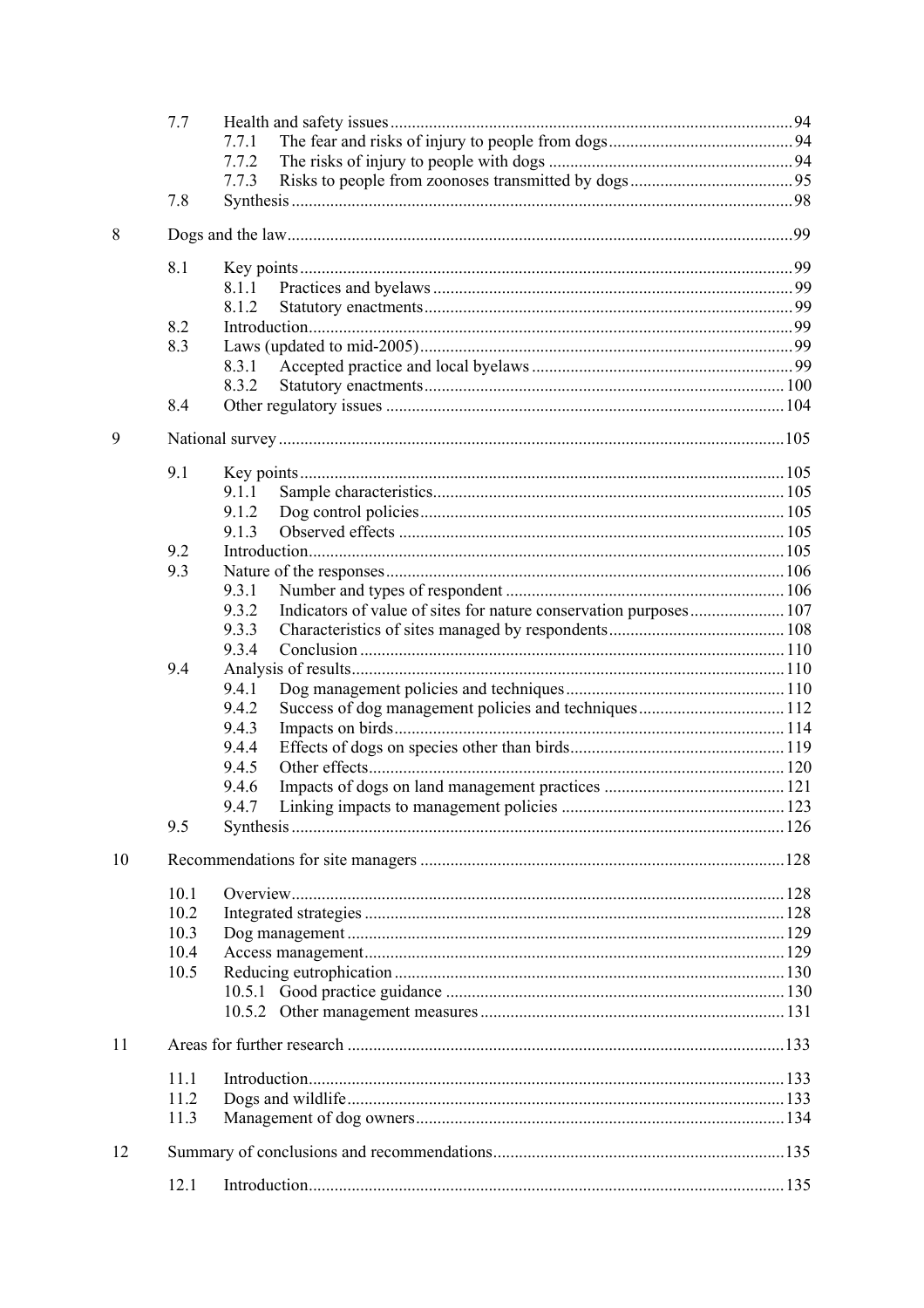| 13<br>Appendix 1<br>Appendix 2<br>List of tables and boxes and figures<br>Table $1.1$ :<br>Table 2.1:<br>Table 2.2:<br>Table 2.3:<br>Table 2.4:<br>Table 3.1:<br>Nest survival of ringed plover on Lindisfarne in relation to disturbance 38<br>Table 3.2:<br>Table 3.3:<br>Anecdotal comments on breeding wader numbers and disturbance with or without dogs42<br>Table 3.4:<br>Table 3.5:<br>Table 3.6:<br>Table 5.1:<br>Table 7.1:<br>Methods of preventing problems from people with dogs on forest enterprise property80<br>Table 7.2:<br>Box 7.1:<br>Table 7.3:<br>Table 7.4:<br>Table 7.5:<br>Table 9.1:<br>Table 9.2:<br>Table 9.3:<br>Table 9.4:<br>Summary of observed effects of dogs on species of birds and groups of bird species114<br>Table 9.5:<br>Non-bird animal species respondents say have been affected by dogs119<br>Table 9.6:<br>Table 9.7:<br>Table 9.8:<br>Table 9.11: Breeds of dogs which respondents say affected wildlife and birds126<br>Figure 9.1<br>Figure 9.2<br>Figure 9.3<br>Percentage of sites on which effects of dogs on birds has been observed (by type of<br>Figure 9.4<br>Figure 9.5<br>Figure 9.6<br>Figure 9.7<br>Figure 9.8<br>Figure 9.10 Numbers of visitors and the level of dog-related effects on wildlife  124 | 12.2<br>12.3 |  |
|------------------------------------------------------------------------------------------------------------------------------------------------------------------------------------------------------------------------------------------------------------------------------------------------------------------------------------------------------------------------------------------------------------------------------------------------------------------------------------------------------------------------------------------------------------------------------------------------------------------------------------------------------------------------------------------------------------------------------------------------------------------------------------------------------------------------------------------------------------------------------------------------------------------------------------------------------------------------------------------------------------------------------------------------------------------------------------------------------------------------------------------------------------------------------------------------------------------------------------------------------------------------|--------------|--|
|                                                                                                                                                                                                                                                                                                                                                                                                                                                                                                                                                                                                                                                                                                                                                                                                                                                                                                                                                                                                                                                                                                                                                                                                                                                                        |              |  |
|                                                                                                                                                                                                                                                                                                                                                                                                                                                                                                                                                                                                                                                                                                                                                                                                                                                                                                                                                                                                                                                                                                                                                                                                                                                                        |              |  |
|                                                                                                                                                                                                                                                                                                                                                                                                                                                                                                                                                                                                                                                                                                                                                                                                                                                                                                                                                                                                                                                                                                                                                                                                                                                                        |              |  |
|                                                                                                                                                                                                                                                                                                                                                                                                                                                                                                                                                                                                                                                                                                                                                                                                                                                                                                                                                                                                                                                                                                                                                                                                                                                                        |              |  |
|                                                                                                                                                                                                                                                                                                                                                                                                                                                                                                                                                                                                                                                                                                                                                                                                                                                                                                                                                                                                                                                                                                                                                                                                                                                                        |              |  |
|                                                                                                                                                                                                                                                                                                                                                                                                                                                                                                                                                                                                                                                                                                                                                                                                                                                                                                                                                                                                                                                                                                                                                                                                                                                                        |              |  |
|                                                                                                                                                                                                                                                                                                                                                                                                                                                                                                                                                                                                                                                                                                                                                                                                                                                                                                                                                                                                                                                                                                                                                                                                                                                                        |              |  |
|                                                                                                                                                                                                                                                                                                                                                                                                                                                                                                                                                                                                                                                                                                                                                                                                                                                                                                                                                                                                                                                                                                                                                                                                                                                                        |              |  |
|                                                                                                                                                                                                                                                                                                                                                                                                                                                                                                                                                                                                                                                                                                                                                                                                                                                                                                                                                                                                                                                                                                                                                                                                                                                                        |              |  |
|                                                                                                                                                                                                                                                                                                                                                                                                                                                                                                                                                                                                                                                                                                                                                                                                                                                                                                                                                                                                                                                                                                                                                                                                                                                                        |              |  |
|                                                                                                                                                                                                                                                                                                                                                                                                                                                                                                                                                                                                                                                                                                                                                                                                                                                                                                                                                                                                                                                                                                                                                                                                                                                                        |              |  |
|                                                                                                                                                                                                                                                                                                                                                                                                                                                                                                                                                                                                                                                                                                                                                                                                                                                                                                                                                                                                                                                                                                                                                                                                                                                                        |              |  |
|                                                                                                                                                                                                                                                                                                                                                                                                                                                                                                                                                                                                                                                                                                                                                                                                                                                                                                                                                                                                                                                                                                                                                                                                                                                                        |              |  |
|                                                                                                                                                                                                                                                                                                                                                                                                                                                                                                                                                                                                                                                                                                                                                                                                                                                                                                                                                                                                                                                                                                                                                                                                                                                                        |              |  |
|                                                                                                                                                                                                                                                                                                                                                                                                                                                                                                                                                                                                                                                                                                                                                                                                                                                                                                                                                                                                                                                                                                                                                                                                                                                                        |              |  |
|                                                                                                                                                                                                                                                                                                                                                                                                                                                                                                                                                                                                                                                                                                                                                                                                                                                                                                                                                                                                                                                                                                                                                                                                                                                                        |              |  |
|                                                                                                                                                                                                                                                                                                                                                                                                                                                                                                                                                                                                                                                                                                                                                                                                                                                                                                                                                                                                                                                                                                                                                                                                                                                                        |              |  |
|                                                                                                                                                                                                                                                                                                                                                                                                                                                                                                                                                                                                                                                                                                                                                                                                                                                                                                                                                                                                                                                                                                                                                                                                                                                                        |              |  |
|                                                                                                                                                                                                                                                                                                                                                                                                                                                                                                                                                                                                                                                                                                                                                                                                                                                                                                                                                                                                                                                                                                                                                                                                                                                                        |              |  |
|                                                                                                                                                                                                                                                                                                                                                                                                                                                                                                                                                                                                                                                                                                                                                                                                                                                                                                                                                                                                                                                                                                                                                                                                                                                                        |              |  |
|                                                                                                                                                                                                                                                                                                                                                                                                                                                                                                                                                                                                                                                                                                                                                                                                                                                                                                                                                                                                                                                                                                                                                                                                                                                                        |              |  |
|                                                                                                                                                                                                                                                                                                                                                                                                                                                                                                                                                                                                                                                                                                                                                                                                                                                                                                                                                                                                                                                                                                                                                                                                                                                                        |              |  |
|                                                                                                                                                                                                                                                                                                                                                                                                                                                                                                                                                                                                                                                                                                                                                                                                                                                                                                                                                                                                                                                                                                                                                                                                                                                                        |              |  |
|                                                                                                                                                                                                                                                                                                                                                                                                                                                                                                                                                                                                                                                                                                                                                                                                                                                                                                                                                                                                                                                                                                                                                                                                                                                                        |              |  |
|                                                                                                                                                                                                                                                                                                                                                                                                                                                                                                                                                                                                                                                                                                                                                                                                                                                                                                                                                                                                                                                                                                                                                                                                                                                                        |              |  |
|                                                                                                                                                                                                                                                                                                                                                                                                                                                                                                                                                                                                                                                                                                                                                                                                                                                                                                                                                                                                                                                                                                                                                                                                                                                                        |              |  |
|                                                                                                                                                                                                                                                                                                                                                                                                                                                                                                                                                                                                                                                                                                                                                                                                                                                                                                                                                                                                                                                                                                                                                                                                                                                                        |              |  |
|                                                                                                                                                                                                                                                                                                                                                                                                                                                                                                                                                                                                                                                                                                                                                                                                                                                                                                                                                                                                                                                                                                                                                                                                                                                                        |              |  |
|                                                                                                                                                                                                                                                                                                                                                                                                                                                                                                                                                                                                                                                                                                                                                                                                                                                                                                                                                                                                                                                                                                                                                                                                                                                                        |              |  |
|                                                                                                                                                                                                                                                                                                                                                                                                                                                                                                                                                                                                                                                                                                                                                                                                                                                                                                                                                                                                                                                                                                                                                                                                                                                                        |              |  |
|                                                                                                                                                                                                                                                                                                                                                                                                                                                                                                                                                                                                                                                                                                                                                                                                                                                                                                                                                                                                                                                                                                                                                                                                                                                                        |              |  |
|                                                                                                                                                                                                                                                                                                                                                                                                                                                                                                                                                                                                                                                                                                                                                                                                                                                                                                                                                                                                                                                                                                                                                                                                                                                                        |              |  |
|                                                                                                                                                                                                                                                                                                                                                                                                                                                                                                                                                                                                                                                                                                                                                                                                                                                                                                                                                                                                                                                                                                                                                                                                                                                                        |              |  |
|                                                                                                                                                                                                                                                                                                                                                                                                                                                                                                                                                                                                                                                                                                                                                                                                                                                                                                                                                                                                                                                                                                                                                                                                                                                                        |              |  |
|                                                                                                                                                                                                                                                                                                                                                                                                                                                                                                                                                                                                                                                                                                                                                                                                                                                                                                                                                                                                                                                                                                                                                                                                                                                                        |              |  |
|                                                                                                                                                                                                                                                                                                                                                                                                                                                                                                                                                                                                                                                                                                                                                                                                                                                                                                                                                                                                                                                                                                                                                                                                                                                                        |              |  |
|                                                                                                                                                                                                                                                                                                                                                                                                                                                                                                                                                                                                                                                                                                                                                                                                                                                                                                                                                                                                                                                                                                                                                                                                                                                                        |              |  |
|                                                                                                                                                                                                                                                                                                                                                                                                                                                                                                                                                                                                                                                                                                                                                                                                                                                                                                                                                                                                                                                                                                                                                                                                                                                                        |              |  |
|                                                                                                                                                                                                                                                                                                                                                                                                                                                                                                                                                                                                                                                                                                                                                                                                                                                                                                                                                                                                                                                                                                                                                                                                                                                                        |              |  |
|                                                                                                                                                                                                                                                                                                                                                                                                                                                                                                                                                                                                                                                                                                                                                                                                                                                                                                                                                                                                                                                                                                                                                                                                                                                                        |              |  |
|                                                                                                                                                                                                                                                                                                                                                                                                                                                                                                                                                                                                                                                                                                                                                                                                                                                                                                                                                                                                                                                                                                                                                                                                                                                                        |              |  |
|                                                                                                                                                                                                                                                                                                                                                                                                                                                                                                                                                                                                                                                                                                                                                                                                                                                                                                                                                                                                                                                                                                                                                                                                                                                                        |              |  |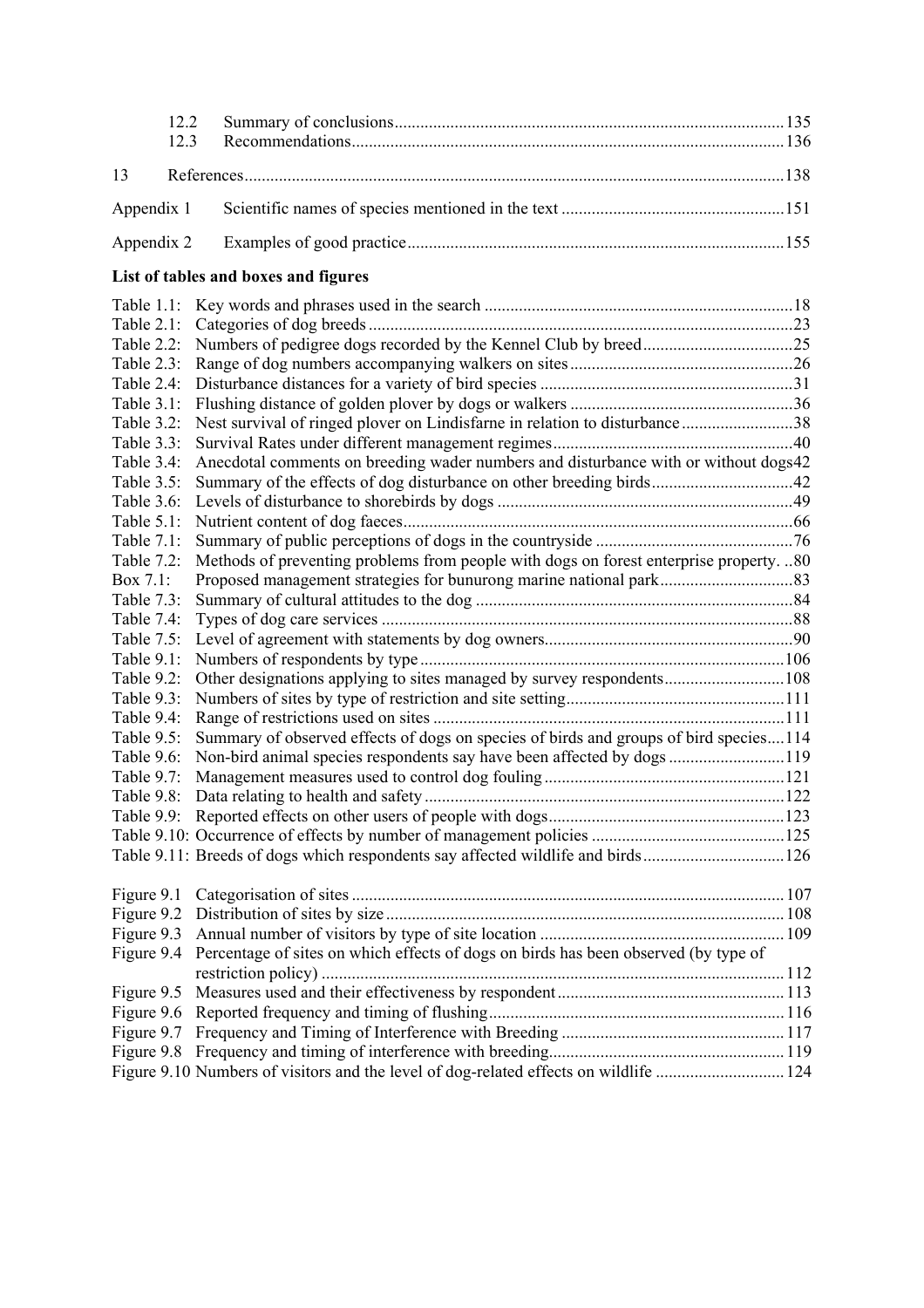# **Abbreviations**

| Asken        | Asken Ltd                                                           |
|--------------|---------------------------------------------------------------------|
| <b>BSAVA</b> | <b>British Small Animals Veterinary Association</b>                 |
| <b>BTO</b>   | <b>British Trust for Ornithology</b>                                |
| <b>CRoW</b>  | Countryside and Rights of Way Act 2000                              |
| <b>DTI</b>   | Department of Trade and Industry                                    |
| <b>FDW</b>   | Friends of the Dog Walkers                                          |
| GAP          | <b>Grazing Animals Project</b>                                      |
| <b>HSE</b>   | Health and Safety Executive                                         |
| <b>JNCC</b>  | Joint Nature Conservancy Committee                                  |
| <b>LNR</b>   | <b>Local Nature Reserve</b>                                         |
| <b>NARP</b>  | National Association of Registered Petsitters                       |
| <b>NNR</b>   | <b>National Nature Reserve</b>                                      |
| <b>PAA</b>   | Penny Anderson Associates Ltd                                       |
| PAT          | Pets As Therapy                                                     |
| <b>RoSPA</b> | Royal Society for the Prevention of Accidents                       |
| <b>RSPB</b>  | Royal Society for the Protection of Birds                           |
| SAC/cSAC     | Special Area of Conservation/Candidate Special Area of Conservation |
| <b>SANP</b>  | South African National Parks                                        |
| <b>SCAS</b>  | Society for Companion Animal Studies                                |
| SPA          | Special Protection Area                                             |
| <b>SSSI</b>  | Site of Special Scientific Interest                                 |
| WeBS         | <b>Wetland Bird Survey</b>                                          |
| <b>WWT</b>   | Wildfowl and Wetlands Trust                                         |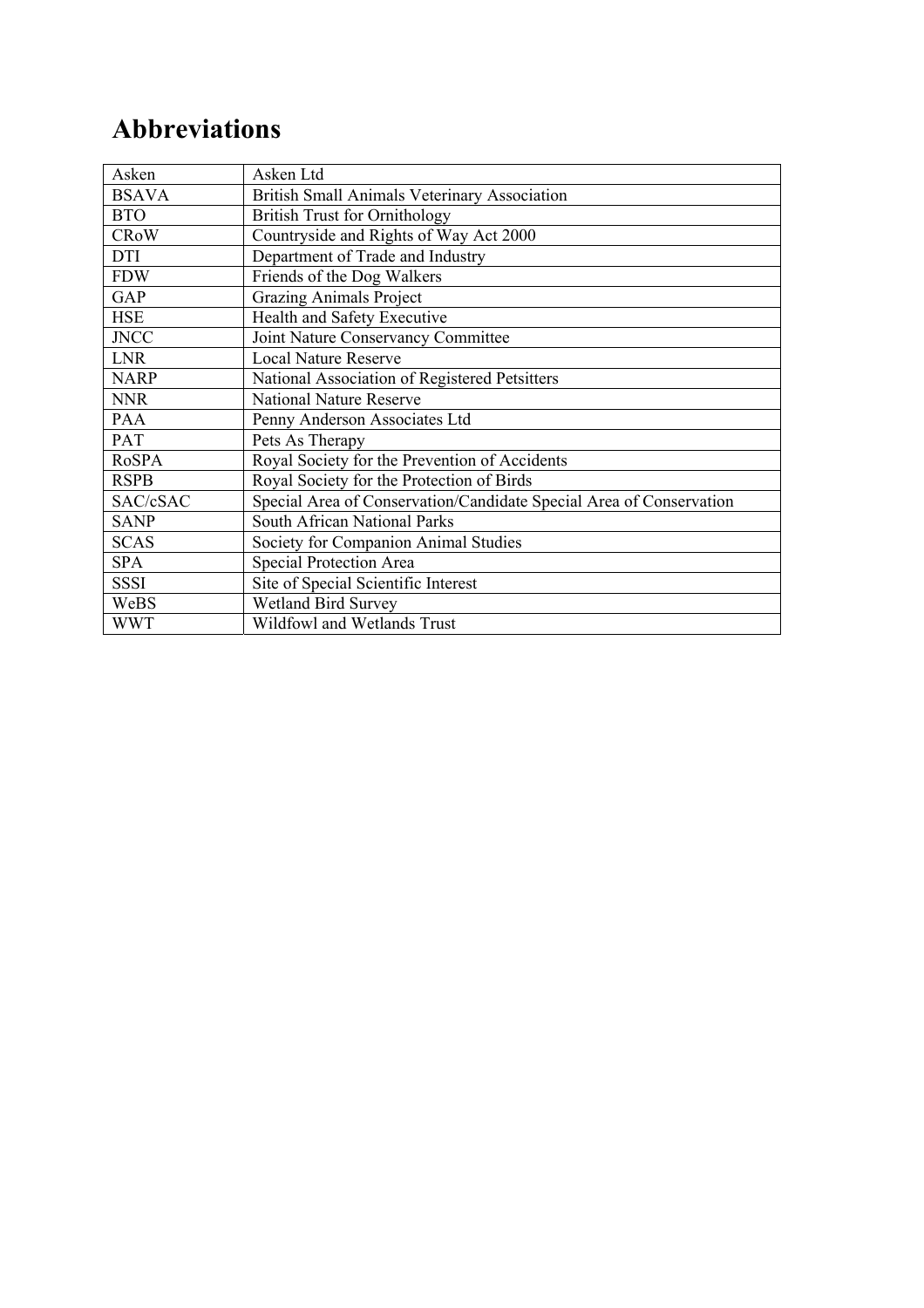# **Glossary of terms**

| Canid                 | Belonging to the dog family                                                                                                                                                |
|-----------------------|----------------------------------------------------------------------------------------------------------------------------------------------------------------------------|
| Carnivore             | Meat eater                                                                                                                                                                 |
| Crepuscular           | Active at dusk or dawn                                                                                                                                                     |
| <b>Disturbance</b>    | A behavioural response by an animal to an event that is not a continuous part of<br>its environment, for example to sudden noise, appearance of another animal or<br>human |
| <b>Eutrophication</b> | Addition of nutrients into soil or water. Although nutrients may be from natural<br>sources, the use in this report is to enrichment from anthropogenic causes.            |
| Guild                 | A group of species with similar ecological requirements, for example shorebirds                                                                                            |
| k-strategist          | Long-lived animals, with a slow reproduction rate                                                                                                                          |
| Lek                   | Display site where males congregate to attract females for mating, for example,<br>some grouse species                                                                     |
| <b>Mustelid</b>       | Mammal family producing strong glandular secretions, for example stoats and<br>weasels                                                                                     |
| Predation             | Capture and consumption of animal at any stage in its life cycle by another<br>animal                                                                                      |
| r-strategist          | Short-lived animals that reproduce rapidly, and have a high metabolic rate                                                                                                 |
| <b>Sarsen stone</b>   | A stone, often large, with a high silica content found mostly associated with<br>chalk downland. Many have been used as standing stones.                                   |
| <b>Turbidity</b>      | The lack of clarity of water.                                                                                                                                              |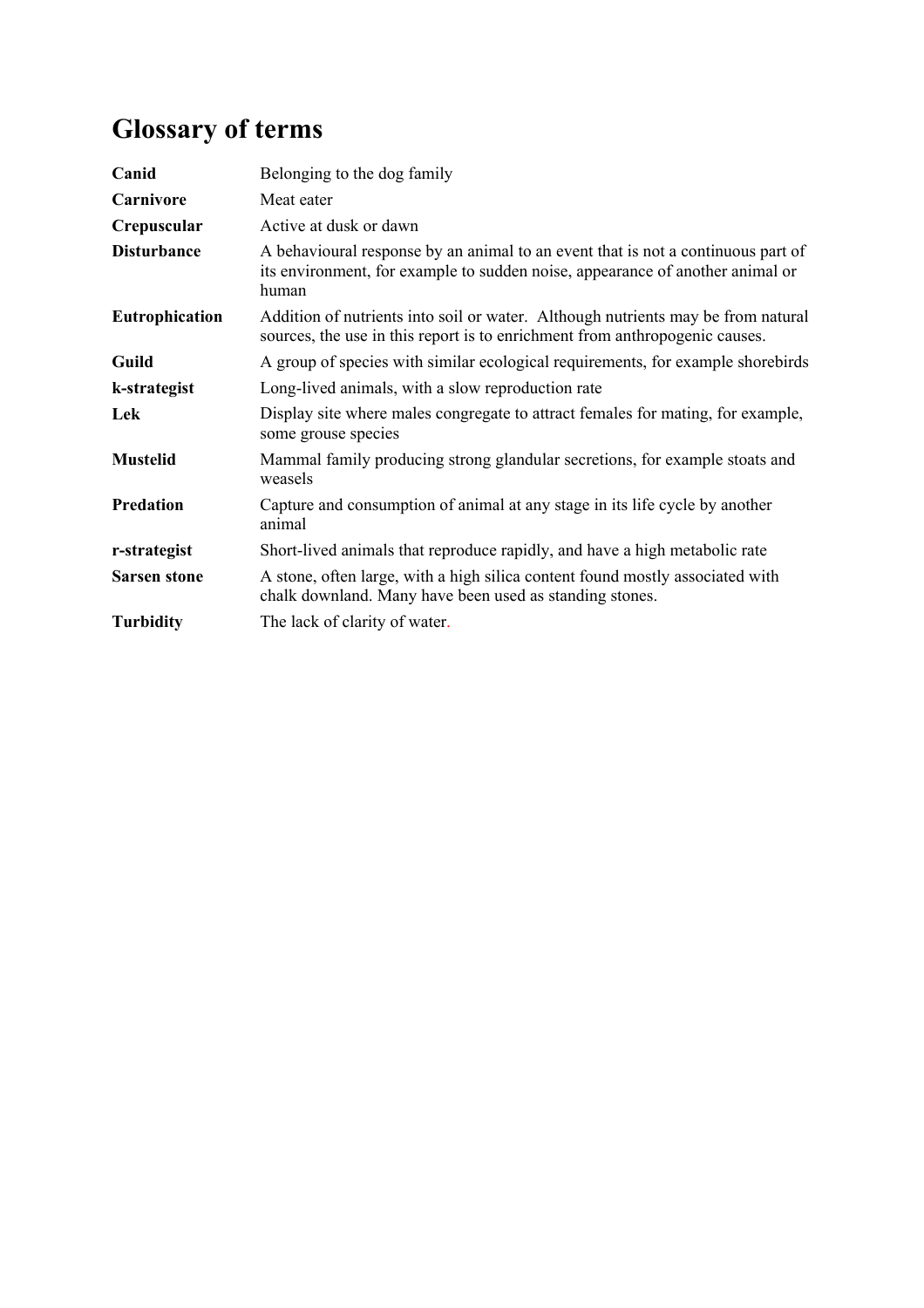# **1 Background**

# **1.1 Background to the research**

In late 2004, English Nature commissioned Asken Ltd (Asken) working in association with Penny Anderson Associates Ltd (PAA) to undertake research into dogs, access and nature conservation. It is intended that the work will provide a comprehensive source of information and act as a reference document for managers of sites of nature conservation importance where the presence of dogs is a concern. The information contained in the report will also be used to validate and inform nature conservation advice provided by English Nature to relevant authorities under Section 26 of the Countryside and Rights of Way Act 2000 (CRoW Act). It may also help develop a strategic and consistent approach to the management of dogs on National Nature Reserves (NNRs) and on other land managed by English Nature where the public either has a statutory right of access or where visitors are otherwise welcomed.

It is expected that the results of the research will be of use to other organisations that manage sites with nature conservation interests like local authorities, the National Trust, County Wildlife Trusts and so on, all of which manage Sites of Special Scientific Interest (SSSIs) (and sometimes NNRs), plus Local Nature Reserves (LNRs) and other wildlife sites.

The research was conducted in two parts:

- a review of literature (the findings of which are covered in Sections 2 to 7); and
- a national survey of site managers (covered in Section 9).

After the literature review sections, information is provided about the law relating to dogs in the countryside (Section 8), as this has a significant bearing on how dog owners can be managed. Drawing from the earlier discussions, Section 10 sets out some recommendations for site managers. The research has revealed significant gaps in knowledge, so Section 11 provides suggestions for future research. The implications of the findings are discussed in Section 12 in the form of conclusions and recommendations. References are listed in Section 13.

## **1.2 Methodology**

#### **1.2.1 Literature review**

The literature review has focused on examining a number of aspects of dogs being on sites of nature conservation importance. In order to set the scene, and to understand the variation between sites, the review has sought information on the numbers of dogs found in diverse sites, and attempted to understand the patterns and variations found. Secondly, an appreciation of the implications of this for the visits to sites of nature conservation value is assessed. Finally, research and information, views and circumstantial evidence have been reviewed and evaluated in order to present an account of the possible impacts of dogs on wildlife. These potential impacts break down into:

- disturbance to breeding birds;
- disturbance to wintering birds:
- disturbance to mammals;
- disturbance to other animals;
- fertilising effect of urine and faeces (ie eutrophication); and
- issues related to stock and site management.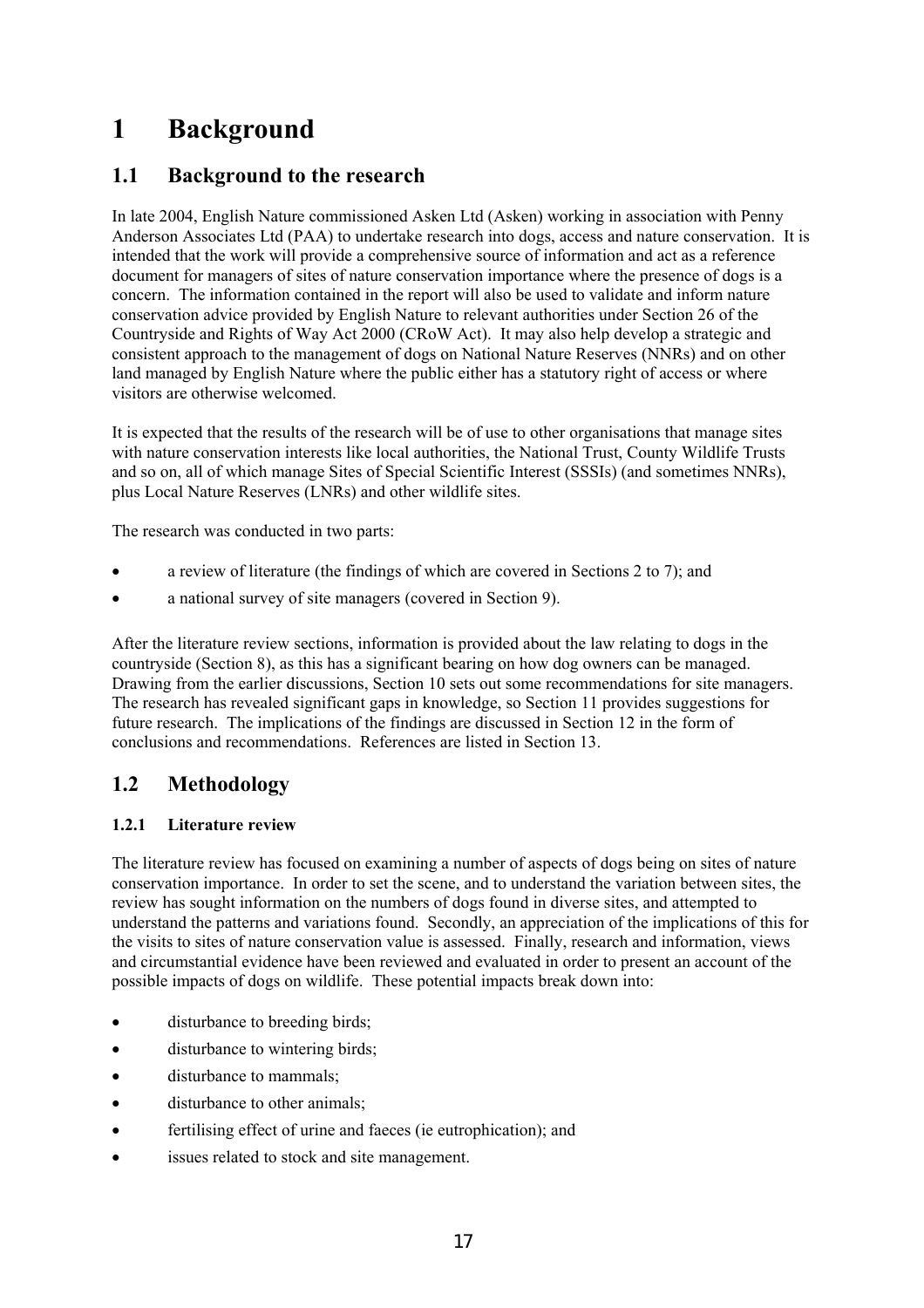The literature review has been undertaken by searching through the recreation-ecology literature for any research or commentary that examines the potential impact of dogs on wildlife, by searching the internet with key words in search of further information, by discussing the issues with several key site managers and others, and by asking for comment and feedback from selected internet discussion groups.

In addition to the effects of dogs on wildlife, the terms of reference called for the review to cover cultural attitudes to dogs, how they are perceived and other aspects of the role of dogs in society – in England and internationally. Research was conducted in essentially the same manner.

#### **Published and unpublished literature**

The first approach employed a search for published and unpublished literature pertinent to the study through the use of journals, research reports, books and other materials. This was achieved through the use of the consultants' own libraries on the impacts of recreation on wildlife of all kinds. This collection includes scientifically refereed papers and reports, other reports produced by various organisations over the period concerned, notes on presentations and papers at conferences, both scientific (such as the British Ecological Society) and more habitat or regionally based (such as the British and European heathland conferences) and a variety of items that would be classified as the grey literature collected throughout the last 30 years. This collection has been augmented by searching for dog and wildlife research papers on the internet, through various library search engines, and then, where necessary, by requesting full copies of any that appeared to be relevant from their authors or from the British Lending Library. In addition, the references in relevant documents have been obtained where appropriate.

The authors have also been able to draw on previous studies undertaken on related subjects such as the *Guidance for Statutory Authorities* (English Nature 2001), *A Review of the Effects of Recreation on Woodland Soils, Vegetation and Fauna* (Anderson and Radford 1992, summarised in Anderson and Radford 1994) and other work that supported the Moorland Management Project in the Peak District (Anderson 1990).

#### **Key words and phrases**

The second approach involved collating a list of key words and phrases, and authors that were used in a general search of resources available on the internet other than those used to find research reports and articles. The key words and phrases used in the search are presented in **Table 1.1**. In addition, the internet or various contacts have been used to find the home page of some authors, and their papers requested directly.

#### **Table 1.1: Key words and phrases used in the search**

| Dogs countryside                                    | Dog faeces                      |
|-----------------------------------------------------|---------------------------------|
| Dogs impacts on wildlife                            | Dogs predators                  |
| Various authors and key words from the paper titles | Dog bans New Zealand reserves   |
| Dogs                                                | Dog walking                     |
| Eutrophication dogs                                 | Wildlife and dogs               |
| Stock worrying                                      | Recreation dogs                 |
| Visitor surveys, dogs                               | Chemical composition dog faeces |
| Management dogs national parks                      | Chemical composition dog urine  |

#### **Other contacts**

In addition to the above sources, requests for information have been posted onto the internet discussion groups 'Nibblers' (run by the Grazing Animals Project (GAP)), and onto 'Heathnet' (a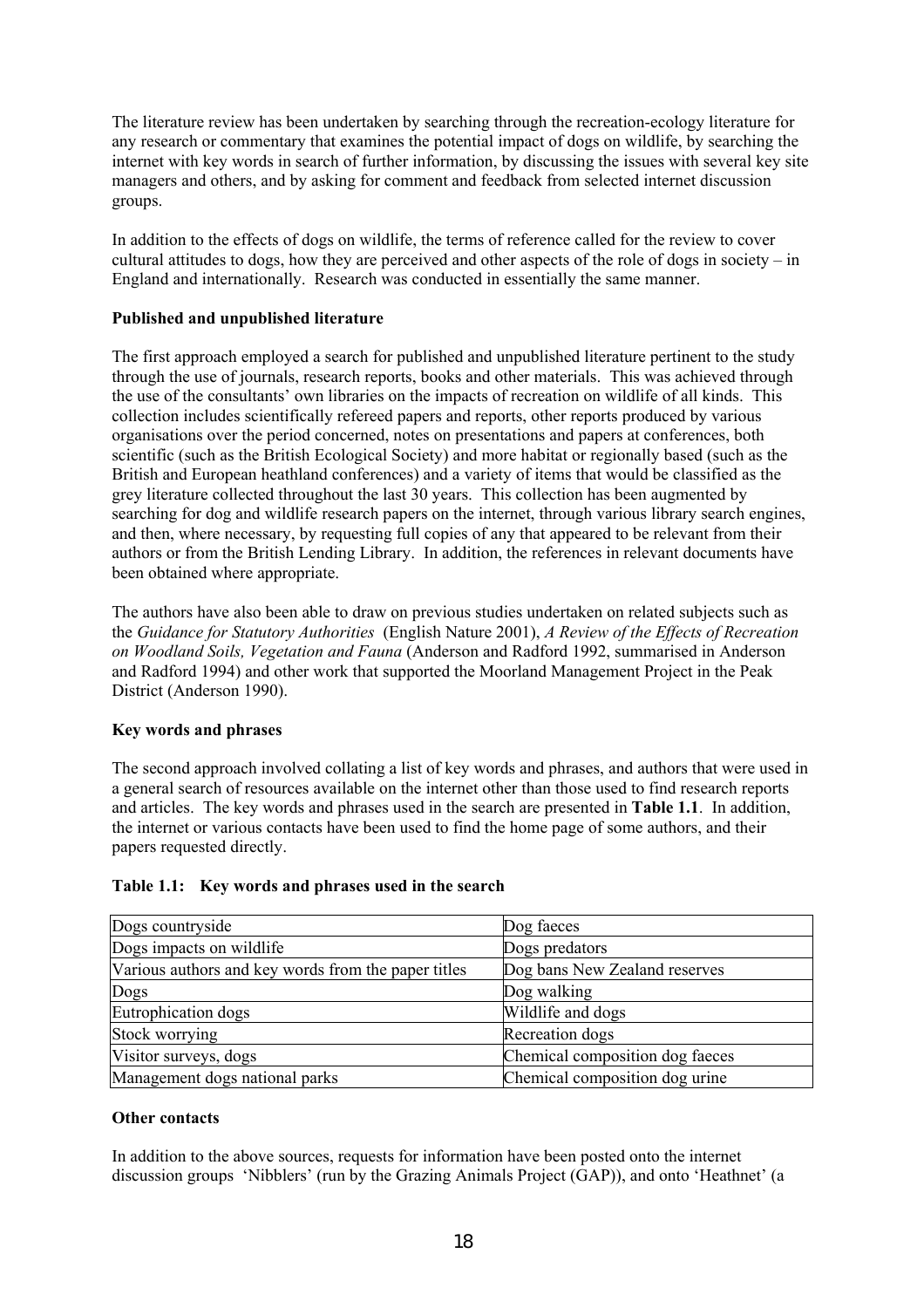discussion group managed by the RSPB) for those interested in heathland. Discussions that have been posted onto these groups over the past 24 months or so have also been tapped where they focus on issues relating to dogs that are relevant to this study. The information retrieved from these sources is in addition to that provided in the national survey of site managers (see Section 9). Contact has also been made with most of the researchers who were completing their studies in 2005 on disturbance effects on specific bird species that have been supported by English Nature (and their partners).

As well as these contacts, a number of other discussions have taken place directly with various personnel in organisations known to have an interest in the subject. These are:

- National Trust<sup>;</sup>
- various officers in English Nature;
- Peak District National Park Authority;
- Game Conservancy;
- RSPB.

#### **1.2.2 National survey**

The areas of interest were itemised in the project tender document, and these were confirmed at the initial meeting with English Nature. Asken drafted and finalised the questionnaire in consultation with English Nature and PAA. It was hoped that with wide distribution, and interest in the subject, that there would be around 100 respondents. The questionnaire was produced as a Microsoft Excel spreadsheet for distribution by email. A copy of the questionnaire is available as an Excel file. This had advantages of making distribution and analysis easier.

It was decided that the best means of reaching the target audience for the questionnaire would be to make contact with key people in a number of selected organisations. The objective was to seek the support of the key people and ask them to act as a conduit for distributing the questionnaire within their organisation. Organisations were selected that:

- have responsibility for managing sites of nature conservation importance;
- are governmental and/or have national coverage;
- are focused on nature conservation interests.

It was decided to send the questionnaire to Scottish and Welsh organisations to increase the number of respondents. The thirteen people were contacted by telephone and asked to receive the questionnaire with a view to sending it on to colleagues who manage sites on a day–to-day basis. This they agreed to do. The organisations contacted were:

- Association of Local Government Ecologists (ALGE)
- Association of National Park Authorities
- Countryside Agency
- Countryside Council for Wales
- English Nature
- Forest Enterprise
- Ministry of Defence (Defence Estates)
- National Trust
- Royal Society for the Protection of Birds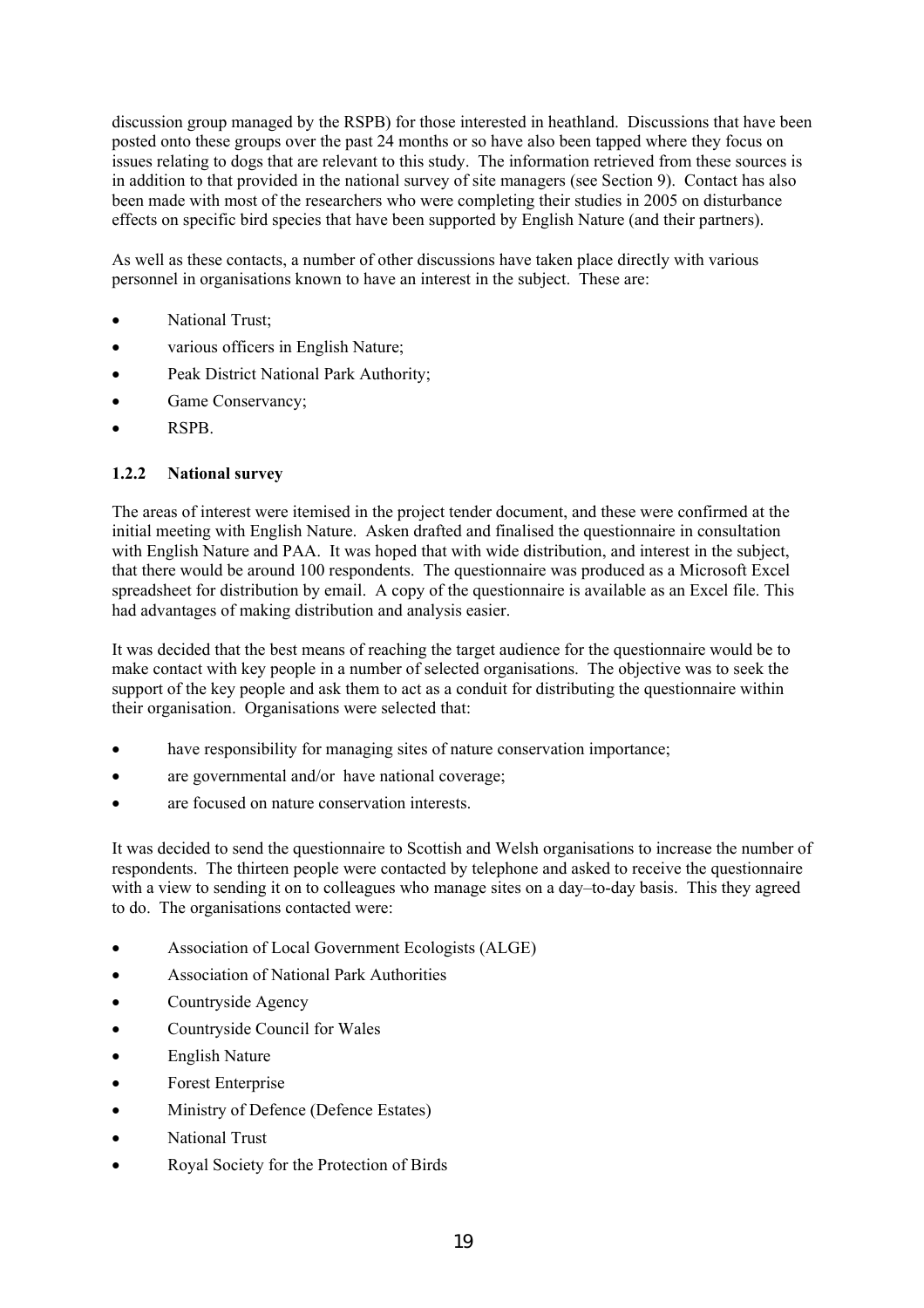- Scottish Natural Heritage
- Wildfowl and Wetland Trust
- Wildlife Trusts
- Woodland Trust

A follow-up contact was made to ensure that the questionnaire had been distributed. A further call was made to those contacts representing organisations from which little or no response had been received.

In addition, the questionnaire was posted onto websites accessed by wildlife site managers, these were:

- the Countryside Agency's Learning Network;
- Heathnet and Nibblers' chat rooms.

On receipt of replies, the answers were analysed using Excel.

The survey was carried out between 1 November 2004 and 24 January 2005.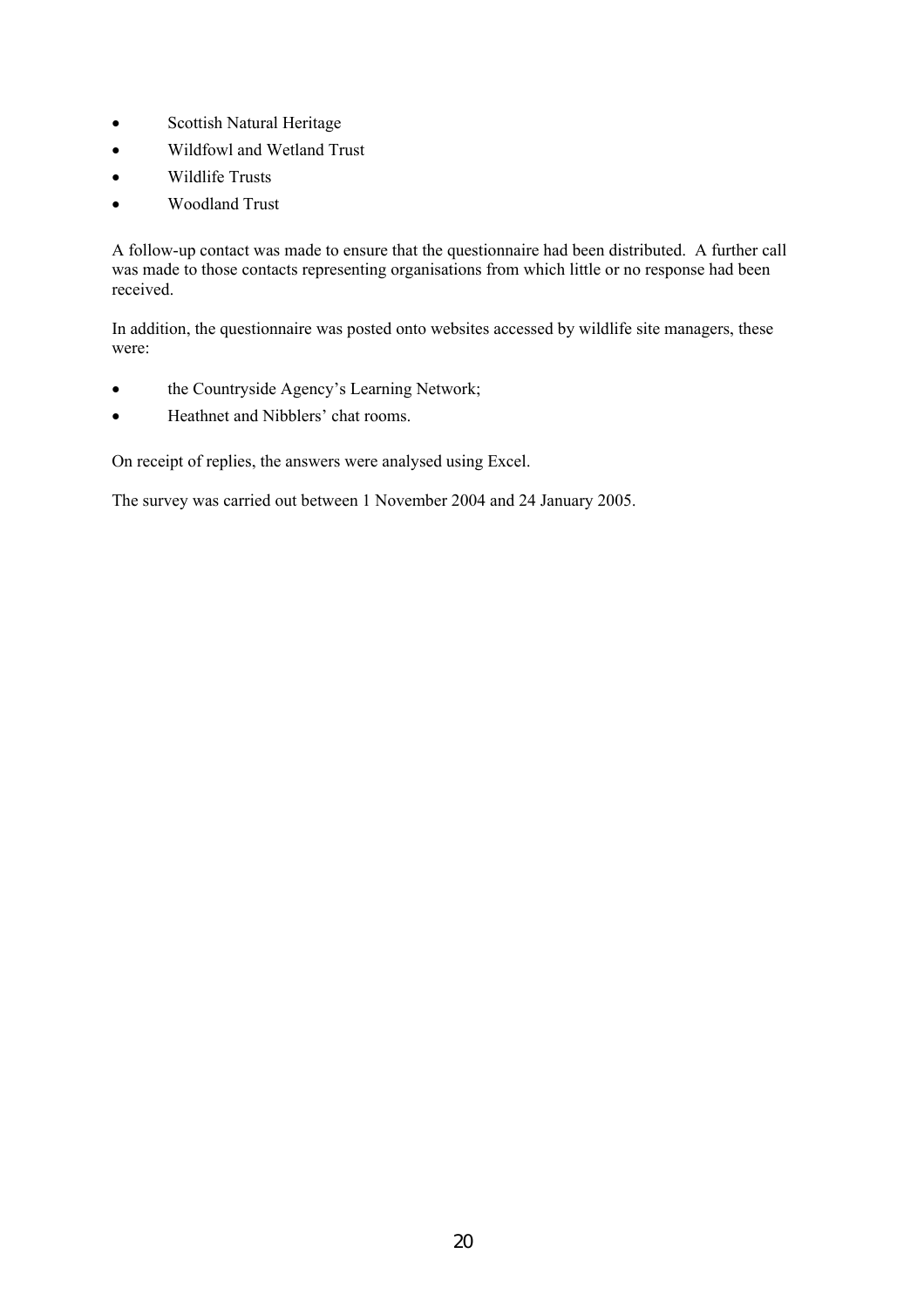# **2 Dogs and disturbance in general**

### **2.1 Key points**

#### **2.1.1 Breeds of dog**

- **The behaviour patterns of dogs that result in disturbance of wildlife is innate but does vary from breed to breed or mixes of breeds (ie mongrels, also referred to as crossbreeds).**
- **The dog breeds that have been bred for hunting (eg to put up birds for shooting) or to follow scent are likely to be the greatest source of disturbance, although all dogs have this capacity and tendency.**
- **Which dogs most commonly cause disturbance is a function not only of the dog's inherent tendencies but the popularity of the breed, or crossbreeds, amongst dog owners.**
- **The consistently most popular breeds of dogs in the UK are retrievers (Labrador and golden), German shepherd, spaniels and terriers. With the exception of German shepherds, each of these breeds has been bred for finding or killing animals**.

#### **Dog use patterns**

- **Dog numbers at nature conservation sites vary. In the Peak District around 5% of visitors on the moors are accompanied by a dog. In sites closer to residential areas and popular recreational sites, the proportion of the visitors with a dog is as high as 100% but generally varying between 27% and 63%.**
- **Numbers of dogs off leads varies from 90% on some southern heathland sites, to around 50-66% on the high moors of the Peak District.**
- **Dogs out of control off the lead average from 6-18%.**
- **Unless too old or overweight, most dogs, if not under close control, will search out potential prey, mostly on the ground, although they do not always kill is.**
- **Many dog walkers have more than one dog with them and one individual has been recorded in one survey with seven dogs.**
- **Dogs cruising without minders can travel 3-5 miles from their home.**

#### **A conceptual framework for examining effects/impacts of dogs on wildlife**

- **A conceptual framework is provided that suggests that:** 
	- o **Animals disturbed by dogs react as if the dogs were predators.**
	- o **They react more when the disturbance stimulus approaches more directly, when distance from a refuge is greater, and when the cost of fleeing is lower.**
	- o **If parent birds are flushed from eggs or young (even if temporarily), other opportunist predators (especially corvids) can move in and take advantage.**
	- o **If there are high levels of predation risk, this may affect survival and reproduction.**
- **It is important to distinguish between an effect and an impact. An effect is a behavioural response of an individual (eg to disturbance), but an impact is felt at the population level and is more important for nature conservation.**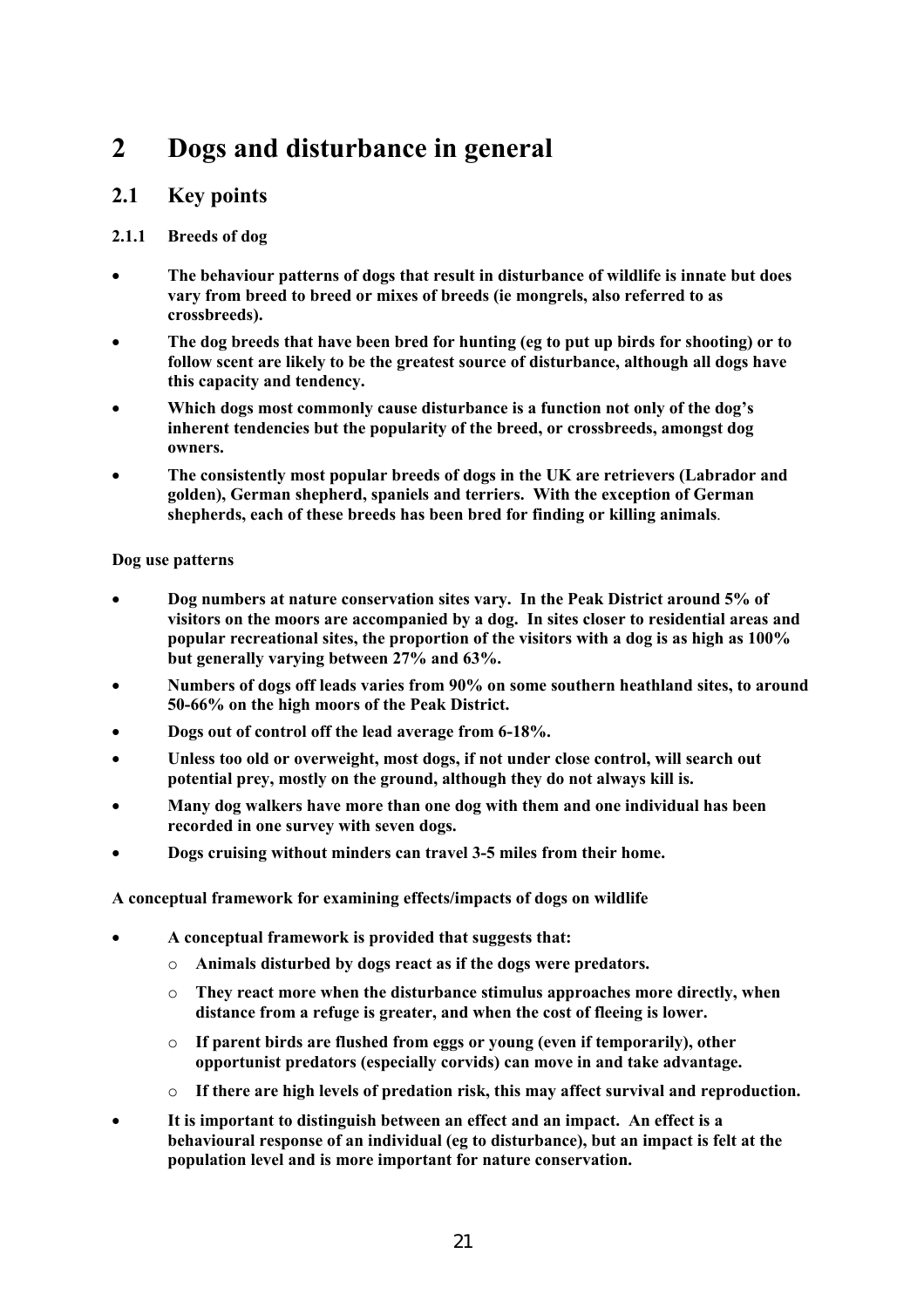**Effect of management measures** 

- **A combination of measures was successful at one site and involved reducing overall disturbance by restricting people to prescribed areas, signs giving advice about appropriate behaviour and wardening. People complying with the guidance were thanked.**
- **At a number of beach sites, signs asking for dogs to be kept on a lead increased compliance by three fold compared to no signs, and by four fold with moderate enforcement. Total compliance was achieved only with full time enforcement by rangers.**

## **2.2 Introduction**

This section sets the scene for later sections by:

- reviewing the inherent behaviour patterns of dogs, and how these differ between breeds;
- reviewing research that highlights the pattern of dog use and how dog owners behave when with dogs in the countryside;
- reviewing research into the reaction of wildlife to the presence of dogs, and setting a conceptual framework for considering the effects of dogs on wildlife.

Mintel (2004) estimate that there are 6.1m dogs in the UK. This shows a decline from the 6.9 million estimated for Britain by the Pet Food Manufacturers' Association derived in 1998.

# **2.3 Breeds of dog**

#### **2.3.1 Introduction**

It is self-evident that dogs come in many different shapes, sizes and colours. A system of classifying dogs into different breeds has developed. However, like many other branches of taxonomy, this is not an exact science and there is no definitive list of breeds; for example classification systems differ between the UK and the USA. The most definitive source of information about dog breeds in the UK is the Kennel Club. It maintains a register of pedigree dogs by breed. In a recent survey, undertaken in collaboration with the British Small Animals Veterinary Association (BSAVA), 172 different breeds were recognised.

#### **2.3.2 Breed differences**

Early man recognised that dogs have natural traits that can be developed, harnessed and used for man's benefit (Hamer 2001); and each category of breed reflects the different uses to which the modern day breeds were once put and the human benefits derived as a result. These instincts survive even if there have been no working dogs in the family for generations.

However, different breeds have different in-built tendencies, and each will tend to respond differently to a particular stimulus. Many breeds of dog have been bred to help man hunt and capture animals and thus it is not surprising that dogs have an in-built instinct to chase wild animals. Therefore, the sight hounds (eg greyhounds, whippets) tend to respond to a moving object – usually mammals rather than birds; they are fast but become quickly exhausted. The

**All dogs have an inherent tendency to chase wildlife. The tendency is accentuated in certain breeds such as gun dogs, scent hounds and terriers.** 

scent hounds (such as foxhounds and beagles) will chase their prey on scent.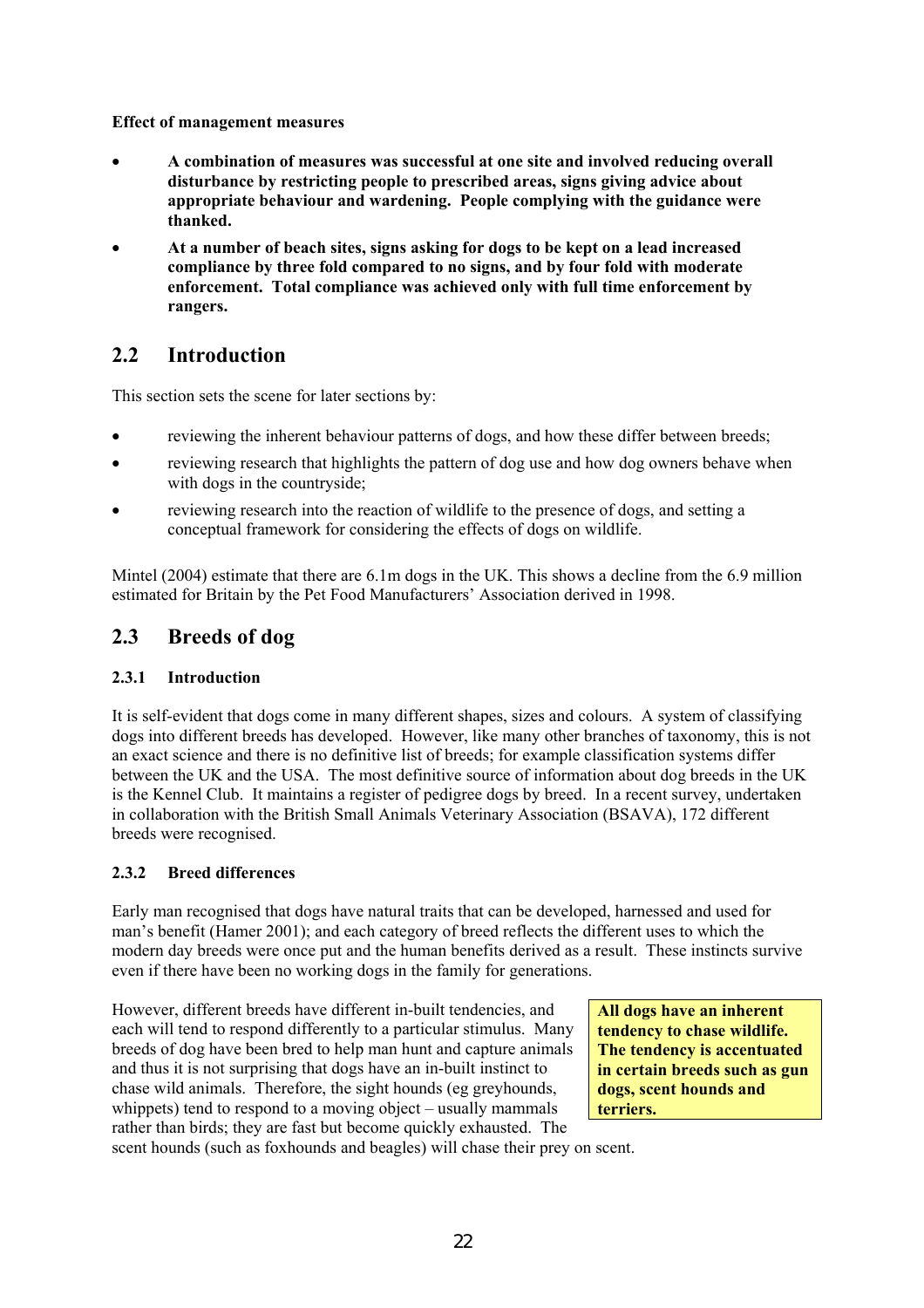#### **2.3.3 Breed categories**

Dog breeds are often grouped into a small number of categories. **Table 2.1** shows the seven categories of dogs recognised by the Kennel Club in the UK. Crossbreeds will tend to show mixes of characteristics proportionate to their mix of breeding.

| Table 2.1: Categories of dog breeds |  |
|-------------------------------------|--|
|                                     |  |

| Category        | Characteristic                                                                                                                      | <b>Examples</b>                      |
|-----------------|-------------------------------------------------------------------------------------------------------------------------------------|--------------------------------------|
| Hounds          | Breeds originally used for hunting either by scent or by sight.                                                                     | Greyhound, Fox                       |
|                 | The scent hounds include the Beagle and Bloodhound and the                                                                          | hound, Beagle,                       |
|                 | sight hounds such breeds as the Whippet and Greyhound. They                                                                         | Dachsund, Whippet.                   |
|                 | require a significant amount of exercise and can be described as                                                                    |                                      |
|                 | dignified, aloof but trustworthy companions.                                                                                        |                                      |
| Working         | Over the centuries these dogs were selectively bred to become<br>guards and search and rescue dogs. Arguably, the working group     | Boxer, Great Dane<br>and St Bernard, |
|                 | consists of some of the most heroic canines in the world, aiding                                                                    | Doberman,                            |
|                 | humans in many walks of life. This group consists of the real                                                                       | Rottweiler                           |
|                 | specialists in their field who excel in their line of work.                                                                         |                                      |
| Terrier         | Dogs originally bred and used for hunting. 'Terrier' comes from                                                                     | Jack Russell Terrier,                |
|                 | the Latin word Terra, meaning earth. This hardy collection of                                                                       | West Highland                        |
|                 | dogs were selectively bred to be extremely brave and tough, and                                                                     | White, Fox Terrier,                  |
|                 | to pursue fox, badger, rat and otter (to name but a few) above and                                                                  | <b>Staffordshire Bull</b>            |
|                 | below ground. Dogs of terrier type have been known here since                                                                       | Terrier, English Bull                |
|                 | ancient times, and as early as the Middle Ages, these game little                                                                   | Terrier.                             |
|                 | dogs were portrayed by writers, and painters. It is commonly                                                                        |                                      |
|                 | believed that the British Isles are the origin of most terriers.<br>Originally, these canines were bred to best fit the purpose for |                                      |
|                 | which they were used, and looks did not particularly matter.                                                                        |                                      |
|                 | Nowadays, the terriers have become attractive, whilst still                                                                         |                                      |
|                 | retaining jovial, comical and in some cases fiery temperaments.                                                                     |                                      |
| <b>Gun Dogs</b> | Dogs that were originally trained to find live game and/or to                                                                       | German Short                         |
|                 | retrieve game that had been shot and wounded. This group is                                                                         | Haired Pointer;                      |
|                 | divided into 4 categories - Retriever, Spaniels,                                                                                    | Springer Spaniel,                    |
|                 | Hunt/Point/Retrieve and Setters although many of the breeds are                                                                     | Labrador Retriever,                  |
|                 | capable of doing the same work as the other sub-groups. They                                                                        | Golden Retriever,                    |
|                 | make good companions, their temperament making them ideal                                                                           | Pointer, Red Setter,                 |
|                 | all-round family dogs. It is said that they are perhaps the most                                                                    | English Setter,                      |
|                 | intelligent of the breeds, resulting in their wide variety of uses                                                                  | Cocker Spaniel;<br>Weimaraner.       |
|                 | and their ease of training. They are active dogs requiring plenty<br>of exercise and attention.                                     |                                      |
| Pastoral        | Herding dogs that are associated with working cattle, sheep,                                                                        | Corgi, Collie                        |
|                 | reindeer and other cloven footed animals. Usually this type of                                                                      | (Border, Rough and                   |
|                 | canine has a weatherproof double coat to protect it from the                                                                        | Smooth), Old                         |
|                 | elements when working in severe conditions.                                                                                         | English Sheepdog,                    |
|                 |                                                                                                                                     | Samoyed.                             |
| Utility         | This group consists of miscellaneous breeds of dog mainly of a                                                                      | German Shepherd,                     |
|                 | non-sporting origin. The name 'Utility' basically means fitness                                                                     | Poodle, Dalmatian,                   |
|                 | for a purpose and this group consists of an extremely mixed and                                                                     | Chow Chow, Lhasa                     |
|                 | varied bunch, most breeds having been selectively bred to                                                                           | Apso, Schnauzer.                     |
|                 | perform a specific function not included in the sporting and                                                                        |                                      |
|                 | working categories. Some of the breeds listed in the group are                                                                      |                                      |
|                 | the oldest documented breeds of dog in the world.                                                                                   |                                      |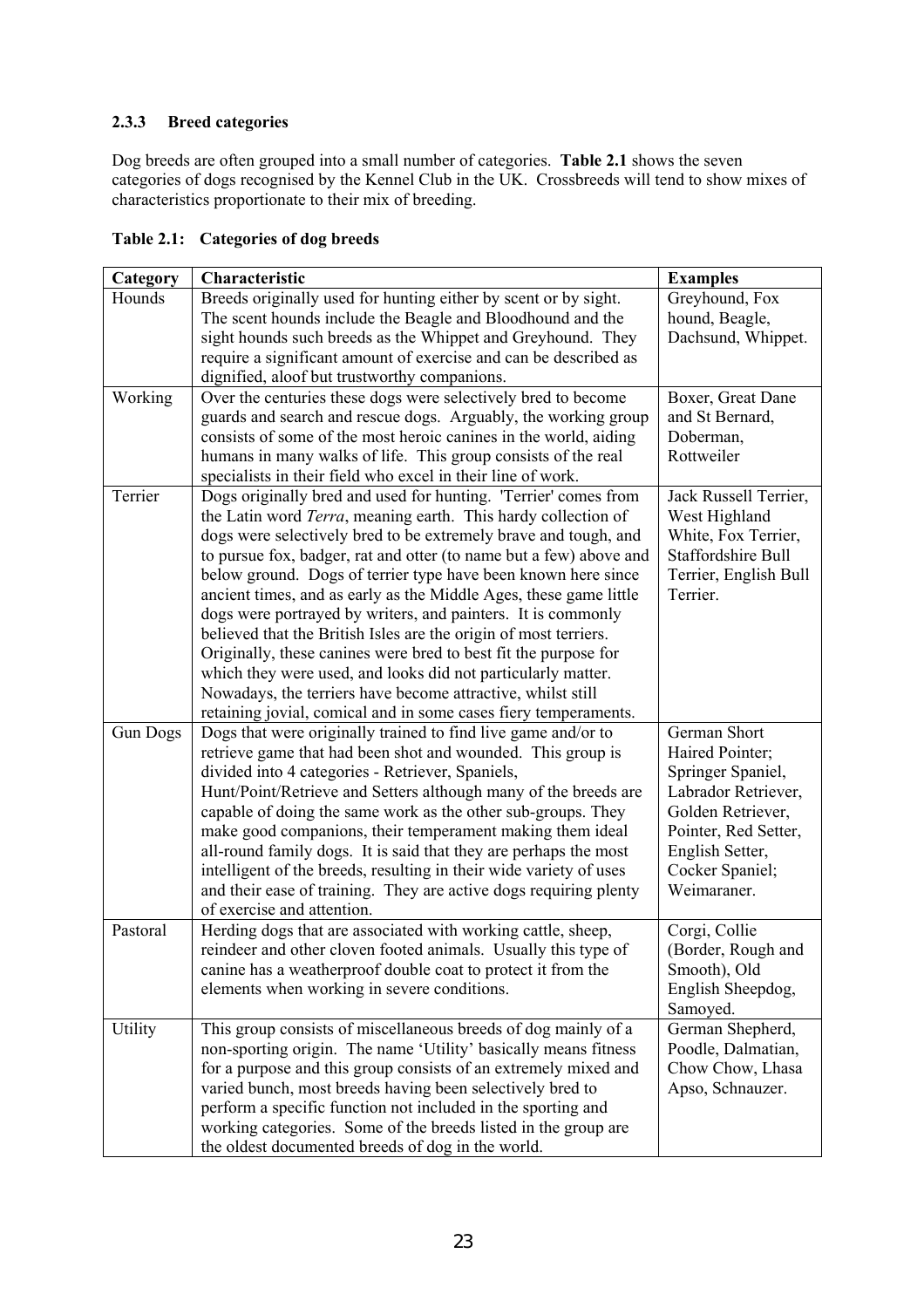| Category | <b>Characteristic</b>                                           | <b>Examples</b>    |
|----------|-----------------------------------------------------------------|--------------------|
| Toy      | Small companion or lap dogs. Many of the Toy breeds were        | Cavalier King      |
|          | bred for this capacity although some have been placed into this | Charles Spaniel,   |
|          | category due to their size. They should have friendly           | Chihuahua,         |
|          | personalities and love attention. They do not need a large      | Pekinese, Pug,     |
|          | amount of exercise and some can be finicky eaters.              | Yorkshire Terrier. |
|          | They are intelligent companions but owners must be              |                    |
|          | discretionary with their attention as spoiled dogs can become   |                    |
|          | protective of their owners. Ideally these dogs are extroverted  |                    |
|          | companions and not untouchable ornaments.                       |                    |

Source: Kennel Club website: www.the-kennel-club.org.uk/

Gundog is the category likely to cause the greatest disturbance to wildlife, and birds in particular. They have been bred to search out and retrieve animals shot by the hunter. They are amongst the most 'intelligent' of the breeds and have also had the final killing instinct reduced because the game was required to be brought back unharmed (and so be available for human consumption). Spaniels, pointers and setters have been bred to run around in the undergrowth with the intention of 'putting-up' birds. The retrieving dogs such as the Labrador and golden retriever have been bred to go into the undergrowth – or water – to bring back the shot game undamaged.

Terriers have been bred to kill animals, usually in specific situations like holes and warrens. Other terriers (such as the bull terriers) were bred as fighting dogs, and these breeds tend to be favoured by people still undertaking these illegal activities.

Conversely, there are the non-sporting categories, whose instincts have been developed into other areas such as rescue, livestock work and those who are simply companion animals. It is much less likely that these will be interested in searching out birds and game. Even the Border Collie which has a highly developed instinct to round up animals, also has a strong instinct to watch and obey its handler's commands and is the breed of choice for obedience and other competitions.

For all dogs, the attitude of, and training by, the owner plays a major part in how a dog will actually behave. Because the gundogs are also bred to be obedient, their instincts can usually be controlled and channelled elsewhere, for example, into chasing after and retrieving balls.

#### **2.3.4 Dog ownership by breed**

*Your Dog* magazine (2005) recorded the numbers of pedigree dogs registered by the Kennel Club by breed (for the 10 most popular breeds) in 2003 and 1995 (see **Table 2.2**). These were the top ten breeds in both years. However, these are for pedigree dogs in the UK and will not be representative of the total population of dogs in England, as many will be crossbreeds. Whilst Labradors remain the most popular pedigree breed, their dominance has become more pronounced – in 2003, almost three times more Labrador dogs were registered than any other breed, whereas in 1995, registrations of Labradors exceeded those of the next most popular (German Shepherd dog at that time) by only 50%. No data have been found that categorise popularity of different crossbreeds; given the wide range of mixes, often unknown provenance and difficulty of distinguishing between pure bred dogs (in some instances) this is perhaps not surprising.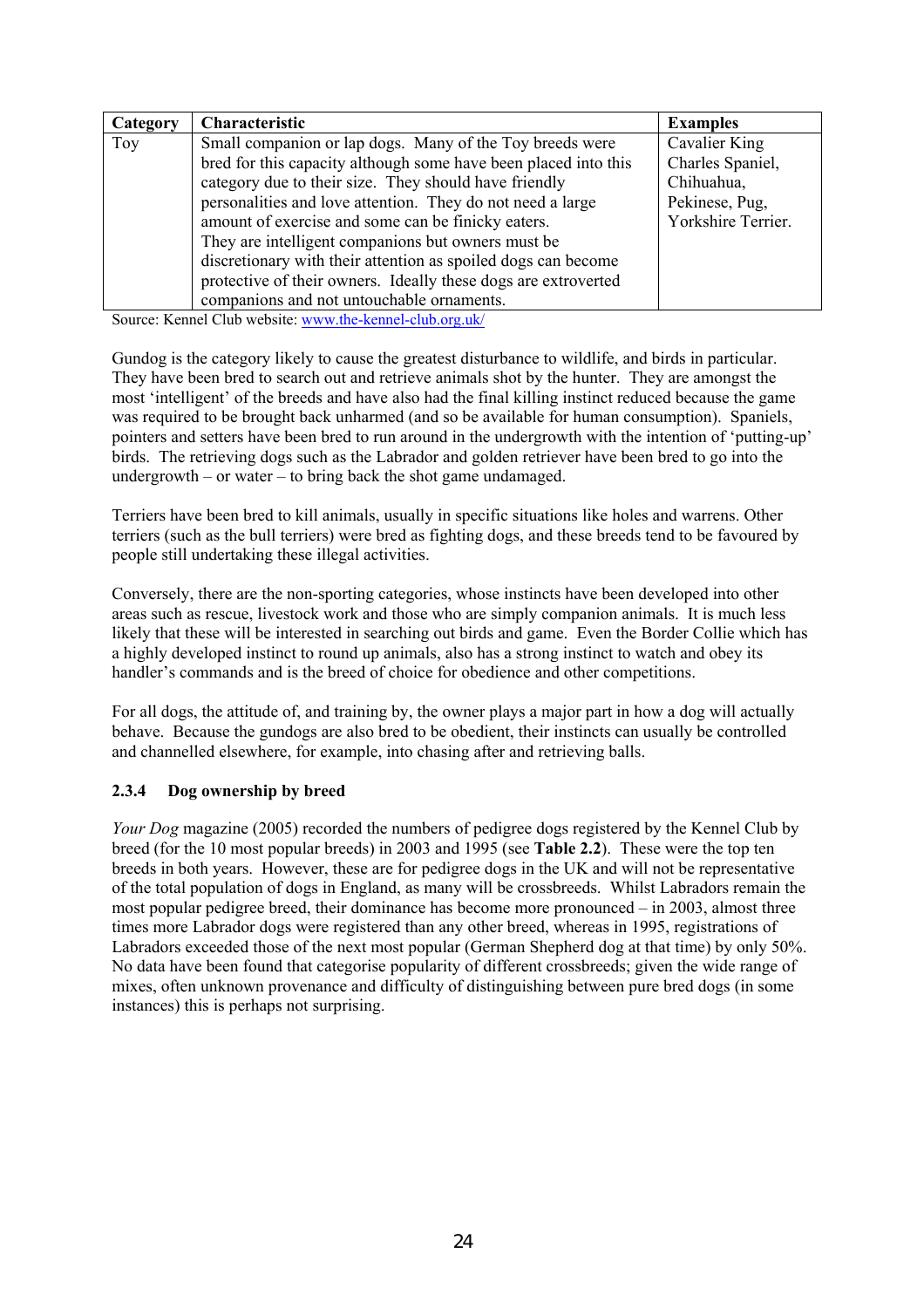#### **Table 2.2: Numbers of pedigree dogs recorded by the Kennel Club by breed**

| <b>Breed</b>                           | 2003   | 1995   |
|----------------------------------------|--------|--------|
| Labrador Retriever                     | 41,306 | 32,429 |
| German Shepherd Dog                    | 14,892 | 24,261 |
| Cocker Spaniel                         | 14,832 | 14,437 |
| <b>English Springer Spaniel</b>        | 13,877 | 12,768 |
| <b>Staffordshire Bull Terrier</b>      | 11,325 | 7,053  |
| Golden Retriever                       | 10,710 | 15,925 |
| Cavalier King Charles Spaniel          | 10,614 | 14,449 |
| West Highland White Terrier            | 9,823  | 15,331 |
| Boxer                                  | 9,542  | 9,406  |
| Border (2003)/Yorkshire (1995) Terrier | 6,447  | 11,941 |

Mintel (2004) also provide data for the top 5 breeds (whether pedigree or not). These were:

- **Labrador**
- Border collie
- German shepherd dog
- Yorkshire terrier
- Jack Russell.

### **2.4 Dogs in the countryside – patterns of use and behaviour**

#### **2.4.1 Patterns of use**

In order to understand the potential impact dogs may have on a site, the nature of dog use is relevant. Some counts from a variety of sources, both recreational surveys and those directed to exploring the effects of dogs on wildlife, have been collated in **Table 2.3**.

These figures suggest that day visit areas like the Peak District Moors see only about one dog per 20-25 walkers, although this has been higher, up to one dog to 13-15 visitors. There is some evidence (Anderson 1990) that there were more people with dogs on lower than on higher moors, which Defra (1999) suggests is related to the longer, rougher walks being undertaken on the higher compared with lower areas, although the reason for this was not given. In contrast, the level of use can be higher

**Numbers of dogs in the countryside vary from around 1 dog for every 15 to 22 walkers (5 - 7%) in the uplands, and 1 dog for every 2 to 4 walkers (25- 50%) on sites close to residential areas. In some cases, the ratio of dogs to people was more than 1 dog per walker on average.** 

on more tourist-oriented sites such as the Scottish Forests listed, although the sample here was very small. Much larger numbers of dogs occur, however, on sites which are local to residential areas – one dog for every two to four (25-50%) walkers on sites close to residential areas. In some cases, the ratio of dogs to people was approaching one dog per walker on average.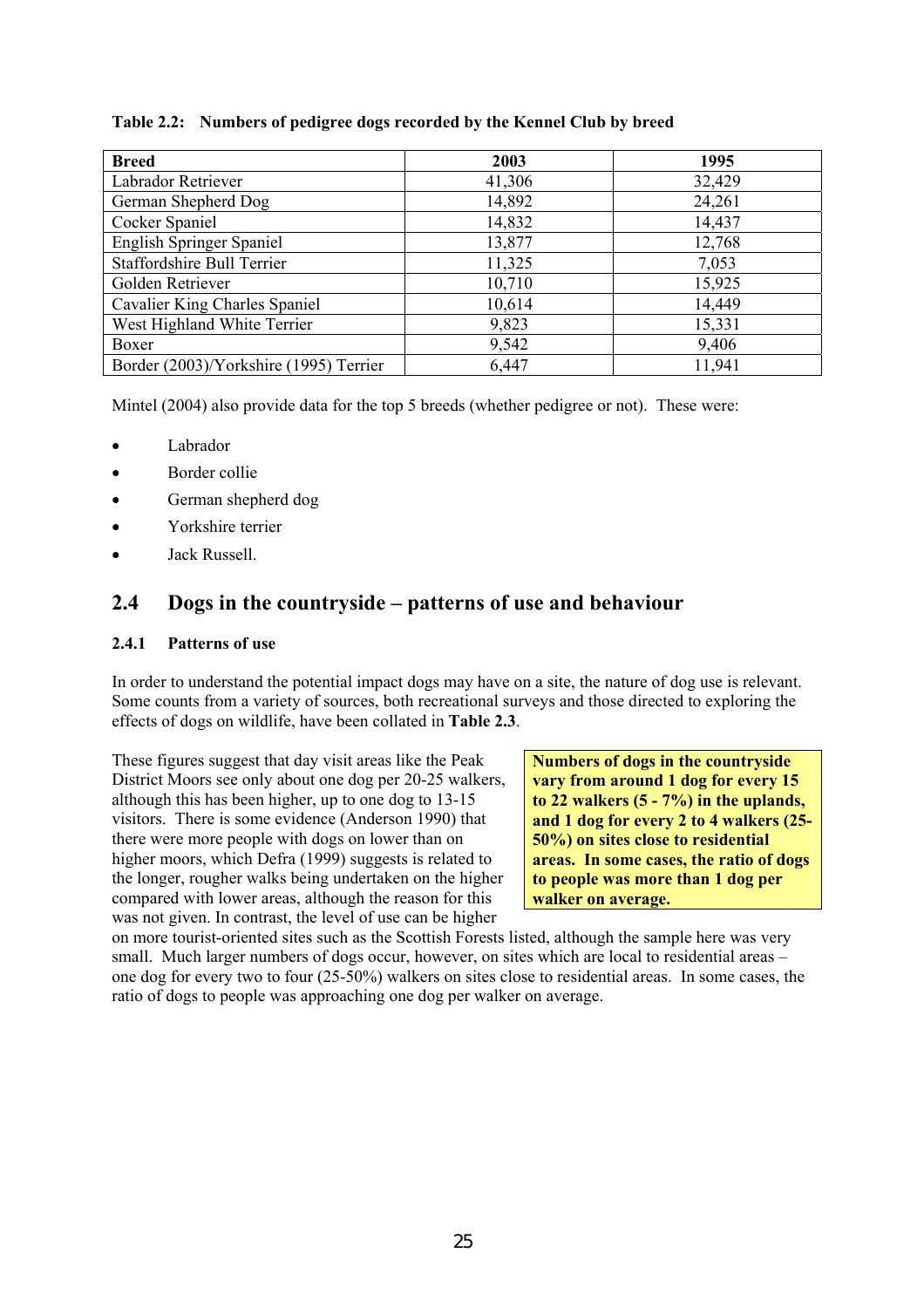| <b>Location</b>                      | <b>Period</b> | <b>Numbers</b>             | <b>Comments</b>                   | Author(s)        |
|--------------------------------------|---------------|----------------------------|-----------------------------------|------------------|
| Six areas of Peak                    | 1969          | 1 dog to 20 hikers         | 5.9% running wild                 | Picozzi 1971     |
| District heather                     |               | (5%)                       |                                   |                  |
| moorland                             |               |                            |                                   |                  |
| <b>Brook Meadow</b>                  | 2004          | 44% of 100 visitors        | Single day survey, most of        | Osborne 2004     |
| Hants                                |               | had dogs, 49 dogs          | dogs under control and on         |                  |
|                                      |               | altogether                 | leads in this wet meadow site     |                  |
| <b>Burnham Beeches</b>               | 2003          | 42% of visitors at         | Ave. nos. dogs/walker 1.4         | England          |
|                                      |               | weekends had dogs,         | Max. recorded per walker $=$      | Marketing        |
|                                      |               | Average: 35%               |                                   | 2003             |
| Cairngorms                           | 2004          | 11% of visitors have       |                                   | Cairngorms       |
|                                      |               | dogs                       |                                   | National Park    |
|                                      |               |                            |                                   | Authority        |
| <b>Cannock Chase</b>                 | 2000          | 27% of walkers had a       | This is 22% of all visitors       | 2004<br>Ball and |
|                                      |               |                            |                                   | others 2000      |
| <b>Chichester Harbour</b>            | 2002/3        | dog<br>19% visited to walk |                                   | Walton 2003      |
| <b>AONB Land-based</b>               |               | dogs                       |                                   |                  |
| <b>Recreation Survey</b>             |               |                            |                                   |                  |
| Cwmcarn Visitor                      | 2002          | 11% of groups had a        | Forestry Commission land          | Harper and       |
| Survey, Ebbw Vale                    |               | $dog, 15%$ of              |                                   | <b>West 2002</b> |
|                                      |               | respondents came to        |                                   |                  |
|                                      |               | walk dogs                  |                                   |                  |
| Dorset Heathlands:                   | 2004          | 45% of respondents         | 80% of dog walkers visited        | Rose and         |
| Analysis of the                      |               | visited to walk dogs       | every day                         | Clarke 2005      |
| <b>Heathland Visitor</b>             |               |                            |                                   |                  |
| Questionnaire Survey                 |               |                            |                                   |                  |
| Dorset Heaths                        | $2004 - 5$    | $62.9\% (\pm 29.4SD)$      | Range 5 to 100%, 90.3% off        | Mallord 2005     |
|                                      |               |                            | leads                             |                  |
| Glenmore and                         | 2004          | 21-26% of visitors         | Two parts of the forest.          | Summers and      |
| Abernethy Forests,                   |               | had dogs                   |                                   | others 2004      |
| Scotland                             |               |                            |                                   |                  |
| Les Quennevais                       | 1984          | 50% Wednesday              | Most visitors are local and       | Milwain 1984     |
| sand dunes, Jersey                   |               | 16% Thursday               | visit often daily (limited        |                  |
|                                      |               | 16% Sunday                 | survey only)                      |                  |
| Northants visitor                    | 2000          | 48% of all groups had      | 29 of visitors had 2 1 dog,       | Balachandran     |
| survey, Maulden                      |               | dogs with them             | 13% had 2, 3% had 3 and 1% 2002.  |                  |
| and Rowney                           |               |                            | had 4 dogs with them.             |                  |
| Warren Forestry<br>Commission sites. |               |                            |                                   |                  |
| Saltfleetby                          | 1997          | 200 dogs visit/day         | 11% on leads, 18% roaming         | J Walker pers.   |
| Theddlethorpe                        |               |                            | widely                            | comm.            |
| Dunes NNR                            |               |                            |                                   |                  |
| Snake Pass, Peak                     | 1986          | 1 to 25 hikers $(4\%)$     | 55% off lead April                | Yalden and       |
| District moors                       |               |                            | 69% off lead May                  | Yalden 1988      |
|                                      |               |                            | 66% off lead over 2 months,       |                  |
|                                      |               |                            | 8% running wild                   |                  |
| Snake Pass, Peak                     | 1996          | 1 to 21 hikers             | 14% running wild, 58% off         | Pearce-          |
| District moors                       |               |                            | lead                              | Higgins and      |
|                                      |               |                            |                                   | Yalden 1997      |
| Variety of Peak                      | 1986-7        | 1 dog in 22 people         | 51.6% on lead, 49.9% off          | Anderson         |
| District moors                       |               | $(4.5\%)$                  | lead                              | 1990             |
| Variety of Peak                      | 1989          | $1$ dog in 13 to 15        | 28% off lead Easter, 32% at       | Peak Park        |
| District moors                       | Easter to     | people (6.7-7.6 %)         | Whit, $51\%$ in August, $38\%$ in | Joint Planning   |
|                                      | October       |                            | October                           | Board 1989       |

# **Table 2.3: Range of dog numbers accompanying walkers on sites**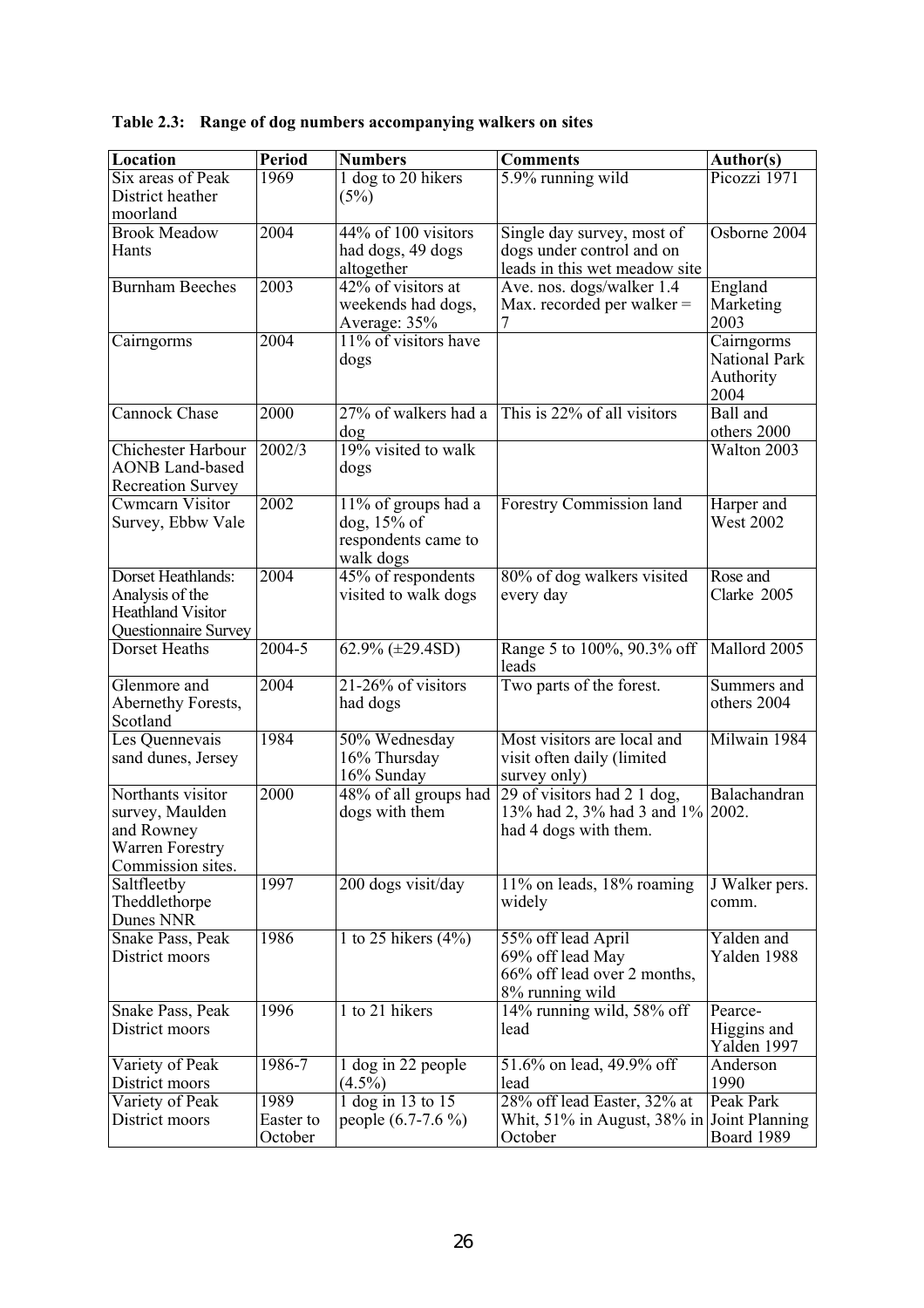The numbers of dogs on leads or under tight control (ie walking alongside the walker) and, conversely, the number running around and out of control, or the number running for sticks thrown by the visitor, is also very relevant. Again Table 2.3 provides an idea of the variation that can be expected.

The numbers of dogs off leads in the Peak District studies are of interest. The general average of about 50% of dogs off leads was noted from the 1986-7 surveys conducted by Anderson (1990), but variation between seasons was evident from Yalden and Yalden's (1988) counts, with higher levels in May than April (both in the bird breeding) season, but lambing takes place in April on these moors. In 1989 the National Trust and Peak District National Park Authority ran a 'Take the Lead' campaign, and the counts in 1989 suggest an impact of this with only 28% off the lead in April at Easter, and 32% at Whitsun in May, rising to the more normal 51% in August. (The low number in October cannot readily be explained).

The later counts by Pearce-Higgins and Yalden (1997) on the Snake Pass in the Peak District found that fewer dogs were off leads in 1996, 58% compared with the overall 66% that Yalden and Yalden recorded in 1986. This is still much higher than those that Anderson (1990) recorded prior to the 'Take the Lead' campaign.

The later counts by Pearce-Higgins and Yalden (1997) on the Snake Pass in the Peak District found that fewer dogs were off leads in 1996, 58% compared with the overall 66% that Yalden and Yalden recorded in 1986. This is still much higher than those that Anderson (1990) recorded prior to the 'Take the Lead' campaign.

**Numbers of dogs off lead vary from around 50% to 90%, and can be reduced by campaigns like 'Take the Lead'**.

#### **2.4.2 Dog behaviour**

This study focuses on the impact of dogs which are being taken for a walk or are accompanying the walker or hiker on longer walks in the country. There will be some dogs found on sites that have ventured there unaccompanied by their owner or minder, and Sime (1999) notes that these can travel in a 3-5 miles radius. Stray or feral dogs are also a factor. These have much greater impacts (eg Brickner 2003) since they hunt, often several together, to find food. This is a problem in many wildlife areas world-wide but one not shared on any significant scale by Britain and some other parts of Europe where dog ownership laws are relatively strict.

As far as domestic dogs are concerned, Sime (1999) points out that there are no peer-reviewed studies on the behaviour of dogs on or off leads in a recreational site setting, but anecdotal evidence suggests that this varies with training, breed, experience, stimuli encountered and owner attitudes (see Section 2.3 above). However, in general, she regarded the domestic dog as extending the sphere of influence of the walker, particularly if off a lead and running around. This also increases the unpredictability of disturbance, which can impact more on some species (Miller and others 2001, van der Zande 1984).

Dogs off the lead may be walking close to heel, or within 1-2m of their human companion, or they may mostly or occasionally be running wild, out of close control, away from the path. The greater impact on wild animals, especially birds and mammals, is likely to occur when dogs are running around freely, and not

**Numbers of dogs running out of control will vary from site to site but has been recorded on one site as being as high as 14%.** 

under close control beside their companion. Yalden and Yalden (1988) recorded 8% of the dogs running wild over the Snake Pass, whilst Pearce-Higgins and Yalden (1997) found that this proportion was higher in 1996 over the same area, with 14% running wild. The period of survey coincided with the bird breeding and lambing seasons from the end of March to mid July. They state that:

*"The majority of dog owners continue to ignore the byelaws, which do not permit this (ie dogs not* under close control) *on access land and fail entirely to control their dogs*."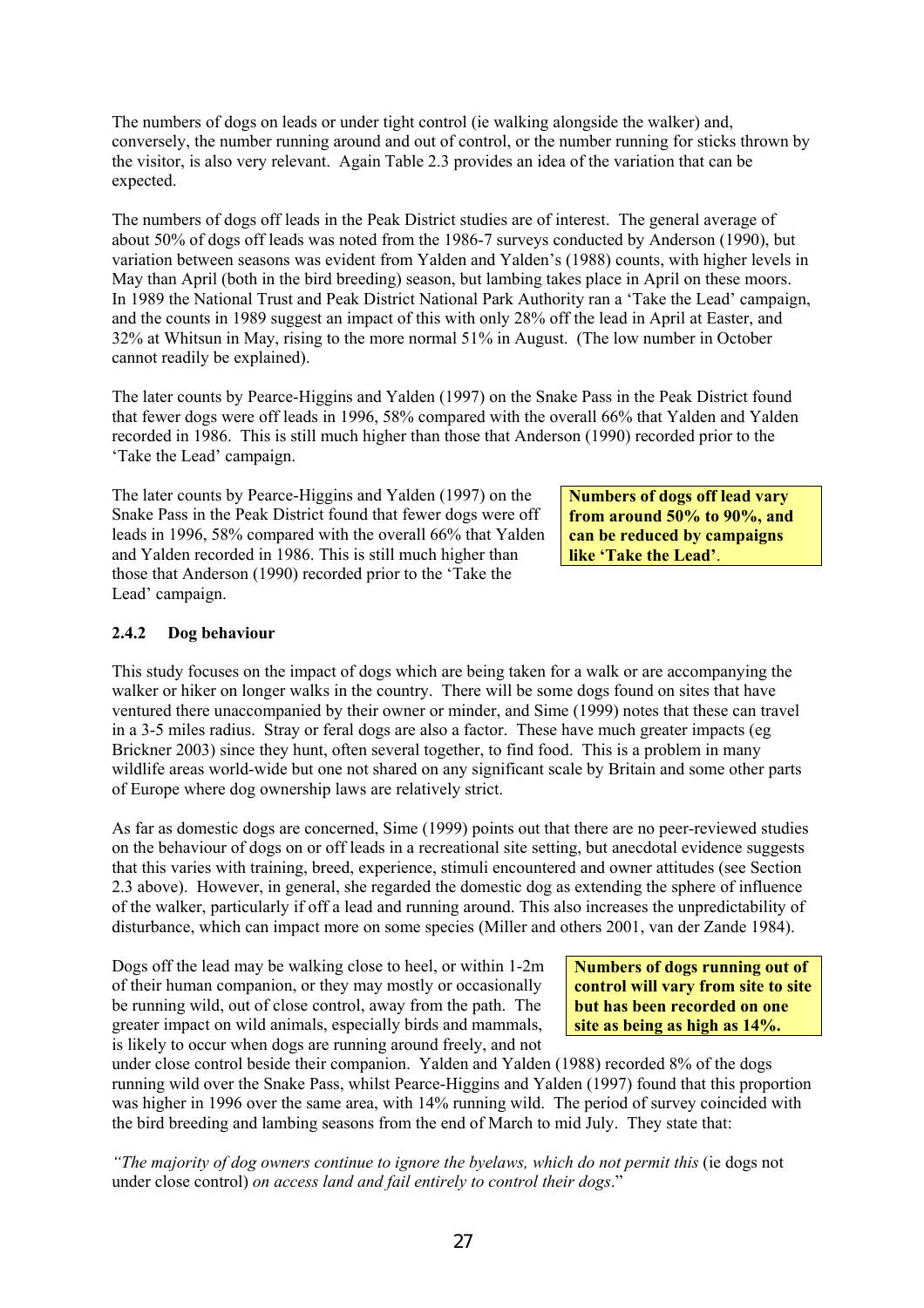Walker (pers. comm.) found that on Saltfleetby and Theddlethorpe Dunes NNR the number of dogs running around was higher than these moorland counts. Bearing in mind that this is a long (8.2kms) but narrow (250-350m wide) site, then the coverage by dogs is fairly comprehensive.

As noted earlier, dogs have not lost some of their original characteristic behaviour in relation to predation. They will search out potential prey by smell, mostly, and chase and sometimes capture and kill some (rabbits and hares for example), or seek out and eat items such as young ground nesting birds that cannot fly. The opinion of several moorland managers and keepers consulted in the Peak District was that any dog, unless it was too old or over-weight, could potentially be running around investigating any smells it finds.

In the open moorland of the Peak District, the same consultees felt that this sphere of influence could be as wide as 300-400m across a footpath, but could be less in more confined spaces or in woodland where walkers may try to keep animals closer to them so that they can maintain visual contact (Nick Squirrel pers. comm.).

The same Peak District consultees also considered that if more than one dog were running around together, these would have a greater impact than a single dog, but would be disproportionately greater than the number of dogs would suggest as they interact with each other.

Bearing in mind that there are reports of an increasing tendency on some sites for large numbers of dogs to be exercised by commercial dog walkers, if some or all of these were off the lead, their impact could be greater than the same number of dogs with separate walkers. For example, England Marketing (2003) found one dog walker with seven animals.

The species that could be affected by dogs running around would essentially be any that live or utilise the ground or low vegetation. Dogs do not climb significantly, for example into trees etc, although they can jump and cross walls, low hedges or up onto ledges etc. to explore an area. Dogs retain instincts to hunt and/or chase, and these instincts can be triggered in different settings given the appropriate stimulus.

Sime (1999) notes, however, that some dogs have lost the instinct to kill for food, and instead are more likely to chase and harass animals without necessarily killing or eating them. However, Yalden and Yalden (1990) found golden plover chicks that were killed but not eaten by dogs. This suggests that whilst all dogs will have an instinct to chase wildlife, this is not necessarily related to a need to catch prey for food. Moreover,

even if this chase instinct is not activated, the mere presence of a dog may be a disturbance stimulus and agent of stress to wildlife.

There is increasing interest in the effects of dogs, as well as other types of recreational disturbance in Europe, North America and other areas as the pressure on sites for nature conservation and recreation increases as a result of urban expansion, industrial intensification and economic growth (Abraham undated). There are often conflicting interests among local stakeholders that complicate land management decision-making (eg Fawkes 2001, Abraham undated). This was evident in the different reactions of site visitors to the presence of dogs reported in the National Survey (see Table 9.11), with some visitors to sites taking evasive action to avoid dogs, whilst others welcomed their presence.

**Walkers often have more than one dog with them; groups of dogs running freely have been observed to be more interactive than dogs alone and so can have a greater effect on wildlife.** 

**Dogs can run 300-400m across paths when not in close control, and naturally seek out wild** 

**animals.** 

**The most vulnerable wildlife is ground dwelling. Dogs retain their hunting instincts, but do not always eat the 'prey items' found. Dogs can disturb and cause stress to sensitive animals.**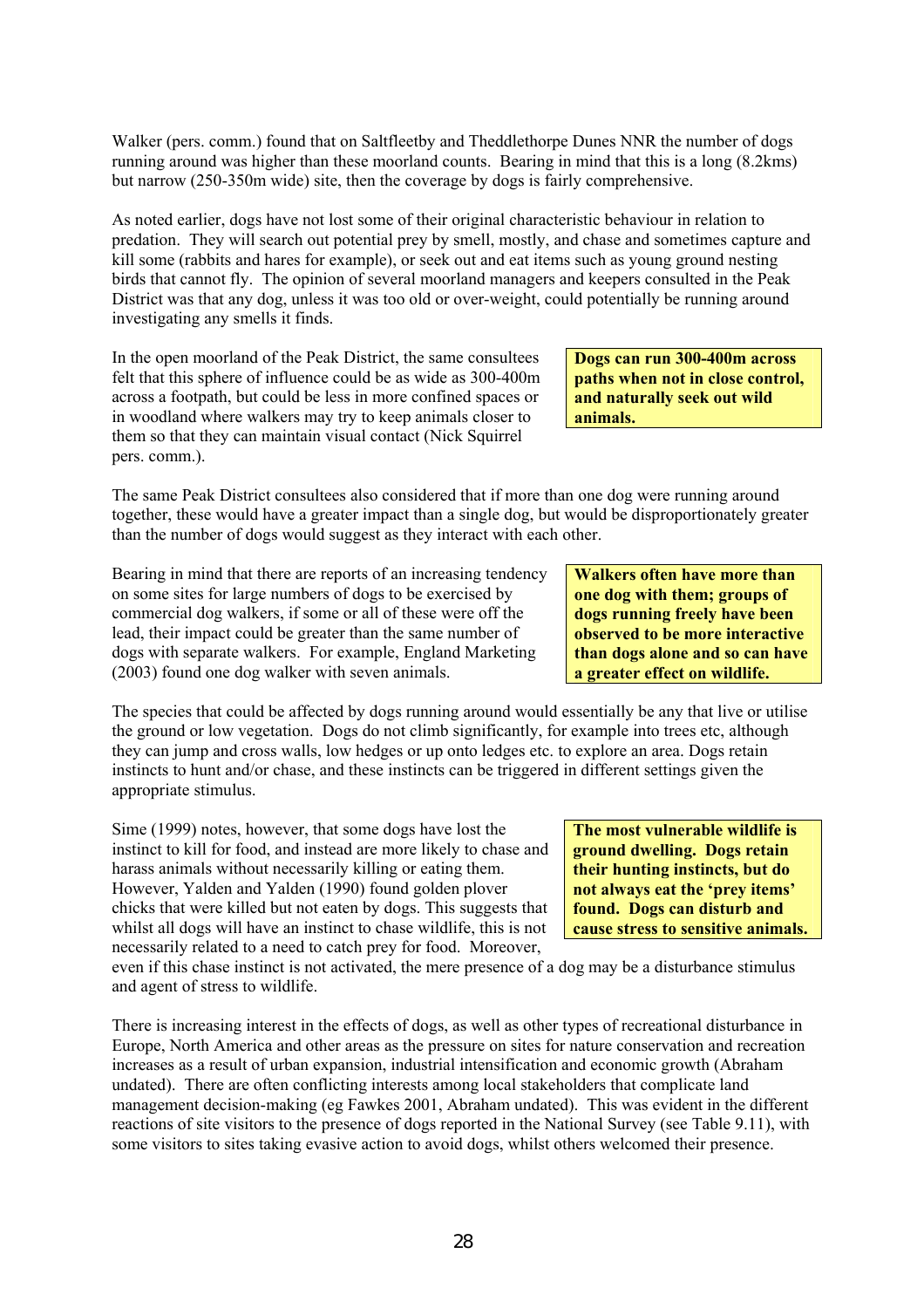The direct or indirect effects of dogs on wildlife focus on the disturbance effects on birds and mammals in particular. There is little mention of the effects of dogs in the scientific or semi-scientific literature on other species groups in terms of disturbance.

### **2.5 Direct and indirect effects of wildlife disturbance: A conceptual framework**

#### **2.5.1 How an animal may perceive a dog**

As part of the assessment, it is important to consider how the animal involved may perceive a dog. This seems to be related to whether the animal is programmed or had experience of the dog, or canids<sup>1</sup> in general as predators and to the behaviour of the animal affected in relation to this perceived threat. Frid and Dill (2002) have put the notion of risk aversion behaviour into context in relation to disturbance from human-induced activity in general rather than from dogs in particular. However, this provides the conceptual framework against which the more specific research related to dogs can be judged.

From the rich literature on animal behaviour (including mammals, birds and fish), the authors suggest that when the animal encounters any kind of disturbance stimulus, it should follow the same principles used by prey in their response to predators. This suggests that responses should be stronger when the perceived risk is greater. However, the level of perceived risk is likely to result from a combination of factors.

Gill and Sutherland (2000) argue that disturbance stimuli and predation risk indirectly affect survival and reproduction through trade-offs between perceived risk and energy intake.

#### **Disturbed animals respond to dogs as if they were predators.**

It could be argued that disturbance is usually a non-threatening stimulus, but Frid and Dill (2002) point out that many animals have developed anti-predator responses to a variety of stimuli such as loud noises or rapidly approaching objects, even if they are not predators. In addition, the risk of predation differs from predation itself. Death is obviously the outcome of successful predation and so animals will take action to reduce this risk to ensure their survival. However, degree of predation risk varies and a potential prey victim has to decide at what point it needs to take action. But, any action carries a cost (in terms of feeding opportunities foregone and/or energy cost of flight). Therefore, the decision made by the potential prey has to balance the rate of resource acquisition or other activities against the need to reduce the risk of death. The anti-predator behaviour is also affected by how close to cover or safety the animal is, the distribution and abundance of predators (they may flee at a longer distance if several predators rather than one is approaching), and the behaviour of the predators (whether they are hunting for the animal or not).

Frid and Dill (2002) take the argument further and, based on the literature on animal behaviour, predation and disturbance, suggest that fleeing probability and flight initiation distance, as well as the amount of time spent being vigilant, increase:

- when the disturbance stimulus approaches more directly;
- when distance from a refuge is greater;
- when the cost of fleeing is lower (eg the habitat in which it is feeding is poor, and there are better ones nearby).

**Disturbance response probability increases if stimulus approaches more directly, when the distance from a refuge is greater, and the cost of fleeing lower.** 

l <sup>1</sup> See Glossary for technical terms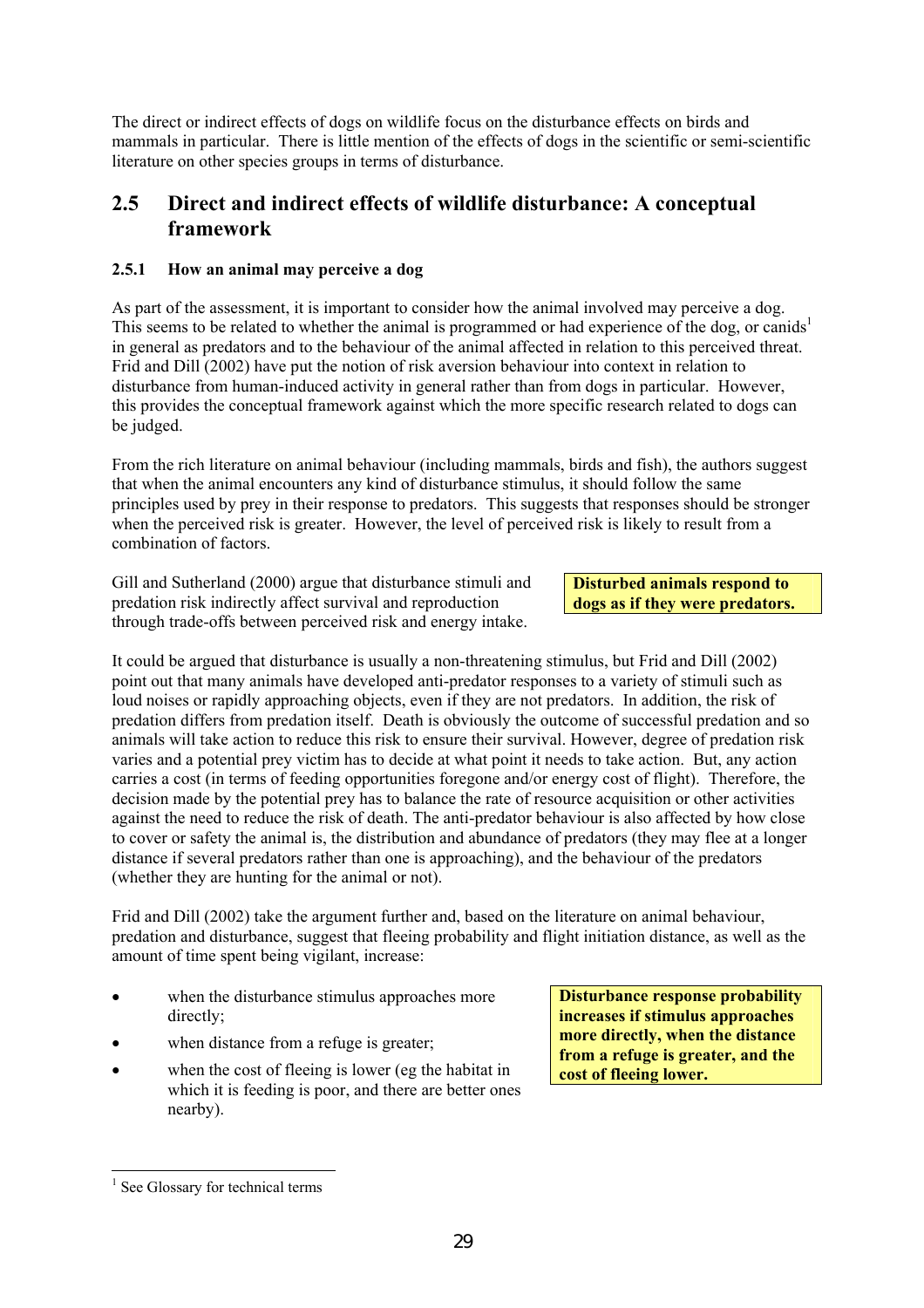However, the literature is ambivalent on the theory that disturbance behaviour is initiated more quickly if the approach is more rapid, or the agent of disturbance is larger.

Vigilance levels amongst different species are not consistent in relation to the size of the group that causes disturbance (a group of bird watchers versus one for example), and when the disturbance remains close to the 'prey'. Frid and Dill (2002) observe that a variety of species have been found to spend less time in resource-rich habitats where these are associated with danger. However, Gill and others (2001) present a predation risk framework that suggests that such species would only leave the resource-rich area if there were others in the vicinity within the range of their knowledge. There are a number of studies that show, for example that some bird species react less to disturbance stimuli than others, and remain on the site in which the stimuli occur. Gill and others (2001) suggests that these are not necessarily the less susceptible species, but could be those that have no other resource-rich habitat within their range to which they can move.

Several researchers have recorded no behavioural responses for example to disturbance yet found that a population was less fit or breeding success was reduced as a result of it, (Fernández and Azkona 1993, Beale and Monaghan 2004). Only studies that show the longer term population demographic trends would be able to show whether these species are affected significantly or not by disturbance.

With respect to habitat selection, Frid and Dill (2002) conclude that long-term disturbance will cause habitat shifts at the cost of access to resources, and these can result in density-dependent processes in the new habitat that could affect the demography of the species. However, when the

habitat provides some feature that cannot be found, or is of lower quality, elsewhere within the animal's range, then it is more likely to remain in the disturbed site, with the net benefit of remaining outweighing the costs of moving.

When considering issues related to parental investment, a parent animal that has been disturbed by a dog (or other predator) has to make decisions on whether to defend its young and face potential death, or whether to flee and expect its future reproductive ability to compensate for the loss. If young are deserted, then there can be secondary effects such as predation by other animals (such as crows that have been noted to follow closely where human activity is greatest, Murison 2003, Lafferty 2001, Watson 1988), or they can die of cold.

A number of studies have shown this relationship to disturbance (eg Tremblay and Ellison 1979, Pienkowski 1984, and others quoted by Frid and Dill 2002), although none of these implicate dogs specifically.

There is also the suggestion that some of these predators can learn to associate visitor disturbance with higher feeding opportunities. Strang (1980) tested this ability for glaucous gulls and two species of jaegers (skuas) in the tundra associated with research into wildfowl breeding. The only disturbance was that by the researchers. Only parasitic jaegers were found to follow the human who was recording the wildfowl nests, but other gull species have been known to follow parasitic jaegers to benefit from their prey finds. Not all these predators however, destroyed all the eggs or chicks in a nest.

MacInnes (1980) confirmed Strang's findings, and even comments that he could always find his fellow researcher in the McConnell River area 4km away by the circling jaegers above him. This finding is shared by Picozzi (1975) who

**If parents desert a nest or young (if only temporarily), they are vulnerable to opportunistic** 

**predation by other species.** 

**Some opportunistic predators eg corvids have learnt to associate disturbance (not just by dogs) with available prey.** 

**different species and different group sizes for that species.** 

**Vigilance levels amongst different species are not consistent between different species and in relation to the size of the group that causes disturbance (a group of bird watchers versus one for example), and when the disturbance remains close to the 'prey'. There is an inconsistency in response to disturbance effects between**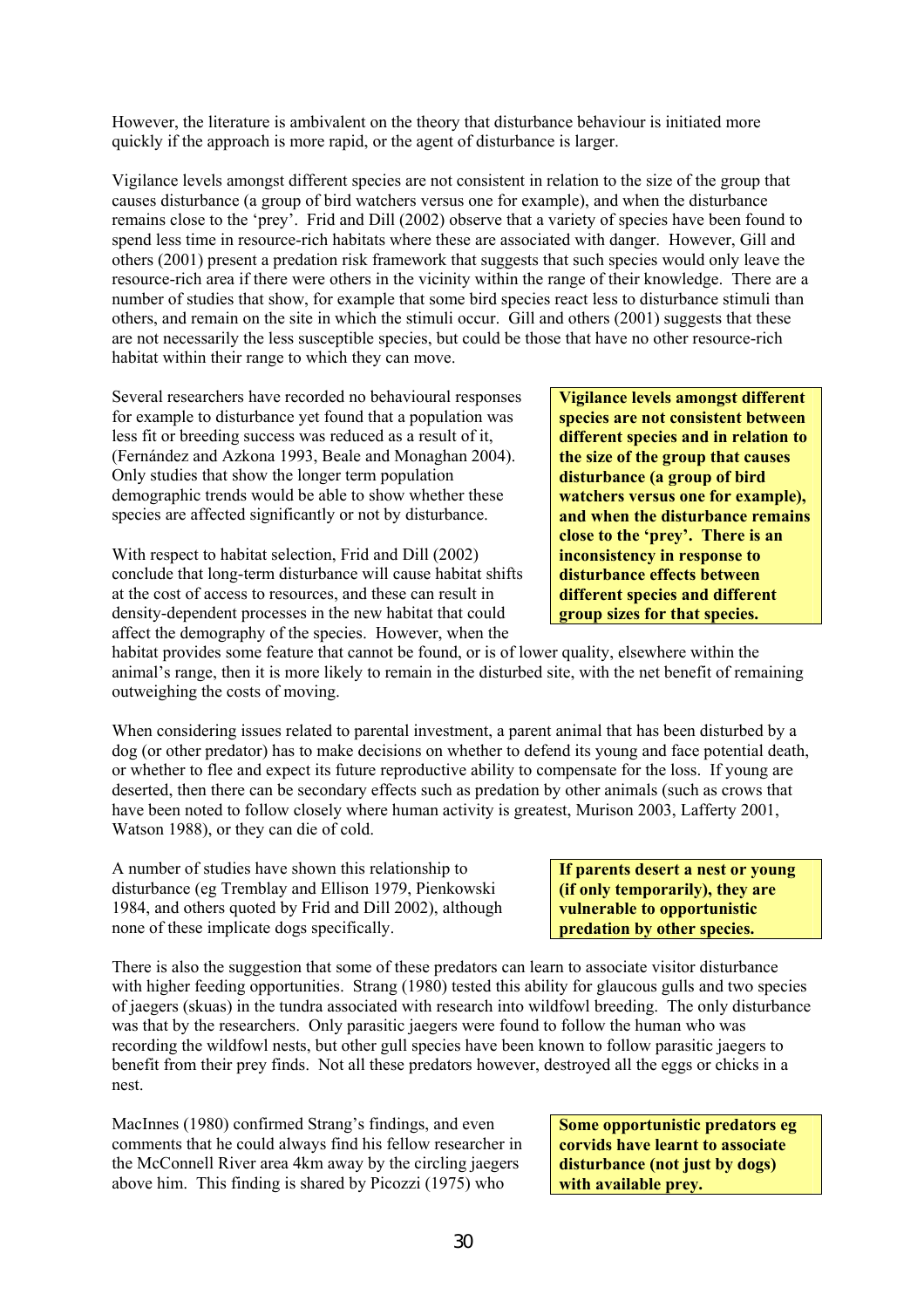tested the ability of crows in Scotland to find cryptically coloured artificial eggs in nests on heather moorland that were or were not marked by a cane 5m away. The marked nests were 'predated'.

Frid and Dill (2002) consider that high levels of predation risk may affect survival and reproduction by causing disturbed animals to divert a large proportion of their time and energy to investment in anti-predator behaviour rather than resource acquisition (for themselves or their offspring). In such a scenario body condition can deteriorate, and this would affect survival and reproductive rates. Animals in poor condition could also be subjected to greater predation rates.

The authors quote a number of papers to support this, such as Madsen (1995) who found a reduction of breeding success of pink-footed geese from 46% in undisturbed areas to 17% where they were continuously moved off arable fields by farmers.

**High levels of disturbance (from all sources) may affect survival and reproduction.** 

It is possible that the response taken by the threatened animal could follow theoretical predictions based on parental investment theory (Frid and Dill 2002). This predicts that parents with low residual reproductive value (essentially r-strategists) would compromise provisioning of young less than selffeeding, whilst parents with high residual reproductive value (k-strategists and younger animals) would do the opposite.

A variety of the authors of relevant papers give disturbance distances for a number of species, which are quite variable. **Table 2.4** summarises those available, but more research or observation will be needed for other species specific to the site in question.

| <b>Species</b>        | Disturbance distance         | Author                 |  |
|-----------------------|------------------------------|------------------------|--|
| Capercaillie          | 75m minimum breeding season  | Marshall 2005          |  |
| New Zealand dotterels | Dogs 100m from nests, people | Lord and others 2001   |  |
|                       | 50m on busy beaches, 70m on  |                        |  |
|                       | remote ones at minimum       |                        |  |
| Snowy plovers         | Breeding birds react at 80m, | Lafferty 2001          |  |
|                       | wintering 30-40m             |                        |  |
| Golden plover         | 50m once Pennine Way was     | Finney and others 2004 |  |
|                       | surfaced for breeding birds  |                        |  |
| Dunlin                | 50m for breeding birds       | Yalden and Yalden 1989 |  |
| Piping plover         | 160m disturbed chicks        |                        |  |
| Nightjar              | fewer nests 100m from paths  | Liley and Clarke 2003  |  |
| American robin        | $9-26m$ to dog in breeding   | Miller and others 2001 |  |
|                       | season                       |                        |  |
| Western meadowlark    | 18-33m to dog in breeding    | Miller and others 2001 |  |
|                       | season                       |                        |  |
| Vesper sparrow in US  | 10-15m to dog in breeding    | Miller and others 2001 |  |
|                       | season                       |                        |  |

#### **Table 2.4: Disturbance distances for a variety of bird species**

#### **2.5.2 Effects versus impacts**

Finally, it is important to distinguish between an effect and an impact, as Robinson and Pollitt (2002) point out. An effect is an observed response, ie an acute behavioural or distributional response by an animal to a given disturbance. Thus an animal may move, feed elsewhere, or generally avoid the sources of disturbance, but without any apparent long-term effect on the population of its species. An impact, on the other hand, implies a significant reduction in the ability to survive due to reduced body condition, productivity and, ultimately, survival. Such negative impacts at the population level would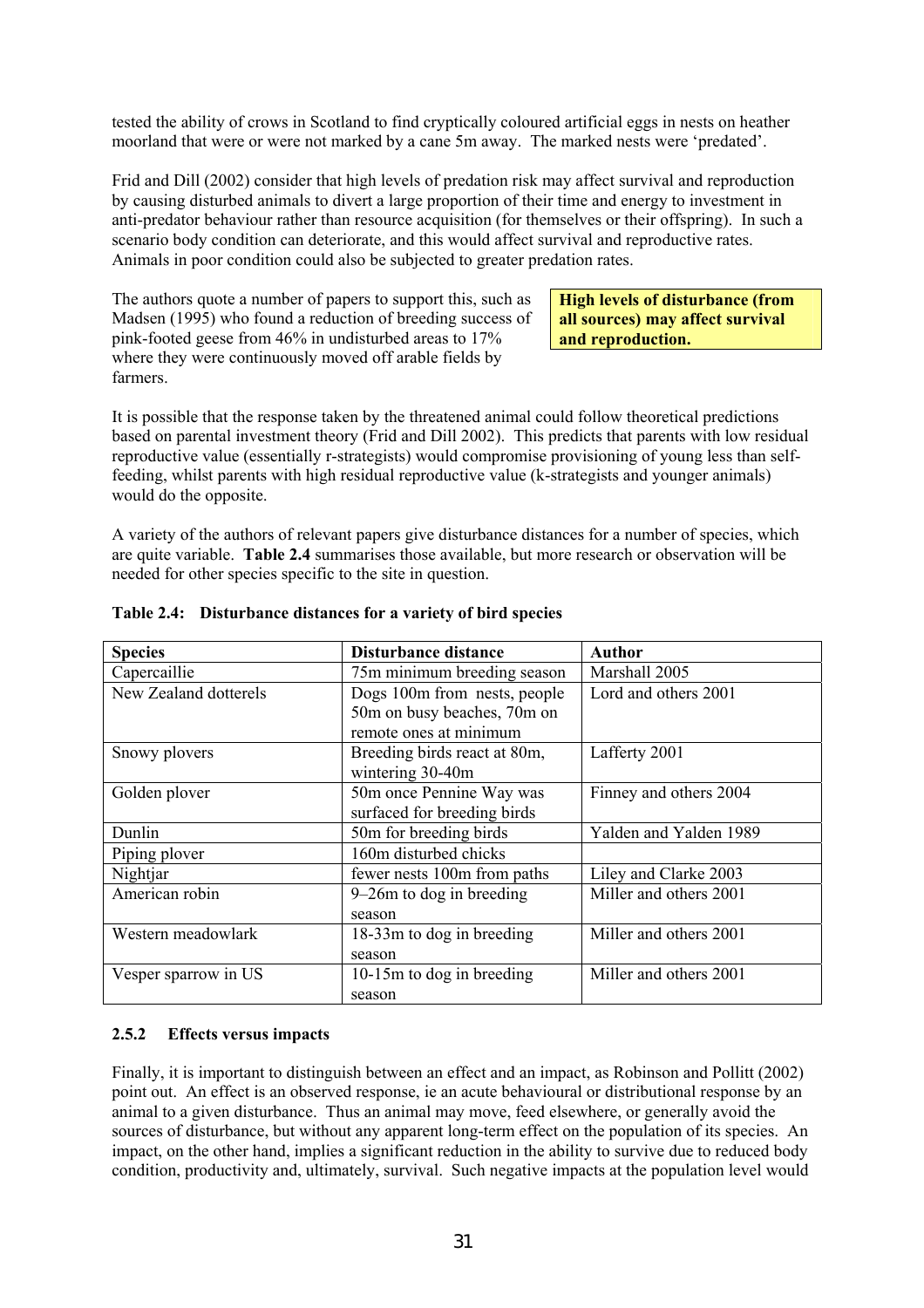be of primary nature conservation concern, either at the site level, or of greater importance, at the wider regional or national scale.

As Frid and Dill (2002) point out, there are very few studies that model or predict the impact of disturbance on population levels of the species affected. However, this background context is very relevant to the following discussion of the impacts of dogs on various species of wildlife.

**Behavioural responses are effects, whereas impacts induce a long term population change which could be significant.** 

### **2.6 Effect of management measures**

Dowling and Weston (1999) found that fencing round an area of foredune and fencing off a primary dune to protect breeding hooded plovers in Mornington Peninsula National Park, Victoria, Australia, were not successful because the birds did not breed in the protected areas. Fencing off tracks and closing unofficial paths (so that people entered the beaches in prescribed locations) was more successful as it reduced overall disturbance and concentrated it in smaller areas.

**A combination of measures was successful at one site and involved reducing overall disturbance by restricting people to prescribed areas, signs giving advice about appropriate behaviour and wardening. People complying with the guidance were thanked.** 

This was combined with signs asking people to keep out because of ground nesting birds. Another successful approach was to erect signs stating:

'Temporary beach closure due to hooded plover nesting in this area: human disturbance on the beach or the dunes will cause breeding failure'.

This was backed up with signs asking people to move quickly along the beach edge, not to sit in the area, and that dogs and horses were strictly prohibited. This was supplemented by a ranger presence, and visitors were thanked for their co-operation. Compliance with this set of measures was described as good but not universal.

Dowling and Weston (1999) also describe a plover watch scheme which involved volunteers asking people not to approach a breeding site and to control their dogs, and providing some interpretation information. This was a labour intensive programme, with 12 hour shifts for 28 days. Unfortunately resources were not sufficient to maintain a high enough level of vigilance.

Lafferty's (2001) experience of ensuring compliance with regulations was similar to those of Dowling

and Weston. There was already a regulation to keep dogs on leads on the beaches where he studied disturbance on snowy plovers, but this was not enforced and rarely observed by the visitors. Lafferty noted that with signposting about 21% of dogs were leashed (as opposed to 7% without), but that on another site, this rose to 30% with moderate enforcement – a presence on site for 15% of daylight hours. 100% of dogs on leads

**At a number of beach sites, signs asking for dogs to be kept on a lead increased compliance by three fold compared to no signs, and by four fold with moderate enforcement. Total compliance was achieved only with full time enforcement by rangers.** 

was only achieved with full-time enforcement by rangers etc. However, many of the dog walkers also moved to adjacent beaches to let their dogs off.

On Dawlish Warren NNR, a dog ban was implemented in April 2002 in the more remote parts of the reserve to coincide with a large high tide roost site and breeding wader habitat. The ban, together with two successful prosecutions, has successfully reduced disturbance. The dog walkers have moved their activities to other areas, and total visitor use has also been reduced (Philip Chambers pers. comm.).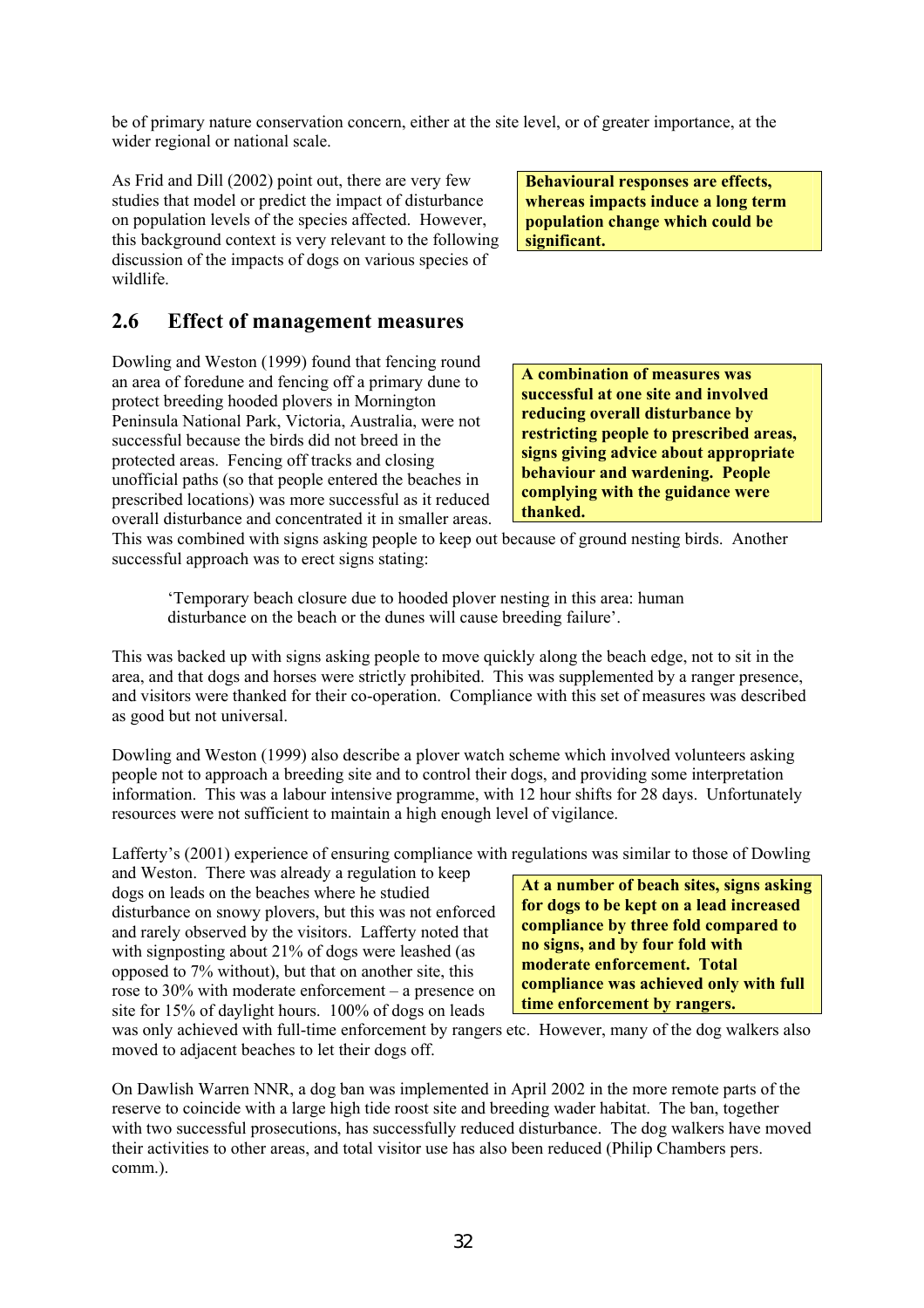# **3 Dogs and birds**

### **3.1 Key points**

#### **3.1.1 Effects on breeding birds**

- **The research suggests fewer pairs of breeding birds settle in areas with high disturbance levels where dogs are present in the disturbance zone.**
- **All the breeding birds affected are ground nesting.**
- **There were significant increases in breeding success of a beach environment when dogs (but not other recreational activity) were managed showing that dogs can have a significant effect.**
- **Lekking bird species could be significantly affected by dogs and human visitors but no relevant research has been found for British species.**
- **Dogs, especially those off a lead, stimulate a greater behavioural response than walkers, and for some species, also than joggers. Only Eurasian dotterel shows no effects.**
- **The increased levels of opportunistic predation associated with corvids in particular would appear to be the greatest risk resulting from disturbance.**
- **Dogs consistently flushed ground-nesting birds off their nests earlier and for longer than recreational disturbance. Eggs are more readily taken from waders and nightjar, but woodlarks suffered greater predation of chicks than eggs.**
- **Most diurnal predators are aerial and nocturnal ones are terrestrial. Dogs are mostly daytime visitors. Thus the reaction to an intruding dog exposes the bird to aerial predators.**
- **Some non wading bird species have not been shown to be sensitive to disturbance by dogs; these include the American blackbird (a shrub-nesting species), a lark and a sparrow species (both ground nesting) in forest and meadows respectively in the United States. However, European blackbirds were affected by disturbance in Spain, and dog walking was part of the activities. However, in none of these studies was breeding success studied.**
- **Marsh harriers affected by disturbance by walkers and dogs produced less fit young, although there were no detectable behavioural responses. This effect needs to be researched for other species.**
- **More species need to be investigated, especially ground nesting ones like skylark.**
- **It is possible that the disturbance effect will increase in proportion to the number of visitors plus their dogs, and proximity to the bird or its nest. This has been found for walkers for two coastal nesting birds, but not tested directly for dog activity**.

#### **3.1.2 Wintering birds**

- **Dogs can have a greater effect on wintering birds, than walkers or, for some species, joggers.**
- **Different species seem to be more tolerant of approach than others, with distances at which a disturbance reaction occurs differing widely.**
- **For one species this response distance is half that of the birds in the breeding season.**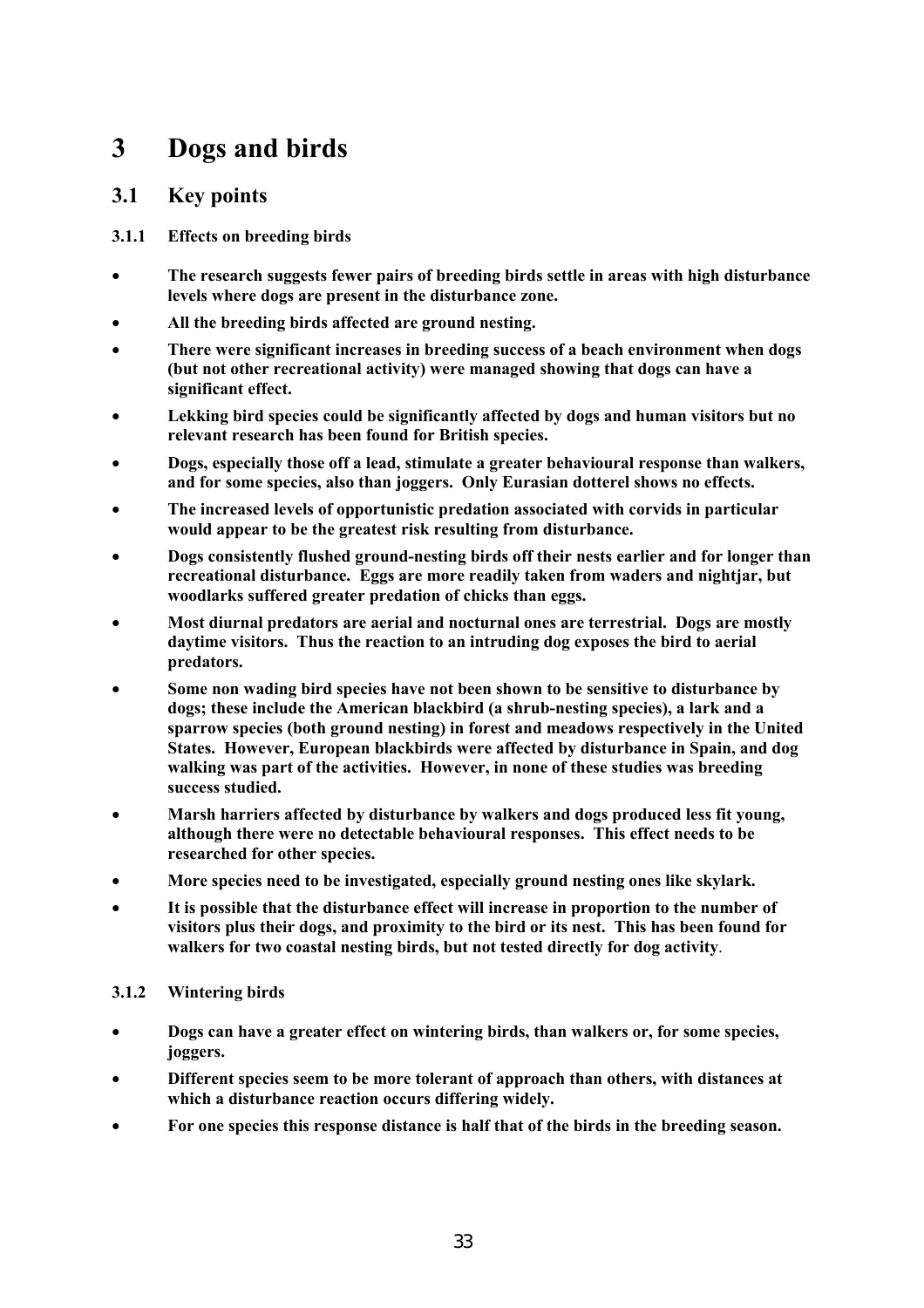- **The research has focused on waders, and some wildfowl. None addresses any effects or impacts of dogs for other birds. Since ground nesting birds have been found to be most vulnerable, these might be expected to be equally susceptible in winter.**
- **There is no clear impact identified at the population level but there are a number of suggestions that birds have vacated sites when disturbance became too great. Generally these do not separate out dogs as a factor, although they are present on many sites.**
- **Since the reaction to dogs by wading birds has shown more flushing, longer absences from the nest, and greater reductions in feeding time, then it follows that if birds have abandoned sites, this could be attributed more to dogs than other activities if both are present, and in significant numbers.**
- **A reaction to dogs has an energy cost, which is particularly important in winter if resource acquisition is limited, or if winter conditions are particularly severe. Compensatory feeding is found in some species, for example, at night.**
- **Whether dogs impact on species or not will depend on the habitat involved (because of their effect on patterns of human behaviour), the numbers of dogs, frequency of disturbance, the sensitivity of the species and bird condition.**

## **3.2 Introduction**

There has been very little experimental research into the effects of dogs compared with other forms of disturbance on wildlife in general or birds in particular. Only two studies have been found that use dogs as the experimental treatment and compare this with other disturbance activities (Miller and others 2001, Lord and others 2001), but there are others that have measured the levels of use on sites where dogs, or walkers with dogs, have been counted, and the impacts have been described and evaluated. Some of these also differentiate between whether dogs are on or off a lead.

Most of these studies relate to the effects of dogs, compared with other user groups, on birds, both on breeding and wintering species, and the work is concentrated in, but not exclusive to, North America.

**The range of research on dogs and disturbance is limited.** 

One aspect that these studies do not cover is the potential for a disturbance effect or impact on birds to be related not just to an individual dog and walker and their distance from the species or its nest, but to a variation in numbers. Beale and Monaghan (2004) for example, although not mentioning dogs, tested the hypothesis that human disturbance effects would be increased with increasing numbers of visitors, and decrease with distance from a nest.

They found this to be true for breeding colonies of kittiwakes<sup>2</sup> and guillemots having taken other factors affecting breeding success into consideration. Both suffered decreased breeding success with higher numbers of visitors

**It is important to consider disturbance levels and proximity to birds as interrelated variables.** 

that also came closest to the nests. Importantly, this study did not show any behavioural responses that were recorded in relation to the levels of disturbance.

This combination of numbers and distance needs to be separated out from issues related to sites that are regularly or infrequently disturbed, which sometimes show the opposite effect. For example, grey herons at a fish farm reacted more strongly to infrequent severe disturbances than to where disturbance was less severe but more regular (Draulans and van Vessem 1985).

l  $2^2$  Scientific names of species mentioned in the text are provided in Appendix 1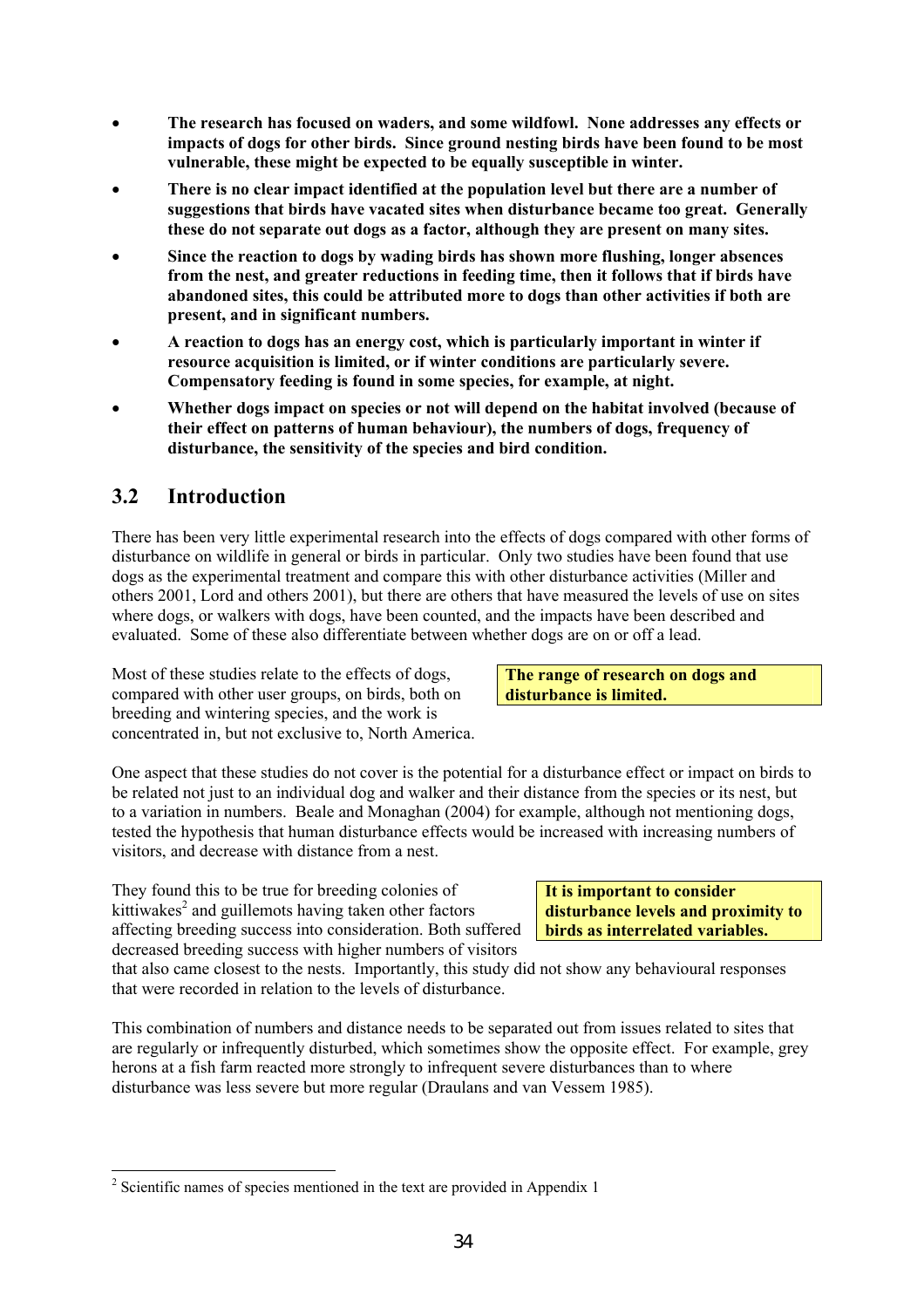There is the potential for dogs to affect birds in a number of ways. Effects in the breeding season need to be separated from those in the non-breeding period. It is also important to identify when in the breeding season any effects are recorded. These could relate to:

- the territory, nest site selection, or nest building period;
- egg laying/incubation period;
- the nestling phase; and
- when fledglings are present.

Breeding birds could be affected at all or any of these stages in the breeding cycle, but impacts could

differ between them since, for example, it has been shown that the further the birds are into the breeding season, the less likely they are to desert their eggs or young (Myrberget 1983).

In addition, different bird species could be differentially susceptible to effects of dogs. It is well known for example, that the breeding Eurasian curlew is one of the most sensitive species to disturbance, flying up at distances of up to a kilometre from the intruder (van der Zande and others 1984). On the other hand birds such as grouse and dotterel sit tight on eggs until the last moment. What is not clear, however, is whether this difference in behaviour results in different degrees of impacts of disturbance based on the theoretical exposition outlined above, whether a dog is present or not.

However, the research available does not cover all species equally, nor all the stages in the reproduction cycle identified above. Inferences will need to be made from one to another as a result.

The concern for non-breeding birds, especially those that migrate, relate to the energetic cost of disturbance (Woodfield and Langston 2004). Increased flight or alarming, reduced foraging time, or movements to other sites caused by disturbance by people with or without dogs could all incur an energetic cost. In some cases, such losses could be compensated by alternative strategies such as feeding at night time, or moving to undisturbed sites, provided the feeding resource was sufficiently rich. There could also be an issue of increased predation, as described here for many breeding birds.

If the birds could not replace the extra energy used reacting to disturbance, then their chances of survival may be reduced, or sites traditionally used by the birds could be abandoned (Woodfield and Langston 2004).

Another difficulty with the literature is the measurement of disturbance. This differs between studies and makes comparisons between studies, and inferences from them to others and to practical site management issues difficult as well. Furthermore, it is important to distinguish the significance of the effects recorded.

In many studies general disturbance is identified as having an effect on the birds in question. Only in a very few is the significance of this modelled or assessed at the population level either for the site in question, or for a region of the country.

**Disturbance is measured variably making it is difficult to compare across studies. Effects at population level have been studied in very few species.** 

**Energetic costs of disturbance are the key concern for wintering** 

**birds.** 

However, Sime (1999) states that despite this, "*even at the individual scale, impacts should not be summarily dismissed as insignificant, particularly in the light of the limited information available at* 

**Birds could be affected at any stage of the breeding cycle.** 

**The further birds are into the breeding season, the less likely they are to desert their eggs or young.**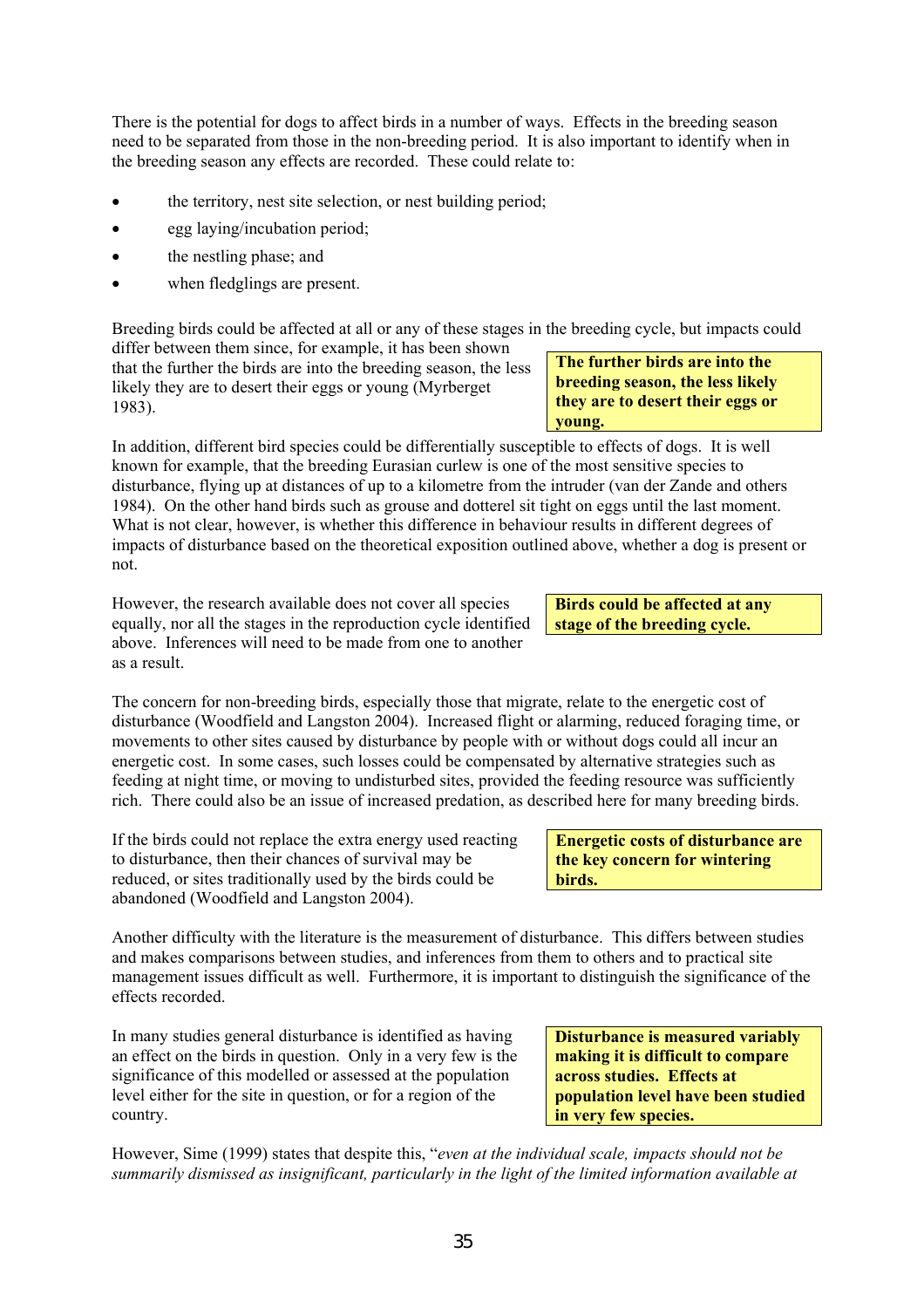*present".* One reason given by Sime for this is that the visitor often places great value on the individual rather than the population, whereas the manager may be more concerned about the longer term population of a species. Both levels of analysis, she submits, are warranted. This is also important when the nature conservation value of individual sites is considered. Sites of Special Scientific Interest (SSSIs) or other nature conservation sites are selected for their specific habitats and species, and if they lose any, or their populations are significantly reduced through disturbance, then the value of sites would also be reduced. This would be contrary to the nature conservation objectives, to government commitments in terms of attaining Biodiversity Action Plan targets, and in achieving favourable condition for SSSIs.

Moreover, as many visitors also wish to see the habitats and species of nature conservation value as part of their recreational experience, the reduction of any at the site level would also affect the value of this.

**Even if disturbance does not affect species at the population level, numbers on designated sites are important for conservation and for people to enjoy.** 

With this background in mind, the following account

separates out the effects found in the literature as far as possible between breeding and non-breeding birds.

## **3.3 Breeding birds**

#### **3.3.1 Waders**

#### **Golden plover**

There are a number of studies where dogs have been highlighted as having a greater effect on breeding birds than walkers without dogs. Yalden and Yalden (1990) studied disturbance effects on breeding golden plover on the Snake Pass moors astride the Pennine Way in the Peak District, Derbyshire. They found that the birds flushed more readily in the pre-incubation period, and when people were within 200m of them. However, this flush distance was consistently greater when a dog was with the walker, as shown in **Table 3.1** below (adapted from Yalden and Yalden 1990).

| Table 3.1: Flushing distance of golden plover by dogs or walkers |  |  |
|------------------------------------------------------------------|--|--|

| Dogs present or not         | Golden plover flushed   Golden plover flushes |                  | <b>Total events</b> |  |
|-----------------------------|-----------------------------------------------|------------------|---------------------|--|
|                             | $0-9.9m$                                      | >10 <sub>m</sub> |                     |  |
| Dogs present                | 37%                                           | 63%              |                     |  |
| Dogs not present            | 68%                                           | 32%              | 69                  |  |
| $\chi$ 2 = 7.77, p = 0.006: | Fisher's Exact<br>$n =$                       | $\rm 0.01$       |                     |  |

Once incubating, golden plovers remained on the nest 96% of the time in which they were disturbed (as detected using temperature probes in the nests), but would have incubated for 98% of the time if undisturbed.

During this phase, they were flushed more readily from the nest by dogs (8 out of 13 disturbances for 6 nests) than by people without dogs, and took longer to resume incubation if people or dogs were present, compared with returning to incubate after, for example, feeding.

**Flushing distance when birds resettle is greater when a visitor has a dog, than for an unaccompanied walker.** 

Very young chicks are very vulnerable to death through a number of causes, according to Yalden and Yalden (1990), but older ones are more robust. However, the authors recorded three older chicks as having probably been killed (but not eaten) by dogs.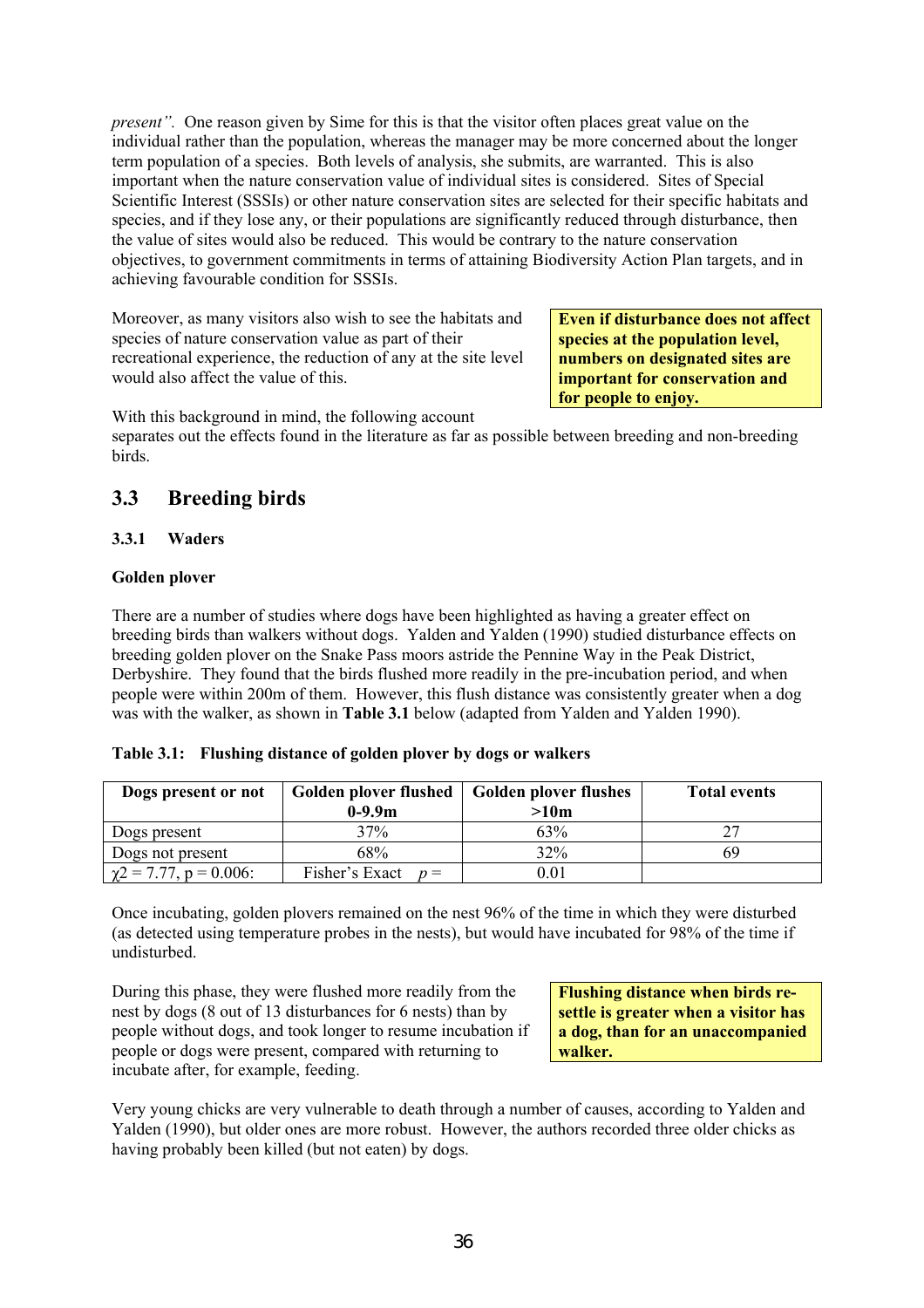Yalden and Yalden (1990) conclude that golden plover are most sensitive in the pre-incubation period resulting in avoidance of highly disturbed areas.

**Dogs flush incubating birds more than walkers without dogs, and dogs can kill well grown chicks.** 

**Golden plover and dunlin avoid** 

**heavily disturbed areas.** 

This was also found for dunlin by Finney and others (2004) in the same area when they compared the number of dunlin nests before and after the Pennine Way that traversed the study area had been surfaced, and its trampling width reduced from up to 100m to a flagged path.

Breeding pairs increased by 50% after the resurfacing works, and the reduction of the width of the band of disturbance. This disturbance would have been by people and dogs.

Yalden and Yalden (1990) found for golden plover that sitting birds are generally less sensitive or reactive to disturbance. There was also very little evidence in this study of nest predation. However, golden plover's greater sensitivity to dogs than people is a cause of concern. The study area is wellused by visitors (the Pennine Way passes through it), and disturbance occurs throughout the day from 09.30 to 18.30, with about 300 dogs, (60% off leads), using the area during the breeding season. The low hatching success in 1988 (when half the eggs in active nests failed to hatch) could be attributed to these levels of disturbance.

Yalden and Yalden (1990) calculate that the energy cost for the adults of the alarming response to disturbance post hatching might make chick guarding some 15% more expensive than where there is no disturbance (walkers with or without dogs).

In addition, birds breeding close to disturbance moved their broods to quieter areas, but then interacted strongly with the resident pairs there, which would have used up more energy. There are also likely to be costs to the chicks that

**There were energetic costs of being disturbed, and of moving young away from disturbed areas.** 

are in cover rather than feeding during such disturbance, but these could not be calculated.

Pearce-Higgins (*in litt*.), using data presented in Pearce-Higgins and Yalden (2003), has updated Yalden and Yalden's studies on the Snake Pass after the Pennine Way had been restored to a flagged path. Of the 22 chicks radio-tagged from 12 broods, two appeared to have been killed by dogs, suffering bruising and bite marks but not being consumed. From these data, a very tentative estimate of the daily survival rate of dog predation has been calculated by dividing the number of chick-days survived, by the number of chick-days observed (excluding instances when chicks died from other causes). The resulting survival rate of 0.9930 suggests that there is a 23% probability of a chick that would otherwise survive to fledging being killed by a dog.

This calculation is based on only a small sample of the dog predation at Snake Summit, which has high use by dog walkers. Although owners are meant to keep their dogs on the lead, 58% do not and 14% were running wild during the breeding season in the study years of 1994-6 (Pearce-Higgins and Yalden 1997). Were dog predation eliminated, the proportion of chicks surviving to fledging of 20.8% at Snake Summit (Pearce-Higgins and Yalden 2003) could increase to 26.7%. This change would increase the modelled population growth rate of 1.02 (Pearce-Higgins and Yalden 2003) to 1.07. This gives a rough indication of the maximum magnitude of any change in breeding success and population trend that may occur as a result of opening up a currently unused site to large numbers of dog walkers.

The loss of potentially 1 in 4 or 1 in 5 chicks to dogs, on top of 'natural' predation levels is very high, but needs more quantitative work to confirm the scale.

**Without disturbance golden plover population growth rate would be 1.07, instead of 1.02.**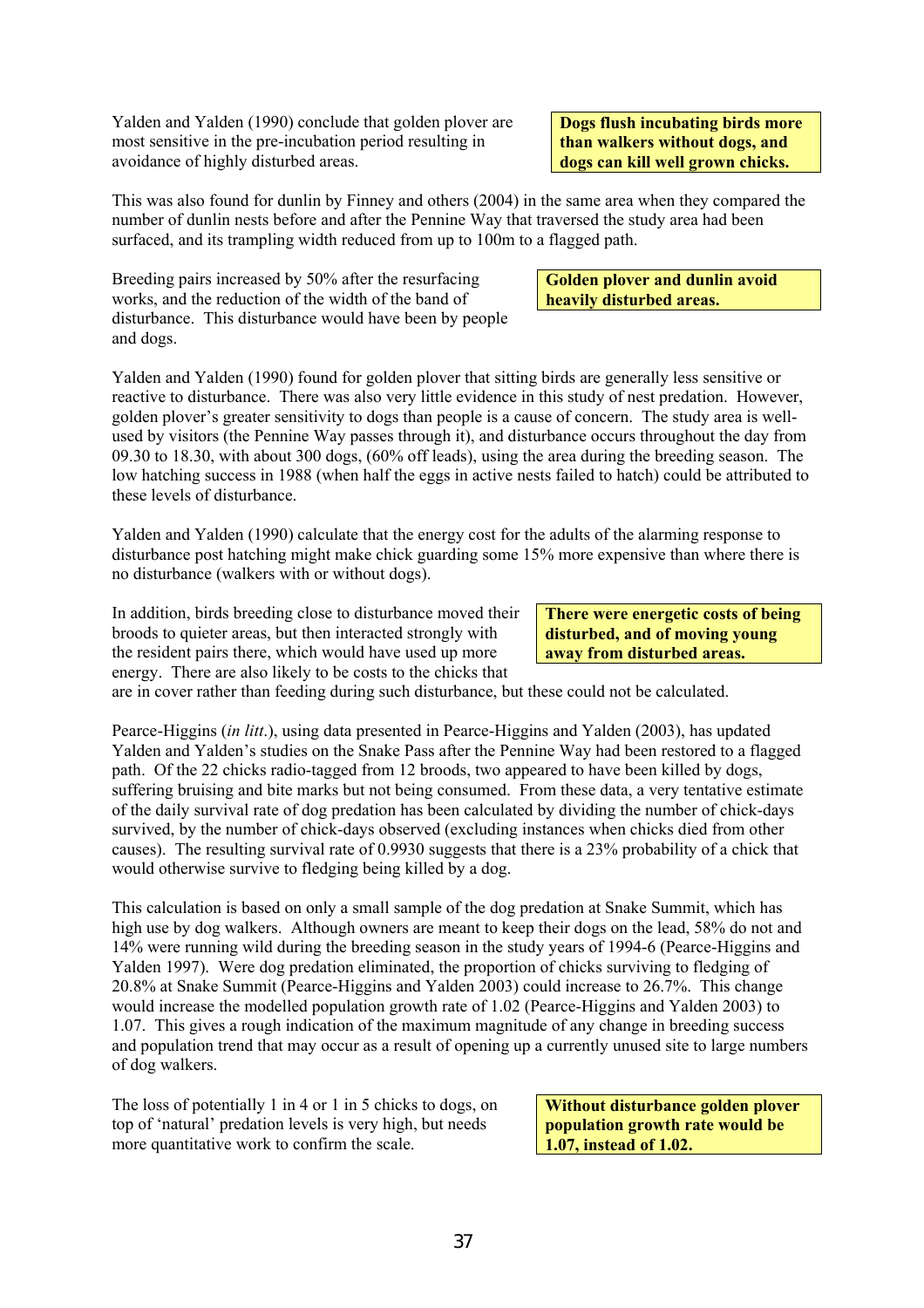#### **Other plovers**

The enhanced effect of dogs compared with humans with no dogs is also noted by Hoopes (1993) (quoted in Sime 1999). In a study of piping plover in the USA in their beach breeding habitat, adults and chicks responded to disturbances for 8% and 15% of their time respectively, but dogs within 50m stopped them feeding for 52% of the time compare with only 31% for humans. Staine and Burger (1994) found a similar decline of 36% of time devoted to feeding and 27% decline in peck rate as a result of human disturbance on piping plover on east coast American beaches, but did not distinguish between the effects of dogs and people.

Hoopes (1993) also found that the response distance was greater for dogs (46m) compared with

humans (23m). Hoopes documented a 33% mortality for chicks, but neither the percentage of chicks fledged nor the mean number of chicks per pair were significantly correlated with disturbance rates. Nevertheless, management was recommended that restricted dogs (and off-road vehicles), and provided refuge areas for chicks.

**Disturbance of piping plover was greater by dogs than humans, with greater disturbance distances, and resulting in reduced feeding.** 

Pienkowski (1984) also found that dogs contributed to clutch losses for ringed plovers at Lindisfarne and St Cyrus NNR. A dog was considered to have taken an adult bird, and dogs were deemed to be responsible for the loss of five clutches, and possibly another three (about 5%) out of a total of 172 clutches over two years on three areas. Crows were the major predator, taking 34% of clutches. Pienkowski suggests that the disturbance effect of humans potentially gives a considerable advantage to diurnal predators such as crows or gulls, and that scent trails by humans or dogs to birds or nests can assist nocturnal predators such as foxes, stoats or weasels. Dogs are not singled out, or separated from counts of human disturbance, but Pienkowski found that survival of ringed plovers at Lindisfarne to hatching was highly correlated with the levels of human disturbance (see **Table 3.2** below).

| <b>Site</b>     | Nest survival %<br>1976 | Nest survival $\%$<br>1977 | <b>Distance from</b><br>car park | Number of<br>human<br>visitors/day |
|-----------------|-------------------------|----------------------------|----------------------------------|------------------------------------|
| Old Law         | 43                      | 58                         | $3-4.5km$                        | C.D                                |
| Ross Back Sands |                         |                            | 1-2.5                            |                                    |
| Snook           |                         |                            | $0 - 0.7$                        | >100                               |

#### **Table 3.2: Nest survival of ringed plover on Lindisfarne in relation to disturbance**

Adapted from Pienkowski 1984

Pienkowski considered that unintentional disturbance of visitors plus their dogs was more serious than direct loss of eggs. Incubating birds normally left their nest when humans or dogs approached, and the more often this happened, the more opportunities crows had to predate the eggs. Carrion crows were seen using vantage points to watch for movements of disturbed birds. Ringed plovers normally crouch under cover and rely on camouflage when faced with an aerial predator, but are flushed by

ground disturbance caused by humans and dogs. Additionally, ground predators are usually nocturnal on Lindisfarne. This means that the crows are provided with an advantage they would not find in undisturbed colonies.

**Corvids and gulls are the main opportunistic predators and some can learn to associate recreational activity with feeding opportunities.** 

An equivalent interaction between visitors and predation has been recorded for black oystercatchers and egg predation by gulls in South Africa, and for dunlin and gulls in Scotland (Summers and Cooper 1977, and Hobson 1972, quoted in Pienkowski 1984), for great crested grebe in the Wadden Sea in Germany by Schulz and Stock (1993) and for great crested grebe in Switzerland (Keller 1989).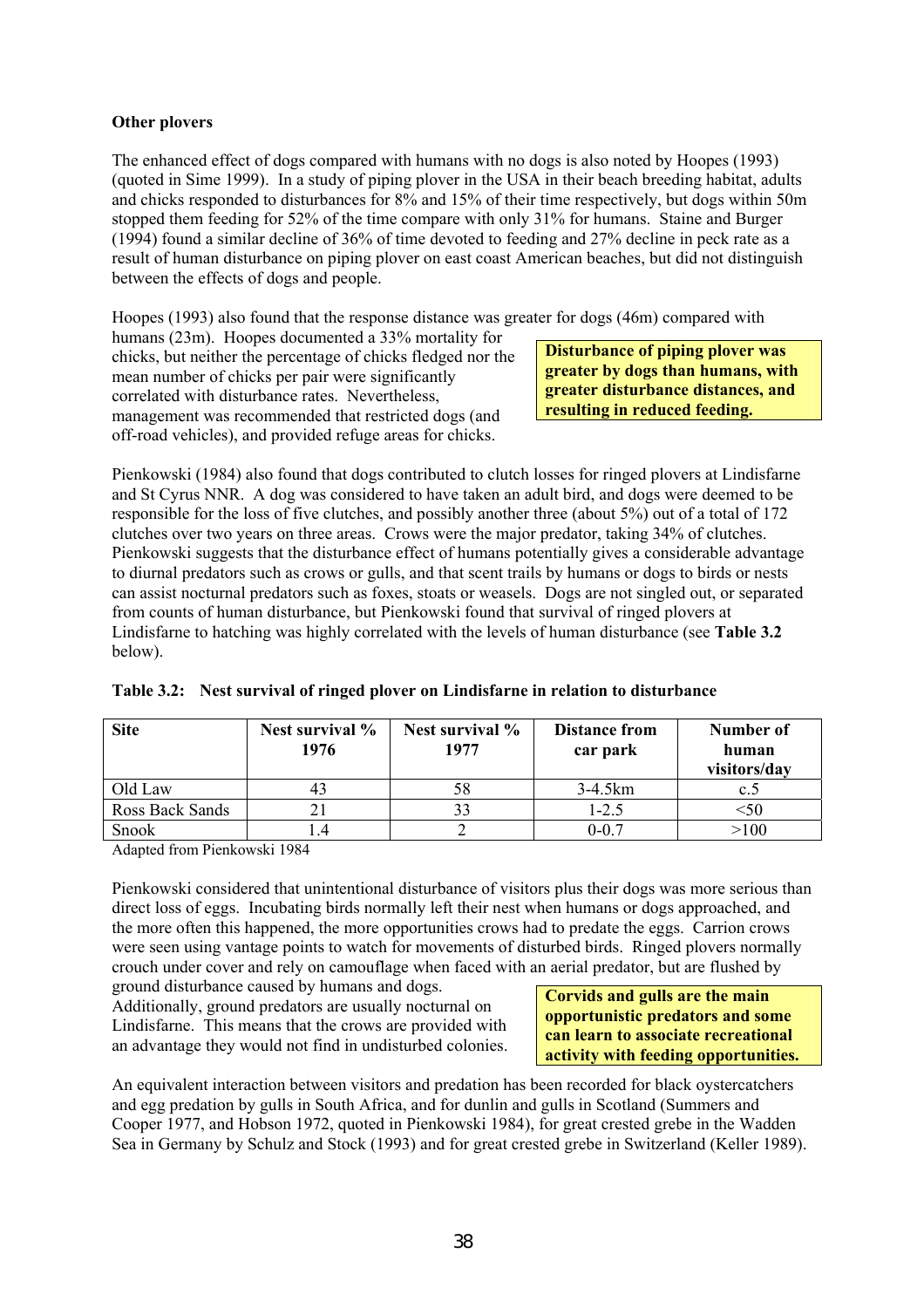A number of other studies have also questioned whether crows or other similar types of diurnal predators are increasing the predation levels. Pearce-Higgins and Yalden (2003) tested this by examining golden plover productivity on a managed grouse moor where crow control is conducted as part of normal moorland management. They found that there was a low level of nest predation by crows and other predators at the Snake Summit in the Peak District, despite its regular use by large numbers of visitors (Pearce-Higgins and Yalden 1997), although survival was compromised by

exposure in poor weather and starvation rather than predation. However, those nests that were predated were still largely taken by crows (seven out of eight where eggs were lost).

**Predation resulting from disturbance is less where predators are controlled.** 

A more recent study by Liley (1999) is one of the few that has attempted to model the impact of disturbance on a population, in this case, of ringed plover breeding on the Norfolk coast. Liley counted the number and type of activities along nine kilometres of a beach divided into 120m-long sections from February to August 1996. He found significantly more people, dogs and specified activities (for example sunbathing, picnicking etc.) associated with access points, and thus could describe the beach where the ringed plover colony was nesting as busy, moderately busy or quieter.

Nesting ringed plover avoided sections of the beach where the mean number of walkers (the main user of the beaches in the breeding season) at each counted exceeded 20, and dog presence was more than about two. However, by ringing birds, Liley (1999) found that older birds avoided the more heavily used sections more than younger birds, which he interpreted as a possible learned response. Conversely older birds might be more successful at holding the most suitable (undisturbed) sites, although Liley did not suggest this. Territories were also smaller where there was less disturbance, but territorial behaviour was not affected.

Of all nests, 8.5% were lost to human activity (whilst 33% were lost overall), but dogs were only mentioned as eating one chick. Nest loss was highest on the sections of greatest disturbance from walkers and dogs. Compared with nest loss, chick hatching, survival and chick growth were not affected by visitor use, or by dogs. Disturbance by dogs and people resulted in the parents invoking broken wing displays, whilst aerial predators were mobbed in the air.

Liley (1999) predicted from his model that if the direct loss of nests from human activity were

removed, population size would increase by 8%, whilst if all human-related disturbance were removed, the population could increase by 85%, demonstrating that disturbance is constraining the ringed plover numbers. However, the role of dogs in this model was not separated from other disturbance activities.

Lafferty (2001a) reports that the western snowy plover in America has been lost from 52 of its former 80 western US coastal nesting sites, and quotes a number of studies suggesting that this is largely due to disturbance by a wide variety of activities including dog walking. He was studying wintering snowy plovers, but noted that they were **Disturbance, of which dogs were part, had a major impact on a ringed plover breeding population in one study.** 

**Western snowy plovers have vacated a number of breeding sites possibly due to disturbance. Breeding birds shown to be twice as sensitive as wintering ones.** 

only half as sensitive to disturbance as breeding ones at Vandenberg Air Force base, where they were disturbed more readily and at double the distance (80m compared with the average of 40m for wintering birds).

He also notes that breeding snowy plovers deserted a particular beach when it was opened to the public, but continued to winter there for 30 years before abandoning it permanently, coincident with increasing levels of disturbance. Dogs are not mentioned specifically here, but Lafferty studied their effects in more detail on wintering snowy plovers (see below).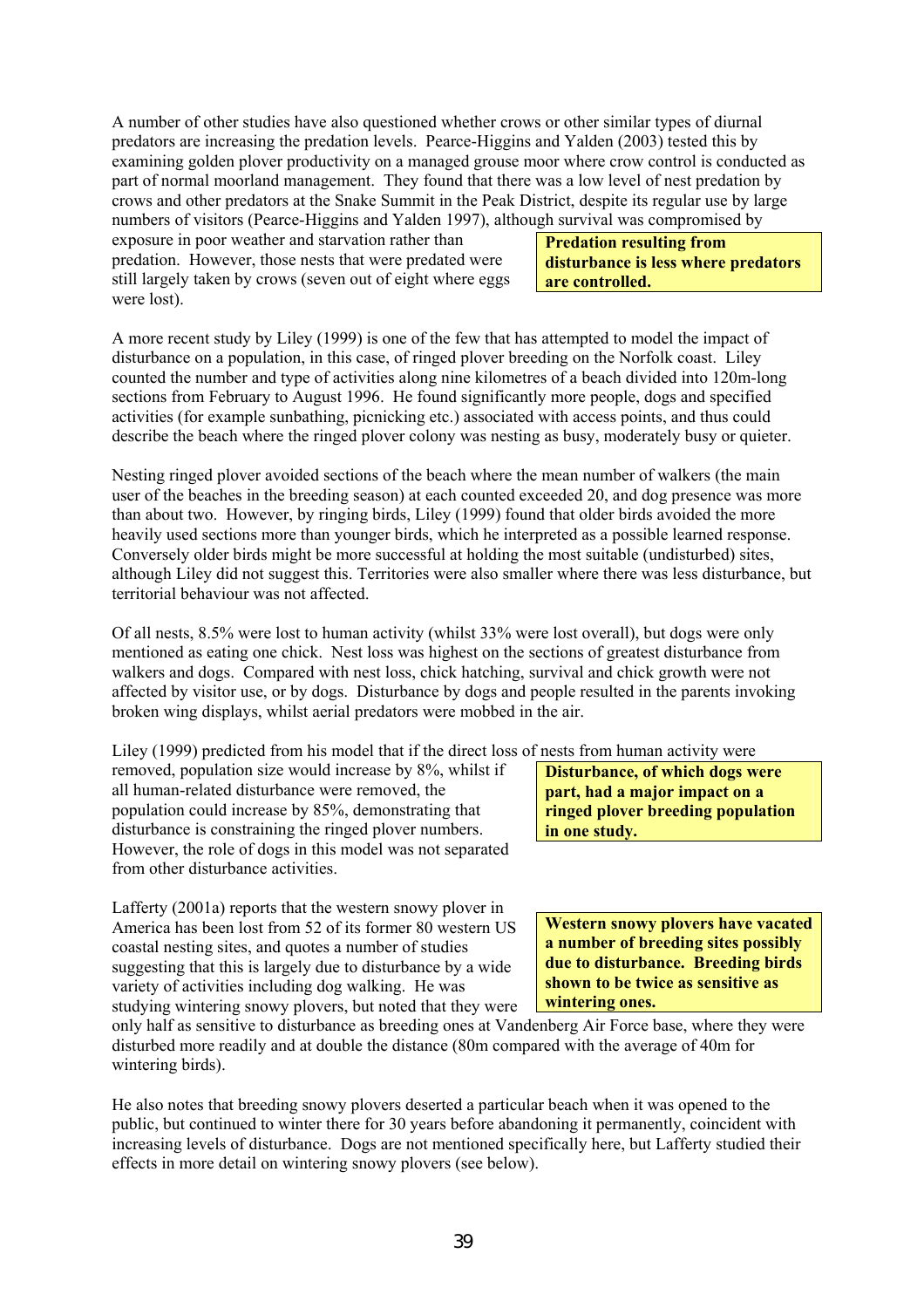The hooded plover has been the subject of disturbance studies in Victoria, Australia by Dowling and Weston (1999). An estimated 2.5 million visitors use the Mornington Peninsula National Park and its 28km of coastline. Dowling and Weston (1999) instigated five different management strategies – no dogs from 09.00 to 17.00 during the breeding season, no dogs at any time, a programme of controlling and educating visitors, no dogs or people, and dogs permitted at all times. Over 7 years, territories and breeding success were checked for 171 nests. 60.2% failed to produce chicks, with 51.2% of nests trampled on beaches where human activity was concentrated. The trial management was found to result in significant differences.

Monitoring the 128 chicks that were found showed that only 27.3% fledged, with the failure believed to be related to the presence of dogs on a site. When dog management was put in place, the chick hatching and pre-fledging survival rates were significantly higher (see **Table 3.3** 

**Managing dogs had a very significant effect on breeding success of hooded plover in Australia on a beach habitat.** 

below). These were the main stages of failure for the hooded plovers where dogs were not managed.

| Management                   | <b>Numbers of clutches</b> | % successful | Mean numbers,     |
|------------------------------|----------------------------|--------------|-------------------|
|                              | monitored                  | clutches     | fledglings/clutch |
| No dogs 9.00 to 17.00        | 82                         | 12.2         | 0.2               |
| No dogs                      |                            | 40.0         | 0.6               |
| Plover watch (asking people) | 13                         | 30.8         | 0.3               |
| not to use the area)         |                            |              |                   |
| No dogs or people            | 22                         | 36.4         | 0.7               |
| No restrictions              | 49                         | 0.0          | 0.0               |
| <b>Total</b>                 | 171                        | 35           | 0.2               |

#### **Table 3.3: Survival Rates under different management regimes**

Source – adapted from Dowling and Weston 1999

#### **Dotterels**

Lord and others (2001) studied the impact of human disturbance on nesting northern New Zealand dotterel, which is an endangered shorebird in the country. This study used walking, running (to mimic joggers) or leading a dog as experimental treatments from 200m away to 5m from a nest, and then measured flush distance, length of time parents were off the nest, and distraction display intensity. Efforts were made to minimise the effect of the experiment since the birds are rare, for example, by not applying treatments in wet or windy conditions, and allowing a 2-hour gap between approaches of the test treatment. Nests were tested during early or late incubation. These treatments were tested on beaches in North Island New Zealand with low (0-3 visitors/hour), and high (7-20 visitors/hour) use. Leading a dog proved to cause the greatest disruption of breeding (even though it was muzzled and on a lead):

- the birds were flushed at significantly longer flush distances (mean 93.7m,) when approached by the dog + walker, than the walker or runner (mean distance 64m,  $\chi$ 2 = 7.6, p <0.006);
- incubation was disrupted for longer (mean 4.8 mins) by  $\cos x + \text{walker}$ , than by the walker or runner (mean 3.4 mins,  $\gamma$ 2 = 14.6, p < 0.001);
- incubation was disrupted for longer periods with the dog on beaches that had low visitor numbers.

The study did not measure breeding success but alluded to other studies such as that of Pienkowski (1984), which had suggested increased thermal stress and predation rates resulting from the disturbance found.

**New Zealand dotterel more sensitive to dog + walker than walker alone or runner.**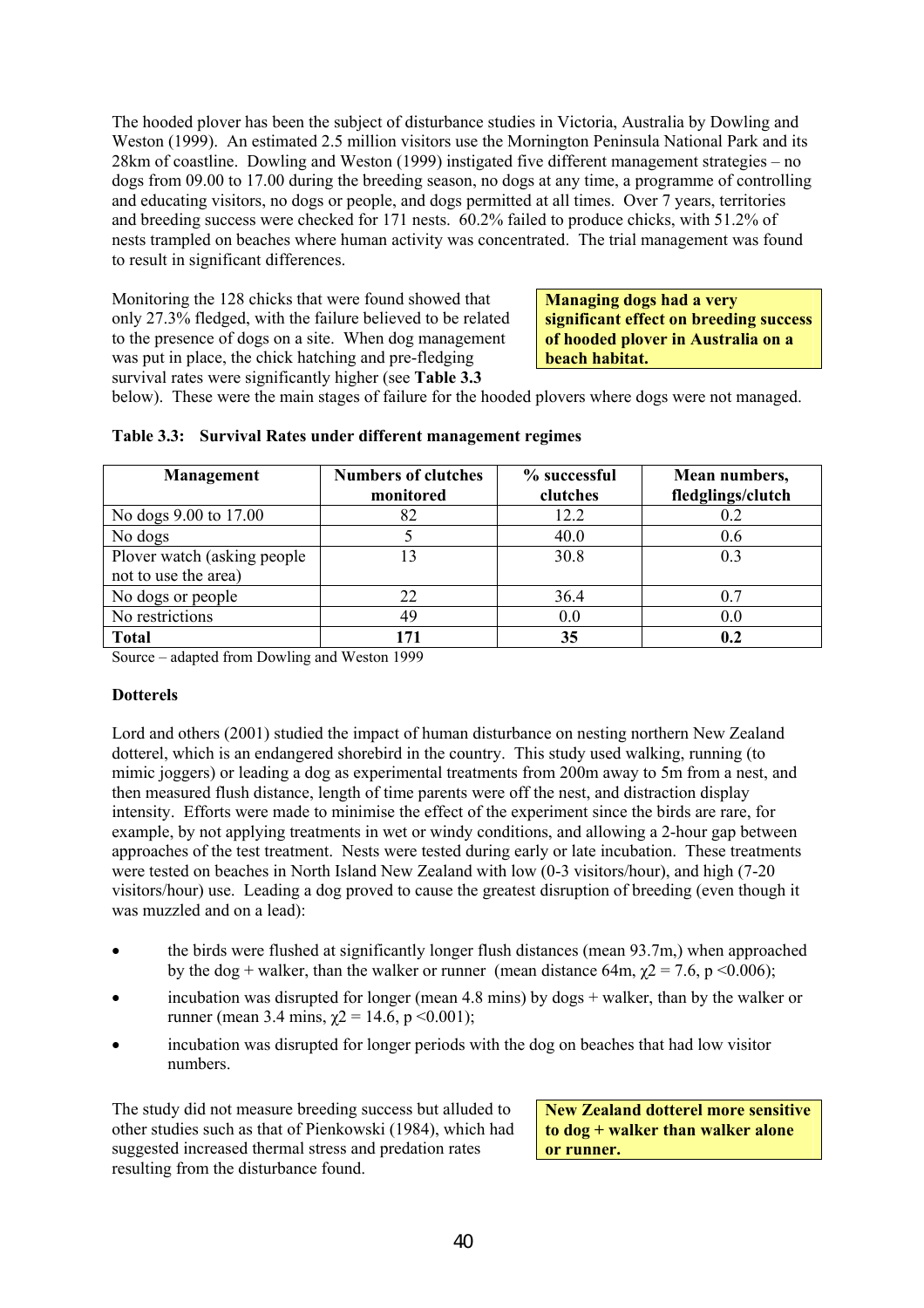It is possible that dogs are seen by waders as predators more than humans, as dogs can catch and kill them. Dogs can find nests through their keen sense of smell, even though the dotterel eggs are very well camouflaged. Lord and others (2001) suggest that free roaming dogs could behave in a much

more exploratory manner than a muzzled and leashed one, and therefore engender a much more pronounced response from the birds. As flocks of New Zealand dotterel did not react more strongly to larger groups of people, it is

**Waders may react to dogs as a more threatening potential predator than humans.** 

**Evidence for habituation by birds to disturbance is mixed. Some species do exhibit habituation to high levels of disturbance whilst others show an increased sensitivity to disturbance** 

**when at high levels.** 

suggested that it is the presence of the dog that has increased the disturbance effect.

Lord and others (2001) did note that birds nesting on busier beaches seem to habituate to disturbance more than those on low use beaches.

This result is not shared by Lafferty (2001a) who found an increased sensitivity with repeated disturbance of snowy plover in California. There could be a difference between breeding birds and migrating species that has not yet been tested.

Watson (1988) studied Eurasian dotterels, in relation to disturbance, on the Cairngorm Plateau. He counted people plus dogs in sectors of the Cairn Gorm as well as dotterel spring densities and breeding success.

Dotterel densities were not correlated with people or dog density, nor with year (the surveys covered the period 1971-80 when visitor use was increasing). Numbers of people varied between 0.1 and  $6.8/\text{km}^2/\text{count}$ . The number with dogs is not separated in the figures given. Watson attributes the lack of relationship to the fact that dotterel remain on the nest and do not react to disturbance until the last moment when approached (exhibiting a comparable behaviour as grouse). However, Watson did note that crows, which had rarely been seen in the arctic-alpine zone before the 1950s, had increased significantly after 1953 when the first ski facilities were provided. The crows followed the visitors, feeding on picnic scraps, and had been seen to rob a number of nests.

Whitfield and others (in press, quoted in Woodfield and Langston 2004) have corroborated Watson's earlier work on dotterel and found no relationship between nest location, hatching success or post fledging survival and footpath proximity or numbers of people and dogs. They did suspect a dog of taking one clutch, but blamed mammals

**Not all ground nesting waders are equally affected by disturbance. For example, there are no observed effects of disturbance on Eurasian dotterels.** 

and birds for the main cause of nest failure, followed by desertion due to snow.

#### **Anecdotal comments**

The only other comments found about breeding waders and the impact of dogs are summarised below in **Table 3.4**. These anecdotal reports cannot attribute the lack of dogs specifically to the increases in bird numbers witnessed, but the patterns found are in line with the research findings presented above.

41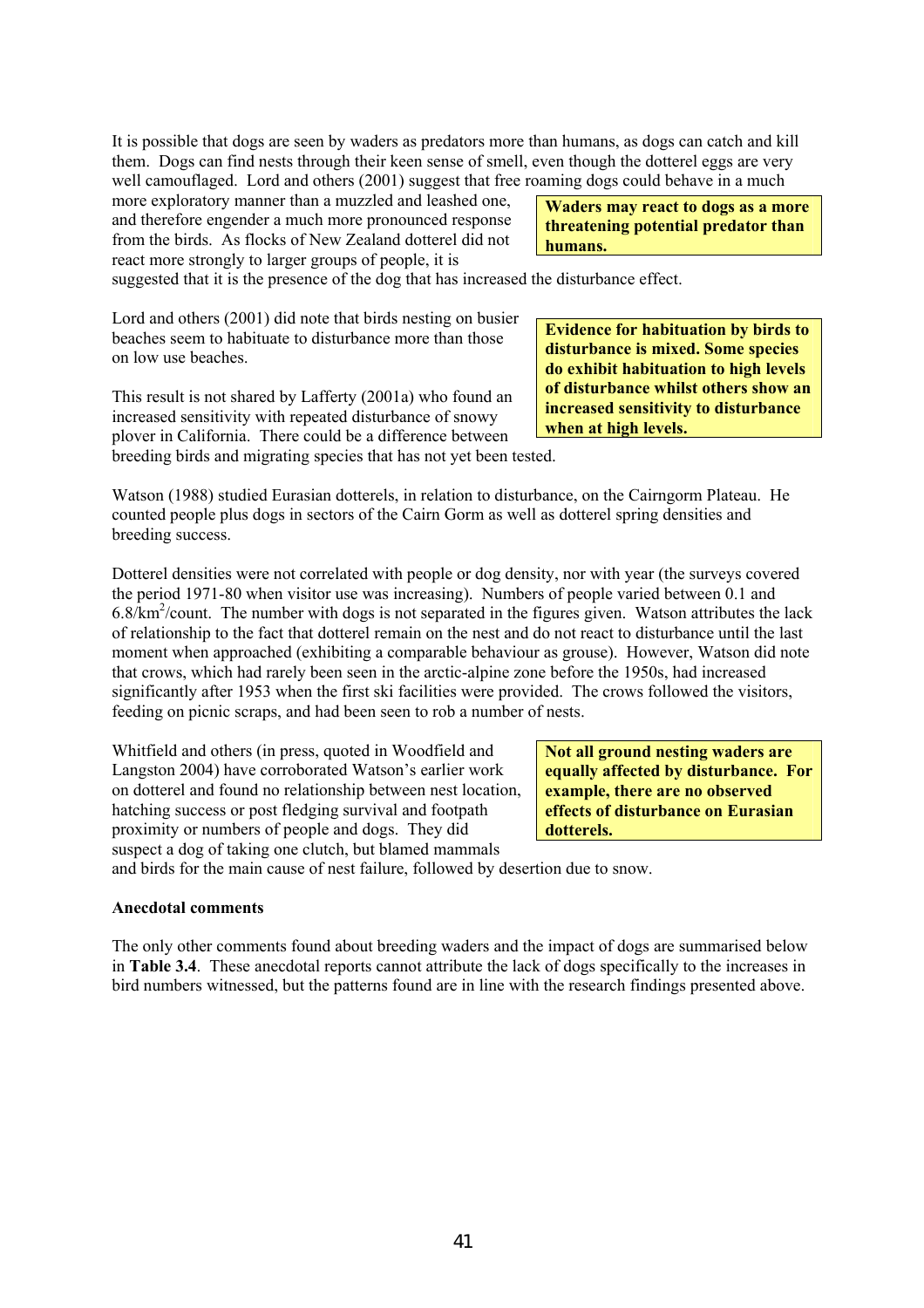| dogs            |                                                |                  |
|-----------------|------------------------------------------------|------------------|
| <b>Species</b>  | Comment                                        | <b>Source</b>    |
| Breeding waders | 3 pairs successful on Dawlish Warren NNR after | P Chambers pers. |

|      | Table 3.4: Anecdotal comments on breeding wader numbers and disturbance with or without |
|------|-----------------------------------------------------------------------------------------|
| dogs |                                                                                         |

| www.co          |                                                      | www.cc                |
|-----------------|------------------------------------------------------|-----------------------|
| Breeding waders | 3 pairs successful on Dawlish Warren NNR after       | P Chambers pers.      |
|                 | banned dogs in more remote parts of sand spit.       | comm.                 |
|                 | None had bred before                                 |                       |
| Curlew, dunlin, | Increased numbers 2001, foot and mouth, Snake        | Questionnaire survey, |
| golden plover   | Summit, Peak District, birds settling on territories | PAA 2003              |
|                 | while moor closed. Highest counts of dunlin and      |                       |
|                 | curlew since 1972                                    |                       |
| Lapwing         | Howden Moors, Peak District, declined in 2002,       | As above              |
|                 | higher 2001 no access                                |                       |
| Lapwing         | Returned to breed in Ashdown Forest, Sussex, due     | Marrable 2003         |
|                 | probably to reduced dog use inside grazed fenced     |                       |
|                 | areas, the grazing itself and increased food supply  |                       |
|                 | related to grazing.                                  |                       |

#### **3.3.2 Non-waders**

There are few papers where non-wader bird species have been subjected to experimental disturbance involving dogs. However, the effects of dogs are mentioned regularly in the literature, as summarised in **Table 3.5** below.

| <b>Species</b>      | Location          | <b>Comment</b>                                                                                                                                                             | <b>Source</b>                          |
|---------------------|-------------------|----------------------------------------------------------------------------------------------------------------------------------------------------------------------------|----------------------------------------|
| Blackbird           | Spain urban parks | Flushed more by pedestrians and<br>magpies than by dogs, activity levels<br>(eg feeding) of blackbirds decreased,<br>density decreased with higher levels<br>of human use. | Fernández-Juricic and<br>Tellería 2000 |
| Capercaillie        | Scotland          | Area of woodland avoided by<br>capercaillies ranged from 1 ha per<br>46 m of track to 1 ha per 82 m of<br>track. Dogs part of visitor use<br>measured.                     | Summers and others<br>2004             |
| Dartford<br>Warbler | Dorset            | Possible negative relationship of<br>breeding density with proximity of<br>urban areas                                                                                     | Van den Berg and<br>others 2001        |
| Eider duck          | Scotland          | People and dogs caused most<br>disturbance, dogs believed to be<br>responsible for the difference<br>between this and people only.<br>Predator encounters increased x 5.   | Keller 1991                            |
| Marsh harrier       | Spain             | Reduced physical condition of<br>fledglings, caused by disturbance,<br>including dogs                                                                                      | Fernández and Azkona<br>1993           |

|  |  | Table 3.5: Summary of the effects of dog disturbance on other breeding birds |  |
|--|--|------------------------------------------------------------------------------|--|
|  |  |                                                                              |  |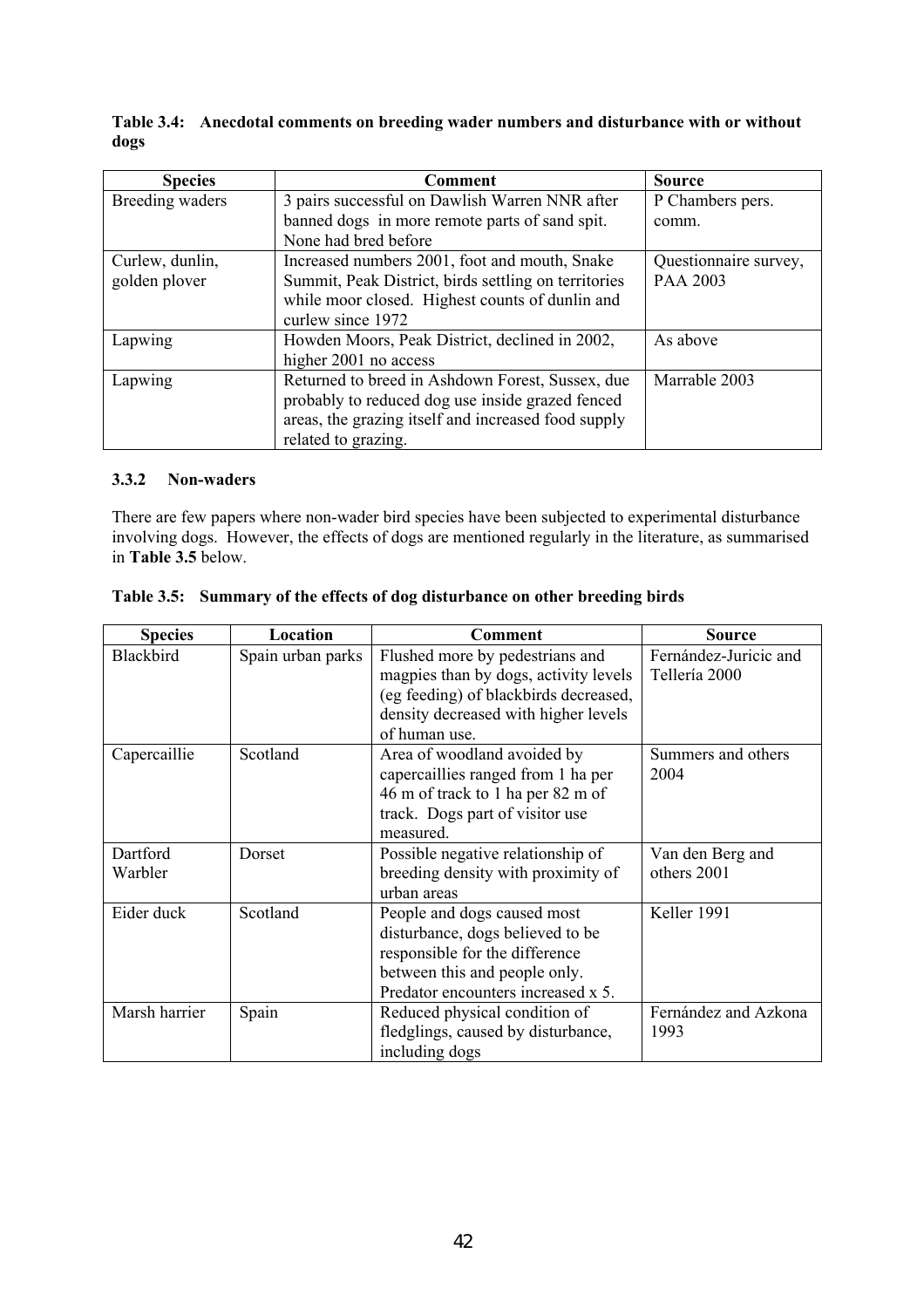| <b>Species</b>      | Location            | <b>Comment</b>                                                         | <b>Source</b>          |
|---------------------|---------------------|------------------------------------------------------------------------|------------------------|
| Nightjar            | Dorset heaths       | Anecdotal evidence dogs take                                           | Liley and Clarke 2003  |
|                     |                     | nightjar chicks, will flush adults and                                 |                        |
|                     | Cannock Chase       | approach eggs and chicks, but not                                      | F. Gribble, West       |
|                     |                     | necessarily harm them.                                                 | Midlands Bird Club,    |
|                     |                     | Nest on Cannock where dogs and                                         | pers comm.             |
|                     |                     | people cannot reach them easily                                        |                        |
|                     |                     | amongst the brash of clear-fell                                        |                        |
|                     |                     | compartments.                                                          |                        |
| Nightjar            | Dorset heaths       | Birds nesting close to paths flush                                     | Murison 2003           |
|                     |                     | more readily with dogs, dogs eat                                       |                        |
|                     |                     | chicks occasionally.                                                   |                        |
| Nightjar            | 4 Dorset heaths     | Strong negative relationship                                           | Woodfield and          |
|                     |                     | between successful breeding and                                        | Langston 2004          |
|                     |                     | location of paths, Nest cameras on                                     |                        |
|                     |                     | 12 nests, 1 robbed by crow, 1                                          |                        |
|                     |                     | disturbed by dog. 12.2% chance of                                      |                        |
|                     |                     | being flushed. Most failures are                                       |                        |
|                     |                     | during incubation.                                                     |                        |
| Red Grouse          | Peak District       | No difference between grouse                                           | Picozzi 1971           |
|                     |                     | productivity on access and non-                                        |                        |
|                     |                     | access moors.                                                          |                        |
| Red Grouse          | North of England    | A dog off a lead, running around,                                      | Hudson 1982            |
|                     |                     | can disturb 7 times more grouse than                                   |                        |
|                     |                     | a dog under control.                                                   |                        |
| Sharp-tailed        | Manitoba            | Experimentally disturbed, various                                      | Baydack 1986, quoted   |
| grouse              |                     | factors, including unleashed dogs.                                     | by Sime 1999           |
|                     |                     | Males intolerant of humans and                                         |                        |
|                     |                     | dogs, left lek, but returned in 5<br>minutes after disturbance ceased. |                        |
|                     |                     | Females more sensitive, did not                                        |                        |
|                     |                     | attend lek during any of disturbances                                  |                        |
|                     |                     | tested.                                                                |                        |
| <b>Stone Curlew</b> | England             | Nesting stone curlew very sensitive                                    | Woodfield and          |
|                     |                     | to people on foot, exclusion of dogs                                   | Langston 2004, Brown   |
|                     |                     | needed                                                                 | and Langston 2001      |
| Vesper              | Colorado, US        | No impact of dogs on paths,                                            | Miller and others 2001 |
| sparrow,            |                     | significant increase in response if                                    |                        |
| western             |                     | any disturbance off the trails.                                        |                        |
| meadowlark,         |                     |                                                                        |                        |
| American            |                     |                                                                        |                        |
| Robin               |                     |                                                                        |                        |
| Woodlark            | 16 Dorset heaths    | Breeding density negatively                                            | Mallord 2005           |
|                     |                     | correlated with disturbance by dogs                                    |                        |
|                     |                     | or people.                                                             |                        |
| Woodlark            | <b>South Dorset</b> | 42% predation on real nests, 69% on                                    | Taylor 2002            |
|                     |                     | artificial nests. Crows are the main                                   |                        |
|                     |                     | predator. Predation risk increases                                     |                        |
|                     |                     | with increasing visitor use, and                                       |                        |
|                     |                     | corvids increase similarly.                                            |                        |
|                     |                     |                                                                        |                        |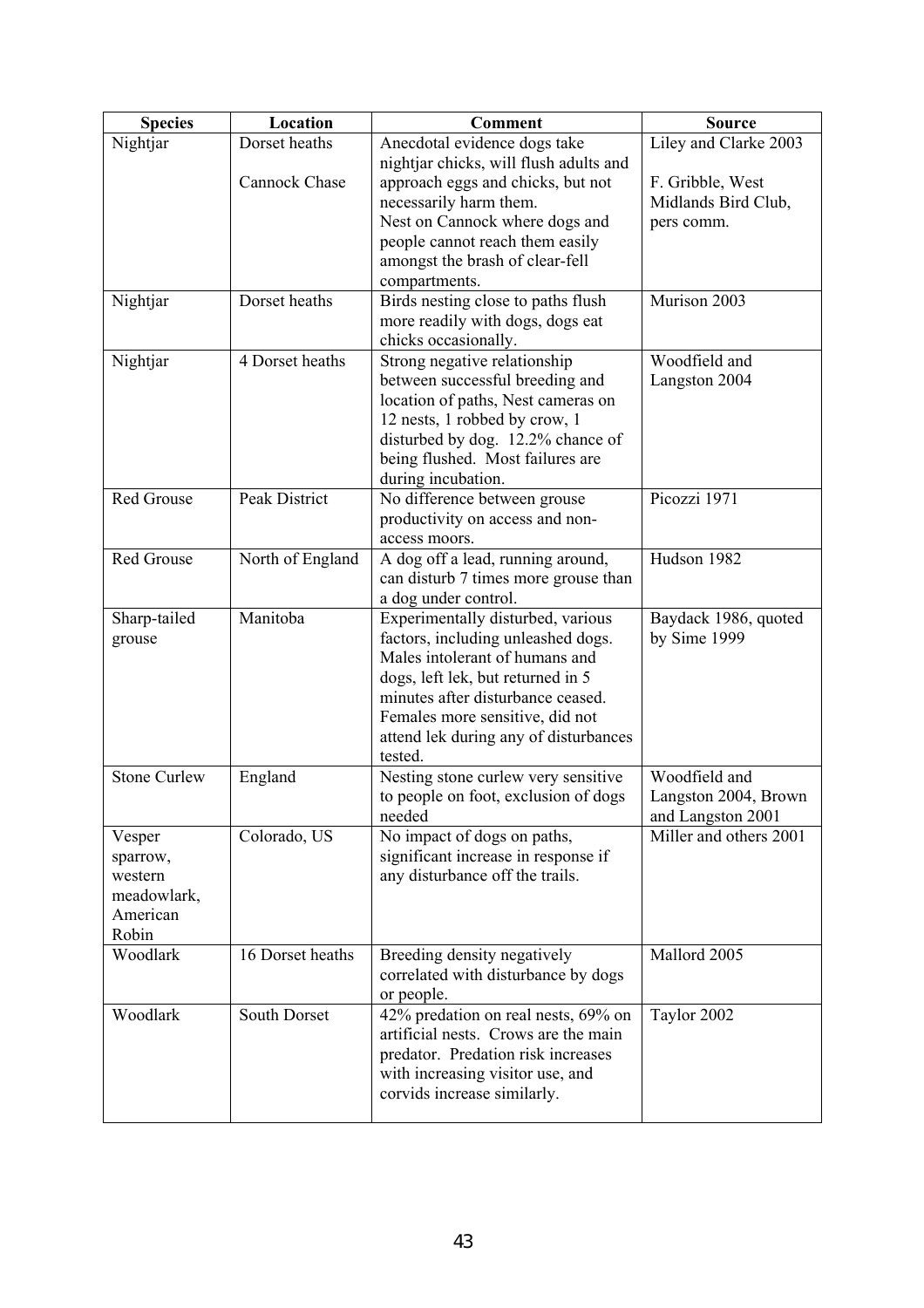#### **Experimental effects of dogs on breeding non-wader birds**

The only paper found that experimentally compares the effects of dogs with or without a pedestrian on non-wading breeding birds is by Miller and others (2001) in a well used (2 million visits/year) open space in Colorado City. The authors used pine forests and prairie grassland, and conducted treatments on and off (>400m from) trails. The treatments were a lone pedestrian, one with a dog on a

lead, a dog alone in the prairie only (a dog walking 20m in front of the pedestrian), and all on or off trails. The treatments were repeated between 88 and 463 times on vesper sparrow, western meadowlarks (in the grasslands) and American robin (a *Turdus* species, like the British blackbird) in the forest. The authors identified the zone of influence for each species in which they were flushed. In

**No differences were found for several American ground or forest birds exposed to dogs with or without walkers on trails. Off trail use had greater impacts than on trail disturbance.** 

general, there was no difference between the treatments on the trails for the birds between a person with or without a dog, and dog alone reactions were less than either of these. However, there were greater and significant differences between the treatments on and off the trails, with much larger zones of influence, flush distances and distance moved when off trails compared with on the trails.

Work by Fernández-Juricic and Tellería (2000) on blackbirds in three urban parks in Spain showed that dogs disturbed then less than did pedestrians and magpies. The blackbirds were less likely to flush, less vigilant, and less likely to stop feeding when disturbed by dogs compared with pedestrian and magpies in all three parks. This is a similar effect to that found by Miller and others (2001) for the related American robin. The American robin and the European blackbird are shrub nesting rather than ground nesting birds, and dogs might be expected not to be interpreted as a predation threat. However, the blackbirds in Spain were still affected by dogs, although not as strongly as by people.

Although Fernández-Juricic and Tellería found that blackbirds altered their feeding strategies by moving away from the disturbance (but mostly remaining in the park), and that breeding densities were less in the more disturbed areas, the contribution to this by dogs was not explored.

Although these experiments were conducted during the breeding season, any effects on the breeding success of the species involved was not tested.

**European blackbirds were also affected more by pedestrians than dogs in a Spanish park.** 

Miller and others (2001) interpret the results in relation to the ecology of the species observed. The dog is seen as equivalent to a coyote or fox, and these do not predate the bird species investigated. Dogs are therefore not seen as a significant predator and the sparrow, lark and American robin do not react significantly to it. The pedestrian, therefore, has a greater effect on these species. Of the species Miller and others (2001) studied, the blackbird is a shrub nesting species, whilst the sparrow and lark both nest on the ground. However, the experiments were only observing non-breeding behaviour in relation to disturbance, and did not examine any aspects of breeding success.

The authors considered that these birds seemed to have become habituated to the use of the trails, where recreational use was frequent and spatially predictable. However, off-trail use was infrequent and spatially unpredictable; the animals were not accustomed to it, and so reacted more severely.

**These birds probably do not regard dogs as potential predators. But unpredictable off-trail use is more disturbing.** 

#### **Heathland species**

These findings are not generally shared by those investigating disturbance effects on some non-wader British species. Research into nesting nightjar and woodlark suggest that recreational disturbance could be having a significant effect, and that dogs could be implicated. Nightjar nesting densities seem to be negatively correlated with the amount and proximity of urban activities (Liley and Clarke 2003), with a potential for a 20% increase in the breeding population (assuming that habitat quality is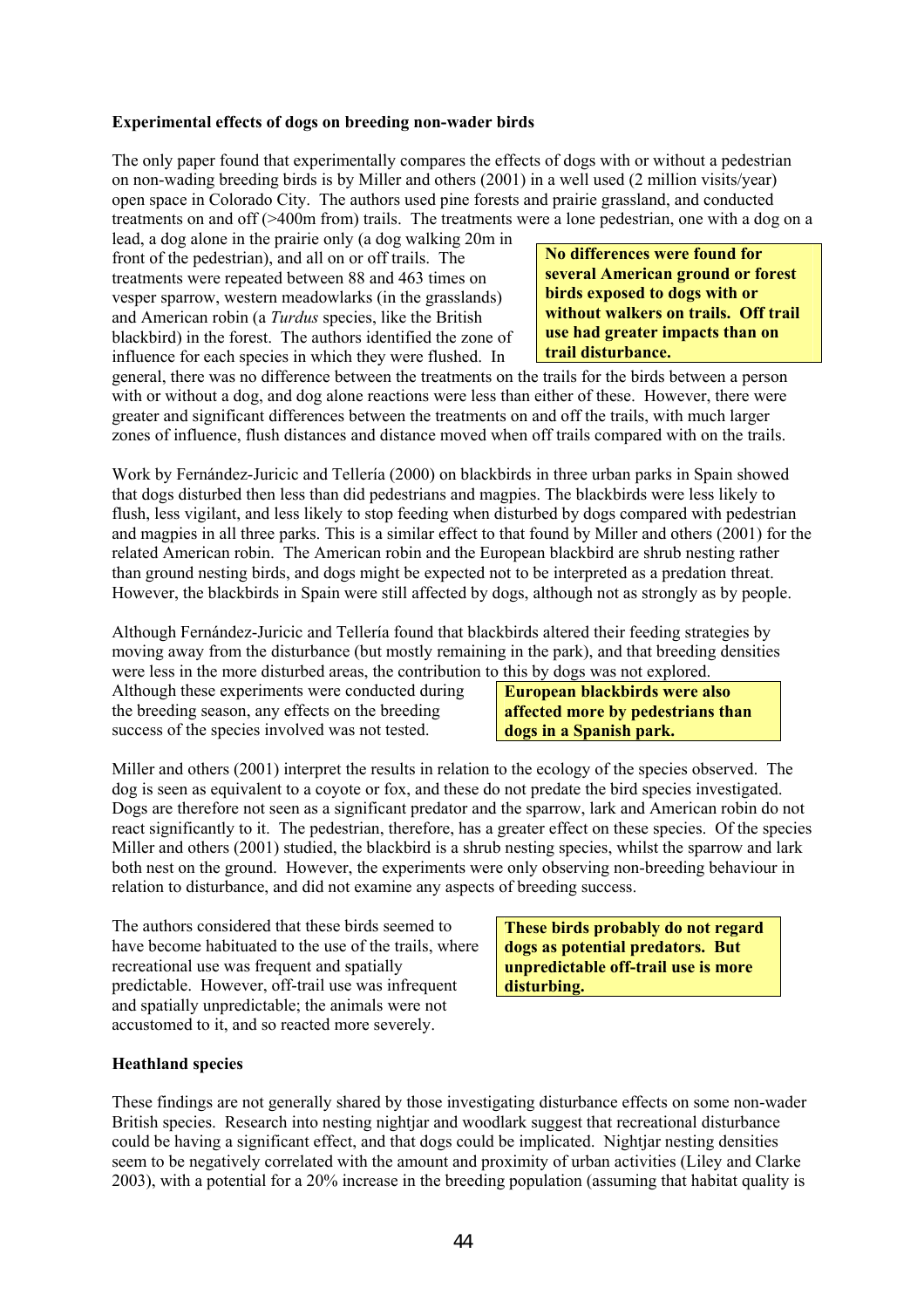good) without urban influences. The factors that could be affecting numbers were cited as visitor disturbance, predation by crows, cats, foxes and the problem of summer fires.

Murison (2003) mapped nightjar territories in 2003 on ten Dorset heaths, and monitored visitor pressure. Out of 47 nests found, 60% failed, 93% of these due to predation, of which 63% were believed to be by corvids. Sites with no public access showed significantly better breeding success than those with open access, and it was also higher the further the nest was from paths and the more concealing vegetation there was around it. These results also suggest that predation and access could be linked, as for the breeding waders described above. Murison added that anecdotal evidence suggested that dogs off leads might be a particular cause of flushing, but she does not report on the numbers of dogs involved, apart from pointing out that the majority of the visitors to her heaths were dog walkers.

This research was extended by Woodfield and Langston (2004) who attempted to investigate the link between access and nest failure, by studying four heathland sites with high recreational use.

**Nightjar and woodlark do show impacts of disturbance, and dogs are implicated.** 

In the 2003 breeding season they monitored all nest sites found, including using video cameras on eight. Ten out of 29 nests found failed, all at the egg stage. Strong negative (but not significant due to the small numbers involved) relationships were again found between location in relation to the path, and vegetation cover. The cameras recorded 12 flushing events during the day (which is significant bearing in mind that nightiar are crepuscular, and would normally not leave the nest at all during the day), one of which led to predation by a carrion crow and two adults that were flushed by a dog (one from eggs and one from chicks). Birds were calculated as being exposed to a 12.2% chance of being flushed per day. Since nightjar's eggs are white, they show up clearly when the bird is flushed, and may then be more vulnerable to predation by diurnal aerial predators such as corvids, particularly as nightjars demonstrate strongly when disturbed, which could attract the attention of predators. The adult and chicks have very cryptic colouration and are less conspicuous and, once the chicks had hatched, visitor use did not subsequently affect breeding success. However, dogs were noted as taking nightjar chicks, and flushing adults, although not always damaging or eating the eggs or chicks.

This series of research investigations suggest that dogs off leads and running around off paths are implicated in affecting the success of nightjar nests at the egg stage. The increased predation levels by corvids as a result of visitor and dog combined disturbance fits with findings for a number of waders, as described above, and for woodlark presented below.

The work on woodlark has reached similar conclusions to those for nightjar. Mallord (2005) studied woodlark on 16 Dorset heaths, and found that although woodlark density was lower where visitor use was high, the breeding success

**Dogs not under close control can flush nightjar, and expose eggs to predation by crows.** 

rate was higher due to density-dependent effects. The visitor counts recorded people and their activities separately, and therefore included dog walkers. Mallord found that the majority of the visitors were dog walkers (52%, but ranging from 33% to 90% on different sites), with little difference between weekends and weekdays. Most dogs were off a lead (90%). The relationship between woodlark density and visitor numbers was found for three measures of disturbance: people, dogs and disturbance events per survey, and these were also highly correlated suggesting each represented the other equally. Subsequent measures used for all the modelling work Mallord undertook therefore used the combined number of disturbance events divided by the area of the site.

He found that the probability of a suitable habitat being colonised was reduced to less than 50% at around only eight disturbance events per hour within sites with visitor use. Mallord gave no further information about the character of these disturbance events or the nature of the sites. Mallord calculated that there was a reduction of 34% in overall productivity because of lack of birds compared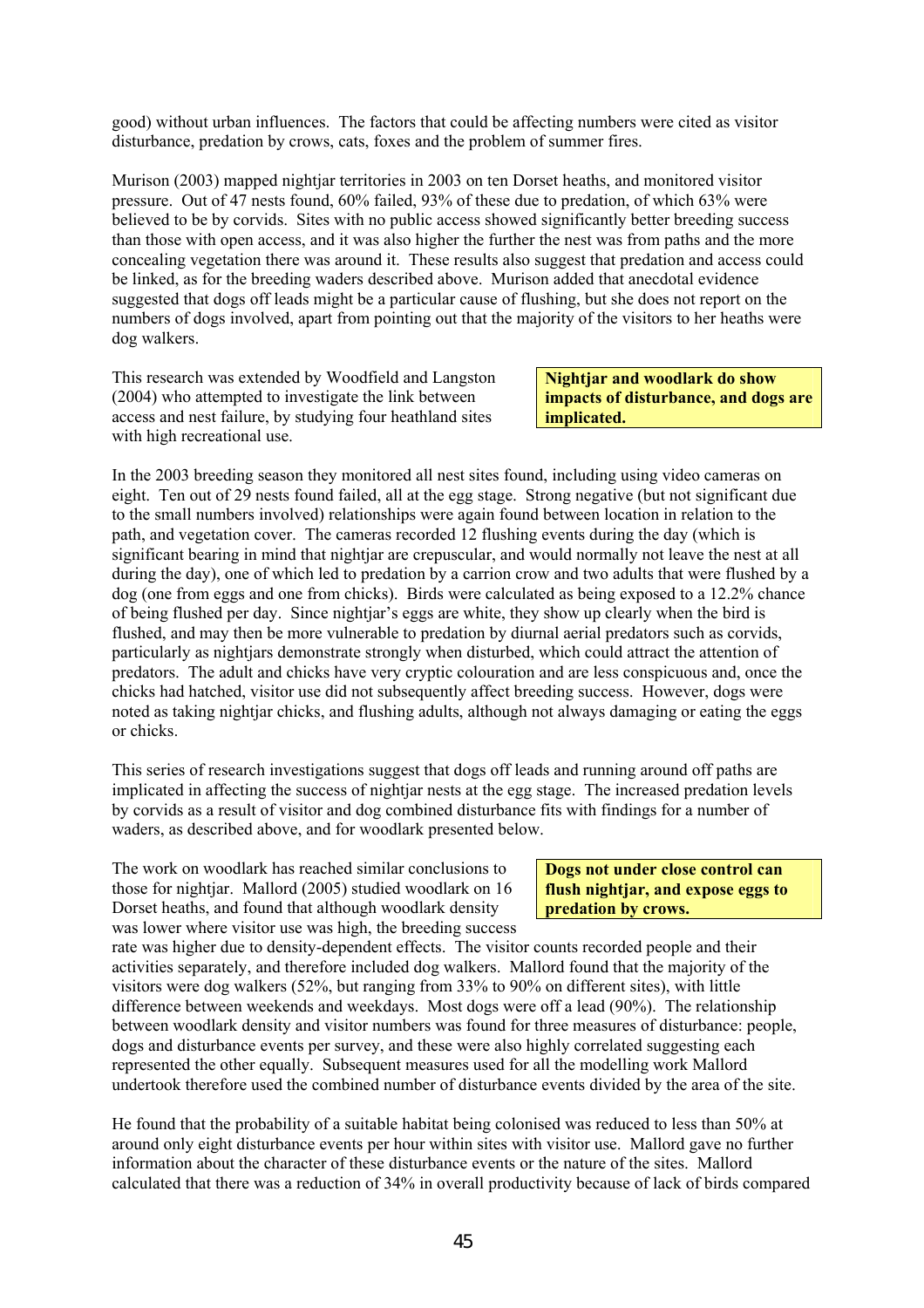with sites with no disturbance. The failure rate was high, at 53.3% with 78.6% of these predated, although the level of loss was not correlated with disturbance.

The egg stage had a significantly higher daily survival rate than the nestling stage. However, Mallord did not investigate the types of predators, nor seek to identify whether predation levels were higher on areas of highest visitor disturbance.

**Woodlarks react equally to dogs, people and other disturbance events. Nestlings were more vulnerable to predation than egg stage.** 

Mallord (2005) also developed a model that predicted the impact on the woodlark population of disturbance. He found that the numbers of woodlark on a site depended on both the numbers of people and their spatial distribution. If the visitor numbers doubled but disturbance was evenly spread throughout the site then this would have a major negative effect on the population, but if disturbance remained patchy and path-based with the same pattern as that measured during his study, doubling of visitor numbers had little effect as the existing disturbance was already affecting territory distribution.

If human-based disturbance were removed altogether, Mallord (2005) predicted that there could be a 13% to 48% increase in woodlark population size depending on the density of territories. However, Taylor (2002) did investigate the role of predators in disturbance effects using artificial and real woodlark nests on 12 Dorset sites. Disturbance was measured in terms of numbers and location of people and dogs, and any corvids were also counted. Of the 1755 artificial nests used, 69% were predated, and of these 53% were by corvids, and 26% by

**Woodlarks avoided highly disturbed areas. Increases in disturbance on the existing paths would add no further effect, but removing all disturbance was predicted to increase population by 13-48%.** 

**Corvids were the main predator of woodlark nests, and predation increased with disturbance.** 

foxes. Taylor found that the predation risk increased as the visitor use increased, as also did the correlation between predation levels and corvid but not fox abundance.

The situation with Dartford warbler, the third enigmatic heathland breeding species, is less clear. Liley and Clarke (2003) did not find any correlation between the breeding population and urban influences on Dorset heaths, but van

**No evidence of significant disturbance effects for Dartford warbler.** 

den Berg (2001) did note a possible negative relationship with proximity to urban areas, and attributed this tentatively to disturbance. However, dogs were not separated out in either study.

A local British Trust for Ornithology (BTO) recorder, responding to PAA's (2003) questionnaire on the effects on wildlife of the access closures associated with foot and mouth disease, commented that walkers and dogs, especially those that chase sticks, were seen as the main factors limiting habitat choice for nesting Dartford warblers, woodlark and nightjar.

#### **Grouse species**

In the uplands, breeding red grouse do not react to disturbance until the last moment (Hudson 1982), but Hudson, in a simple, but not replicated experiment, suggested that a dog off a leash and running around can disturb up to seven times more grouse in the

**Red grouse breeding success not affected by disturbance, although more birds flushed from nest if dog running around out of close control.** 

breeding season than a dog on a lead. Neither Hudson nor Picozzi (1971) found any evidence of effects of recreational disturbance on grouse breeding success. Picozzi counted visitor numbers and dogs on access and non-access moors for comparison.

The impacts on other grouse species could differ, however. Baydack (quoted in Sime 1999), experimentally disturbed sage grouse, sharp-tailed grouse and prairie chickens using a variety of stimuli (visual ones such as a snow fence and noise related stimuli which are not to relevant to this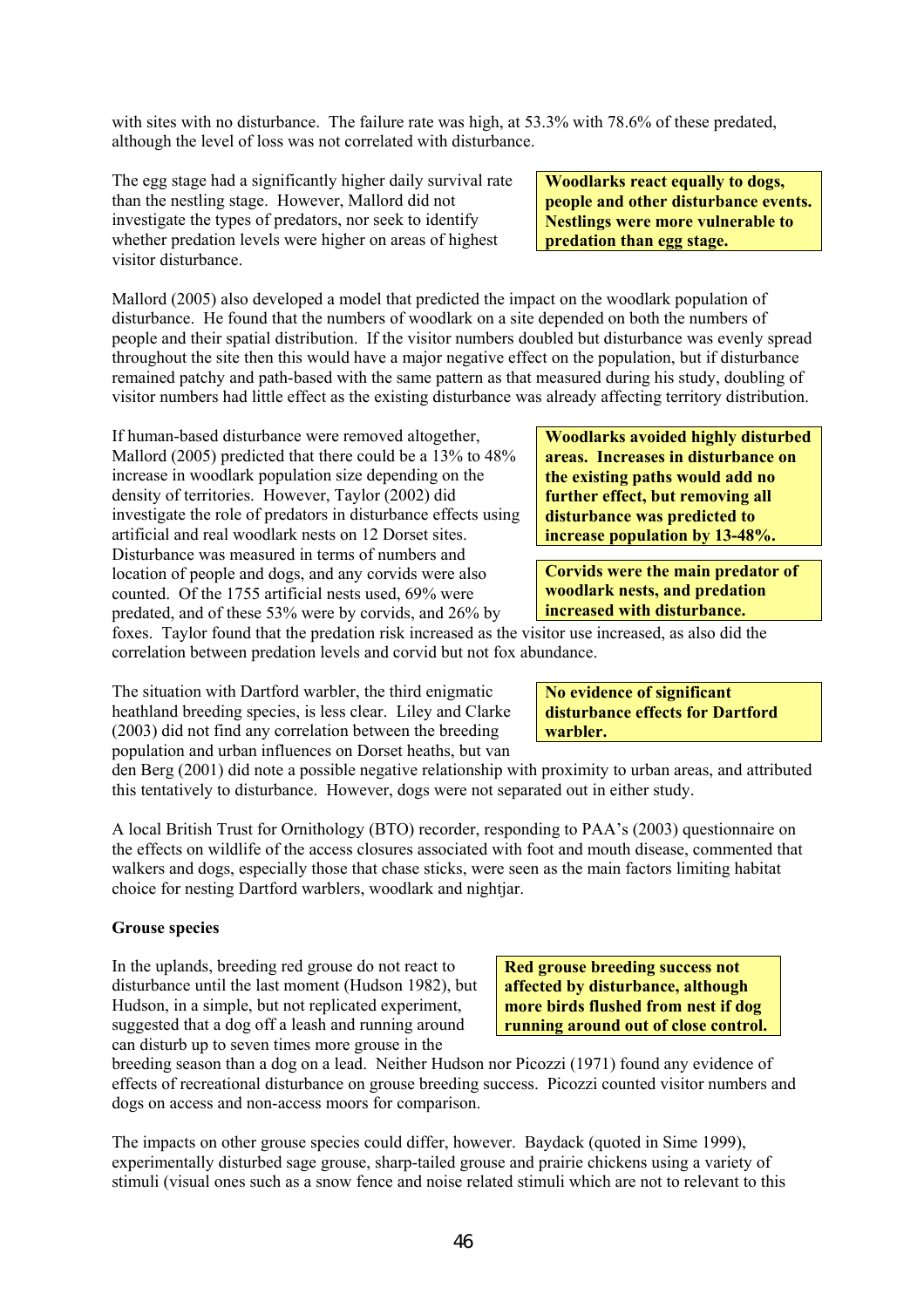report), including leashed dogs and visitor presence. These grouse all use leks, and mating takes place within a very short (2-3 week) timescale. Baydack found that human presence and dogs on leashes had the most effect on all three species. Male sharp-tails flushed from the lek, but remained within 400m of it, returning when the disturbance was removed within about 5 minutes. Females were displaced from the lek through all the disturbance activities. Male sage grouse were also flushed by human presence and returned, but 20-30 minutes later, or the next day.

Baydack, and other authors quoted by Sime (1999) suggest that disturbance at the lek could have significant implications for population productivity, long-term viability and the perpetuation of the viability of the leks.

**Lekking grouse species in America impacted by disturbance, especially by dogs.** 

Because females only attend a lek for a very short time, disturbance could potentially influence nesting chronology and fecundity for a local bird population.

There have been no equivalent investigations into the effects of disturbance on black grouse or capercaillie leks in Britain. However, Summers and others (2004) calculated that capercaillies avoided areas close to tracks in two forests in Scotland, thus rendering significant parts of

**No research on lekking grouse in Britain is available, but black grouse and capercaillie known to be sensitive to disturbance.** 

the habitat unavailable to them where track density was high. Dogs were counted in this study (see Table 2.3), but no effects were separated out since numbers of visitors and of dogs were low. More anecdotal are the comments in the questionnaire survey of land owners/occupiers views on the effect of foot and mouth disease access closures on wildlife (PAA 2003). Respondents highlighted how very sensitive black grouse are to disturbance by dogs, from which they will "fly for miles".

#### **Other bird species**

Other bird species have received little attention in relation to effects of disturbance, and only a few additional comments are possible on this subject. As far as water birds are concerned, the only species of duck that has been investigated is the eider. For eider duck crêches, Keller (1991) found on the Ythan Estuary in Scotland, that shore-based activity, which included fishermen, walkers and dogs, had a greater effect than water-based disturbance, and it was believed that dogs were responsible for this difference. The disturbance led to an increase in energy-demanding activities such as swimming, and a reduction in roosting, whilst feeding time was also reduced, with limited opportunities for compensatory measures due to the tidal cycle. This disturbance was found to increase predator encounters fivefold as a result of ducklings losing contact with their crêches. Predation levels were also higher on water than on land. Although, Keller did not feel that the population of eiders would be impacted by these levels of disturbance, Woodfield and Langston (2004) point out that the potential condition of the fledglings and subsequent breeding productivity are unknown.

Other work on common eiders has been undertaken in Canada (Bolduc and Guillemette 2003) and in Finland by Laurilla (1989) (both quoted by Woodfield and Langston 2004). Bolduc and Guillemette used experimental disturbance, but only from humans, to study effects on nesting eiders. They found that the greatest effect of just approaching by the researcher was early in the incubation period, and

that more time spent off the nest increased the risk of predation. Laurilla compared breeding success in different zones of visitor use, and found greater levels of predation in those that were more heavily visited. This ties in with

**Eider ducklings predated five times more when disturbed, including by dogs. Population impact not known.** 

other studies on disturbance and predation, even though it was only by people, and not by dogs as well.

Of other bird species, preliminary research has been undertaken into the effects of disturbance on stone curlew.

**Stone curlew are believed to be very sensitive to disturbance.** 

Woodfield and Langston (2004) and Brown and Langston (2001) considered that stone curlew avoid all disturbance activities by humans and dogs.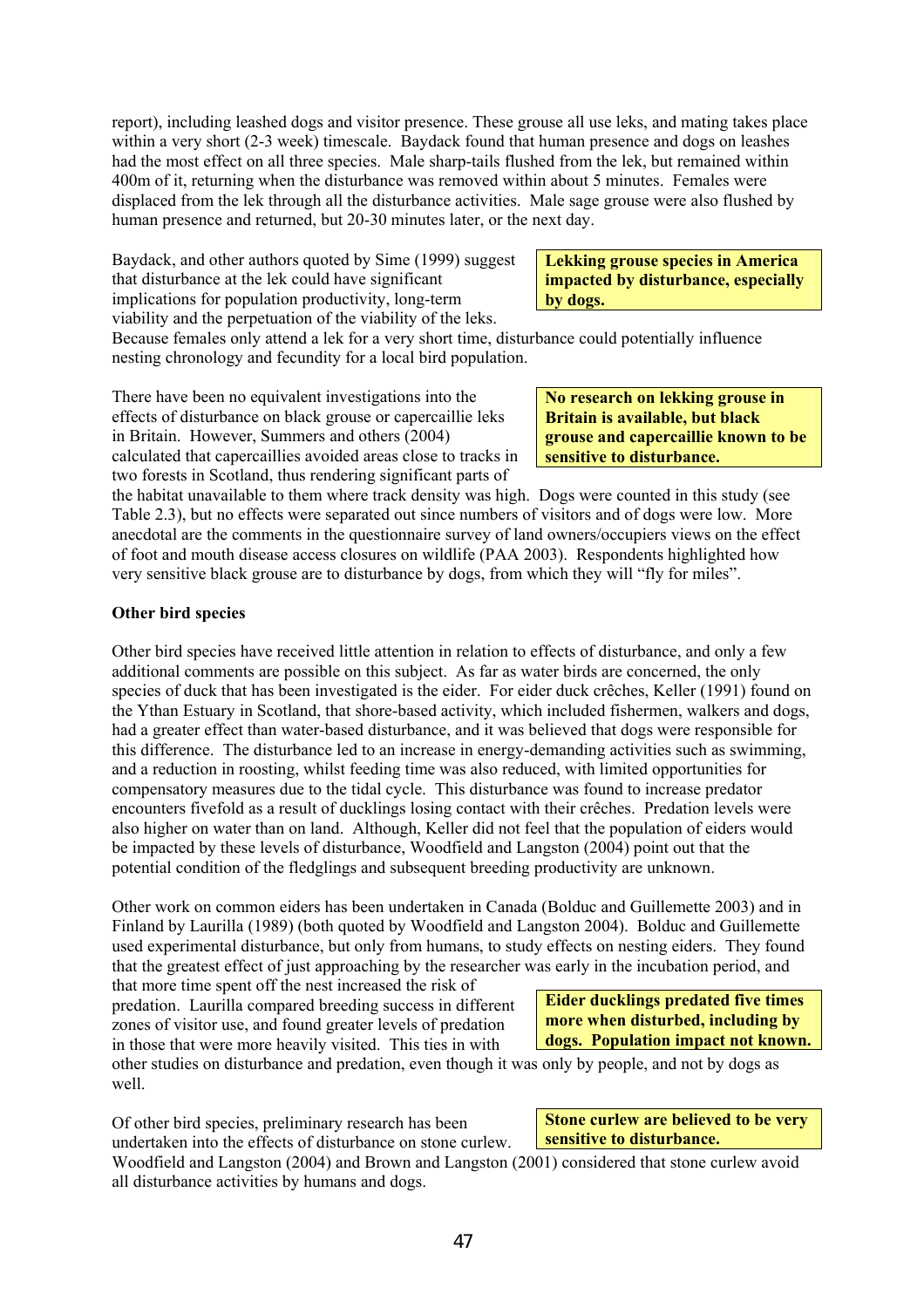Research into the breeding success of marsh harriers in relation to disturbance has been conducted by Fernández and Azkona (1993). Although the breeding success in terms of fledged birds was not affected by disturbance (which included fishermen, hikers, dogs and vehicles), the authors noted that

the young were in poorer physical condition PA to check as less food had been provided. The nutritional condition of the chicks was measured via blood urea levels, a method that the authors say is more accurate than body mass or other indicators of malnutrition in birds of prey. Blood urea levels return to normal when the young are fed after a

**Marsh harrier fledglings less fit due to disturbance, including dogs. Possibly avoid disturbed areas for nesting.** 

period of lack of food. Samples were taken from chicks at 38-40 days just before fledging. From the results obtained, the authors felt this could reduce lifetime reproductive success and the long-term survival of nestlings and adults.

PAA (2003) reported questionnaire respondents who noted that marsh harrier had bred for the first time on a reserve on the Humber Estuary, and the same species had nested much closer to paths than usual in other reserves in Suffolk, Norfolk, the Humber Estuary and Kent, during the closure of access at the time of the foot and mouth outbreak in 2001. All these changes in marsh harrier nesting patterns were attributed to the lack of people and dogs.

As well as the research described above, there are some anecdotal comments that tend to corroborate or add to the types of impacts noted above. These principally are derived from Small and others 2002 and PAA 2003, both of whom conducted questionnaire surveys of site managers to find out if there were any observed effects of removing access during the foot and mouth closures in 2001. The bird species that were mentioned in the responses, where dogs were thought to be involved as a factor, are listed below:

- More skylarks where none nested before due to dog walking on three sites (Small and others 2002).
- More woodcock, nightjar and lapwing where no dogs were being exercised (Small and others 2002).
- Mallard, coot, moorhen (two sites) and Canada goose able to breed successfully, they usually fail due to dogs (Small and others 2002), also for little grebes on another site (PAA 2003).
- More buzzards (three sites), mainly due to dogs on leads or their absence (Small and others 2002 and PAA 2003).
- More ground-nesting birds in general several sites (Small and others 2002).
- Greater spotted woodpecker breeding for first time on a site (PAA 2003).

### **3.4 Non-breeding birds**

#### **3.4.1 Waders**

Lafferty (2001) recorded all shore birds over a year in 1999-2000 on a beach near Santa Barbara in California in relation to human-induced disturbance. The area is a prime shorebird feeding site, with a rich high-intertidal invertebrate assemblage which attracts a diverse and abundant shorebird community. 13,881 birds of 57 species were counted over 48 surveys, of which half were feeding. The birds used preferred sectors in which to feed, especially where there was exposed rock. The relative abundance of birds was not negatively correlated with the amount of human activity in a sector. The average number of people was 31.8 walkers or joggers, 18.9 people sitting, 4.8 dogs and 0.2 horses per sector, per survey. Other disturbance factors were also recorded, the highest of which were 7.6 crows on average per sector. There were 11 dogs per 100 people, giving an average of 2 dogs per kilometre, but this doubled at weekends.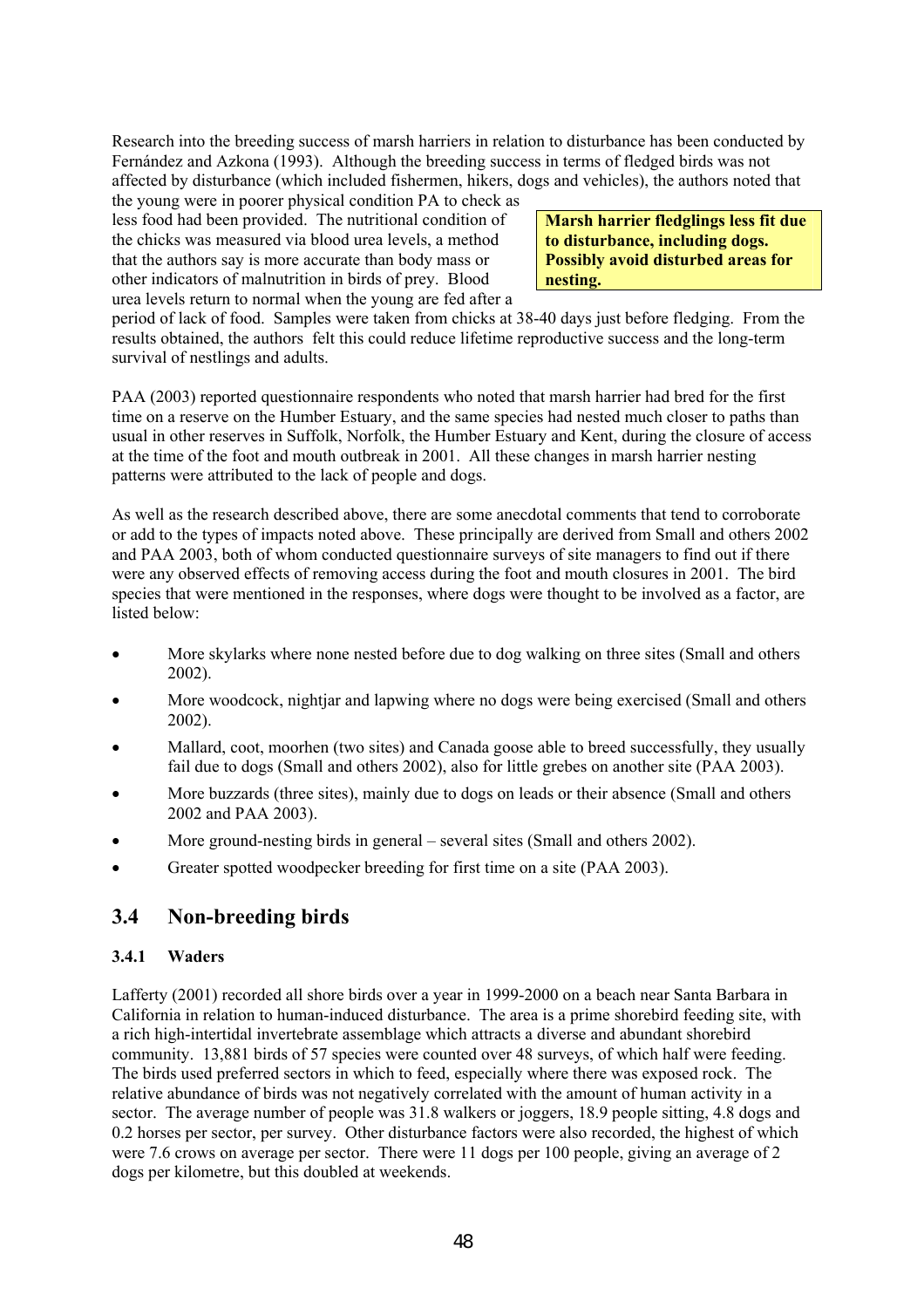Lafferty (2001) found that ten percent of all visitors were observed to disturb birds, and this involved on average 10 birds per person, 7 of which flew. 39% of all dogs were observed to disturb birds, involving an average 22 birds each, 16 of which flew. Where dogs were on leads (only 7% of the sample) this reduced the probability of disturbing birds and the number of birds per disturbance. About 9% of all dogs actually chased birds during the brief observation periods (2-10 minutes). The disturbance overall caused by dogs is shown in **Table 3.6**.

|                   | <b>Leashed dogs</b> | <b>Unleashed dogs</b> | Unleashed and<br>chasing | <b>Total</b> |
|-------------------|---------------------|-----------------------|--------------------------|--------------|
| Activity total    | 18                  | 221                   | 25                       | 264          |
| $%$ of Birds      | 11                  | 34                    | 100                      | 39           |
| Disturbed         |                     |                       |                          |              |
| No of events, no  | 2, 2                | 61,75                 | 25, 25                   | 88, 102      |
| of disturbers     |                     |                       |                          |              |
| No of disturbed   | 11                  | 1329                  | 727                      | 2229         |
| birds             |                     |                       |                          |              |
| Birds/disturbance | 5.5(6.3)            | 225(40.9)             | 29.1(28.8)               | 24.2(39.2)   |
| (SD)              |                     |                       |                          |              |
| Birds/disturber   | 5.5                 | 18.3                  | 29.1                     | 21.9         |
| % Disturbed       | 100                 | 76                    | 81                       | 72           |
| birds that flew   |                     |                       |                          |              |

**Table 3.6: Levels of disturbance to shorebirds by dogs** 

Source: Lafferty 2001 (Explanation for Table 3.6: Disturbed birds are those that move or fly, activity is the total counted, % that were disturbed was based on the 2-10min observation periods only, a disturbance event could be caused by more than one disturber.)

Lafferty found a substantial variation between species in the proportion that were disturbed. Neither the size of the bird, its guild, frequency of occurrence or density were related to the numbers that were disturbed of any species. In general a smaller proportion of land species were disturbed than other species, and a higher proportion of aquatic species that frequented the water's edge were affected, although the sample size was not large enough for this to be significant.

The average distance at which birds reacted to humans increased with the proportion of birds that were disturbed on a particular day, suggesting that the disturbance was hypersensitising birds. This contrasts with the breeding dotterel in New Zealand that did seem to become partly habituated (Lord and others 2001). However, the reaction to dogs that Lafferty (2001) found was independent of the level of disturbance, possibly suggesting that being chased was

**Studies on some American beaches show no significant impact of disturbance by dogs on a wide range of waders, although dogs disturbed birds more than human-based activities. Birds did not show habituation to disturbance.** 

always seen as threatening. Each bird was being disturbed dozens of times each day at the expense of feeding and resting time. For some of the species, this coincided with energetically demanding times associated with migration. Burger and Gochfield (1991) found that human activity altered the foraging rates of sanderlings, suggesting that species-specific reactions may be significant in some cases.

Burger (1993) (quoted by Thomas and others 2003) noted that the shorebirds she studied devoted some 70% of their time to feeding and 30% in avoiding disturbance or predators. When the human use increased, foraging time was reduced to 40% of their time. Thomas and others (2003) also noted this for sanderlings on the Californian coast, showing that number of people, type of activity, freerunning dogs and proximity of people can all significantly reduce the time the sanderlings spend foraging, but the authors give no details on the activities and disturbance effects of dogs separately from the other activities tested.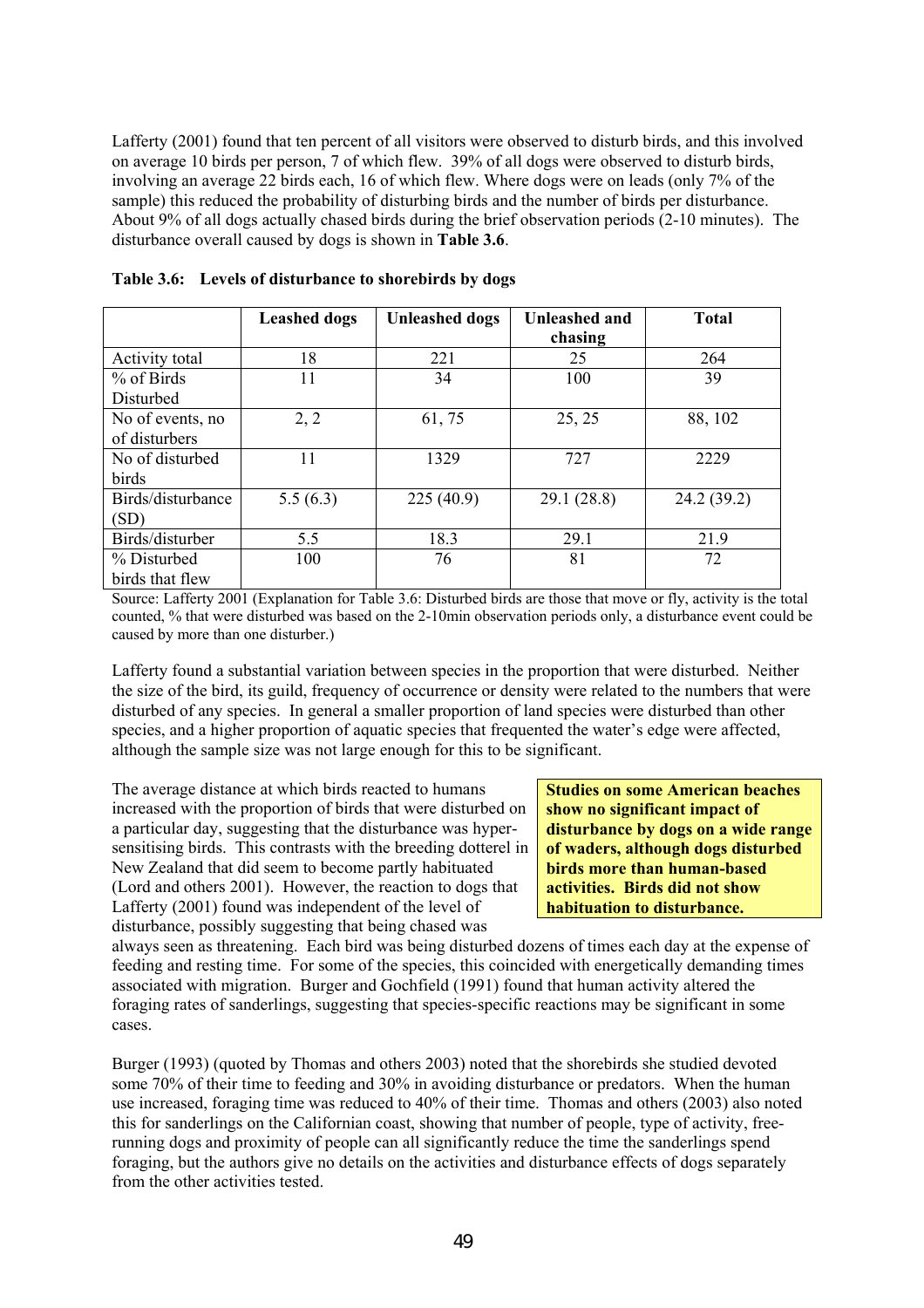Birds were seen to overcome this shortfall in a number of ways. Burger and Gochfield (1991) found sanderlings and Staine and Burger (1994) noted breeding piping plovers feeding on the East coast of America at night-times as

**Birds losing feeding time due to disturbance seem to feed at night or other times in compensation.** 

compensation for daytime disturbance, while piping plovers also concentrated their diurnal activities in areas within busy beaches that were less disturbed.

Lafferty (2001) commented that the disturbed birds mostly re-alighted within the section in which they were counted, and were not lost from the beach. However, he quotes two other authors who noted the same result until they examined bird numbers and disturbance at a larger scale.

Both then found that there were negative associations, suggesting that birds are lost from sites due to disturbance (Burger 1986). However, this can not be attributed just to the presence of dogs.

**Birds vacate certain sites, possibly due to high general disturbance levels, not specifically to dogs.** 

Lafferty (2001a) also conducted detailed research on a rare and declining American wader, the western snowy plover. Using the same Santa Barbara beach in California and methods as described above, he evaluated the disturbance effects of dogs versus walkers or joggers on snowy plovers, and attempted to model the effect of removing dogs and people separately. He found:

- on weekdays, 12.7% of people and 23% of dogs disturbed the plovers at a rate of 20% of the roost per disturbing person and 26% of the roost per disturbing dog; each plover was disturbed on average 1.4 times/hour; 27% of plovers flew when disturbed;
- at weekends, 12% of people and 28% of dogs disturbed the plovers at a rate of 20% of the roost per person and 73%/dog; each bird was disturbed 2.2 times/hour, 17% flew on being disturbed;
- seven crows disturbed plovers at a rate of 29% of the roost per crow.

Only 21% of dogs were on leads despite there being a law requiring this. However, Lafferty (2001a) found that both leashed and unleashed dogs disturbed snowy plovers. Unfortunately there were not enough of each to test the difference between them. However, snowy plovers were noted as less easily disturbed than some other species, with a peak disturbance distance of 30m. Piping plovers, for example, are disturbed at twice the distance (US Fish and Wildlife Service 1996, quoted by Lafferty 2001a). Lafferty also found that the number of people and dogs did not significantly alter the probability of disturbance, but that at any particular distance dogs had a higher probability of disturbing plovers than humans. Unlike the aggregate species observation described above, Lafferty (2001a) found that snowy plovers did not become hyper-sensitised to disturbance as the levels increased during a day. However, feeding activity did decline with the abundance of beach users, and then increased again after dark.

Combining all the sources of human and non-human disturbances, Lafferty (2001a) calculated that plovers flew (the total number of plovers divided by the number that flew in relation to the disturber):

- 21% in response to other birds apart from crows;
- 28% in response to humans;
- 36% as a reaction to dogs;
- 40% in response to horses;
- 61% in response to crows.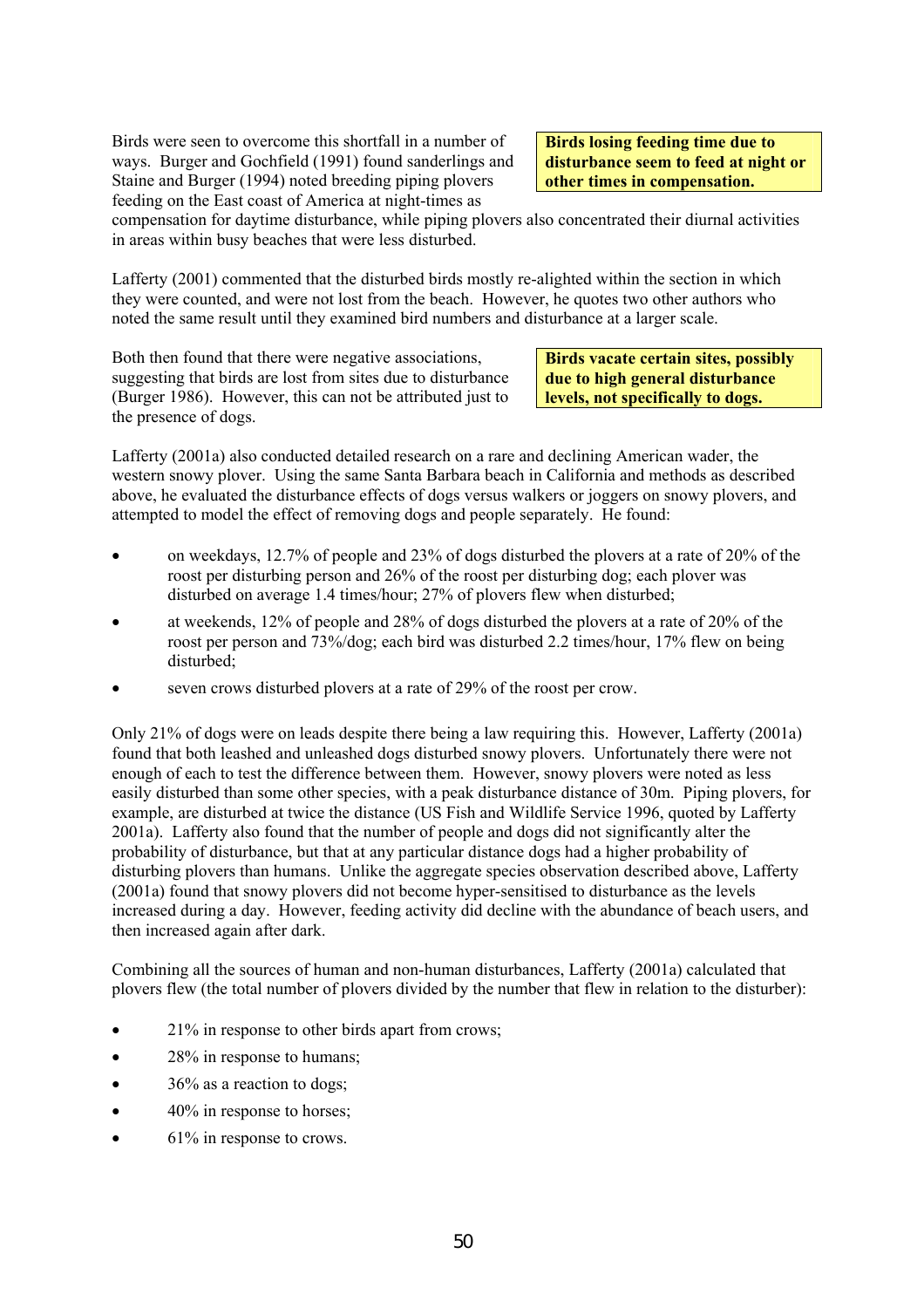Bearing in mind that the number of crows, horses and other birds were less than the numbers of humans and dogs, the results show the relative strength of effects.

**The effects of dogs on snowy plover in America was greater than that of humans, but less than that of crows.** 

A study by Fitzpatrick and Bouchez (1998) in Northern Ireland (Belfast Lough) explored the effects of human disturbance on feeding oystercatchers, curlew and redshank on a 1km stretch of the Lough shore as the tide receded and turned. They categorised the human activity as sitting (there were a number of seats along this popular shore-line front), walking (ie slow moving), or more active (cycling, running etc), and whether dogs were present with people in each of these activity classes divided between the grassy upper zone to the exposed mussel beds at low tide. Most of the human activity took place on the grass strip and upper beach area, with little on the low tide area. In contrast with the studies described above, the authors found no significant effect of the zone in which dogs occurred and the vigilance, feeding or food capture rates for any of the species. Surprise was expressed at this result since dogs were seen chasing waders, and were exercised on the beach, but there was no quantifiably measurable effect.

Gill and others (2001a) also found no disturbance effects on black-tailed godwits feeding on estuarine mud along the East Anglian coast. The measures included people using the shore-based footpaths, plus dogs. There was no relationship between this and other disturbance activities on the number of godwits, (either at the local or aggregated scale), or the amount of their principal food left at the end of the winter season (a measure that could also identify any reduced use of a prime resource, and unused carrying capacity between sites).

Comparison between the studies is difficult since disturbance has often been measured in different ways, there is not enough information given on the numbers or behaviour of the dogs or humans (eg Fitzpatrick and Bouchez 1998), and there is insufficient study into the other factors that determine whether the site is ideal or sub-optimum for the birds. For example, in Fitzpatrick and Bouchez' study, the total number of people on the site and in different zones is not given, except to remark that there were usually more than five at a time. Around five would be a low level of use. Other sites studied could be more heavily used than this, although the figures are not always given. Dog numbers and variation with time are also not always provided. Some studies also do not mention the distance from the sources of disturbance and the birds being studied, nor describe the character of the activity such as whether people are walking randomly all over the site, or mostly along paths. Such lack of information makes it impossible to present a full comparison across habitat types, dog use and birds studied.

There is the additional issue over the detailed patterns of use in relation to the habitat involved in the different studies. For example, several of the studies (eg Lafferty 2001, 2001a) describe the use of the whole beach by visitors, whilst Gill and others (2001a) describe the feeding on mud flats (not a sandy beach) and these are less attractive to human visitors and dogs compared with walking on firm sand. Lafferty (2001a) gives disturbance distances of 20m for snowy plovers, whilst Gill (pers. comm.) confirms that the pedestrian use is confined to the shoreline, although distance to the godwits would have been variable. Differences in findings could therefore be related to habitat differences, and their relative attractiveness and use by people.

Finally, Robinson and Pollitt (2002) analysed the results of the WeBS<sup>3</sup> counts from 1995/6 to 1998/9 in relation to disturbance. Recorders noted the number of activities on their count sites. Only a small proportion (26%) of the recorders identified human disturbance. Walkers and dogs were the most frequently recorded forms of this at inland and coastal sites.

l

<sup>&</sup>lt;sup>3</sup> WeBS is the Wetland Bird Survey, a joint scheme run by BTO, RSPB, Wildfowl and Wetlands Trust (WWT) and Joint Nature Conservancy Committee (JNCC).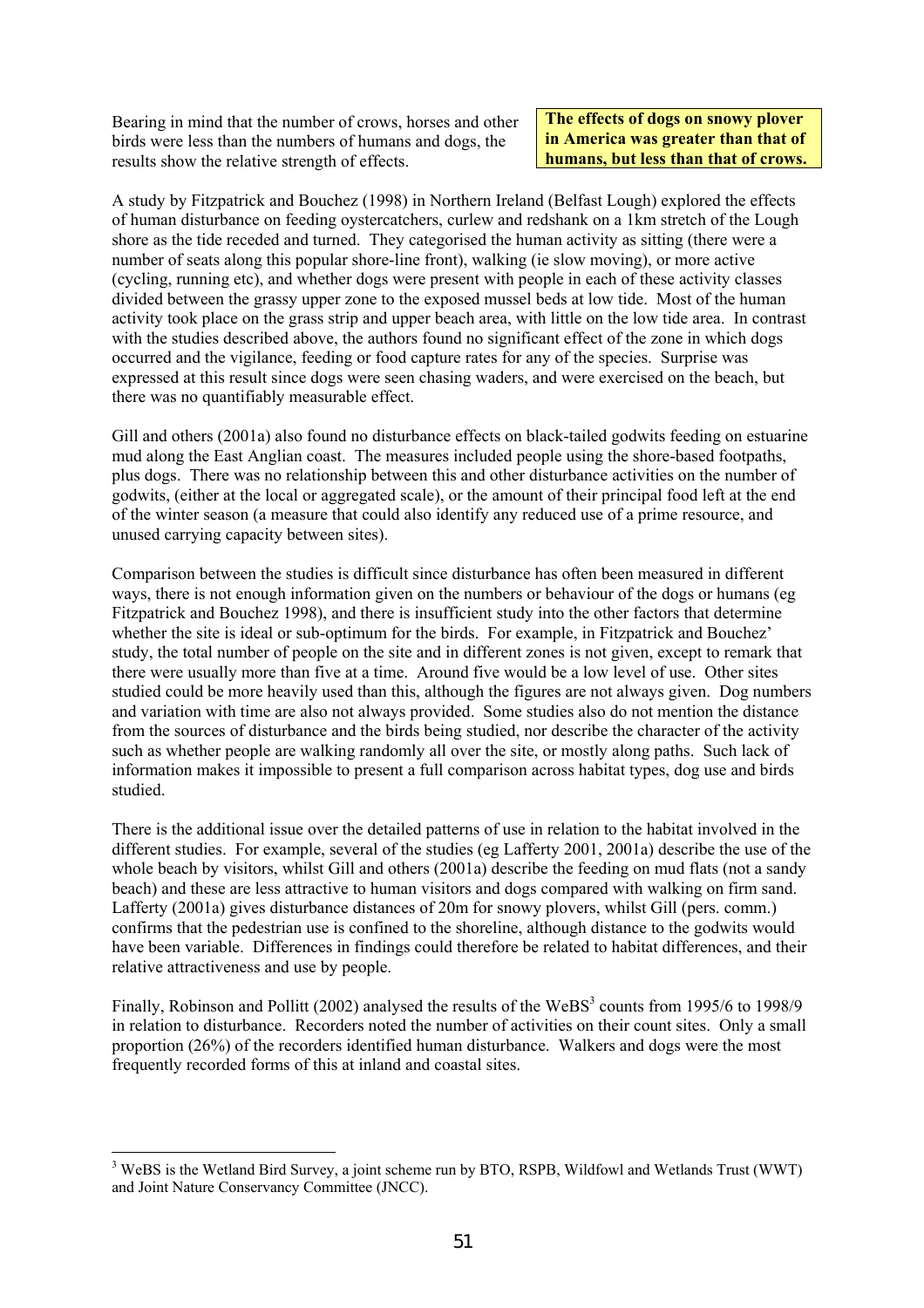The analysis showed that human forms of disturbance were not increasing between the years studied, but that there were strong seasonal differences, with more activities in the summer. Disturbance sufficient to force birds to move to another site were rare, but there were many local movements within sites as a response to disturbance. The authors suggest that infrequently recorded activities can

**Other studies show no impacts of disturbance on wintering waders. Care is needed in interpreting these in terms of the levels of activity, the habitat, and the behaviour of the species.** 

disturb waterbirds much more than regularly experienced ones, suggesting a degree of habituation.

#### **3.4.2 Other birds**

Very little relevant research on wintering geese or other wildfowl has been found, although there are several studies on human disturbance, dogs are rarely mentioned and their numbers of effects even less often quantified. For example, Riddington and others (1996) calculated the energy budgets for disturbed brent geese on the Norfolk coast, counting pedestrians with or without dogs, plus other forms of disturbance, but then amalgamated the pedestrian/dog data. They did find that pedestrians (with or without dogs included in the data) had the greatest effect on the birds, resulting in a 10.8% increase on average in their energy requirements. This covered the greater vigilance, and more flight and less feeding for disturbed birds compared with undisturbed ones. Unless able to feed for an extra hour at night, disturbance could be affecting brent geese distribution in the area, the authors conjectured. The birds mostly returned to the area where they had been disturbed but, if levels of disturbance were too high, flew to another nearby feeding area. They showed no habituation to the disturbance.

It could be inferred from the wader studies, and from the human disturbance work, that geese would be as or more sensitive to dogs than to humans. The latter work suggests that disturbance can result in reduced fitness, and then reduced breeding success in the following year, especially if the energetic costs of replacing that lost reacting to disturbance is difficult to achieve (Woodfield and Langston 2004).

## **3.5 Synthesis**

The overview of disturbance in general presented above reflects what has been investigated by researchers and others into the potential effects of dogs as part of their activities on various parts of the wildlife spectrum. There is a wide variety of activities, recreational densities, species and habitats that have not been researched, although there is also a wide literature on the effects of other activities that can be drawn on where inferences and extrapolations may be useful or possible. It is worthwhile, therefore, attempting to synthesise the information into a more succinct framework to understand better what it all means, and what the implications might be for managing recreational activity involving dogs on high value wildlife sites.

As Woodfield and Langston (2004) point out, the bird species studied show differing levels of disturbance. The extent and methods of study differ, and the tolerance levels of disturbance are based on different counting methods making generalisations difficult. In the shoreline environment where there are no paths, dogs running freely are of particular concern.

#### **3.5.1 Pre-incubation birds**

The research presented suggests that there may be fewer pairs of breeding birds where disturbance levels are high (Yalden and Yalden 1990, Liley 1999, Woodfield and Langston 2004 and Mallord 2005), and that dogs are implicated in the disturbance zone in which birds do not settle. All the species affected are ground nesting birds. This effect has also been found for other types of recreational activity, for example fishing round flooded gravel pits (Tydeman 1977), and for walking and cycling within woodland (van der Zande and others 1984), so it might be predicted for recreational use that includes dogs. That Dowling and Weston (1999) found such significant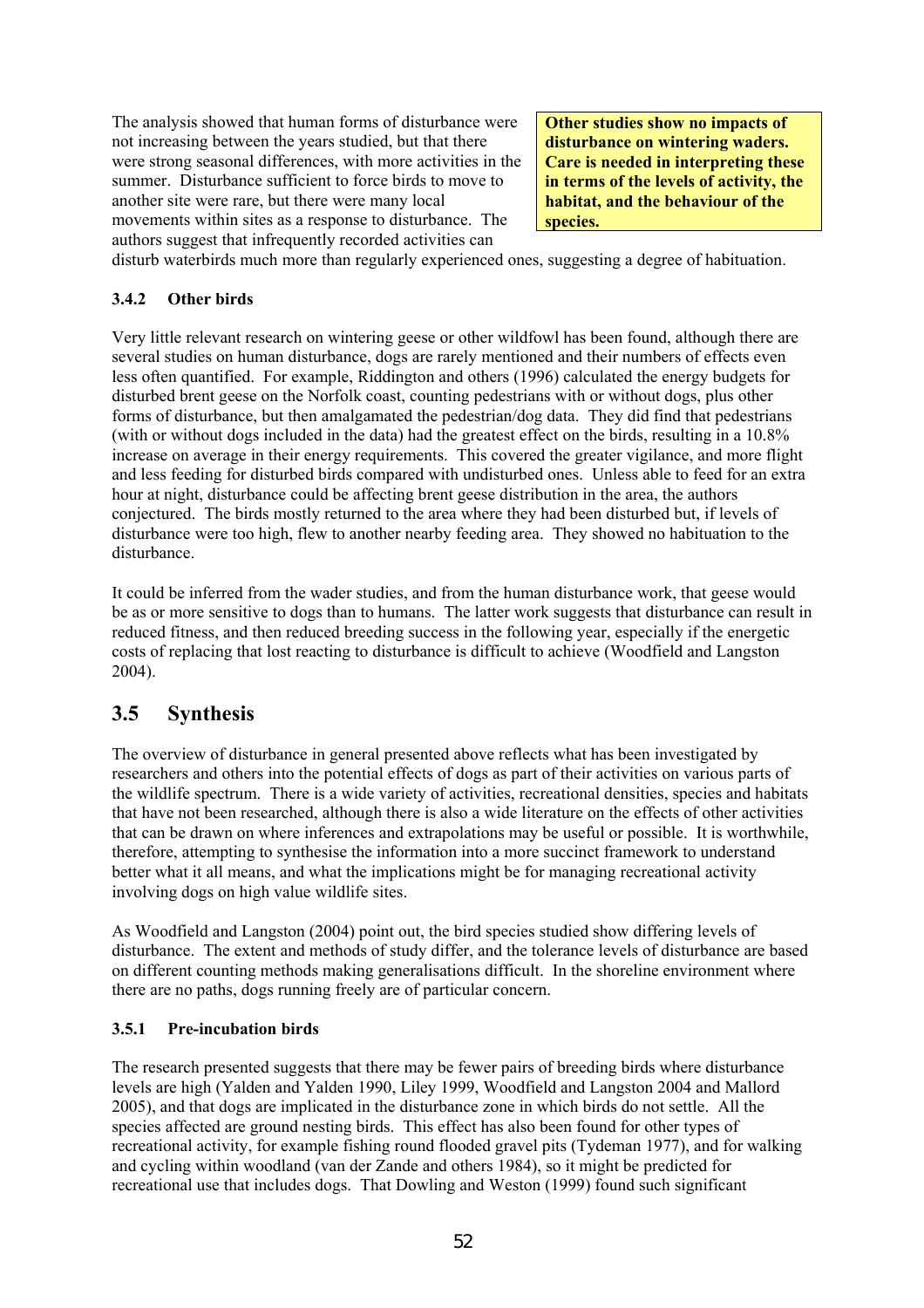increases in breeding success when dogs (but not other types of recreational activity) were managed shows that dogs can have a significant effect, at least in this type of coastal habitat.

There is the possibility that birds that lek could be significantly affected by dogs and human visitors (Baydack in Sime 1999) during the lekking period, but no work on this has been found for British species.

However, apart from Dowling and Weston's management trials in Australia on a coastal wading bird, there have been no other studies that have quantified the effects of dogs on breeding success in other habitats. Given the greater behavioural reaction to dogs in terms of the longer distance that a bird is flushed, and a longer period spent away from a nest, it might be expected that ground nesting birds are more sensitive to dogs than people in the territory establishment phase as well, but this has not been confirmed or refuted in experimental studies.

#### **3.5.2 Breeding phases**

It is clear from the information collated that dogs, especially those off a lead, stimulate a greater behavioural response than walkers, and for some species, also than joggers. Only Eurasian dotterel did not show any behavioural response to any kind of recreational disturbance. Direct loss of nest or eggs to dogs, although occurring, does not seem to be significant from the studies described (although the 5% recorded by Pienkowski, 1984 could be important if the colony were under pressure from other factors as well). The increased levels of predation would appear to be the greatest risk. This is associated with corvids or gulls in particular, but there are other opportunistic predators in different habitats such as the jaegers in the tundra in Canada (Strang 1980). Corvids at least have been shown to be associated with human activity, and have colonised habitats along with the recreational visitors (Watson 1988, Murison 2003, Lafferty 2001). Picozzi (1975) has shown how crows can learn to associate a marker with a nearby nest, and Pienkowski (1984) noted them watching from vantage points as visitors and dogs disturbed the ringed plovers he was researching. Observations made during a number of the studies have identified the role that these opportunistic scavengers and predators can have on clutches. They are the prime egg predators where the predator has been identified in the studies.

Where experimental doses of dog activity or measures of dogs and other recreationists were undertaken, these showed that dogs consistently flushed ground-nesting birds (except Eurasian dotterel) off their nests earlier and for longer than other recreationists. This exposes the eggs and nests, especially where either are conspicuous (eg white eggs of nightjar) or uncovered, or where the parent displays conspicuously to the disturbing dog, to the attention of the opportunistic predator, resulting in significant levels of predation.

This pattern of events Pienkowski (1984) suggests is related to the fact that, at least in Britain, most diurnal predators are aerial (birds of prey), and the terrestrial ones tend to be nocturnal (especially in much disturbed sites). Yet dogs are mostly daytime visitors, and thus the reaction to an intruding terrestrial potential predator in the form of the dog exposes the bird to the aerial ones.

It is of note that on well managed grouse moors, where predator control includes that of crows, that there is less evidence of crow predation on exposed and disturbed nests, either of grouse or golden plovers (Pearce-Higgins and Yalden 2003).

The recent research into the effects of disturbance on heathland birds is less clear-cut in the overall findings than for various waders. However, the indications are that the effects are similar for nightjar and woodlark – both ground nesting species. Again predation is the key factor affecting breeding success, especially by corvids, and these are observed as being more closely associated with wellvisited sites. However, predation was more of nestlings than eggs for woodlark, but of eggs for nightjar that have well camouflaged young.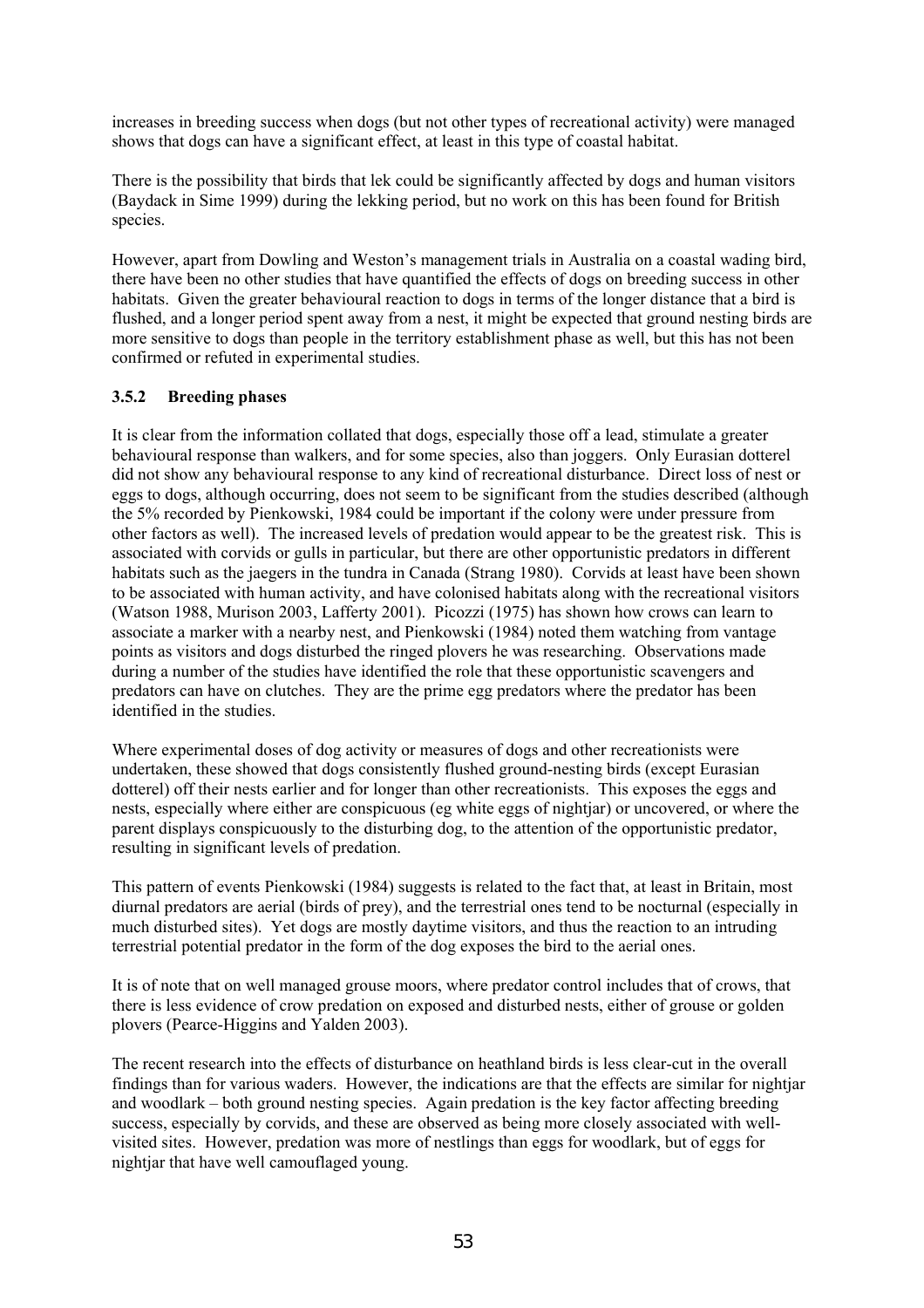People mostly keep to paths where the vegetation and topography make this the easiest route, especially where there is long old heather alongside (Picozzi 1971), and thus might be expected to flush birds less often than would dogs that stray off paths more. In addition, the natural tracking and exploratory behaviour of dogs would come into play whenever they are off the lead, and not under close (ie to heel) control.

Thus, although the research does not always directly identify dogs as having a greater impact on the birds in question than dog-less visitors or to the dogs' human companions, Current data suggests that this is likely. The high level of use of some of the heathlands close to residential areas, the very high proportion of visitors who are dog walkers, and the large numbers of dogs off leads all point towards this conclusion.

However, there is a suggestion from limited studies that other species such as blackbird species (the American blackbird, a shrub nesting species), and a sparrow and a lark from America (both ground nesting species), that dogs are seen as less threatening than humans for these species. However, the experiments were only observing non-breeding behaviour in relation to disturbance, and did not examine any aspects of breeding success. The question could be asked that as woodlark seems to be affected, whether skylarks in Britain might be as well since both are ground nesting. Walker (pers. comm.) has witnessed the loss of breeding skylarks at Saltfleetby and Theddlethorpe Dunes NNR at the same time as magpies and dog walkers have increased. Only further research on skylark, a priority Biodiversity Action Plan species, can confirm whether they are impacted or not.

There seems to be little evidence that dogs affect the fledging success rates of many of the species studied. Once eggs have hatched for some plovers (ringed plover, black oystercatcher), the numbers reaching independence are not seen to be affected by dogs, or walkers. However, there is the warning produced by Fernández and Azkona (1993) that marsh harriers affected by disturbance by walkers and dogs produced less fit young, although there were no detectable behavioural responses. This possibility is quoted by a number of authors, particularly since it is known that stress can result in reduced breeding fitness, and needs to be investigated in relation to disturbance by dogs for many other key conservation bird species.

There is also the possibility that the disturbance effect will be greater with more visitors plus their dogs, and interact with distance from the bird or its nest. Beale and Monaghan (2004) found this for walkers, but it has not been tested directly for dog activity. The modelling results presented by Mallord (2005) come close in his predictions of the effects of increasing visitor numbers in relation to their distribution patterns, but this does not take into consideration the proximity of the nests to these increased numbers of people and dogs.

In summary, therefore, dogs are implicated on certain sites where there has been a reduction in the numbers of many ground nesting bird species in what is otherwise suitable habitat, and for an increase in levels of predation on these species through flushing the birds from nests and allowing crows or other opportunistic predators to remove eggs or young. No other impacts have been described that are

**Dogs are implicated where there have been reductions in ground nesting birds from an otherwise suitable habitat. Opportunistic predation has been implicated as the main cause of this reduction.** 

attributable to dog visitors to sites, but there are other possible implications on fitness that could affect population dynamics.

#### **3.5.3 Wintering birds**

The studies seem to demonstrate that dogs do have a greater effect on wintering birds, than do walkers or, for some species, joggers. Different species seem to be more tolerant of approach than others, with disturbance distances that cause a reaction differing widely. There is also a suggestion for one species at least that this response distance is half that of the birds in the breeding season.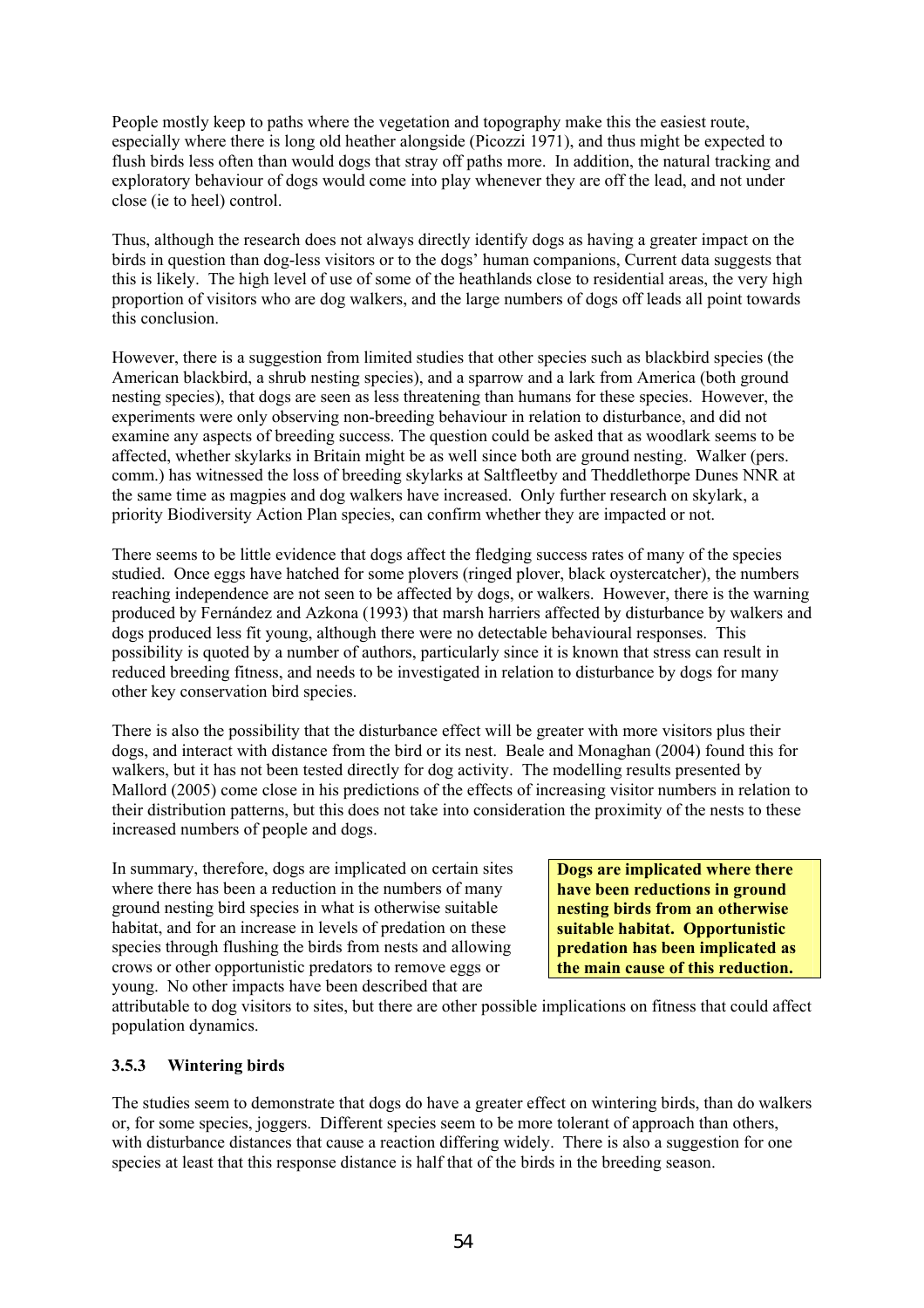However, the research has focused nearly entirely on waders, with a little also on wildfowl. No research has been located that addresses any effects or impacts of dogs on a site for other birds. Since ground nesting birds have been found to be the most vulnerable, it might be expected that ground dwelling ones would be equally susceptible in winter. Species such as hen harrier that have collective roosts on the moorlands, and terrestrially feeding ducks and geese could be candidates for attention.

For the waders examined, there is no clear impact identified in any of the studies, in other words, effects that have significance at the population levels. However, there are a number of suggestions that birds have vacated sites when disturbance became too great, but none of these have quantified the reasons and separated out dogs from other sources of recreational disturbance. However, since the reaction to dogs by wading birds has shown greater flight, and greater reductions in feeding time, then it follows that if birds have abandoned sites for wintering or migration staging posts, then this could be attributed more to dogs than other recreational activities if both are present, and in significant numbers.

The reaction to dogs by those species affected has an energy cost, which is particularly important in winter if resource acquisition is limited. It may also be important if the winter is particularly severe, although this has not been mentioned in the research reports. In a number of case studies, the authors have found that compensatory feeding at night, or by other means seems to be replacing the energy lost to reactive behaviour caused by disturbance by dogs and other recreational use. However, it is reasonable to suppose that, in some cases, this displacement activity may place pressure on other birds of the same or other species (the former being more likely).

Whether dogs impact on species or not will also depend on the habitat involved, (for example the recreational use by walkers and their dogs on mud flats would be much less than a firm, sandy beach), the numbers of dogs involved, and the sensitivity of the species. Less sensitive ones may

**Dogs have a greater effect on wintering birds than people alone, but no impacts at the population level have been recorded.** 

tolerate disturbance along a path or shoreline at 50m away from prime feeding areas, than more sensitive ones.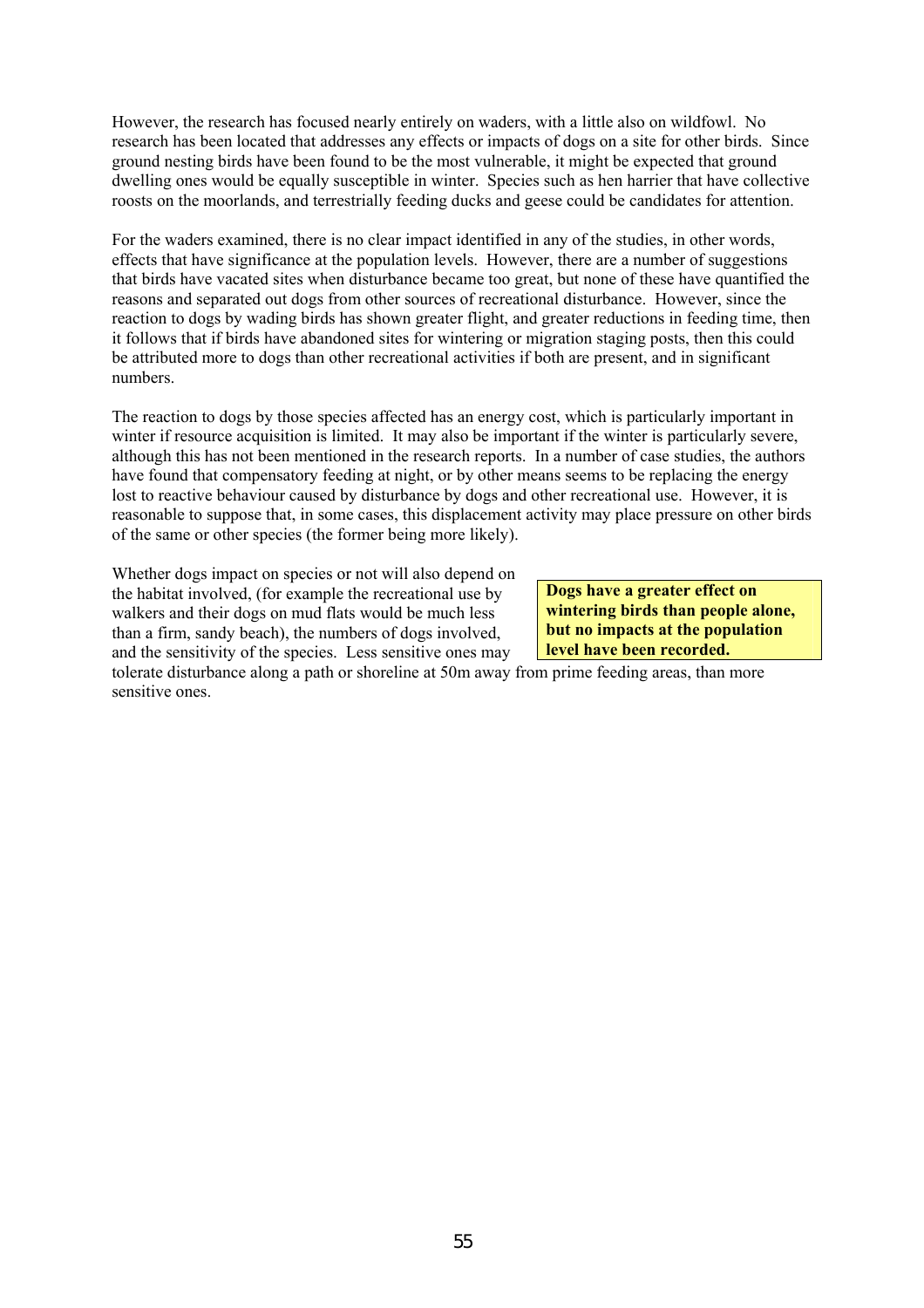# **4 Dogs and other nature conservation interests (excluding birds)**

### **4.1 Key points**

• **There is very little relevant research that has focused on the effects of dogs on animal groups other than birds.** 

### **4.1.1 Mammals**

- **Although mammals may be disturbed by dogs, there is no evidence that these are affected at population levels.**
- **Behavioural effects on a number of species of deer are documented.**
- **Badgers can be sensitive to disturbance although overall populations are expanding.**
- **Otter populations are increasing, although disturbance may determine where they breed.**
- **4.1.2 Carriers of disease**
- **Dogs can spread diseases that affect wildlife but no evidence was found of this occurring, from which it is inferred that this is not a significant factor at present.**
- **4.1.3 Carriers of alien plants**
- **Dogs, as well as other animals and humans, could carry various undesirable plant species between sites or habitats.**

## **4.2 Introduction**

Compared with the research into the effects of disturbance by dogs on birds, there is far less that is relevant to other animal groups, and none of it is experimental. The following section presents a review of what is known, and its relevance to the animals in question. Mammals are presented first, with only some anecdotal comments on other animals, including reptiles and amphibians.

## **4.3 Impact on animals other than birds**

#### **4.3.1 Mammals**

#### **Deer**

Studies into the behaviour of red and fallow deer in Bushy and Richmond Parks in London show measurable changes to disturbance of all the types measured (Langbein and Putman 1992). These were:

- people present within 50m;
- the same distance but with a leashed dog;
- the same but with the dog off the lead;
- people crowding the deer to photograph etc; and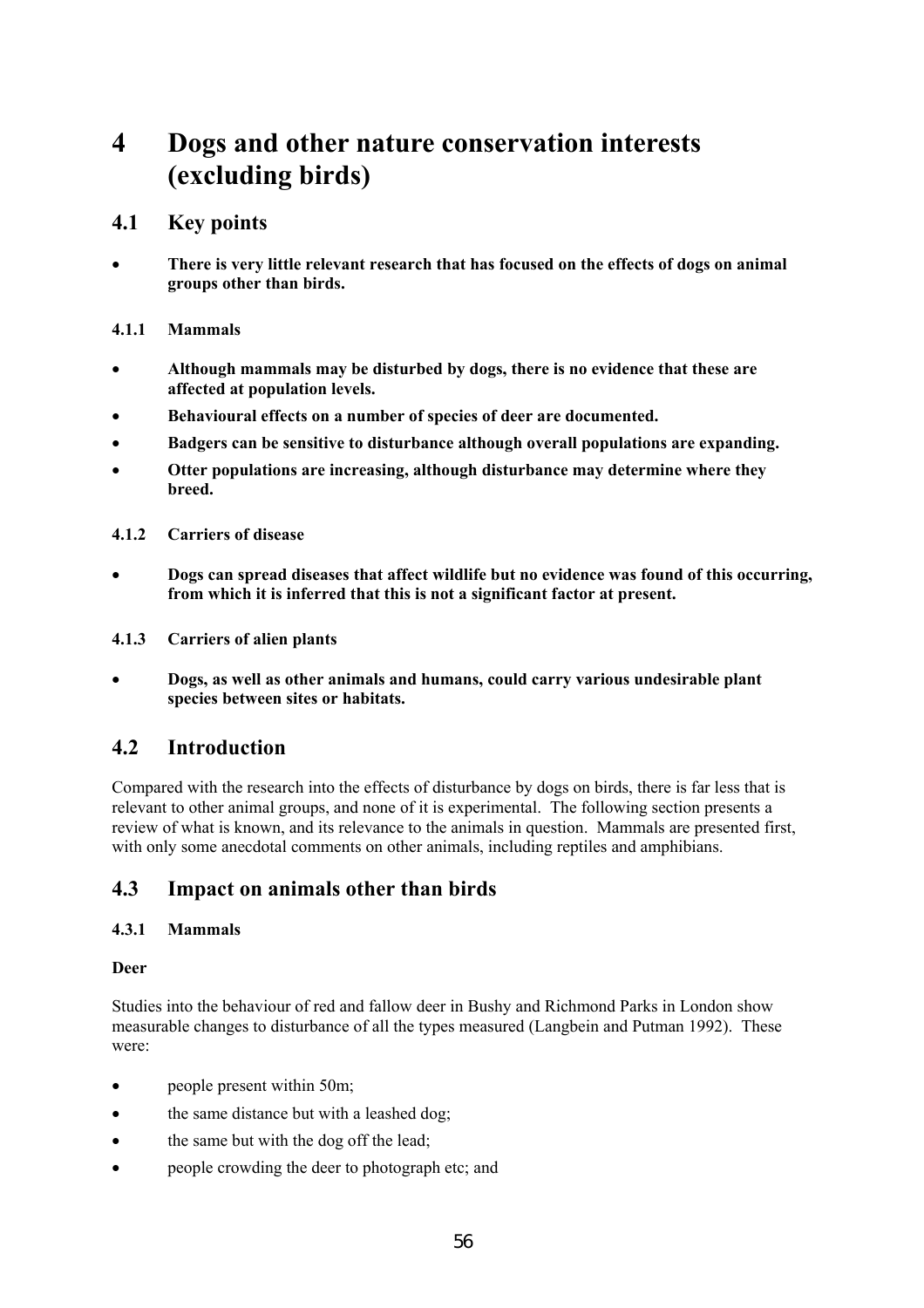• actual chases by dogs of the deer group or an individual from it.

The general level of disturbance is described as 'chronic' ie low level and long-term. The deer reacted by increasing the time spent being vigilant, particularly in the case of the females. The probability of a response to dogs off the lead was higher than to humans within 50m for fallow and red females but the males of both species did not differentiate in their responses to same levels of activity.

However, these effects did not seem to impact the deer in terms of use of the habitat available, daily time budgets, body weights or overwinter mortality. Thus, whilst there might be welfare issues, the overall effects of disturbance were described as being of minor importance with regard to their longterm performance (Langbein and Putman 1992).

This result conflicts with that found by Humphries and others (1989) (quoted in Langbein and Putman 1992) studying the fallow deer, also in Richmond Park and a nearby less disturbed site, who suggest that chronic disturbance may be expected to have long term effects on the population performance. Langbein and Putman (1992) investigate this further and point out that their longer cumulative period of observations lead them to conclude that the disruption to behaviour patterns is more transitory than Humphries and others (1989) believed, with deer returning to their pre-disturbance activity within 2-3 minutes, and even after only 10 minutes after being chased by a dog. In addition, Humphries and others defined vigilance differently from Langbein and Putman (1992).

These authors indicated that their results concurred with others found in deer parks in Nottingham (Wollaton) and Leicester (Bradgate), although the levels of disturbance in the latter in terms of encounters per hour was considerably higher at 20-30. The time budgets were similar to those presented for Bushy and Richmond for these two parks (Bullock and others 1990 quoted in Langbein and Putman 1992).

In the study by Langbein and Putman described above, the number of dogs actually chasing deer was small, and the chances of disturbance by walkers with a dog off a lead was greater than by one with a leashed pet. However, it was noted that the number of 'fence-deaths' due to accidents when animals run into fences, dog chase deaths and road accidents are greater in parks with a high level of public use. Thus there is an increased level of public-induced mortality, but this was not enough to change natural mortality rates. Moreover, Langbein and Putman (1992) noted a significantly lower reproductive rate in heavily used deer parks which they attribute to females being disturbed after parturition before they have the time to bond properly with their new fawn. However, reproduction rates were generally more dependent on body weight in autumn and winter, which was related to winter feeding and forage quality, not to disturbance.

Langbein and Putman (1992) point out that deer managers in some of the deer parks have been concerned about the effects of disturbance for some time, especially in particular years when there is significant unexplained mortality of the deer (eg recorded at Dunham Massey and Richmond in the 1980s). They conclude that their results show that although they believe that the response to disturbance in their studies is slight, this does not suggest that it does not matter since close approach

to deer, and with dogs does distress them to a degree. This, however, was seen more as a welfare than an ecological issue, and should be seen within the context of the five freedoms<sup>4</sup> for grazing animals (usually applied to stock, but deer are in a similar position in a deer park) advocated by the Grazing Animal Project (2001).

l

**No impacts at the population level have been found for red or fallow deer subjected to high levels of disturbance, including by dogs. There may be welfare issues where deer die due to disturbance.** 

<sup>&</sup>lt;sup>4</sup> The five freedoms recognised by RSPCA are freedom: from hunger and thirst; from discomfort; from pain, injury or disease; to express natural behaviour; and from fear and distress.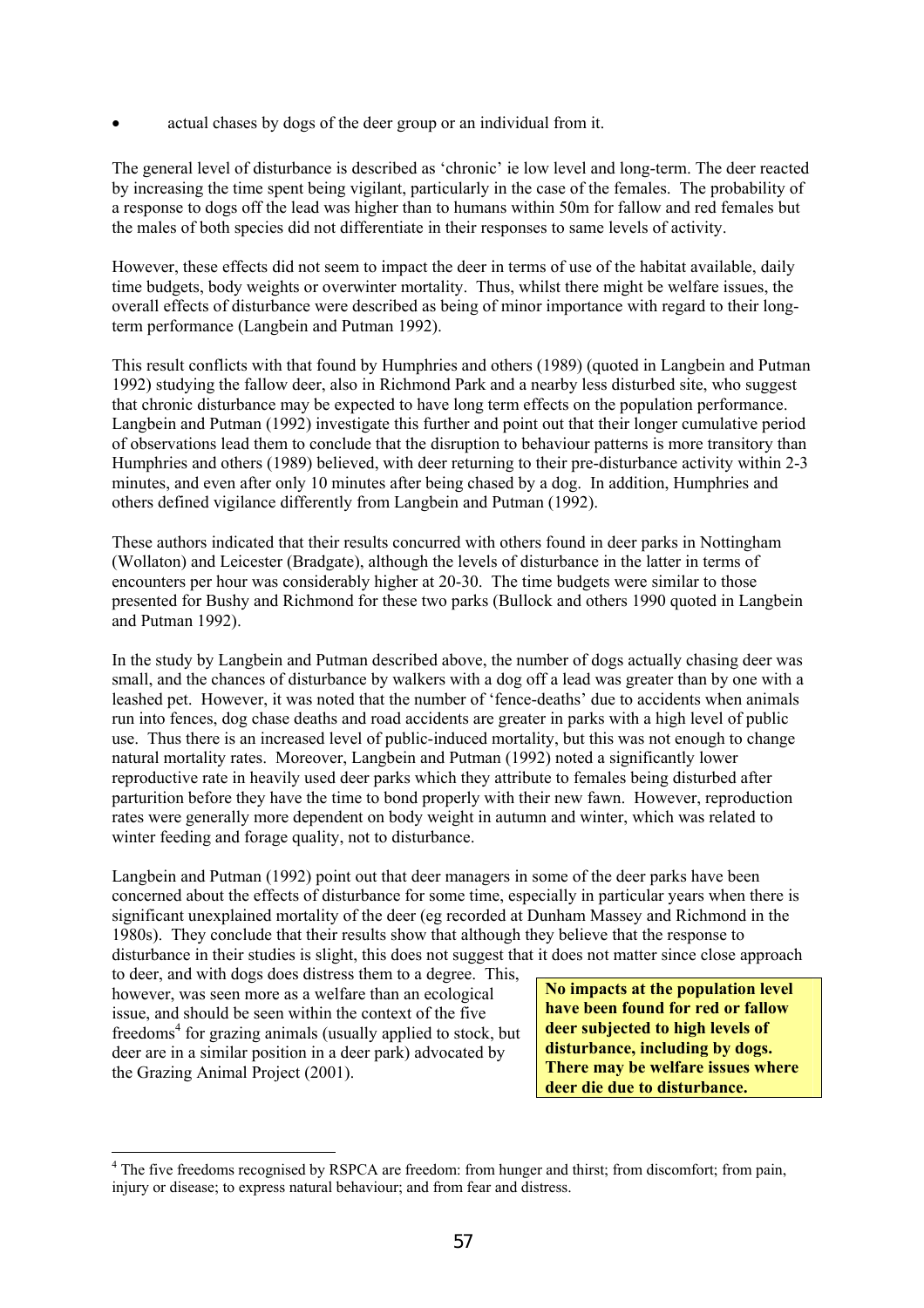Bull (1998) suggested that there could be secondary conservation benefits from dogs disturbing muntjac, and keeping them away from a site (if dogs can achieve this) could be of benefit to the flora (for example in an ancient woodland).

Research in America has reached similar conclusions to those of Langbein and Putman (1992) for other deer species. Miller and others (2001) applied experimental treatments using a walker, one with a leashed dog, and a dog walking 20m in advance of the handler (see section 3.3.2 above for more detail on the experiment). For mule deer the presence of a dog resulted in a much greater area of influence, greater alert and flush distances and greater distances moved than with a pedestrian alone.

In contrast to the birds tested (see above), the reaction of the mule deer was greatest when the dog was present. Because dogs are known to kill deer, the authors assumed that the deer regard the dog as a potential predator. The authors suggest that their experimental results show that human activities may displace wildlife and reduce fitness of the local populations, and that this is greater for smaller scale off-trail use, than for on trail use. The work does not,

however, produce any data on the impact of such displacement on population levels and nature conservation value.

Sime (1999) quotes a number of studies, such as Perry (1970) who concluded that deer mortality in the Southeast of America by dogs was neither large nor significant at the population level. Gavitt (1973) noted that hounds were more effective and persistent trailers of deer in America, than were non-hounds, but the latter were faster. (He tested this experimentally). Again, Gavitt did not feel that dogs were limiting the deer herd's reproduction or home ranges.

Sime also quotes other examples of studies of the impact of dogs on deer. Several studies show the effect of dogs in terms of killing deer to be in the order of 2-3% of annual mortality, and all conclude that this would not be

significant at the population level. However, it was not always clear whether these affects were by companion dogs or feral/stray animals. Sime also quotes from a study she and a colleague undertook using remote camera systems, which showed domestic dogs harassing, injuring and killing whitetailed deer in their winter range. No comment is made on the significance of these observations.

These research results are also reflected in the questionnaire responses received by PAA (2003) and Small and others (2002) when a number of respondents described

observed changes witnessed in behaviour of roe, red, muntjac and fallow deer during the foot and mouth epidemic when there was no access for a period in 2001. The general view was that deer were much more visible in daytime and in areas which they usually avoided when frequented by visitors and their dogs. On some sites deer bred where this had previously been very unusual or absent.

The observations on behavioural changes match research findings by Jeppesen (1984) who noted that roe deer sought cover in their home range, or deserted it, when disturbed, and considered that repeated disturbance might force them to shift or expand their home range. He discussed the additional energy expenditure needed for this but drew no conclusions on impacts at the population level.

#### **Sheep**

The effect of various forms of experimental disturbance on bighorn sheep has been studied by MacArthur and others (1982). They approached partially habituated sheep from a road, from a ridge away from the road and with a person with or without a dog on a lead. The strongest negative

**Big horn sheep showed greater metabolic effects of disturbance by dogs + walker than humans alone. Dogs are probably seen as a predator.** 

**There is no evidence of a population effect on other deer species due to disturbance.** 

#### **Deer are more visible and easily seen when there is no disturbance.**

**Mule deer in America showed greater disturbance behaviour to dogs than humans, but no population impacts were measured. Off trail use had a greater effect on mule deer than on trail use, whatever the nature of disturbance.**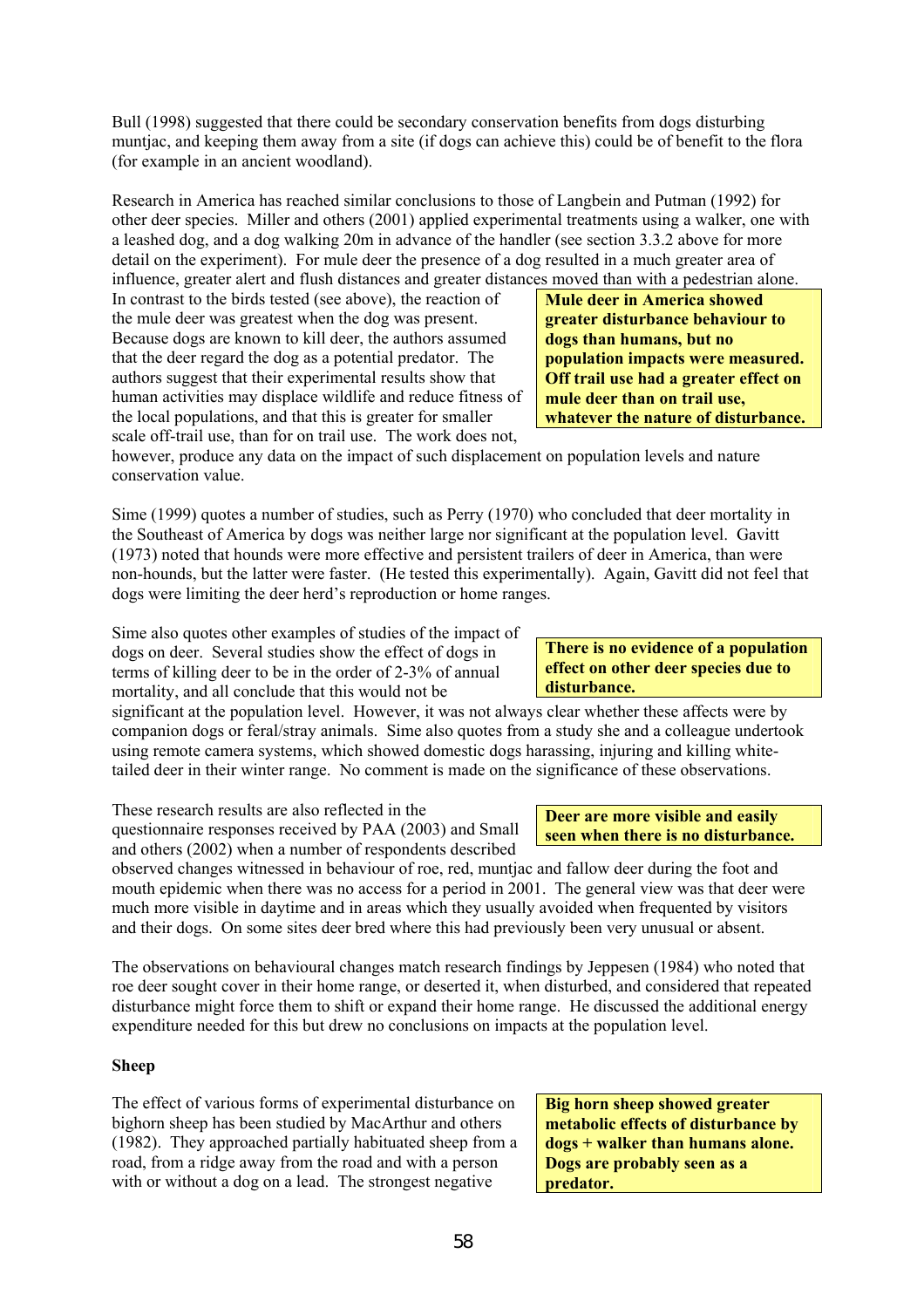reaction from the sheep was from the dog plus person. Heart rate response increased successively in the leashed-dog trial, but did not for passing vehicles or aircraft passing at over 400m overhead. The authors concluded that the dog was identified by the sheep as a potential predator (like coyotes, which engender a similar response). Alert or withdrawal behaviours may or may not be seen in addition to the physiological response to the dogs.

It is probable that some domestic sheep in Britain still retain a fear of dogs as potential predators, and that the findings for bighorn sheep are a factor in stock and dog interactions.

#### **Otters**

Otters are very sensitive to disturbance, and by dogs in particular. They are less vulnerable than, for example, birds as they can avoid a range of disturbing activities by operating nocturnally instead of diurnally. There is strong evidence to suggest that otters

are particularly sensitive to disturbance from dogs, perhaps viewing them as a greater threat than people. In Green and others' (1984) radio-tracking studies, otters reacted

**Otters are considered to be very sensitive to dogs. Their nocturnal activity avoids some disturbance.** 

adversely to dogs, in one case abandoning a holt for approximately three weeks. As Jefferies (1987) notes, these studies based on radio-tracking and spraint data are largely gained from male otters, and although data on females are more limited, it appears that, especially during breeding and raising cubs, females are likely to be far more sensitive to disturbance. This is illustrated by the fact that holts known to be used by breeding females tend to be the most secluded and secure (Strachan and Jefferies 1996).

#### **Badgers**

Badgers react to disturbance by emerging later than normal (1-1.5 hours in setts studied by Neal (1977), or later if activities near the sett continue until dusk). Badger behaviour changes as well, disturbed animals hurry off to forage almost at once, whilst undisturbed animals play and socialise for up to an hour around the sett before foraging. There is no evidence that badger populations are, or are not, affected by any kind of disturbance in general, although Aaris-Sørenson (1987) attributed the loss

of some third of the badgers around Copenhagen from 1973 to 1985 to the increasing numbers of people, especially when accompanied by dogs off the lead. However, as badgers are increasing in many parts of Britain, recreational

**Badgers' behaviour changed by disturbance, but no effect at the population level in Britain.** 

disturbance is not having any significant effect at the population level.

#### **Other mammals**

Research into disturbance effects on a variety of smaller mammals in the United States show that many exhibit symptoms of stress from the presence of humans and dogs. Waller and others (1999) quote Smith and Woodruff's 1980 study of woodchucks that retreated to their burrows when disturbed by a human or dog, and showed an active defence response which included an increased heart rate. Once inside the burrows, however, they adopted the passive response behaviour which includes a reduced heart rate (which slowed in proportion to the stimulus), and reduced respiration rate. If the human or dog approached the burrow or started digging, the heart rate declined even further.

Similar results were found for the eastern chipmunk, fox squirrels, grey squirrels and rabbits and in the Swiss Alps for marmots by Mainini and others (1993). All these species first retreat to cover, and then adopt the passive defence response. Squirrels' heart beats, for example, dropped by 60%, but increase from 200 to more than 450 beats/min if they had to flee from a dog or person. There is some evidence (Waller and others 1999 quote Gabrielsen and Smith 1995) that this passive defence response is present in many animal groups – invertebrates, fish, amphibians, reptiles, birds and mammals when subjected to strong pain, fear, shock or where there are few options for escape.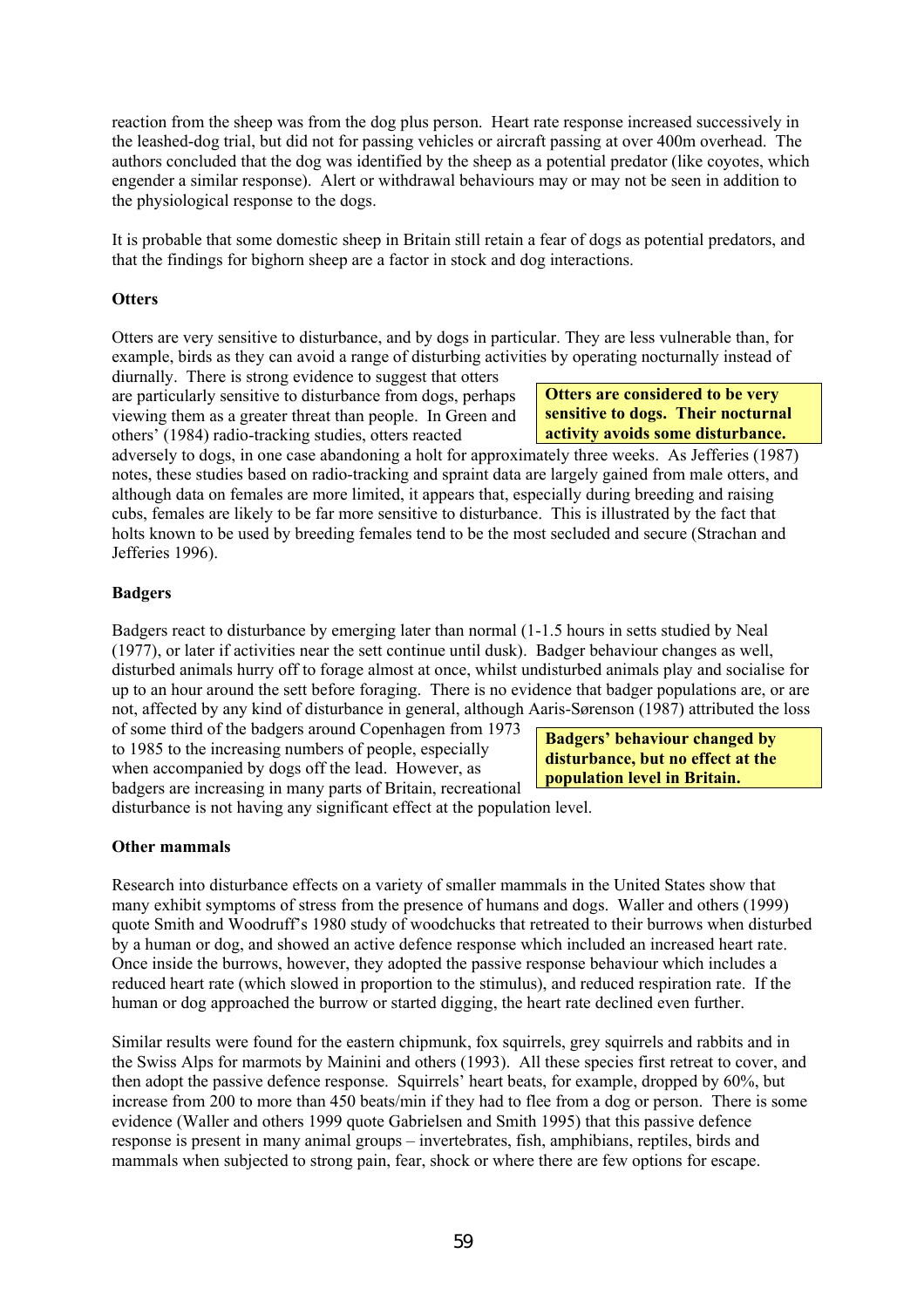However, the research described does not examine the effects of this behavioural response on population demography and long-term survival.

The same foot and mouth disease access studies (PAA 2003 and Small and others 2002) as described above reveal increased sightings being reported of rabbits, foxes, badgers, hares, (at 2 to 10 sites by Small and others 2002), and at one site each for stoat, weasel, rat and water vole with no recreational activity on their sites. These

**Research suggests a metabolic and behavioural response by several mammals to disturbance by humans and dogs. There is no research of the impact at a population level.** 

observations are not scientifically derived but are indicative of changes in behaviour without disturbance.

#### **Other animals**

No research has been found that describes the effects or impacts of dogs on animals other than birds and mammals that is relevant to the British Isles. However, there are a few other pertinent comments. Bull (1998) in a report for the National Trust suggests that adders and other reptiles may be affected by disturbance. At Headley Heath, Surrey, adders were once frequent but have not been seen for many years, and the absence has been attributed to disturbance by dogs. However, there is no research to support or refute this statement.

Bull (1998) identifies the effects dogs can have in small water bodies by swimming in them regularly. This has also been witnessed for a great crested newt replacement pond in a suburban park by the authors. If the ponds are clay-lined, regular use can disturb the sediments, increase the turbidity, and potentially restrict photosynthesis for the submerged plants (in the same way as regular use by boats can in canals – Murphy and Eaton 1983).

It is possible that aquatic invertebrates and amphibian breeding could also be affected by the increased turbidity, but there are no scientific experiments on the subject. However, fences have been placed round ponds at Ainsdale and Birkdale Hills LNR to keep dogs out of natterjack breeding ponds because dogs in the water had previously

**Dogs can increase turbidity of some ponds thus affecting plants and possibly the invertebrates that depend on these plants or which require clear water.** 

caused significant sediment disturbance and the tadpoles failed due to a fungal growth.

Bull (1998) also quotes an occasion where foxhounds treated with synthetic pyrethroids for ectoparasite control damaged a native crayfish population when they paddled through a river. These pyrethroid chemicals are known to be highly toxic to freshwater life as evidenced by the strict

**There is no research on the impacts on other species. Some species may be affected in particular circumstances.** 

controls on the disposal of sheep dip chemicals which use products from the same family instead of organo-phosphorus compounds (under the Groundwater Regulations, 1998).

#### **4.3.2 Synthesis of results**

Although there are effects of dogs on a wide range of mammals, there is no evidence that populations are affected. Behavioural effects on a number of species of deer are documented, but no effects on populations have been detected due to dogs. Indeed, most species of deer in England have increased, despite disturbance of a variety of kinds (including farmers discouraging them from cereal fields), (Defra and Forestry Commission 2004). Similarly, badgers have expanded their range since full protection was given under the Badger Act 1992, and despite disturbance and road deaths (the largest cause of badger losses in Britain), numbers have increased nationally. Otters too have made a comeback after population losses due to habitat loss and pesticide poisoning. Although disturbance may determine where they breed, there is no research that shows that dogs have had a population effect on the national scale.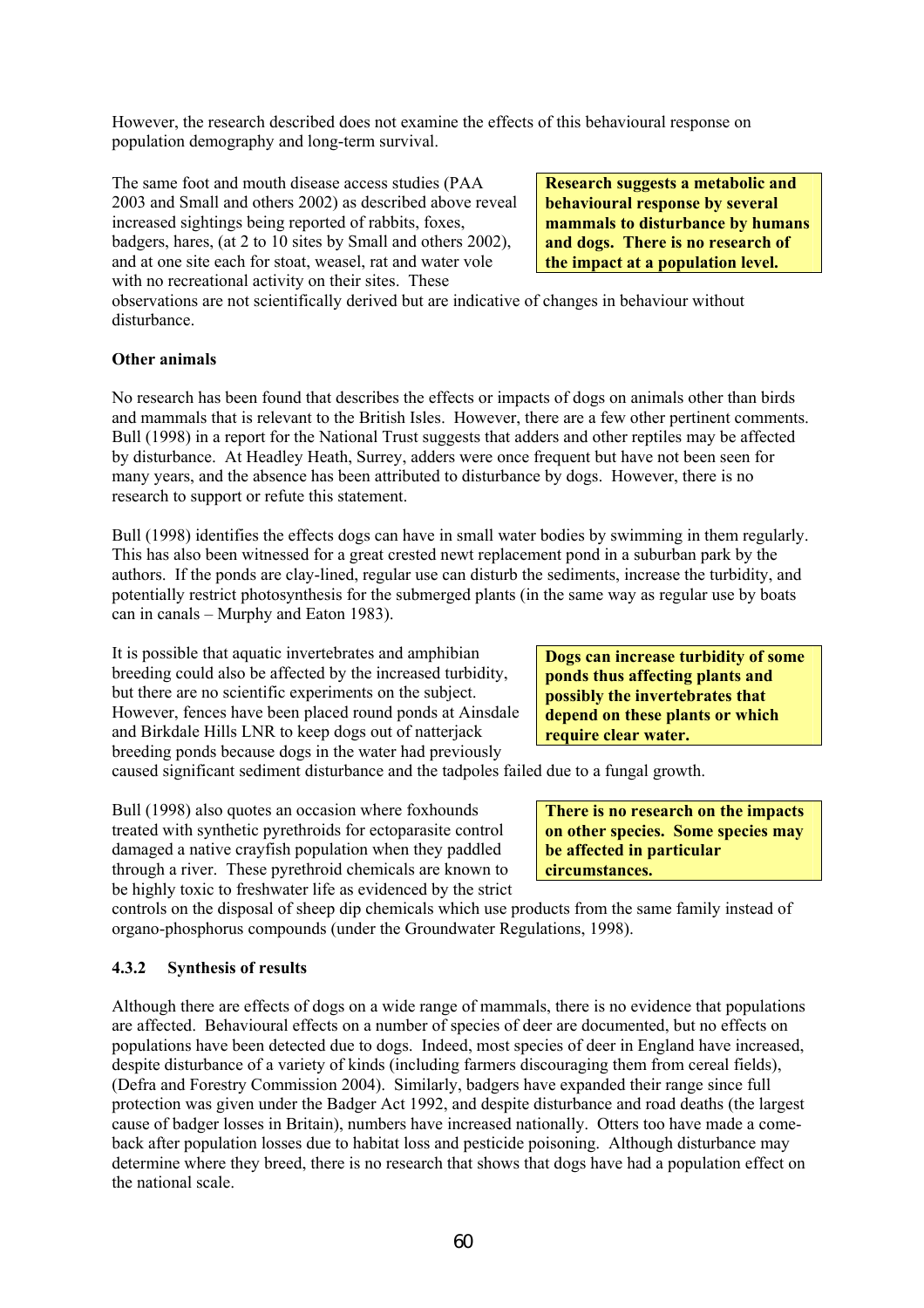# **4.4 Dogs, diseases and alien plants**

#### **4.4.1 Diseases and parasites**

Dogs can suffer from a wide range of diseases but those of interest here are the ones that may affect wildlife. Diseases of dogs that can affect humans (zoonoses) are described in Section 7, and cross references are given to avoid repetition.

Domestic dogs can potentially introduce various diseases and transport parasites into wildlife habitats. Furthermore, dogs can transmit diseases and parasites to wild animals directly and *vice versa*. Information presented in this section is taken from Thorne and others (1982), unless otherwise cited. The list is not exhaustive and publications such as *Blacks Veterinary Dictionary* (Boden 2001) contains more information about diseases and parasites that affect dogs.

- **Canine distemper** occurs throughout the world. All canids as well as other carnivores and mustelids are susceptible to infection. Transmission occurs via direct contact between susceptible individuals shedding the virus or by aerosol. Canine distemper could be a significant limiting factor for carnivore populations and is generally fatal in ferrets. Sime (1999) gives mortality rates from 20-100%, depending on the species. The disease could be transmitted among species, but not to humans. In Britain, dogs are routinely immunised against this disease.
- **Rabies** is an acute viral disease that can infect all warm-blooded animals, including humans, and it is generally fatal (see Section 7.7.3 for more details). Though often thought of in the context of bats, skunks and raccoons, rabies has also been documented in foxes, other canids, moose and deer. If rabies was to reach this country, domestic dogs could introduce it to wild animals before clinical symptoms appear in the carrier (symptoms take 10 to 21 days to be manifest) and *vice versa* (ie dogs could be infected by wild animals). Sime (1999) states that there are regular outbreaks of rabies in the United States that this results in extensive loss of wild animal populations throughout broad geographical areas.
- **Parvovirus** was first documented in the United States in the early 1970s. It is now considered ubiquitous in the environment, though it currently exists in variant forms other than the original strain. All canines are susceptible and it now occurs in a variety of strains, and can affect dogs, foxes, wolves and coyotes. Transmission occurs through contact with the faeces. In dogs, puppies and young animals are at most risk, and if untreated the animal can die. In Britain dogs are routinely immunised against this disease.
- **Plague** is an acute, infectious disease associated with rodents, rabbits and associated carnivore and scavenger species. It is also transmittable to humans.
- Dog faeces have been implicated in the transmission of **muscle cysts** (*Sarcocystis* species), which can infect a variety of ungulate species including elk, mule deer and white-tailed deer.
- **Leptospirosis** is a bacterial disease that affects the kidneys and urinary tract. In 1977, the Center for Disease Control in the USA considered domestic pets as a possible source for human infections (see Section 7.7.3 for more information). Many species of wildlife are affected, including small mammals, muskrats, white-tailed deer, antelope, moose, bobcats, foxes, beaver, raccoons, and skunks. In Britain dogs are routinely immunised against this disease.
- Finally, Thorne and others (1982) describe various other **ecto-** and **endoparasites** that can be transported by domestic dogs. They include ticks, keds, tapeworms and fleas. These parasites are usually species specific.

Bull (1998) describes the possibility of dogs causing **Hydatidosis** – cysts caused by the immature forms of tapeworm - in ruminants and pigs by excreting the eggs in the faeces from infected animals.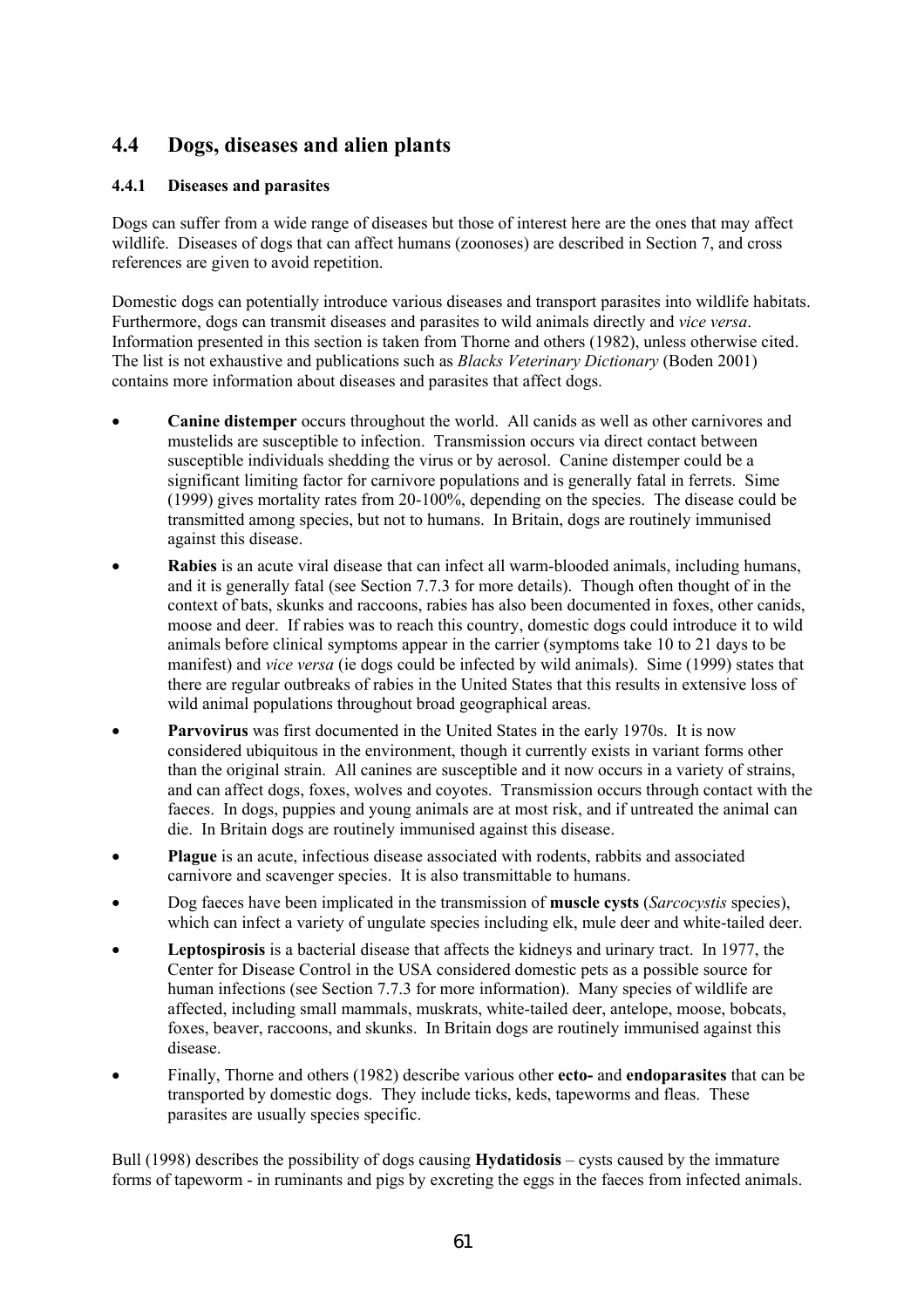If sheep graze on contaminated pastures, they can ingest the eggs and become infected. Dogs are infected by eating meat containing viable cysts. Any problems are likely to be localised.

Another disease which could, theoretically, be inadvertently spread by dogs is crayfish plague. There is no evidence to support this theory, however.

No evidence was found to suggest that any of these diseases are significant at present, although rabies would be a major concern (because of its implications for human health) if it occurred in Britain.

#### **4.4.2 Dogs as vectors of alien plants**

As far as plants are concerned, there is the possibility of the transfer of alien aquatic plants on paws or fur from pond to pond eg New Zealand pigmyweed, Parrot's-feather or floating pennywort. There is no scientific evidence that this occurs, but birds can certainly move species like Canadian pondweed. However, there will also be many other carriers as well such as deer, foxes or stock using a pond or stream to drink, as well as human boots.

Dogs may be more regularly implicated in carrying alien plants that have exceptionally sticky or spiny seed cases such as pirri-pirri-burs. However, again, these would also stick to trousers and to other animals. Their spread is undesirable, whatever their carrier.

**Dogs, as well as other animals and humans, could carry various undesirable plant species between sites or habitats.**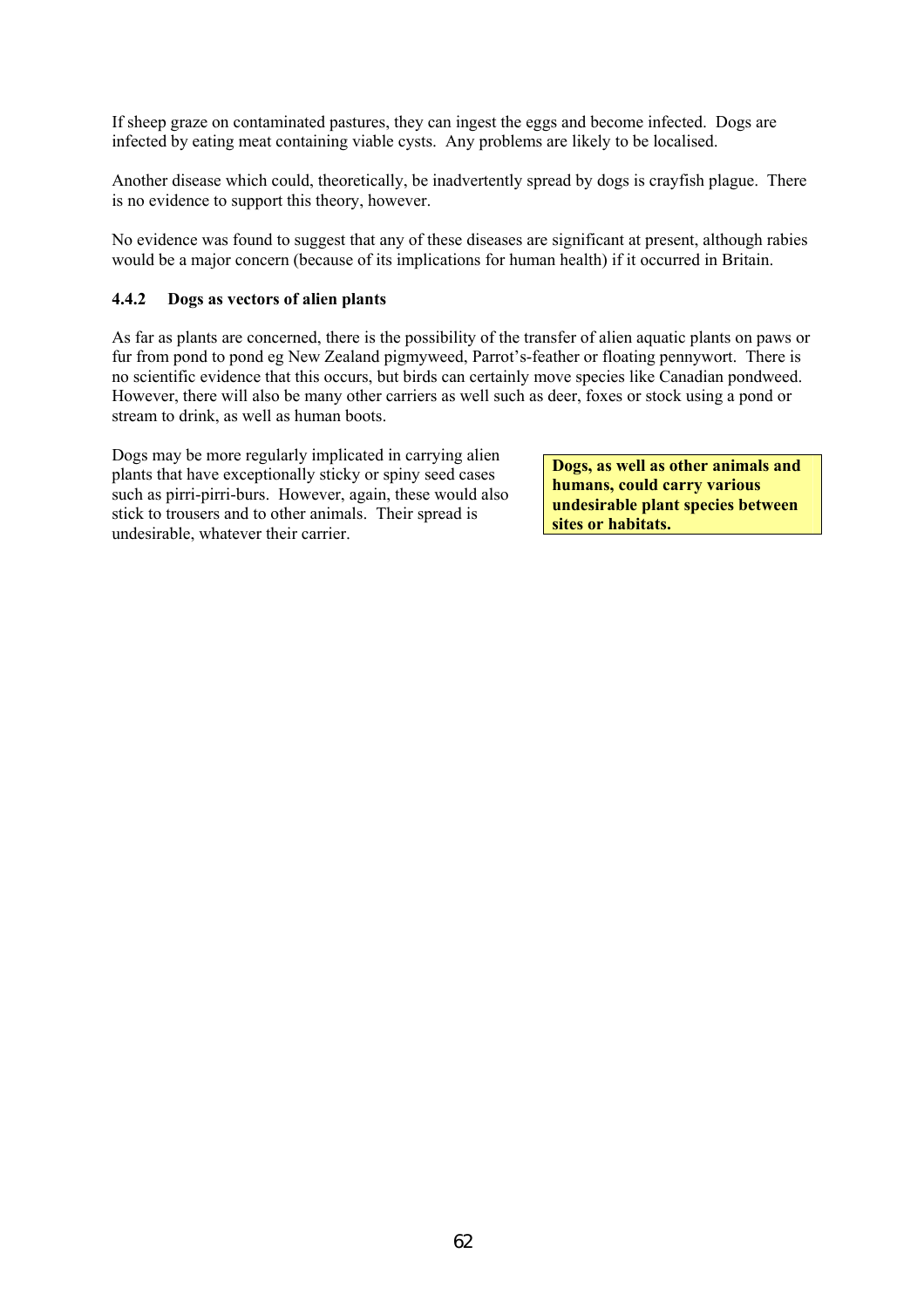# **5 Enrichment of habitats by dog fouling**

# **5.1 Key points**

### **5.1.1 Dog faeces and urination**

- **1,000 tonnes of dog faeces is estimated to be deposited in the UK every day.**
- **Faeces can take up to 2 months to break down, it has the potential to accumulate on a site in certain conditions.**
- **Defecation largely occurs in the first 10 minutes of a walk.**
- **Most faeces are deposited within 1m of a path.**
- **Nutrient enrichment can be wider than the trampled zone where dogs run around more off paths, or peak in the same 1m zone if dogs keep to paths more.**
- **Soil phosphorus levels correlate with faeces density.**
- **The half life of the phosphorous was calculated to be more than three years, but is probably much longer.**
- **The levels of soil phosphorus found associated with faeces deposition zones exceed those of highly productive farmland.**
- **There is very little information on the levels of nutrient in dog faeces.**
- **Urination takes place near the site access or car park.**
- **There is little information on dog urine effects.**
- **It has been calculated that 30,000 litres of dog urine is deposited on Burnham Beeches NNR each year. For every tonne of faeces, it is calculated that there are 500 litres of urine also deposited.**
- **5.1.2 Managing dog fouling**
- **Providing bins and entreaties to use them works on a local basis. Bins must be easy to empty, and not harm the landscape character of a site.**
- **Raising awareness of the issues re. time to breakdown, accumulation on the site etc. is needed.**
- **Provision of doggy bags is not environmentally sustainable. There is a considerable cost as well.**
- **Dog fouling is a major public concern on sites used by large numbers of visitors.**

# **5.2 Introduction**

This section considers the environmental impacts of dog fouling and attempts that have been made to control it. Public attitudes towards dog fouling are discussed further in Section 7.

# **5.3 Environmental impact**

It has been estimated (Encams 2004) that dogs in the UK produce approximately 1,000 tonnes of faeces each day. Dog fouling on low fertility soils where levels of deposition are high and concentrated presents a risk of habitat change through eutrophication. It has long been recognized that in nutrient poor habitats, such as heathland, chalk grassland and dunes the inputs of nitrogen,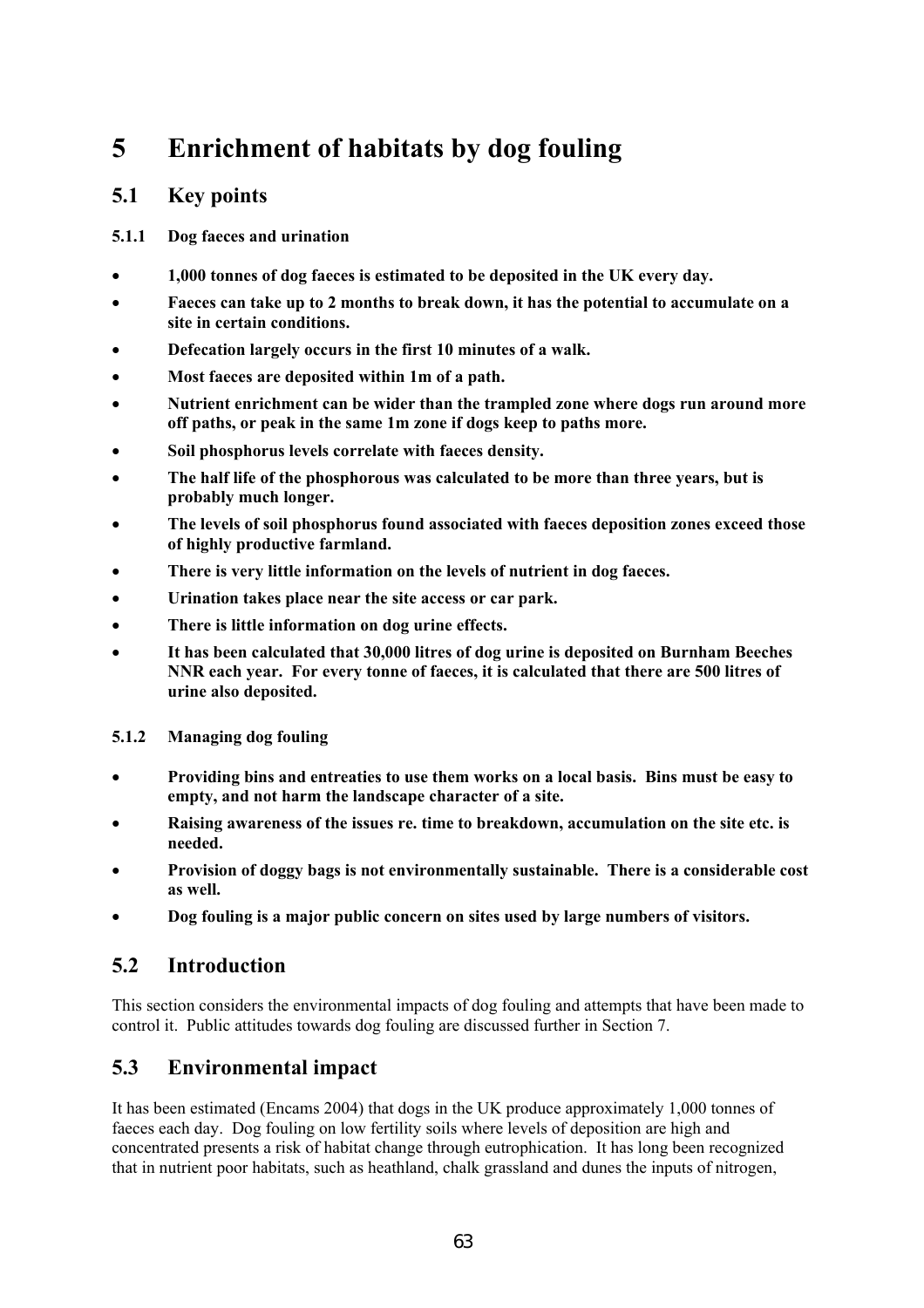phosphates and potassium from dog faeces can exert a significant fertilising effect. However, there are few studies which attempt to quantify or measure this. Studies are complicated further by the problems in separating the

**Deposition of dog faeces is known to have a significant fertilising effect, especially in low nutrient habitats.** 

effect of fouling from the effect of trampling (trampling can cause mineralisation of organic matter and enhanced nutrient levels).

The distribution of faeces and urine on a site is important, as explained in the next sub-sections.

#### **5.3.1 Faeces**

#### **Deposition patterns**

Defecation will normally take place within about 10 minutes of the walk starting (which could be from the car park, or from the home if walking to a site). In addition, most faeces will be deposited

close to the path (Shaw and others 1995 found it to peak at about 1m from the path), unless the dog is running around. Frank Mawby (pers. comm, ex NNR manager) suggests that most deposition takes place within about 400m of the site entrance. Bull (1998) reports that dogs obey the 'two minute' rule: dogs tend to defecate in the first two minutes of arrival by car to a site (Forest Enterprise undated).

**Faeces are deposited within about 400m of access point or 2 minutes of being released from car/lead, most within 1m of path, but wider effect if dogs not in close control.** 

Bull (1998) also cites Serpell (1997) reporting:

*"that domestic dogs tend to defecate more when not on a lead and if the owner is not present, however this may be an effect by the owner".* 

There is no information on how long dog faeces last in the environment after deposition. Personal

observations by the authors for this study suggest that in winter a large deposit (as produced by an adult golden retriever) lasted two months in winter conditions at an

**Dog faeces may take up to 2 months to decay.** 

altitude of about 300m in woodland. This is likely to be a maximum for winter conditions. Deposits are likely to rot down in summer more quickly, but when the weather is very dry or very icy, they could last longer. The accumulative effect of faeces is therefore important on a local and seasonal basis.

#### **Effects of faeces**

Streeter (1971) studied the effect of visitor numbers on the vegetation and nutrient status of the soil adjacent to a footpath on chalk grassland on Box Hill, Surrey. The extent of replacement of the chalk grassland flora sward by crested dog's-tail and perennial rye-grass was about 50m from the path, even though soil compaction was pronounced only in the first 20-30m. Moreover, the peak in rye-grass content was correlated with peaks in available phosphorus which was apparent not in the bare path, but in the 10 to 65m zone from it. Streeter did not offer an explanation for this phosphorus enrichment, and the changes in soil nitrogen were less pronounced, but it is likely to be a product of dog faeces and waste food on this well walked site. It was also noted that there was enhanced total nitrogen and phosphorus levels in heavily trampled areas compared with areas of lower use, but very low levels in the bare paths where erosion was occurring.

A study at Headley Heath SSSI in Surrey (Shaw and others 1995) found that soil compaction and dog fouling declined with distance from paths and that the effects were greatest on a major path. At the study site 70% of footpath usage was by dog-walkers, and the main path carried up to 600 dogs per day. The authors also discovered that the distribution of soil phosphate and to a lesser extent ammonium nitrogen followed the same pattern as canine faeces, and all peaked at 1m from the path.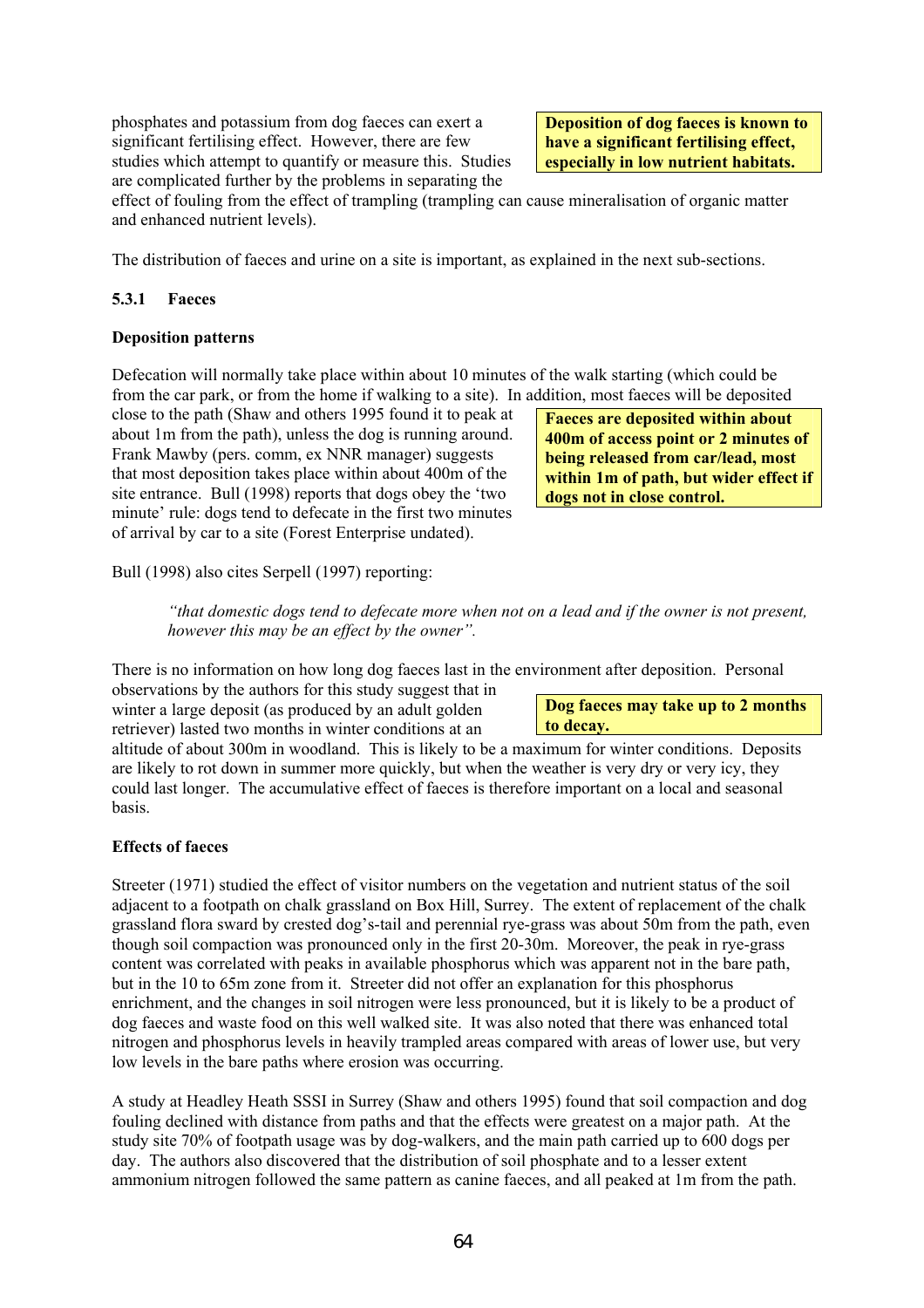In areas where extensive dog walking was allowed, the input of nitrogen, phosphate and potassium from canine faeces and urine was shown to have the potential to exert a significant fertilising effect. Dog fouling (and trampling by humans) was associated with a shift away from heather towards wavy hair-grass.

A study in public recreation grounds found that there was a strong linear relationship between defecation density from dogs and soil phosphorus (Bonner and Agnew 1983). The relationship between the number of faeces in any area and the phosphorus levels were highly significant. There was a dependence of soil phosphorus on canine defecation input. The relationship was such that the phosphorous content can be used to monitor contamination of soils in the absence of contemporary dog use. The half life of the phosphorous was calculated to be more than three years, and would probably be higher since Gough and Marrs (1990) calculated that phosphorus derived from agricultural fertilising could persist for 30 or more years in heavy clays, and 12-15 years in sandier soils. The phosphorus levels recorded by Bonner and Agnew (1983) varied from 15-35mg/kg where there were no faecal deposits within the  $5x5m^2$  to levels around 80mg/kg where 14 faecal deposits were recorded within the 5x5m<sup>2</sup> around the sample point. This is a very high level, far in excess of that found on most intensively managed productive farmland.

Soils in semi-natural grassland generally have available levels of phosphorus below 8mg/kg (Gilbert 2000). The work by Bonner and Agnew (1983) showed that the areas with high dog usage had a phosphorus level almost 10 times higher than this (although they do not specify whether they are dealing with total or available phosphorus levels). The areas with low dog usage had a higher phosphorus level (15-35mg/kg) and the sites were improved grassland but did not have additional fertiliser applied.

A visitor survey of the sand dunes in Jersey by Milwain (1984) showed that where dogs frequently accompany visitors, nutrient levels can be much elevated beside paths. She found that species like wild thyme benefited from the enrichment, producing more luxuriant forms and flowering more

profusely. However, there is a zone of rye-grass along many of the paths now that would correlate with both the effects of trampling and the zone of dog faeces deposition (pers. obs). Milwain (1984) showed a correlation between enrichment and dog faeces on fixed sand dune grasslands.

**Various studies show correlation between soil phosphorus and faeces deposition; levels can far exceed those of fertile farmland.** 

A reference to dog eutrophication and experiments to ascertain the link between the nutrient input and loss of species diversity was located in the *Torbay Calcareous Grassland Local Biodiversity Action Plan* (Torbay Council 1997). However, the work undertaken so far has been a pilot scheme to look at popular routes and see which had most dog faeces and to assess the scale of the problem. Two routes were selected and the deposits marked along each route, this was repeated a couple of times through the year. The number of deposits on the routes at any one time could be calculated and the amount added in a given number of days anticipated, although this data will be site specific. It was of interest that the route favoured by regular visitors was more heavily soiled than the route used by more casual visitors.

In Bull (1998), there is a table that shows the approximate nutrient contents (dry matter basis) of dog faeces, of two diets (data courtesy of E.N. Davidson, Pedigree Pet Foods), this is reproduced here (as **Table 5.1**).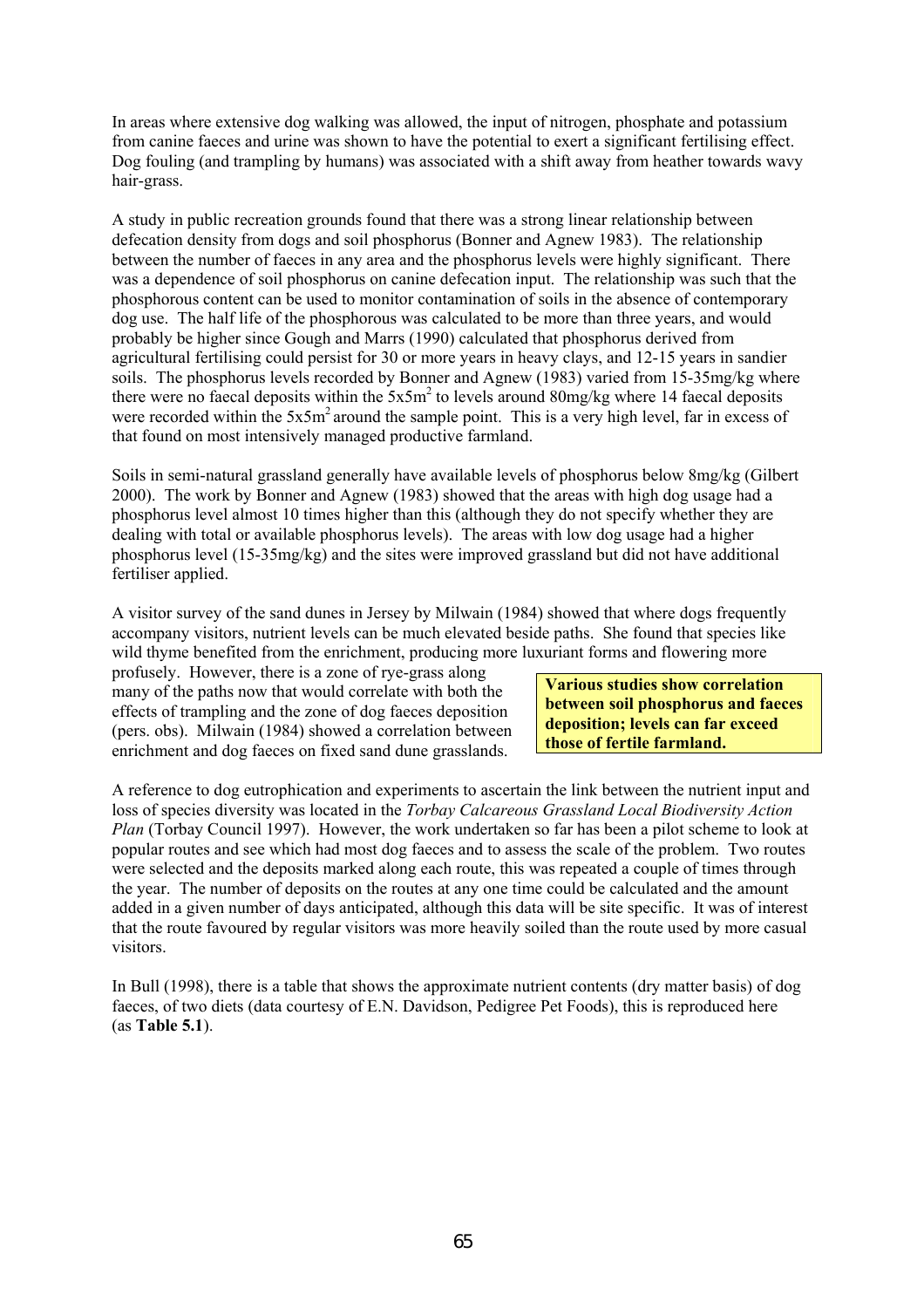| <b>Nutrient</b>                        | % by Diet |       |  |
|----------------------------------------|-----------|-------|--|
|                                        | Wet       | Dry   |  |
| Protein                                | 5.0       | 3.7   |  |
| Nitrogen free extract or carbohydrates | 29.5      | 48.3  |  |
| Fat                                    | 5.6       | 4.6   |  |
| Ash                                    | 33.4      | 24.7  |  |
| Moisture                               | 70.52     | 68.81 |  |

Some dog foods provide excess nutrients to improve flavour and this excess is then excreted. The deposition quantities of phosphorus, nitrogen and potassium will vary with the size of the dog, the dog's appetite, its diet and its

**faeces nutrient composition was found.** 

**Only one source of information on** 

**500 litres urine per tonne of faeces** 

**calculated from one site.** 

state of health. However there does not appear to be even rough guidance on how much the amount of these nutrients in dog faeces varies. Nevertheless, if there is a link between reports of increasing obesity in dogs (eg Wilson 2005) and levels of nutrients in dog faeces, then this suggests that average levels of nutrient content in faeces is likely to be growing.

#### **5.3.2 Urine**

Most dogs will urinate when they are released from a car, and this is partly related to scent marking, as well as bodily functions. The effect of dog urine has been rarely studied

but will be a significant nutrient input. From work at Burnham Beeches NNR (Barnard 2003) estimates of amounts of faeces and urine suggest that 60 tonnes is 'deposited' on the NNR each year and that of this between 33 and 48 tonnes of faeces is left *in situ*. They have also calculated that 30,000 litres of dog urine is deposited on the NNR each year. This relationship suggests that for every tonne of faeces there are 500 litres of urine also deposited.

The role of dog urine in eutrophication and its exact chemical composition has been poorly researched. Nitrogen in the form of ammonia is obviously an important nutrient that can directly damage vegetation and alter the nutrient status of the soil. This is more usually associated with bitches rather than dogs, and is reputed to result from a protein-rich diet that increases the acidity of the urine (pers. comm. Jonathan Wray, Animal Health Trust). Work on dog urine damage to lawns shows that the site of urination is obvious as a brown, circular patch a few inches in diameter. These patches may be surrounded in a few days by a ring of darker green, more vigorous grass, resulting from the nitrogen in the urine. Thus the effects are direct (burning the vegetation) and indirect

(nitrogen enrichment to adjacent plants). Urine does more damage on dry soils, where the salts cannot be easily dispersed (Washington State University web site).

As there is little experimental evidence on the composition and nutrient inputs from dog urine and faeces, and their effects on sensitive vegetation, it is appropriate to infer from evidence from the use of fertilizers to show that the addition of these nutrients will alter floristic diversity and vegetation types. Depending on the rate and periodicity of fertiliser application, it results in either a reduction in or a loss of nature conservation value (see Crofts and Jefferson (1999) for a summary and a list of

references). Nutrient application stimulates the growth of competitive species (mostly grasses) at the expense of other plants, notably broad-leaved herbs. All these effects were reported as being observed by site managers in the national survey.

**reduction in botanical diversity.** 

**Nitrogen is expected to be the main nutrient from urine.** 

**Adding nitrogen results in loss or**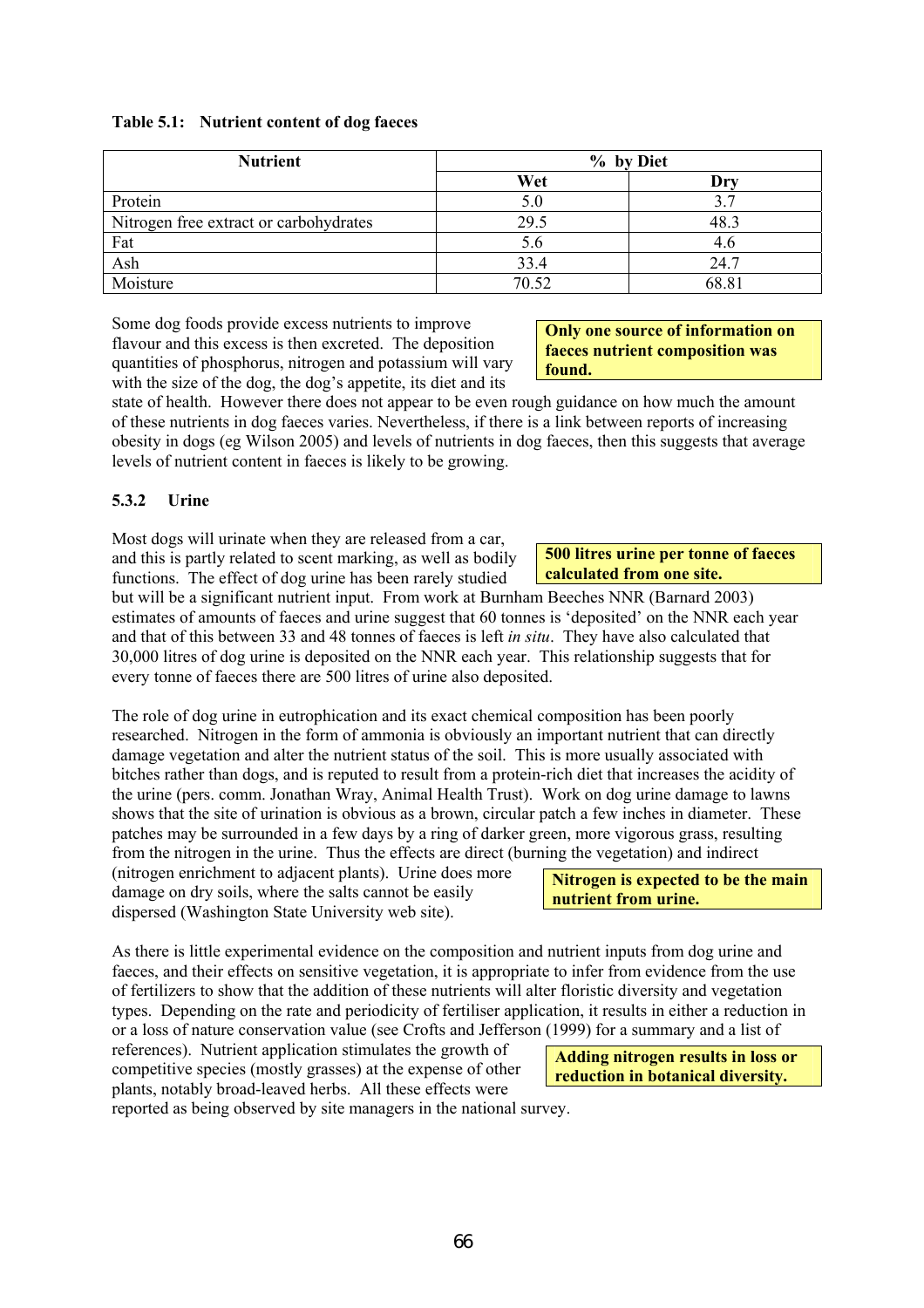### **5.3.3 Effects on habitats**

The critical thresholds of deposition of nitrogen from the atmospheric sources over which vegetation changes may be expected in semi-natural grasslands range from 15 to 30 kg  $N$  ha<sup>-1</sup> year<sup>-1</sup>. Thus the levels of nutrients required to effect

vegetation change are low. Given this, dog fouling clearly has the potential to cause vegetation change but whether this occurs will depend on the spatial distribution, timing and intensity of deposition.

Work using empirical evidence of an increase in available soil nutrients (nitrogen and phosphorus) associated with urination and deposition from dog faeces in semi-natural habitats does not appear to have been undertaken. Chemical analysis of dogs' faeces and urine also needs to be readily available to enable an understanding of the amounts of nutrients deposited on the site. If more dogs are to be on leads in sensitive sites, or in sensitive seasons (eg to comply with the CRoW Act) this could lead to an increase in nutrient enrichment along the edges of paths and trackways, as well as at access points and around facilities such as car parks, unless the dog owners are better educated and more willing to remove the faeces at least.

## **5.4 Management of dog fouling**

The management of dog faeces is a subject that provokes huge debate. The ideal would be that all faeces were collected by the owners and deposited in the doggy bins provided round a site or off-site if no facilities exist on site. Not only does the type of habitat and 'ruralness' of the situation seem to

influence the level of removal of deposits by dog walkers, but the siting of bins also affects the amount of uncollected faeces. However, there are issues with the siting of the bins themselves. Firstly, the presence of bins may be appropriate in a town centre park or heavily used country park, but their

presence may have an unwelcome visual impact on the character of a rural or remote site. The main points are that they need to be accessible to empty by vehicle or wheelbarrow on a regular basis and that they must not spoil the landscape and view for other users.

At Headley Heath, which is a National Trust property, there was an experiment to install dog bins and monitor the effect on the number of depositions. The work is reported in Bull (1998). In brief dog bins were installed in the main car park and dog deposits monitored on 4 paths before, immediately after and well after dog bin installation. The results were statistically significant on all four paths showing a decline in visible deposits along the first 100 to 200m from the car park after bin installation. There was no statistical decline in the recorded dog deposits on paths from the lower car park where bins were not installed, the effect of the bins was therefore localised. However it was felt that although the desired effect had been promoted the bins did not contain the amount of deposits to account for the decline in faecal deposits on the path.

Teignbridge Council (pers. comm. Audrey Compton) has been tackling the issue of dog faeces for a considerable length of time. In an effort to highlight the number of deposits and the length of time that they remained on the site they used a variety of different colours of spray paint to mark the deposits. The work was undertaken to show the regular users of the site that the deposits lasted for a considerable time (depending on the weather, they stayed longer in dry weather, ie for several weeks), that the local authority was taking the matter seriously and they identified the areas the Local Authority wished to avoid having concentrations of faeces. The work was not reported in any way but served its purpose and there is only a small proportion of the number of dog deposits now on the site than there were 12 years ago.

The provision of doggy bags and dispensers is another issue, together with their costs to the providers of these facilities. For example, for several years the provision of plastic bags for the disposal of dog

**Even low levels of additional nitrogen can have ecological effects. Urine levels add to this.** 

**Provision of bins and entreaties to use them helps locally, but must be easy to empty, and avoid spoiling the character of a site.**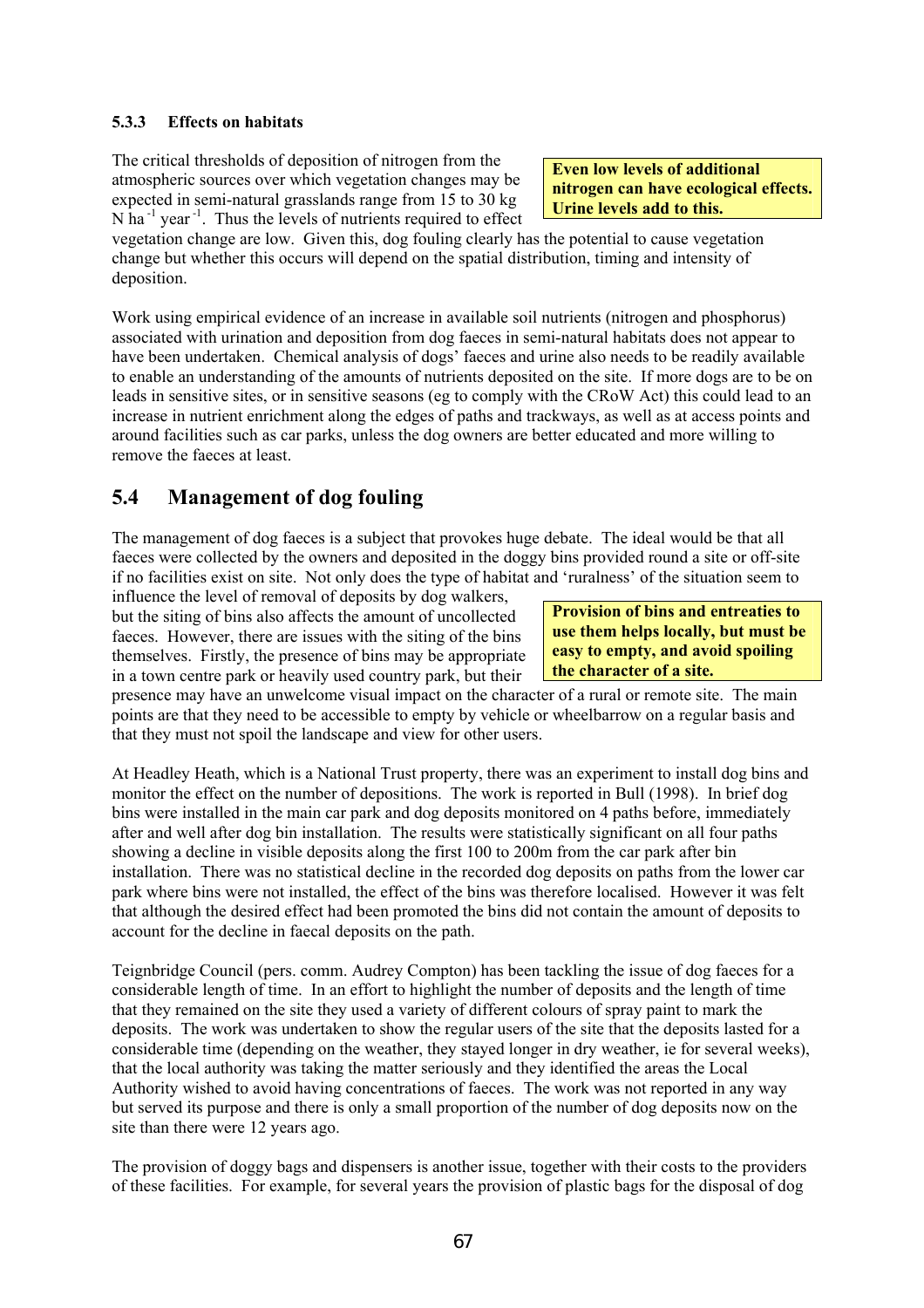faeces was a major item of expenditure in the Countryside Management Department of Teignbridge Council (pers. comm. Audrey Compton). The disposal of the waste also costs money. In the situation in 2005, the Countryside Management Department has to pay another council department

approximately 50p for each bin emptied. This was substantially less than 2-3 years previously when dog waste was considered clinical waste and had to be disposed of at

special dump sites, whilst now it can be deposited in normal landfill sites.

By pursuing an active wardening role, supplying facilities to deposit dog faeces, ie bags and bins, the problem can be reduced considerably. There is a circular walk around Decoy Country Park, in Devon, which is approximately three quarters of a mile long and which receives around 100,000

walkers a year. Counts here have shown that the dog faeces encountered on the ground have decreased to between 1-2% of what it was 10-11 years ago when 90-100 defecations would be noted on the circular route. By 2005, only 1-2

would normally be seen (pers. comm. Audrey Compton). The results of other experiments reported in Bull (1998) and personal communications show that dog bins can help with the problem but they are not an overnight answer and that raising public awareness is vitally important.

In addition, as raised by one of the questionnaire respondents at Burnham Beeches (England

Marketing 2003), the use of plastic bags on such a scale itself is not environmentally sustainable. It would be better for dog walkers to be encouraged to re-use the many bags that are used to wrap food or unwanted mail for example, than for new bags to be provided.

Encams – formerly the Tidy Britain Group - (undated) has conducted research that shows that about 226,000 people complain about dog fouling each year to their local council. In 2003/04 Encams

undertook a campaign to change behaviour of irresponsible dog owners, and to reduce dog fouling by 20%. After producing advertisements, leaflets and notices, they

measured their success within four parks just after the campaign had started and two weeks later. In all areas except one the fouling had reduced by, on average, 40%.

# **5.5 Synthesis of eutrophication effects**

Concentrations of dog faeces and urine can clearly increase nutrient levels of soils. This is important on soils where nutrient levels, especially of phosphorus and nitrogen, are low and where this is critical for the survival of the vegetation. Heathlands, nutrient-poor grasslands and sand dunes will be the most sensitive to such enrichment. However, the extent and significance will depend on the numbers of dogs, where faeces are concentrated, the proportion of the site that is affected, and the presence of particularly important populations of species in the faeces deposition zone. For example, on the St Ouens dunes in Jersey, this deposition zone coincides with the main habitat for autumn lady's-tresses, childing pink and sand catchfly, all of which are key species on these dunes. The effects of urination along paths or in the wider area are unknown, but likely to be negative, if on a relatively restricted scale.

**consideration.** 

**concern on sites.** 

**The manufacture and distribution of plastic doggy bags carries an environmental cost which needs** 

**Dog fouling is a major public** 

**Raising public awareness on the issues is important, wardening increases compliance.** 

**The cost of the doggy bag service is significant.**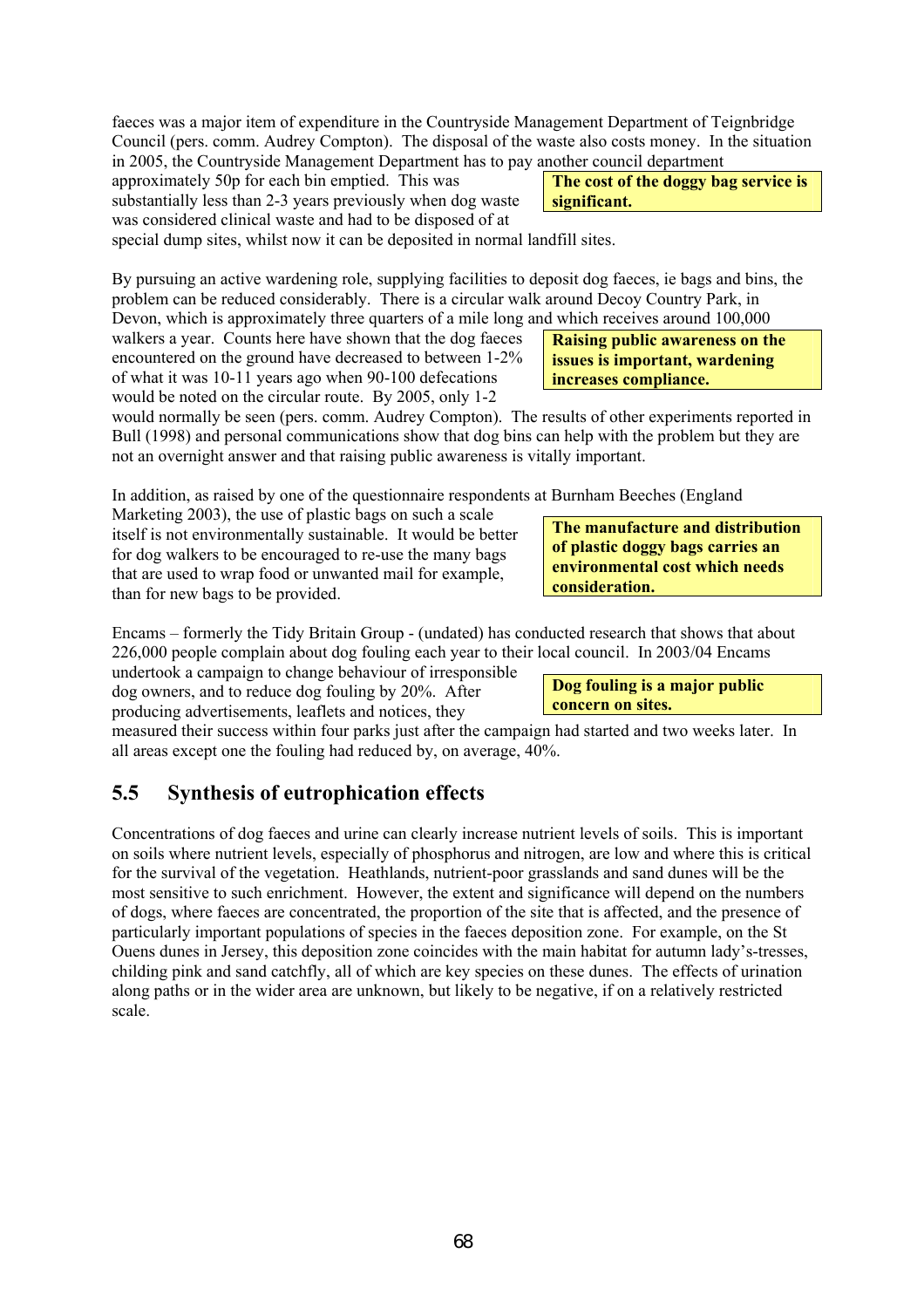# **6 Dogs and land management**

### **6.1 Key points**

- **6.1.1 Dogs and livestock management**
- **There are an estimated 20,000 sheep worried, and 5-10,000 killed, lambs especially, are killed by dogs each year.**
- **Farmers can abandon grazing if dog issues make land unviable, especially in marginal conditions.**
- **Ponies or cattle could be used to replace sheep where dogs are a problem, although the sheep may be better for the vegetation.**
- **If farmers will not graze a site, conservation managers may have to simulate grazing or use their own animals, with all the attendant problems this entails of stock management.**
- **Regular wardening and other means of persuasion can ensure nearly all dogs are kept on leads, and thus reduce stock incidents.**
- **Guard animals such as donkeys and llamas may be useful to protect vulnerable stock.**
- **Dogs could affect the way stock graze a site.**
- **6.1.2 The impact of livestock on dogs**
- **Human fear of farm livestock is greater than the incident figures suggest.**
- **Once introduced, most people like to see grazing animals and regular walkers may help keep an eye on livestock**
- **Stock resilient to dogs are available, but are mostly cattle and ponies.**
- **Stock dog incidents can be minimised by following a series of simple guidelines.**
- **In one review of conservation site grazing, there were few dog-induced incidents with stock.**
- **Few visitors in one survey knew the sites were SSSIs, and the implications of this in terms of the need for livestock grazing and concomitant dog management.**

# **6.2 Introduction**

This chapter addresses the issues related to the effects dogs can have on land management in terms of the potential constraints they can place on grazing and choice of stock. There are likely to be a number of issues of concern that may arise in association with visitors with dogs, or dogs that are allowed to wander unaccompanied. These revolve around disturbance and damage to livestock farming, and to the constraints the presence of large numbers of visitors with dogs can place on effective habitat management using stock grazing.

Concerns that may arise in association with dogs and access are:

- disturbance to or killing of livestock caused by dogs (thousands of incidents some resulting in the death of the livestock - are reported each year (Bull, 1998));
- opposition to the introduction of a grazing scheme by dog walkers.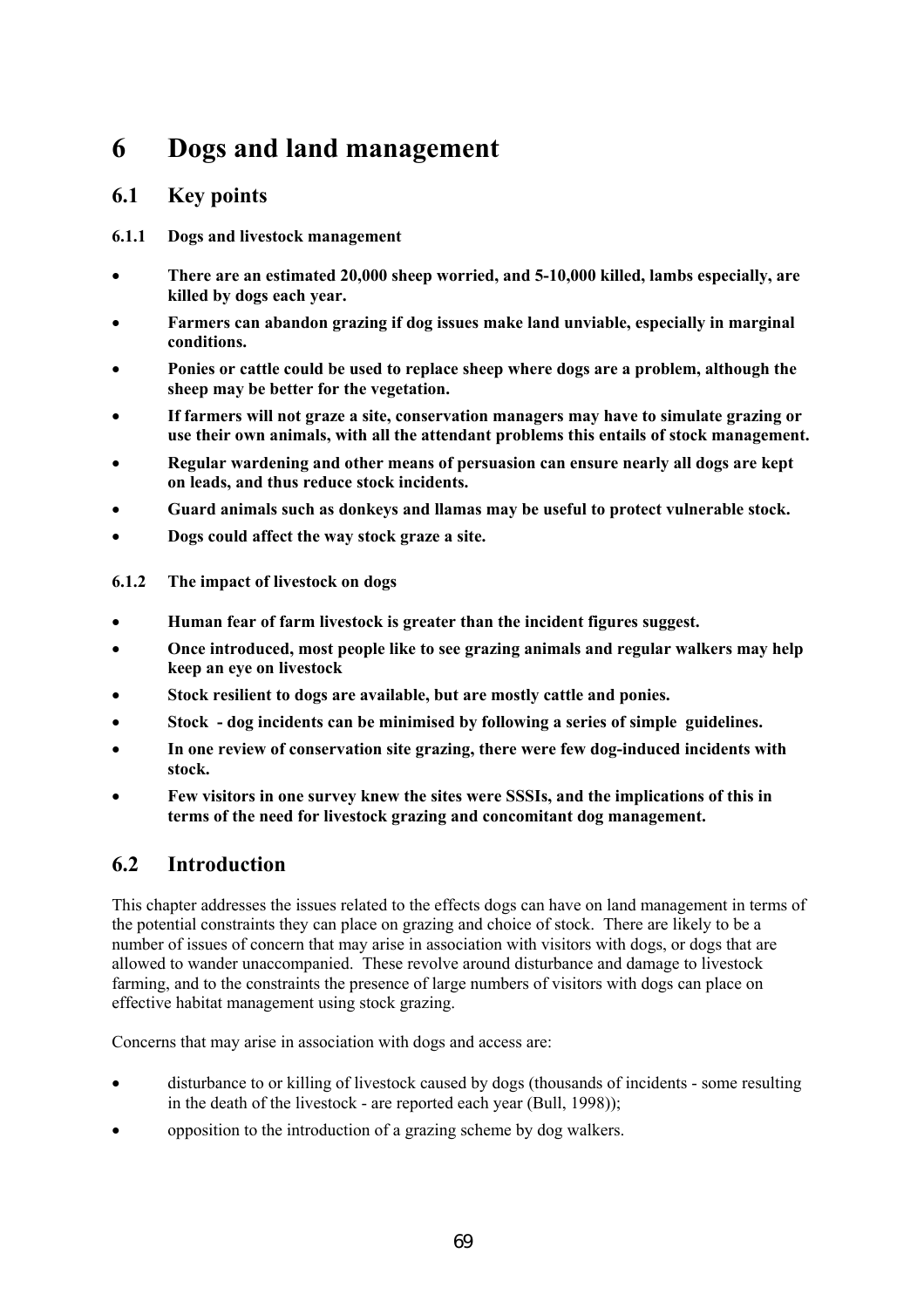# **6.3 Effects related to agriculture and conservation grazing**

The key issue from the agriculturist's viewpoint is the number of grazing animals that are killed or maimed by dogs each year. A figure of 5,000 to10,000 lambs killed per year, which does not include hurt and threatened animals, nor the level of abortion in disturbed ewes, is quoted in Bull (1998). Taylor and others (1999) quote figures of 30,000 sheep per annum being victims of dog attacks in the

UK (at a cost of  $£1.7m$ ). These are on all sites, not just those of nature conservation importance and the authors suggest that many of these can be attributed to 'latch-key' dogs (dogs that are let loose and allowed to roam at will, unaccompanied by their owners). In addition the National

Trust has lost a few ponies that have been frightened by dogs off the sea cliffs in the South West. These were replaced by older animals that were more resilient to dog chasing (Bull 1998). On some National Trust coastal sites, animals have been removed to quieter sites in the main holiday season to avoid disturbance.

There are farmers who abandon grazing because of the pressure of dog activity. This is most likely to occur on the urban fringe or on marginal land where grazing is barely viable. This problem may also coincide with the opening up of land for new public access. If these areas correspond to high value wildlife habitats, then maintaining and securing improvements could then be a problem if grazing were the best form of conservation management. For example, an area of chalk grassland in the South Downs Area of Outstanding Natural Beauty (AONB) is being grazed by cattle when sheep, or a mixture of the two, would be better because the farmer was concerned about the numbers of dogs and

their effects on sheep (S. McHugh pers. comm.). S. Cooch (English Nature Dorset team, pers. comm.) also reports the situation of a farmer on Purbeck who had lost several sheep to dogs, and was threatening to remove the stock in the summer, with attendant effects on the limestone flora and butterflies. He would also be liable to lose agri-environment

**Farmers may abandon grazing because of the pressure of dog activity. This can adversely affect the nature conservation interest and condition of a site.** 

payments. Since the law prohibits loose dogs close to livestock, this sequence of events is of particular concern and highlights the difficulty of enforcing adherence to legal restrictions.

Bull (1998) gives the example of the National Trust's Ashdown House in Oxfordshire, where grazing that was needed to prevent shading of lichens and bryophytes on sarsen stones could not be introduced because of the threat of dog worrying.

High numbers of dogs on a site could affect the farmer more, possibly, than the conservation grazing manager. The farmer needs a financial return, and has invested in a particular agricultural

management system, such as sheep or cattle. If sheep grazing becomes uneconomic or untenable because of harassment by dogs, livestock grazing may be abandoned. In addition, it may be very difficult to persuade a farmer to

graze his stock on a conservation site if he perceives there to be a dog issue. This would only be resolved if the conservation site manager introduces the grazing scheme himself.

If sheep - or goats which may also be used for conservation grazing (Oates and Bullock 1997) cannot be used on a site because of the presence and numbers of dogs, then the vegetation could suffer. Ponies or cattle may be appropriate in certain circumstances, although these can produce a vegetations structure and height not suited to particular species (plants or invertebrates in particular).

In addition, cattle cannot usually be used on steep slopes, although ponies may be, as on the steep coastal cliffs in the South West (Oates 1998).

**conservation site manager has to use his or her own animals.** 

**If a farmer will not graze, the** 

**Large numbers of sheep and lambs especially are killed by dogs each year. Other stock can also be** 

**vulnerable.** 

**Ponies or cattle may replace sheep, although these may be less suited to vegetation management.**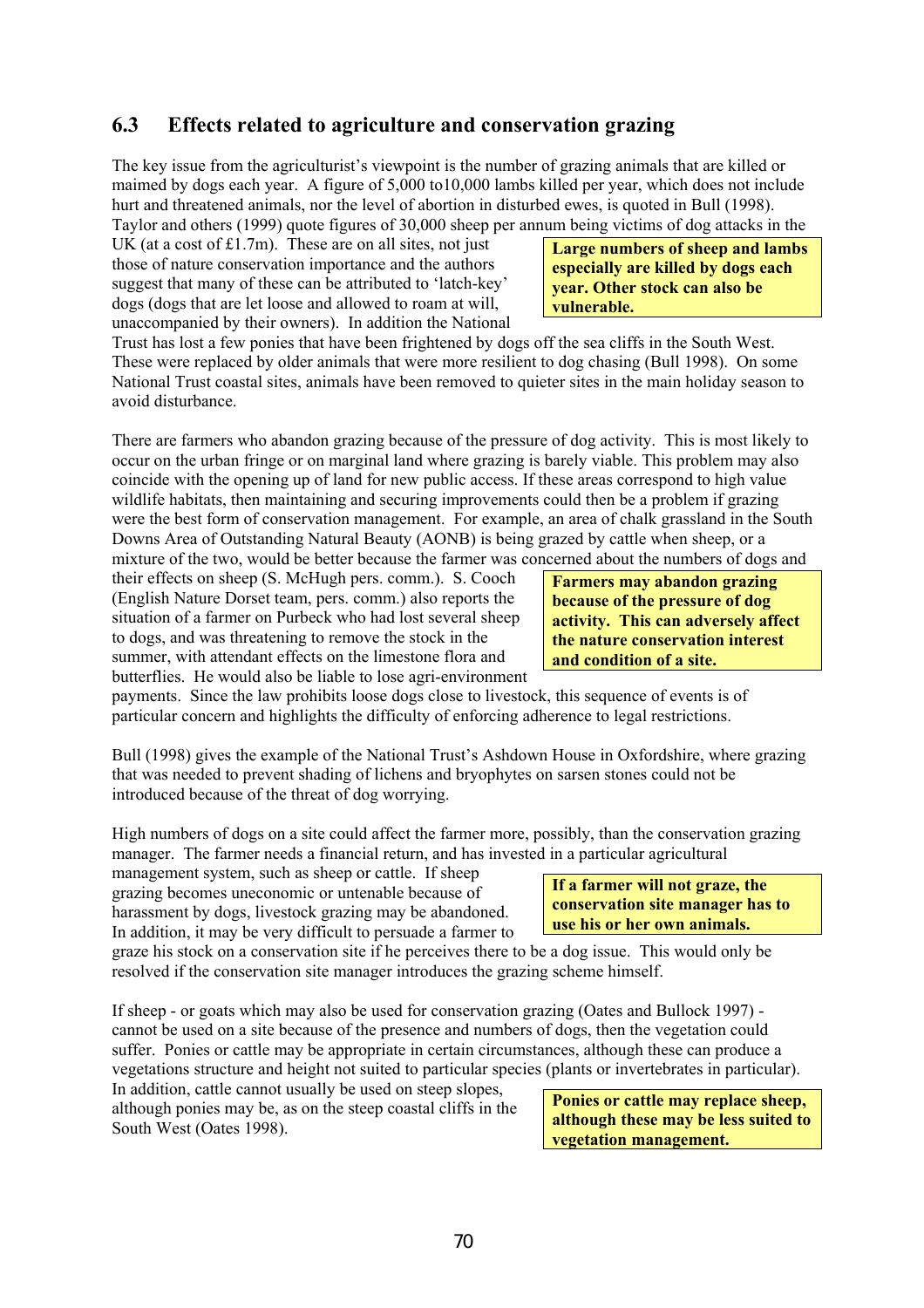At Old Winchester Hill NNR (Hampshire), cattle were first introduced to the site in about 1976, although sheep were the preferred stock type, and were introduced subsequently when the site was well used by dog walkers, most of whom were allowed to roam freely. Sympathetic grazing is crucial to the ecology of the chalk grassland. Once stock were introduced, visitors were requested to keep dogs on a lead at all times except in the picnic area. To enforce this, there was a ranger present at the weekend and at some point each day as well. At least one dog was detected off the lead on most days still, but others were leashed as requested. To begin with there was much resistance to the

restrictions, but this calmed down subsequently. However, there were ongoing problems with some people deliberately ignoring the requests to leash dogs. The stock were Herdwicks and Beulahs and Easycare crosses. None were killed between 1990 and 2005 (Barry Proctor, pers. comm.).

In more urban fringe areas, there can greater problems. The GAP internet discussion group discussed the issue of a goat nearly being killed by a dog that its owner refused to leash on one site and others killed by unaccompanied dogs on another, both in Surrey. The concern was more related to the headline grabbing issues. If more stock were put on a site, the media could interpret this as sending more to their deaths - not a useful way of dealing with the issues involved, but a highly emotive one (GAP 'nibblers' internet discussion group November 2004).

Bull (1998) raises the possibility of using guard animals to protect vulnerable stock. Conventionally

in some European countries guard animals have included Pyrenean Mountain dogs, and other breeds specially trained for the job, but there is some discussion of employing llamas or donkeys for the task. Research at the University of Iowa (Franklin and Powell 2003) has shown that llamas can be used as guard animals and have been marketed in the UK as

being able to protect sheep against foxes, feral and aggressive domestic dogs (Rose undated). The llama responds to a threat by sounding an alarm call, chasing off the intruder and, if all else fails, kicking it.

There is also the potential for visitors to alter the grazing pattern of livestock at a particular site. Although there appears to have been no research undertaken on this topic, it does seem possible that the presence of people has the potential to change the pattern of grazing of livestock such that they will graze preferentially in areas near to or distant from visitors. The behavioural response will depend on stock type, breed and the animals' previous experience of contact with people. Bull (1998) for example, quotes the example of Arnside Knott in Cumbria where Hebridean sheep seemed to be deterred from grazing close to the car park where there was no steep refuge ground from dogs. It is

possible that dogs may influence the re-hefting of sheep when an area is being re-stocked (such as occurred post-foot and mouth disease in Cumbria). Hart (2004), in his very practically-oriented book on hefting, makes no mention of

public access or dogs as being a specific problem when re-introducing stock to hefts.

## **6.4 The impact of livestock on dogs**

The second issue is where grazing is required for conservation reasons but the site has such a high level of dog walking that this jeopardises the scheme. There are many reasons why site users may object to grazing, including the need to fence an unfenced site, and the fear of stock. A varying proportion of those with concerns will also be dog walkers.

The main concerns expressed relate to aspects of health and safety. These can be translated as:

**Guard animals (such as llamas or donkeys) may be a useful means of protecting vulnerable livestock against dogs.** 

**Wardening and other means can ensure nearly all dogs are kept on leads.** 

**Dogs could affect the way stock graze a site, ie some areas are avoided.**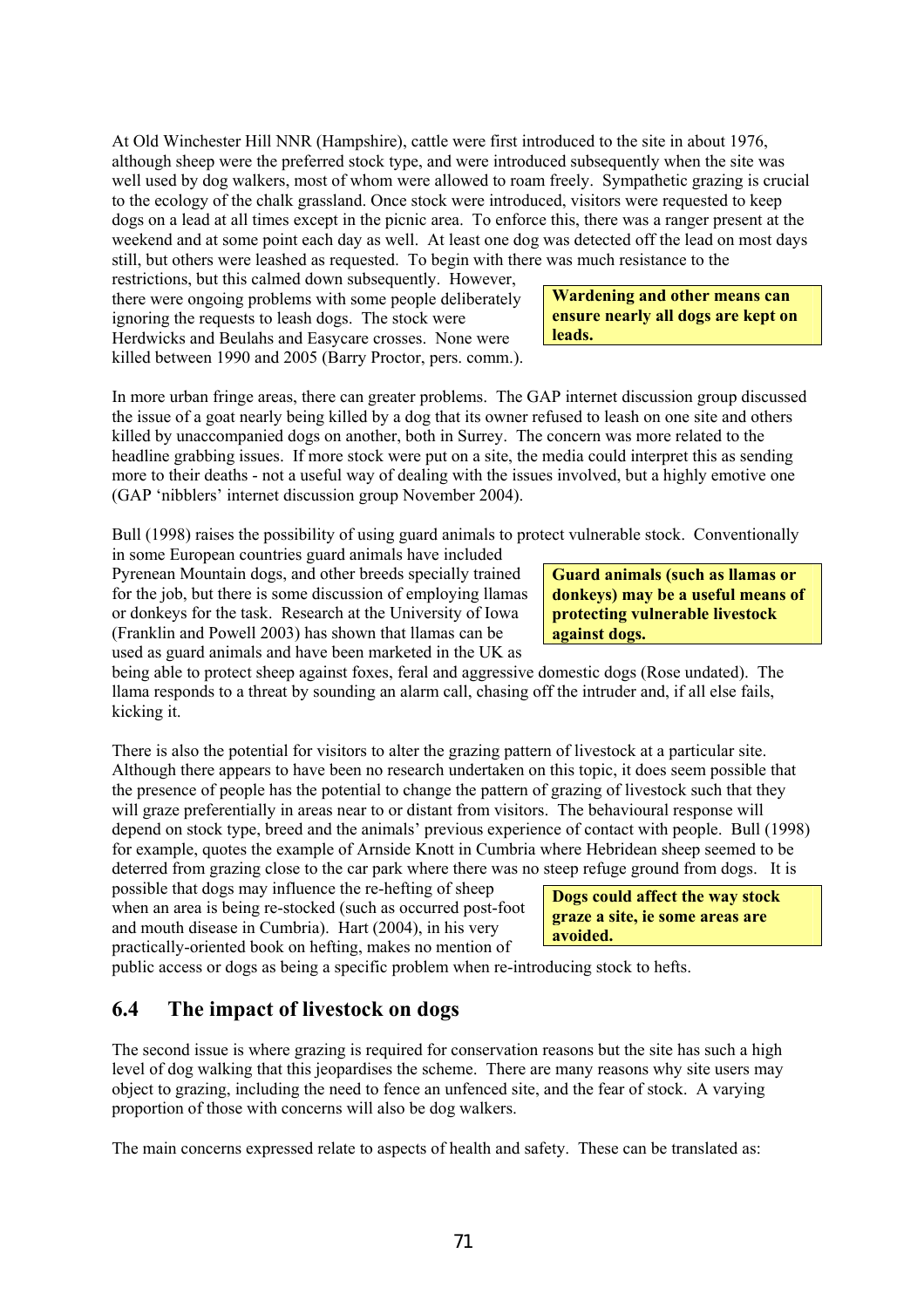- fear of larger animals when with dogs (this is discussed further under Section 7);
- any dangers associated with stock and dogs;
- worries about any diseases that could be caught by the dogs from stock or their faeces.

Many people have a real fear of animals, especially large ones, despite the fact that actual incidents are rare. The level of anxiety is not really justified by the available statistics on incidents. Nicol, Jones and Lomax (2000) analysed Health and Safety Executive (HSE) data for life-threatening

injuries sustained by the public in fields (as opposed to large open spaces) involving stock for a grazing feasibility study for Chasewater Heaths and Gentleshaw Common. They found that there were 13 cases nationally over 10 years;

**The perception of fear of stock is greater than the incident figures suggest.** 

three involved bulls and the rest were from cows with calves at foot.

The perception of threat seems to be far greater than the actual risk (especially in the open setting of many conservation sites compared with enclosed small fields), and there are a number of cases where

grazing has been introduced, and the public's response after the event has been very positive (for example in the Malverns where special trips took place to see the animals – PAA 2005). In addition, conservation grazing on low

**Once introduced, most people like to see grazing animals.** 

productivity sites is increasingly turning to traditional and hardy breeds that tend to be smaller and more placid than dairy cows and other modern breeds.

However, the choice of stock for grazing could be compromised by the number of dogs using a site. National Trust (pers. comm. Matthew Oates) is strongly of the opinion that sheep are not suitable for sites with large numbers of visitors with dogs, and Bull (1998) mentions two properties where sheep were replaced by cattle as being more 'dog-proof'. On some sites, for example on Ashdown Forest, sheep are grazed by commoners in quite high numbers, in a site which is well-used by people and their dogs. Although dog attacks on sheep do occur on sites used by visitors, and animals can die, this is not a common occurrence on sites of nature conservation importance and on larger, more open sites. A number of every kind of grazing stock die each year anyway for a variety of reasons, and dog worrying has to be put into perspective on sites of nature conservation interests.

The *Breeds Profile Handbook* (Grazing Animals Project 2001) gives the resilience to dogs of a wide variety of sheep, cattle, pony and other animals. Except Beulahs (that can stand up to dogs) and Hebridean (that tend to keep out of the way), all sheep and goat breeds are susceptible to being harassed by dogs. However, there is a wide choice of ponies and cattle that are much more tolerant, and ignore dogs. Stock resilient to dogs are available.

As well as choice of stock, there are a number of sensible precautions that can be taken when introducing grazing onto a nature conservation site that would minimize the effects of dogs, and the concerns of the public. These might include the following:

- to avoid using very large stock, as these appear more threatening;
- to avoid using animals with horns which could be potentially threatening; although in Hampshire, the County Council experience (via the GAP internet discussion group) is that grazing with Highland cattle, which have long horns, prevents vandalism and juveniles with sticks etc, since the animals look able to defend themselves, even though they are very docile. Nevertheless, they have been known to inflict fatal injuries, as occurred in Scotland in 2003;
- to avoid animals that are too inquisitive. Animals that do not approach and ignore visitors, and are not too tame and looking for tit-bits, would be better;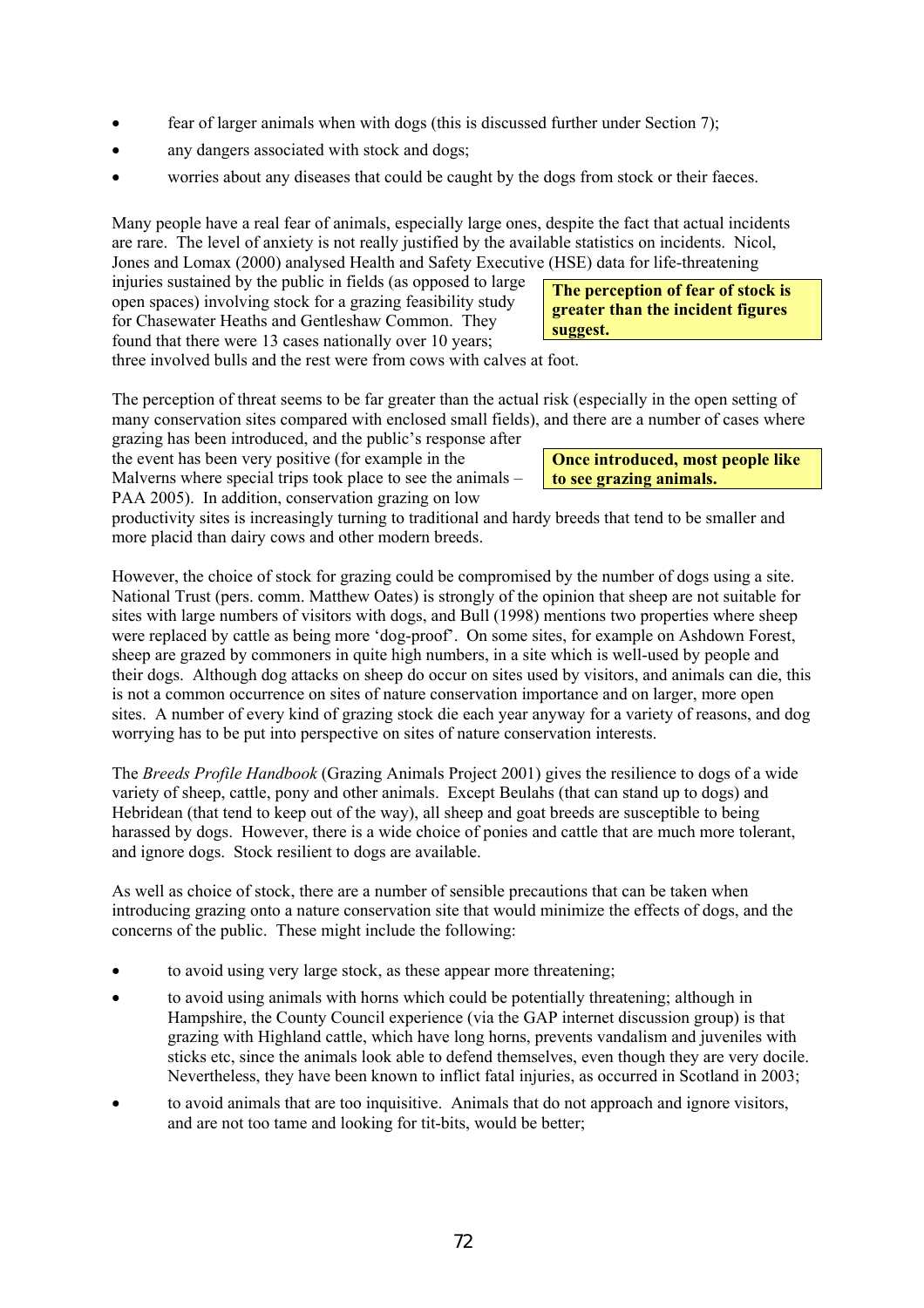- cattle might be more useful than sheep or goats since the former are generally relatively indifferent to people and dogs, and compatible with publicly accessed sites (Hampshire County Council, GAP internet discussion group 06.08.04);
- older, less skittish animals might be more useful. In addition, these can cope with poorer herbage on many nature conservation sites at this stage of their life cycle, which would be an added benefit;
- animals which are attractive to the public would engage the visitor better, since many people enjoy seeing stock (although maybe at a distance);
- stock that are used to public contact are less likely to react to people and dogs;
- water troughs and feeding points should not be located close to car parks or public access points to avoid concentration of dung where there are high concentrations of people, and where there is more bare ground which is already under considerable pressure;
- on the whole it is best to avoid breeding on site, at least until the visitors and their dogs are used to the animals, so that there is less conflict with calves or lambs when mothers are at their most protective and aggressive towards dogs;
- the full use of signage informing visitors that stock are present, and could be met on a site is important, so that visitors are not surprised by finding grazing animals;
- education of visitors not to approach, or feed stock, and to keep their dogs under close control and away from the grazing animals;
- a full programme of education, information and interpretation should be available for all visitors, including a targeting of regular dog walkers with events such as 'adopt an animal, 'come to meet the animals', to increase public understanding and remove any fears;
- volunteers, preferably those who walk dogs regularly, should be encouraged to watch out for the stock. Some could be trained as 'lookers', as GAP calls them.

Cattle can be rather curious if they come into close contact with dogs, but groups of younger bullocks, for example, are more likely to chase a dog than older animals. Experience (reported on the GAP internet discussion group) on Avon Heath Country Park and in the New Forest by Richard Collingridge, and by English Nature in Dorset show that there are a number of examples of stock on publicly accessed sites with large numbers of dog walkers. Another GAP internet discussion group respondent recommends having dogs under close control, and instructing visitors to let the animal go if being chased, rather than trying to protect it. The Pembrokeshire Coast NPA, quoting advice from the Ramblers' Association, say the same on their website. The new Countryside Code repeats this advice. This avoids any collateral damage to the dog owner, which is the reason for most injuries (HSE 2001).

**There are a number of ways of reducing stock–dog incidents, such as choosing animals that appear not to pose a threat to humans (eg ones that are docile, small, not inquisitive, habituated to public presence); ensuring stock-related activities occur in less visited areas (eg locate water and feed troughs away from gates and paths); providing information to visitors about the stock; recruiting, training and deploying volunteers as 'lookers'.** 

In a wide ranging investigation of how site managers deal with (*inter alia*) the issues of dogs and stock management for a grazing feasibility study for Cannock Chase (PAA 2005, unpublished), the authors found that across 12 consultees there had been few issues related to the public and negative impacts by stock of any kind reported, and only a small handful of incidents of a few dogs being kicked, or people intimidated. The level of incident was very low considering that many of the sites involved were regularly visited by many dog walkers.

Several consultees had experience of more incidents in the first year of grazing being introduced, and once the visitors **Stock-dog incidents were rare on conservation sites in one review.**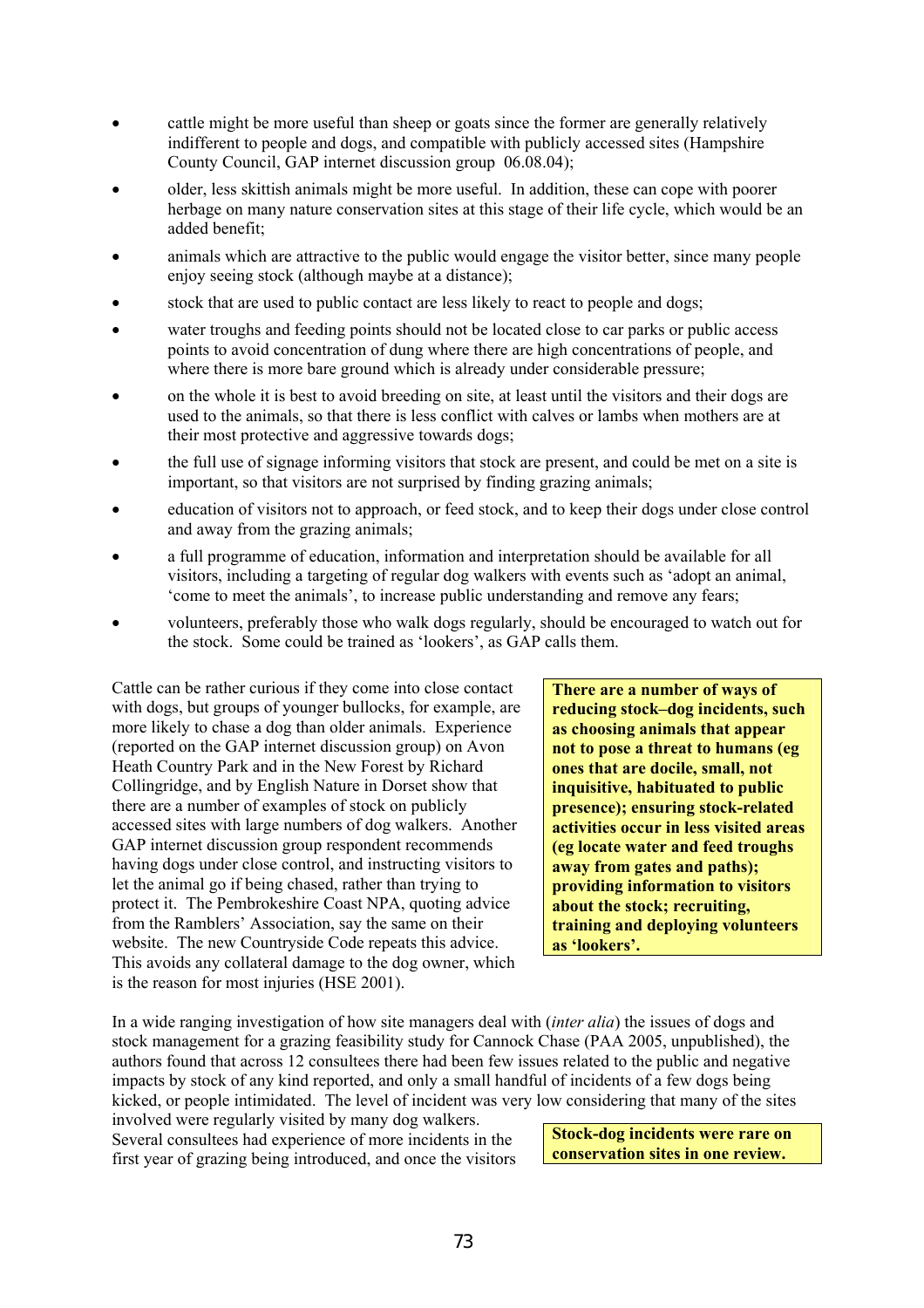had learnt about the stock and its needs and behaviour, and the stock had become accustomed to the site, then the number of such occurrences declined.

The key to introducing conservation grazing onto sites where there has been none for some time is thorough consultation, and efforts to ensure that all stakeholders understand fully the issues involved from all points of view. If the results from visitor surveys undertaken at Cannock Chase, Sutton Park and Gentleshaw Common by Craig (2002) are representative of other sites, it would appear that the majority of site visitors do not know that sites might be SSSIs, or why they are of high wildlife value.

Craig, for example, found that 80% of Sutton Park's visitors were ignorant of its designation, whilst a much lower percentage did not know that Gentleshaw Common (46%)

**Few visitors may know about the conservation value of a site.** 

and Cannock Chase (65%) were SSSIs. Part of the consultation needed on possibly many sites will therefore involve ensuring that there is a greater understanding of the importance of sites for nature conservation, and the British and European obligations that this brings.

# **6.5 Synthesis of key points**

It is clear from the research that the presence of dogs affects land management decisions in two key respects. Firstly, because of the threat dogs pose to livestock (particularly sheep); where substantial numbers of dogs are likely to be present, land managers are unlikely to want to use the land for sheep production, and it is more likely that the land would be used for cattle and/or ponies.

The national statistics available suggest that the concern over sheep is justified with reports of up to 30,000 dog attack victims each year in the UK (although few of these are likely to occur on nature reserves and a significant proportion may be caused by 'latch-key' dogs). Where sheep are necessary for maintaining habitat quality, and dogs would pose a threat to them, various measures can be considered (eg wardening, use of guard animals, education and awareness-raising campaigns) although there will always be doubts as to whether any measure or combination of measures can be totally effective. Animal welfare will thus remain a concern.

Secondly, there have been a number of initiatives in recent years to re-introduce grazing to some areas to improve the nature conservation value of degraded habitats. Where the land is open for public access, the grazing management plans have to recognise the presence of people (and their dogs) and the concerns that people may have over the introduction of large grazing animals. This can be a constraint to maximising the nature conservation benefits of grazing.

In practice, the concerns that people have appear to be inflated when viewed against the available statistics. They have been shown, at sites where cattle grazing have been re-introduced, to have been rapidly resolved. Nevertheless, it is sensible to take this concern into account if grazing is to be introduced to a site and measures can be taken to ensure that fears are not realised. There are a number of ways of reducing stock–dog incidents. These can be summarised as:

- choosing animals that appear not to pose a threat to humans (eg ones that are docile, small, not inquisitive, habituated to public presence);
- ensuring stock-related activities occur in less visited areas (eg locate water and feed troughs away from gates and paths);
- providing information to visitors about the stock;
- recruiting, training and deploying volunteers as 'lookers'.

Thorough consultation with local people and stakeholders is likely to be the best way of overcoming concerns and designing a workable grazing management plan.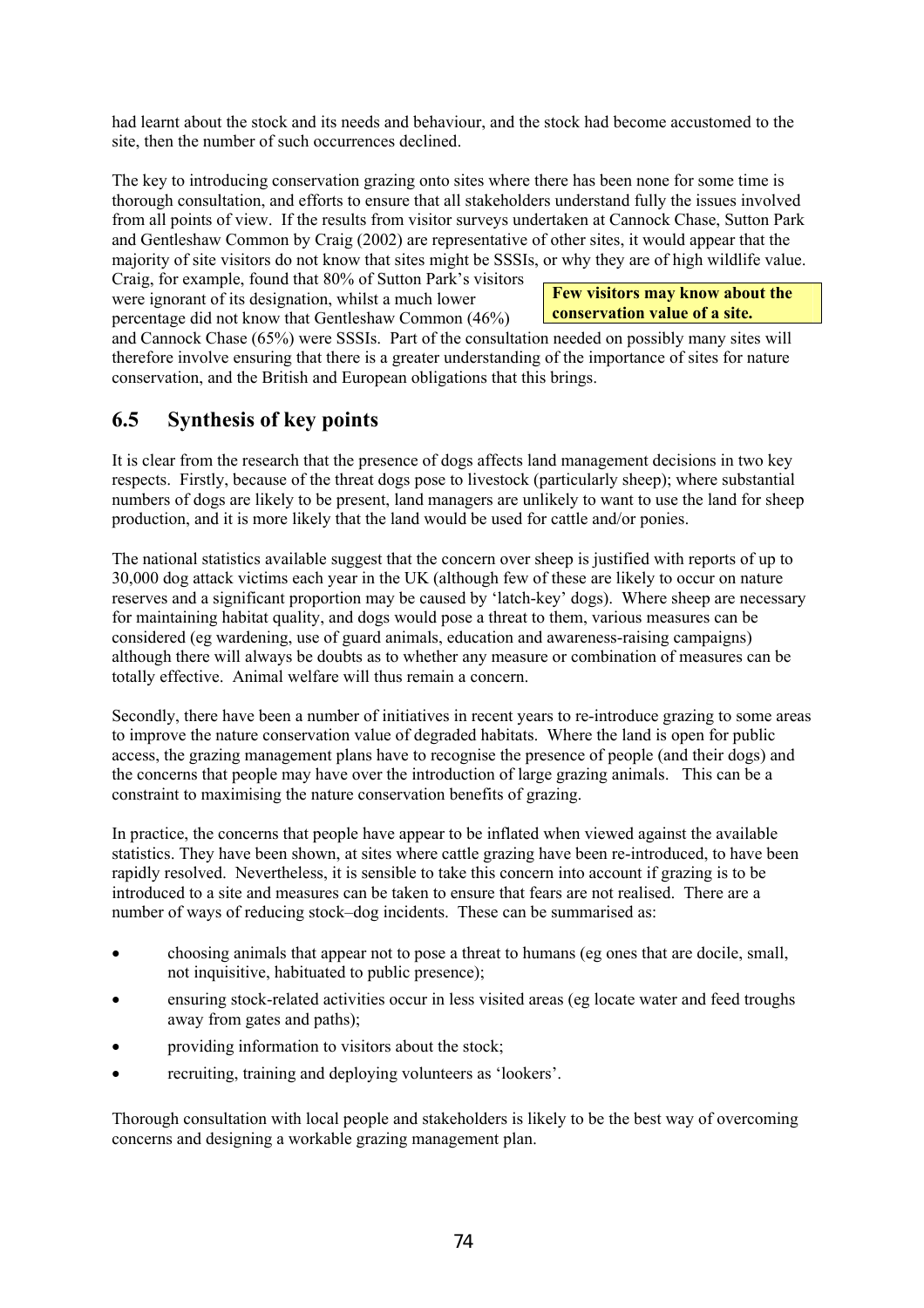# **7 Dogs and society**

# **7.1 Key points**

# **7.1.1 General points**

- **Dogs exist with people throughout the world, but are regarded differently in different countries.**
- **National Parks in other countries have regulations to control where dogs are allowed, sometimes using permit schemes, and when dogs must be kept on a leash.**

# **7.1.2 Patterns of behaviour of dog owners**

- **Some dog owners behave irresponsibly failing to clear up after their dogs, and allowing them to chase wild animals and livestock. 72% of respondents in a survey agreed strongly or slightly with the statement that "dog fouling in the countryside is a big problem".**
- **Many dog owners are not aware, or are not willing to accept, that their dog may be damaging wildlife.**
- **Contact between conservationists and dog owners to share information about reducing the impact of dogs appears to be beneficial.**
- **Dog walkers will tend to take a regular route during the week, usually close to their home whereas routes used at weekend are often further away from home.**
- **Families with children are more likely to own a dog than those without.**

# **7.1.3 Benefits of dogs**

- **As dogs need daily walking, their owners gain benefits from regular exercise and access to the countryside.**
- **Dog ownership results in important health, psychological and social benefits for all family members.**
- **Studies have shown that dog ownership produces beneficial physiological effects in people such as favourable changes in blood lipids, glucose, blood pressure, immune levels and pain relief.**
- **Pets in schools promote emotional maturity amongst children by fostering a sense caring and responsibility, stimulating a desire for learning and engendering a calming effect that makes for an environment more conducive to learning.**
- **In Western society, dogs have assisted humans as working dogs but their potential as assistance dogs is only recently being extended – dogs have now been trained to alert epileptic owners to imminent seizures.**
- **Sales of dog food were nearly £1bn in 2003.**

# **7.1.4 Risks associated with dogs**

- **Suckler cows with calves pose a risk to dog walkers when crossing fields.**
- **One of most significant risks arises from people trying to rescue dogs from waterbodies.**
- **Dog-borne zoonoses are not a significant threat to human health.**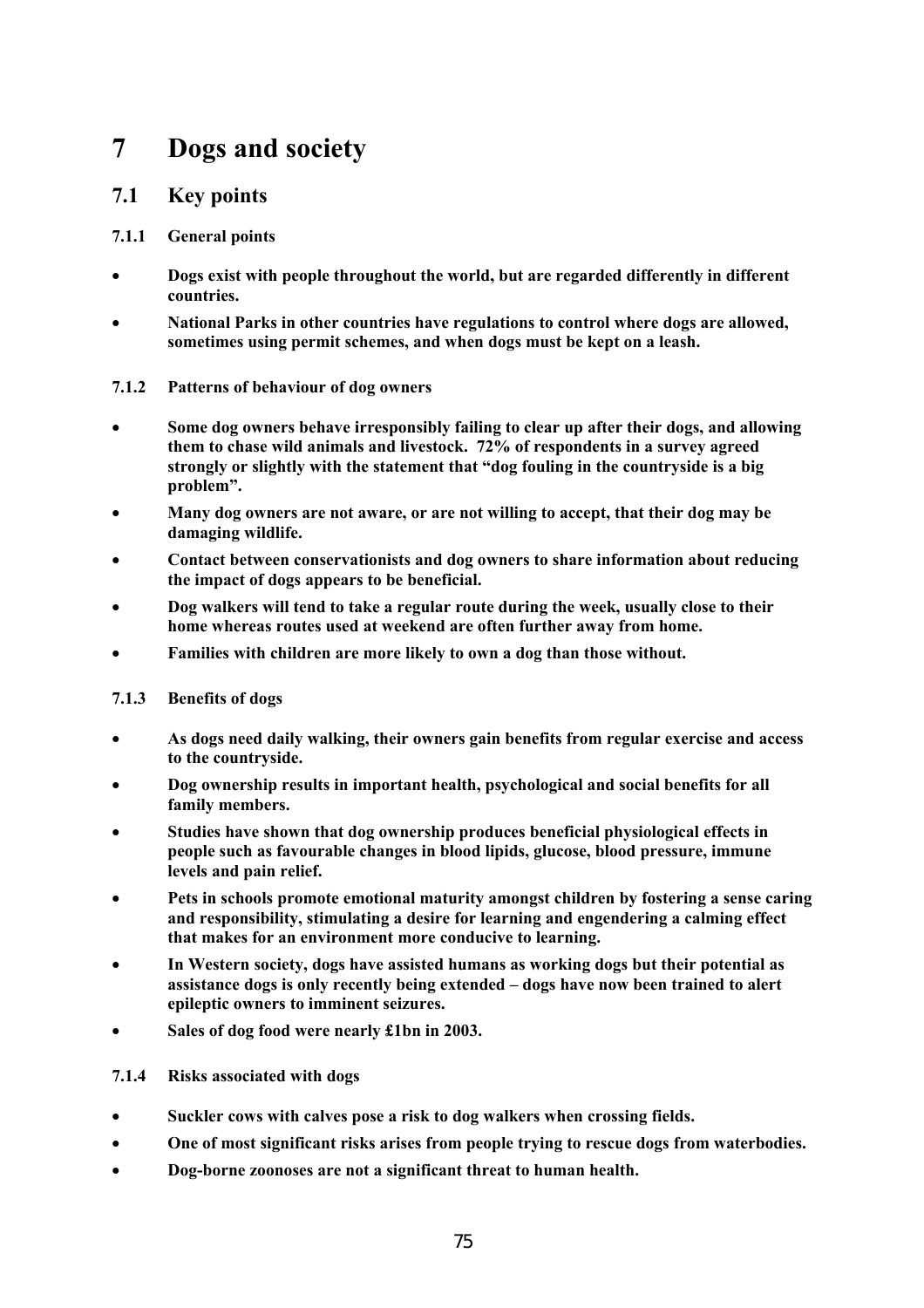# **7.2 Introduction**

Dogs have played a significant role in British society since at least medieval times. There are benefits that continue to derive from dog ownership, both at an individual and society-wide level.

# **7.3 Perception of dogs in the countryside**

A number of recreation surveys and some discussion groups have explored issues of public perception of dog walkers and non-dog walkers, in relation to their knowledge and views of different sites.

# **7.3.1 General public**

The relevant findings are summarised here (in **Table 7.1**).

| <b>Site</b>         | <b>Habitat</b>             | <b>Comment</b>                       | <b>Source</b>         |
|---------------------|----------------------------|--------------------------------------|-----------------------|
| Burnham             | NNR, cSAC, ancient         | 1 in 5 visitors felt dogs were       | Barnard 2003,         |
| <b>Beeches</b>      | woodland, wetland,         | hindering their enjoyment of their   | England               |
|                     | heathland, grassland,      | walk                                 | Marketing 2003        |
|                     | secondary woodland         | 86% felt leaving dog faeces on site  |                       |
|                     |                            | was unacceptable                     |                       |
|                     |                            | 95% of dog walkers claimed to clear  |                       |
|                     |                            | up after their dogs                  |                       |
|                     |                            | 67% felt that most dogs were under   |                       |
|                     |                            | effective control                    |                       |
|                     |                            | Creation of dog-free zone welcomed   |                       |
|                     |                            | by 56% of visitors                   |                       |
|                     |                            | 76% felt that dogs chasing wildlife  |                       |
|                     |                            | was unacceptable.                    |                       |
| Cannock             | Heathland, secondary       | 70% of visitors would support or     | Craig 2002            |
| Chase, Sutton       | woodland, scrub, bracken   | strongly support keeping dogs on     |                       |
| Park,               |                            | leads to minimise disturbance to     |                       |
| Gentleshaw          |                            | wildlife, but 53% thought it was not |                       |
| Common              |                            | important                            |                       |
| Chichester          | Land-based visitors round  | 19% were walking a dog<br>13%        | Wilton 2003           |
| Harbour             | harbour                    | complained of dog mess, and 5%       |                       |
|                     |                            | wanted more dog bins                 |                       |
|                     |                            | 2% complained of loose dogs          |                       |
| Scotland            | Public attitudes to access | 55% of respondents who walked        | NFO System            |
|                     | in general                 | daily in the countryside had dogs,   | Three (2001)          |
|                     |                            | but were less likely to take part in |                       |
|                     |                            | open-air recreation for a day out or |                       |
|                     |                            | to entertain children                |                       |
| Sherwood            | Forest and heath           | More dog bins and a few wanted       | <b>ACK Tourism in</b> |
| Forest,             |                            | dogs to be on leads                  | association with      |
| Rufford             |                            |                                      | <b>RJS</b> Associates |
| <b>Country Park</b> |                            |                                      | Ltd 2004              |

# **Table 7.1: Summary of public perceptions of dogs in the countryside**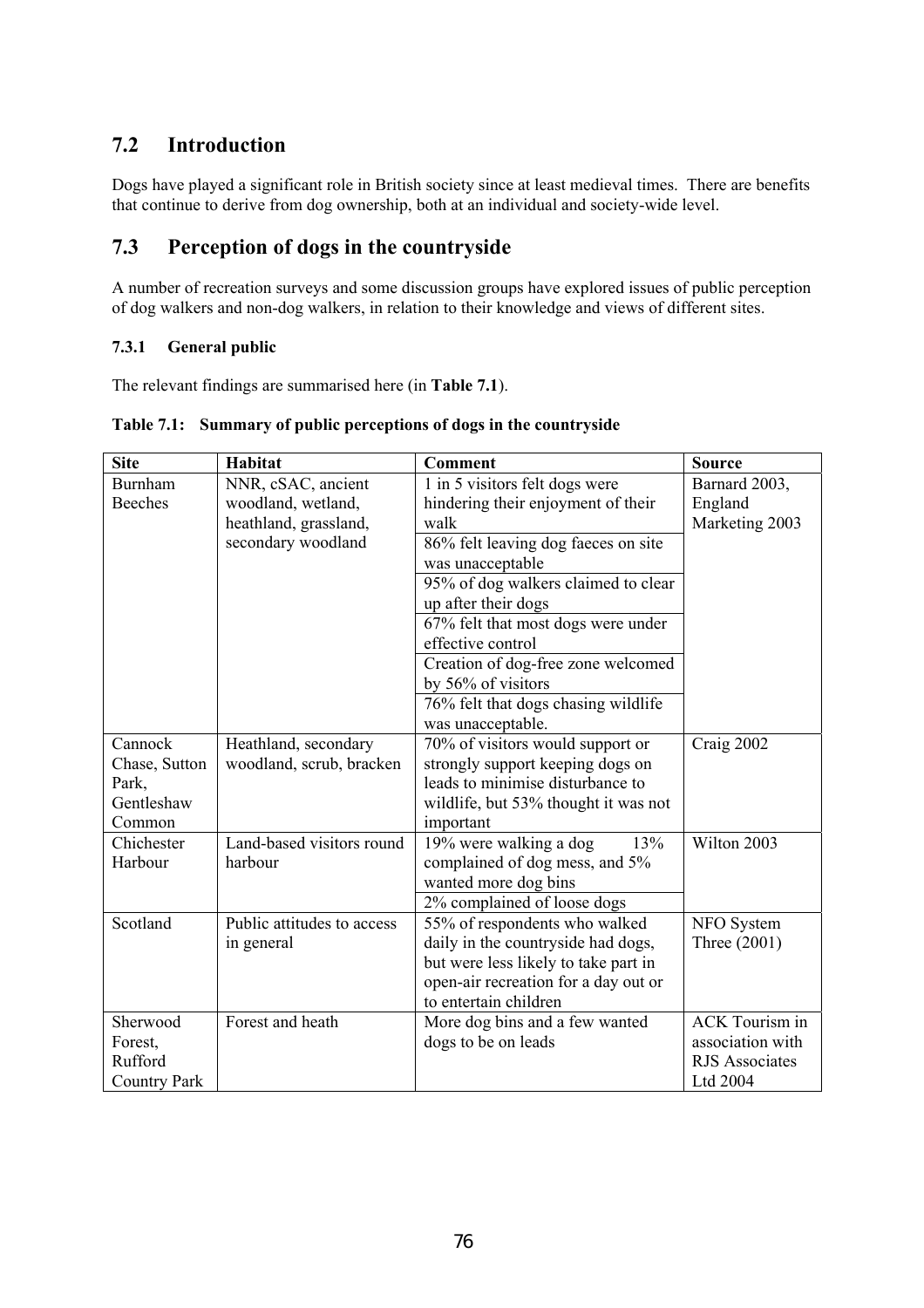| <b>Site</b> | <b>Habitat</b>         | <b>Comment</b>                            | <b>Source</b>    |
|-------------|------------------------|-------------------------------------------|------------------|
| Cannock     | Conifer Forest, heath, | 81% of dog walkers visit once or          | Ball and others  |
| Chase       | scrub, grassland       | twice per week in summer, and 75%         | 2000             |
|             |                        | in winter visit with this frequency,      |                  |
|             |                        | dog walkers tended to be more local       |                  |
|             |                        | than other visitors, most from 0 to       |                  |
|             |                        | 5 mls radius, daily use by visitors       |                  |
|             |                        | c.12% (national average $4\%$ )           |                  |
|             |                        | 22% of total visitors, 27% of             |                  |
|             |                        | walkers were dog walking out of           |                  |
|             |                        | 1.27 million visitors/yr                  |                  |
|             |                        | 9.9% found dog walkers detracted          |                  |
|             |                        | from their site enjoyment, concerns       |                  |
|             |                        | about fouling $(4.6\% \text{ of a user})$ |                  |
|             |                        | group), wanted more dog bins              |                  |
| Loch Leven  | Lake and surrounds NNR | Dog fouling in public areas, need         | Report of public |
|             |                        | for more dog bins, concern about          | meeting SNH      |
|             |                        | dogs affecting wildlife all drawn out     | 2004             |
|             |                        | of discussion groups                      |                  |

One topic that is raised consistently is that of the extent of dog faeces, and the extent to which this distracts from the quality of the recreational experience. Research by highway authorities (in preparing their Rights of Way Improvement Plans) found that the presence of dog mess is a deterrent

to other users (eg Land Use Consultants 2004, ADAS Consulting 2004). In Cheshire, 7% of respondents said that provision of bins and/or removal of dog mess would improve their enjoyment of use of rights of way (Cheshire County Council 2004). In Bedfordshire, 72% of

**72% of respondents agreed strongly or slightly with the statement that "dog fouling in the countryside is a big problem".** 

respondents agreed strongly or agreed slightly with the statement that "*dog fouling in the countryside is a big problem*" (ADAS Consulting 2004).

The two key detracting factors inhibiting visitor enjoyment of Burnham Beeches were the number of dogs walked there, especially the faeces left, and issues related to traffic. Out of control dogs were also highlighted, and there was considerable support for a dog-free zone. The types of comments received included the following:

- "*Dog mess, especially in areas where children play*"
- "*Being terrified of dogs, and very few being kept on leads, problem of owners just opening car doors and letting the dogs run by themselves*"
- "*Too many dogs out of control*"
- "*Too many dogs loose on the common, charging around out of control and even knocking down children*"
- "*Irresponsible dog owners, especially re. Horses*"

When asked specifically about certain behaviour, the majority of respondents found the following unacceptable:

- A dog worrying stock (90%).
- Dog walkers not cleaning up after their dogs (86%).
- A dog fighting with other dogs (79%).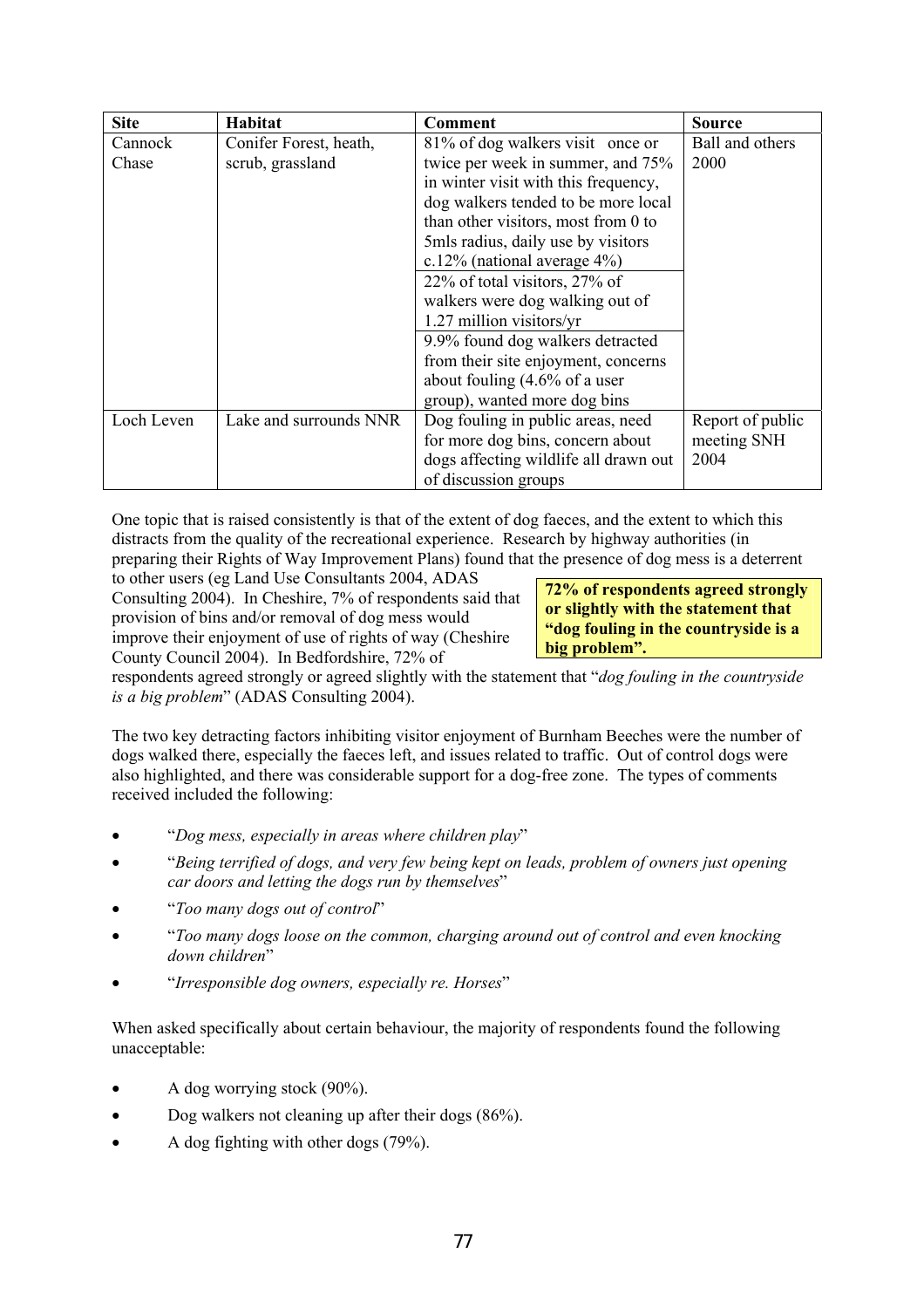- A dog that is chasing/disturbing wildlife (78%) (the author points out that this implies that 135,000 visits each year are made by people who are not sure if it is acceptable for their dog to chase wildlife, and another 11,000 may think that is acceptable for their dogs to do this– Barnard 2003).
- Being approached by a dog you don't know (28% overall, but 80% of non-dog walkers).

Although the majority (67%) of the respondents felt that the dogs on site were under effective control, 21% felt that only a few dog walkers had effective control over their dogs.

The total use of Burnham Beeches by visitors is in the order of 550,000 per year, with over 300,000 dogs, which equates to 1,000 dogs visiting per day, or 100 present per hour. Although much mess is cleared up, some 200,000 deposits are not.

Although issues of dog mess and dogs detracting from the recreational experience were reported at Cannock Chase (Ball and others 2000), the scale of the concern is less than at Burnham Beeches. Key issues there are the conflict with cyclists and other users with whom everyone shares the tracks, although Craig (2002) (from a much smaller sample) found strong support for dogs being kept on leads. The scale of a site (Cannock is very large – 850ha or so of heathland plus extensive forest), the numbers of dog walkers, and the concentration of dogs in certain areas will all be relevant in an assessment of the relative significance of any issue.

# **7.3.2 Dog walkers' perceptions**

From the dog walkers' point of view, walking a dog off a lead provides a better recreational experience, and exercises the dog better. The Kennel Club Press release 09.07.2001 related to the New Forest dog owners group's consideration of issues related to dogs on leads and the CRoW Act, noted that a local veterinary surgeon felt that she and her colleagues had recently started witnessing behavioural problems with dogs brought to their practices due to lack of exercise and being kept on the lead. It was felt that dogs get far more exercise off the lead and this form of exercise gives the greatest pleasure to both dogs and their owners.

Dog walking is an important social activity, with many participants meeting and chatting on a regular basis to people they may not otherwise know. For people who are isolated in the community, this could be very important interactive time.

The Burnham Beeches survey (England Marketing 2003) provides some interesting insights into the issue of clearing up dog mess. A higher percentage of the dog owners left faeces on the Main Common (33%) than the Paddock and Heathland (12%), and the comments in the questionnaires suggested that some walkers did not think it mattered if their dogs fouled away from the Main Common, and even trained their pets to foul in these other areas (which are more sensitive to eutrophication). Observations of visitors in the Burnham Beeches survey showed that although some 95% of visitors claimed to clear up after their dogs, many did not, and some were seen to appear to clear up mess, but then left it when they thought they were not observed. The observational research identified that less than half of the dog walkers cleaned up after their dog had fouled, and that they were more likely to clean up on the Main Common than in the Paddock and Heathland areas. Some failure to clear up dog mess was genuinely due to missing the activity when animals were hidden in undergrowth. Female dog walkers are more likely to clean up after their dog has fouled than male dog walkers.

Some walkers did not feel that it is necessary to clean up after their dogs in areas away from the Main Common, especially when there were other animals such as cows and sheep living in these areas with faeces left on the ground. Although many visitors (81%) were aware of the value of Burnham Beeches for nature conservation, it was clear that the dog owners were not aware of how the abandoned faeces might affect the ecological nature of the site. Comments were received such as: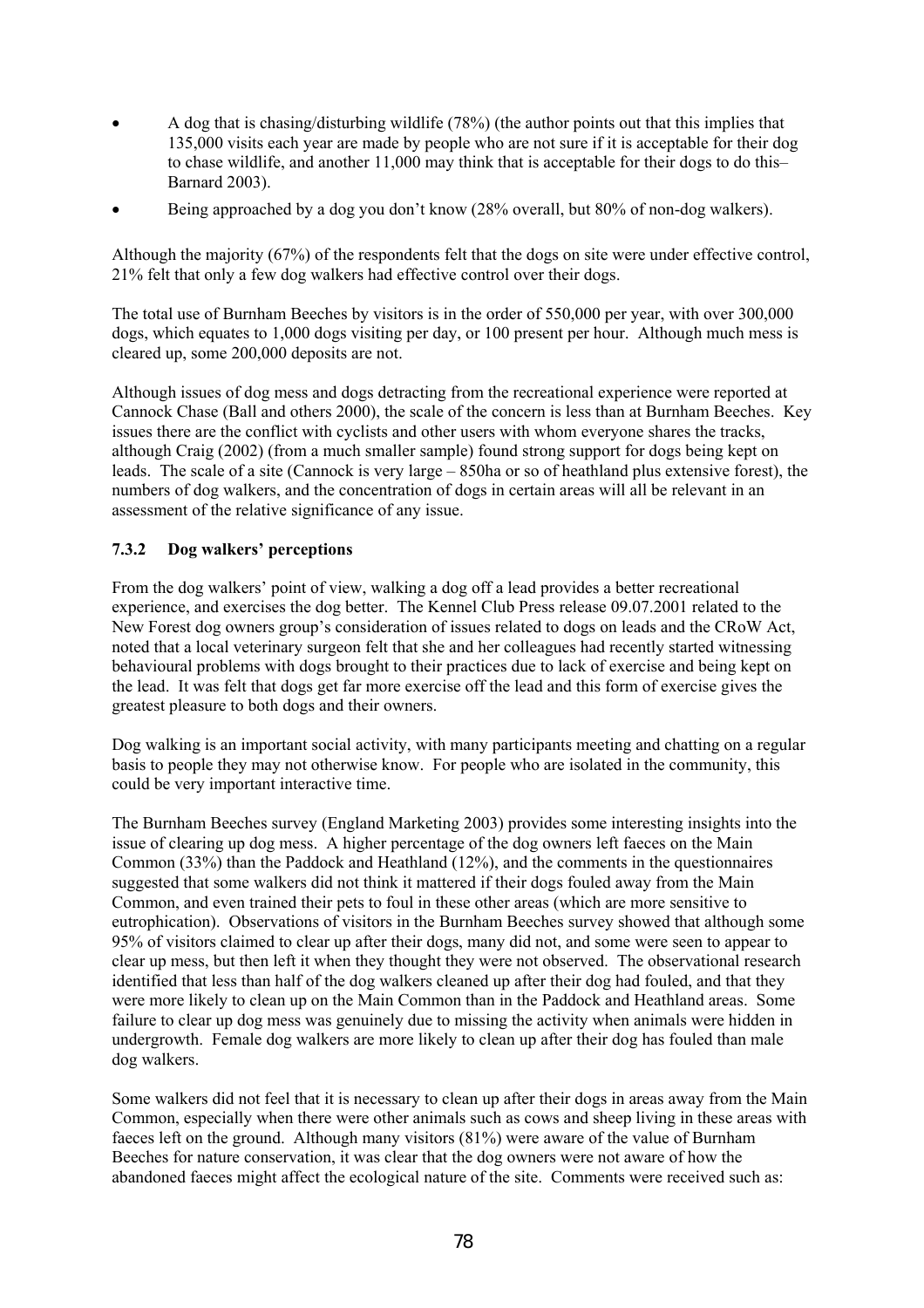- "*My dogs only foul in the woods and I don't consider it necessary to clean up there*"
- "*Plastic bags cause more environmental pollution than quickly decaying dog faeces*"
- "*I have trained my dogs to use the woods not the paths or main common areas. Therefore I consider their excrement to provide natural nutrient for the soil*"
- "*My dogs don't mess on the paths, just in the undergrowth*"

The dog walkers are generally aware and make use of the dog bins and dog bag dispensers around the site, although many bring their own bags. Most (95%) were aware of the bins provided, although 7% did not use them. It is important that such bins are regularly serviced, and this was raised as an issue in the Burnham Beeches survey.

The surveys suggest that dog walkers on the whole are not aware of the potential for dogs to impact on ground nesting birds and for eutrophication of soils to be an issue on sensitive sites, and on some sites (eg Cannock Chase, Craig 2002) are not aware that there is a high nature conservation value such as an SSSI designation. Although the majority agreed that chasing wildlife was not acceptable

behaviour at Burnham Beeches, there can be very strong resistance to being asked to leash dogs in such sites (eg the public outcry which arose in the New Forest in relation to anxieties about the CRoW Act). Much of the disturbance that dogs might cause may not be visibly witnessed as chasing.

**Many dog owners are not aware, or are not willing to accept, that their dog may be damaging wildlife.** 

Flushed birds may not be seen. In addition, dog faeces represent an importation of nutrients onto a site (given that the dog's food is grown elsewhere) whereas the extensive grazing of livestock implies a net export of nutrients (the nutrient value in their faeces is derived from nutrients grown on the site and nutrients are removed in the form of meat). These messages need to be shared with dog walkers.

# **7.3.3 Management of dog walkers**

Forest Enterprise estimates that there are over 50 million visits made to their woods every year and that about 14% of these visitors are accompanied by dogs. Harrop (1999) reported that there were a number of incidents reported to Forest Enterprise each year which included dogs. These were:

- Concerning deer 297
- Concerning other wildlife 186
- Concerning general nuisances 169
- Concerning people 36

At that time, the following solutions with pros and cons for each were suggested as shown in **Table 7.2**.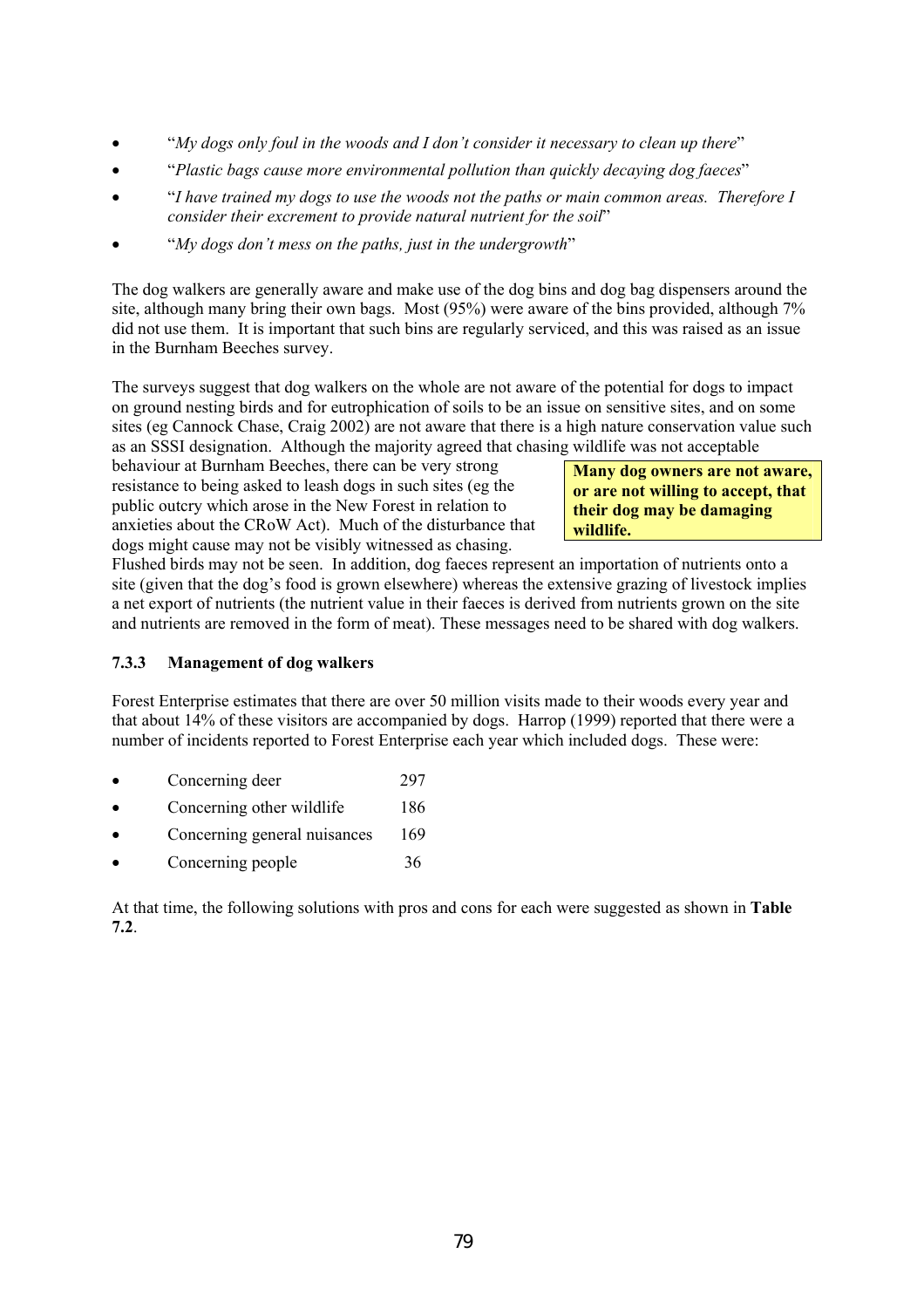| <b>Solution</b>                         | <b>Pros</b>                             | Cons                              | <b>Effectiveness</b>             |
|-----------------------------------------|-----------------------------------------|-----------------------------------|----------------------------------|
| <b>Byelaws</b>                          | Legal back up                           | Difficult to enforce              | Low                              |
| Dog loops                               | Segregates dogs and people              | Problem moved not<br>solved       | High (in right)<br>location)     |
| Dog free/ no<br>fouling areas/<br>zones | Segregates dogs and people              | Problem moved                     | High (dogs go<br>somewhere else) |
| Education                               | Treats problem                          | Difficult to target dog<br>owners | Moderate                         |
| Know your visitor                       | Helps planning use of wood              | Problem still exists              | Moderate                         |
| Rangers                                 | Directs people and dogs and<br>educates | Can't be there all the<br>time    | Moderate                         |

### **Table 7.2: Methods of preventing problems from people with dogs on forest enterprise property.**

(Source: Harrop 1999)

In 2003, Forest Enterprise carried out an internal survey of the issues relating specifically to dog walkers (Harrop 2004). Most of the views given by their managers related to managing the problems rather than banning dogs.

#### **Issue related ideas**

- sacrificial area adjacent to car park or paths of short grass to encourage dogs to use this area, combined with a variable mowing regime to allow faeces to decompose;
- zoning areas through fencing and scrub/long grass to keep dogs away from picnic area or play area;
- education programme (eg better understanding of Toxocara, posters);
- dog walking zones in car park and short dog walking paths at the start of walks;
- codes of conduct;
- dog free/ dog use zones;
- dog faeces clear ups (one location reports 30lb (15.4kg) collected over February half term);
- dog taxes:
- dog on lead areas
- biodegradable poo bags;
- poop scoop bins there is general concern about the poop scoop approach, the environmental problems associated with them and possible alternatives.

#### **Dog positive ideas**

- dog parking areas (around visitor centres);
- dog taps and dog drinks;
- involving dog walkers in consultative forums;
- talking to owners on site;
- partnership with dog training company;
- on site dog grooming;
- dog wash;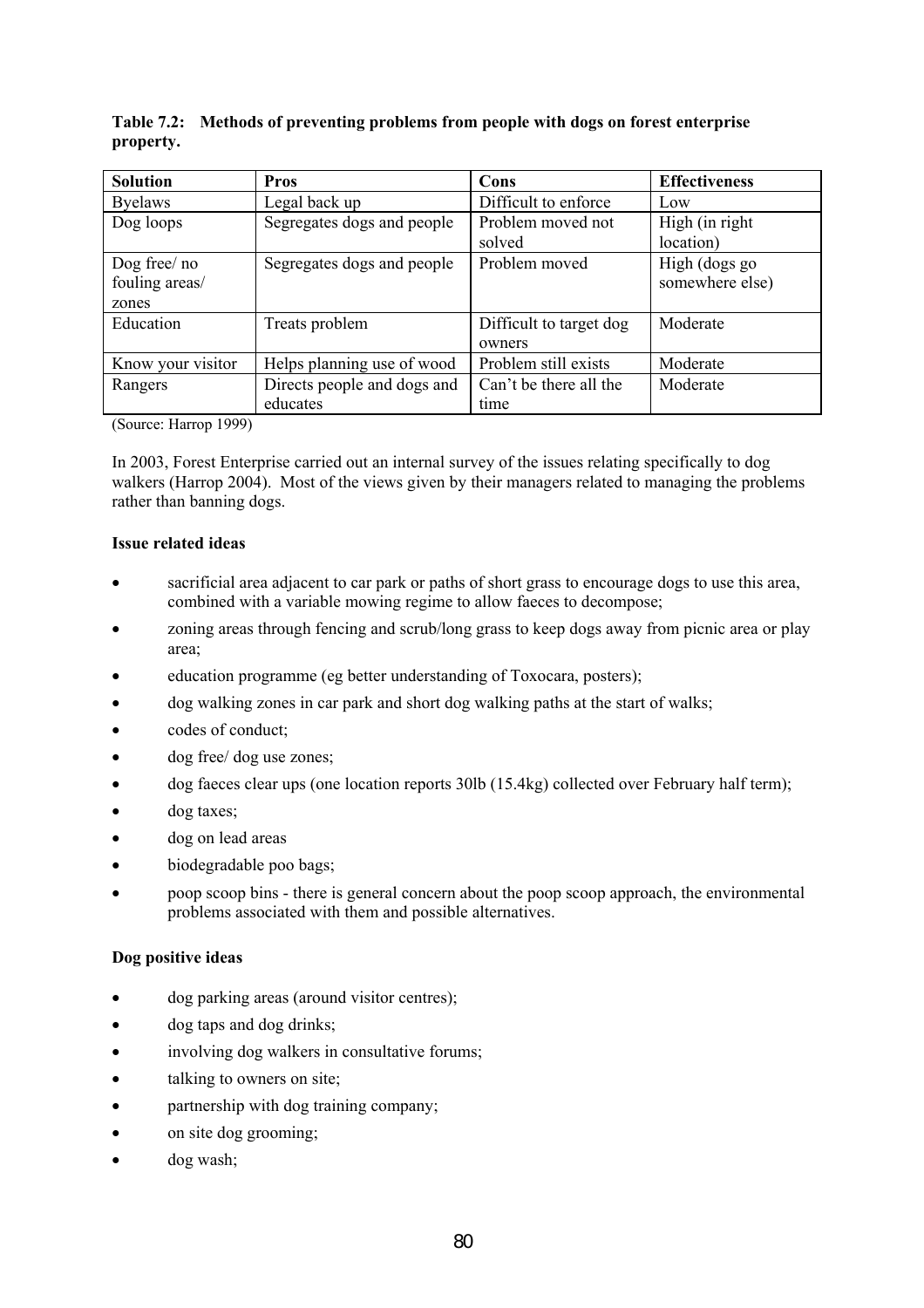• partnership with dog rescue centre to "walk a dog and get healthy".

However, research suggests that some of these measures may not be welcomed by dog owners. For example, at Burnham Beeches (England Marketing 2003), the dog owners found areas where dogs had to be on a lead, the lack of areas where they could train their dogs, and of separate areas especially for dogs detracted from their experience. 65% of dog walkers disagreed with the idea of a code for dog walkers, compared with an overall 69% of all respondents who strongly agreed or agreed to the need for one. Similarly, 76% of the dog walkers strongly disagreed with the need for a separate area for dogs compared with 49% of all respondents who did.

There is clearly a need for much better sharing of conservation and recreational messages between nature conservationists managing high value sites and recreational users.

Steps have been taken along these lines by a number of organisations such as the National Trust, and some Local Authorities. Extracts of Guiding Principles and Good Practice from several different organisations are included in **Appendix 2**. Also, the Countryside Agency, the Kennel Club and English Nature have produced a leaflet *You and your dog in the countryside* (Countryside Agency and others 2005).

**Contact between conservationists and dog owners to share information about reducing the impact of dogs appears to be beneficial.** 

As part of this research, a member of the consultancy team attended a briefing session provided by one of the major dog re-homing organisations. The purpose of the briefing was to educate prospective new dog owners on how best to look after their dogs. The briefing did not include any information about good citizenship, such as the need to clear up dog mess, about dogs worrying livestock, nor about environmental implications. However, this material may have been provided at other times or in other forms (eg leaflets).

# **7.3.4 Dog management in National parks in other countries**

Information was sought via the internet of approaches to managing dogs in sensitive areas in other countries. National park status was taken as an indicator of high value sensitive areas. As

 text strings used for searching were in English, the information obtained is skewed towards English speaking countries. However, as highlighted below, these will tend to be countries in which dogs enjoy a similar status to that in England. It is important to note with respect to National Parks in many

other countries that:

**National Parks in other countries have regulations to control where dogs are allowed, sometimes using permit schemes, and when dogs must be kept on a leash.** 

- much of the land is state owned;
- there is seldom a network of rights of way as there is in England and Wales;
- most are prime nature conservation sites;
- human impacts are also heavily regulated (eg limits to the numbers of visitors in parks).

# **United States of America**

In United States National Parks, dogs are recognised as being predators and therefore disruptive to wildlife. The Department for the Interior regulations (revised 2004) lay down regulations for dogs in all the National Parks in the USA which include:

- the superintendent in each park may designate areas that dogs cannot enter at all;
- dogs must be on a leash, no longer than six feet, at all times, or they must be caged or crated;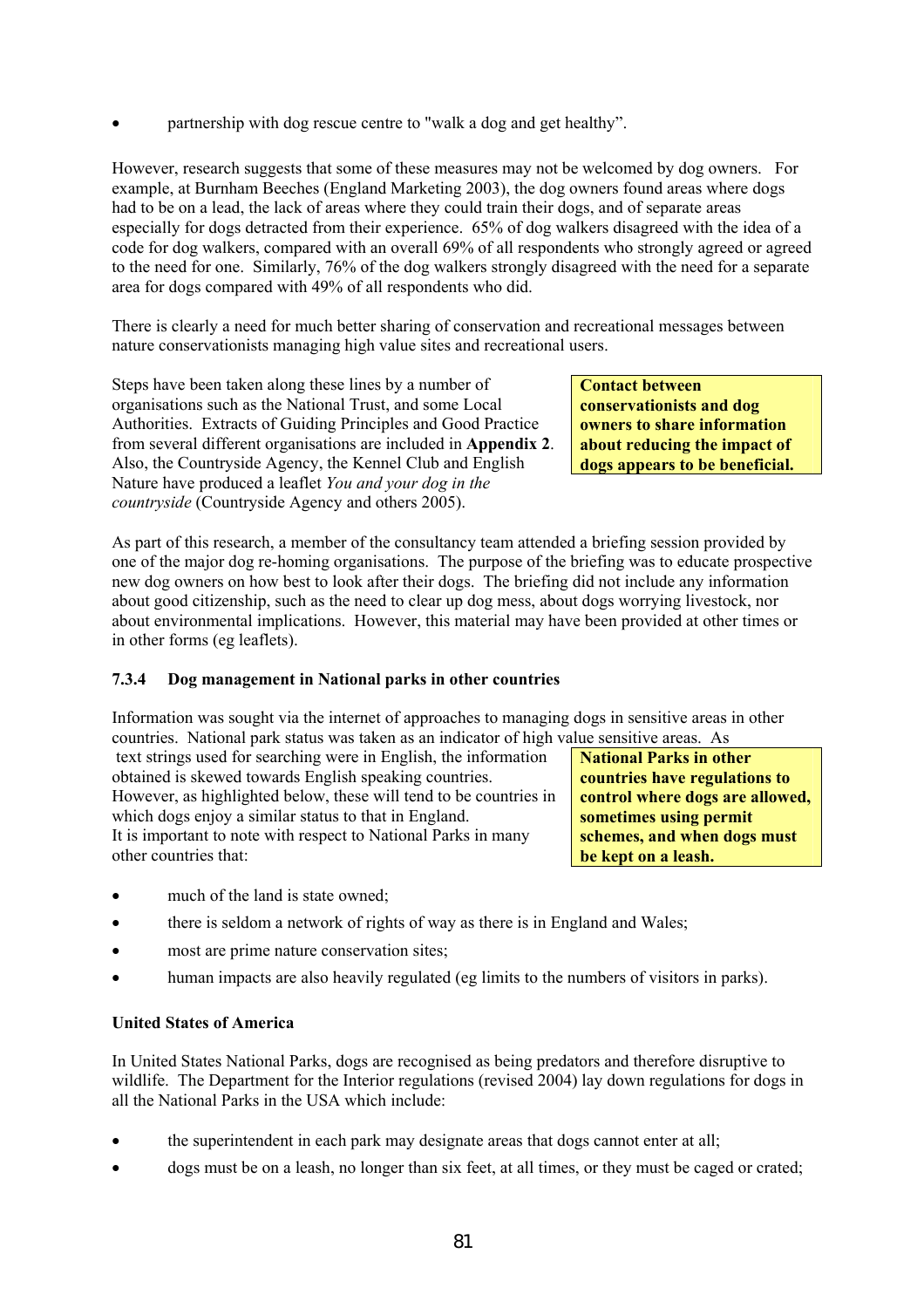- leaving dogs unattended and tied to an object is prohibited;
- pets running at large may be impounded (dogs may become prey for bear, coyote or other predators. They may also become feral and/or turn to preying on the wildlife);
- if pets running at large are seen killing or molesting any animal, they may be destroyed;
- all dog faeces must be removed.

Some dog walkers infer from this and their own experience that the majority of national parks in the USA do not welcome pets (Kain 2002). The general policy is that dogs must be kept on a short (6 ft) leash, and are only allowed in parking areas, within 15m to 30m of the road, or within developed areas such as campsites. The majority of parks do not allow dogs on hiking trails, beaches or inside buildings. Some exclude dogs altogether (eg Isle Royale – see http://www.isle.royale.nationalpark.com/visit.htm).

Recent negotiations with dog walking groups over the management of dogs at Golden Gate National Recreation Area (Golden Gate National Park Service 2003) reveals much the same concerns about dogs and their environmental impact, and similar solutions (summarised in visitor leaflets – see: http://www.nps.gov/goga/pets/pdf/pets.pdf).

The introduction to the Redwood National Park pet information recognises that Americans enjoy dogs' companionship and affection as well as appreciating their practical skills. (Redwood National Park Visitors Guide on www.redwood.national-park.com/visit.htm)

# **New Zealand**

The situation is similar in New Zealand. The New Zealand Department of Conservation starts its pet information web page (www.doc.govt.nz/Conservation/002~Animal-Pests/Pets.asp) by saying that people generally like pets for company and affection or as partner in leisure activities such as hunting and fitness. However, they have called this sheet *Your Pet is a Predator*, which unequivocally states how they regard pets, including dogs. Predators introduced by man are a significant concern to New Zealand conservationists as many rare ground nesting and/or flightless bird species have evolved in the absence of dogs or dog-like predators and so are particularly vulnerable.

The government does recognise that although dogs are not a primary cause for the decline of many species, they are a contributing factor (NZ Department of Conservation 2003). Conversely, the Department also uses dogs positively in its work, by using them to locate other predators such as stoats. They are also part of pig, goat and gamebird hunting and control in these areas. Lastly, but not least, they are used to help find rare bird species – but are always muzzled.

The Department of Conservation has three classifications of dog areas:

- Controlled Dog Area (No access) where there is rare or vulnerable wildlife;
- Controlled Dog Area (Access by Permit Only) which states the activity and purpose for the dog to be in the area;
- Open Dog Area Where dogs may be taken without a permit, but should be under control at all times, faeces must be removed from all amenity and access areas, and the maximum number of dogs allowed with one person is three.

The New Zealand Dog Control Act 1996 (s10) requires local authorities to have a dog management policy in place. Examples found include those for Thames-Coromandel Peninsula (Thames-Coromandel District Council 2000) and City of Auckland (undated).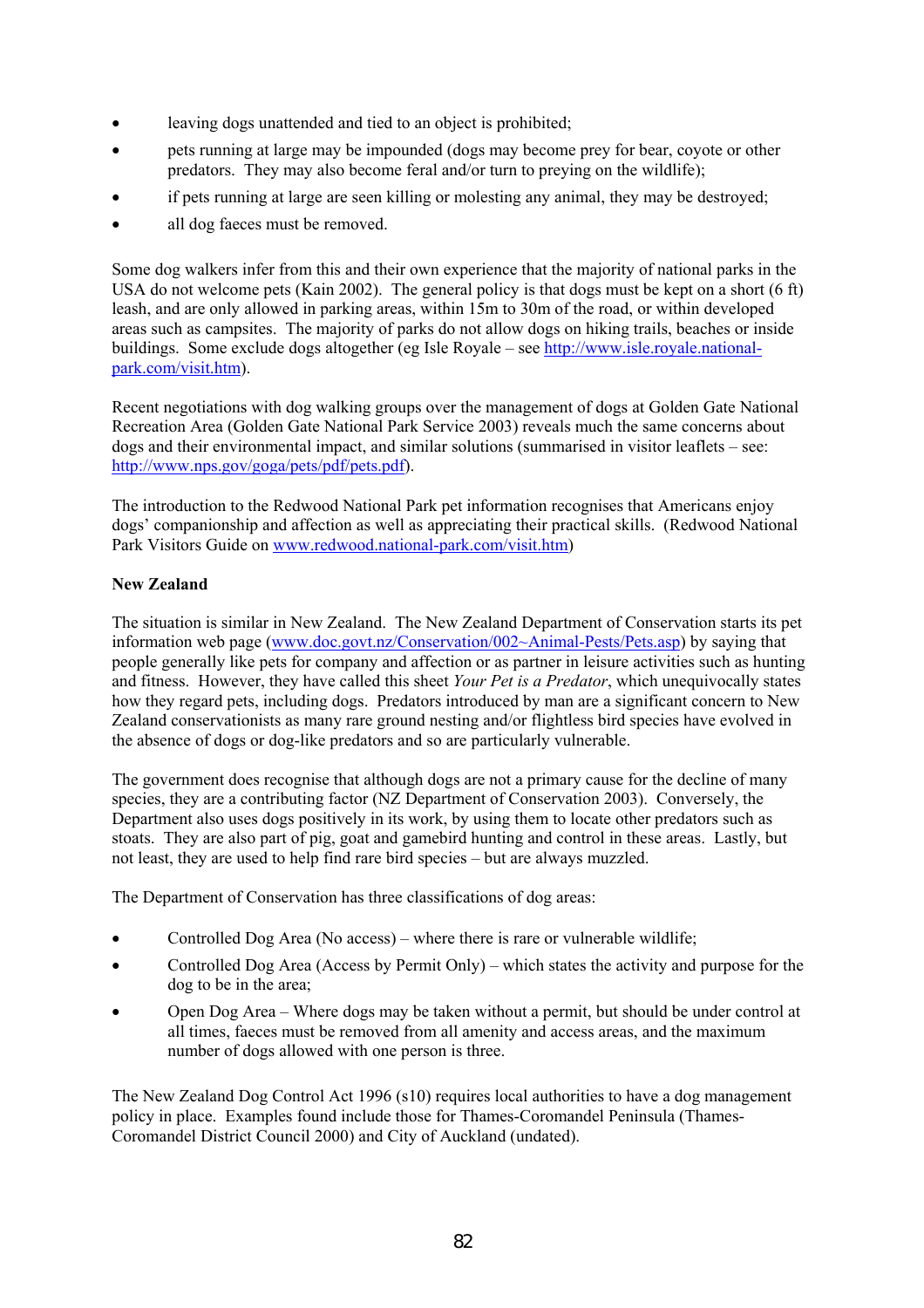# **Australia**

In Australia, the Dog Control Act 2000 is now the principal means of controlling dogs, and requires councils to develop a dog management policy. Broadly there are five main policy responses to the issue of dogs:

- provision of free-running areas (ie unleashed access providing dogs remain under 'effective control');
- banning;
- different zones in one park;
- time-share arrangements;
- seasonal variations have also been used although mainly on beaches, eg dogs banned from November to April in the bird breeding season.

An example of a proposed management strategy for a National Park (in Victoria State) is provide as an example (see **Box 7.1** below).

# **Box 7.1: Proposed management strategies for bunurong marine national park**

"Permit dogs restrained on leads on walking tracks, visitor sites and certain specified beach areas of the planning area:

Between November  $1<sup>st</sup>$  to March  $31<sup>st</sup>$  [note: the Antipodean summer] (...) allow access to the above areas between the hours of 6 pm and 9 am only.

Permit dogs in the Bunurong Marine NP where confined to a vessel and under control at all times.

Require dog owners to dispose of their dog excrement so as not to cause a nuisance to other visitors or wildlife

Ensure adequate park information is provided to visitors through park notes, information signs and ranger patrols describing dog restrictions and the importance of the planning area for hooded plover conservation.

Monitor the impact of dogs in the planning area on wildlife and other visitors.

Take appropriate management action to control any impacts."

Source: Parks Victoria (undated)

A dog management policy for a more urbanised area has been developed by Kingborough Council (in Tasmania). (see http://www.kingborough.tas.gov.au/webdata/resources/files/dogpolicy1.pdf).

# **South Africa**

The South African National Park service is responsible for managing Cape Peninsula National Park, an area of undeveloped, publicly owned land surrounding Cape Town and its suburbs. The National Park is used by approximately 78,000 regular dog walkers. Together with the local dog walking group (Friends of the Dog Walkers), it has formed an environmental management programme for walkers accompanied by dogs in the Park (CPNP and FDW 2002). Key points in the programme are:

- a baseline assessment was conducted to identify areas from which dogs were excluded;
- identification and quantification of impacts of dogs;
- development of a code of conduct;
- issuing of a green card (needed by Park users and only granted to dog owners assessed as being responsible users);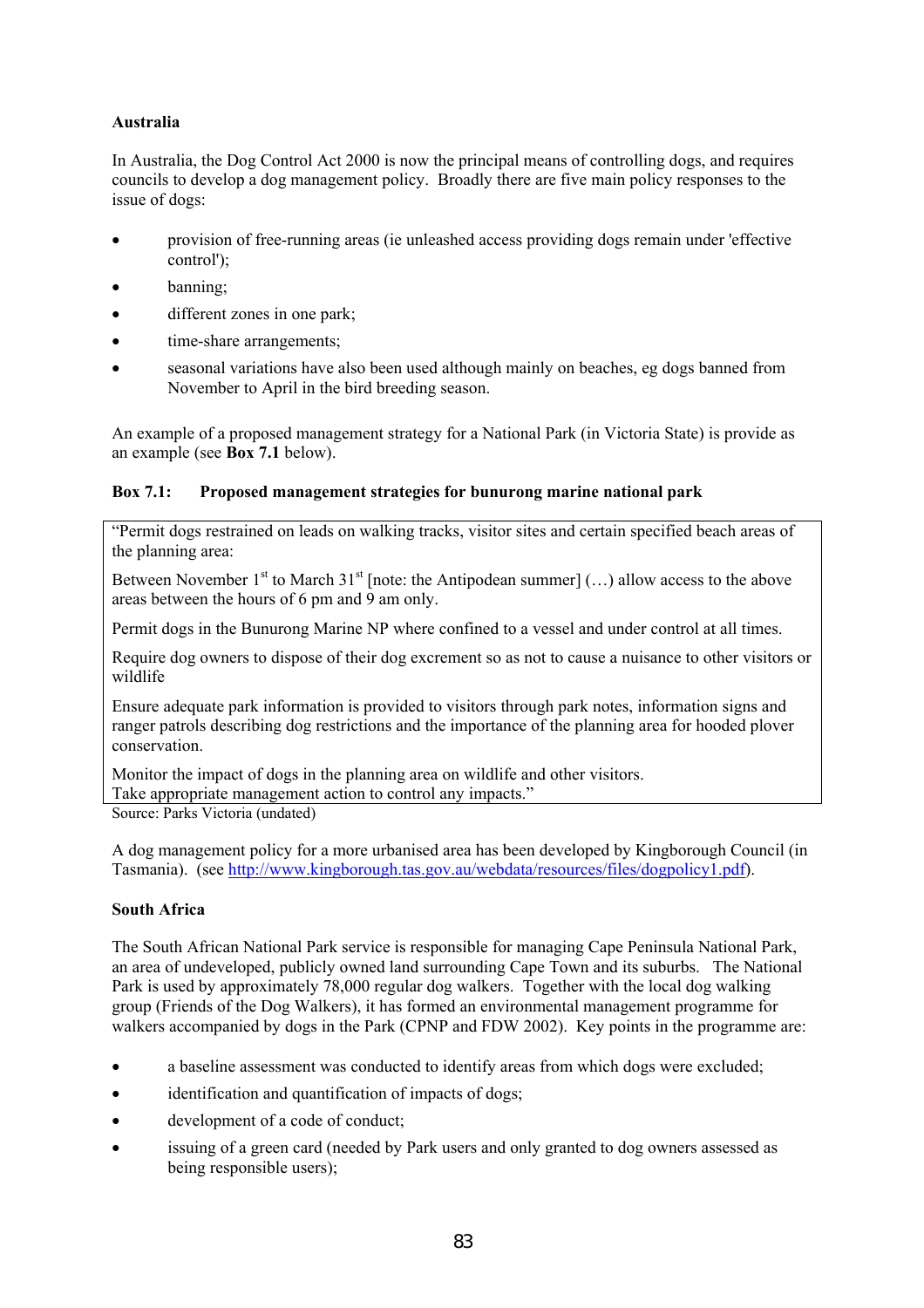• prohibition of dogs from certain areas.

### **European countries**

Websites were found that provided information on dog management policies in National Parks of three European countries:

| Country | Park                                                    | <b>Policy</b>                                                                                                |
|---------|---------------------------------------------------------|--------------------------------------------------------------------------------------------------------------|
| Sweden  | Swedish Environmental<br>Protection Agency <sup>5</sup> | "In several parks you are not allowed to light fires, to<br>camp or to bring a dog which is not on a leash." |
| Latvia  | Kemeri National Park <sup>6</sup>                       | "Dogs: dogs on a leash are allowed within the park."                                                         |
| Poland  | Białowieża National Park <sup>7</sup>                   | " it is forbidden to:                                                                                        |
|         |                                                         | bring in dogs without leads or muzzles". In special<br>areas, no dogs allowed.                               |

# **7.4 Cultural status of dog ownership**

# **7.4.1 International context**

Brickner (2003) suggests that the dog population worldwide is around 500 million, with their abundance locally influenced by factors such as geography, climate, availability of food and shelter. Their presence and distribution depends largely on the attitudes of humans in the country. These in turn are deemed (Veitch 2002 quoted in Brickner 2003) to be related to perceptions about care for the natural environment, care for a harvestable resource, the level of disease carried by dogs and the value of dogs as pets.

Bartlett (2001) presented a summary of cultural attitudes to the dog, from an animal welfare and rights perspective. His analysis is summarised in **Table 7.3**.

| <b>Country/Region</b>    | <b>Aspects of cultural attitudes</b>                                  |
|--------------------------|-----------------------------------------------------------------------|
| North America, Europe,   | Dogs kept as pets                                                     |
| Australia                | Stray dogs not tolerated on welfare grounds                           |
| Eastern Europe, Central  | Dogs commonly kept as pets                                            |
| Asia                     | Homeless dogs sometimes tolerated but, in some countries (eg          |
|                          | Romania), rounded up and killed                                       |
|                          | Dog fur farming in some areas                                         |
| East and South East Asia | Dogs eaten as food in some countries (Korea, southern China, Vietnam, |
|                          | Cambodia, Myanmar, Thailand, Malaysia).                               |
|                          | Pets were regarded as decadent by Chinese authorities                 |
| India (Hinduism, Jainism | Compassionate attitude towards all animals                            |
| and Buddhism)            | Killing of dogs ruled as illegal by the courts                        |
| Middle East and Islamic  | In the past, dogs held in high regard (eg ancient Egyptians had a dog |
| World                    | $\text{god} - \text{Anubis}$                                          |
|                          | Dogs now treated harshly (probably a legacy of fear of rabies)        |

# **Table 7.3: Summary of cultural attitudes to the dog**

Source: Bartlett 2001

 $\overline{a}$ 

Adamczyk (2004) provides a personal socio-political perspective of dog ownership in the former Soviet bloc. He reports dog ownership patterns and purposes as being similar to those of western Europe – with dogs as pets/companions in urban areas and as working dogs in rural areas – and that dog ownership was (and is) common and widespread.

 $^5$  http://www.internat.naturvardsverket.se/index.php3?main=/documents/nature/engpark/enpstart.htm<br><sup>6</sup> http://www.coastalguide.to/kemeri/main.html

<sup>7</sup> http://www.bpn.com.pl/eng/touristsregulations1.htm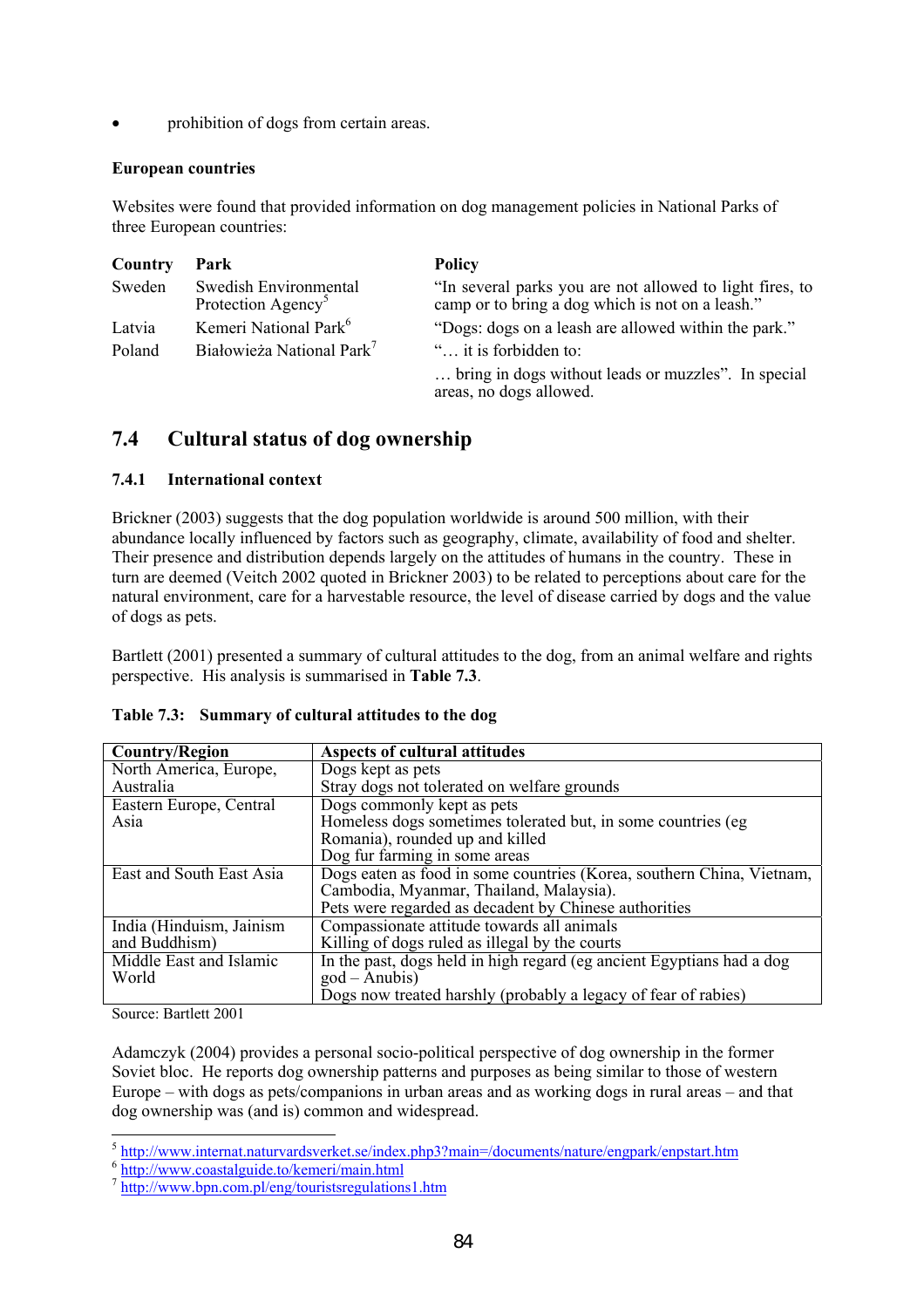A high rate of companion animal ownership and the regarding of pets as family members may be primarily a phenomenon in Europeans and persons in countries in which the majority of citizens are of European descent (Al-Fayez and others 2003). Although dogs are very much a part of family life in Western countries, in the Muslim world, non-human animals generally are thought of as having

more economic than emotional value. The dog is generally regarded as 'dirty' in the Islamic religion (Al-Fayez and others 2003) although dog ownership for hunting and for the guarding of fields and herds is permitted. The inquest into the death of a Muslim teenager between Lizard Point and Kynance Cove in Cornwall was told that he believed

**Dogs exist with people throughout the world, but are regarded differently in different countries.** 

dogs to be unclean and was afraid of being bitten by one. The appearance of a dog on the coastal path provoked him to run off; he appeared to lose his balance and fell over the cliff edge (BBC News 2005a). Even so, companion animals do not appear to be specifically forbidden in Islam and some suggest (Society for the Protection of Animal Rights in Egypt 2002) that the Holy Koran carries no references to dogs being unclean or do not conform with the spirit of Islam. The respondents to the National Survey reported a high rate of non-Europeans taking action to avoid encountering dogs at sites (see Table 9.11).

In countries like Great Britain, Germany, Australia and New Zealand, where the laws concerning keeping domestic dogs are strict, and stray dogs can be impounded or put down, then free-ranging dogs are relatively rare. This contrasts with other countries where feral dogs are much more common, such as Romania, Italy and Hong Kong. In many other countries, where dogs are seen more as guard animals and less as pets, the attitudes are quite different, for example, from those in Britain and North America (Brickner 2003). For example, in Zimbabwe, there are an estimated 1.36 million dogs in communal lands, and most will be finding their own food. The impact of these dogs on wildlife will differ markedly from that of dogs in countries like Britain and America where dogs are traditionally walked, well fed, treated as pets and part of the family, being inside the house rather than ranging uncontrolled outside.

In the United States, dogs are regarded in a similar way to the way they are seen in the UK. This is reflected in the similarity of the most popular breeds, being:

- Labrador
- Golden Retriever
- German Shepherd Dog
- **Beagle**
- Dachshund
- Yorkshire Terrier.

In addition, a high proportion of dogs are crossbreeds, especially with collie and terrier blood. (See the website of Enchanted Learning at:

www.enchantedlearning.com/subjects/mammals/dog/popular.shtml).

Cain (1985) surveyed 896 military families with pets throughout the United States. 68% of the families viewed their pets as full family members, and 62% reported that their pets usually-to-always had 'people status'. Dogs were not singled out for special mention.

Headley and others (2004) conducted three studies from April 2002 to February 2004 and used China as one of their countries for research because, before 1995, owning a pet was regulated. Pet ownership has increased rapidly since regulations against keeping pets were abolished in 1995. The total number of dogs registered by the authorities in Beijing was 139,631 between January and November 2002. The authors suggest that this number will gradually increase on the basis of the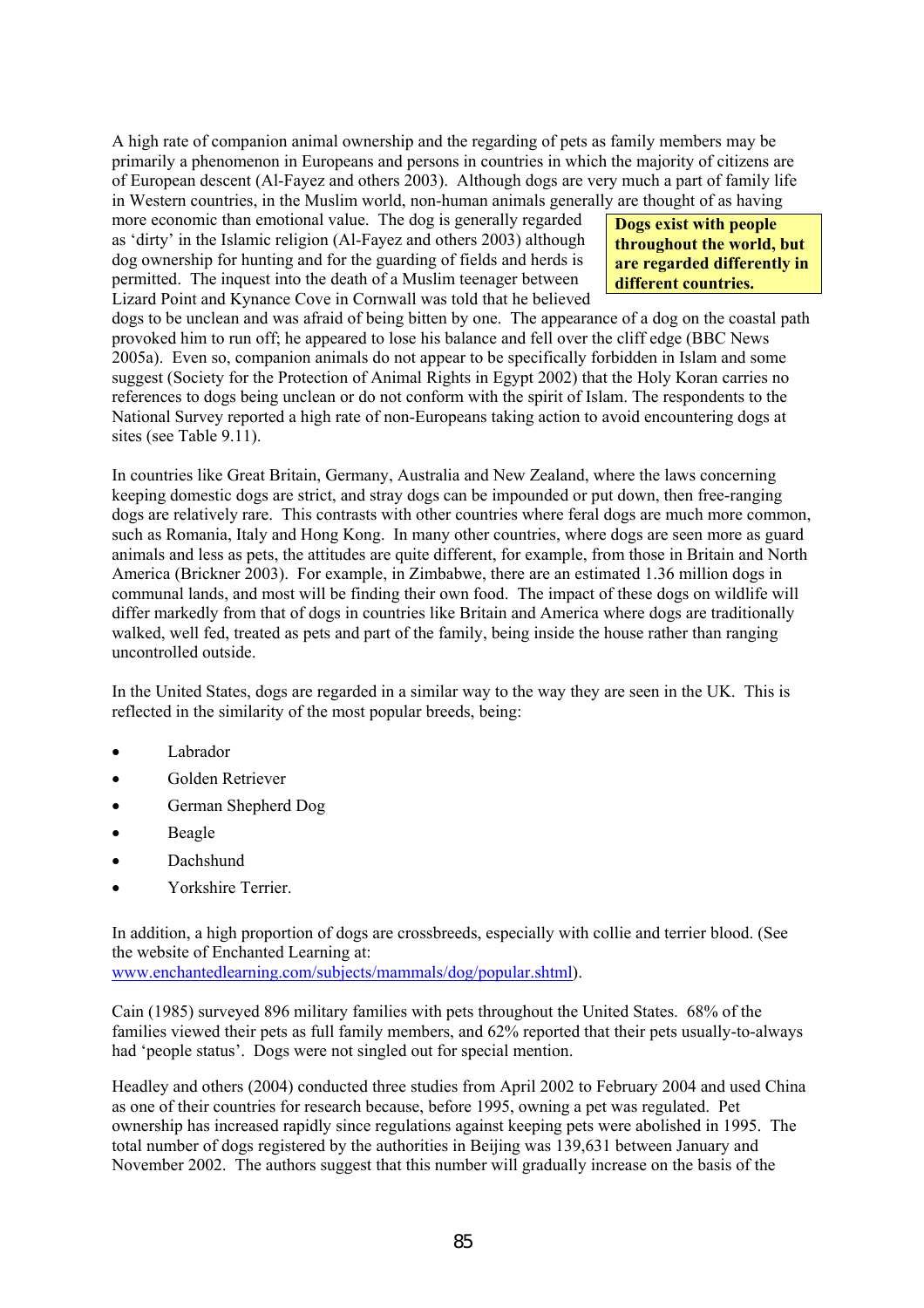current trend. This suggests a strong preference within some sectors of society towards keeping dogs as pets.

# **7.4.2 Patterns of dog walking**

Various recreation surveys have revealed patterns of dog walking, although how far these can be taken as generalisations will differ between sites. Distinction should be made between local, daily dog walking sites and those that are visited more as a weekend day out. Thus the urban fringe sites and those set within residential areas will be more heavily used for daily dog walking compared with the National Park moorlands for example (as illustrated in Table 2.3). Thus, for example, visitors to Burnham Beeches (located close to Burnham, Beaconsfield and Maidenhead), came primarily to walk or walk their dogs (England Marketing 2003). The dog walkers (42% of the site's visitors from the survey, but believed to be nearer to 35% by the site managers) came to the site three or more times a week on average, usually with one dog each, although the mean number of dogs per walker was between 1.4 and 1.5.

In the Burnham Beeches survey (England Marketing 2003), the number of dog walkers was highest at the weekend rather than during the week. The numbers on the Saturday were much the same as on Sunday, but tended to peak in the mornings on Sunday, but in the afternoon on Saturday. However, more families walked the dog at the weekend, with more lone walkers in the week. The peak weekday dog walking times for the Paddock and Heathland were 1pm to 4pm, and 5pm to 6pm, with a lower peak between 9am and 10am. The weekend pattern was similar. The pattern on the Main Common was similar, but with more dog walking between 11am and 12am in the week.

Mawby (pers. comm. ex NNR manager) suggests that at Finglandrigg Woods NNR, dog walkers tended to use the site before and after working hours, even in the semi-dark at times. On the dunes in Jersey, dog walkers tend to arrive after dropping children off at school, and again before or after school collection times in the afternoon (pers. obs.).

Arkenford (unpubl, 2003) suggest that numbers visiting countryside sites are increasing. This is at odds with data from the GB Leisure Visits Survey (TNS Travel & Tourism 2004) which recorded an 11% decline in day visits to the countryside by English residents between 1998 and 2002/03, although trips to the coast/seaside did increase by a similar percentage. Walker (pers. comm.) has witnessed an increase in use of sand dunes at a NNR in Lincolnshire by dog walkers over the last 25 years, and attributes this to increased availability of cars (the site is 8 miles from the nearest main residential areas), and the increase in dog wardens and fouling restrictions in towns. Where there are few alternatives, key sites may attract more dog walkers over time where they think they can let the dog off freely and not feel obliged to clear up the dog mess.

In Tyne and Wear, researchers (AJT Environmental Consultants 2004) found that 22% of households contained a member who had been dog walking in the last 12 months. Participation would increase to

25% if constraints on access were removed. In Cheshire, 15% of respondents said that walking the dog was the reason why they visited the Cheshire countryside. In Bedfordshire, 18% of countryside visitors are accompanied by a dog (although 25% of respondents owned a dog) and this is more likely amongst rural residents (22%) than urban ones (15%).

**As dogs need daily walking, their owners gain benefits from regular exercise and access to the countryside.** 

# **7.4.3 Needs and demands of dog walkers**

It is a legal requirement (under CRoW Act s60 and s61) for every highway authority in England and Wales to prepare a Rights of Way Improvement Plan, and in doing so, they have to assess the current and future needs and demands of the potential visitors to the countryside. In response, authorities have been doing a considerable amount of research into the needs and demands of visitors to the countryside. Leading the way in this research is a series of studies part-funded by the Countryside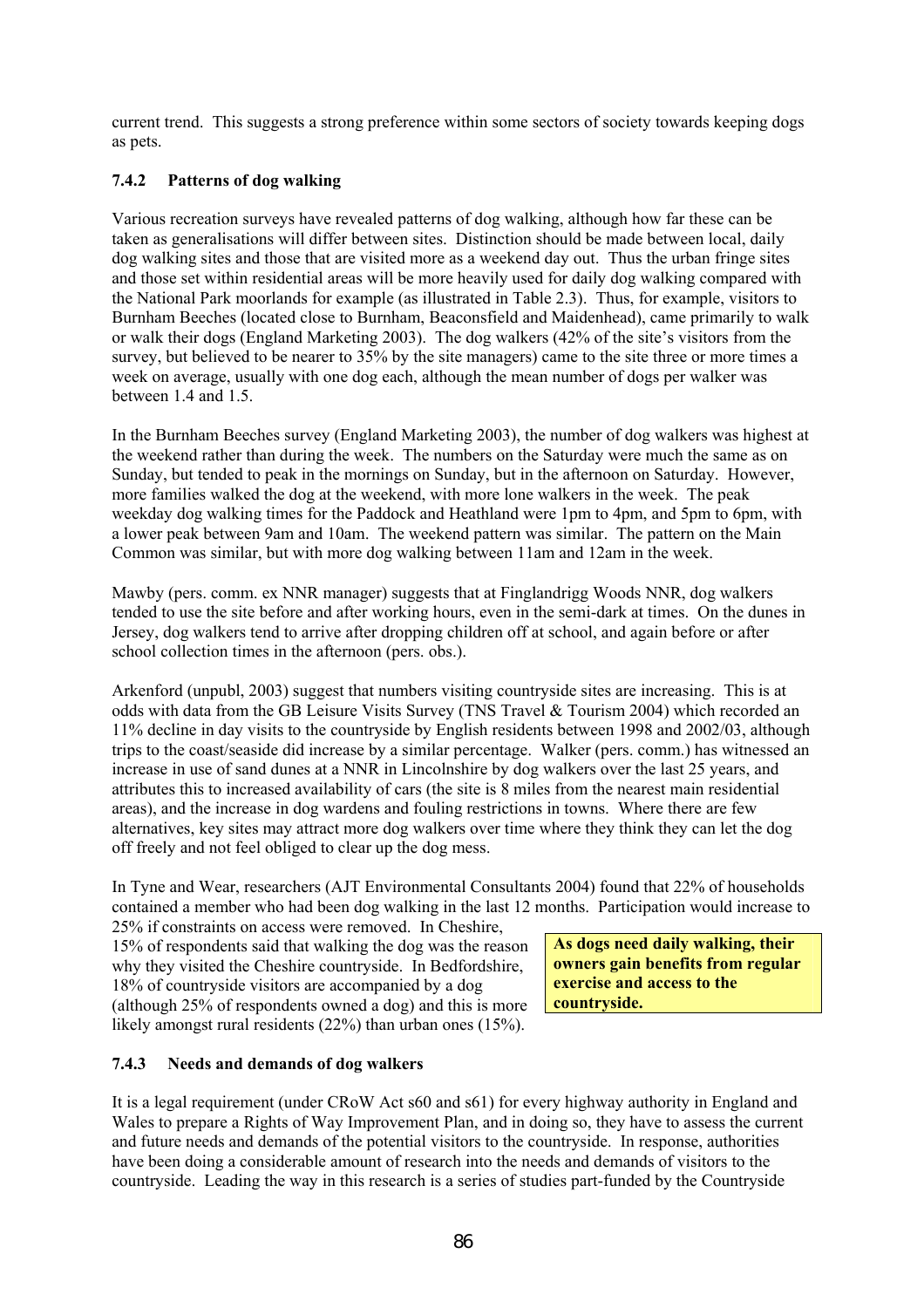Agency through its Exemplar Project. This is being conducted in at least one authority in each of the Agency's eight regions. Most of the research classes dog walkers with other types of walkers but, in some cases, specific reference is made to dog walkers.

ADAS Consulting did research amongst residents of areas within Bedfordshire (ADAS Consulting 2004). They found from a focus group session that:

- the dog provided the key motivation for a walk, particularly during the week;
- the walk was also recognized by owners as a valuable opportunity for them to socialize and there was seen to be 'safety in numbers';
- during the week, local, well-known and convenient routes were used but at weekends, trips further afield were made to country parks etc.;
- choice of weekend route varied;
- length of walk during the week seemed to vary between  $\frac{1}{2}$ hr to  $\frac{1}{2}$ hrs depending on the walker's available time, with 1 to 3 walks taken each day;
- owners appeared to stick to the same routes.

The needs of dog walkers were identified as being:

- sufficient dog bins, regularly emptied;
- enforcement of dog fouling laws;
- room for the dog to run off lead in safety (ie absence of roads, livestock and other walkers);
- vegetation not too overgrown;
- clear and sufficient signage;
- clear route across fields;
- through /circular routes (they dislike having to turn back);
- opportunities for the dog to drink.

# **7.4.4 Preferences for different habitats**

There is no research available on this subject readily available. However, it is widely recognised from observational studies (eg as summarised in Taylor and Thurston 2002) that access users will tend to avoid tall vegetation. This means that there is a tendency for them to stick to paths when passing through areas where vegetation is tall (eg heather moorland, Picozzi 1971) and be more inclined to wander at will where vegetation is short (eg grazed chalk downland).

# **7.5 Professional dog caring**

In recent years, there has been significant growth in the number of businesses engaged in providing professional care for dogs. A number of different types of service can be identified. These are described in **Table 7.4**, based on information provided (pers. obs).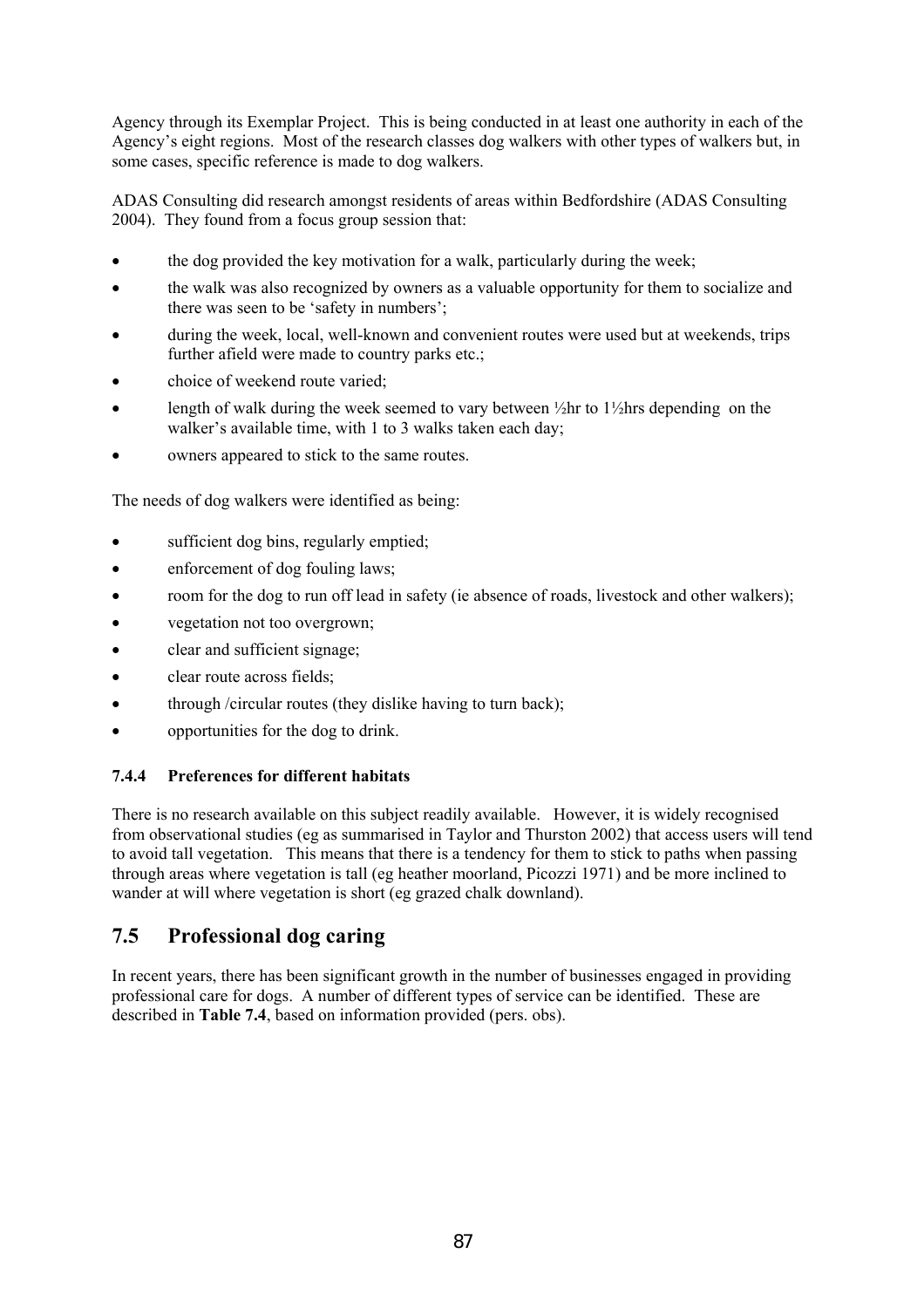| <b>Type of</b>          | <b>Description</b>                                                                                                                                                                                                                                                                                                                                                                                                                                                                                                                                      |
|-------------------------|---------------------------------------------------------------------------------------------------------------------------------------------------------------------------------------------------------------------------------------------------------------------------------------------------------------------------------------------------------------------------------------------------------------------------------------------------------------------------------------------------------------------------------------------------------|
| <b>Service</b>          |                                                                                                                                                                                                                                                                                                                                                                                                                                                                                                                                                         |
| Kennels                 | Enclosed, individual housing where dogs are confined within their pen. Exercise is<br>usually on the lead by a member of kennel staff or in a paddock owned by the kennels.<br>There is usually little relationship between the kennel staff and dog but the dog remains in<br>a secure environment. A well-established and mature service. Kennels must be licensed<br>and, in order to obtain a licence, must comply with the Animal Boarding Establishment<br>Act 1963.                                                                              |
| House<br><b>Sitters</b> | The sitters live in the house when the owner is away. They fulfil a dual role of security<br>and carer for any pets of whatever species which are resident there. House sitters may be<br>friends/family or a professional. A well established service, but increasingly popular with<br>professionals who live in the countryside. There is a national representative body $-$ the<br>National Association of Registered Petsitters (NARP) (see website:<br>http://www.dogsit.com/pages/869224/index.htm).                                             |
| Dog<br>Carers           | The dog goes to stay in the house of a carer who aims to look after the dogs in the same<br>way that it is cared for at home. This service has traditionally been carried out by friends<br>and family, but professional services are now available. This business is growing fast<br>from a low base. NARP also aims to represent dog caring companies. In good<br>operations, only dogs from the one household are looked after at any one time, and any<br>security issues concerning the dog are highlighted to the carer (as is required by NARP). |
| Dog<br>Walkers          | The dog is walked on a regular basis from the owner's house. Traditionally carried out by<br>friends and family and when the owner is at work, professional services are now<br>available. This business is growing fast from a low base. In good operations, any<br>security issues concerning the dog should be highlighted to the walker. Although there<br>have been reports of up to 20 dogs being walked at a time, this is likely to be the<br>exception, and 4 dogs is usually the practical maximum to be walked at one time.                  |

# **Table 7.4: Types of dog care services**

# **7.6 Contributions of dogs to society**

# **7.6.1 Social and health benefits**

Although dog ownership is more likely to be amongst  $C2DE^8$  socio-economic groups, the most important factor influencing ownership of dogs is the presence of children in the household. This is underlined by the fact that there is a strong dog-owning bias in the ABC1 groups towards those with families; with 27% of ABC1 households with a family owning a dog, compared with 19% of ABC1 households with no family (Mintel 2004).

Research done by Cain (1985) on 896 US military families revealed that 68% viewed their pets as full family members, and that 70% said that having a pet increased their happiness. In addition, the majority of the families believed that having a pet was important when they are sad, lonely or depressed, although no specific mention was made of dogs.

l

<sup>&</sup>lt;sup>8</sup> The letters refer to classification of people by their occupation:

A Professional

B Managerial and technical

C Skilled: C1- non-manual; C2 - manual

D Partly-skilled

E Unskilled

<sup>(</sup>Rose 1995)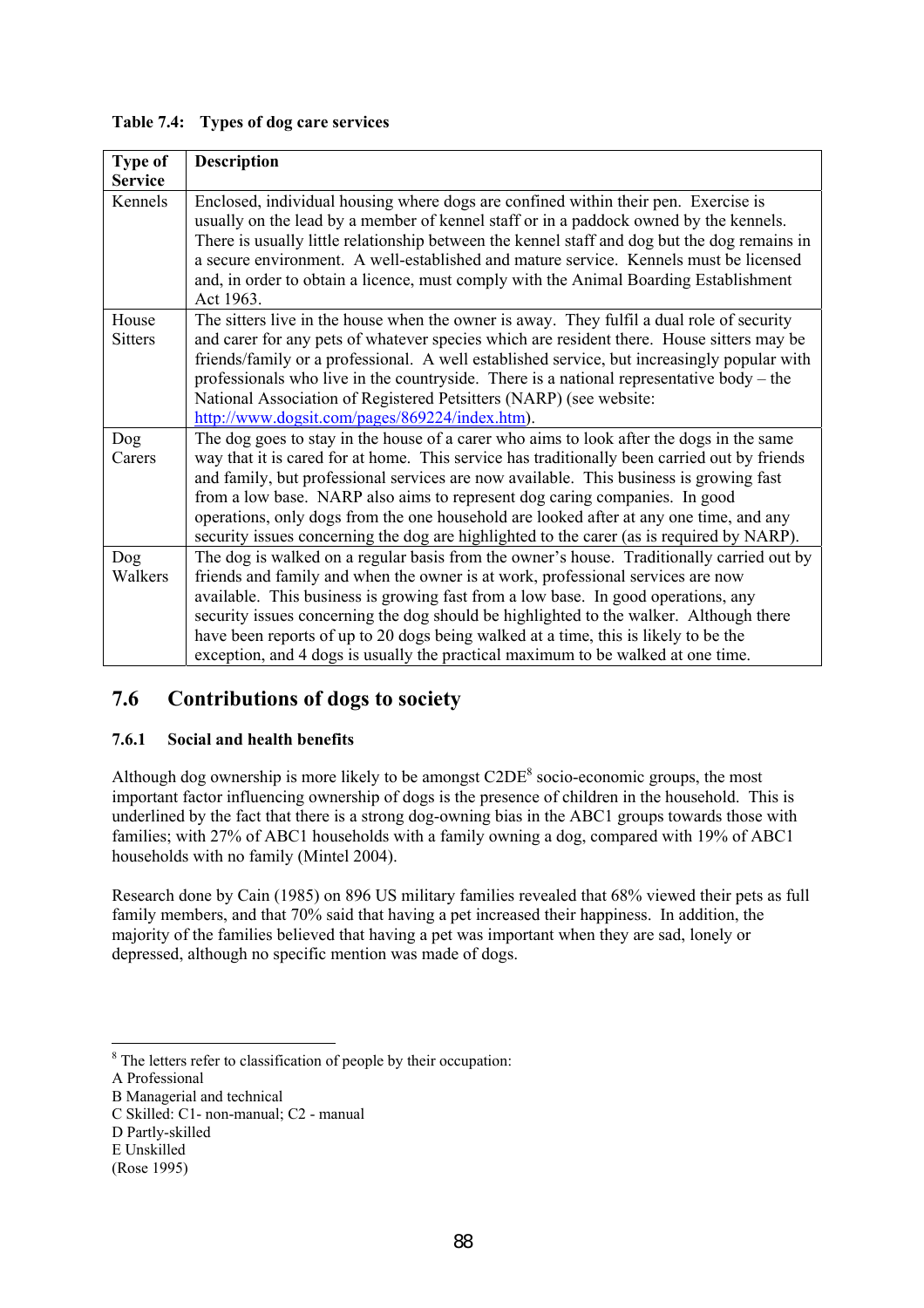Dogs require regular (at least once a day) outdoor exercise, and the first of Help the Aged's *Top Ten Tips for Healthy Ageing* is to take more exercise. The fifth tip is to get outdoors as often as possible. The many benefits of regular outdoor exercise noted by respondents include:

- "*we feel fitter and more alert*";
- "*it helps prevent disabling conditions such as osteoporosis*";
- "*exposure to light is vital for our body clocks and Vitamin D levels*".

Help The Aged's website also specifically cites walking the dog as one of its top ten ways to get more exercise and that the special benefit of having a dog at your side is that it:

- •
- boosts confidence by providing a feeling of security;
- is a great source of entertainment;
- results in other people being more likely to stop and speak to you, thus reducing risk of withdrawal from society.

(See the website of Help the Aged:

http://www.helptheaged.org.uk/HealthAgeing/Exercise/\_different\_types\_exercise.htm))

At the 10th International Conference on Human-Animal Interactions, McNicholas and others (2004) from the University of Warwick, in presenting their primary research said that three months after a bereavement pet owners reported fewer problems associated with adjustment as measured by physical and psychological symptoms of stress/distress than bereaved non-pet owners (dogs were not singled out for consideration). In addition, previous studies have shown that pets are regarded as 'generalist' providers of social support. The child-pet relationship is characterised by high emotional support and low in conflict. It would seem that the relationship between children and their pets is important to feelings of psychological well-being. Evidence also strongly suggests that exposure to pet allergens may help physical health, and this was demonstrated in their work on school attendance rates of children who own pets against those who do not.

Headley and others (2004) confirmed this, also at the conference presentation, when reporting on the three studies in Germany, China and Australia that show that pet owners go to the doctor 15-20% less often than non-owners. The

#### **Dog ownership results in important health, psychological and social benefits for all family members.**

difference remains statistically significant after controlling for gender, age, income and other key variables that also affect health. They tried to put a value on pet ownership by working out the national health budget savings due to pets. What would be the extra cost to the health budget if pets were banned and ex-owners used the health system as much as non-owners now do? Their preliminary calculations: in Germany the extra cost was  $\epsilon$  5.59 billion; while in Australia the extra cost was \$3.86 billion.

Further, Professor Sam Ahmedzai (professor of Palliative Medicine at Sheffield University) told a Society for Companion Animal Studies conference (SCAS 2004) that small-scale studies have shown that dog ownership:

- impacts favourably on levels of blood lipids, glucose and thrombotic factors such as blood pressure;
- it helps the body produce substances that boost immune levels; and
- can help to relieve pain by generating a feeling of well-being.

**Studies have shown that dog ownership produces beneficial physiological effects in people such as favourable changes in blood lipids, glucose, blood pressure, immune levels and pain relief.**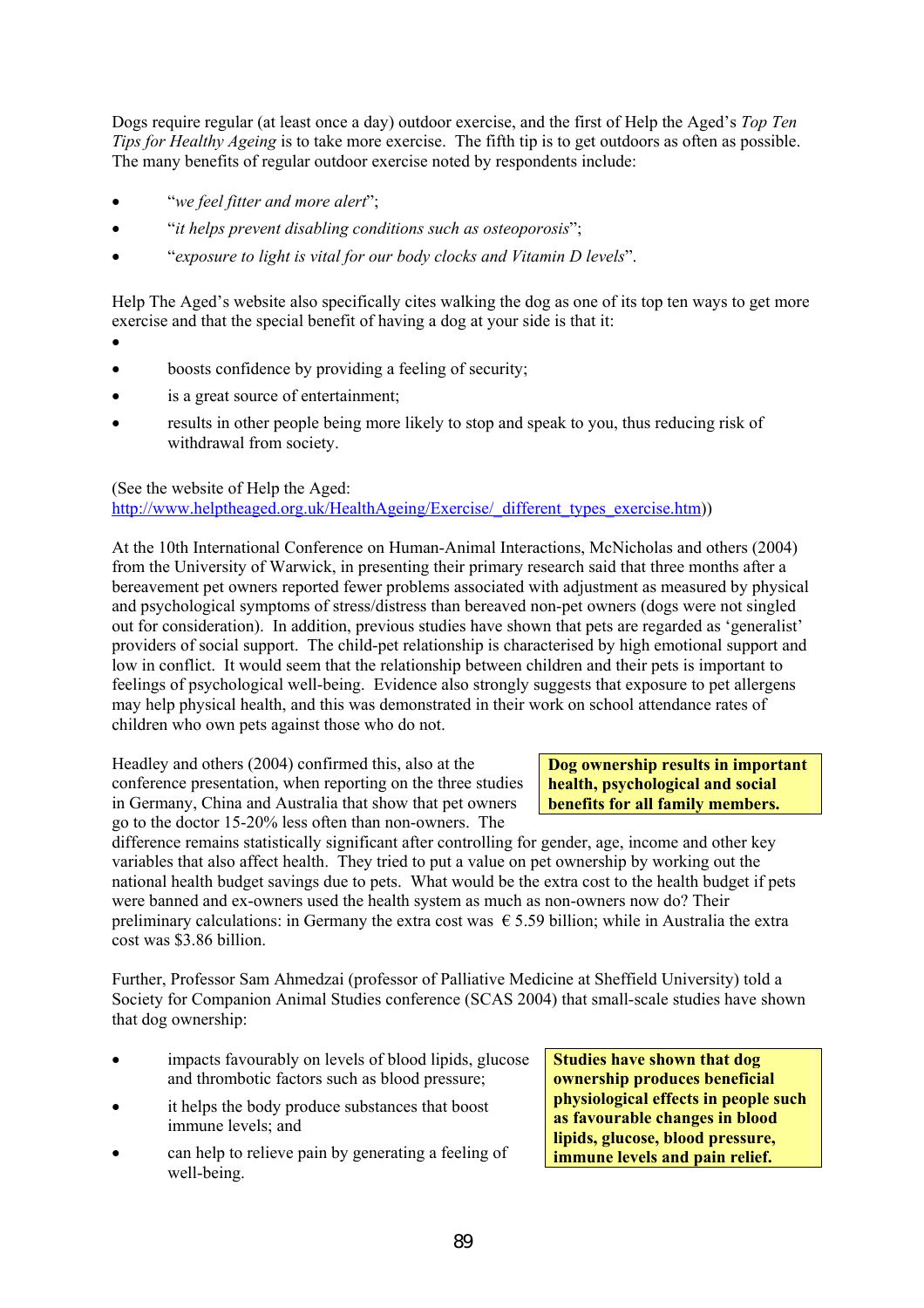The organisation Pets As Therapy (PAT) was set up to enable dogs to be taken to hospitals, hospices and other health institutions for patients to stroke and pat, thus improving their feeling of well-being; the benefits of this was supported by McNicholas and others (1993) who found that if older people are made to give up a pet when they move into residential care, they can suffer psychological and physical problems.

The Kennel Club undertook a survey of dog owners through questionnaires distributed at Crufts and available through the internet and through its partner PRODogs. The results for each question are listed in order of 'strongly agree' response in **Table 7.5** below, which in each case was the most frequent response. Given the nature of the audience, a high level of agreement would be expected and this is borne out by the results. Key findings were:

- For all the seven statement, 90% or more of respondents 'agree' or 'strongly agree' that dogs make a positive contribution to their lives.
- Due to the majority of respondents being female, the results suggest that women feel safer and have more mobility with dogs; the low number of men responding precluded analysis of this by gender, though in every case men 'agree' or 'strongly agree' with the statements.
- Three-quarters of all respondents said having a dog makes them go out walking more, and do so at levels that 'can help to reduce the risk of cardiovascular diseases, some cancers strokes and obesity'.
- The highest degree of support came from people living in cities; in every case they agreed dogs enhanced their lives and made them feel safer.
- No significant correlations with respondent age were found.

**Table 7.5: Level of agreement with statements by dog owners** 

| <b>Statement</b>                        | <b>Strongly</b><br>agree | Agree | <b>Disagree</b> | <b>Strongly</b><br>disagree |
|-----------------------------------------|--------------------------|-------|-----------------|-----------------------------|
| I would not go out walking as much if I | 83%                      | 13%   | $0\%$           | $4\%$                       |
| didn't have a dog                       |                          |       |                 |                             |
| Owning a dog makes me have a            | 75%                      | 25%   | $0\%$           | $0\%$                       |
| healthier lifestyle                     |                          |       |                 |                             |
| I feel safer when out for a walk when I | 83%                      | 8%    | 8%              | $0\%$                       |
| have a dog with me                      |                          |       |                 |                             |
| I walk with my dog(s) for at least $30$ | 75%                      | 17%   | 8%              | $0\%$                       |
| minutes, 5 or more times per week       |                          |       |                 |                             |
| It's easier to make new friends and     | 78%                      | 17%   | 4%              | $0\%$                       |
| socialise when you have a dog           |                          |       |                 |                             |
| I wouldn't go out at night as much if I | 57%                      | 30%   | 13%             | $0\%$                       |
| didn't take a dog with me               |                          |       |                 |                             |
| I feel more secure in my home when I    | 77%                      | 18%   | 5%              | $0\%$                       |
| have a dog with me                      |                          |       |                 |                             |

Source: Kennel Club 2003

A director of a pet care firm, which uses family-based carers to look after dogs while their owners are away has been told by individuals that:

- carers enjoy having dogs, simply because it gives them a reason to go outdoors and take exercise;
- having dogs is felt to be good for their children, instilling a sense of responsibility in them and habituating them to animals;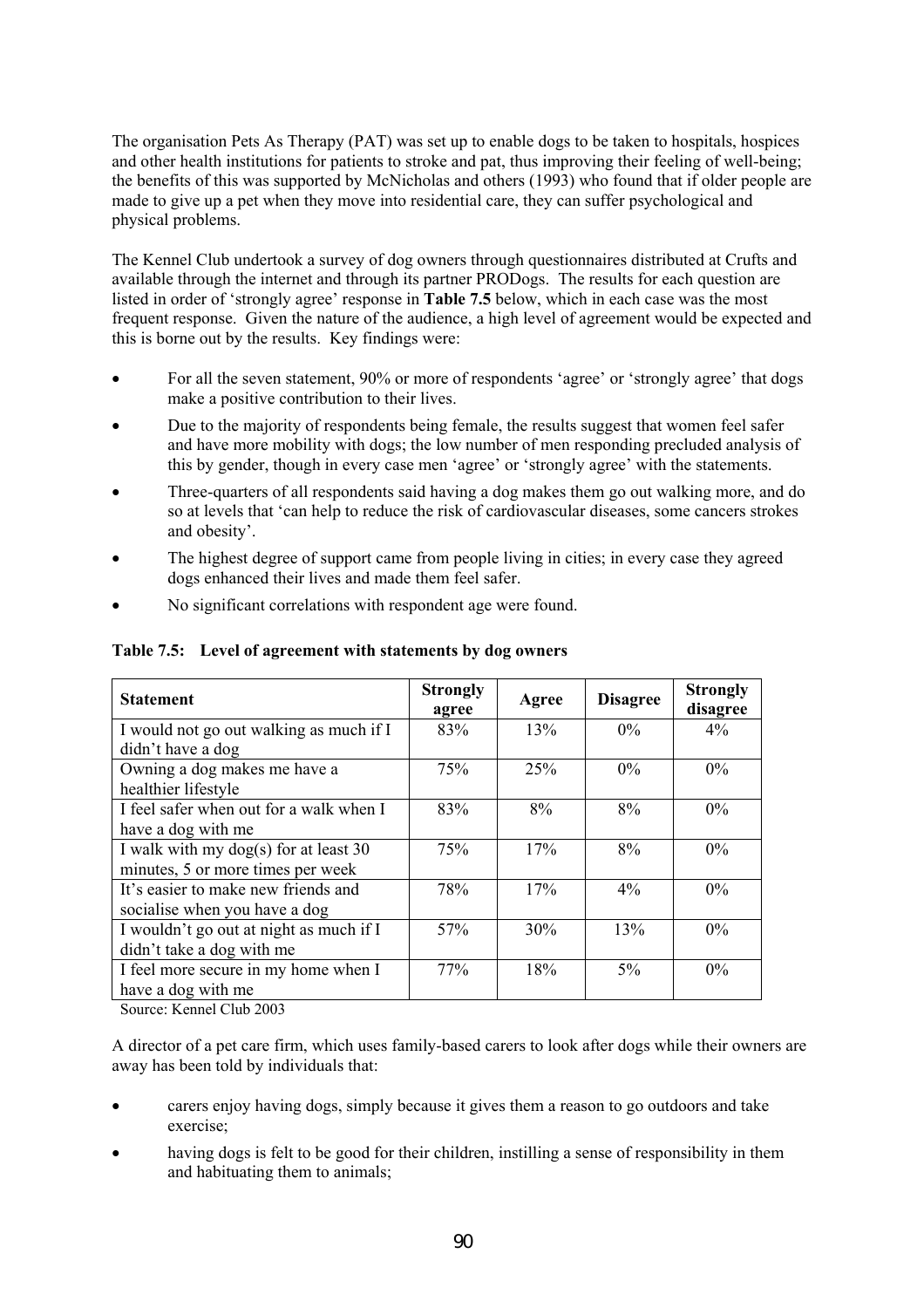- some female carers feel more secure, and therefore more willing to go out and take exercise;
- some male carers feel less self-conscious about going for a walk alone with a dog where they may encounter female walkers, as the dog legitimises their presence and reduces the risk that the females may feel threatened.

National Pet Week is a charity that aims to promote responsible pet ownership. It supports pets in schools and, on its website, says that school pets have been found to:

- motivate pupils to think and to learn, as children have a high level of natural interest in, enthusiasm for, and enjoyment of animals, and thus improve academic achievements;
- encourage pupils to have a respect and reverence for life and thereby improve their relationships with other pupils, parents and teachers;
- foster a sense of responsibility and nurturing in children;
- lead to the development of hobbies / careers in animal care.

**Pets in schools promote emotional maturity amongst children by fostering a sense caring and responsibility, stimulating a desire for learning and engendering a calming effect that makes for an environment more conducive to learning.** 

Teachers have also found therapeutic benefits for children with special needs. For example:

- a calming effect on pupils, particularly those with behavioural or learning difficulties; improving behaviour and concentration, reducing stress and improving self-esteem;
- encouraging expression and participation in more withdrawn children;
- animals can help when working with the most vulnerable children;
- educational improvements with low achievers.

Pets in schools also have social benefits for the school community:

- enhancing the learning environment, creating a sense of security and family warmth for the pupils;
- encouraging the involvement of parents and the wider community in school activity;
- helping to promote the school as an important nurturing influence in the community;
- reducing the incidence of truancy, vandalism and conflict through fostering a greater sense of community.

(See the website of National Pet Week: www.nationalpetweek.org.uk/teac\_pack.htm#3).

# **7.6.2 Working dogs**

Dogs have been living with humans for about 15,000 years (Hamer 2001) sharing their food and shelter, but also working for man's benefit. In Homer's Odyssey, written in the  $8<sup>th</sup>$  century BC, dogs appear as hunters and guards.

Dogs of a variety of breeds and crossbreeds have been used extensively in livestock farming for a variety of purposes:

- rounding up stock;
- guarding stock against predators;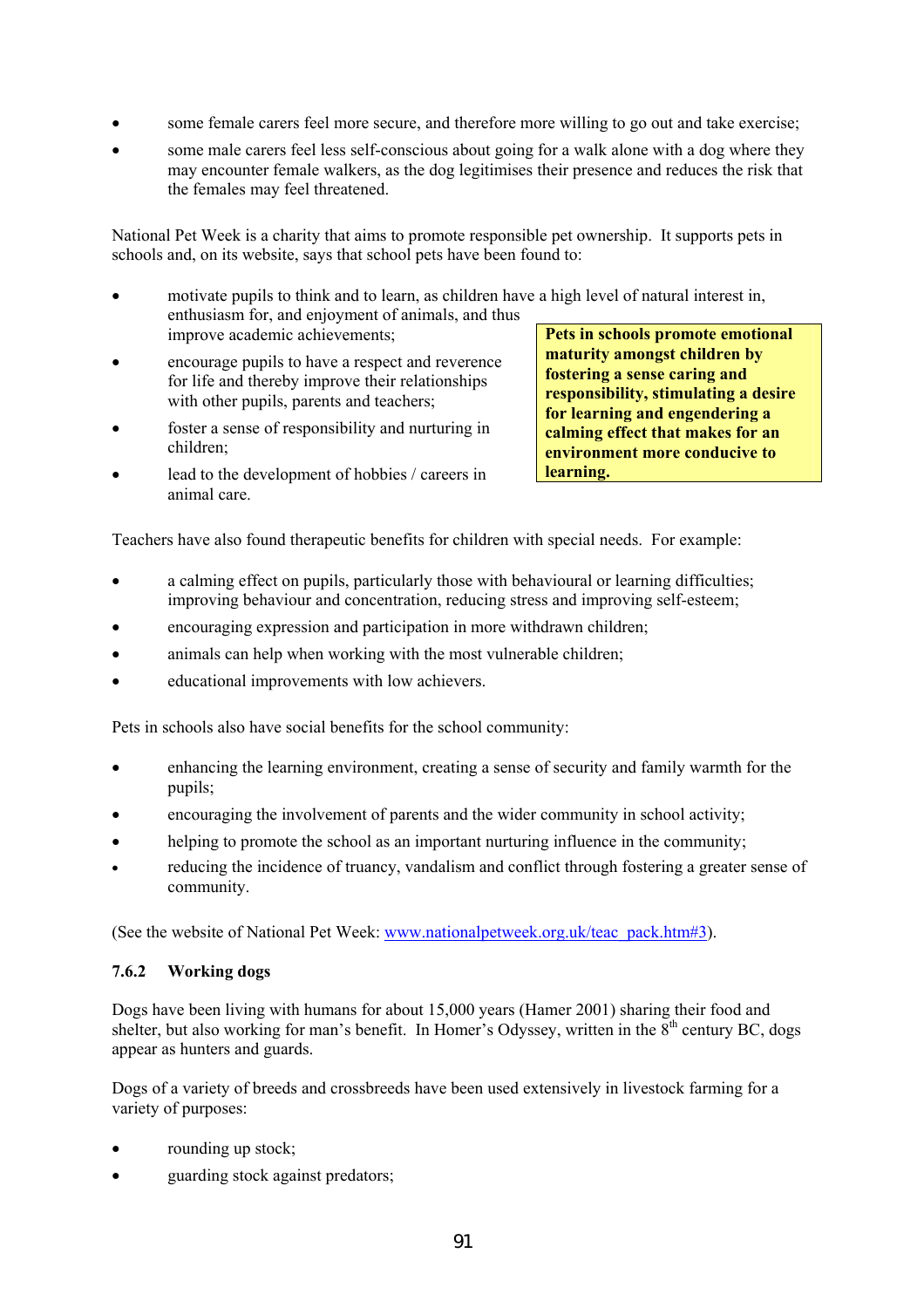- vermin control;
- guarding people and property.

Dogs have been given crucial military roles throughout history:

- Mastiffs helped defend Britain against Julius Caesar;
- North American Indians used dogs as sentries;
- dogs were used in the Spanish-Moroccan War of 1919-26 to draw enemy fire and expose their positions.

There are countless stories of dogs' loyalty to man, bravery and courage and at each stage, man's understanding of what dogs can do and how to train them has developed (Hamer 2001).

Today, there are still many working roles in the services for dogs that include:

- protection dogs trained to provide controlled aggression in the apprehension of intruders at restricted military installations;
- arms-and-explosives search dogs for the detection of caches of weapons and bomb-making items;
- tracker dogs trained to follow a suspected terrorist after an incident or by back-tracking from an incident in order to gain information on a suspected terrorist's movements before an incident;
- drug detection dogs trained to detect the illegal passage of prohibited substances into the UK.

(See the website of the Royal Army Veterinary Corp's Animal Defence Centre: http://community-2.webtv.net/Hahn-50thAP-K9/K9History26/).

Dogs are frequently used at disaster scenes to find people buried in rubble. An estimated 350 specially-trained dogs were used at the World Trade Centre in September 2001 to detect people either alive or dead. After the initial rescue period, these 'cadaver' dogs played a critical role in locating the bodies along with wallets and purses that have led to the identification of the deceased. (See the website of the UK Fire Services Search and Rescue Team: www.ukfssart.org.uk/us%20search%20dogs.htm).

In 2003, Buster, a six year old springer spaniel, was awarded the Dickens Medal for his efforts in Iraq. Buster is considered to be responsible for saving the lives of countless civilians and troops following the discovery of a hidden cache of weapons explosives. (See the website of the Pet Food Manufacturers' Association: www.pfma.com/public/benefits1.htm).

In snowy climates, dogs are still used as draft animals either to pull sledges (called pouks) or carrying small packs. They have played a key role in polar exploration and were central to the debate of the relative success/lack of success of Amundsen and Scott in their efforts to reach the South Pole (eg Fiennes 2003).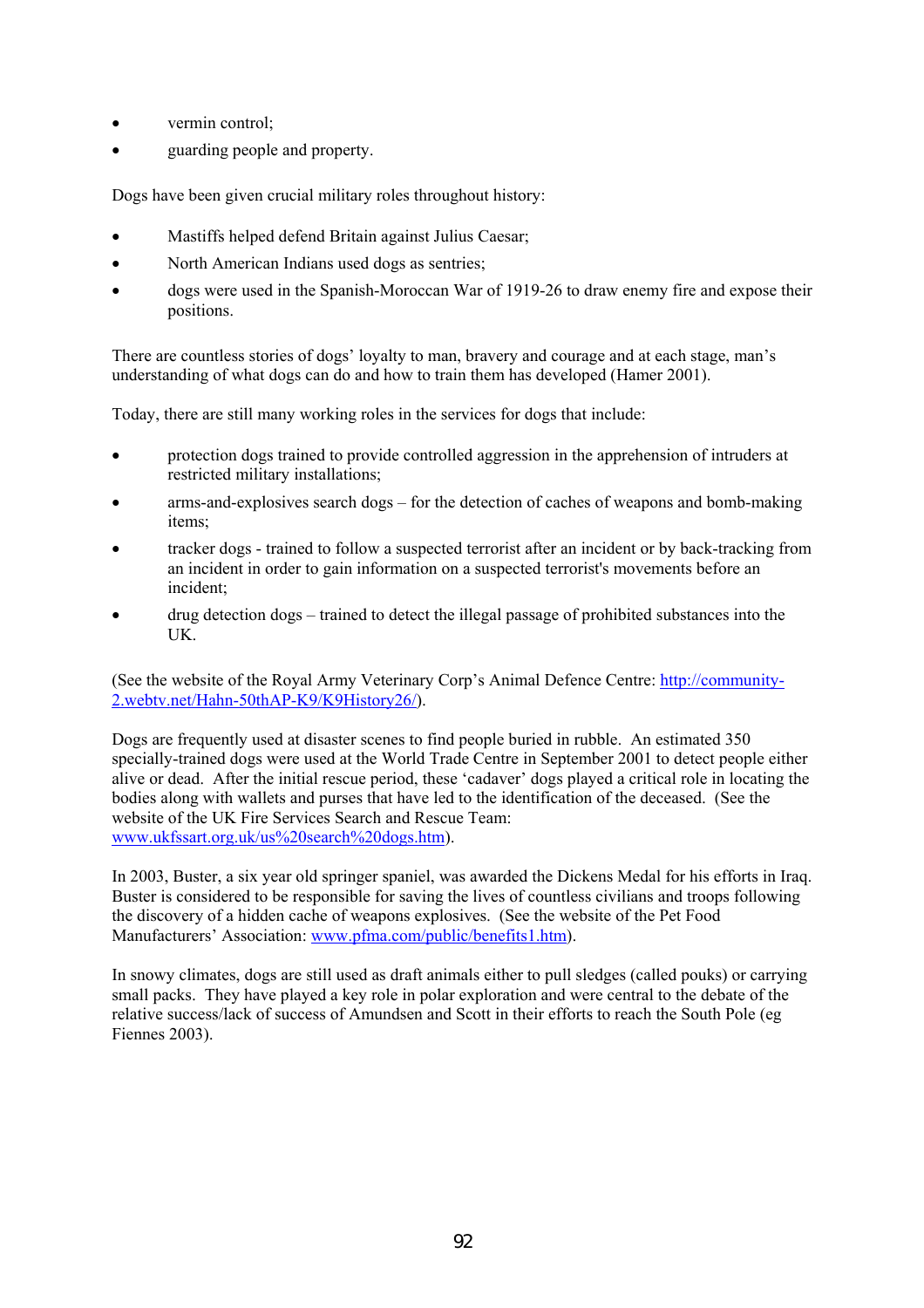# **7.6.3 Assistance dogs**

Increasingly, dogs are being trained to a variety of roles in which they assist disabled people lead fuller and more independent lives. In the UK, these dogs are usually supplied and trained by one of the following charities under the umbrella organisation, Assistance Dogs (UK):

- Support Dogs offers a variety of types of assistance dogs: Seizure Alert® (for people with epilepsy), disability assistance, medical assistance, seizure response dogs for children, hypoglycaemia alert dogs for people with diabetes, dogs for people with emotional conditions;
- The Guide Dogs For The Blind Association for people with sight problems;

**In Western society, dogs have assisted humans as working dogs but their potential as assistance dogs is only recently being extended – dogs have now been trained to alert epileptic owners to imminent seizures.** 

- Hearing Dogs For Deaf People for people with hearing problems;
- Dogs For The Disabled;
- Canine Partners for people with mobility disabilities.

Information can be obtained from the website: www.support-dogs.org.uk/content.php?categoryId=30. A support dog can be trained to do many simple tasks that may assist their owner, some of which are:

- opening and closing doors;
- picking up objects;
- assisting with dressing and undressing;
- assisting with going to the shops;
- acting as a physical support;
- raising the alarm:
- operating control buttons;
- switching lights on and off;
- carrying items;
- loading and unloading the washing machine;
- fetching the telephone and other items.

A medical assistance dog provides support and assistance for people with specific medical conditions such as hypoglycaemia and other similar disorders.

The organisation 'Support Dogs' train Seizure Alert Dogs® to respond and alert their owners to an imminent epileptic seizure by giving their owners a significant signal many minutes prior to a seizure. Sufferers from the condition report that the feelings of security and independence clients have gained through having a Seizure Alert Dog® is tremendous, not only because they have a warning prior to a seizure but because they are able to take their dog with them everywhere. (See the website of the charity, Support Dogs UK www.support-dogs.org.uk/content.php).

# **7.6.4 Economic benefits**

Data on market sizes are typically acquired by market research companies; and acquiring these data can be costly. Therefore, the data acquired for this study are limited to an

**Sales of dog food were nearly £1bn in 2003.** 

estimate of the value of dog food sales – of £839m in 2003 (Mintel 2004). In addition, businesses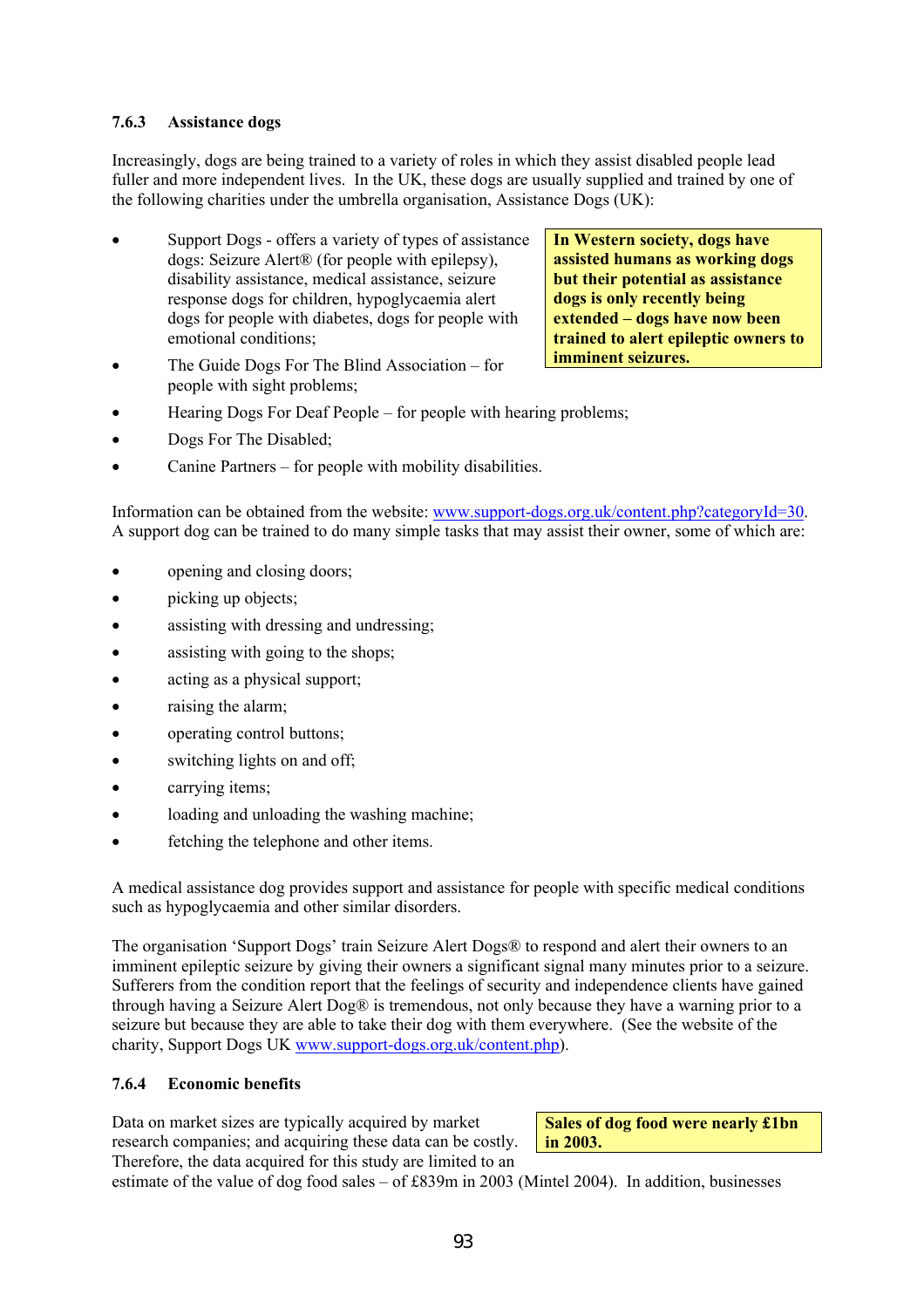involved in providing veterinary services, pet accessories, grooming, care, breeding and behaviour industries all benefit from dog ownership. Since the number of dogs kept as pets is high, these related economic activities must make a useful contribution to the economy.

# **7.7 Health and safety issues**

There is a range of issues concerning the safety aspects of dogs in the countryside in general, which are also relevant to conservation areas. Safety concerns can be split into three main areas:

- the risks of injury to people from dogs, including the trauma associated with fear of dogs, especially amongst children following an unhappy encounter and in certain ethnic groupings that perceive dogs as unclean;
- the risk of injury to people with dogs;
- risks to people from zoonoses carried by dogs.

# **7.7.1 The fear and risks of injury to people from dogs**

Research has found that a significant number of people fear dogs or feel uncomfortable if approached by a dog they do not know. At Burnham Beaches (England Marketing 2003), out of control dogs were a major cause of concern to visitors, including reports of people saying they were ".. terrified of dogs..". Being approached by a dog they didn't know was deemed to be unacceptable by 80% of nondog owners. This fear of dogs may take on a different form if they are considered to be unclean out of religious conviction and appears to have been the cause of a Muslim teenager's death (BBC News 2005a). Respondents to the national survey (discussed in Section 9) reported observations of people taking evasive action when approaching a dog although it is not possible to deduce from these observations what motivated the evasive action.

The Department of Trade and Industry's (DTi) Leisure Accident Surveillance System (DTi 2003) estimated that there were over 64,000 leisure-related accidents involving dogs in 2002. A similar number of accidents with dogs were reported as occurring in the home, as reported in the Home Accident Surveillance System (DTi 2003). These include all accidents irrespective of the location in which they occurred.

Practical Advice for Clinical Guidance (PRODIGY) quotes Brogan and others (1995) in saying that where children are bitten by a dog, it is usually their own household pet. The mean age of the dogbite victims is 13 years old. To reinforce this, a contributor to www.auspet.com wrote that in the USA the most common attack is usually by the family dog; more often than not, when it is leashed, fenced, chained or indoors. In addition, they assert that nearly half of all attacks occur on the street, pavement, or area adjacent to the owner's property.

Taylor and others (2002) infer that the lack of specific data on accidents or injuries to people in the countryside (of which injuries caused by dogs would be a subset) means that it is not a serious or significant problem at a national level. Experience of a professional dog carer is that a pet dog is most unpredictable when it is cornered and feels vulnerable to a perceived aggressor. When outside this is most likely to arise when the dog is on the lead and comes into close proximity to other dogs, such as down a narrow path.

# **7.7.2 The risks of injury to people with dogs**

Data from the Health and Safety Executive (HSE 2001) show that there were 27 accidents involving people and livestock between 1991 and 2000 in England, Scotland and Wales. All were recorded as having involved people on rights of way and in 'fields' (rather than open country). A dog was present with the walker in 20 of these incidents, and the injuries were inflicted by cows which had calves. It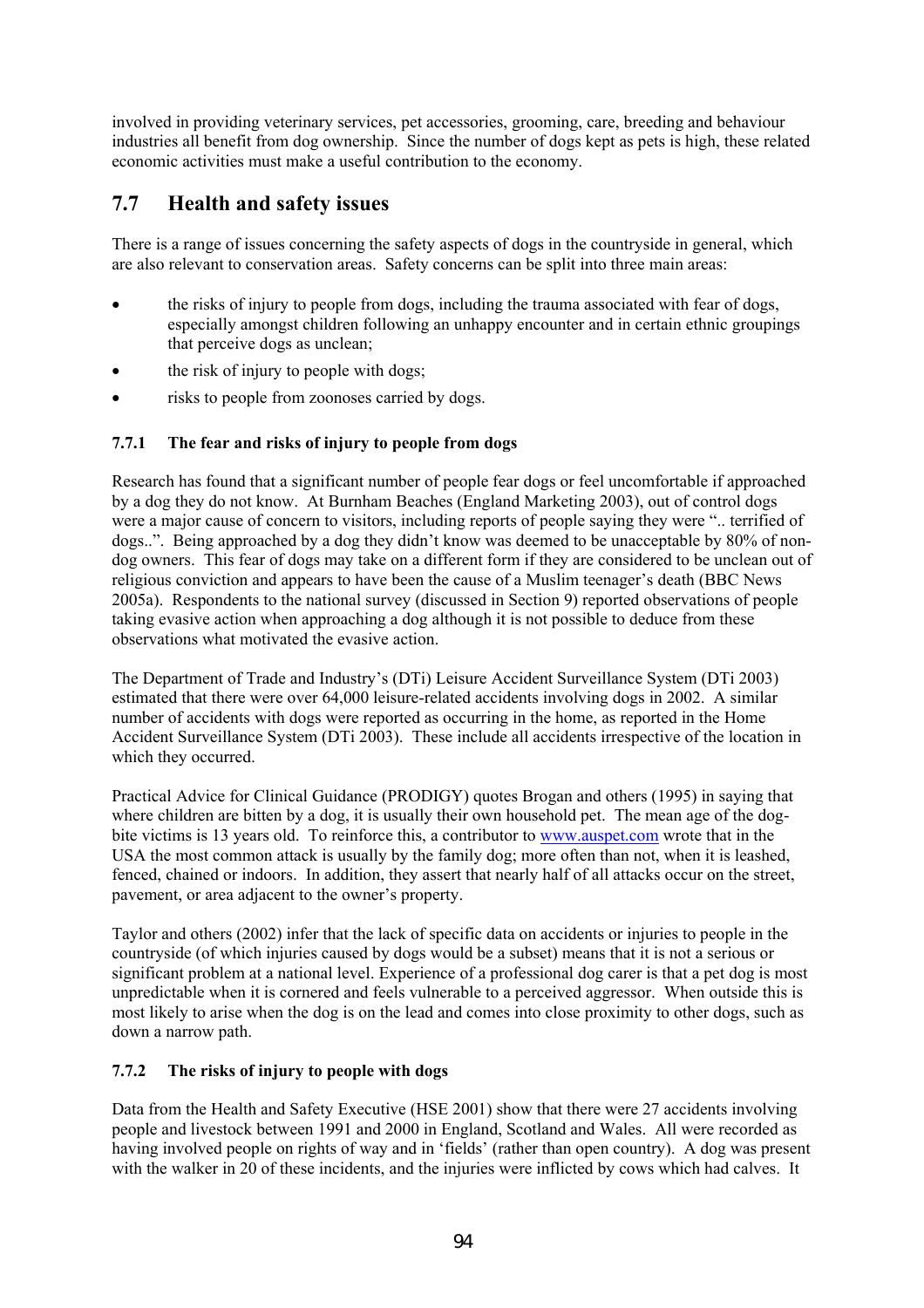is concluded that there is a risk to people in the countryside when they are walking a dog through a field of cows with calves, although the risk is relatively small when viewed against the large number of countryside visits that are undertaken (Taylor and others 2002)

**Suckler cows with calves pose a risk to dog walkers when crossing fields.** 

Although risks from suckler cows are believed to be greater to an individual when accompanied by a dog, absence of a dog is no guarantee of safety. In 2003, a walker in Scotland was attacked and subsequently died from injuries inflicted by a suckler cow (with calf at foot) and no dog was present to provoke the cow (HSE 2004).

Data from the DTi's Leisure Accident Surveillance System (DTi 2003) show that an estimated 82 people were involved in accidents with a cow, bull or calf in 2002. However these data do not show whether a dog was involved or not.

There are also incidences of people putting themselves at risk by trying to save dogs that have got into difficulty in water (RoSPA 1999). One situation is where dogs have broken through ice on frozen ponds or lakes. An example

**One of most significant risks arises from people trying to rescue dogs from waterbodies.** 

was the deaths of two teenage boys who drowned in the sea off Blackpool on 28<sup>th</sup> May 2005 while trying to rescue their friend's border collie (which also drowned) (BBC News 2005b). According to Lifeguard magazine (1998) dogs are more able to withstand the cold water than people and usually save themselves. RoSPA (1999) advise that it is best to stay on the bank, or better still, keep the dog on the lead.

#### **7.7.3 Risks to people from zoonoses transmitted by dogs**

Some commentators believe that dogs in developed countries are becoming, in general, less healthy than in the past and attribute this to poor breeding practices (Holster 2001). As a result, different breeds are pre-disposed to certain diseases and conditions (see: http://www.petstation.com/drbob-dogbreed-diseases.html). No data were found regarding trends in treatment of dogs for disease, although the Kennel Club and BSAVA have jointly undertaken a national survey of dog health and results should become available in late 2005/early 2006. However, the area of concern for human health is zoonoses.

Zoonoses are diseases that are passed from animals to humans, and are also called zoonotic illnesses. On occasion it is possible for dogs to carry germs and parasites that can make people ill; however, good hygiene, veterinary care and regular prophylactics can reduce these zoonoses or eliminate them from the dog population.

The most significant zoonoses relevant to England and Wales are:

- Roundworm (*Toxocara canis*);
- $Ringworm a fungal infection;$
- Mange Sarcoptic mites;
- Lyme disease Spirochaete bacterium;
- Campylobacteriosis;
- Rabies;
- Leptospirosis.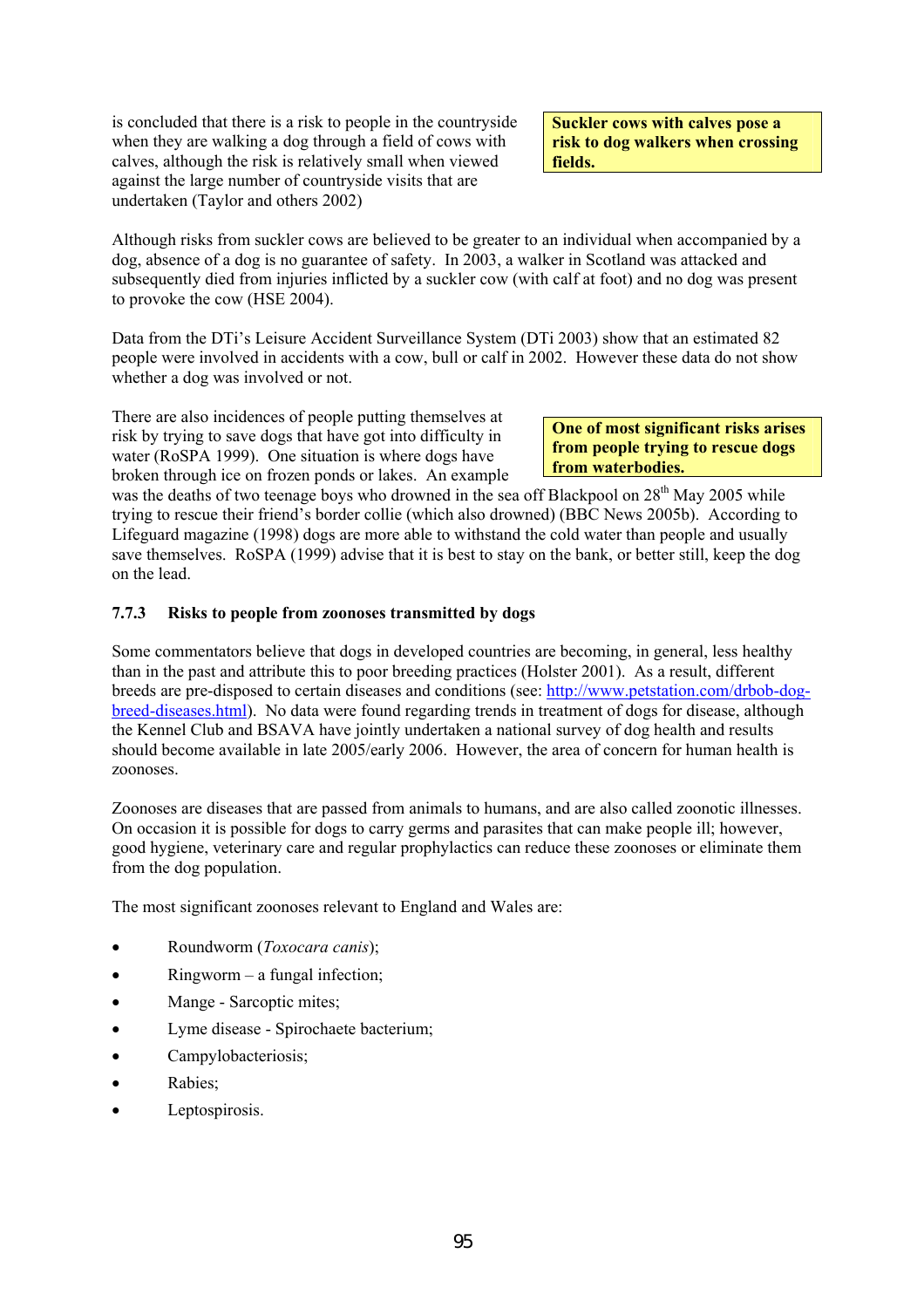Each is described briefly below. None of the zoonoses are particularly prevalent in England and no data were found on the frequency of occurrence, other than for roundworm.

**Dog-borne zoonoses are not a significant threat to human health.** 

#### **Roundworm**

*Toxocara canis* is an infestation of roundworm (in its adult stage) that lives on the small intestine of dogs and foxes. Dogs will usually not show any clinical signs although affected animals may have a dull coat and swelling of the stomach, and experience weight loss and diarrhoea.

Eggs produced by the adult roundworm in the small intestine of the dog or fox are excreted. When defecated, eggs are not infectious. Under optimal conditions, which in this country is during the summer months only, eggs take 2-3 weeks from the time they reach the open environment to the time they become infective. The eggs are particularly resistant to environmental factors and can remain viable in the soil for several years (National Trust 1998, Bayer undated). The eggs can be transmitted rapidly by dogs, birds, small mammals, earthworms, beetles and flies. Rain splash and mowing operations may also disperse eggs.

Toxocara eggs are sticky and will adhere to anything with which they come into contact, including humans. People risk becoming infected if they ingest the eggs. However, children are most at risk because they are most likely to be playing in the soil and to fail to wash their hands. In humans, the larvae can only develop to larval stages, but they are able to migrate through the body and cause an inflammatory response. In severe infestations, an inflammatory response in the eye can lead to partial or full blindness. The majority of symptoms do improve with time and rarely require intervention with medicine.

The British Small Animal Veterinary Association (BSAVA 1994) data conclude that cases of infection are greatly exaggerated as only two percent of adults show antibodies to *Toxocara canis;* in spite of ENCAMS' (undated) research that found that 54% of dog owners had not given their dogs worming tablets and that a high percentage of public parks were found to have eggs present. Boden (2001) reports a study in which the results of blood tests on dog breeders and non-dog breeders. Antibodies to *Toxocara canis* were found in 15% of dog-breeders but only in 2.6% of the non-dog breeders.

Cases requiring treatment stand at approximately two per million of the population, or about 100 cases per year, with 20-30 of these resulting in manifestations in the eye.

Prophylactics to keep dogs clear of infestation are effective, and this is a cheap and simple procedure.

#### **Ringworm**

This fungal infection, caused by *Microsporum* or *Trichophyton*, is highly infectious as the spores may be windborne or found in the soil. Symptoms are that the dog may spend time scratching or rubbing itself against solid objects, and there will be (usually) round areas of hair loss (McKay 2002). If transmitted to humans (effected by the passing of spores through direct contact), itching symptoms are similar. Treatment is with a fungicidal wash or iodine tincture.

Season does have influence on the spread of ringworm, as it spreads more readily in damp conditions; it is rarely troublesome during the summer. In addition, it prefers overcrowded, badly-ventilated buildings and is most likely to take hold on an animal that is generally unhealthy (Miller and West 1970). It is therefore unlikely to be a problem for humans in open countryside areas.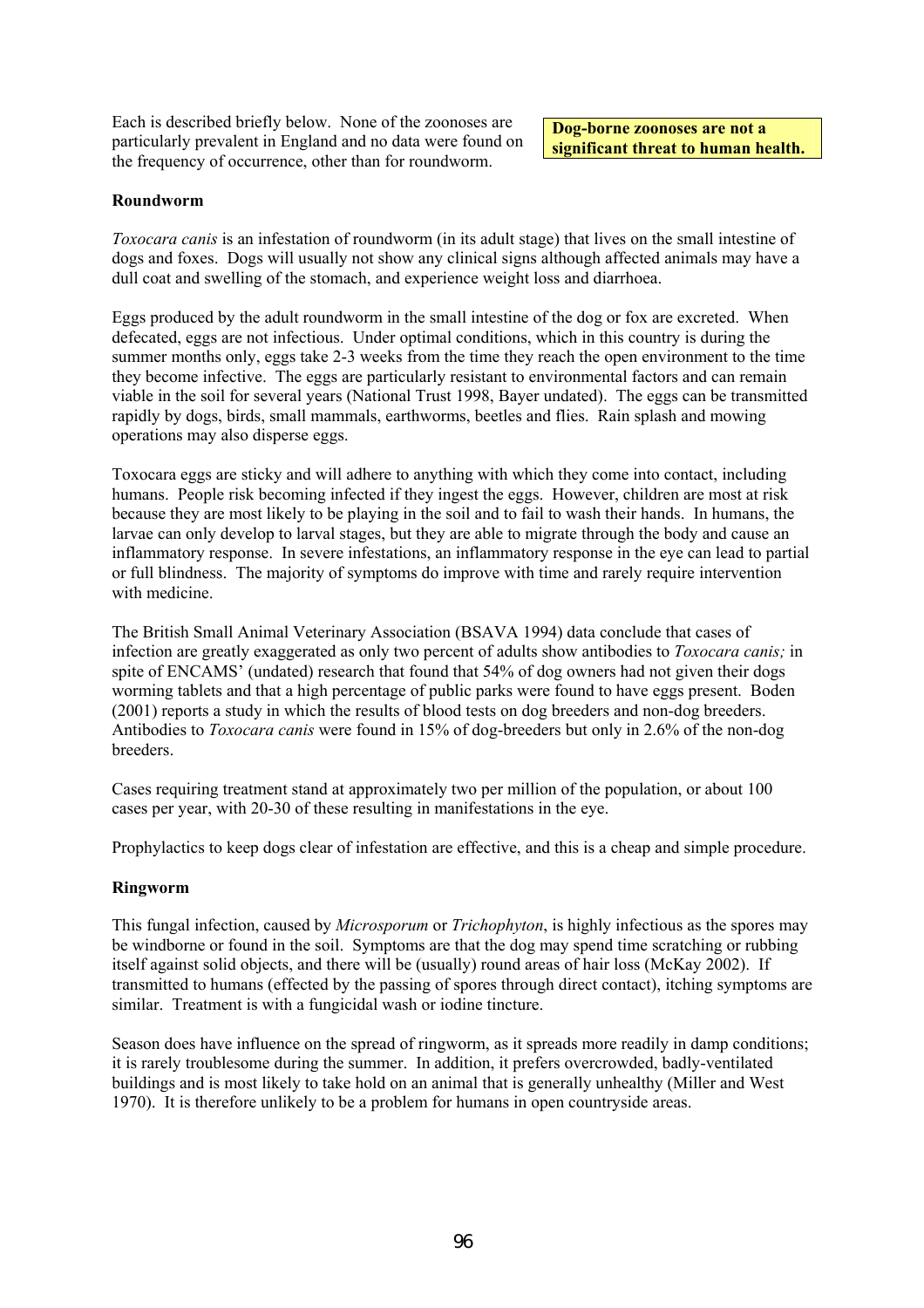# **Mange**

Sarcoptic, demodectic and otodectic mange in the dog are caused by the Sarcoptinae mites. Sarcoptic mange mites burrow into the skin and can be transmitted to humans, where they are commonly believed to cause scabies. However, the National Fox Welfare Society, on its website, maintain that this is not correct and that any symptoms may be an allergic reaction at worst (See: www.nfws.org.uk/pro/problems.htm).

Symptoms are persistent scratching, but it is difficult to diagnose, so many vets will treat scratching dogs for sarcoptic mange as a routine, rather than try to get a positive identification (personal experience by one author) as it is cheaply and easily treated. Infection is through direct contact with other infected animals or by being on infected ground and is commonly called fox mange due to its prevalence in foxes – particularly 'urban' foxes (which are a source of infection for dogs). Once again, it is most likely to take hold on an animal that is unhealthy. The products used to treat mange are similar to prophylactics used to keep dogs free of other ectoparasites, such as fleas and ticks.

The transmission of mange or scabies to people as a result of being in the countryside is unlikely to take place, as the mites do not live long once off the host (Hines 2004).

#### **Lyme disease**

Caused by the bacteria *Borrelia burgdorfei,* Lyme Disease was first recognised in the USA in 1975; the source of the infection being ticks on deer (Boden 2001). Symptoms include swollen joints, rashes and enlarged lymph nodes.

Both dogs and humans can pick up ticks as they brush against vegetation that is infested with them; however, dogs are not a primary source, this usually being deer ticks or sheep ticks. Veterinary advice is to apply regular preventative medicine to kill fleas and ticks on dogs.

#### **Campylobacteriosis**

Campylobacter are spore-forming bacteria and are micro-aerophilic (they require very little oxygen to survive). They can cause various diseases from dysentery to abortion. Species of Campylobacter have been found in dogs suffering from dysentery and diarrhoea and, in some instances, people in contact with those dogs were also ill with acute enteritis. The link between the two has not been confirmed, however, but there is suspicion that canine campylobacter is a zoonoses (Boden 2001).

#### **Rabies**

Rabies is an acute viral disease that can infect all warm-bloodied animals, including humans, and is generally fatal (Sime 1999). Present in continental Europe, there are strict controls and measures to prevent it reaching Britain.

A fatality in Britain occurred as a result of infection by European Bat Lyssavirus (EBL) from a Daubenton's bat (carrier of north European rabies), this being only the third instance of infection recorded in the British bat population since the first in 1996. In contrast, 630 EBL cases were recorded in northern Europe (mostly Germany, Holland and Denmark) between 1977 and 2000, of which three were fatal.

(see website: http://www.simplyworkwear.co.uk/newspro/arc10-2002.html).

# **Leptospirosis**

Leptospirosis transmission is typically associated with rats' urine. However, the Leptospira bacteria have been found in cattle, pigs, horses, dogs, rodents, and wild animals. Humans become infected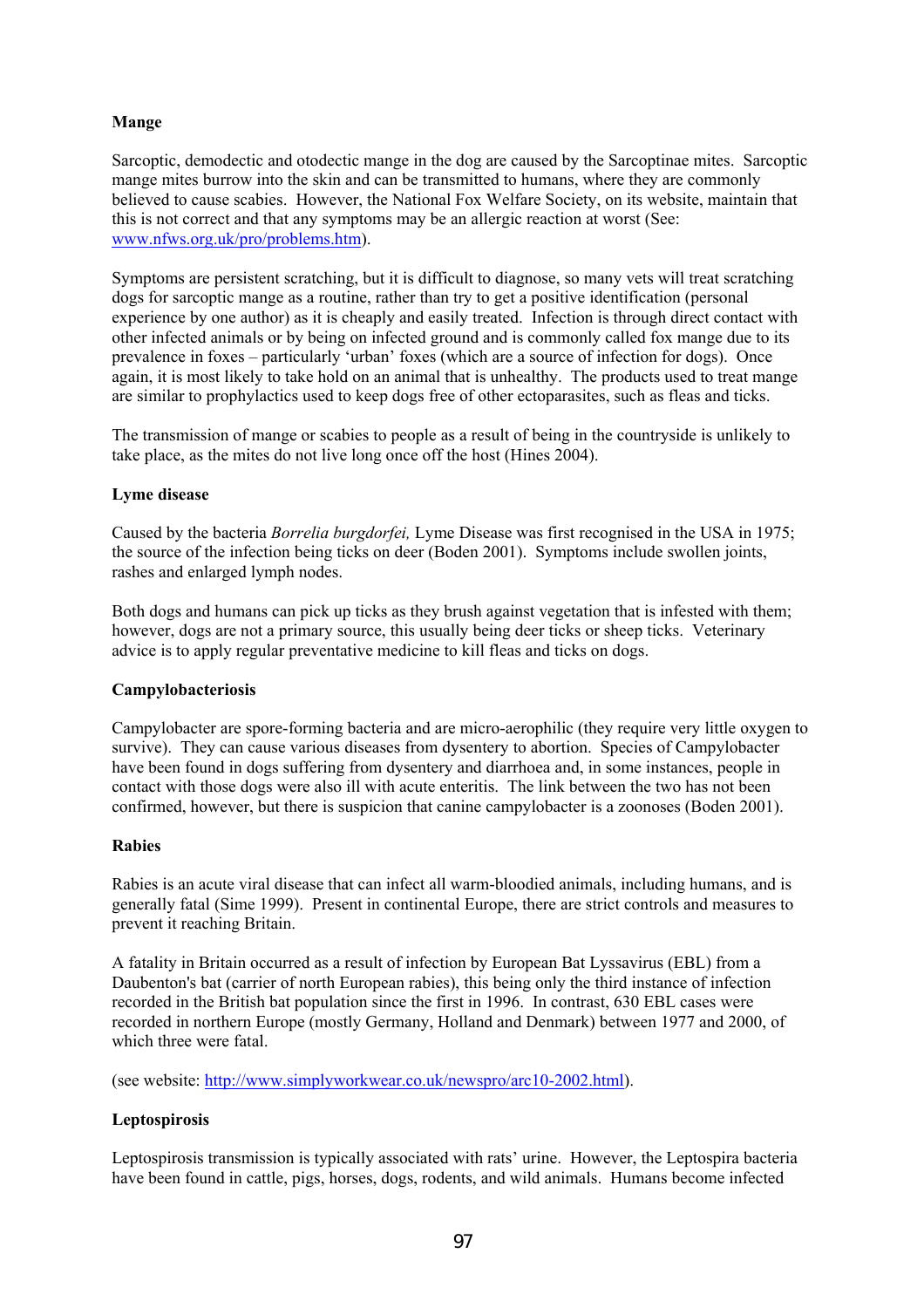through contact with water, food, or soil containing urine from these infected animals, and illness usually begins abruptly with fever and other symptoms. Leptospirosis may occur in two phases: firstly, fever, chills, headache, muscle aches, vomiting, or diarrhoea. In the second phase, the patient may recover for a time but become ill again. If a second phase occurs, it is more severe and the person may have kidney or liver failure or meningitis. This phase is also called Weil's disease. Leptospirosis is treated with antibiotics. (See the website of the Centers for Disease Control and Prevention, Department of Health and Human Services.

www.cdc.gov/ncidod/dbmd/diseaseinfo/leptospirosis\_g.htm)

# **7.8 Synthesis**

The presence of dogs in areas of countryside with public access can detract from people's enjoyment. A variety of reasons (including their tendency to disturb wildlife) are reported but dog mess is the most frequently cited. Its presence is an all-too-evident indicator of an irresponsible approach to dog ownership, and many dog owners are in denial of any responsibility. First-time dog owners do not appear to receive education about the potential effects of dogs on wildlife and social pressure does not seem to be effective. It seems from the national survey that many visitors to nature conservation sites will take action to avoid encountering dogs.

A similar attitude towards dogs is evident in other 'western' countries. However, Islamic countries have a more ambivalent attitude towards dogs and appear, on balance, to be more comfortable without the presence of dogs in domestic and recreational settings. Different attitudes are found in other Asian cultures.

Dog owners, however, derive a large number of benefits from dogs. Not all dogs are pets and there are many ways in which dogs contribute positively to society (eg assistance dogs for blind and deaf people, search and rescue dogs, guard dogs, sheep dogs and so on). Where dogs are kept as pets, their owners benefit mentally and physically in various ways; dogs in a household have been shown to enhance the emotional development of children with whom they co-habit, for example.

Rights of Way Improvement Plans have to take account of the current and future needs of users of local rights of way and, as regular users, dog owners are likely to have a significant influence on the content of plans. Many of their needs, however, are not dissimilar to some other groups of walkers (eg a preference for a short, circular walk, close to home, that is easy to follow) but with the additional preference for an area in which their dog can safely be let off the leash, where dog bins are provided and there is an appropriate legal framework (eg byelaws or dog control orders where needed).

Dogs also pose certain risks to people, either from disease or injury (direct or indirect). A number of zoonoses have been identified but risks to human health appear to be low relative to other risks in the countryside (eg risks from E. Coli 0157). As well as the risk of being bitten by a dog (rare), there is a very small risk of injury (and even death) of dog walkers from suckler cows.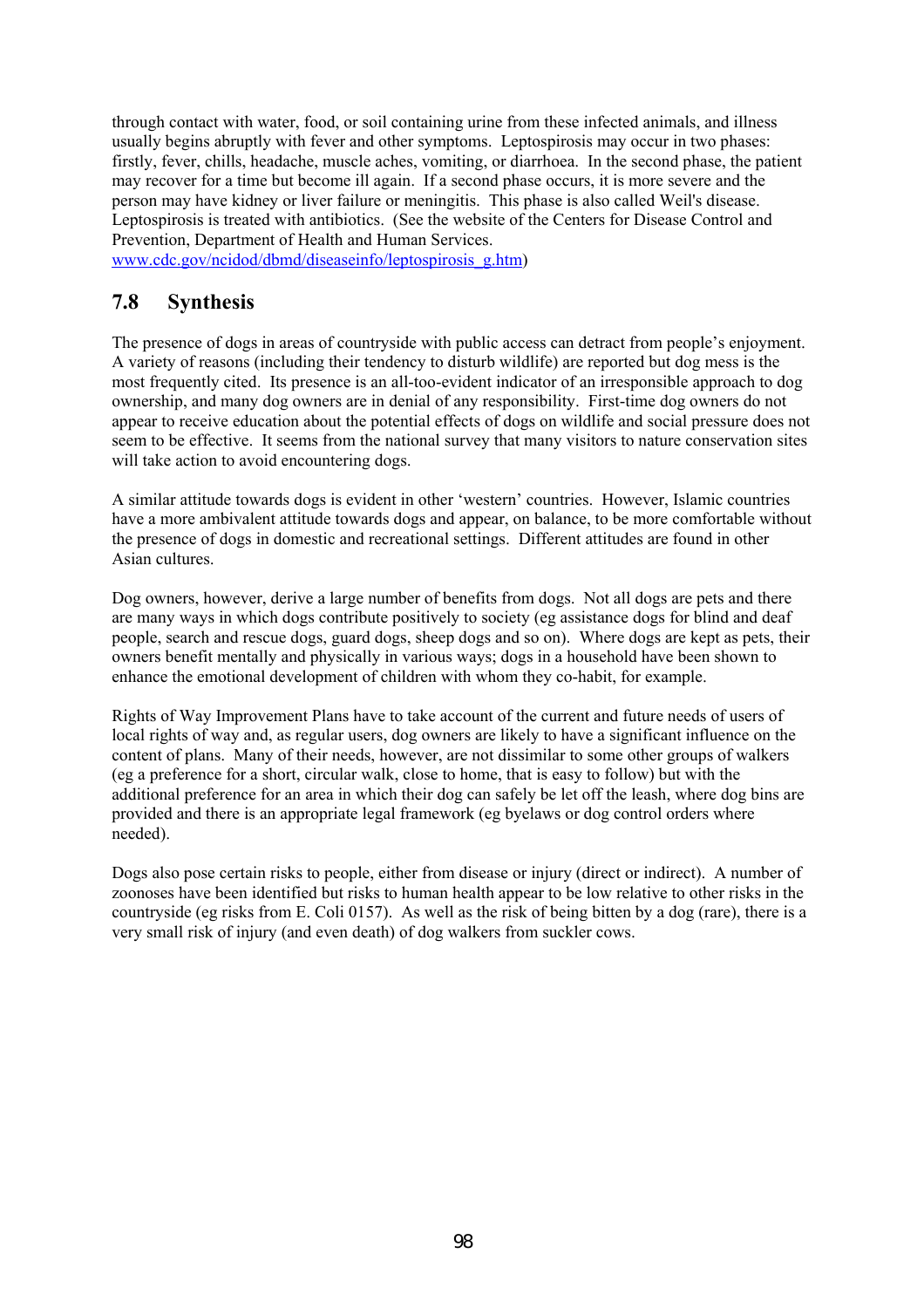# **8 Dogs and the law**

# **8.1 Key points**

- **8.1.1 Practices and byelaws**
- **Dogs are considered to be a usual accompaniment and so allowed on rights of way.**
- **Dogs are allowed on CRoW access land, subject to certain restrictions.**
- **Many public access areas are subject to local byelaws that include rules affecting dogs.**

# **8.1.2 Statutory enactments**

- **There is a variety of primary and secondary legislation that affect dog owners. These span over 50 years, and are likely to continue to change.**
- **The most relevant Acts affecting dogs in the countryside are:**
	- o **Dogs (Protection of Livestock) Act 1953.**
	- o **Wildlife and Countryside Act 1981 (as amended).**
	- o **Dogs (Fouling of Land) Act 1996 and Clean Neighbourhood and Environment Act 2005.**
	- o **Countryside and Rights of Way Act 2000.**

# **Other regulatory issues**

- **Where access is permissive, the grantor of permission may wish to impose restrictions that affect dogs.**
- **Farmers may be concerned that the presence of dogs on their land that may not have been treated against endo- or ecto-parasites may prejudice their quality assured status**.

# **8.2 Introduction**

There are a number of pieces of legislation that affect the handling of dogs in the countryside. These laws provide a legal basis for how dog owners must behave and what legal mechanisms may be available to site managers to help them control dogs. These are reviewed below, together with a number of other, non-statutory, mechanisms. The Kennel Club has produced guidance on laws affecting dogs (Information Sheet 9 – Kennel Club 2005). .

# **8.3 Laws (updated to mid-2005)**

# **8.3.1 Accepted practice and local byelaws**

**Dogs and rights of way**: There is no law that states that dogs can be taken on public rights of way. However, case law has established that the interpretation of common law is that the public can use rights of way and have with them anything that can be considered as a 'usual accompaniment'. It has been generally accepted that a dog or dogs can be regarded as a 'usual accompaniment' (Riddall and Trevelyan, 2001). Dogs must be kept under 'close control' on rights of way, although close control has not been defined in law.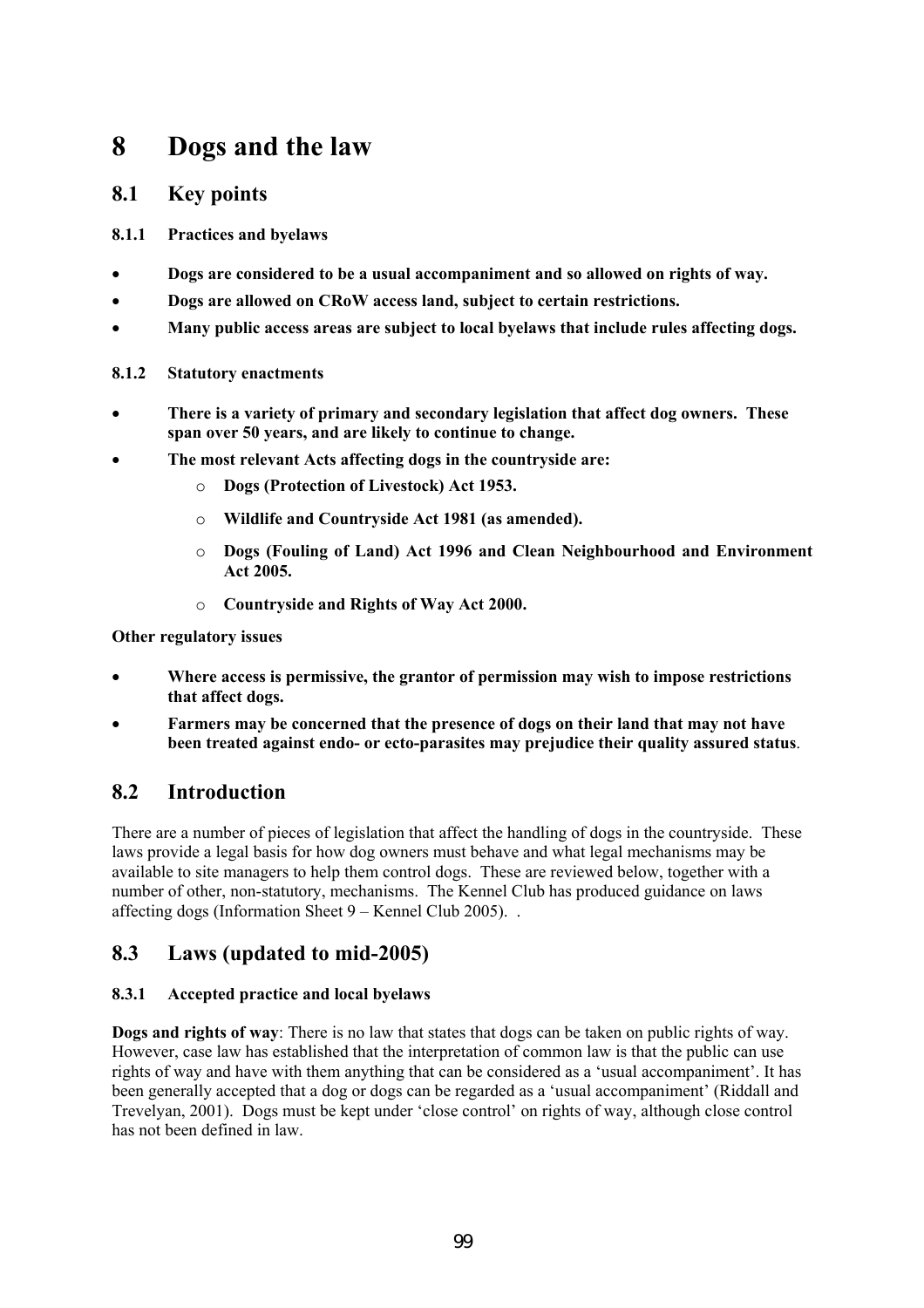**Trespass**: Because a dog is regarded as a usual accompaniment, trespass is not committed against a landowner by someone taking a dog along a right of way but only provided that the dog does not stray from the line of the right of way. The situation is different on CRoW access land (see below). A dog owner would be committing an offence if his/her dog is allowed or sent onto land in search of game, whether or not accompanied by the owner, although the offence may be under the Game Acts.

**Local byelaws**: There are many pieces of legislation that allow local authorities and others (eg Forestry Commission, Ministry of Defence, National Trust) to introduce byelaws that affect specific areas of land. The legislation that provides the power to introduce byelaws will typically set limits on the purposes to which these byelaws can be used. Byelaws can be made to regulate behaviour associated with dogs in four ways:

- keeping dogs on leads;
- keeping dogs on leads where disturbance is likely;
- banning dogs (although these cannot be used on rights of way);
- requirement to prevent dog fouling.

Riddall and Trevelyan (2001) suggest that, as Traffic Regulation Orders can be sought to prohibit use of a right of way by specified categories of user, it is theoretically possibly to seek an order prohibiting use of a way by anyone accompanied by a dog.

# **8.3.2 Statutory enactments**

Laws are listed in chronological order, starting with the earliest legislation.

**Dog (Protection of Livestock) Act 1953**: It is an offence under the Dogs (Protection of Livestock) Act 1953 to allow a dog to worry or attack livestock on agricultural land. It is also an offence for a dog (other than guide dogs or dogs owned by the land manager) to be allowed to be "at large (that is to say not on a lead or otherwise under close control) in a field or enclosure in which there are sheep" (Section 2(c)). The land manager could shoot a dog if he/she believed that there was no other way of stopping it worrying animals. Such action must be reported to the local police within 48 hours.

In the context of this Act, 'agricultural land' is defined as land used as arable, meadow or grazing land, or for the purpose of poultry farming, pig farming, market gardens, nursery ground or orchards. However, Section 1(5) allows the Secretary of State to instruct that this definition does not apply to an area that appears to him/her to consist wholly or predominantly of mountain, moor, heath or down land, where he/she believes it is expedient to do so.

**Animals Act 1971**: A dog owner could be liable to pay compensation for losses caused by his/her dog where he/she has been negligent and someone has suffered damages as a result.

**Highway Act 1980, Section 137**: Case law has established that dogs that act in a manner that deters people from using a right of way is an obstruction for the purposes of Highways Act 1980, S137, provided that the action of the dog's owner can be shown to be wilful. It could also constitute a public nuisance at common law.

There are several other laws relating to the threat posed by dogs to users:

- Town and Police Clauses Act 1847
- Dogs Act 1871
- Guard Dogs Act 1975
- Dangerous Dogs Acts 1989 and 1991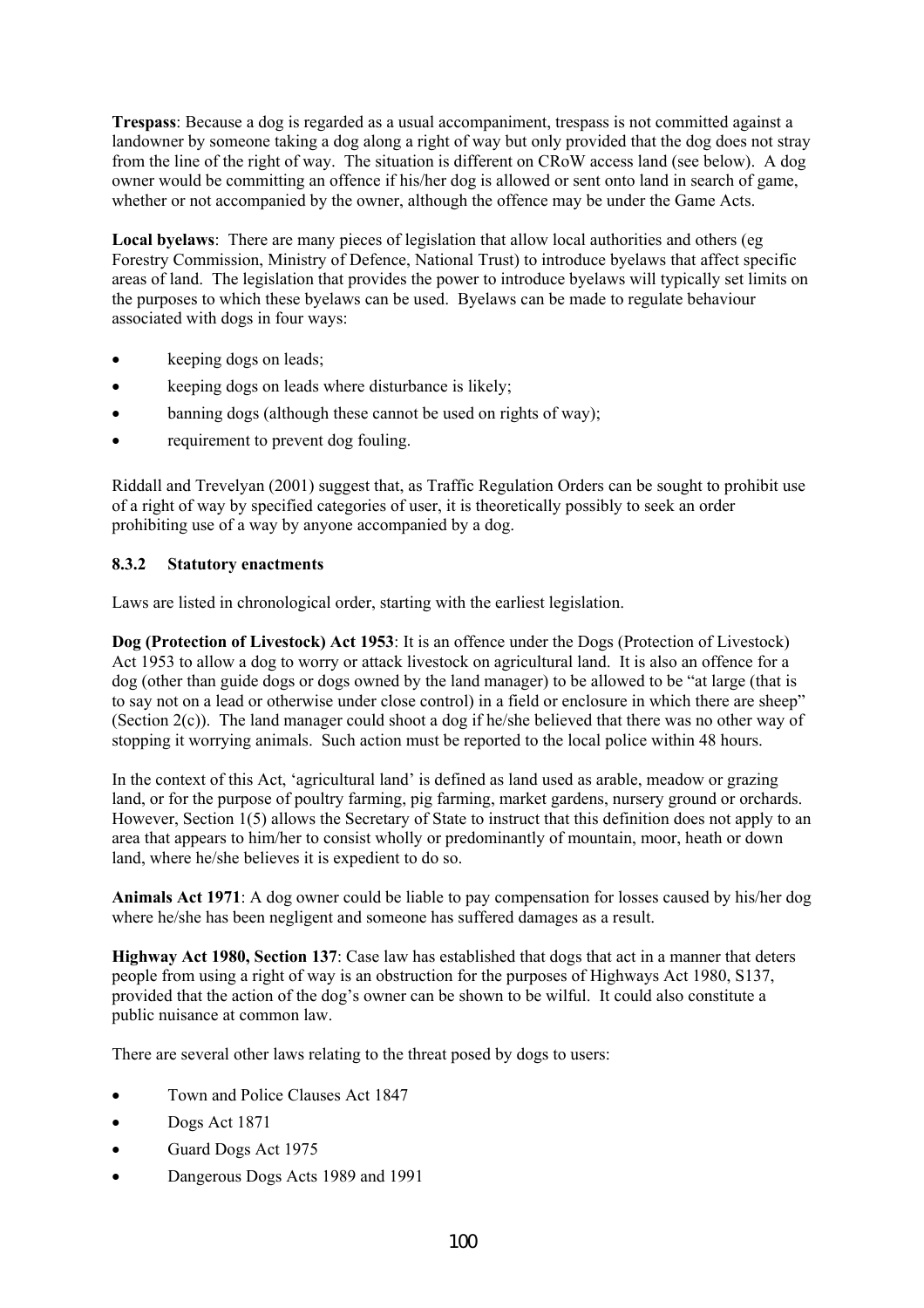However, these are unlikely to be relevant to dog walking in the countryside.

**Wildlife and Countryside Act 1981, Section 28**: (as amended by the Countryside and Rights of Way Act 2000). Where land has been notified by English Nature as a SSSI under Section 28 of the Wildlife and Countryside Act 1981, trespass may constitute a criminal offence under Section 28P if a person, without reasonable excuse, intentionally or recklessly destroys or damages any of the flora or fauna or geological or physiographical features by reason of which the land is of special interest, or intentionally or recklessly disturbs fauna, and the person knew what he had destroyed, damaged or disturbed was within an SSSI. It is possible that if a person was the keeper of a dog that was being encouraged to destroy or damage such features, the person could be held liable.

**Road Traffic Act 1988 Section 27:** provides that a highway authority can make an order requiring dogs to be kept on leads on specific rights of way. If an order is made the landowner can put up notices saying 'Dogs must be kept on a lead at all times on this path'. The **Control of Dogs on Roads (Procedures) (England and Wales) Regulations 1995** sets out the way that such orders are to be made.

The **Litter (Animal Droppings) Order 1991** made under Section 86 of the **Environmental Protection Act 1990**: places a duty on local authorities to keep the following areas clear of dog faeces:

- any public walk or pleasure ground;
- any land ... laid out ... or used for the purpose of recreation;
- any part of the seashore which is frequently used by large numbers of people, and managed by the person having direct control of it as a tourist resort or recreational facility;
- any land forming part of a public highway [public rights of way are highways] which is open to the air, which the public are permitted to use on foot only, and which provides access to retail premises;
- a picnic site provided by a local authority under Section  $10(2)$  of the Countryside Act 1968.

The requirement does not apply to woodland, heath or land used for the grazing of animals.

**Control of Dogs Order 1992:** requires that every dog, whilst on a highway (note that public rights of way are highways) or in a public place, must be wearing a collar with the name and address of its owner on the collar itself or on a plate, disc or some other device attached to it. There are exceptions to the general rule for working or assistance dogs. Anyone failing to comply is guilty of an offence under the **Animal Health Act 1981**.

**Dogs (Fouling of Land) Act 1996** and **Dogs (Fouling of Land) Regulations 1996**: The Dogs (Fouling of Land) Act 1996 allows local authorities to designate areas where the regulations will apply. In designated areas, dog owners are required to clear up after their dogs; failing to do so could result in a large fine. If an authorised officer of the authority finds someone committing an offence, he may give them notice offering them the opportunity to discharge their liability to conviction by payment of a fixed penalty. If the alleged offender refuses this opportunity, goes to court and is convicted, then they could face a maximum fine of £1,000.

The regulations can be used over any land that is:

- in the open air (including covered land which is open to the air on at least one side);
- land to which the public are entitled or permitted to have access.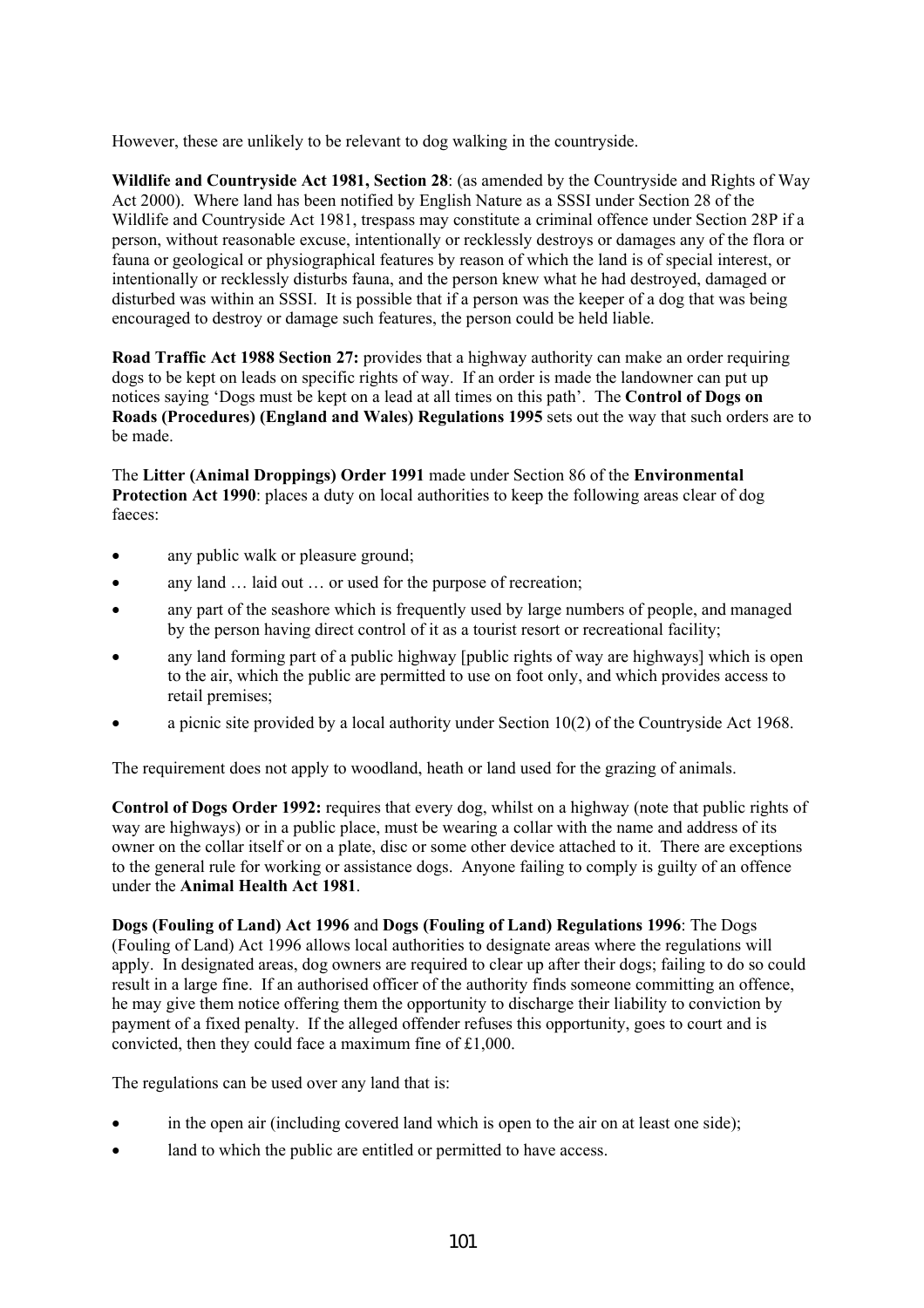There are exceptions to this general applicability:

- land in/adjacent to a highway with a speed limit of more than 40 mph;
- land used for agriculture;
- woodlands:
- rural common land;
- land which is predominantly marshland, moor or heath;
- land which has been exempted from the Act by written notice to the Local Authority.
- •

Providing bins for dog waste is not a requirement of the Regulations, but is seen by many land managers as desirable. This Act will cease to have effect when the Clean Neighbourhoods and Environment Act 2005 takes effect (see below).

**Countryside and Rights of Way Act 2000 (CRoW)**: CRoW introduced a right of access on foot, for open-air recreation, to land mapped as 'CRoW access land'. Anyone exercising their rights can be accompanied by a dog (but not any other pet) but subject to the requirement that dogs must be kept on a short lead (of 2m or less) between 1 March and 31 July and when in the vicinity of livestock. In addition, under Section 23, a land manager can impose a ban on dogs:

- for a single period of up to six weeks in any calendar year over enclosures (of no more than 15ha) that are used for lambing (power available to owner-occupier or tenant);
- for a period of five years over land used for the breeding and rearing of grouse (power available to landowner only).

The Section 23 restrictions do not apply to trained guide dogs being used by a blind person, or a trained hearing dog with a deaf person.

Land managers can also apply for a direction to impose restrictions on access land for reasons of land management (Section 24), health and safety and fire risk reduction (Section 25). Restrictions could include banning of dogs or a requirement that dogs be kept on a lead.

Section 26 allows restrictions to be directed by the relevant authority where they believe they are necessary for nature conservation or heritage preservation. In the case of the former, the direction can be made where necessary for 'the purpose of conserving flora, fauna or geological or physiographical features of the land in question'. In deciding whether a restriction is needed for nature conservation reasons, the relevant authority shall have regard to advice from the relevant advisory body (ie English Nature). Restrictions could be introduced that affect dogs.

It should be noted that these restrictions can be applied only on access land. This means that they cannot be used where access is available through other legal mechanisms (such as Access Agreements, urban commons and land accessible through specific Acts of Parliament). However, these alternative mechanisms may also contain regulations affecting dogs. The power to use these regulations will typically be vested in the managing body (eg on Dartmoor – the Dartmoor Commoners Council; on the Malvern Hills - the Conservators).

The **Hunting Act 2004** has relevance to dogs. A person commits an offence if he/she hunts a wild mammal with a dog. There are exemptions (listed in Schedule 1 to the Act). Stalking and flushing can be undertaken provided that five conditions are satisfied. The first is that it is done: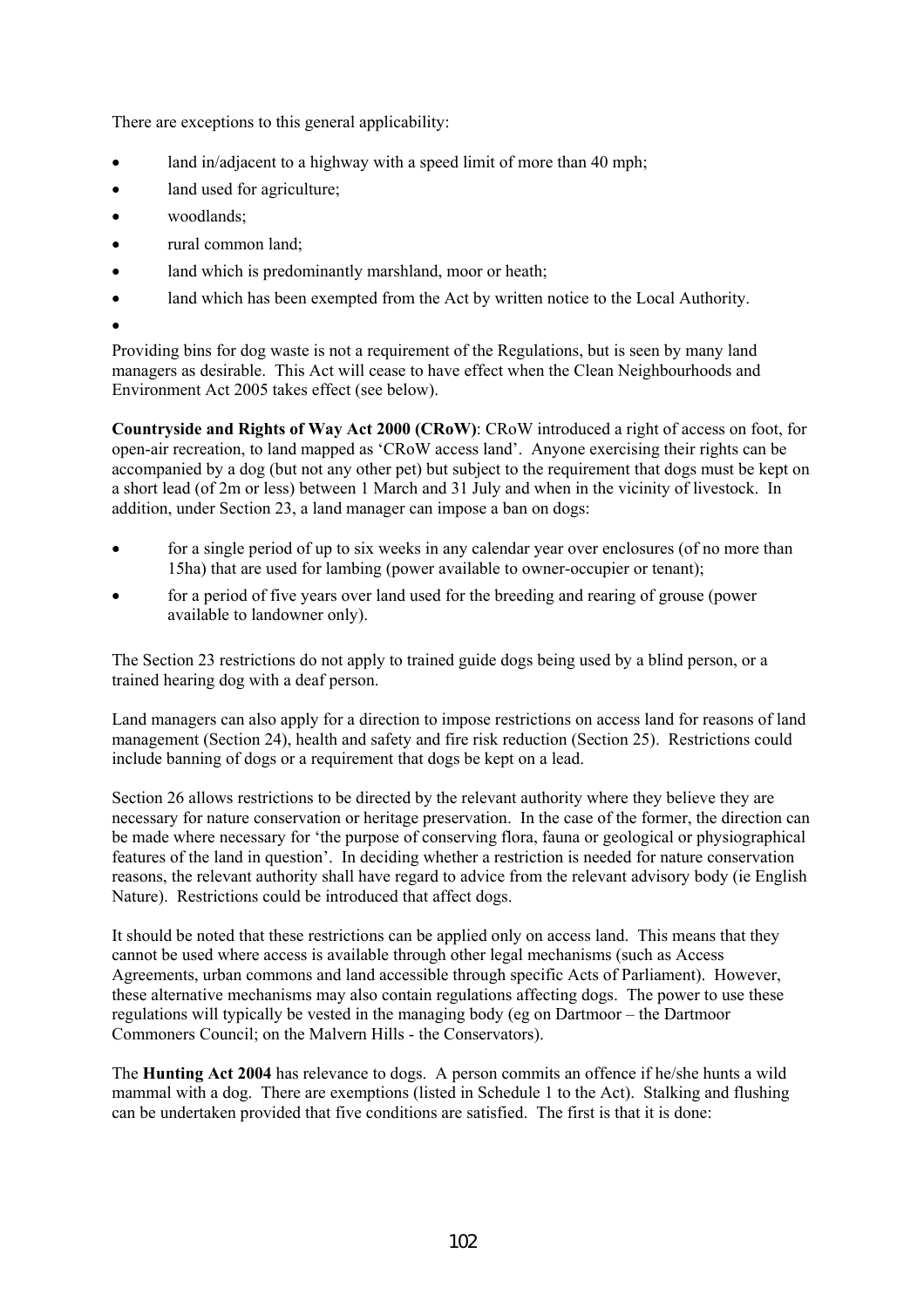- to prevent or reduce serious damage that might otherwise occur to livestock, game/wild birds, food for livestock, crops, growing timber, fisheries, other property or to biological diversity; or
- to obtain meat for human or animal consumption; or
- participation in a 'field trial' (excludes hare coursing).

The second is that stalking/flushing takes place with permission of the occupier or owner, or by the landowner. Thirdly, no more than two dogs can be used. Dogs should not be used below ground (with one exception – see below), and fifthly, stalked/flushed animals should be shot as soon as possible after being disturbed and dogs should be controlled so that speedy shooting of the animal is not hindered.

Dogs can be used below ground to stalk and flush an animal where:

- it is undertaken to prevent or reduce serious damage to game or wild birds which are being kept or preserved for shooting; and
- the person involved has written evidence to show that it is his land or has permission to use dogs underground; and
- only one dog can be used underground at any one time; and
- steps are required to conform with animal welfare requirements.

Using dogs to hunt rats and rabbits, to retrieve shot hares and to flush animal for falconry are not offences provided the person has permission from the landowner or occupier. Provisions are made with respect to use of dogs to recapture or rescue wild mammals and to undertake research and observation.

The Hunting Act 2004 also bans hare coursing and anyone taking part in hare coursing, in any way (eg by entering a dog, by permitting it on his land, attends the event) commits an offence.

Sections 55 to 68 inclusive of the **Clean Neighbourhoods and Environment Act 2005** will, when introduced, make some significant changes to the law relating to the control of dogs. It will empower local authorities (county, district and parish level) to issue dog control orders relating to one of the following:

- fouling of land by dogs and removal of dog faeces;
- the keeping of dogs on leads;
- the exclusion of dogs from land;
- the number of dogs which a person may take onto land.

Dog control orders can be applied to any land "*which is open to the air and to which the public are entitled or permitted to have access (with or without payment)*". "*Open to the air*" will include any land that is open on at least one side. Regulations will set out the procedure for consultation to be followed prior to introducing a dog control order and how it is to be publicised. Sanctions to be available to authorities will be via the imposition of a fixed penalty notice (action in the courts appears to be limited to that required to secure payment of the fixed penalty) which can be determined by the authority; if no limit is set, the amount will be £75. Authorised officers (including community support officers) will be able to require anyone who is to be subject to a fixed penalty notice to supply his/her name and address and it will be an offence for them to refuse or give false information.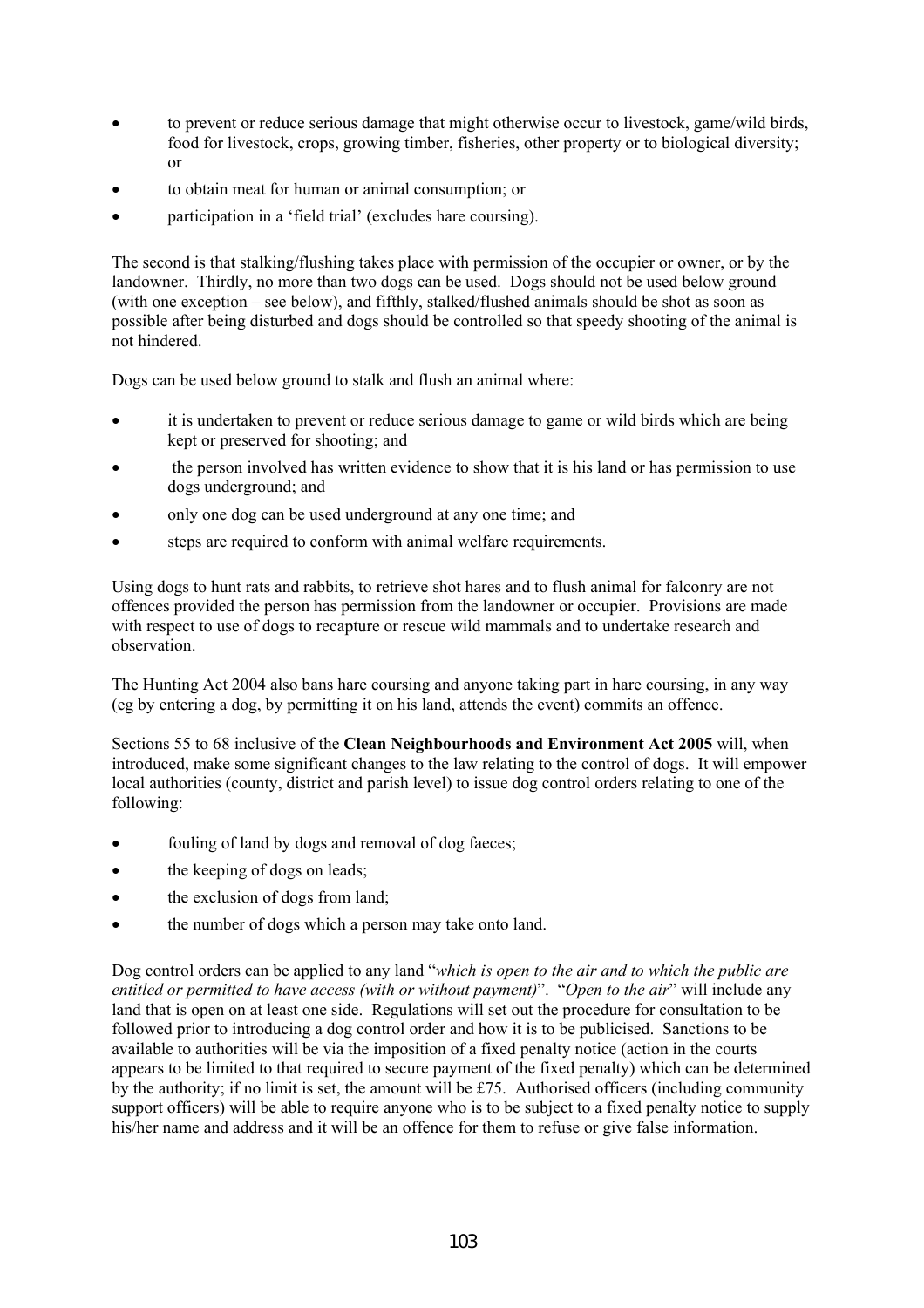In order to avoid duplication, it will not be possible to introduce byelaws over land subject to a dog control order (and it is implicit that dog control orders will not be needed where byelaws currently apply) and the Dogs (Fouling of Land) Act 1996 will no longer have effect.

Section 68 of the Act will bring to an end the duty imposed on the police by the Dogs Act 1906 (Section 3) to seize stray dogs, but not in respect of Section 2(2) of the Dogs (Protection of Livestock) Act 1953, which will continue to apply.

# **8.4 Other regulatory issues**

**Permissive Agreements**: Where access is provided with the landowner's permission, rather than as of right, there may be an agreement in place, formal or informal, with a local authority. The landowner may have asked for conditions to be applied to his granting of permission. An example of such conditions could be a ban on dogs, or that dogs must be kept on a lead.

**Quality Assurance Schemes**: Farmers are increasingly seeking 'assured' status for their produce through membership of an assurance scheme. Although not a legal requirement, once in place, a farmer will be obliged to meet the scheme's requirements in order to qualify for any benefits that the scheme offers. The scheme protocols usually require that farm dogs be treated against parasites and diseases. However, a farmer cannot be responsible for dogs owned by the public on his land and will need to check to ensure that this is not within the scheme's requirements.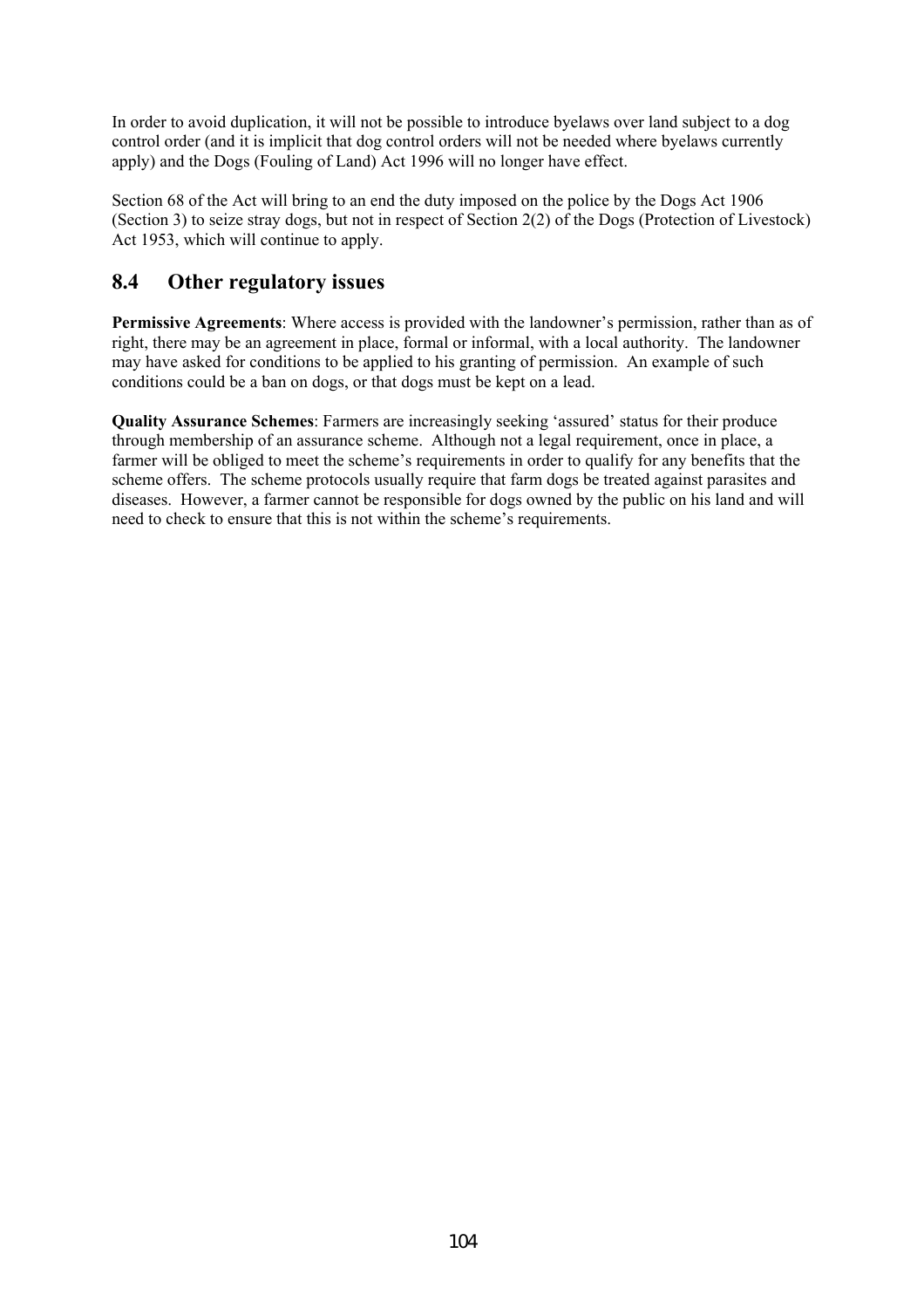# **9 National survey**

# **9.1 Key points**

# **9.1.1 Sample characteristics**

- **In 2004/05 a survey that elicited responses from 77 site managers was undertaken to collate views and experience of dogs.**
- **Respondents were responsible for managing over 150 sites of high nature conservation importance across England and Scotland.**
- **Around 30% of visitors to sites have dogs with them. The majority are local people, and relatively few are 'professional' dog walkers.**

# **9.1.2 Dog control policies**

- **Rural and remote sites appear to experience the greatest level of restrictions, whereas urban and urban fringe sites experience less restriction.**
- **There was a 50% chance of problems affecting birds occurring irrespective of the management regime.**
- **Dog management policies vary in effectiveness but wardens/guided walks, steering and regulation appear to work best.**
- **Multi-faceted policies are more effective than one or no policies.**
- **Working with dog walkers can assist in meeting objectives. Out of 11 respondents who tried to establish relationships with dog owners, 8 said that this had been successful.**

# **9.1.3 Observed effects**

- **All observed effects are consistent with the effects reported in research literature.**
- **Nutrient enrichment is evident around car parks and site entrances.**
- **Concern over the effect of dogs on grazing livestock was reported to have exerted an effect on management by 40 out of 77 respondents.**
- **The limitation on grazing imposed by concern over the effect of dogs on livestock has the potential to seriously constrain effective management.**
- **Non-dog owning visitors appeared to be more than twice as likely to try to avoid contact with dogs as welcomed them. Taking evasive action was most commonly observed in people of non-European origin, people with children, horse riders and cyclists.**
- **Health and safety incidents occur very infrequently.**

# **9.2 Introduction**

The National Survey collected information on:

- the different management techniques employed by countryside managers to manage dogs on sites important for nature conservation;
- the relative success, in terms of effectiveness, of these different management techniques;
- the observed interactions between dogs and wildlife on these same sites;
- the effects of dogs on land management practices carried out for nature conservation.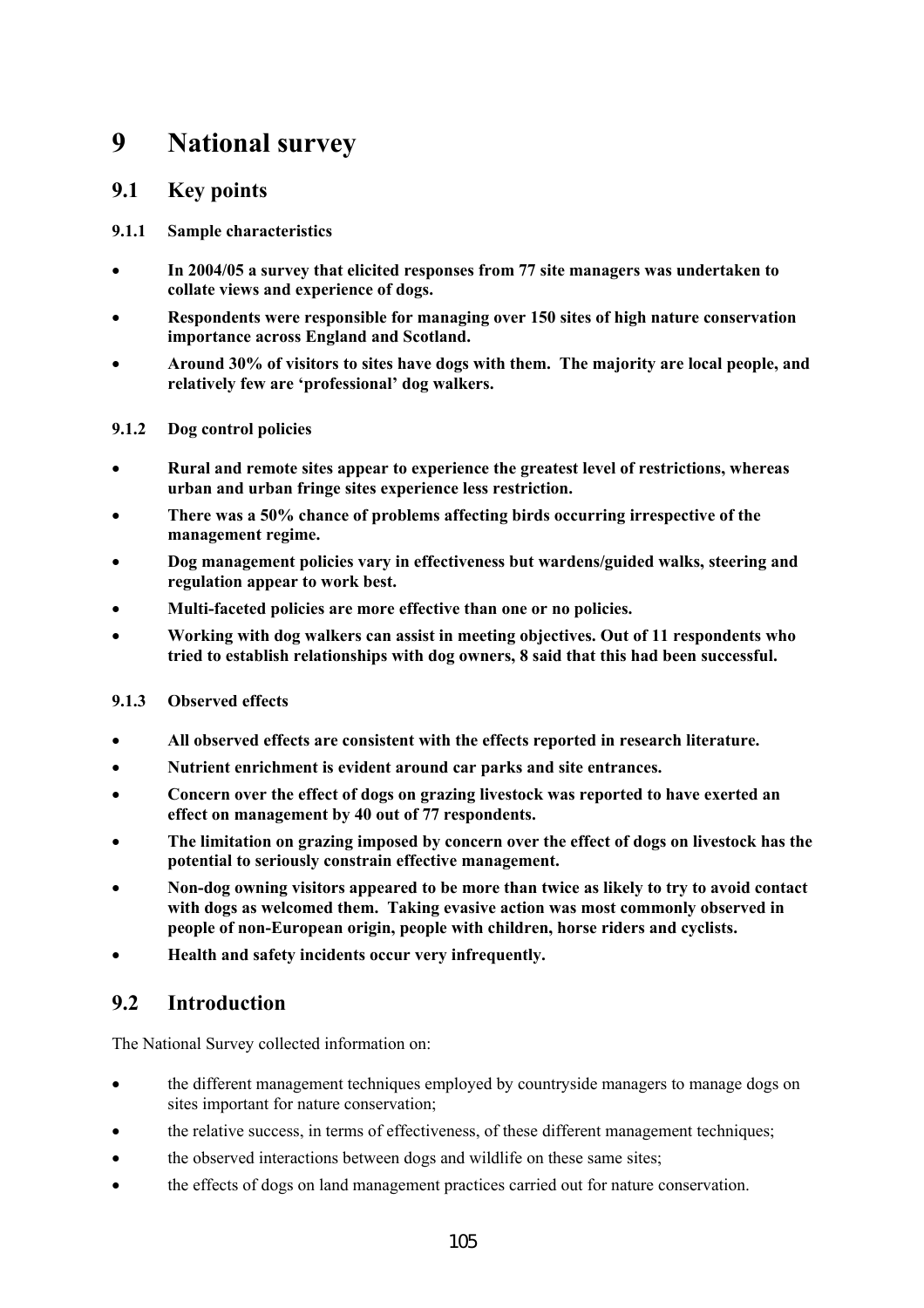In order to avoid the collection of irrelevant or inappropriate information, questions were asked specifically for sightings and experience of disturbance to species of ground nesting birds. In the survey, managers were given a list of species of particular interest, but were asked not to limit their observations to these alone. They were also given the opportunity to record observations concerning the impact of dogs on other wildlife.

It is important to recognise that this approach to the survey has certain limitations:

- There was no control over who received the questionnaire, and so it is not possible to measure the response rate or the representativeness of the sample (either in terms of numbers of respondents or proportion of the total area of relevant sites covered by respondents). As a consequence, it is not feasible to measure the statistical significance of the responses received.
- There was limited control over when the cascaders distributed the questionnaire. The original deadline of 15 December 2004 was extended to 24 January 2005 due to one key cascader not sending the questionnaire out until close to Christmas.
- Respondents are self-selecting, and so a bias may be introduced. For example, responses may be greater amongst those site managers who believe dogs on nature conservation sites are a serious concern. Alternatively, a greater percentage of responses may be received from those who have no problem with dogs and so found the questionnaire easy to complete.
- Where cross-tabulations have been done to explore different possible effects, numbers within sub-sets are often quite small. This means that the certainty of the observations made is reduced. Some of the conclusions drawn should be seen as being speculative.

There may be alternative explanations for the results that are not apparent from the responses given.

# **9.3 Nature of the responses**

Throughout this section, results are provided by respondent (of which there were 77) or by site. As many respondents were responsible for more than one site, and the 77 respondents manage at least 153 sites, where relevant in the following analysis, the number of respondents or the number of sites is stated. A further complication is that respondents were able to provide data about effects on any number of species. In total, 35 respondents provided 68 species-related responses; these are discussed more fully in Section 9.4.3).

# **9.3.1 Number and types of respondent**

The number of respondents by broad category (note that respondents used their own descriptions) is shown in **Table 9.1**. It is clear that the large majority have direct experience of site management.

# **Table 9.1: Numbers of respondents by type**

| <b>Description</b>                        | Number of<br>respondents |
|-------------------------------------------|--------------------------|
| Site or reserve manager/assistant manager | 42                       |
| Ranger or warden                          | 14                       |
| Local authority officer                   |                          |
| Nature conservation officer               |                          |
| Project-related officer                   |                          |
| Other                                     |                          |
| <b>Total</b>                              |                          |

Respondents were typically employed by public sector bodies and voluntary organisations.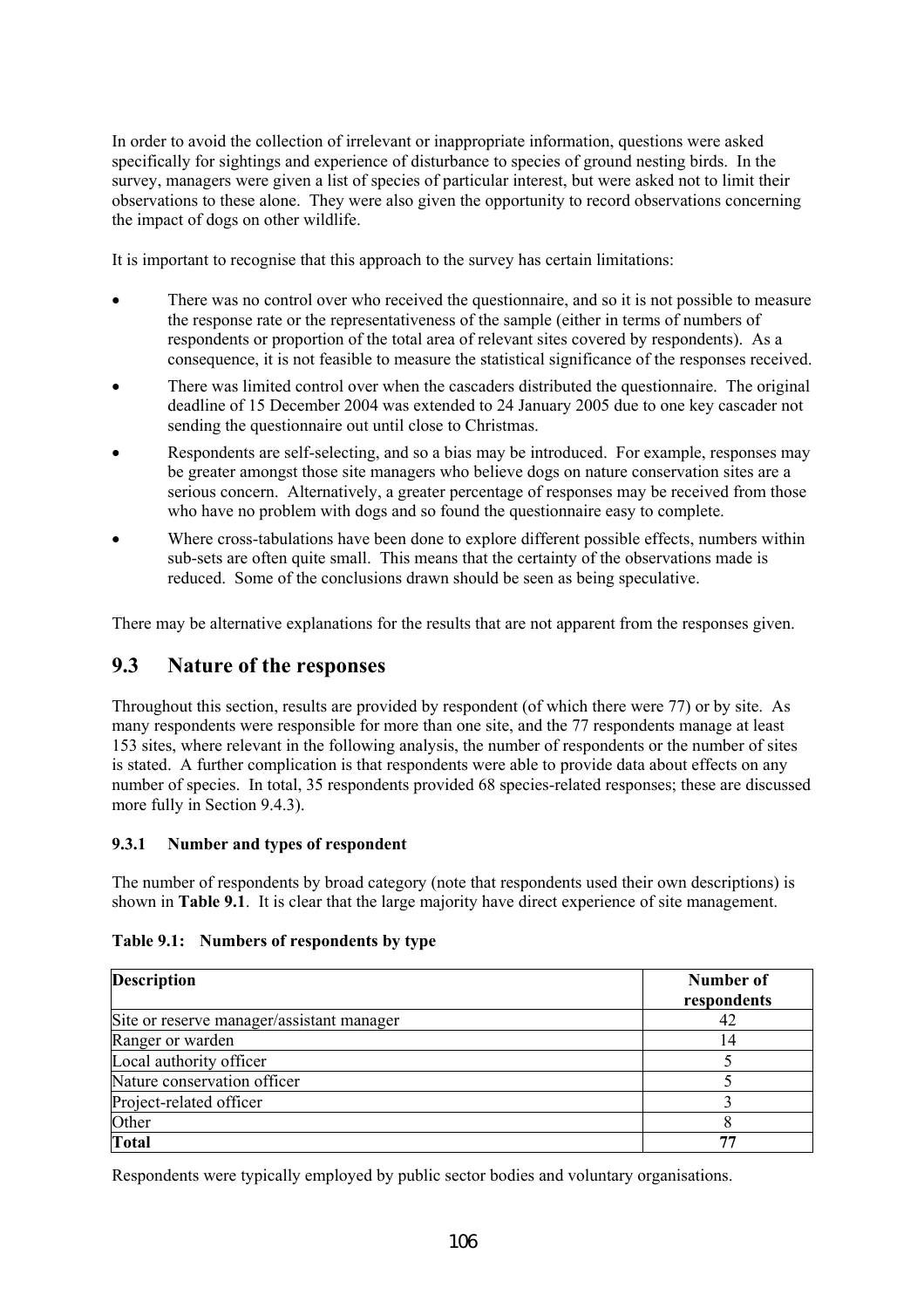Of the responses, 69 (89.6%) were from managers of sites in England, and 8 (10.4%) came from site managers in Scotland. There were no responses from anyone based in Wales. Within England, there was a skew towards sites from the south east and east of England:

| <b>Region in which respondents works:</b> | <b>Number</b> |
|-------------------------------------------|---------------|
| South East and London                     | 28            |
| East of England                           | 17            |
| South West                                | 12            |
| Scotland                                  | 8             |
| North West                                | 5             |
| Yorks/Humbs                               | 3             |
| East Mids                                 | 2             |
| West Mids                                 |               |
| North East                                |               |

Some of the respondents covered more than one site in their reply, and because some managers were not specific in itemising all the sites, it is possible only to say that survey respondents are responsible for managing more than 153 separate sites. Where several sites are covered in one response, the data are analysed as one response.

#### **9.3.2 Indicators of value of sites for nature conservation purposes**

The respondents were asked to note whether the site(s) they manage are covered by designations; responses are shown in **Figure 9.1** (note that some managers are responsible for more than one site or have more than one designation applying to their site). Of the NNRs, 12 were Spotlight NNRs.



#### **Figure 9.1 Categorisation of sites**

Respondents were also asked to state what other designations applied to the sites they manage. Responses are given in **Table 9.2**. This shows that the majority of the sites covered by the survey are of high nature conservation importance, as the vast majority are known to have a statutory designation for nature conservation reasons (or possibly for reasons of their geological interest in the case of some SSSIs), and many are of importance for their landscapes.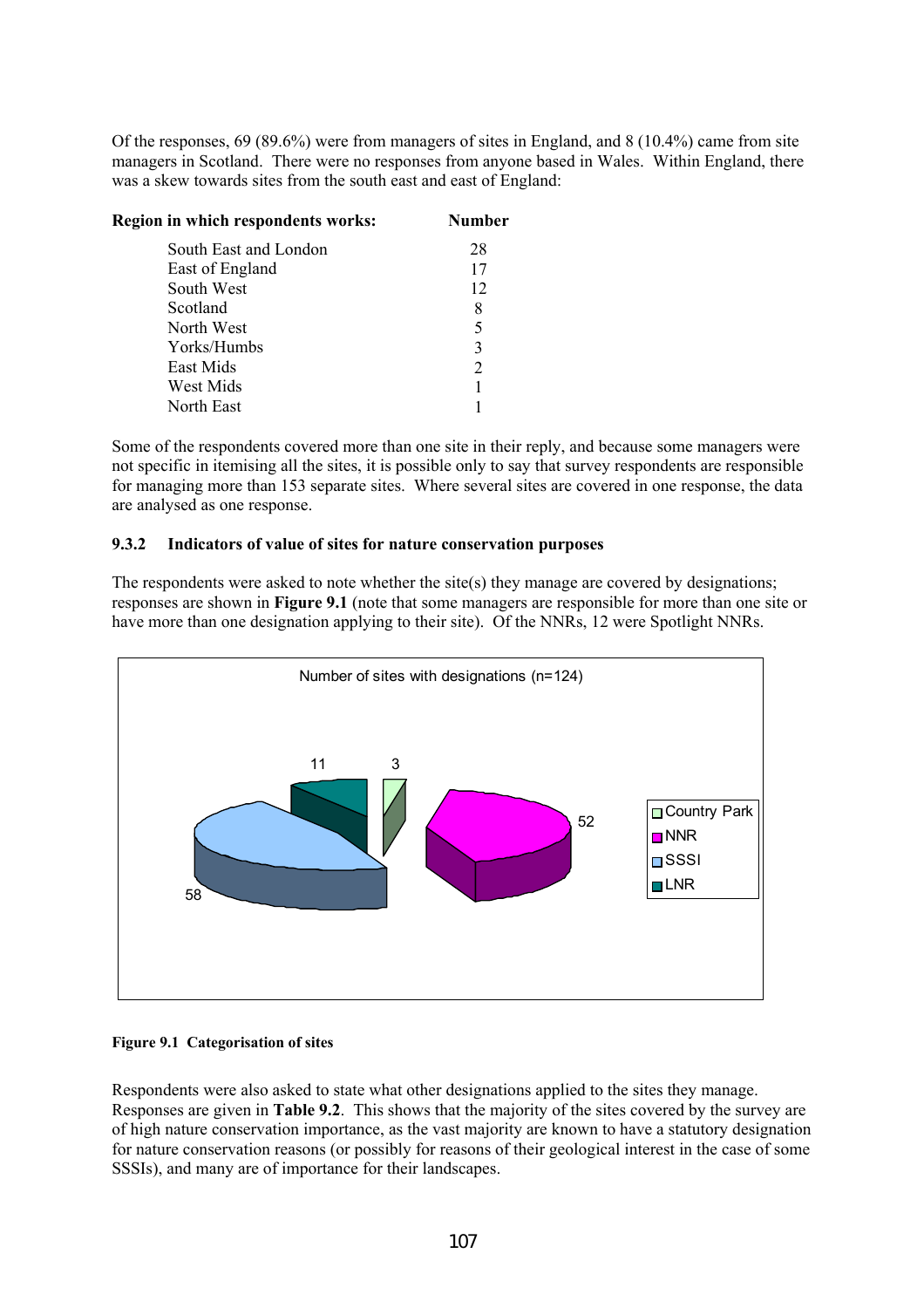|  | Table 9.2: Other designations applying to sites managed by survey respondents |
|--|-------------------------------------------------------------------------------|
|--|-------------------------------------------------------------------------------|

| Other designation at the site(s)                                                                                                                                        | Number of<br>sites |
|-------------------------------------------------------------------------------------------------------------------------------------------------------------------------|--------------------|
| Landscape Designation (eg National Park, Area Of Outstanding Natural Beauty,<br>Area of Special Landscape Value)                                                        |                    |
| International Conservation designation (Candidate Special Area of Conservation<br>(cSAC), Special Area of Conservation (SAC), Special Protection Area (SPA),<br>Ramsar) | 31                 |
| Other type of reserve (Site of Nature Conservation Importance, RSPB Reserve)                                                                                            | 9                  |
| Open countryside/open space/forest park/parkland                                                                                                                        | 4                  |
| Woodland/forest park                                                                                                                                                    | າ                  |
| <b>Total other designations</b>                                                                                                                                         | 51                 |

(Note: Some respondents gave more than one reply)

# **9.3.3 Characteristics of sites managed by respondents**

The distribution of sites by size is shown in **Figure 9.2**. The majority of sites (for those in which respondents stated an area) are less than 500 ha in extent (68%, n=77).





The respondents were asked to describe the sort of setting in which their site is located, and were provided with the choice between 'Remote', 'Rural', 'Urban Fringe' and 'Urban'. Respondents were also asked to give an indication of the number of visitors they believe that their sites receive each year. Respondents were able to choose from different ranges. Their combined responses to these two questions are shown in **Figure 9.3**.

This shows that rural sites dominate the sample, and experience visitor numbers from under 1,000 up to more than 1m. More sites (31) fell within the 10,000 to 50,000 visitors per year category than any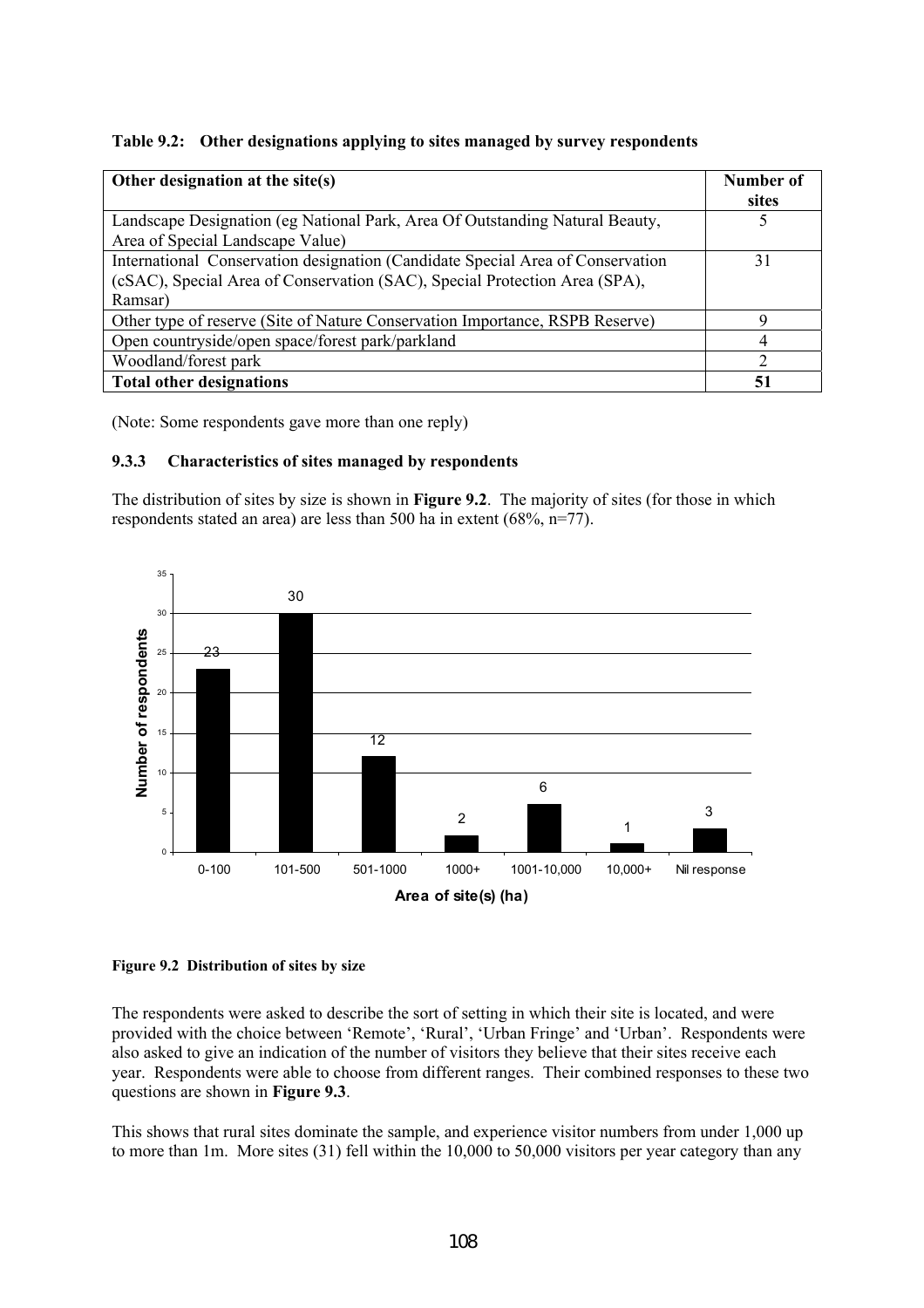other category, and nearly half of these were classed as rural by the respondents, while 5 and 4 sites were urban fringe and urban respectively.

Looking at the responses for numbers of visitors, if the mid-point of each range is multiplied by the number of sites with visitor numbers falling within that range (and those with 'Over 1m' assumed to receive 1 million), and the total summed, it can be estimated that the land managed by respondents receive on average some 76,000 visitors per year. Arkenford (2003) estimated the number of visits, based on a survey of 492 site owners, at between 356m and 392m per annum for all SSSIs (between 86,500 and 95,000 visits per site on average). They did, however, identify a heavy skew towards 'honeypot sites'.



**Figure 9.3 Annual number of visitors by type of site location** 

When asked what percentage of these visitors has a dog with them, the average over the 73 who replied to this question was that 28% of visitors have a dog. However, 7 respondents (9.5%) said that they have none or almost no visitors who are accompanied by dogs. When these are taken out, about 30% of visitors have dogs with them. If this percentage is applied to the crude estimate of total visitor numbers, then around 22,800 visitor days involve dogs at each site per year with about 1.7m visits overall. Arkenford (2003) estimated that 56% of visitors to SSSIs are 'Casual Walkers/Dog Walkers'. However, the figures for the two different groups are not disaggregated. Nevertheless, it would seem reasonable to suppose that the figure of 30% dog walkers as a proportion of the total is not atypical.

Respondents were asked to give a breakdown of the type of dog owners who visit their sites. This will have an element of subjectivity, as it may not always be possible for a site manager to assess accurately the type of dog owner within the categories suggested. Given this caveat, it appears that around two thirds of the visitors with dogs are local people, and a small proportion (2%) are professional dog walkers, although the professionals may have more dogs with them (per person) than other local dog walkers.

**Around 30% of visitors to sites have dogs with them. The majority are local people, and relatively few are 'professional' dog walkers.**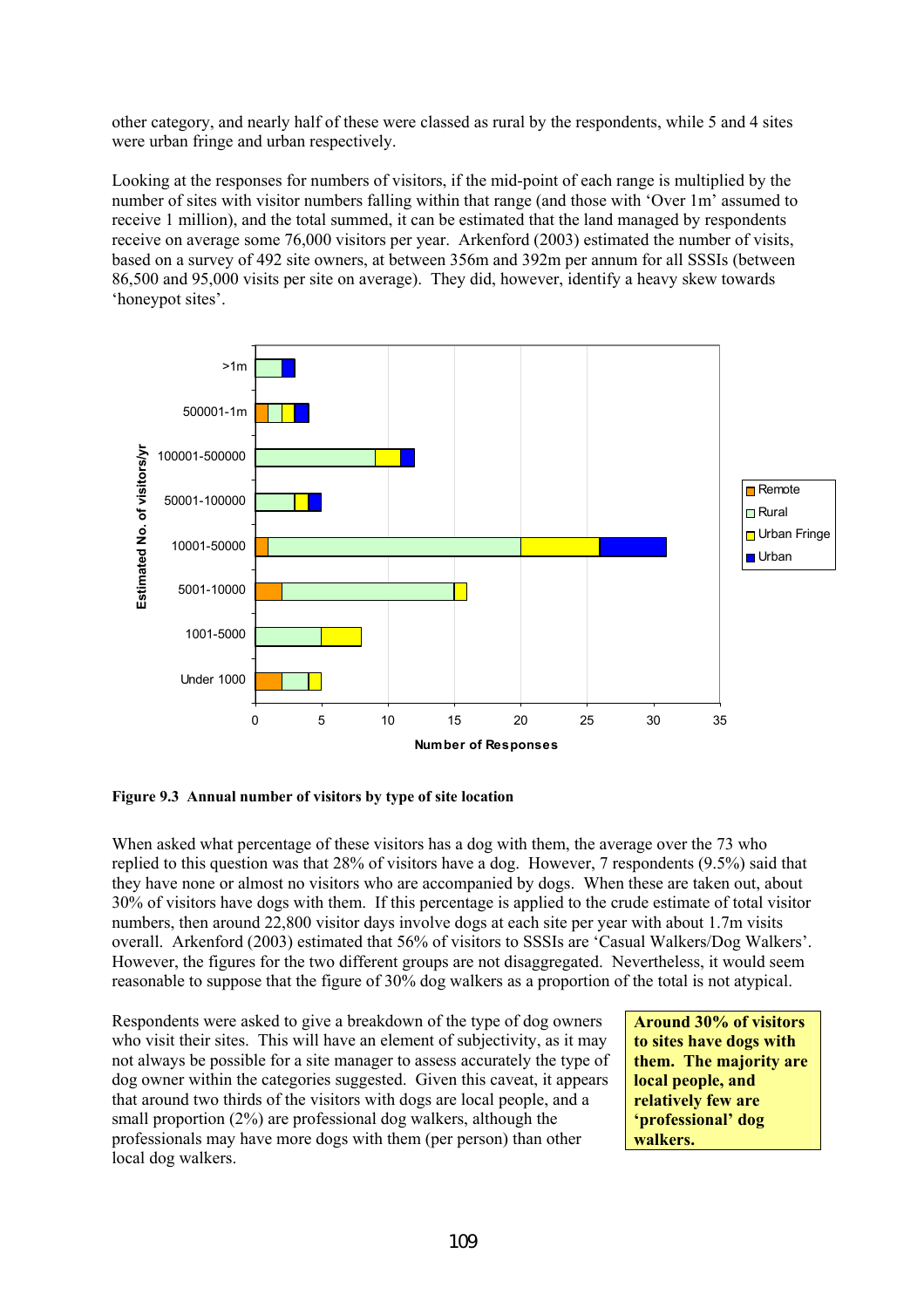When asked if respondents ever observe dogs coming on to their site which are not accompanied by people:

- 4% said that they often have this happening;
- 45% said occasionally; and
- 51% said this never happens.

### **9.3.4 Conclusion**

Taking the various indicators determined above, it is concluded that the sample of respondents is reasonably representative of sites that are managed primarily for nature conservation and to which the public has access.

The 77 responses, from managers responsible for over 153 sites, has provided:

- a relatively small sample from which to draw conclusions;
- a sample focused on sites of high nature conservation value;
- a good spread of site sizes:
- a range of sites with visitor characteristics that appear to be typical of sites of high nature conservation value generally.

The relatively small sample size suggests that the results need to be treated with some caution.

## **9.4 Analysis of results**

### **9.4.1 Dog management policies and techniques**

Respondents were asked about their policy towards dogs. In practice, this was a difficult question for respondents to answer because:

- policies may provide for variation during the course of the year;
- different policies may apply to different sub-areas (and, for those whose response covers several sites, different sites);
- policies may be applied to an area of land, but public rights of way cross the area and their policies could not be imposed on people exercising these rights.

Because of these difficulties, it is not easy to categorise responses. Even so, it was found that there were:

- 19 respondents whose sites have a complete ban on dogs (for most of the area, most of the time);
- 58 respondents whose sites have with some restrictions (for some of the area and some of the time), of which 13 had areas with no restrictions.

It might be expected that the setting of the site has some influence on the nature of restrictions applied. This is explored in **Table 9.3**. Note that, because of insufficient detail in some responses, the data in this table exclude some responses.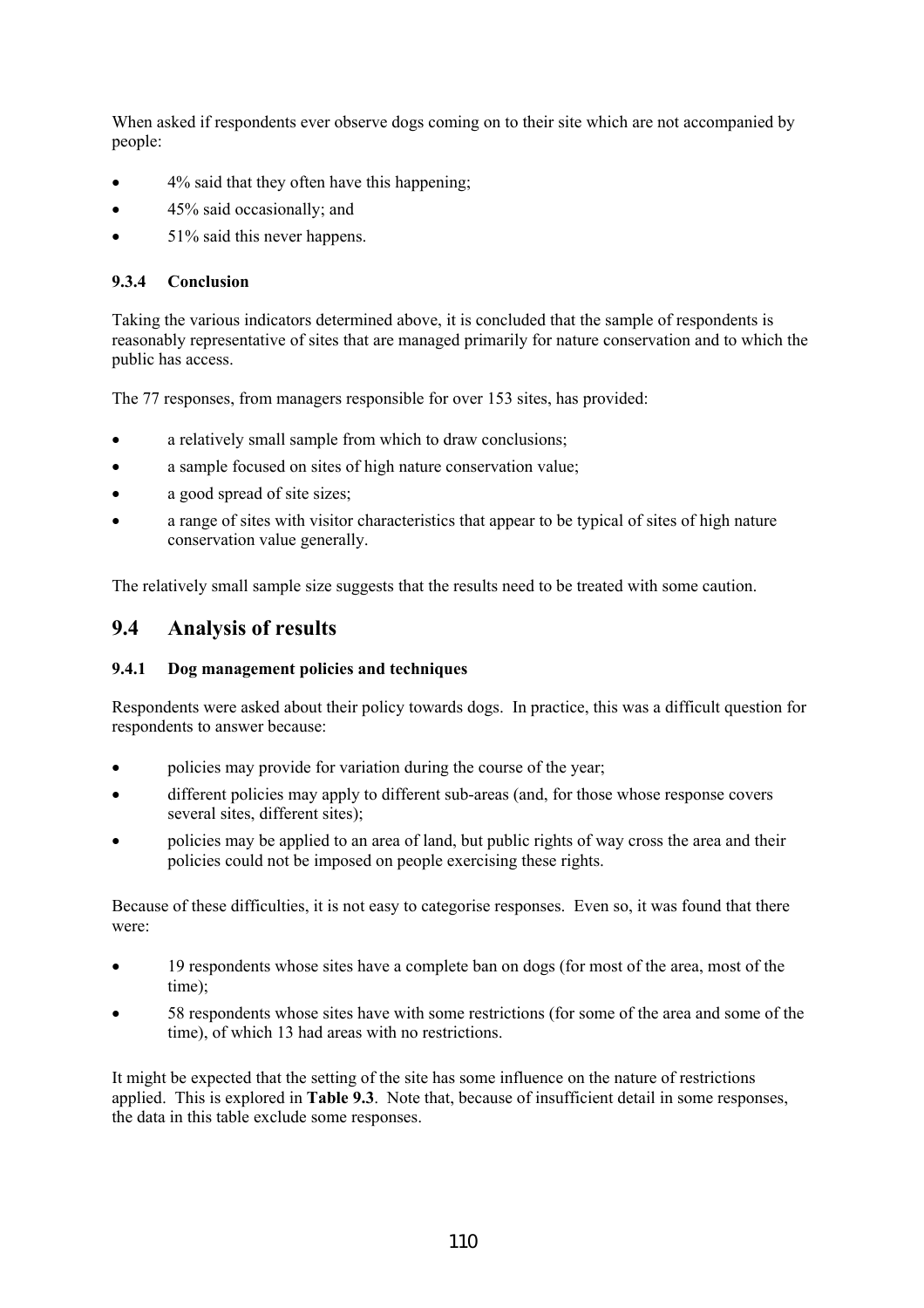| <b>Type of Site</b>                                                             | of all<br><b>Respondents</b> |      | Proportion Sites with Complete BanSites with Some Restrictions No Restrictions |      |
|---------------------------------------------------------------------------------|------------------------------|------|--------------------------------------------------------------------------------|------|
| $n=88$                                                                          |                              |      | % of sites within category                                                     |      |
| <b>Remote Site</b><br>(Virtually no<br>resident<br>population<br>close to site) | 7.0                          | 10.5 | 4.1                                                                            | 10.0 |
| <b>Rural</b> (In the<br>countryside,<br>with<br>villages/small<br>towns nearby) | 61.0                         | 78.9 | 67.3                                                                           | 60.0 |
| <b>Urban Fringe</b><br>(Adjacent to<br>centres of<br>population)                | 19.0                         | 5.3  | 14.3                                                                           | 20.0 |
| <b>Urban</b> (Within<br>urban areas)                                            | 13.0                         | 5.3  | 14.3                                                                           | 10.0 |

### **Table 9.3: Numbers of sites by type of restriction and site setting**

Rural and remote sites appear to experience the greatest levels of restriction, whereas urban and urban fringe sites experience less restriction.

There are several means by which dog owners may be asked or required to restrict their dog's activities. The different types of restrictions and the frequency with which they are

**Rural and remote sites appear to experience the greatest level of restrictions, whereas urban and urban fringe sites experience less restriction.** 

used are shown in **Table 9.4**, below. Some sites have different types of restriction used either at different times or over different sub-areas. In some cases, the response did not allow proper disaggregation of data.

### **Table 9.4: Range of restrictions used on sites**

| Management policies towards people with dogs           | Number of sites where policy practiced |
|--------------------------------------------------------|----------------------------------------|
| No restrictions                                        | 13                                     |
| Dogs on leads around livestock                         | 20                                     |
| Dogs on leads in sensitive nature conservation areas   | 10                                     |
| Dogs on leads at certain times of year                 |                                        |
| Dogs on leads all year round                           | 16                                     |
| Dogs excluded from areas with livestock                | h                                      |
| Dogs excluded from sensitive nature conservation areas | 13                                     |
| Seasonal dog exclusions                                |                                        |
| Permanent dog exclusions                               | 19                                     |
| Other                                                  | 17                                     |
| <b>Total</b>                                           | 127                                    |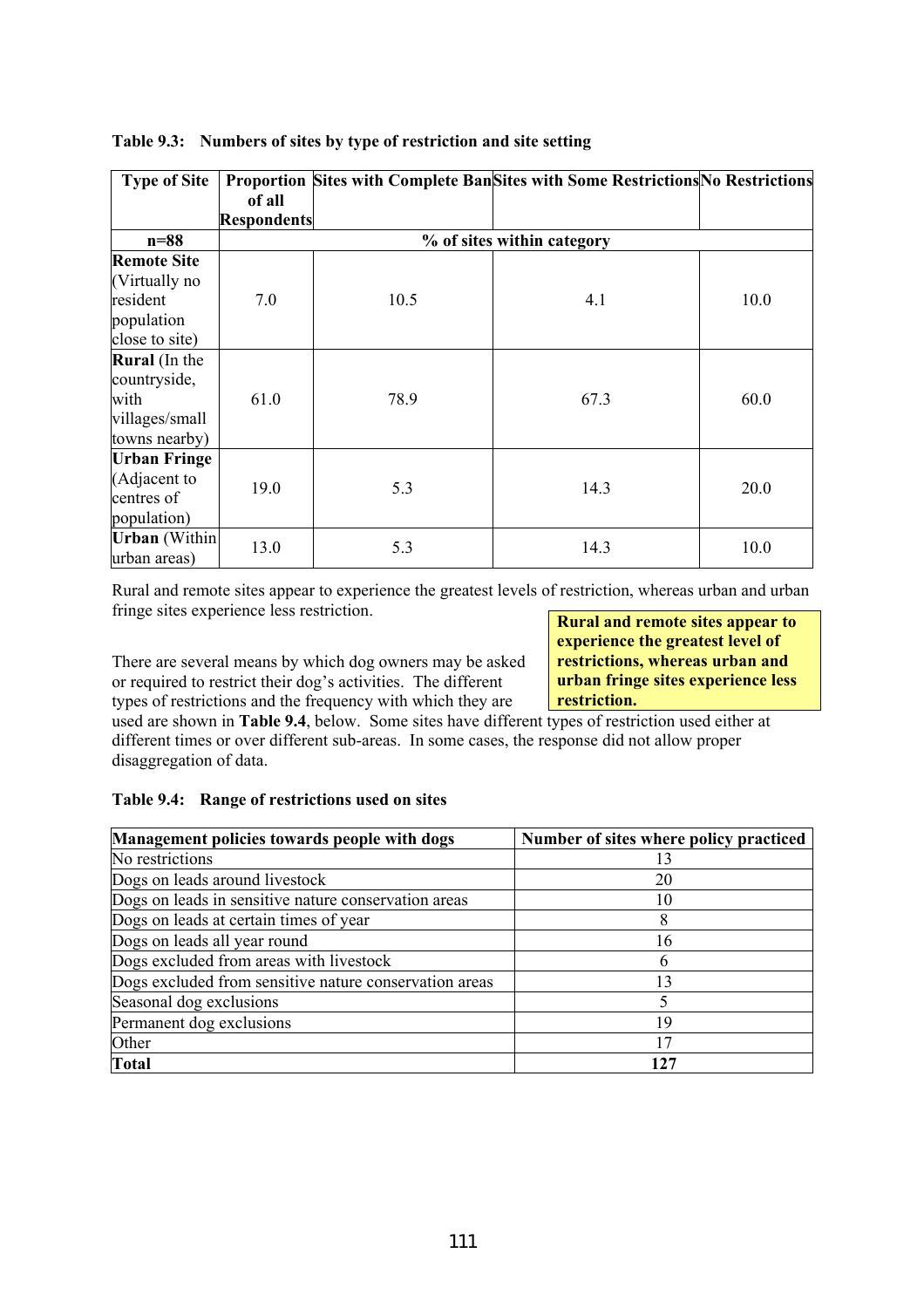### **9.4.2 Success of dog management policies and techniques**

#### **Proportion of sites with observed problems**

Out of 19 who said that they have a complete ban in place (for most of the area, most of the time), nine (47%) said that they have no problems with dogs, whereas of the other ten:

- eight said they have observed effects on wildlife caused by dogs even though they have dog bans in place, but no elaboration was given (it may be that serious adverse effects had been observed and these prompted the introduction of a ban);
- the manager was currently fencing off sensitive areas at one site;
- one had got public footpaths across the site and so is unable to keep dogs off completely.

Of the 58 managers whose dog policy is less restrictive, 31 (53%) reported having not observed any problems with dogs.

**Figure 9.4** shows, for each type of site, the percentage of sites within that category where effects of dogs on birds had been observed.



#### **Figure 9.4 Percentage of sites on which effects of dogs on birds has been observed (by type of restriction policy)**

This suggests that banning dogs will not necessarily lead to effects of dogs on birds being stopped. It

seems that there is around a 50% chance of problems occurring on some occasion at a publicly accessible site, irrespective of the dog management policy applied. However, the absence of effects may not be a good indicator of a successful dog management policy, as it may reflect a

**There is a 50% chance of dogs adversely affecting birds at some stage, irrespective of dog management policy applied.** 

lower conservation value and absence of wildlife to be affected. This is discussed again in Section 9.4.7 below).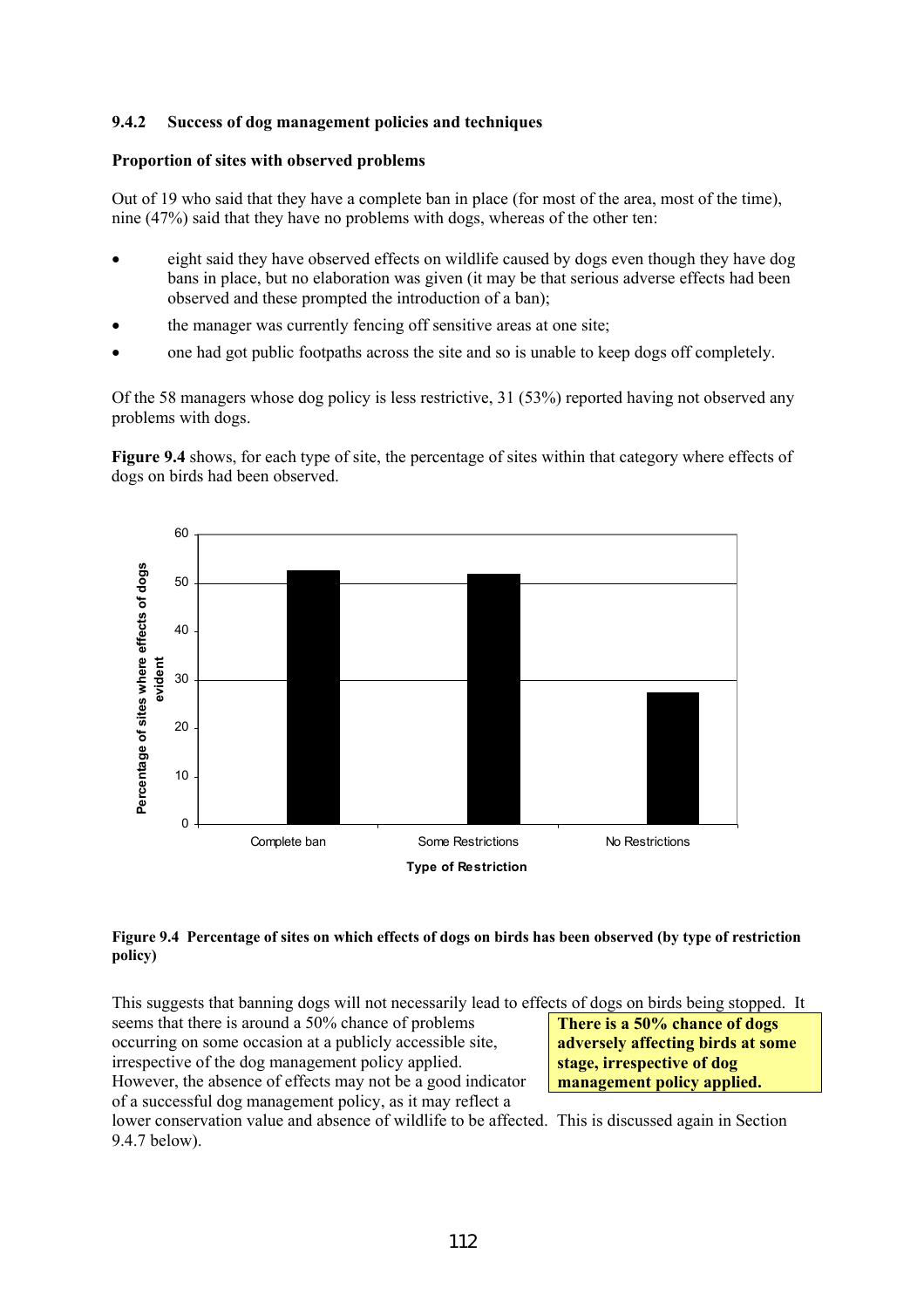#### **Measures for ensuring policy effectiveness**

Having set a policy, it has to be implemented. A variety of measures are available for this. The ones used by respondents are listed in **Figure 9.5**, together with the respondents' assessment of the measure's effectiveness. Effectiveness is measured on a scale of 1 to 5, with 5 meant to mean 'very effective' and 1 meaning 'it does not work'. Respondents were allowed to use their own interpretation of effectiveness but it is reasonable to suppose that they gauged this against the effects they intended to achieve as a result of using the management measure. However, information on what they expected to achieve was not sought.



**Figure 9.5 Measures used and their effectiveness by respondent** 

Steering people away from sensitive sites seems to offer the most effective mechanism across all types of restriction regime, with wardening (either employed or volunteers) closely following. The

responses suggest that leaflets are the least effective method, whereas legal mechanisms and guided walks are very effective when dogs are banned (in fact this may be the mechanism used to effect the ban). Signage, whether making a request for, or demanding, compliance are regarded as having only moderate levels of effectiveness.

**Effectiveness varies with measures used. Regulation allows complete ban and are very effective where they can be used but elsewhere, wardening and steering are best.** 

This is reasonably consistent with research by Lafferty (2001), as reported in Section 2.6.

It is possible that those respondents with no reported problems have a particularly effective way of implementing their chosen dog management policy that is not used by managers of sites at which problems are reported. A comparison was made

**Guided walks, regulation and steering combine to provide the greatest level of compliance with management measures.** 

between these two subsets but it is difficult to draw clear conclusions from this as the sample is small and the basis used for the categorisation (of either with problems or without problems) cannot be checked. In any event, most measures were rated similarly by both the respondents with problems and without problems, apart from a lower level of effectiveness for all measures reported by the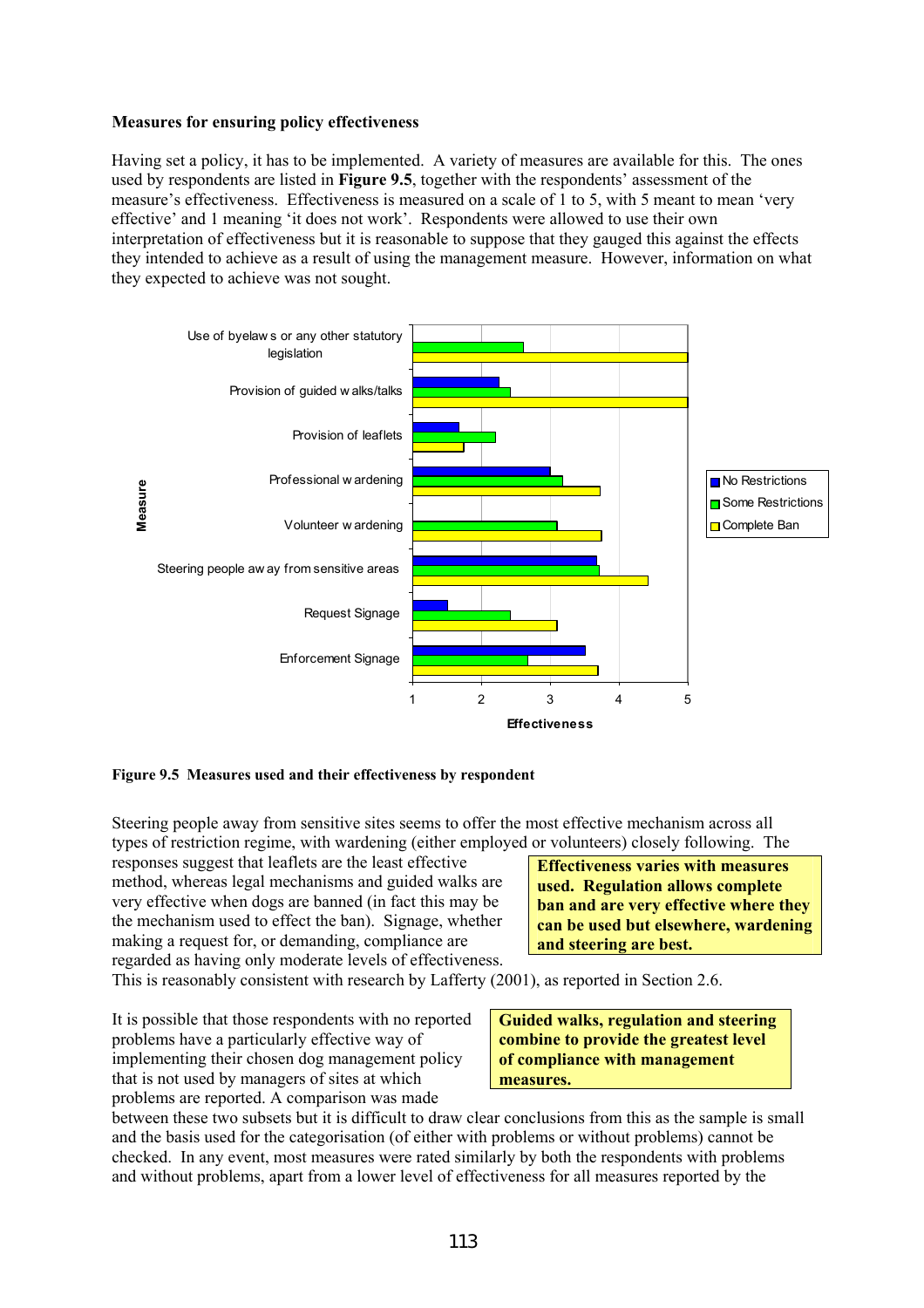former. Also, some of the respondents with problems reported 'Other' techniques as being effective. The 'Other' techniques mentioned are:

"*Use of permit system to allow access to sensitive areas, allowing direct contact with dog walkers requesting that dogs are kept on leads in sensitive areas*."

"*Patrolling also helps to enforce these policies*."

"*The NNR visitor centre has an interpretation display on the effects dogs have on the reserve*."

Further, unlike the respondents with no reported problems, the respondents who do experience problems see the regulatory approach as least effective.

#### **Relationships with dog owners**

Respondents were asked whether they had attempted to establish any relationship with dog owners. In total, eleven said that they had and that in the majority of cases (8 of the 11), it had been successful. For example:

- several (3) said that informal arrangements were in place;
- some did obedience training campaigns;
- one had a dog walkers' discovery day;
- one held meetings with "friends of .." groups (many of whom are dog owners); and
- one deliberately sought out views of dog walkers over management issues.

#### **9.4.3 Impacts on birds**

There were 68 responses from 35 respondents that related to specific observations of bird species being affected by dogs. As all of the responses were free format, respondents were able to name the species as they felt most appropriate. In several cases, rather than name a single species, respondents referred to a group of species (eg waders) or species that followed a similar pattern of behaviour (eg ground nesting birds). Responses are reported as given. The list of bird species and the number of responses for each question relating to disturbance are summarised in **Table 9.5**.

|  |  | Table 9.5: Summary of observed effects of dogs on species of birds and groups of bird species |  |
|--|--|-----------------------------------------------------------------------------------------------|--|
|  |  |                                                                                               |  |

| Species/Species  Number Flushing Injury or Interference Abandonment Abandonment Dispersal<br>Group | of<br><b>Responses</b> |                | death<br>$(A=Adult,$<br>$Y = Young$ | with nesting   | of eggs<br>leading to<br>chilling | of young<br>leading to<br>chilling or<br>starvation | of young                    |
|----------------------------------------------------------------------------------------------------|------------------------|----------------|-------------------------------------|----------------|-----------------------------------|-----------------------------------------------------|-----------------------------|
| Aggregations of<br>wildfowl and<br>waders                                                          | 15                     | 11             | 2(A)                                | 2              |                                   |                                                     | $\overline{2}$              |
| Lapwing                                                                                            |                        | 6              |                                     | $\overline{2}$ |                                   |                                                     |                             |
| Nightjar                                                                                           |                        | 5              | 1(Y)                                | 2              |                                   |                                                     | $\mathcal{D}_{\mathcal{L}}$ |
| <b>Skylark</b>                                                                                     | 4                      | 4              |                                     |                |                                   |                                                     |                             |
| Curlew                                                                                             | 3                      |                | 1(A)                                |                |                                   |                                                     |                             |
| Snipe                                                                                              | 3                      | $\overline{2}$ |                                     |                |                                   |                                                     |                             |
| Dartford<br>warbler                                                                                | 2                      |                | 1(A)                                |                |                                   |                                                     |                             |

**Out of 11 managers who tried to establish relationships with dog owners, 8 said that this had been successful.**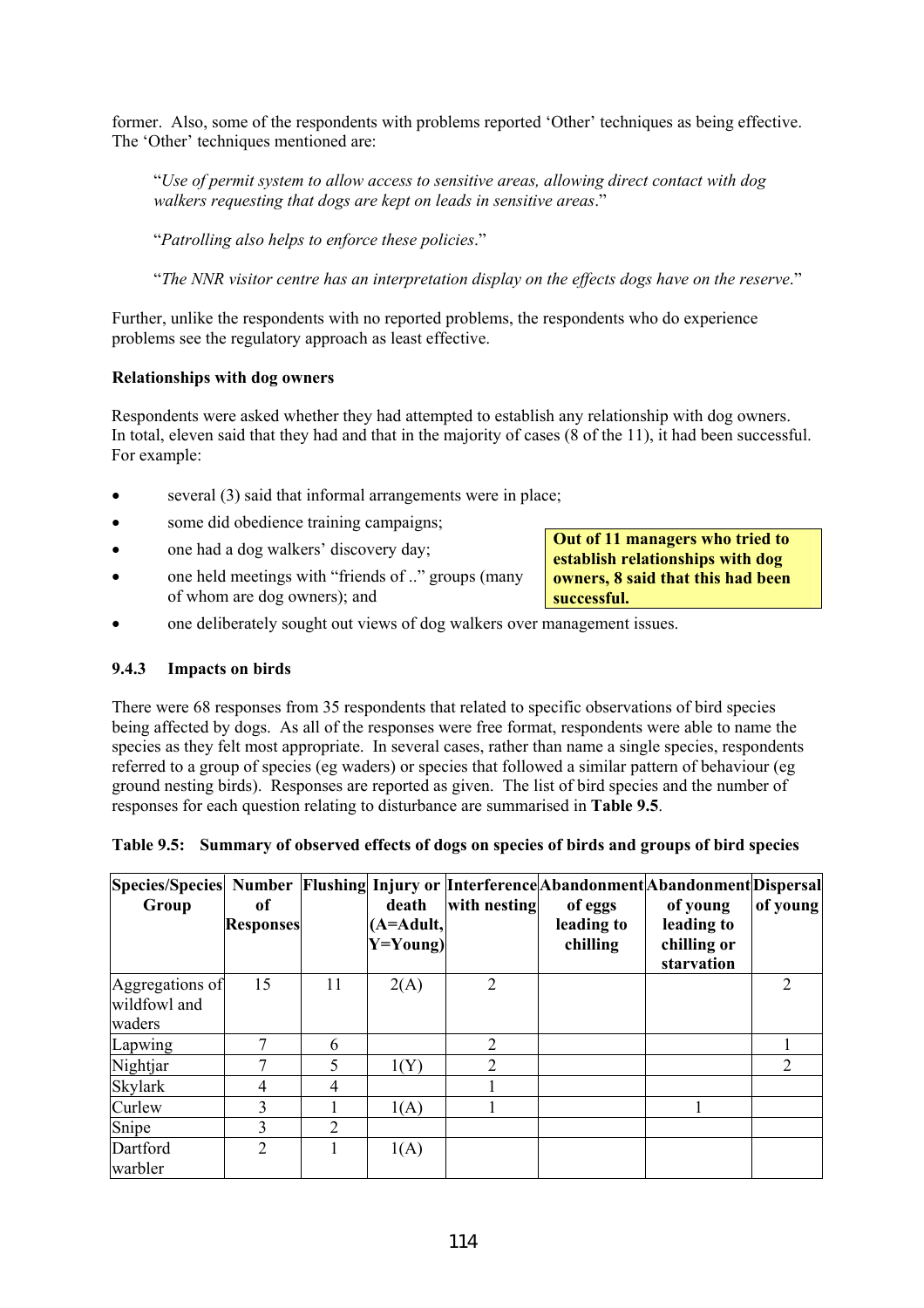| Species/Species  Number  Flushing  Injury or  Interference Abandonment Abandonment Dispersal<br>Group | of               |                | death                         | with nesting   | of eggs                | of young                                | of young |
|-------------------------------------------------------------------------------------------------------|------------------|----------------|-------------------------------|----------------|------------------------|-----------------------------------------|----------|
|                                                                                                       | <b>Responses</b> |                | $(A = A dult,$<br>$Y = Young$ |                | leading to<br>chilling | leading to<br>chilling or<br>starvation |          |
| Grey partridge                                                                                        | $\overline{2}$   | $\overline{2}$ |                               |                |                        |                                         |          |
| Red grouse                                                                                            | $\overline{2}$   | 1              |                               |                |                        |                                         |          |
| Redshank                                                                                              | $\overline{2}$   | $\overline{2}$ |                               |                |                        |                                         |          |
| Reed bunting                                                                                          | $\overline{2}$   |                |                               |                |                        |                                         |          |
| Shelduck                                                                                              | $\overline{2}$   | $\mathbf{1}$   |                               | $\overline{2}$ |                        |                                         |          |
| Stonechat                                                                                             | $\overline{2}$   | $\mathbf{1}$   |                               | $\mathbf{1}$   |                        |                                         |          |
| Woodcock                                                                                              | $\overline{2}$   | $\overline{2}$ |                               |                |                        |                                         |          |
| Canada goose                                                                                          | 1                |                |                               |                |                        |                                         |          |
| Dipper                                                                                                | 1                | $\mathbf{1}$   |                               | $\mathbf{1}$   | $\mathbf{1}$           | $\mathbf{1}$                            |          |
| Eider                                                                                                 |                  |                |                               |                |                        |                                         |          |
| Golden Plover                                                                                         | 1                |                |                               |                |                        |                                         |          |
| Ground nesting<br>birds                                                                               | $\mathbf{1}$     | $\mathbf{1}$   |                               |                |                        |                                         |          |
| Gull, black<br>headed                                                                                 | 1                |                |                               | $\mathbf{1}$   |                        | $\mathbf{1}$                            |          |
| Little tern                                                                                           | 1                |                |                               |                |                        |                                         | 1        |
| Mallard                                                                                               |                  |                |                               |                |                        |                                         |          |
| Meadow pipit                                                                                          | 1                | $\mathbf{1}$   |                               |                |                        |                                         |          |
| Oystercatcher                                                                                         | 1                |                |                               |                |                        |                                         |          |
| <b>Ringed Plover</b>                                                                                  | $\mathbf{1}$     | $\mathbf{1}$   |                               |                | $\mathbf{1}$           |                                         |          |
| Stone curlew                                                                                          | 1                | $\mathbf{1}$   |                               |                |                        |                                         |          |
| Wooodlark                                                                                             | 1                |                |                               |                |                        |                                         |          |
| <b>Total</b>                                                                                          | 68               | 45             | 5                             | 15             | $\boldsymbol{2}$       | 3                                       | 6        |

The results are reported as given, which means that effects on 'aggregates or wildfowl/waders' are reported as well as reports on individual waders and wildfowl. The most commonly affected species or species groups were wildfowl/waders with 15 responses (22% of all responses), 7 (10%) were lapwing and  $7(10\%)$  were nightjar.

### **Flushing**

Two thirds of the respondents had seen, or had reported to them, occurrences of flushing of birds from their nest by dogs. A question was also asked about the frequency of birds being flushed from the nest by dogs. The responses are shown in **Figure 9.6**. There was no prompting of frequency, and so the results use a mix of categories.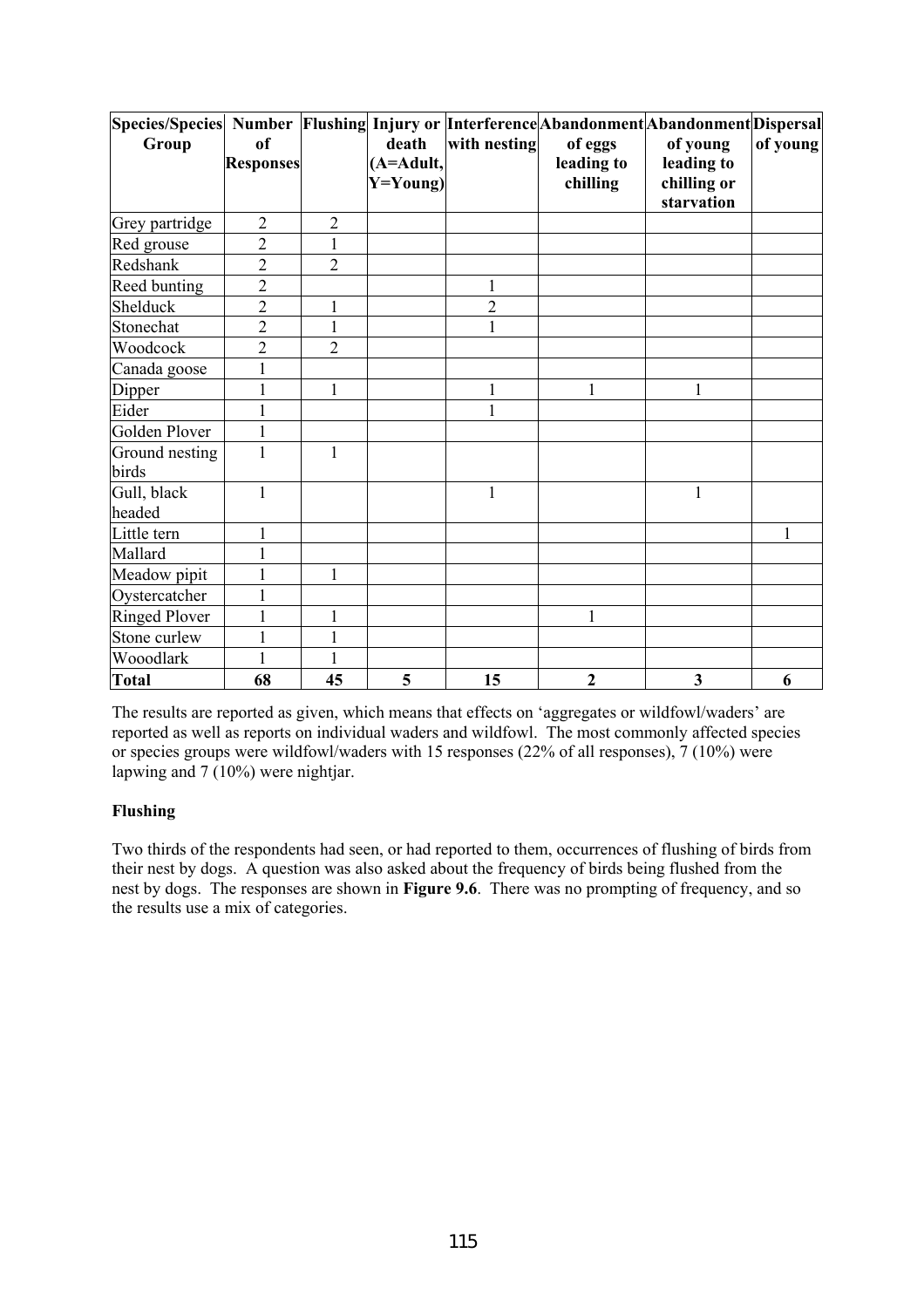

#### **Figure 9.6 Reported frequency and timing of flushing**

When commenting as to whether the dogs responsible for the flushing were on or off the lead, 31 responses were provided; 29 (94%) said that the dogs were off the lead, and 2 (6%) said that dogs were both off and on the lead.

#### **Direct injury or death**

One of those reporting an incident of injury or death with wildfowl/waders commented "*it is possible throughout the year*", rather than that he had seen it happening. The second response for this species group was that a red setter caught and killed a Canada goose on one occasion. Once again, dogs were said to be off-lead when these incidences occurred. Although there were three responses about consumption of eggs or chicks, only one respondent said that he had actual evidence on one occasion of nest predation carried out by a dog (a spaniel). One other respondent commented that he had seen predated eggs (nightjar) but that there was no evidence of whether it was done by a dog or not.

#### **Interference with breeding**

A question was asked about evidence of prevention of, or interference with, breeding activity (including prospecting for sites, courtship, nesting and rearing behaviour). The results are presented in **Table 9.5** above, by species affected. Perhaps not surprisingly, wildfowl/waders and ground nesting birds feature most prominently in the responses.

Those who had observed interference were asked to state with what frequency the disturbance occurred. The results are shown in **Figure 9.7**, again without any strict banding of responses.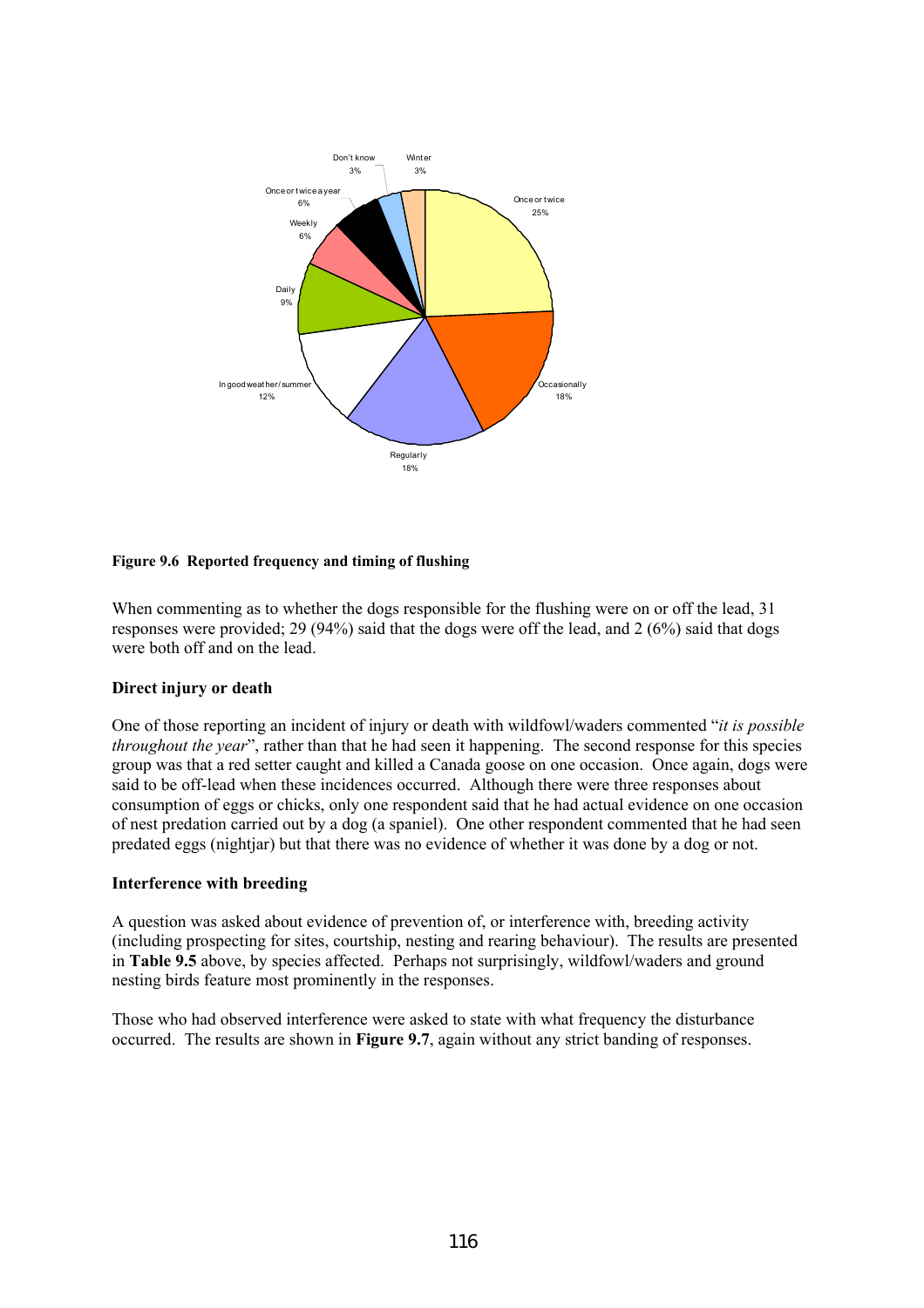

#### **Figure 9.7 Frequency and timing of interference with breeding**

#### **Abandonment and subsequent effects**

Another potential effect is that of abandonment of eggs leading to chilling and loss of egg viability. A question on this elicited two responses (see Table 9.5). Neither respondent gave any precise description of these occurrences or supported their comment with evidence to substantiate the claimed link with dogs. One of the respondents said: "*agitated adults prevented from incubating and brooding young chicks, for example*". A related question sought evidence about abandonment of young leading to chilling or starvation and elicited three responses. All of these three respondents simply responded "*yes*", and there was no comment as to frequency or any description of the circumstances.

Six respondents reported abandonment or flushing leading to predation of eggs or young by crows, gulls or other birds. All said that this was a possible or probable occurrence, and two added that they had received reports of corvids taking chicks. One other mentioned that although there was no direct evidence, the constant presence of crows did make it likely that young would be more vulnerable if the adults are flushed from the nest. These observations are consistent with effects observed by some researchers (see Section 2.5).

There were no responses to a question about abandonment or flushing leading to predation by foxes or other mammals.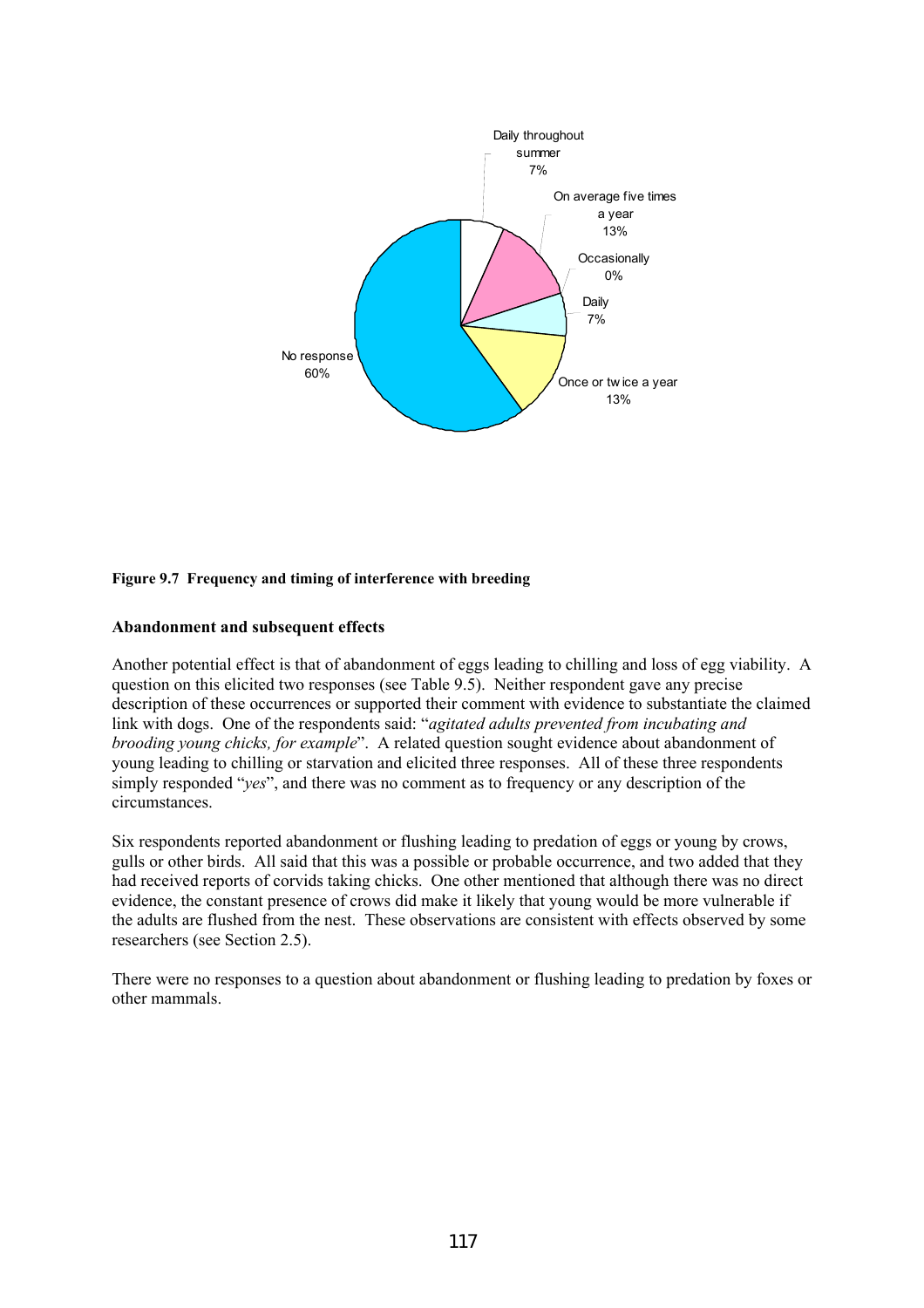### **Dispersal of young**

There were four responses to a question about dispersal of young in which the young were re-located by their parents. The responses are given below.

| <b>Species Name/Type</b>         | Comment                                                                         |
|----------------------------------|---------------------------------------------------------------------------------|
| Aggregate of wildfowl and waders | "Possible throughout the year by dogs off lead"                                 |
| Little tern                      | "Yes $-$ dog running through colony dispersing young"                           |
| Nightjar                         | "Regular – by dogs off leads"                                                   |
| Nightjar                         | "Young dispersed on two occasions but not checked to<br>see if parent returned" |

Two site managers had observed young being dispersed and not re-located by their parents. There comments were:

| <b>Species Name/Type</b>         | <b>Comment</b>                                                                                     |
|----------------------------------|----------------------------------------------------------------------------------------------------|
| Aggregate of wildfowl and waders | "Possible throughout the year by dogs off lead"                                                    |
| Lapwing                          | "No direct evidence of this, but I suspect that it does"<br>happen as a result of dog disturbance" |

#### **Other comments**

One respondent, in response to a question about scent trails being laid to sites by dogs that are then followed by other predators, agreed that this was a possibility throughout the year, by dogs off-lead, and could affect aggregates of wildfowl and waders.

#### **Summary and conclusion**

**Figure 9.8** provides details of the number of respondents who have reported problems with birds (or have reported no problems with dogs), broken down by type of management policy. This provides an interesting perspective on the perceived effectiveness, as measured by number of observed effects. However, care is needed in placing too much weight on these results as the numbers involved are small. Nevertheless, it is interesting to observe that, for example, fewer respondents had noted problems where there were no dog restrictions than those who reported problems (6 versus 2), although this may have arisen because susceptible wild animals are no longer present (or are rare) as a result of the presence of dogs, or that they have become habituated to dogs' presence. At the obverse, of the 12 respondents with permanent dog restrictions, three reported having observed problems.

Taken in isolation, the reported responses do not constitute scientifically or statistically robust findings. However, the results are entirely consistent with what might be expected

**Results found in the survey are consistent with research findings.** 

both empirically, whether from personal observations or scientific investigation.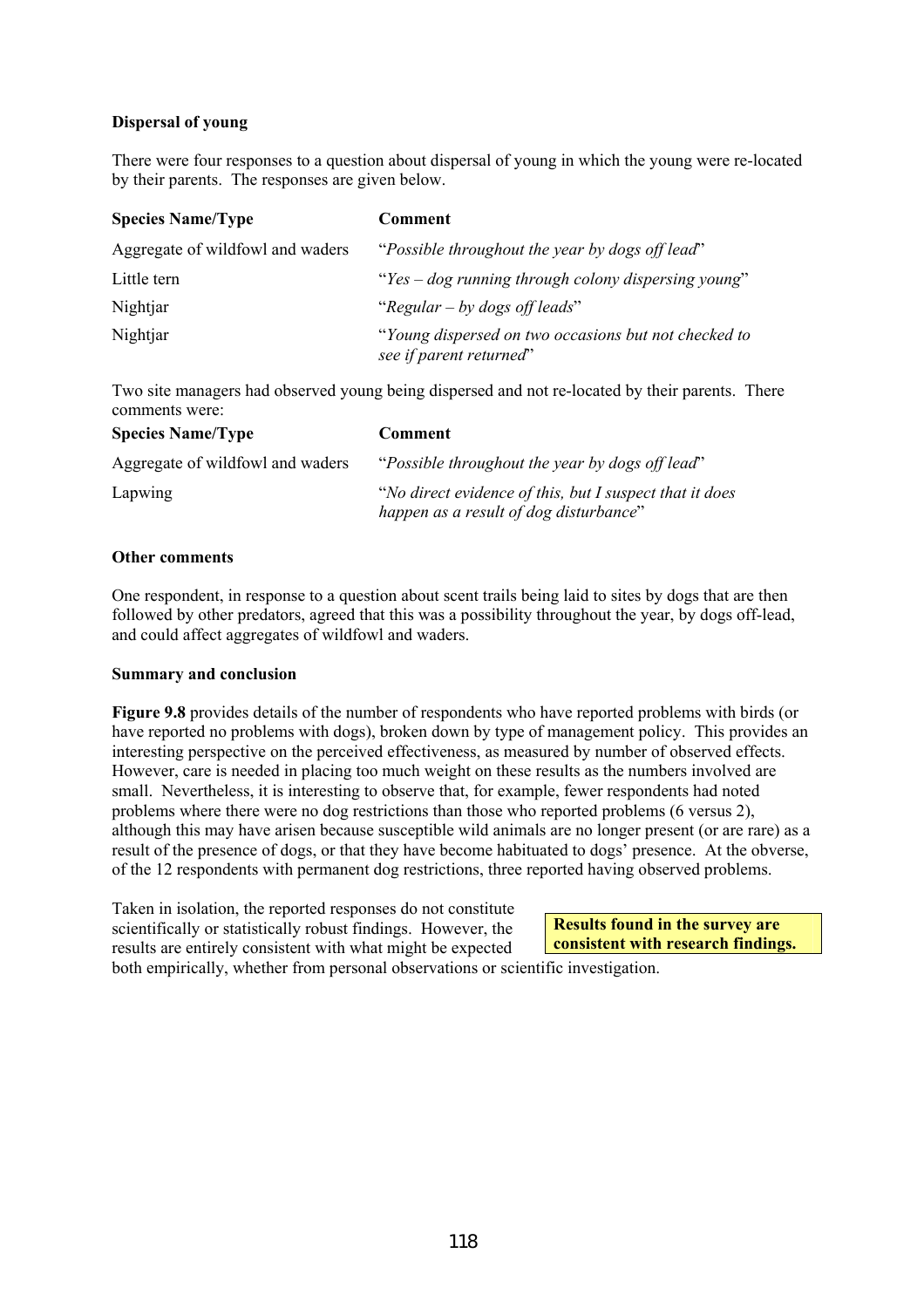

### **Figure 9.8 Frequency and timing of interference with breeding**

### **9.4.4 Effects of dogs on species other than birds**

Respondents were able to report impacts on animals other than birds (a separate spreadsheet was available for this purpose). Of the 77 respondents, just over half (n=42, 53%) reported effects. A number of different species were affected, as reported in **Table 9.6**.

Rabbits are the species most affected, followed by deer of various species. It would appear that some cases of disturbance are not accidental based on comments received. Information on the impacts found by researchers is given in Section 4.

| <b>Species</b> | <b>Number of Responses</b> |
|----------------|----------------------------|
| Rabbit         | 14                         |
| Deer           | 9                          |
| Fox            | 6                          |
| Squirrel       | 5                          |
| Hare           | 4                          |
| Water vole     | 3                          |
| Fallow deer    | $\overline{2}$             |
| Muntjac        | $\mathfrak{D}$             |
| Sheep          | $\overline{2}$             |
| Cattle         |                            |
| Field vole     |                            |
| Otter          |                            |
| Seal           |                            |
| <b>Total</b>   | 51                         |

#### **Table 9.6: Non-bird animal species respondents say have been affected by dogs**

Note: (Some respondents gave more than one response)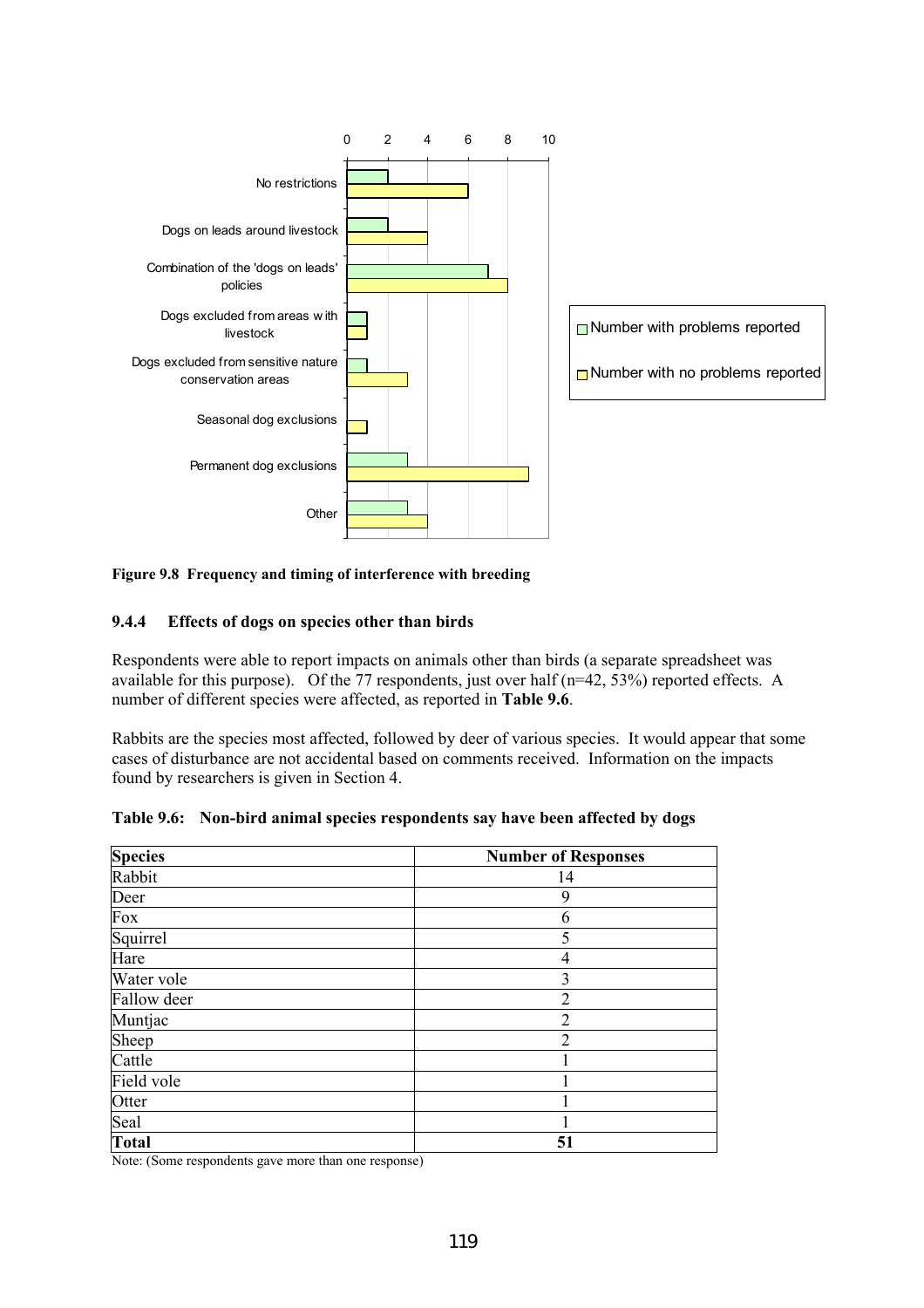### **9.4.5 Other effects**

A number of questions were asked to explore other potential effects.

#### **Dogs attracting predators**

Two respondents commented that predators (one referred to "*corvids and gulls*") frequently appear when dogs appear; six said that predators occasionally appear (similar to an effect recorded by Strang (1980) and MacInnes (1980) in which predators appeared to follow researchers in their fieldwork – see Section 2.5.1). A total of 62 said that this effect had never been observed.

#### **Signs of habituation**

It has been suggested that some species of wild animals become habituated to the presence of dogs. Ten respondents said that they believed that they had observed such signs. Examples of information proffered are:

"*only where dogs and people are very close and on regularly used defined route (track, bank) breeding waders display reduced reaction compared with walking though fields at similar range.*"

"*From the evidence of the location of the nest site beside tracks and paths frequently used by dog walkers.*"

"*Possibly…observed Woodcock apparently unconcerned by presence of Husky which runs loose every day in wood near its home*."

### **Nutrient enrichment**

Nutrient enrichment was noted by 19 respondents. Typical effects reported were:

- enrichment occurs close to car parks and entrances to sites (11 mentions);
- reduction of species diversity (5 mentions) and increasing dominance of nutrient loving species such as nettles, thistles, clover, docks, grass species at the expense of others (11) mentions);
- vividness of green vegetation (3 mentions);
- faeces apparent on ground  $(3 \text{ mentions})$ .

Several of the respondents who said there was no evidence of nutrient enrichment explained why:

- "*too widespread*" (it was not clear whether this was referring the site, or the distribution of dog faeces);
- "*too few dogs to monitor*";
- "*no but very concerned*".

The observations noted above suggest that nutrient enrichment can be a major influence in those parts of sites that are within a short radius (50m to 200m) of car parks and entrances. The enrichment will be evidenced by

**Symptoms of nutrient enrichment are most evident close to car parks and entry points.** 

reducing species diversity, greening of the vegetation and invasion by 'weed' species. Two further respondents suggested that more research was needed to ascertain what were the effects of dog faeces, and their significance, in terms of nutrient enrichment. Information about research into eutrophication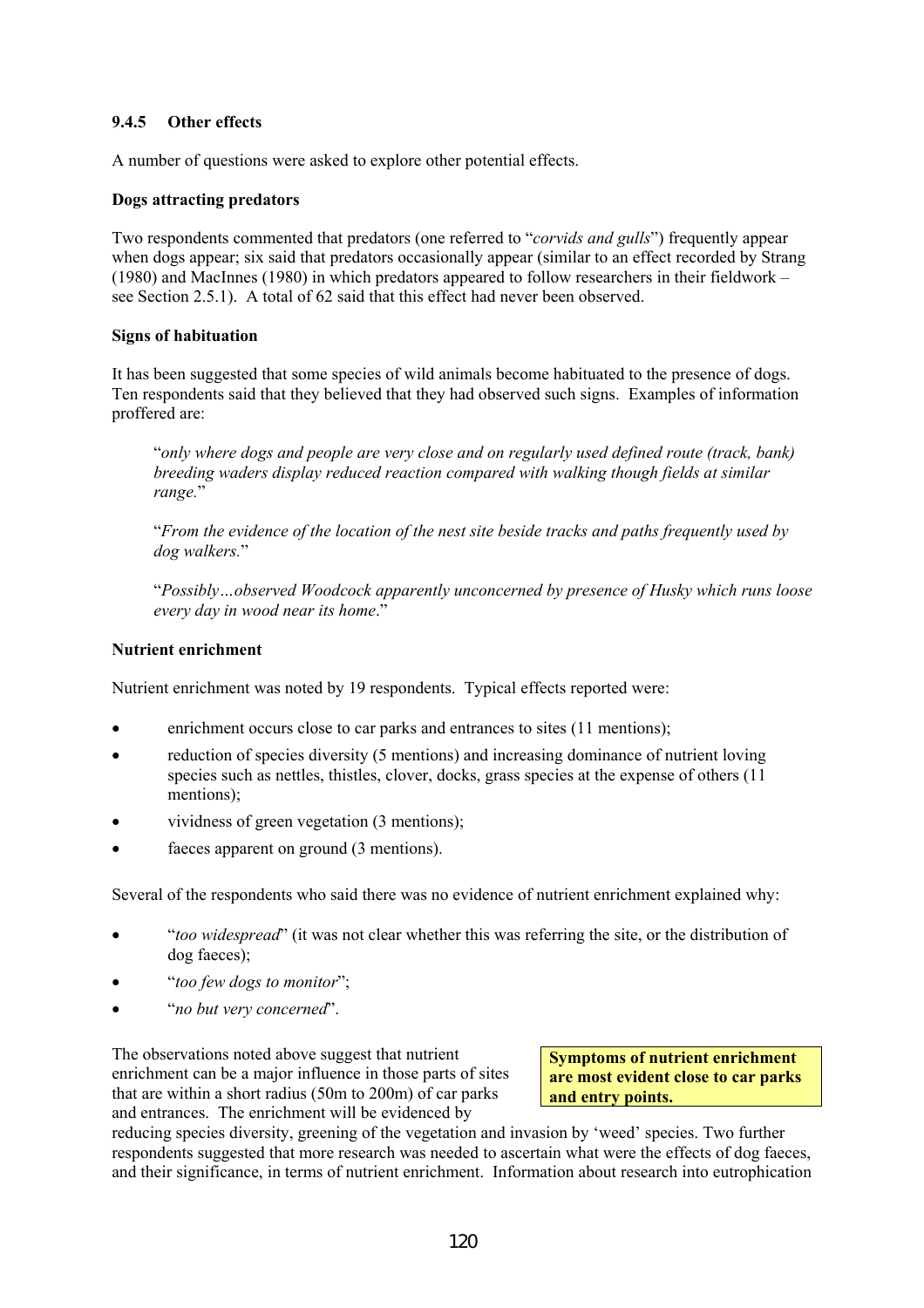by dog fouling is reported in Section 5. In response to a question about management of dog fouling, answers were given as shown in **Table 9.7**.

| <b>Management measure</b>                                    | Number practicing the measure |
|--------------------------------------------------------------|-------------------------------|
| Provision of dog bins                                        | 29                            |
| Special measures used to meet Health and Safety requirements | 22                            |
| (eg clothing, reciprocating mowers)                          |                               |
| Signage                                                      | 15                            |
| Use of Byelaws and the Dog Fouling Regulations               | 9                             |
| Talk to dog owners                                           | 5                             |
| Poo bags to hand out                                         | 3                             |
| Occasional Initiatives                                       | າ                             |
| Use of ordinary waste bins                                   |                               |
| Ban dogs                                                     |                               |
| Flick poo into bushes                                        |                               |
| Specific fouling sacrifice area                              | 0                             |
| <b>Total</b>                                                 | 88                            |

| Table 9.7: Management measures used to control dog fouling |  |
|------------------------------------------------------------|--|
|                                                            |  |

Note: Some respondents use more than one measure

Provision of bins and measures to protect staff are the most commonly used measures. Signage is also a common response. Management measures explored by researchers and site managers are discussed further in Section 5.

### **9.4.6 Impacts of dogs on land management practices**

A number of questions were asked about the effects of dogs on other land management practices. These have been considered under two separate headings – grazing of livestock and health and safety.

### **Grazing of livestock**

Many livestock farmers are concerned about dogs worrying their stock, especially sheep. Yet, grazing by livestock can be an essential component in the management regime of many sites of nature conservation importance. Respondents were asked whether the presence of dogs at their site had exerted an influence on grazing management. Responses were that:

- in nine instances, a land management activity had been **discontinued**;
- in ten cases, the presence of dogs at a site had **prevented** a land management activity from being introduced;

**Concern over the effect of dogs on grazing livestock was reported to have exerted an effect on management by 40 out of 77 respondents.** 

• in 21 cases, the presence of dogs had caused the site manager to effect a **change** in a land management activity.

Respondents were not asked for details and none were volunteered (more discussion on this subject is

contained in Section 6). Nevertheless, it would appear from this that the presence of dogs exerts a significant influence on decisions made concerning grazing management at a large proportion of sites. This has the potential to significantly affect the nature conservation

**The limitation on grazing imposed by concern over the effect of dogs on livestock has the potential to seriously constrain effective management.** 

interest of a site because grazing management is often necessary for maintenance or restoration of a site's condition.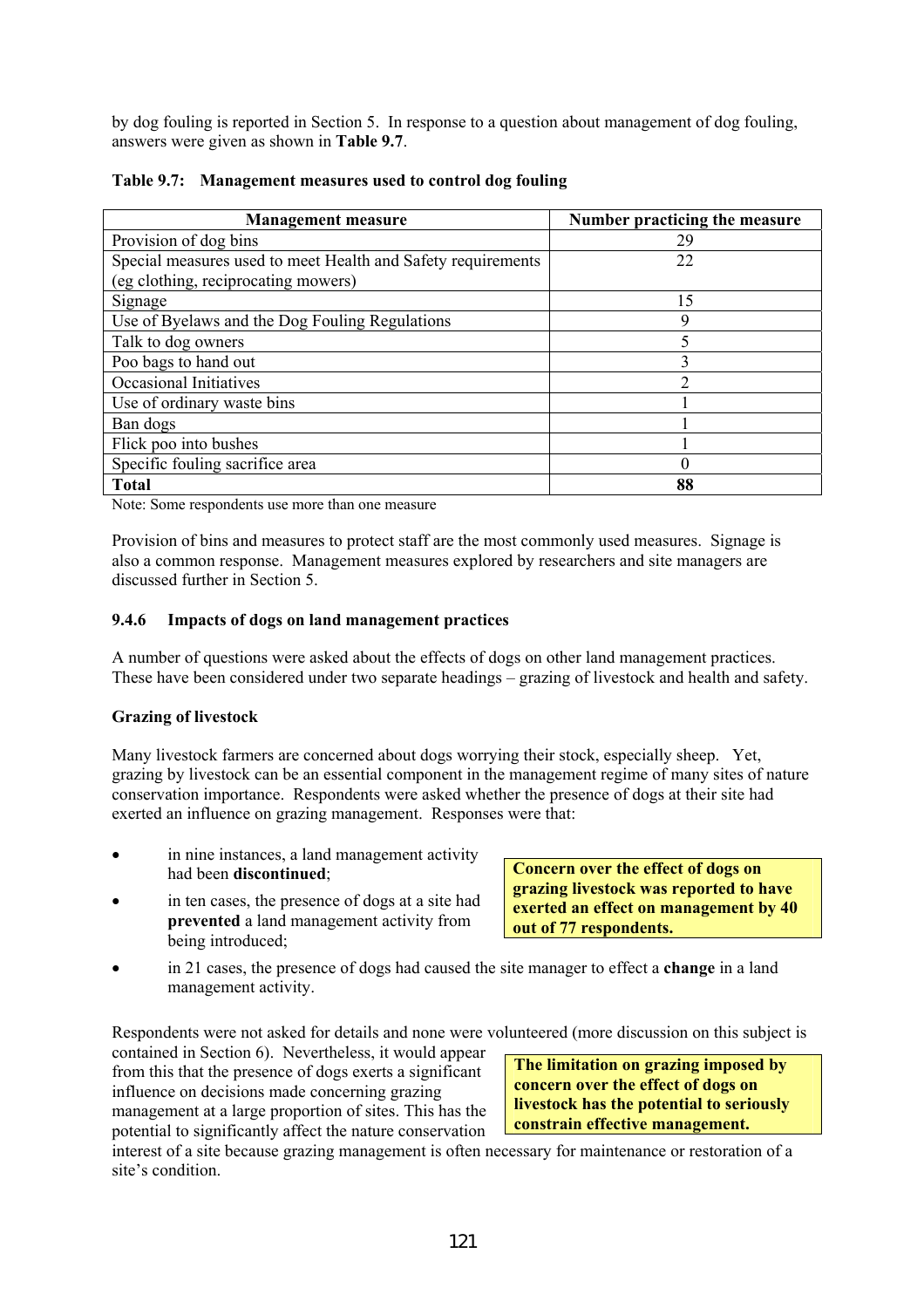### **Health and safety**

Concerns have been expressed about public safety aspects of dogs. This has been considered in the literature review (see Section 7.7 above). The questionnaire provided an opportunity to ask whether there had been health and safety incidents on sites in which dogs were a key component. Responses are summarised in **Table 9.8**.

Threats by livestock occur at a relatively small number of sites, and attacks at a very small number of sites. Suckler cows are most likely to be the threatening animal. A majority of those people

threatened by an animal was accompanied by a dog, although only one of the two people actually attacked was accompanied by a dog. Of all cases reported, in just over half the cases, the threatening or attacking animal was either pregnant or had young. These

**Attacks on people were reported at a very small number of sites, and these tend to involve suckler cows and pregnant or with young.** 

results tend to be consistent with information provided elsewhere (and reported in the literature review) although the numbers involved are (fortunately) very small.

| <b>Details</b>                                                     | <b>Threatened</b> | <b>Attacked</b> |
|--------------------------------------------------------------------|-------------------|-----------------|
| Number of sites with occurrences:                                  |                   | 2               |
| Frequency in last 5 years (by site with any occurrences)           |                   |                 |
| $1 - 3$ times                                                      | 9                 | $\overline{2}$  |
| $4 - 10$ times                                                     |                   |                 |
| More than 10 times                                                 |                   |                 |
| Occasions when person was accompanied by a dog                     | h                 |                 |
| Of these, dog known to be on a lead                                |                   | 0               |
| About the livestock – number of occurrences when the animal was a: |                   |                 |
| Bull                                                               | $\mathfrak{D}$    | 0               |
| Dairy Cow                                                          | 2                 |                 |
| <b>Suckler Cow</b>                                                 |                   |                 |
| Ram                                                                |                   |                 |
| Ewe                                                                |                   | 0               |
| Deer                                                               |                   | 0               |
| Horse or Pony                                                      | ↑                 | 0               |
| Other                                                              |                   | 0               |
| Proportion of cases when animal was pregnant or had young          | 64%               | 50%             |

### **Table 9.8: Data relating to health and safety**

#### **Relationships with other users**

Respondents were asked to state what was the reaction of other users to the presence of people with dogs. Although respondents were prompted with the types of 'other users', no guidance was given to how they might respond. A wide range of different responses was received. In order to simplify the analysis, responses have been grouped. It is inevitable that the observations will contain a degree of subjectivity as it is unlikely that people were asked to explain their attitudes towards people with dogs, but that their attitude has been inferred from the observed behaviour. The results are summarised in **Table 9.9** below.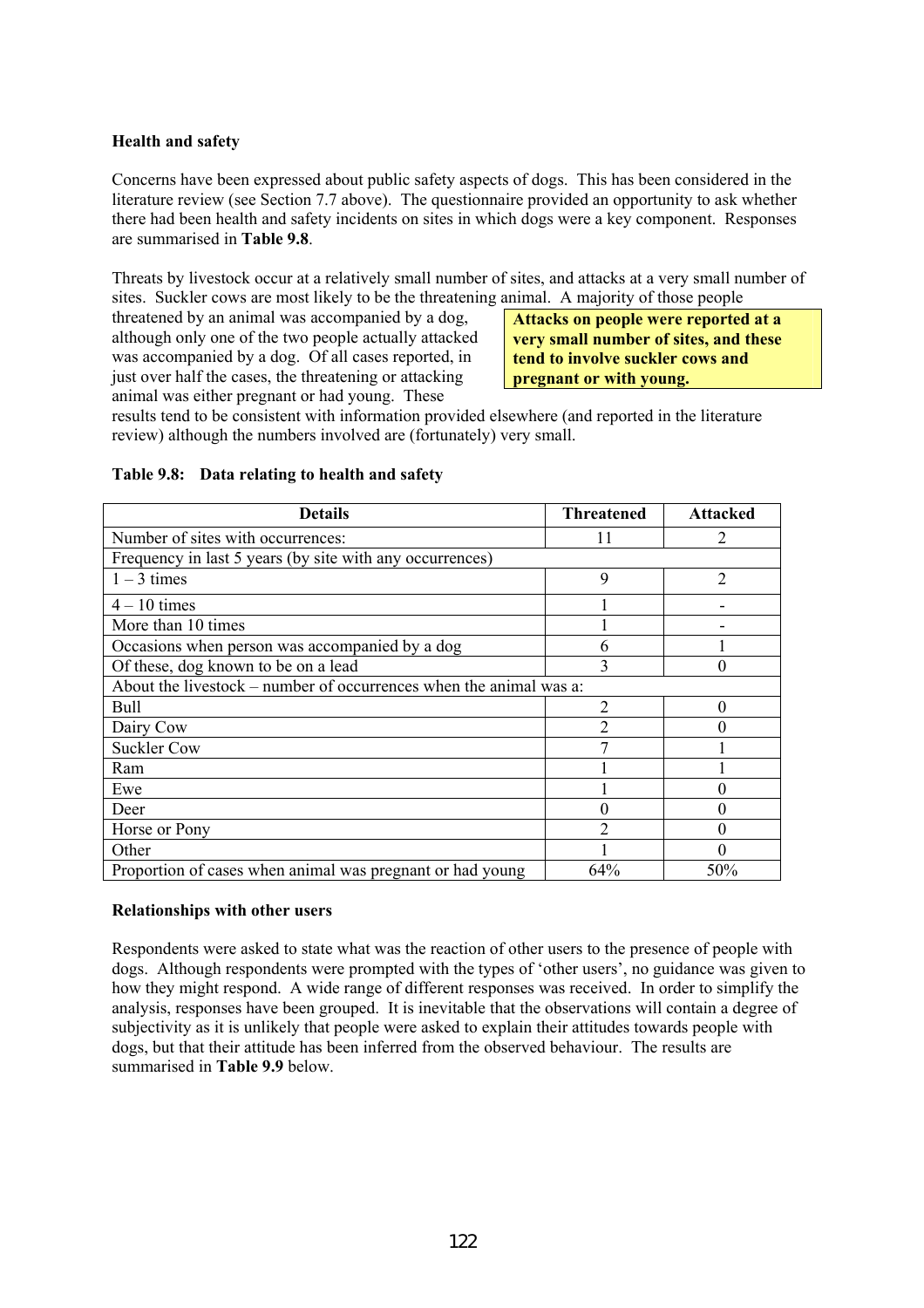| <b>User Type</b>    | <b>Generally</b><br>OK/positive | Disapprove/<br>complain | Deviate to<br>avoid | Neutral/<br>ignore | <b>Other</b><br>response |
|---------------------|---------------------------------|-------------------------|---------------------|--------------------|--------------------------|
|                     |                                 |                         | contact             |                    |                          |
| People without dogs | 15                              | 12                      |                     |                    |                          |
| People with         | Q                               | 6                       | 23                  |                    |                          |
| children            |                                 |                         |                     |                    |                          |
| Horse riders        |                                 |                         |                     |                    |                          |
| Cyclists            |                                 |                         |                     |                    |                          |
| Non-European        |                                 |                         | 11                  |                    |                          |
| Disabled            |                                 |                         |                     |                    |                          |
| <b>Total</b>        | 32                              | 32                      | 60                  | 18                 | 31                       |

### **Table 9.9: Reported effects on other users of people with dogs**

It is evident from this that the most commonly observed response of users without dogs is to take action to avoid contact with an approaching dog. This reaction was most pronounced in people of non-European origin, people with children, horse riders and cyclists. About an equal number (but half the number who took evasive action) are perceived as approving as are disapproving. However, care is needed in drawing conclusions from these observations as it is not

**Non-dog owning visitors appeared to be more than twice as likely to try to avoid contact with dogs as welcomed them. Taking evasive action was most commonly observed in people of non-European origin, people with children, horse riders and cyclists.** 

possible for site managers to know why people acted the way they did.

## **9.4.7 Linking impacts to management policies**

This sub-section examines the links between dog management policy and the reported effects on wildlife species. Various cross-tabulations have been attempted in order to try to identify the most effective means of managing dogs. In these cross-tabulations, effectiveness is measured in terms of the frequency with which adverse effects have been observed and reported by respondents. The frequency was as follows:

- no species affected ( $n=16$ , or 20% of responses);
- effects on both birds and other animals ( $n=31$ , or 40% of responses);
- effects on either birds or other animals (n=30, or 40% of responses).

The differences in settings of the sites managed by respondents with respect to the presence or absence of effects on birds and other species was explored but, apart from sites in remote settings, sites in other settings experience broadly the same level of effects (26-29% of sites experience no effects). Rural sites appear to have the most significant level of effects on birds and other wildlife combined (nearly half the sites reported to have problems), but with little difference between urban and urban fringe. Other species are most commonly affected on urban fringe sites.

The effects on sites of different nature conservation value were also examined. In order to do this, the responses were divided between those obtained from managers of:

- SACs, cSACs and SPAs (high value);
- SSSIs but not SACs, cSACs or SPAs (medium value);
- Others (low value).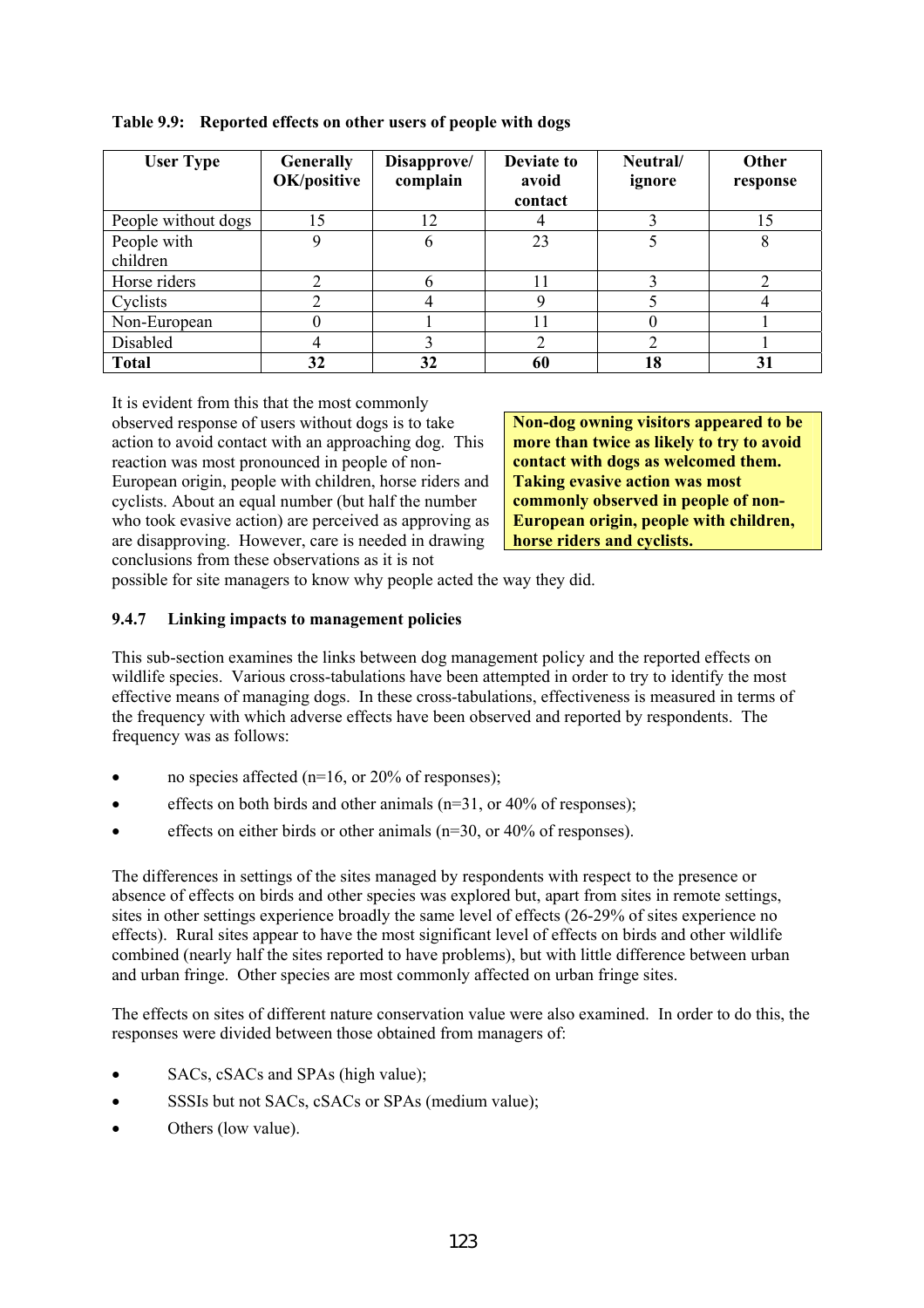It should be noted that the terms 'high', 'medium' and 'low' are used in a relative sense; as has been noted earlier, all sites are likely to be of significant value for nature conservation. The analysis (of the 75 respondents who provided sufficient information to allow their sites to be categorised) shows that respondents managing 'low' value sites reported fewer problems. Of the 18 respondents in this category,  $8(44\%)$  reported no problems compared to 6 (30%) of the 'high' and 24% (9) of the medium value. It is possible that the lower level of problems may reflect the comparative absence of wildlife to be affected, or a lower level of management presence to observe such effects. The 'high' and 'low' value sites received a similar level of visitor numbers, which was higher than for the 'medium' value sites, so variation in visitor numbers does not appear to explain this variation. Nor does the setting of the sites explain the variation, as a similar proportion of the 'high' and 'medium' value sites were in urban or urban fringe locations (30% and 28% respectively) compared to the 'low' value sites (40%).

Looking at the different species groups, it appears that effects on other wildlife are observed marginally more frequently than effects on birds. This may be because such disturbance is easier to spot, especially when large animals such as deer are involved, and it is more apparent to the observer that the animal has been disturbed. There was also anecdotal evidence of deliberate disturbance.



The volume of visitors may be relevant, and so this is examined in **Figure 9.9**.

#### **Figure 9.9 Numbers of visitors and the level of dog-related effects on wildlife**

There does not appear to be any consistent pattern between the numbers of visitors and the frequency with which effects have been reported. However, sites with small numbers of visitors appear to have fewest problems (as might be expected), and on heavily visited sites, all sites in this category (few in number) had reported effects. However, the data in the figure do not take account of visitor density or distribution. It is well established by research (eg Taylor and Thurston 2002) that a significant proportion of visitors to open countryside locations travel only a small distance from the point of arrival. Further, a large number of visitors on a large site, with a multitude of undisturbed sanctuary areas, may cause less impact on wildlife than a much smaller number of visitors on a small site.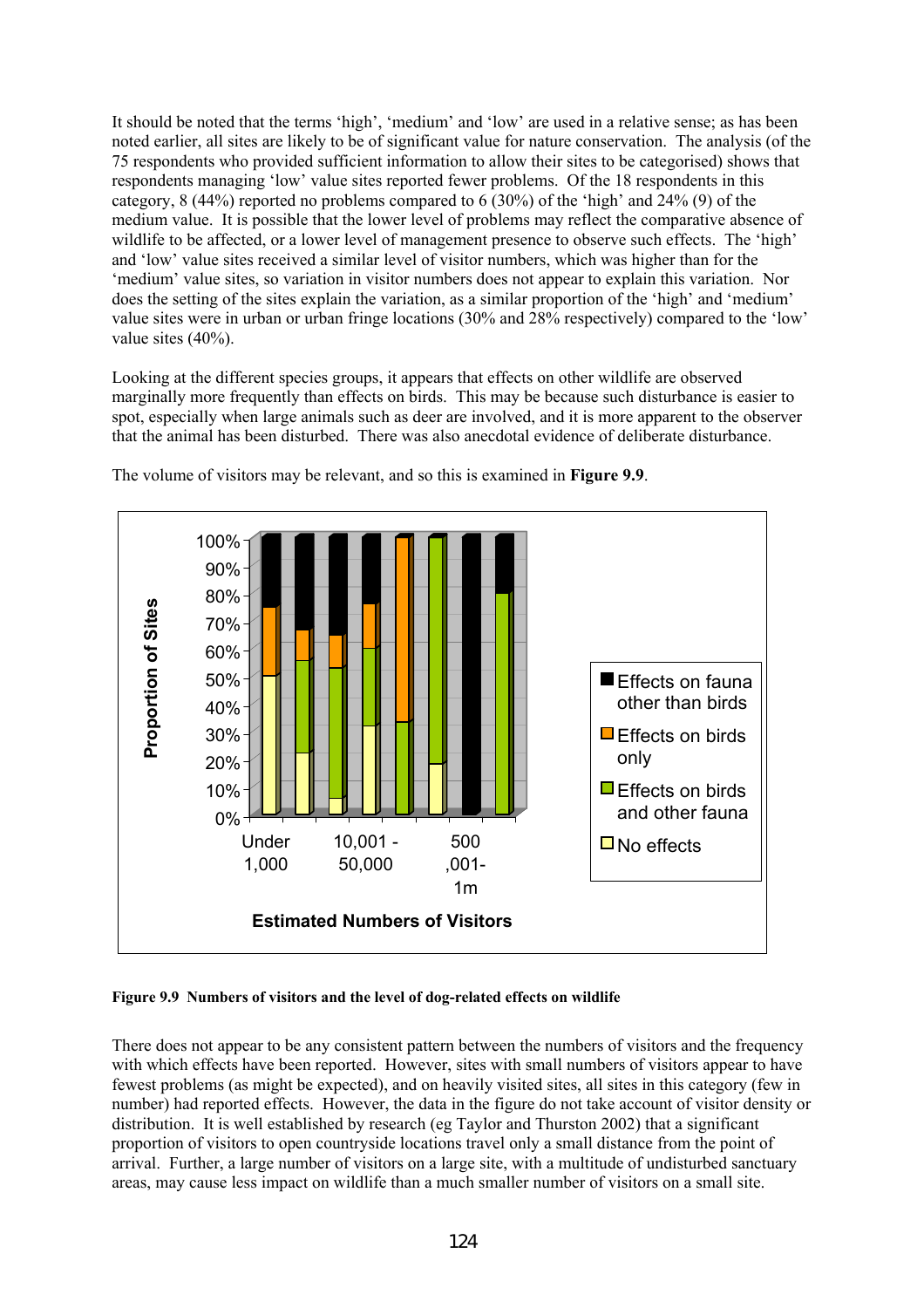It may be that the management policies provide the explanation as to why effects are observed on some sites and not others, or that different species groups are affected. This aspect was examined but no discernible pattern to the link between management policy and frequency of effects emerged. Whilst dogs on leads and dogs excluded are the most commonly used policies, they were not clear determinants of observed effects on birds or other animals.

As has been noted earlier, most sites have more than one management policy applying. The management sophistication that this may reflect could explain the success in preventing problems. However, the number of policies may simply reflect the number of sites that the respondent has within his management. Nevertheless, **Table 9.10** includes the respondents who said that they had no problems with wildlife or who had had problems and looks at the number of policies that each manager said that they employ. Over 40% of the sites with no problems were employing more than one technique. In contrast, 57% of those who reported problems had only one or no management policy, and half of those who reported problems with both birds and other species had no specific management policy.

| Number of<br>management<br><b>Policies</b><br><b>Employed</b> | Number of<br>respondents<br>with no<br>reported<br>problems | Number of<br>respondents with<br>problems with<br><b>birds</b> | Number of<br>respondents with<br>problems with<br>other species | Number of<br>respondents with<br>reported problems<br>for both birds and<br>other species |
|---------------------------------------------------------------|-------------------------------------------------------------|----------------------------------------------------------------|-----------------------------------------------------------------|-------------------------------------------------------------------------------------------|
|                                                               |                                                             |                                                                |                                                                 |                                                                                           |
|                                                               | 13                                                          |                                                                |                                                                 |                                                                                           |
|                                                               |                                                             |                                                                |                                                                 |                                                                                           |
|                                                               | ◠                                                           |                                                                |                                                                 |                                                                                           |
|                                                               |                                                             |                                                                |                                                                 |                                                                                           |
| $5+$                                                          |                                                             |                                                                |                                                                 |                                                                                           |
| No response                                                   |                                                             |                                                                |                                                                 |                                                                                           |
| <b>Total</b>                                                  |                                                             | 10                                                             |                                                                 | 31                                                                                        |

|  |  | Table 9.10: Occurrence of effects by number of management policies |  |
|--|--|--------------------------------------------------------------------|--|
|  |  |                                                                    |  |

It is interesting to compare these results to those found by researchers (see Table 3.3 for example).

It could be inferred from the above that a having a management policy is of value, and (rather more

tentatively) that a multi-faceted management approach is more successful than any single management policy. Further, having a policy is seen to be better than not having any policy at all.

**Having a management policy is beneficial, especially if multi-faceted rather than reliant on a single one.** 

In Section 2, reference was made to the differences in inherent characteristics of different breeds. **Table 9.11** provides a summary of the data by breed of dog, where this was provided.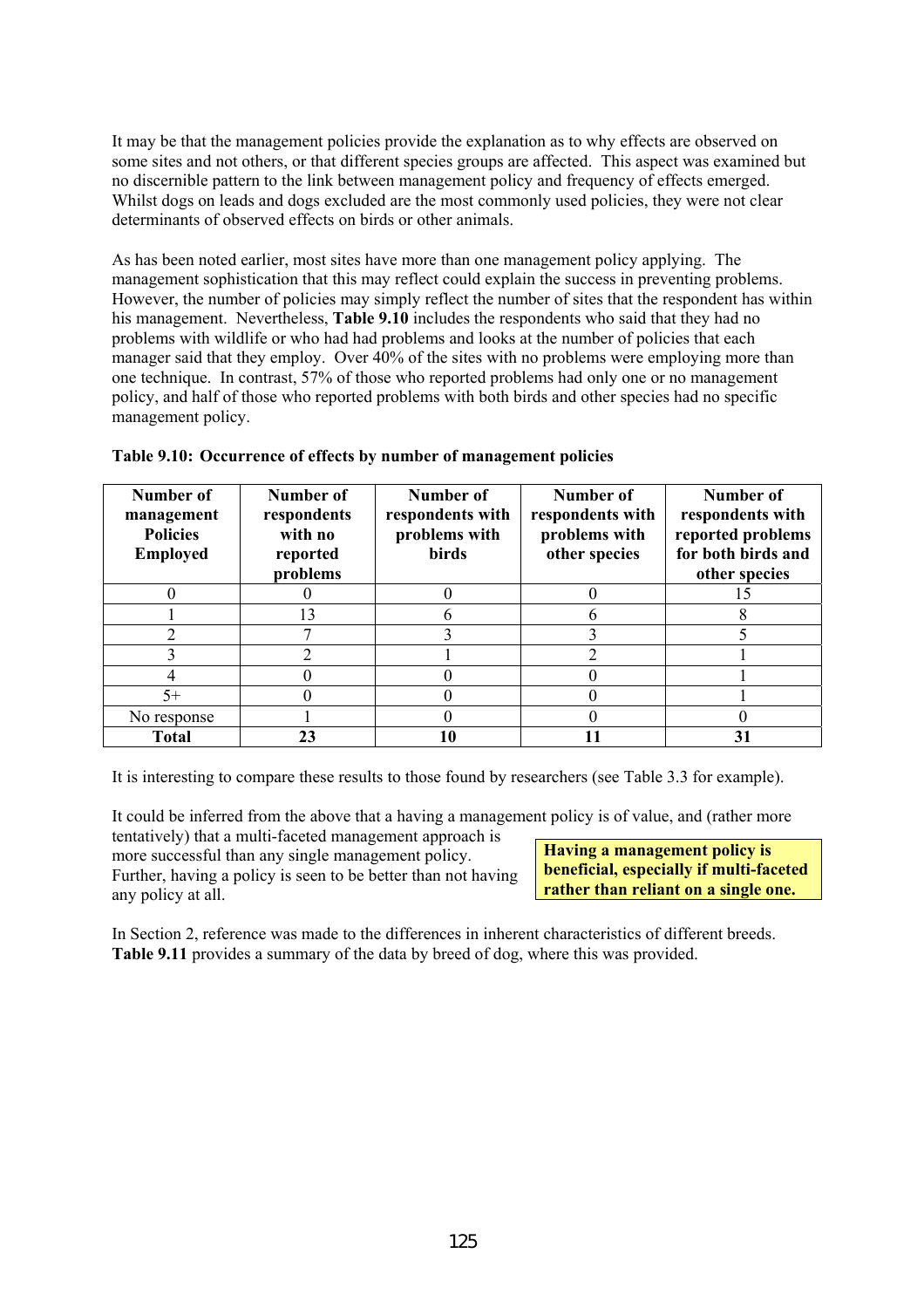| <b>Breed of dog</b>              | <b>Affecting non-bird species</b> | <b>Affecting birds</b> |  |
|----------------------------------|-----------------------------------|------------------------|--|
| Various                          |                                   |                        |  |
| Retriever                        |                                   |                        |  |
| Lurcher/greyhound/hound          |                                   |                        |  |
| Collie                           |                                   |                        |  |
| Terrier                          |                                   |                        |  |
| Red setter                       |                                   |                        |  |
| Labrador                         | າ                                 |                        |  |
| Springer spaniel                 |                                   |                        |  |
| German Shepherd dog (Alsatian)   |                                   |                        |  |
| Foxhound                         |                                   |                        |  |
| Pointer                          |                                   |                        |  |
| <b>Total number of responses</b> | 29                                |                        |  |

### **Table 9.11: Breeds of dogs which respondents say affected wildlife and birds**

The breeds identified as causing problems correspond closely those that would be expected to cause problems, based on their breed characteristics. The list also includes several of the most popular breeds (see Section 2.3).

# **9.5 Synthesis**

The research amongst site managers has revealed that there are few direct observations about the effects of dogs on wildlife because it requires the coincidence of two events – that disturbance takes place and that a site manager is there to observe it. These two events do not often coincide, and so many observations are based on circumstantial evidence. Nevertheless, all of the observations are consistent the findings of research as described in earlier chapters.

The responses concerning effectiveness of, and compliance with, management measures reveals that steering visitors and wardening are effective, whilst leaflets and signage are not very effective, although the last two measures may be an essential pre-requisite to the success of the former two. Legal measures were said to be effective, and secure high levels of compliance, where and when dog bans are imposed.

Species groups of wildfowl and waders, plus a number of ground nesting/living individual species (nightjar, skylark, lapwing) were most commonly reported as being disturbed by dogs. Where reported (in relation to 31 observations), nearly all (94%) of the dogs which were observed as causing the disturbance were off-lead.

The breeds identified as causing problems conform with expectations, based on breed characteristics and popularity amongst dog owners.

Symptoms associated with nutrient enrichment – greening of grass, invasion by nutrient loving plants and reduced species diversity – were commonly reported as occurring within 200m of car parks and popular access points to reserves.

Concern over the presence of dogs has a significant influence on decisions over site management where this involved grazing livestock. Of the 77 respondents, 40 (52%) said that this had been a factor in their decisions, causing them to stop, change or not introduce grazing at a site. Where grazing is an essential component in the management regime, the limits imposed could have significant effects on the site's long-term value unless alternative regimes are available. For example, in recent work at Cannock Chase, concern over the welfare of sheep has led to proposals for the required grazing regime to be applied using cattle and ponies.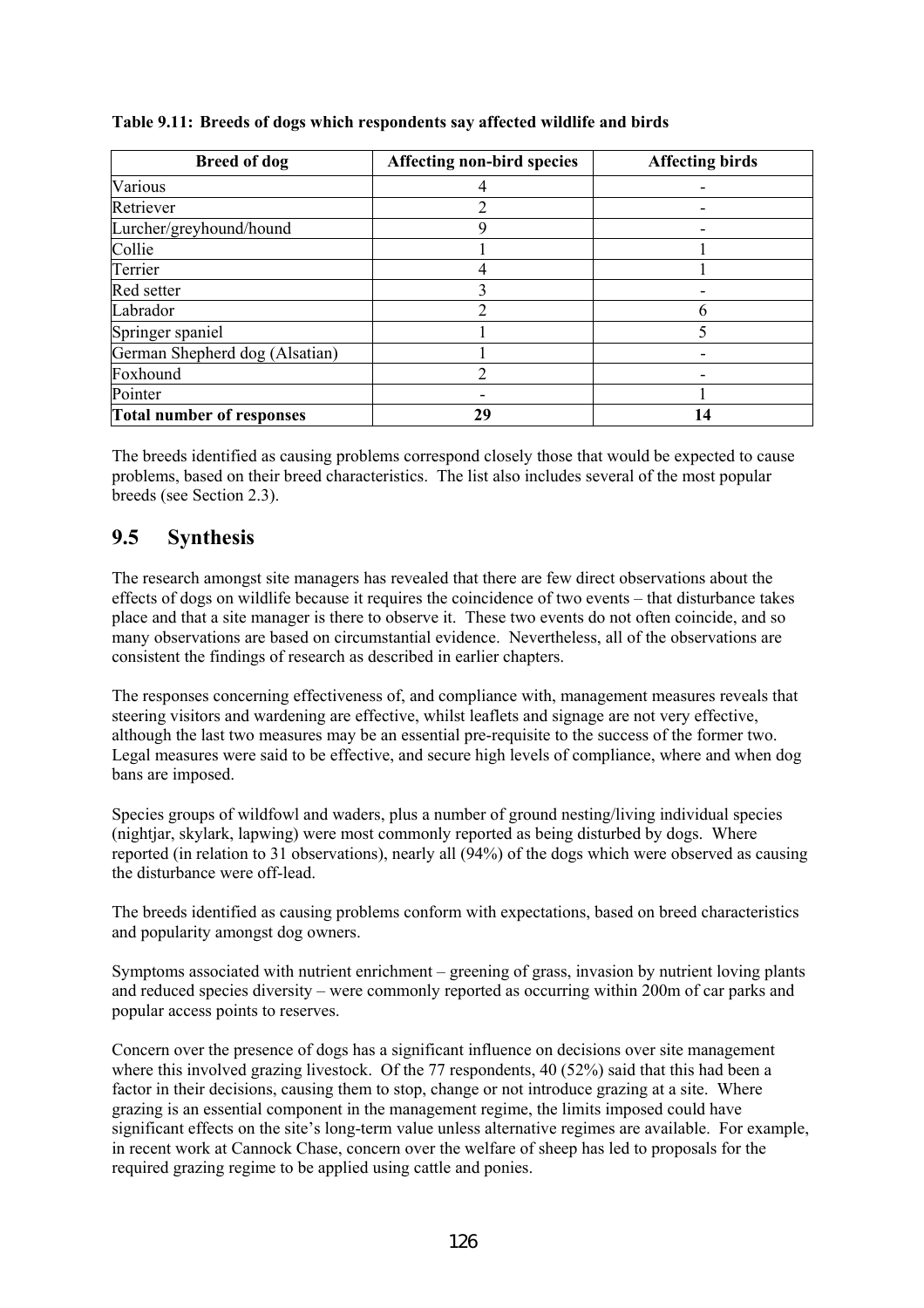Another significant effect noted by respondents is their on-site observation that many of the people unaccompanied by dogs appeared to take action to avoid contact with dogs. Although some welcome dogs and show a positive reaction to them, a similar number complained about the presence of dogs and twice as many showed negative reaction or evasive behaviour. It is likely that many dog owners (who presumably are themselves positively predisposed towards dogs) do not appreciate the negative reactions exhibited by others when they come across dogs.

The analysis examined a range of variables against the frequency of problems being reported (affecting either birds or other animals, or both) to determine whether there are any correlations. The only clear correlation is that sites with large numbers of visitors report more problems than those with few visitors. There is some evidence that leads, tentatively, to a conclusion that a multi-faceted dog management policy is more successful at limiting effects on wildlife than a policy reliant on a single measure.

The high level of agreement between the survey and research results lends more credibility to the observations than a strict statistical analysis would allow. The survey findings, whilst providing limited quantitative data, are entirely consistent with empirical evidence.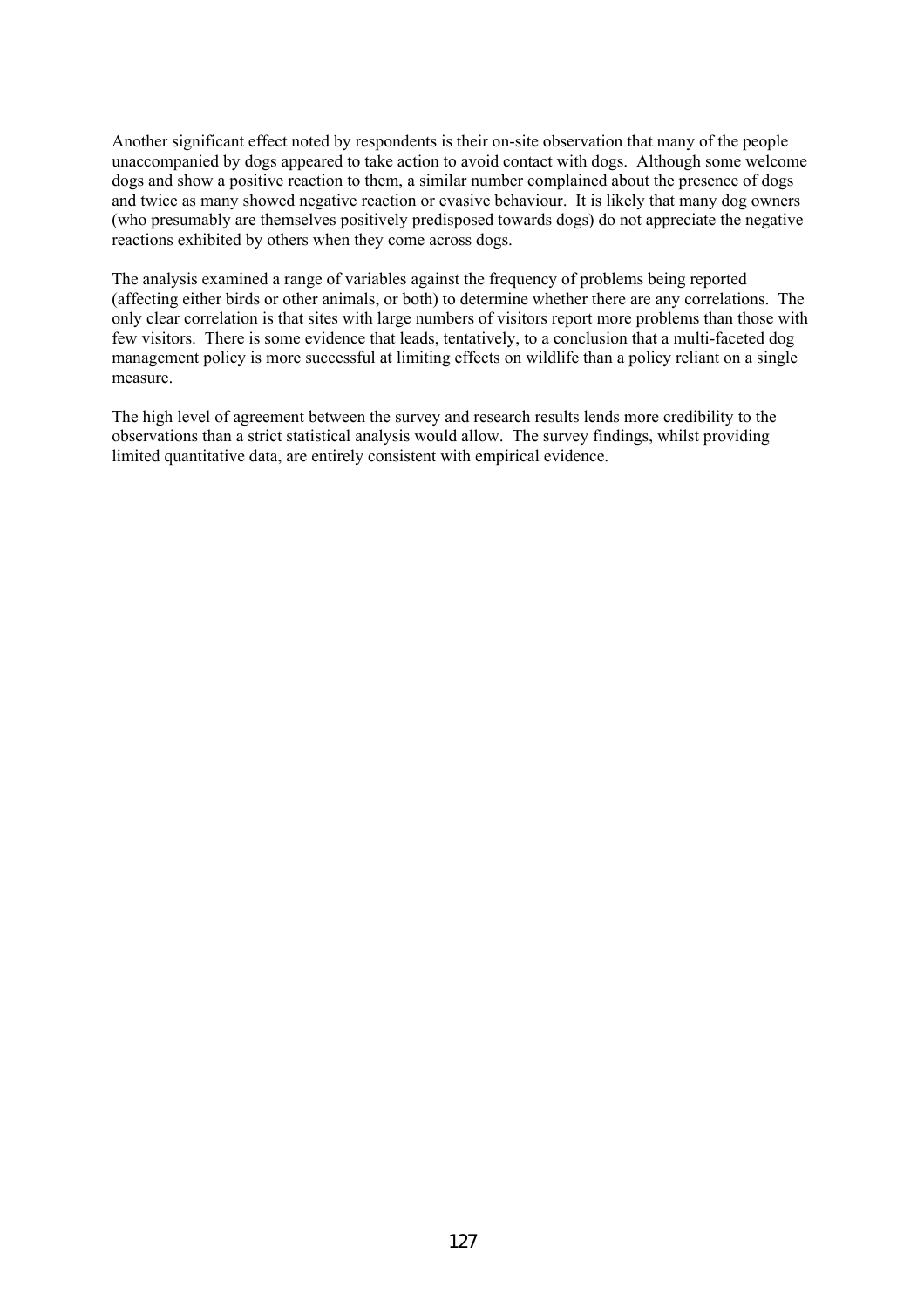# **10 Recommendations for site managers**

# **10.1 Overview**

There are a number of recommendations provided in the literature that provide measures to help reduce the effects and impacts of dogs on wildlife and nature conservation sites. Inferences can also been drawn from the findings of the national survey. These can be divided into:

- integrated strategies;
- those that address dog management and thus reduce the extent to which dogs can affect wildlife;
- those that prevent dogs and recreational access to sensitive areas;
- those that reduce anthropogenic eutrophication;
- other management measures.

# **10.2 Integrated strategies**

Much of the effort in managing dogs appears to be on negative messages – dogs being banned, or dogs must be kept on leads. A strategy adopted in Pembrokeshire publicises the areas where dogs are welcomed (Pembrokeshire County Council 2005), with a view to displacing them away from areas where they may not be as welcome. However, the strategy is not without dissenters (NAFW 2005).

It is likely that an overall integrated strategy, rather than the adoption of any one of the ideas presented below, would be most effective. The extent to which this needs to embrace the measures outlined will depend on the level of visitor use, the numbers of dogs, the extent to which these may be causing problems (eg through dogs mostly being off leads and out of control), the size of the site, and the sensitivity of the nature conservation interests. Also, agricultural interests may coincide with wildlife interests insofar as dog control is concerned. A number of organisations, such as the National Trust, have reviewed dogs on site issues and developed an overall strategy for their sites. Their website is particularly useful for further information on their approach

(see: http://www.nationaltrust.org.uk/environment/html/peo\_com/pdf/recreat01.pdf :National Trust /Recreational Activities at National Trust properties – dog walking).

When a strategy is being implemented. Dowling and Weston (1999) point out the value of using the media in helping to broadcast the message on acceptable behaviour of dog owners and their dogs at sensitive sites. Signs and displays at information centres or at site entrances are also useful as part of the package. Pamphlets or other paper-based information can form part of this approach. Part of a strategy will be to increase the awareness within the organisation and the public on the issues of disturbance and eutrophication in so far as it affects the site or sites in a region (Sime 1999). It should be noted that managers in the national survey (see Section 9) tend to feel that leaflets are not very effective.

Taking each of these in turn, the key measures are expounded below. In all cases, visitors are more likely to comply with the restrictions placed, if they understand the benefits that are likely for the wildlife (Miller and others 2001). By emphasising how human activities affect wildlife, visitors will be able to associate their actions with either beneficial or harmful behaviour. Miller and others (2001) go on to argue that this would aid people to develop a 'conservation ethic'. They quote Klein as finding that visitors who spoke to the ranger were less likely to disturb wildlife than those who did not.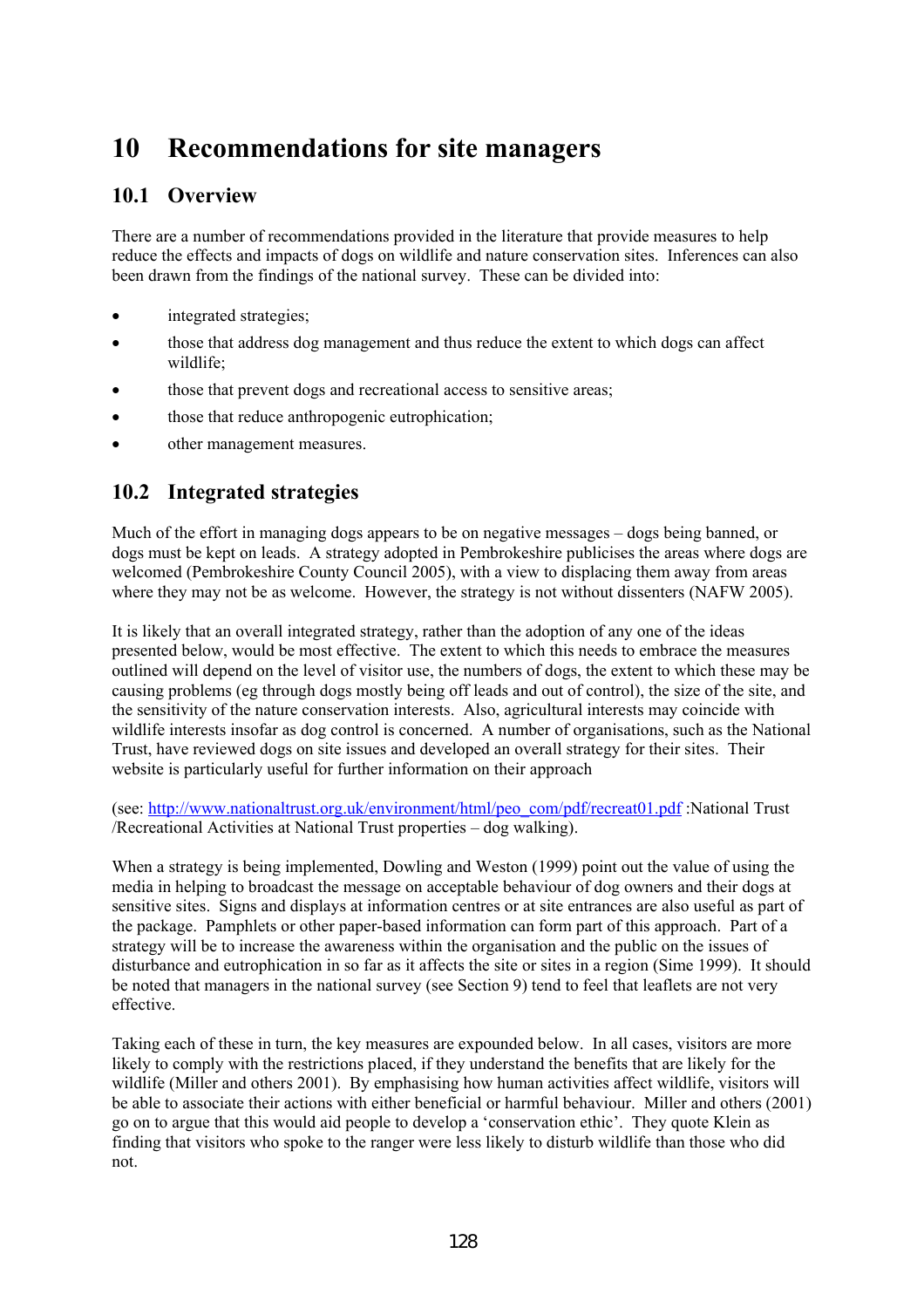# **10.3 Dog management**

This is essentially concerned with keeping dogs on leads or under close control. On CRoW access land, dogs must be kept on a short lead between 1 March and 31 July each year and at any time when in the vicinity of livestock. Although it is a legal requirement for a dog to be kept under close control on a public right of way, it is not a requirement for them to be kept on a lead (although they should not be allowed to be 'at large in a field or enclosure in which there are sheep'):

- it is unlikely that many dog owners are aware of this (at best, subtle) distinction; and
- a sufficient number of dog owners may be willing to keep their dog on a lead if they were made aware of the threat it poses to wildlife.

Consequently, more effort needs to be made to encourage dog owners to keep their dog on a lead, and to reinforce this message (whilst keeping within legal requirements) as much as possible.

It is particularly important to consider having all dogs on leads, or banning dogs altogether in the most sensitive areas and at the most sensitive times, where there are important ground-nesting birds in the breeding season. This would normally extend from the end of March to the end of July. There may also be a need for restrictions in winter where there are concentrations of ground dwelling wintering birds, or where there are other particularly sensitive nature conservation interests. If it is possible for there to be 'dogs on leads' and 'dogs off leads' areas, this would be better than a single measure of dogs on leads in all locations.

Examples of attempts to implement such an approach include the National Trust's 'Take the Lead' campaign in the Peak District Moors (quoted in National Trust 1998), which sought to combine the need for leashing dogs in the lambing and bird breeding season on the open moors.

There are benefits in permitting dogs to be off leads and many owners derive greater enjoyment from this. Areas can be zoned for public use without leashing dogs as possible 'sacrificial' land suggested below (see Section 10.5), along with other areas that may not be as sensitive to disturbance. Steering techniques (see Section 10.4) can also be used to direct dog owners to less sensitive areas, on the not unreasonable assumption that their dogs will go with them. Alternatively, a higher-level strategy for a district or region should be developed that provides positive messages to the public about where dogs off leads are and are not acceptable.

The Countryside Council for Wales (CCW) gives some guidance on dog management in its publication *Managing Public Access* (CCW 2005).

# **10.4 Access management**

Various methods have been adopted on different sites to manage access by zoning use, fencing out areas to provide sanctuary areas for wintering or breeding birds, or other appropriate management measures. Measures that could be used to manage dog owners and thus their dogs include:

- taking a strategic view of access at a site, using the methods currently being applied by English Nature to plan for management of access at SSSIs that will experience public access for the first time as a result of the implementation of CRoW Part I;
- rationalising the number and distribution of footpaths and tracks, closing some down where these reduce the effectiveness of quiet or sanctuary areas (as suggested for capercaillie by Summers and others 2004), although no changes can be made to the alignment of public rights of way or access land where there is a right of access without following the appropriate legal procedures. Paths and tracks that take people into sensitive areas and which are not public rights of way can be allowed to grow over;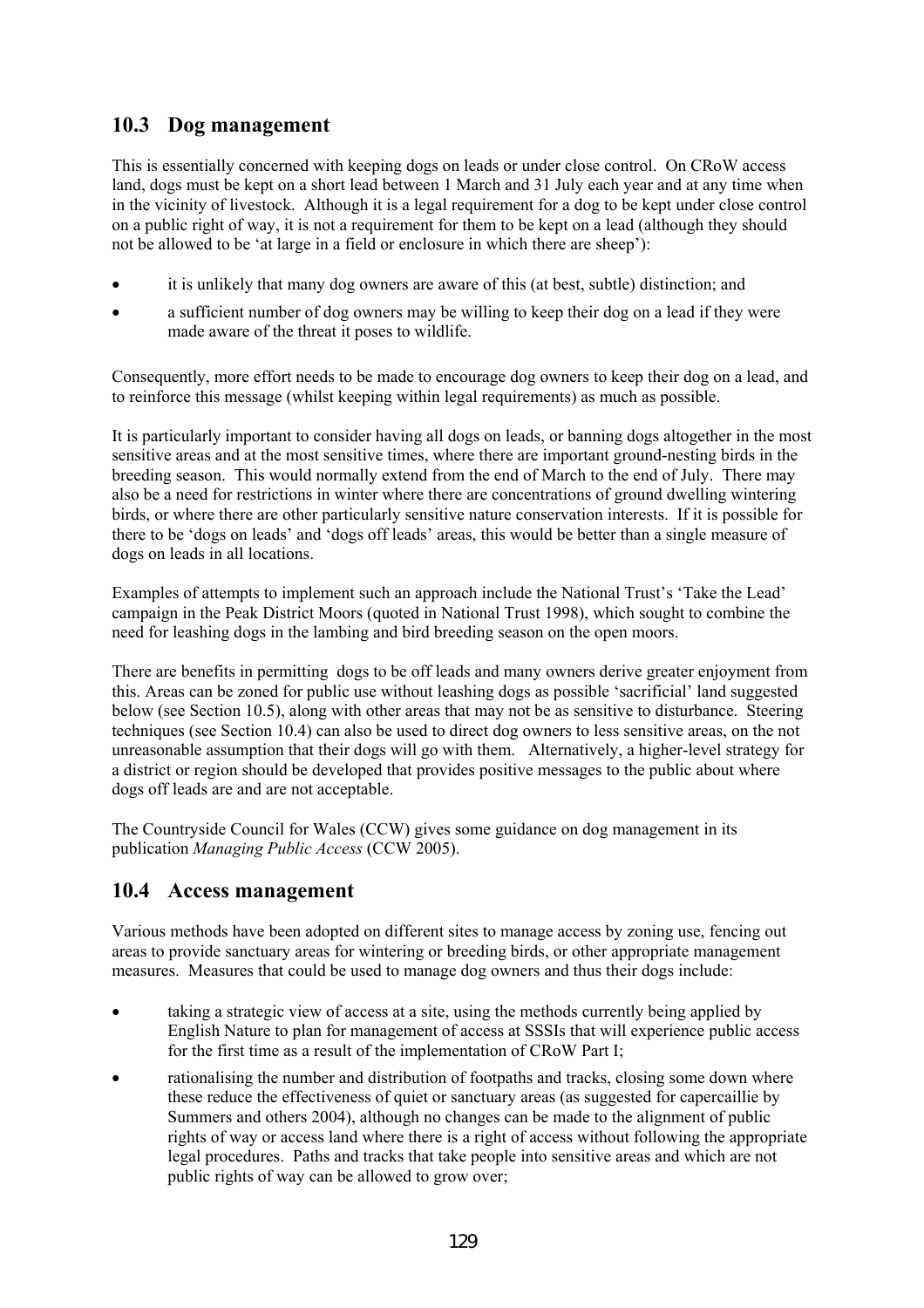- planting of dense screens of prickly species along particular paths. Dogs do not usually like to run through low gorse swards (Western gorse) on heathland, and blackthorn, rose or hawthorn could be trained to form suitable live screens to keep dogs and people on paths, provided these do not then become management problems in their own right;
- use of inert screens such as wattle or reed fences to shield birds from visitor and dog intrusion, as is usually applied along entrances to hides;
- fencing tracks or paths alongside very sensitive areas (but beware of the common land issues re. fencing)
- not allowing dogs to swim in ponds or other water bodies that are sensitive to such disturbance (enforced using signs and wardening, as appropriate, or even fencing);
- using signage to keep people and dogs out of sensitive areas, ensuring that the signs remain clear and up to date over the years (Abraham undated) and banning dogs from sensitive areas eg lek sites (Marshall 2005);
- closing areas of the site to public access (eg tern or plover breeding colonies, or winter goose refuges, Riddington and others 1996) temporarily during the breeding or wintering season. Any such closures will need to be made without breaching public rights of access;
- providing alternative and interesting routes, such as to hides or viewing facilities, the use of which do not affect the species;
- reducing the incursion of cars into recreational sites, keep car parks to the edges (Marshall 2005).

It is important when considering any of these measures to take into consideration the effects of visitor numbers that Beale and Monaghan (2004) found, as described in Section 3 distances may be greater when visitor numbers are higher.

## **10.5 Reducing eutrophication**

### **10.5.1 Good practice guidance**

Realistically, it is only possible to reduce the amount of faeces that are left on a site. Urination cannot be controlled significantly, although some of the ideas below might alleviate this a little.

The issue needs a strategy which develops an acceptable code of practice for dog walkers, uses various techniques to explain to dog walkers why it is necessary to remove the faeces their dogs produce, provides receptacles for this, encourages environmentally sustainable means of achieving it, and provides some enforcement of the operation of the code.

Some examples of codes of practice, developed by the Countryside Code (Countryside Agency and Countryside Council for Wales 2004), the National Trust and Teignbridge Council (South Devon), are included in **Appendix 2**. The Teignbridge Code extends to include aspects of dog behaviour management and dog training to help reduce conflicts between visitors. Teignbridge Council has also developed an assessment methodology to highlight to visitors the visual and amenity impact of dog mess on recreational sites that would be usefully applied elsewhere.

The Woodland Trust has also used some novel techniques for controlling dog fouling, labelled as 'Flick-with-a-stick' and 'Flag-the-poo'. These are described in their urban woodland design guide leaflets (Woodland Trust 2002).

The provision of bins for dog faeces needs to be promoted along with the re-use of waste polythene bags (such as all those that cover mail) rather than new bags, which increases the overall environmental impact, or biodegradable plastic bags where this is consistent with the setting of the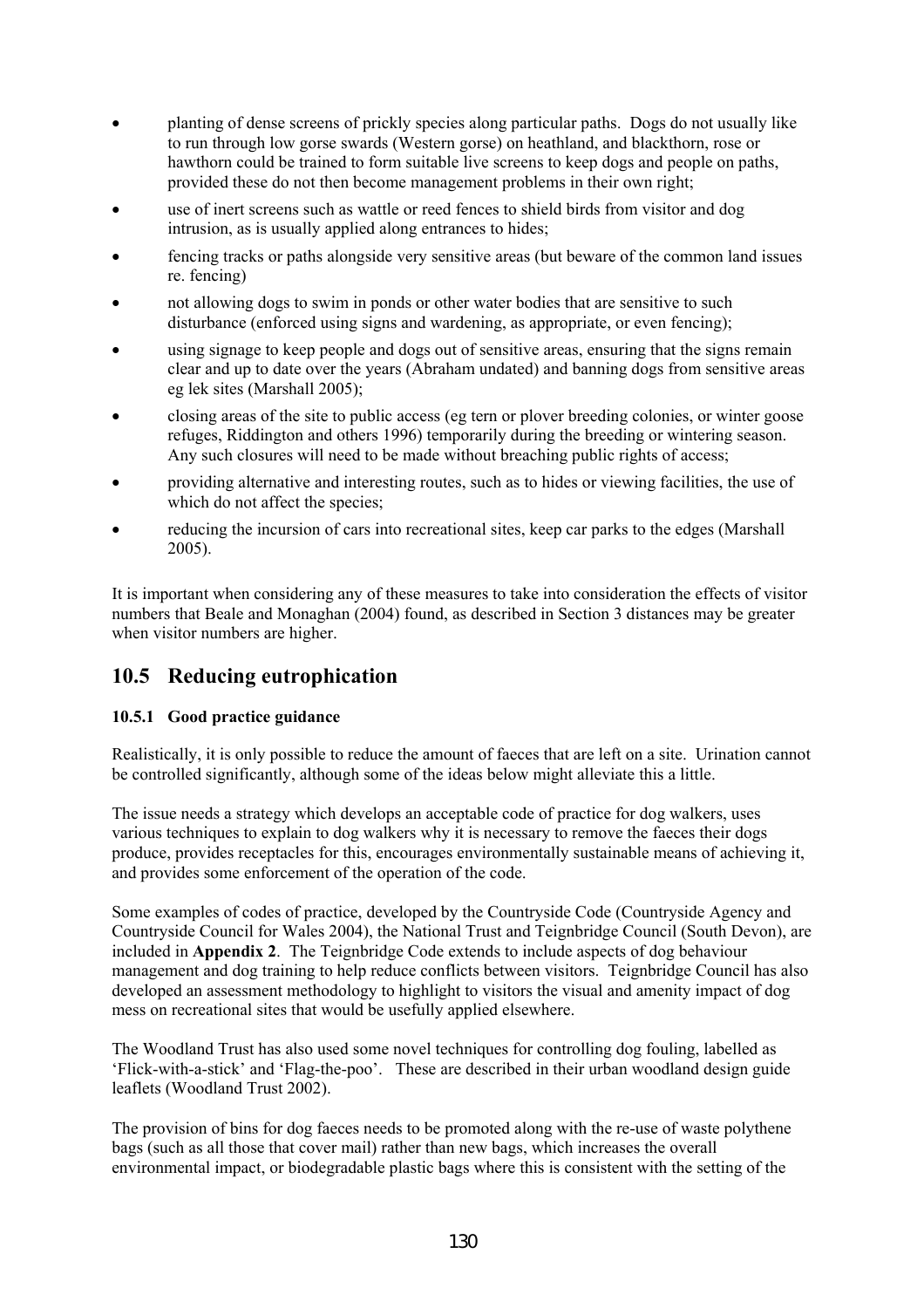site. Some way of collecting and recycling the faeces without the use of polythene bags needs to be developed to make the whole process more sustainable. Managers are advised to discuss waste management with the local waste planning authority, as dog waste on its own may be classed as controlled waste and thus require special (and more costly) disposal methods, whereas dog waste mixed with other forms of litter may not be considered to fall into the controlled waste category.

The results of the questionnaire survey suggests that leaflets and signage are not the most effective means of encouraging particular behaviour, but could be used as part of a broader strategy to enforce the message. However, the survey also shows that rangers on site talking to people is the most effective means of achieving measures to reduce leaving dog faeces on site. The ENCAMS' leaflets provide some useful practical guidance that site managers may want to adopt.

For sites where there are large numbers of dog walkers, and very sensitive vegetation, the possibility of obtaining further 'sacrificial' land should be considered. The ideal would be to move the car parks or site entrance up to a 10-minute walk away. The new land should be designed, and habitats created to maximise its attractiveness to recreationists, to provide short circuit walks, and plenty of paths. Such land could then be the first area for a walk, take the majority of the first flush of urine and faeces, and reduce the levels on the sensitive habitats.

On some sites, it may be possible to designate the area so that it is covered by a dog control order (made under the Clean Neighbourhoods and Environment Act 2005). To be effective, some of the above mentioned measures will be needed to enforce the regulations. Where wardens are available to help manage access, they can also have a role in enforcing control of dog fouling whether regulations apply or not.

### **10.5.2 Other management measures**

#### **Predator control**

It has been shown in Section 3 that high incidence of crows or other similarly opportunistic predators such as gulls and magpies are implicated as robbers of unguarded nests. However, Pearce-Higgins and Yalden (2000) showed that predation on golden plover was less on a well-managed grouse moor (although there were other causes of chick loss) despite regular dog disturbance. It follows, therefore, that there may be opportunities for maintaining rigorous control over those species to which this can be legally applied. This could reduce predator numbers in particular where there are important ground-nesting bird species. The visiting public would need to understand the value and importance of such measures.

### **Agricultural management**

The interests of livestock farmers and nature conservation managers coincide when control of dogs is concerned. Wherever a site has both interests, management planning should take both aspects into account. There are measures open to livestock farmers (eg in some circumstances, it is lawful for a farmer to shoot a dog that is worrying stock and the farmer believes the dog cannot be stopped in any other way) that can, in extreme circumstances, be applied and their use publicised as a deterrent to others. The Finest Countryside (2005) website holds reports of these extreme measures being used on grazed salt marshes that are also valuable for birds, in an Area of Outstanding Natural Beauty. Although the shootings were not actively publicised, the events have become widely known locally; even so, further sheep worrying has subsequently occurred.

#### **Engaging with the public**

Evidence from a variety of sources suggests that trying to engage with local communities over access can help pre-empt problems emerging, or escalating to serious levels. Whilst it may be difficult to justify such engagement for dogs alone, any attempt to do so over public access in general should also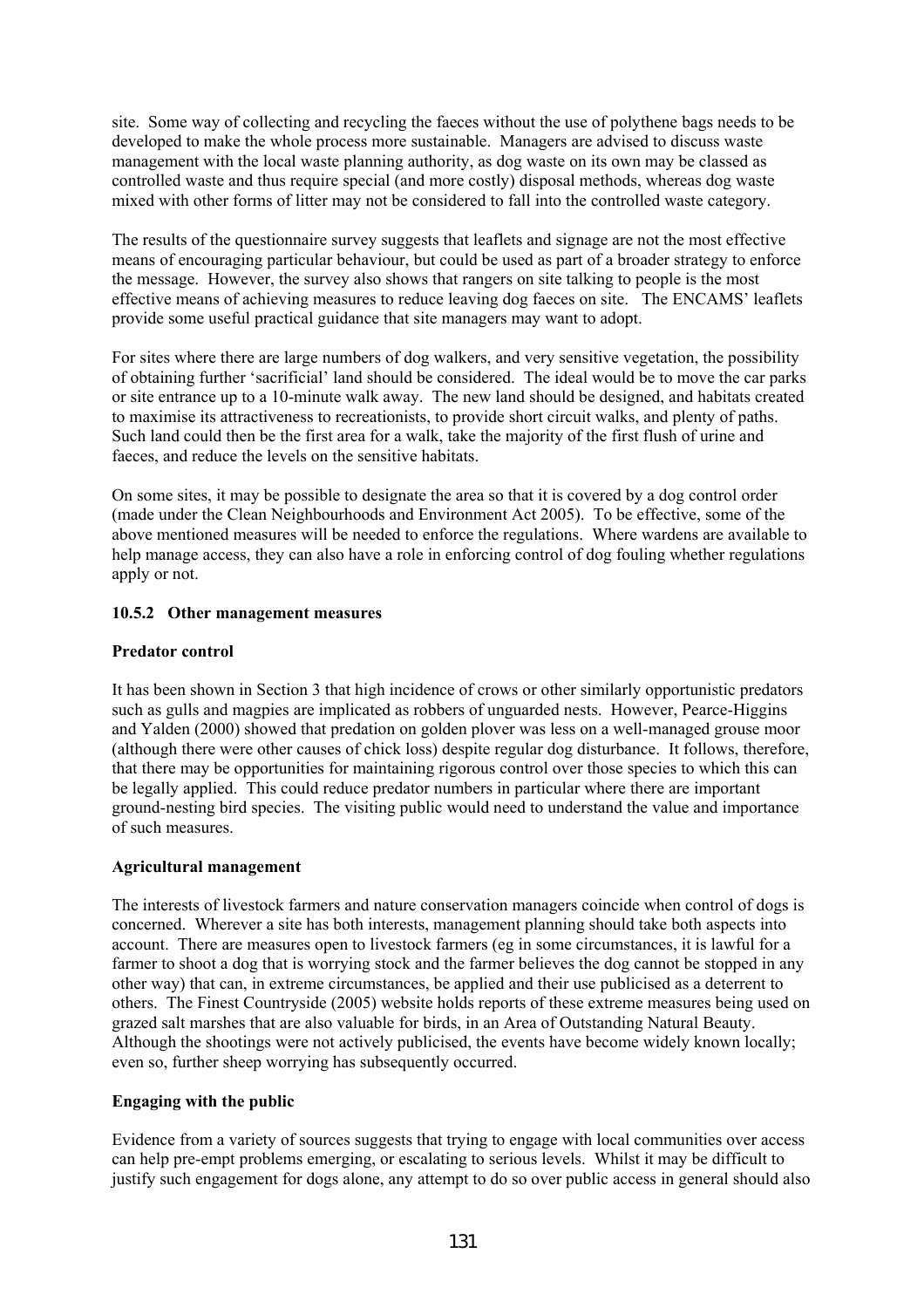include dogs. This allows the message about responsible behaviour to be disseminated and may help create social pressure against irresponsible dog owners. Of the 11 site managers in the national survey who had engaged with the public, eight believed this to have been successful.

### **Permit system**

The aim of a dog permit system would not necessarily be to restrict usage of a site by dogs but to create a mechanism whereby the site manager has the opportunity to meet with dog owners and to use this to impress upon them the importance of responsible dog control. It also provides a mechanism for withdrawing permission where the dog owner behaves irresponsibly. The availability of such a sanction may act as a deterrent. Clearly, this system can only be used where access is by permission of the site manager (so of no real use where rights of way cross a site, or the land is CRoW access land) and there is a reasonable level of manager presence at the site to deter use by those without permits.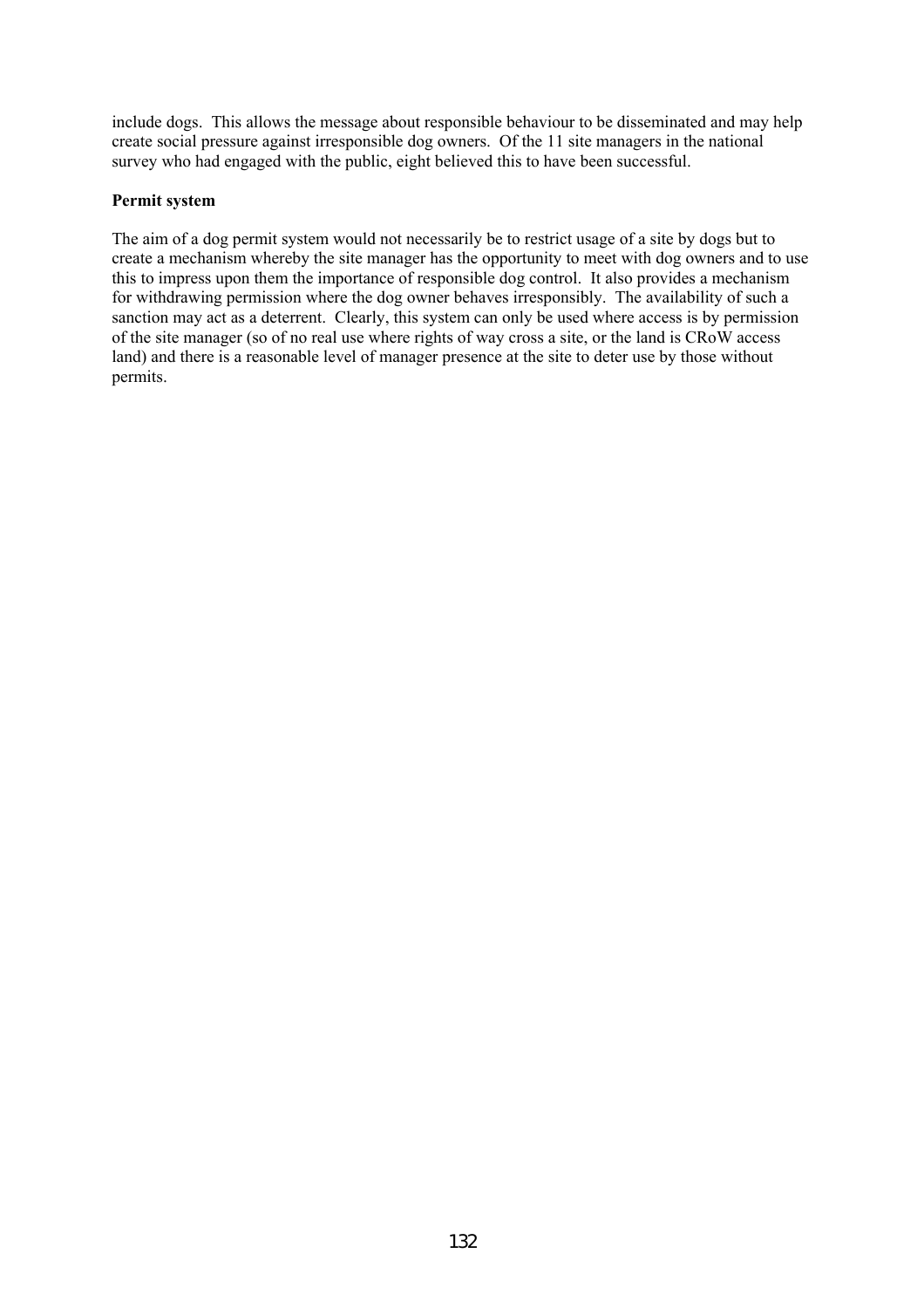# **11 Areas for further research**

# **11.1 Introduction**

It is evident from the review of research that there are opportunities to increase knowledge of the effects of dogs on wildlife, and how dogs can be effectively managed on wildlife sites.. One of the requirements of the project is to identify areas for further possible research. These ideas are presented below.

# **11.2 Dogs and wildlife**

A first step would be to investigate additional species that could be susceptible to disturbance, especially by dogs, but to focus the research on separating the effects of dogs on and off leads and human visitors. Obvious species that have been highlighted in the questionnaire results are skylark and lapwing, but curlew, which is known to be one of the most easily disturbed species (van der Zande 1984) could also be considered, the population of which is declining in the uplands.

The effects of dogs on beach breeding birds would be an important aspect to consider. Most of the work on this has taken place in America, Australia and New Zealand, with only Liley's (1999) work being relevant to Britain. However, Liley did not separate out the effects of dogs fully in his research into the effects of disturbance on ringed plover.

Any new research should set out to determine the impact of any effects of disturbance by dogs on and off leads, and examine these at a population level, modelling the effects of disturbance and other population controlling factors. Special attention should be paid to the potential for opportunistic predators to have a secondary and significant impact. Also, there is a need to focus research onto the long term implications of animals (especially birds) that fail to thrive even though they do not show a behavioural response.

Further studies on different species should differentiate between disturbance types where possible, in terms of activity, speed, approach direction and look for any habituation. It would be worthwhile instigating research following the type of studies undertaken in America where an experimental approach is used comparing treatments such as leashed dog, dog out of close control, and walker with no dog. There could be an ethical issue if dogs running around were used on a site of high breeding bird value, but the research does need to be conducted in different habitats, and especially, but not inclusively, where there are ground-breeding birds of value.

There would be a valuable opportunity to undertake some experimental dog control research of the type adopted by Dowling and Weston (1999) in Australia. On suitably open sites, trials excluding dogs and people, excluding only dogs, allowing leashed dogs, or with no control could be undertaken. The results would be very useful in informing people of the impacts of their activities, and in persuading them to work with site managers to reduce this.

More investigations are needed into the extent of problems related to livestock management on nature conservation sites. The constraints on stock type, grazing patterns or seasons, and the implications for the nature conservation interests need further examination in a more quantitative and definitive way.

The extent of and the long-term effects of nutrient enrichment by dog faeces and urine are needed on a range of critical habitat types. There is no information, for example, on the extent of enrichment off paths, and in habitats other than the one paper on heathland by Shaw and others (1995). The significance of dog fouling compared with other sources of enrichment such as nitrogen in air pollution needs to be assessed.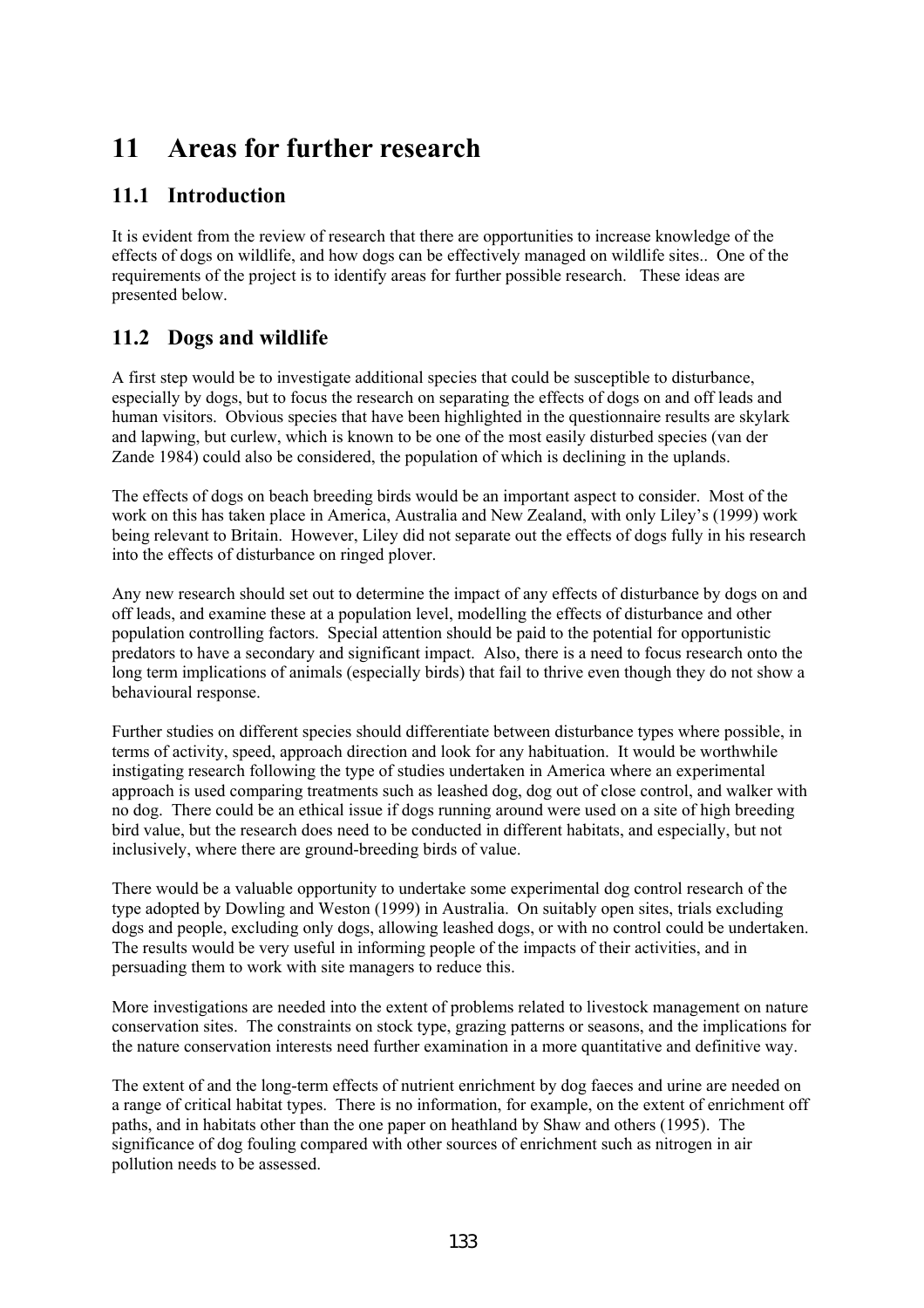Within the monitoring of effects of CRoW access on species, dogs need to be considered as a separate category, including separating whether they are on or off a lead, and out of close control. The extent to which dogs do consume chicks and eggs when running around needs to be examined in order to provide sound statistics for use when working with dog walking groups and the public in general.

# **11.3 Management of dog owners**

Research into the understanding of wildlife disturbance by dogs amongst dog owners, including segmentation of the population of dog owners (into cohorts such as – knowledgeable, ignorant but well-meaning, ignoring and indifferent, ignorant and irresponsible) would be valuable. Based on the insights gained, a promotional campaign of awareness raising can be pursued. Leaflets have been found to not work well and so there would be a need to encourage a strategy using all means appropriate for different sites and different categories of dog owner, especially urban fringe or where dog walking is a more important landuse.

The national survey of site managers has provided some interesting pointers towards the effectiveness of different dog management measures. There is need, however, for a closer examination – using scientifically objective observational studies – of what works and what does not work in persuading owners to better control their dogs. This should invol ve looking at multi-faceted versus single policy management strategies. There would be merit in developing and publicising a series of good practice examples.

Research amongst dog owners into their attitudes towards dedicated dog fouling areas would be a useful pre-cursor to the development of such areas. Assuming reaction was fairly positive, some design criteria and management techniques would need to be developed.

English Nature should commission research to monitor:

- success of the dog-friendly promotions (eg Pembroke);
- penetration of, and adherence to, the guidance contained in the new dog leaflet;
- the success of dog management policies in other English-speaking countries, where more restrictive dog management regimes are often used.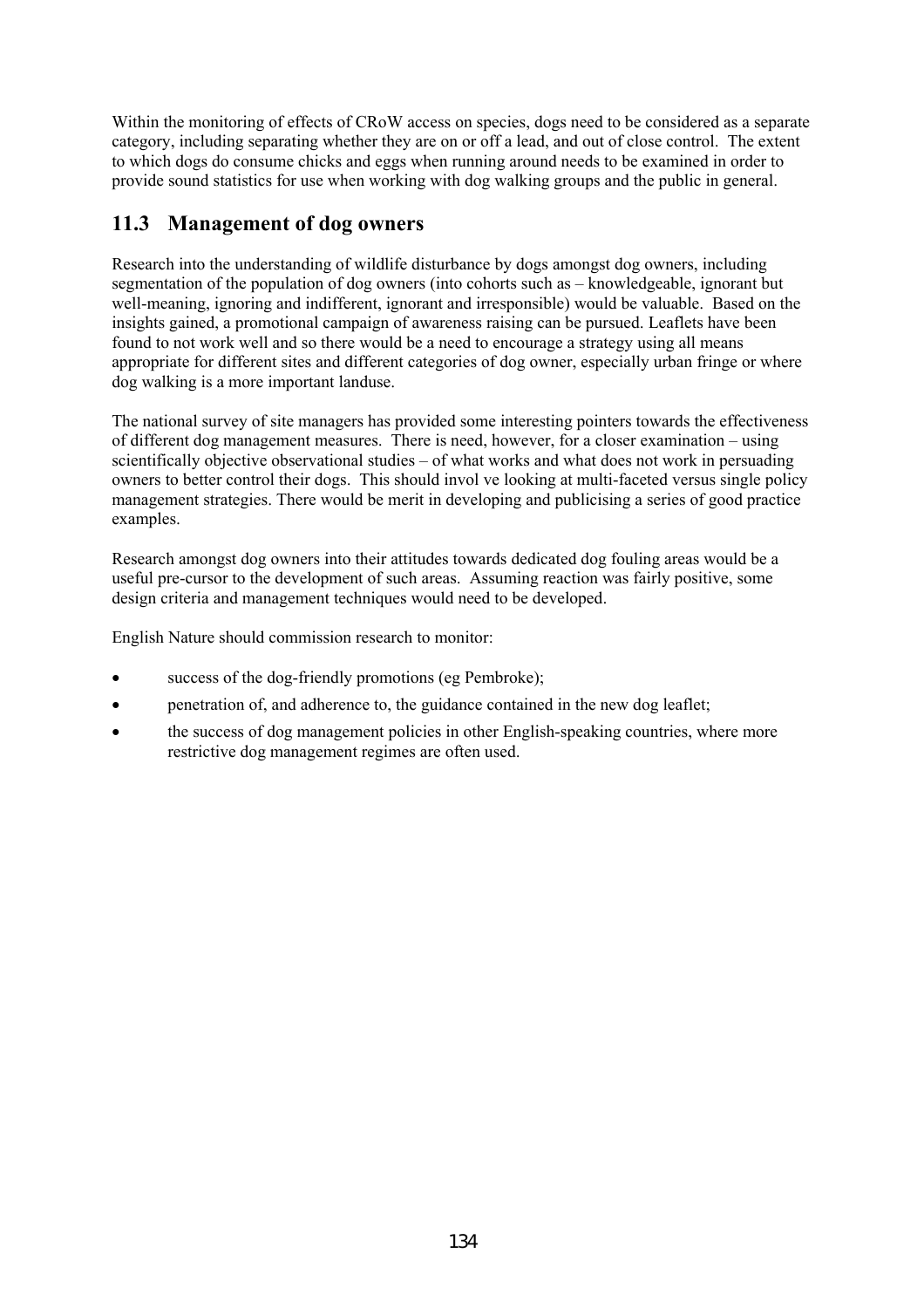# **12 Summary of conclusions and recommendations**

# **12.1 Introduction**

Conclusions have been reached at various stages within the earlier sections but are brought together in the summary below. The research also enables some recommendations to be offered to consider at national level.

# **12.2 Summary of conclusions**

Both the desk research and national survey undertaken for the report show a correlation between visitor numbers and disturbance of wildlife by dogs. More work is needed to differentiate between the effects of disturbance by humans and by humans with dogs on leads.

Some popular breeds of dogs have been developed by humans to enhance their success in hunting animals for sport or food. The dog's traits include searching out game, flushing it and retrieving game from undergrowth and water. These traits can cause a detrimental effect where wildlife is to be preserved.

The research suggests that dogs which are running out of control have a more disturbing effect on wildlife than people on their own, or people with dogs under close control (ie on a lead).

Whilst it is often difficult to differentiate between the impacts of humans and the impacts of dogs, the key findings for all bird groups or species are that:

- the presence of dogs provokes a disturbance response at greater distances and for longer periods than stimuli from recreational activities (including people without dogs) during the breeding season for most species studied, especially ground nesting ones, and for one species this disturbance distance was twice as long in the breeding opposed to the wintering season;
- breeding success of birds is reduced as a result of:
	- o avoidance of nesting in highly disturbed sites
	- o flushing of parent birds from nests, thus exposing eggs and chicks to cold or predation by other animals (especially corvids and gulls);
	- o interference with the feeding of dependent young;
	- o actual predation of eggs or chicks by dogs;
- breeding success can be improved significantly when dogs are managed, including in beach environments;
- lekking birds may be particularly vulnerable to disturbance by dogs although research in the UK is limited;
- of the wader species, only the Eurasian dotterel has been shown not to be disturbed by dogs or people;
- although some species exhibit no behavioural response to disturbance by dogs or people, they appear to produce less fit young (eg marsh harriers) and this relationship is worthy of further study;
- the response to dogs differs between species of ground feeding/roosting wintering birds but dogs generally have a greater effect than walkers and (for some species) joggers;
- reaction to dogs has an energy cost and this could be significant in winter, although compensatory feeding (eg at night) is found in some species;
- evidence concerning possible habituation is mixed.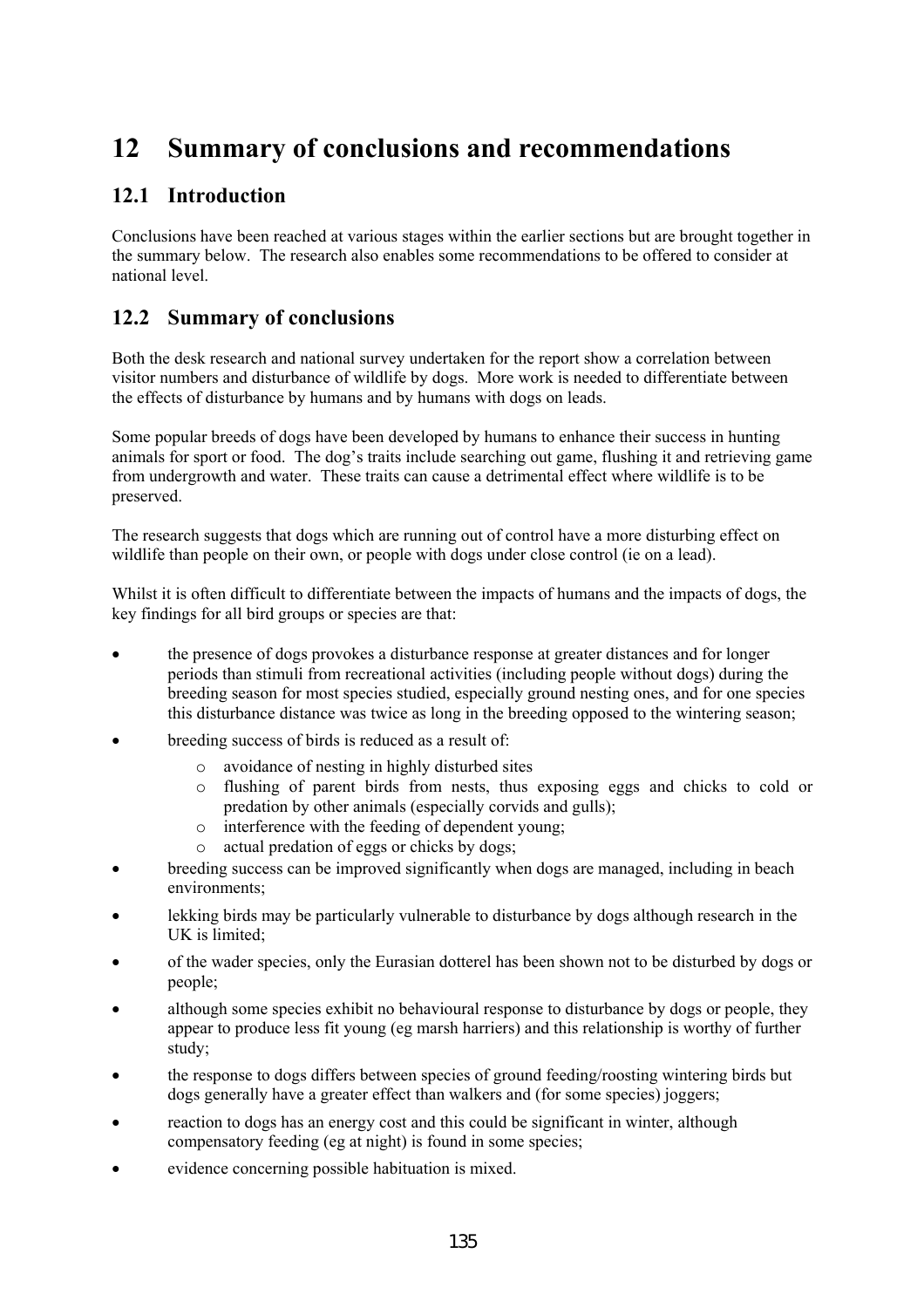Further work needs to be done to differentiate between the longer term impacts on bird populations of disturbance by humans and of disturbance by humans with dogs.

Although there is much evidence that dogs do chase wild mammals, the highest incidences are of chasing of rabbits, deer and (grey) squirrels and, although there may be welfare concerns in certain cases, there is no evidence of impact on overall populations.

It is clear that wildlife will be subject to lower levels of anthropogenic disturbance on sites where people and their dogs are present in low numbers (such as in remote area). In these areas it may be that dogs have few impacts on the wildlife and therefore no restrictions are necessary.

Many dog owners do not know the effects on soil nutrient status of leaving dog faeces on the ground, and neither do they know the effects that dogs swimming in water bodies can have on the environment. This suggests that education programmes could have some effect on owners and their dogs' behaviour. As perhaps one third of visits to countryside areas are by people accompanied by dogs, and a high proportion of these are locals, there could be big benefits in educational programmes aimed locally. Tentative inferences from the national survey are that the getting together with local dog owners can be successful at raising awareness. To support the hypothesis that there is a significant level of 'responsible-but-ignorant' dog owners, it has also been found that owners will keep their dogs on leads during the lambing period of April (which they are aware of), but then let dogs off the lead again during the bird nesting period of May (which they may be unaware of). In addition, programmes of 'pick-it-up' (ie dog faeces) are shown to be reasonably successful. However, the managers participating in the national survey reported that leaflets are not effective, and that other management regimes are more successful (eg wardening - both professional and volunteer - and steering people from vulnerable areas).

Steering people away from sensitive areas may be readily achievable where land conditions permit, as dog walkers have said that they prefer circular walks of  $\frac{1}{2}$  to  $\frac{1}{2}$  hours in length which have got dog bins and a safe place for the dogs to roam off lead away from livestock. People are generally happy to take the same walk each weekday, and they will often meet and talk to other dog owners, although they like some variation at weekends. It should be possible to provide owners with information on other local walks where dogs are welcome.

In general the most defecation by dogs takes place close to the car park or place of entry to the countryside area and close to paths. Management would be most effective where directed towards making sure that car parks and paths are not close to areas vulnerable to eutrophication, with a sacrifice zone of  $50m - 100m$  from the car park and 1m alongside popular paths. Again, research has shown that creative programmes encouraging people to 'bag-it-and-bin-it' do have an impact, and bins close to car parks (which can be easily accessed for emptying) are used. There are undoubtedly benefits in developing, promoting and identifying biodegradable poo-bags. It is also the case that reuse of plastic envelopes and bags received in the post will prove cheaper and be more sustainable than using commercially produced poo-bags.

Walking a dog is a significant reason why people do go into the countryside for a walk, and many people who do so would feel more vulnerable and isolated without their dog(s).

## **12.3 Recommendations**

Authorities responsible for countryside management should encourage the development of dog management strategies, using a mixture of policies, management measures and messages, where dog use on nature conservation sites is a significant concern. These strategies should seek to work with visitors to manage and control impacts of dogs.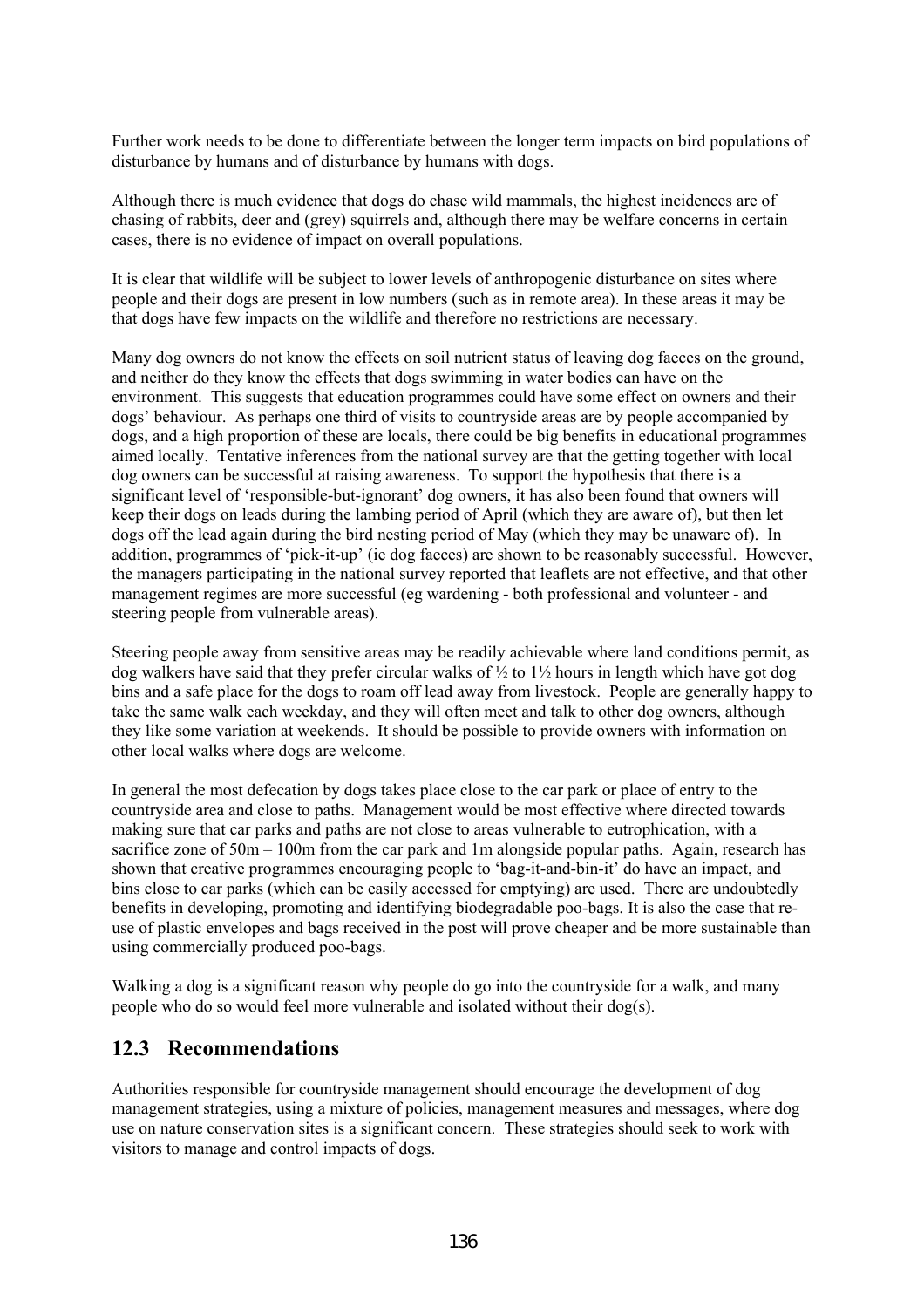These organisations should make high level contact with re-homing organisations and dog training organisations to emphasise the need for dog owner induction and training courses including information about the impact of dogs on wildlife. The Kennel Club may be able and willing to assist with this. Similarly, promoting responsible behaviour via National Association of Registered Petsitters could also be beneficial.

Authorities should monitor the success (or otherwise) of the strategy of promoting dog friendly areas (such as in Pembrokeshire) as a means of drawing visiting dog owners away from more vulnerable areas. Monitoring could be done via Pembrokeshire Council and others who helped devise the policy. Forest Enterprise may have a role in developing suitable 'dog-friendly' alternative sites.

Countryside bodies should work with partners to develop and support a research strategy that builds on the work already undertaken, and focuses on the range of ideas presented in Section 10. The impacts of dogs will not be the only area needing more research, and this will need to be integrated into the needs for work related to other recreational activities and sensitive species.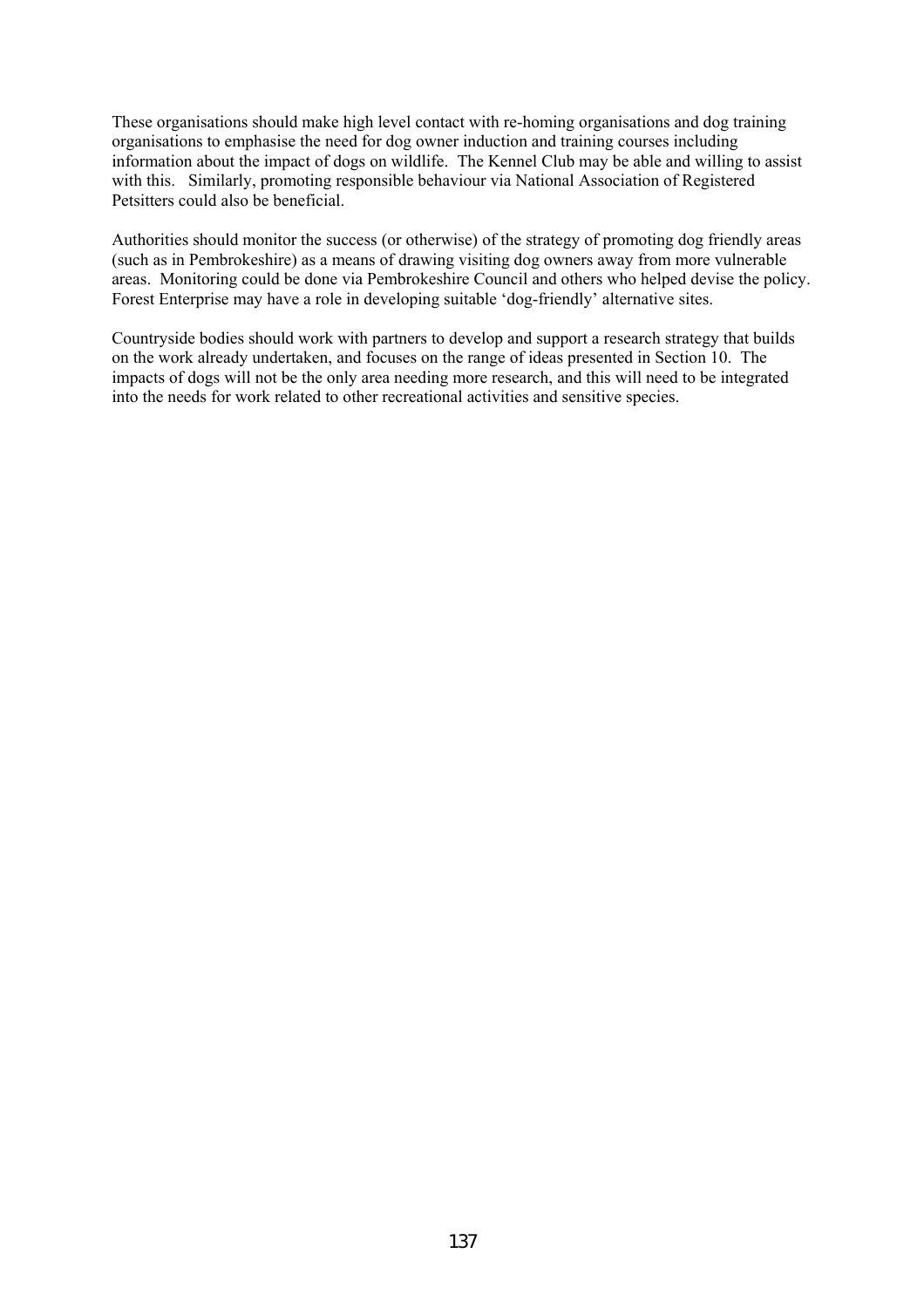# **13 References**

AARIS-SØRENSON, J. 1987. Post and present distribution of badgers (*Meles meles*) in the Copenhagen area. *Biological Conservation,* 41, 159-65.

ABRAHAM, K. Undated. *Interactions between dogs and wildlife in parks on the Berkeley Marina.*  Available from: http://ist-socrates.berkeley.edu/~es196/projects/2001final/Abraham.pdf.

ACK TOURISM in association with RJS ASSOCIATES LIMITED. 2004. *Sherwood Forest Country Park 2004 Survey of Winter Visitors.* 

ADAMCZYK, J. 2004. *Dog ownership in the Soviet Bloc: A socio-political perspective*. North West K9 website. Available from: http://www.nwk9.com/article\_societ\_bloc.htm

ADAS CONSULTING LTD. 2004. *Key Issues Study. In connection with Bedfordshire outdoor access improvement plan.* Report for Bedfordshire County Council, Bedford.

AJT ENVIRONMENTAL CONSULTANTS. 2004. *User demand research*. Executive Summary. Report for Tyne and Wear Council and partners.

AL-FAYEZ, G., and others. 2003. Companion animal attitude and its family pattern in Kuwait. society and animals. *Journal of Human-Animal Studies*, 11, No. 1. Available from: (http://www.psyeta.org/sa/sa11.1/alfayez.shtml)

ANDERSON, P. 1990. *Moorland recreation and wildlife in the Peak District*. Bakewell: Peak Park Joint Planning Board.

ANDERSON, P. & RADFORD, E. 1992. *A review of the effects of recreation on woodland soils, vegetation and fauna*. English Nature Research Reports, No. 27. ANDERSON, P., & RADFORD, E. 1994. The ecological effects of woodland recreation. *Quarterly Journal of Forestry*, 88, 3.

ARKENFORD. 2003. *Sites of Special Scientific Interest: their contribution to access, sport, recreation and tourism in England*. Draft Report to English Nature, Peterborough.

BALACHANDRAN, V. 2002. *Northants Visitor Survey 2000.* Forestry Commission Report.

BALL, R. BONNER, L., & WILLIAMS, S. 2000. *Cannock Chase AONB Visitor Survey 2000*. Staffordshire University.

BARNARD, A. 2003. Getting the facts - dog walking and visitor number surveys at Burnham Beeches and their implications for the management process. *Countryside Recreation,*11, 2.

BARTLETT, K. 2001. *Cultural attitudes about the dog*. Address to the XII Congreso Nacional do Medicina Veterinaria de Centroamericano. Available from: http://www.animalsrighttolifewebsite.com/The20%Dog%Mistique.htm

BAYDACK, R. K. 1986. *Sharp-tailed grouse response to lek disturbance in the Carberry Sand Hills of Manitoba*. Colorado: Colorado State University, Fort Collins.

BAYER. Undated leaflet. *If they make you squirm, imagine what they do to dogs and cats. A guide to worm control.* Suffolk: Bayer plc.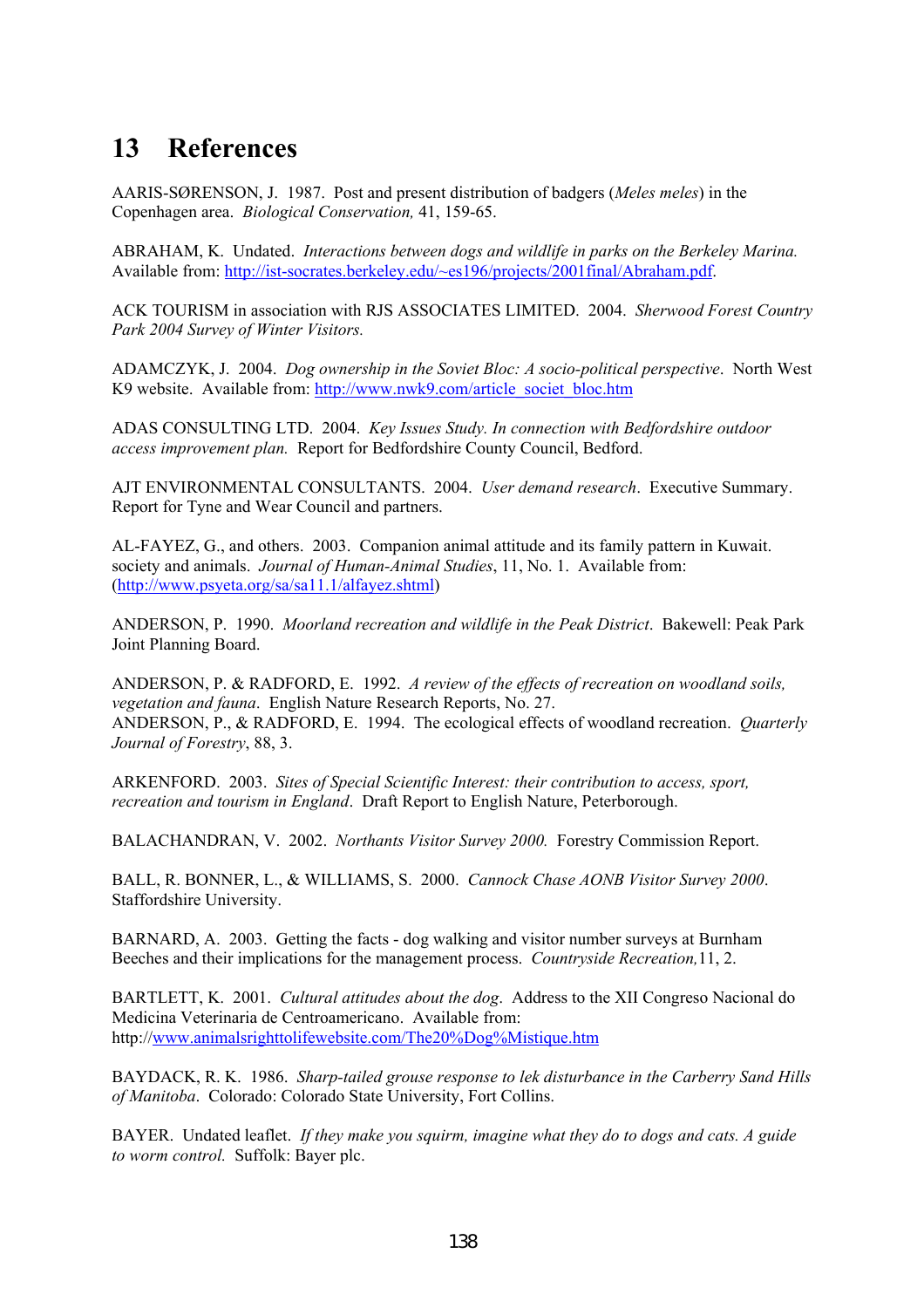BBC NEWS. 2005a. "*Dog startled cliff-fall teenager*". Wednesday 26 January 2005. Available from: http://news.bbc.co.uk/2/hi/uk\_news/england/cornwall/4209865.stm

BBC NEWS. 2005b. "*Dog rescue tragedy boys are named*". Sunday 29 May 2005. Available from: http://newsrss.bbc.co.uk/2/hi/uk\_news/england/lancashire/4591839.stm

BEALE, C.M., & MONAGHAN, P. 2004. Human disturbance: people as predation-free predators? *Journal of Applied Ecology*, 41, 335-343.

BODEN, E. 2001. *Black's Veterinary Dictionary*. 20<sup>th</sup> Edition. London: Adam and Charles Black.

BOLDUC, F., & GUILLEMETTE, M. 2003. Human disturbance and nesting success of common eiders: interaction between visitors and gulls. *Biological Conservation,* 110, 77-83.

BONNER, C., & AGNEW, A.D.Q. 1983. Soil phosphorus as an indicator of canine faecal pollution in urban recreation areas. *Environmental Pollution* (Series B) 6, 145-156.

BRICKNER, I. 2003. *The impact of domestic dogs (*Canis familiaris*) on wildlife welfare and conservation: a literature review*. Thesis, Tel Aviv University.

BRITISH SMALL ANIMAL VETERINARY ASSOCIATION [BSAVA]. 1994. *Toxocara Canis.*  (Information Leaflet). Cheltenham: BSVA sva.

BROGAN, T.V., and others. 1995. Severe dog bites in children*. Pediatrics,* 96, 5, 947-950.

BROWN, A., & LANGSTON, R. 2001. *Assessing the nature conservation significance of potential impacts on the wild bird populations of England and Wales of the introduction of a statutory right of access to the countryside*. *Guidelines for assessing the case for management measures, statutory restrictions or statutory exclusions, when considering access to habitats of importance to birds*. Report to Wildlife and Access Advisory Group. Unpublished.

BULL, S.E. 1998. *The impact of dogs on National Trust properties*. Unpublished report. Cirencester: Estates Dept, The National Trust.

BULLOCK, D.J., and others. 1990. *Response of fallow deer and red deer to disturbance in Bradgate Park and Wollaton Park*. 28pp. Report to Universities Federation for Animal Welfare.

BURGER, J. 1993. Shorebird squeeze. *Natural History*, 102, 8-12.

BURGER, J. 1986. The Effect of Human Activity on Shore Birds in Two Coastal Bays in the Northeastern United States. *Environmental Conservation*, 13, 123-130.

BURGER, J. AND GOCHFIELD, M. 1991. Human disturbance and birds: tolerance and response distance of resident and migrant species in India. *Environmental Conservation*, 18, 158-165.

CAIN, A.O. 1985. Pets as family members. *In:* M. SUSSMAN (ed.), *Pets and the family*. (p5-10). New York: The Haworth Press.

CAIRNGORMS NATIONAL PARK AUTHORITY. 2004. Cairngorms National Park Tourism Marketing Strategy. Paper 3 Annex 2 Date 02/07/04, Appendix 11 - *Lowland Market Research Interim Results 2003-2004.* Available from:

www.cairngorms.co.uk/resource/docs/boardpapers/02072004/CNPA.Paper.373.Board.CNPA.Paper.3. An.pdf+cairngorms+national+park+authority+lowland+market+research+interim+results&hl=en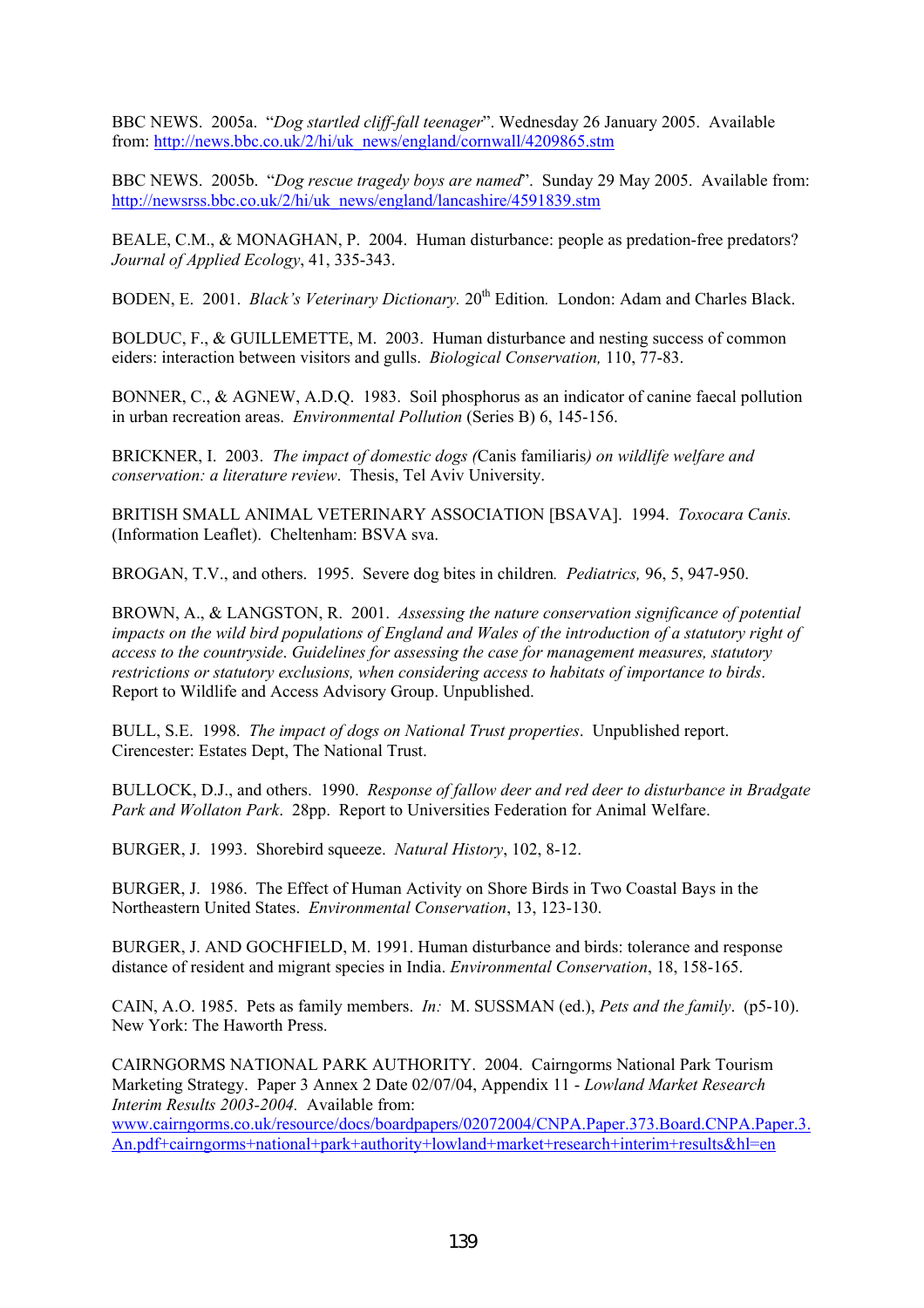CHESHIRE COUNTY COUNCIL. 2004. *Cheshire Community Survey 2003*. Chester: Cheshire County Council.

CITY OF AUCKLAND. Undated. *Auckland City Council's policy on dogs*. New Zealand: City of Auckland Council. Available from: http://www.aucklandcity.govt.nz/council/documents/dogpolicy/policy

COUNTRYSIDE AGENCY, & COUNTRYSIDE COUNCIL FOR WALES. 2004. *The Countryside Code*. Cheltenham: Countryside Agency. Available from: http://www.countrysideaccess.gov.uk/countryside\_code/

COUNTRYSIDE AGENCY, KENNEL CLUB, & ENGLISH NATURE. 2005. *You and your dog in the countryside: Great ways to explore, enjoy and help look after the countryside with your dog*. Draft leaflet. Cambridge: Countryside Agency.

COUNTRYSIDE COUNCIL FOR WALES. 2005. *Managing Public Access*. Bangor: Countryside Council for Wales.

CRAIG A. R. 2002. *Visitor Understanding of lowland heathland sites of Special Scientific Interest and Implications for Management*., MSc thesis, Staffordshire University

CROFTS, A., & JEFFERSON, R.G. 1999. *The Lowland Grassland Management Handbook*. 2nd edition. Peterborough: English Nature/The Wildlife Trusts.

DEFRA & FORESTRY COMMISSION. 2004. *The sustainable management of wild deer populations in England: An Action Plan*. Defra. Available from: http://www.forestry.gov.uk/pdf/deerstrategyengland301204.pdf/\$file/deerstrategyengland301204.pdf

DEPARTMENT OF THE INTERIOR, NATIONAL PARKS SERVICE. 2004. *Code of Federal Regulations. Title 36 – Parks, Forests and Public Property. Chapter 1 – National Park Service Department of the Interior. Part 2 Resource Protection, Public Use and Recreation. Section 2.15 Pets.* Available from:

http://a257.g.akamaitech.net/7/257/2422/14mar20010800/edocket.access.gpo.gov/cfr\_2002/julqtr/pdf/ 36cfr2.15.pdf

DEPARTMENT OF TRADE AND INDUSTRY. 2003. *24th (Final) Report of the Home and Leisure Accident Surveillance System. 2000, 2001 and 2003 Data*. London: DTi.

DETR. 1999. *Appraisal of options on access to the open countryside of England and Wales*. Appendix 5 - Assessment of areas of open countryside to which access exists. London: Defra.

DOWLING, B., & WESTON, M.A. 1999. Managing a breeding population of the hooded plover *Thinornis Rubricollis* in a high-use recreation environment. *Bird Conservation International,* 9*,* 255- 270.

DRAULANS, D., & VAN VESSEM, J. 1985. The effect of disturbance on nocturnal abundance and behaviour of grey herons *(Ardea cinerea*) at a fish farm in winter*. Journal of Applied Ecology*, 22, 39-51.

ENCAMS. Undated. *dog fouling and the law. a guide for the public*. ENCAMS. Available from: www.encams.org

ENGLAND MARKETING. 2003*. Burnham Beeches Visitor Survey Report – dog walking survey*.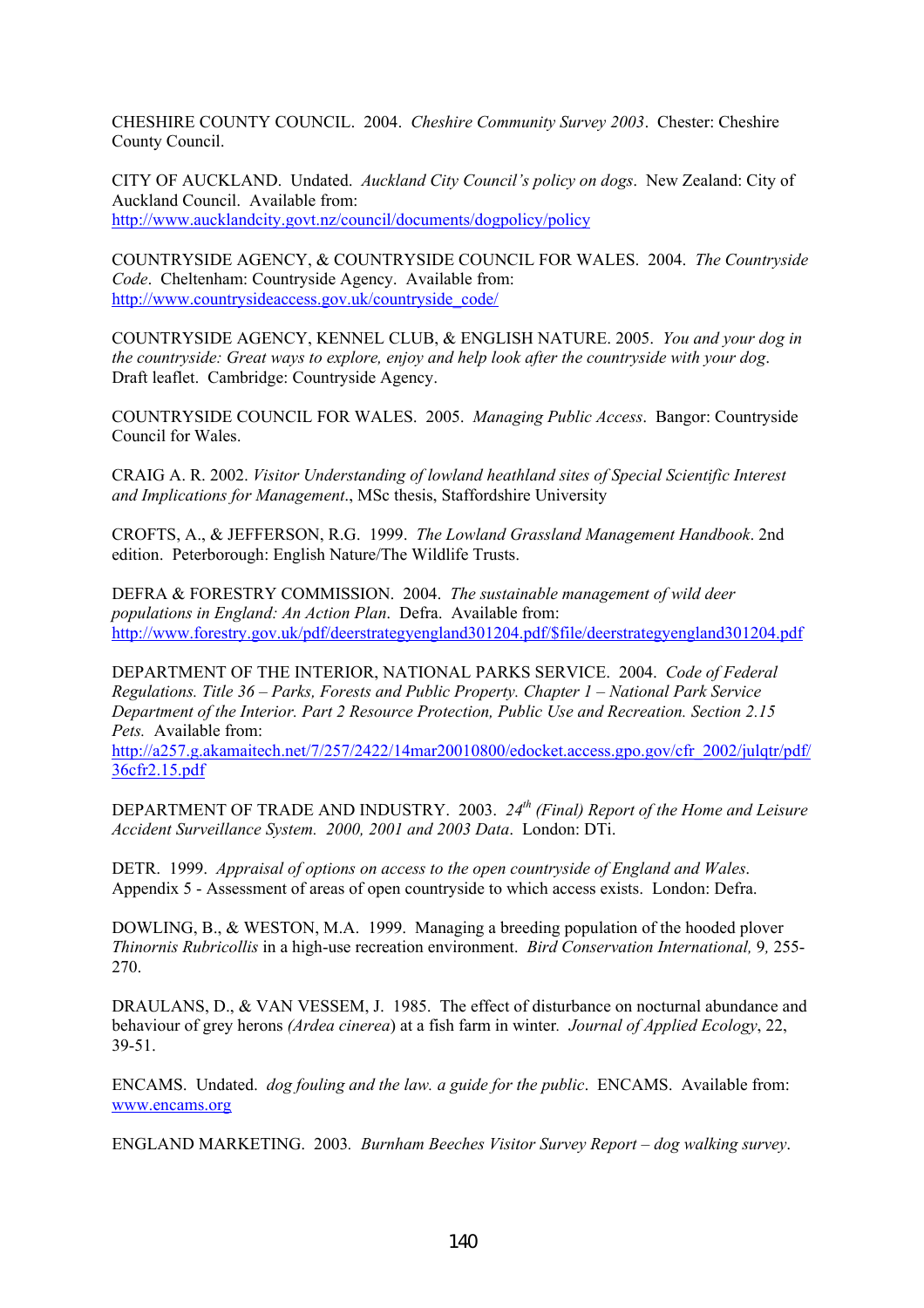ENGLISH NATURE, & THE COUNTRYSIDE COUNCIL FOR WALES. 2001. *Countryside and Rights of Way Act, 2000 Part I - Access to the Countryside. Guidance for statutory authorities involved in assessing the nature conservation implications of a statutory right of access in England and Wales under clause 26*. Unpublished.

ENVIRONMENT AGENCY. 1998. *A strategic review of sheep dipping*. Technical Report P170.

FAWKES, P.F*.* 2001. *The effects of dog disturbance on ground nesting Birds in the New Forest*. New Forest Dog Owners Group. Available from: www.newforest\_online.co.uk/nfdog/paper.htm

FERNÁNDEZ, C., & AZKONA, P. 1993. Human disturbance affects parental care of marsh harriers and nutritional status of nestlings. *Journal of Wildlife Management*, 57, 602–608.

FERNÁNDEZ-JURICIC, E., & TELLERÍA, J.L. 2000. Effects of human disturbance on spatial and temporal feeding patterns of blackbird *(Turdus merula*) in urban parks in Madrid, Spain. *Bird Study*, 47, 13-21.

FIENNES, R.T.W. 2003. *Captain Scott*. London: Hoddor & Stoughton Ltd.

FINEST COUNTRYSIDE. 2005. *Definition of dogs being 'under close control'*. Entry onto discussion forum. Available from:: http://www.finest.net.countryside.gov.uk/

FINNEY, S., and others. 2004. The effect of recreational disturbance on two upland breeding birds, the golden plover *Pluvialis apricaria* and the dunlin *Calidris alpina. RSPB Research Report,* No. 7.

FITZPATRICK, S., & BOUCHEZ, B. 1998. Effects of recreational disturbance on the foraging behaviour of waders on a rocky beach. *Bird Study,* 45, 157-171.

FOREST ENTERPRISE ENGLAND (Undated). *Dog management in South and West England Forests*.

FRANKLIN, W.L., & POWELL, K.J. 2003. *Guard Llamas: A part of integrated sheep protection*. Department of Animal Ecology, College of Agriculture, Iowa State University. http://www.extension.iastate.edu/Publications/PM1527.pdf

FRID, A., & DILL L. M*.* 2002. Human caused disturbance stimuli as a form of predation risk. *Conservation Ecology* 6 (1), 11. Available from: http://www.consecol.org/vol6/iss1/art11

GABRIELSEN, G. W., & SMITH, E.N. 1995. Physiological responses of wildlife to disturbance.. *In:* R.L. KNIGHT & K. J. GUTZWILLER, eds. *Wildlife and recreationists: coexistence through management and research,* 95-107*.* Washington D.C: Island Press.

GAVITT, J.D. 1973. *Disturbance effect of free-running dogs on deer reproduction*. Thesis. Virginia: Virginia Polytechnic Institute, Blacksburg.

GILBERT, J.C. 2000. *High soil phosphorus availability and the restoration of species rich grassland*. PhD thesis. Silsoe: Cranfield University.

GILL, G. A., & SUTHERLAND, W.J. 2000. Predicting the consequences of human disturbance from behavioural decisions. *In:* L.M. Gosling & W.J. Sutherland, eds*. Behaviour Conservation,*  51.64*.* Cambridge: CUP.

GILL, G.A., NORRIS, K., & SUTHERLAND, W.J*.* 2001. Why behavioural responses may not reflect the population consequences of human disturbance. *Biological Conservation*, 97, 265-268.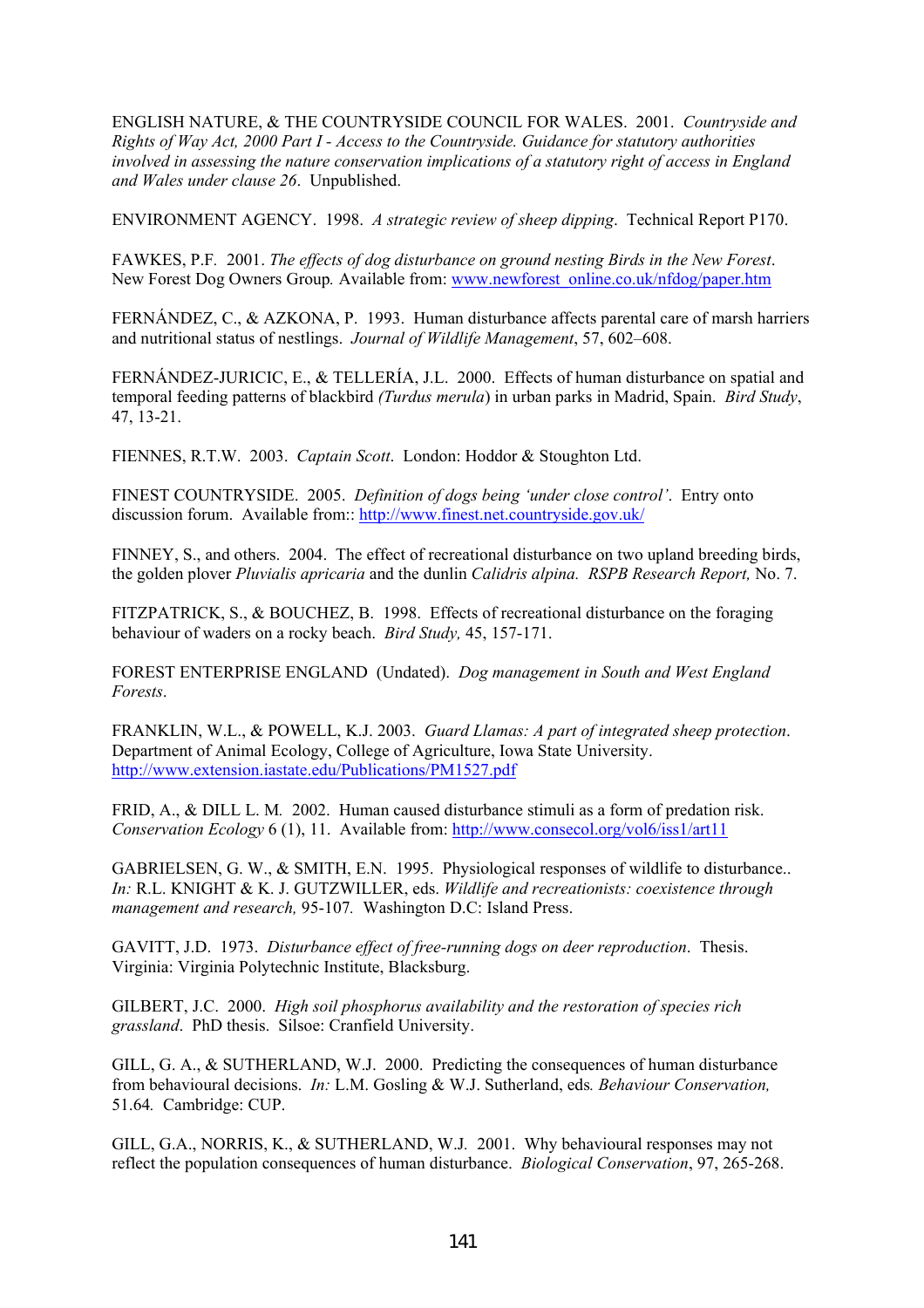GILL, G.A., NORRIS, K., & SUTHERLAND, W.J. 2001a.The effects of disturbance on habitat use by black-tailed godwits *(Limosa limosa)*. *Journal of Applied Ecology,* 38, 846-56.

GOLDEN GATE NATIONAL PARK SERVICE. 2003. *Negotiated rulemaking process for dog management at Golden Gate National Recreation Area*. San Francisco: Golden Gate National Recreation Area, Available from: http://www.nps.gov/goga/pets/regneg/reg-neg-announce.htm

GOUGH, M.W., & MARRS, R.H. 1990. A comparison of soil fertility between semi-natural and agricultural communities: implications for the creation of species-rich grassland on abandoned agricultural land. *Biological Conservation*, 5, 83-6.

GRAZING ANIMALS PROJECT. 2001. *Breeds Profile Handbook.*

GREEN, S., GREEN, R.C., & JEFFERIES, D.J. 1984*. A radio-tracking survey of otters Lutra lutra on a Perthshire river system. Lutra*, 27*,* 85-145*.* 

HAMER, B. 2001. *Dogs at War*. *True stories of canine courage under fire.* London: Andre Deutsch.

HARPER, J., & WEST, V. 2002. *Cwmcarm Visitor Survey 2002*. Report for the Forestry Commission.

HARROP, P. 1999. Dogs and woodland. *Countryside and Recreation Network Workshop notes - 3 June 1999.* Forestry Commission. Unpublished.

HARROP, P. 2004. *Dog walking in Forestry Commission woods in England.* Quick review of issues and management ideas. Forestry Commission. Unpublished.

HART, E. 2004. *Hefting in practice*. *The ancient craft of grazing on the open hills*. Published by the author. Ludlow, Shropshire.

HEADLEY, B., and others. 2004. *Pets and human health in Australia, China and Germany: evidence from three Continents.* 10th International Conference on Human-Animal Interactions Conference hosted by the Society for Companion Animal Studies (SCAS) on behalf of the International Association of Human-Animal Interaction Organisations. Glasgow. Available from: www.glasgow2004ad.com.

HEALTH AND SAFETY EXECUTIVE. 2001. *HSE accident statistics*. Personal Communication from C Molde (5 November 2001).

HEALTH AND SAFETY EXECUTIVE, 2004. *Fatal Injuries in farming, forestry and horticulture 2003/2004.* Kenilworth: Field Operations Directorate. Available from: http://www.hse.gov.uk/agriculture/pdf/fatal0304.pdf

HINES, R. 2004. *Diseases people catch from their pets. Zoonotic illnesses of dogs cats and other pets.* Available from: *www.2ndchance.info/zoonoses.htm*

HOBSON, W. 1972. Breeding biology of the Knot. *Proc.West. Fdn Vert. Zool,* 2, 5-25.

HOLSTER, J.J. 2001. *Dogs in trouble*. Petstation. Available from: http://www.petstation.com/dogsin-trouble.html

HOOPES, E.M. 1993. *Relationships between human recreation and piping plover foraging ecology and chick survival*. Massachusetts: Thesis, University of Massachusetts, Amherst.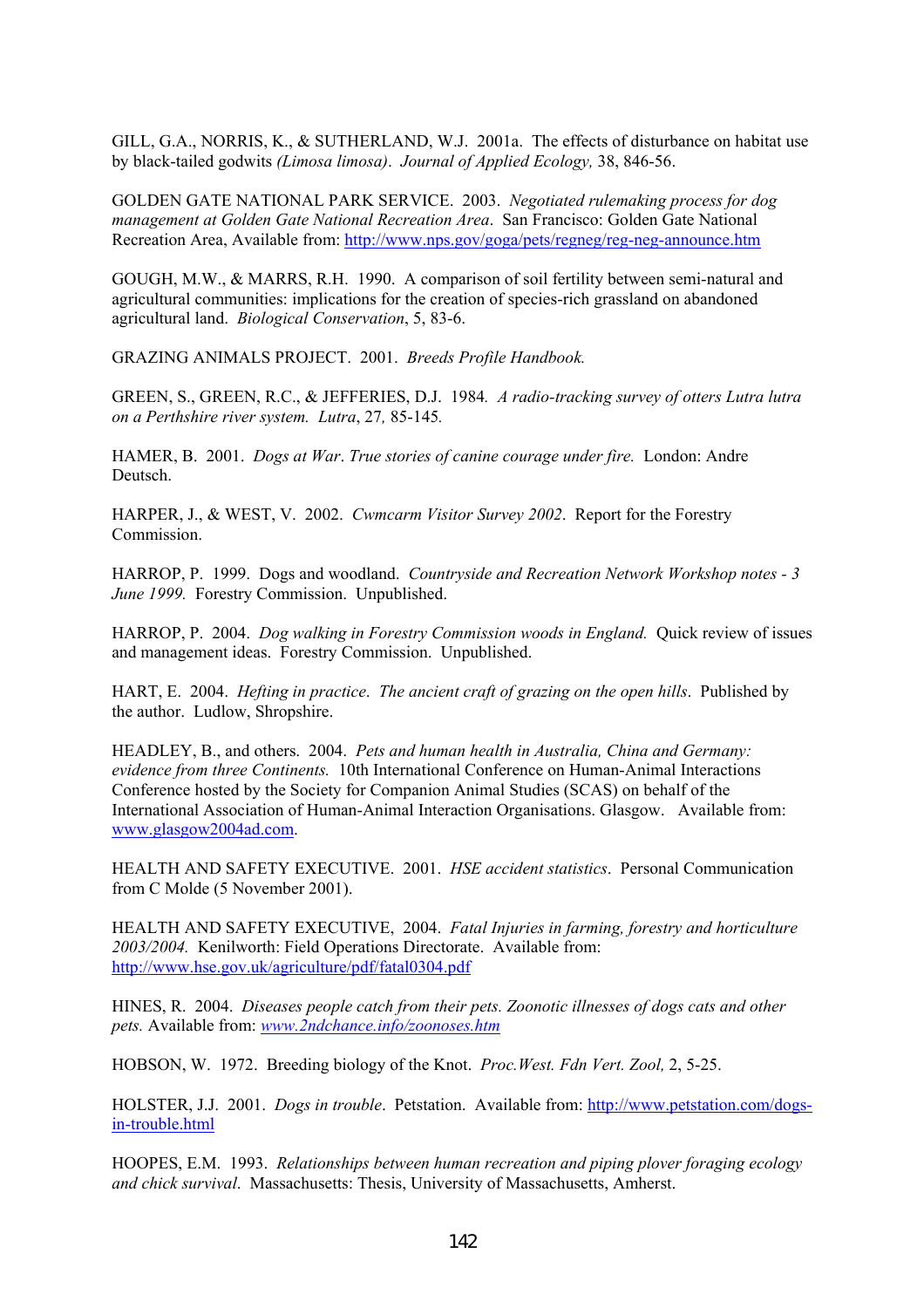HUDSON, P. 1982.Red grouse production and management in relation to tourism. *In*: K. HEARN (ed). *Moorlands: wildlife conservation, amenity and recreation*, 45-54. RERG Report No 8.

HUMPHRIES, R.E., SMITH, R.H., & SIBLY, R.M. 1989. Effects of human disturbance on the welfare of park fallow deer. *Deer*, 7, 458-63.

JEFFERIES, D.J. 1987. *The effects of angling interests on otters, with particular reference to disturbance*. *In*: P.S. MAITLAND & A.K. TURNER (eds). *Angling and wildlife in freshwaters*. ITE Symposium No. 19, 23-30. ITE.

JEPPESEN, J.L. 1984. Human disturbance of roe deer and red deer: preliminary results. *In*: O. SAASTAMOIREN, and others (eds.) *Multiple-use forestry in the Scandinavian Countries. Communication Institute Foresta.* 113-18.

KAIN, T. 2002. In search of the best national parks for dogs. DogFriendly.com – *Dog Travel Magazine*, September 2002. Available from: http://www.dogfriendly.com/server/magazine/m0902/f0902\_1.shtml

KELLER, V. 1989. Variations in the response of great crested grebes *Podiceps cristatus* to human disturbance – a sign of adaptation*? Biological Conservation*, 49, 21-45.

KELLER, V.E. 1991. Effects of Human Disturbance on eider ducklings *Somateria mollissima* in an Estuarine Habitat in Scotland. *Biological Conservation,* 58, 213-228.

KENNEL CLUB. 2005. *Do you know the dog law?* Information Guide 9. At 01/03/2005. London: Kennel Club.

LAFFERTY, K.D. 2001. Birds at a Southern California beach: seasonality, habitat use and disturbance by human activity. *Biodiversity and Conservation,* 10**,** 1949-1962.

LAFFERTY, K.D. 2001a. Disturbance to wintering western snowy plovers*. Biological Conservation.* 101, 315-325.

LAND USE CONSULTANTS. 2004. *Summary report on research contributing to the pilot Rights of Way Improvement Plan for Blackmore Vale*. Prepared for the Countryside Agency and Dorset County Council.

LANGBEIN, J. & PUTMAN, R.J. 1992. Behavioural responses of park red and fallow deer to disturbance and effects on population performance*. Animal Welfare* 1. 19-38.

LAURILA, T. 1989. Nest site selection in the Common Eider *Somateria mollissima*: differences between archipelago zones. *Ornis Fenn*, 66, 100-111.

LIFEGUARD MAGAZINE. 1998. *Stay Off the Ice!* Winter – Issue 28.

LILEY, D. 1999. *Predicting the consequences of human disturbance, predation and sea-level rise for ringed plover populations*. PhD thesis. University of East Anglia.

LILEY, D., & CLARKE, R.T. 2003. The impact of human development and human disturbance on the numbers of nightjar *Caprimulgus europaeuson* heathlands in Dorset, England. *Biological Conservation,* 114, 219-230.

LORD, A., and others. 2001. Effects of human approaches to nests of northern New Zealand dotterels. *Biological Conservation*, 98, 233-240.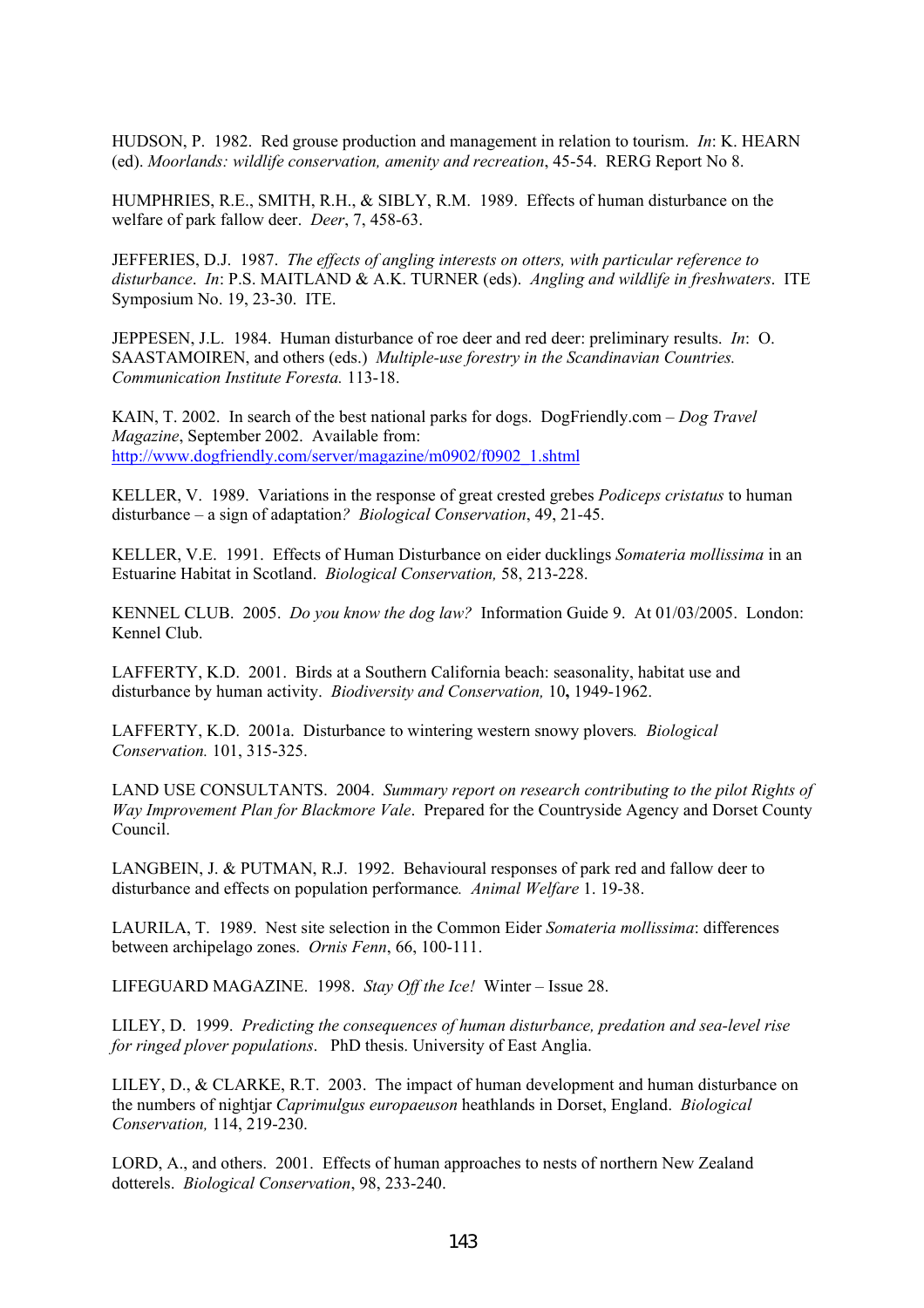MACARTHUR, R.A., GEIST, V., & JOHNSTON, R.H. 1982. Cardiac and behavioural responses of mountain sheep to human disturbance. *Journal of Wildlife Management,* 46, 2, 351-358.

MACINNES C.D. 1980. Comment- observer-induced predation is real. *J. Wild Management,* 44**,**  222-5.

MADSEN, J. 1995. Impacts of disturbance on migratory waterfowl*. Ibis,* 137**,** 567-574.

MAININI, B., NEUHAUS, P., & INGOLD, P. 1993. Behaviour of marmots *Marmota marmota* under the influence of different hiking activities. *Biological Conservation*. 64, 2, 161–164.

MALLORD, J.W. 2005.*Predicting the consequences of human disturbance, urbanisation and fragmentation for a woodlark* Lullula arborea *population***.** PhD Thesis. University of East Anglia.

MARRABLE, C. 2003. Ashdown Forest – a review of grazing. *English Nature Research Reports,* No 535.

MARSHALL, K. 2005. *Capercaillie and recreational disturbance study.* Unpublished report for Cairngorm National Park Authority, Forestry Commission Scotland and Scottish Natural Heritage.

McKAY, J.E. 2002. *Vet Clinic Dogs.* London: Hamlyn.

McNICHOLAS, J., COLLIS, G., & MORLEY, I. 1993. *Pets and people in residential care: guidelines for policy and practice.* Joseph Rowntree Foundation*.* 

MCNICHOLAS, J., COLLIS, G.M., & SEGHAL, J. 2004. *Effects of pet support on child health.* 10th International Conference on Human-Animal Interactions Conference hosted by the Society for Companion Animal Studies (SCAS) on behalf of the International Association of Human-Animal Interaction Organisations. Glasgow. Available from: www.glasgow2004ad.com.

MILLER, S.G., KNIGHT, R.L., & MILLER, C.K. 2001. Wildlife responses to pedestrians and dogs. *Wildlife Society Bulletin*, 29, 124-132.

MILLER, W.C., & WEST, G.P. 1970. *Black's Veterinary Dictionary Ninth Edition.* London: Adam and Charles Black.

MILWAIN, E. 1984. *Recreational trampling pressure and its effects on the vegetation and soils of*  Les Quennevais – Blanches Banques Sand Dunes, St. Ouen's Bay, Jersey. BSc Thesis unpublished.

MINTEL. 2004. *Cat and dog food.* Mintel.

MURISON, G. 2003. *The impact of human disturbance on the breeding success of nightjar Caprimulgus europaeus on heathlands in south Dorset, England*. Unpublished report for the Dorset Heathland Project, RSPB.

MURPHY, K.J., & EATON, J.W. 1983. The effects of pleasure-boat traffic on macrophyte growth in canals. *Journal of Applied Ecology*, 20, 713-729.

MYRBERGET, S. 1983 Desertion of nests by willow grouse. *Fauna norv. Ser. C. Cinclus,* 6, 109- 113.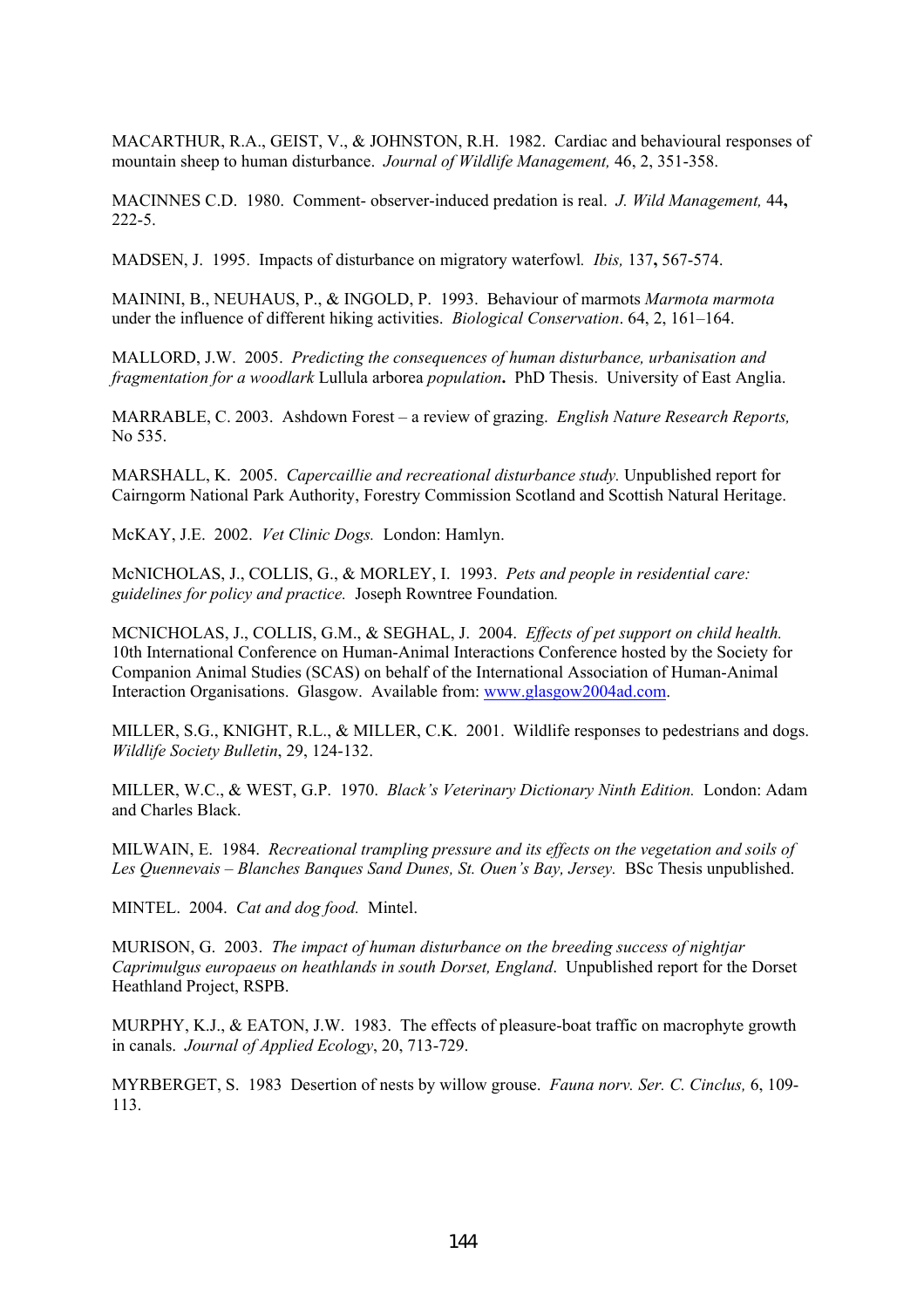NATIONAL ACCESS FORUM FOR WALES 2005. *Item NAF20 - New approaches to old challenges – The Kennel Club's work for the better management of dogs in the countryside.*  Confirmed Minutes Of The Twentieth Meeting Held At Newport YMCA, Gwent, On 1 March 2005. Bangor: Countryside Council for Wales.

NATIONAL TRUST. 1998. *Dog walking workshop.* Proceedings of a workshop organised by the National Trust. Cirencester: National Trust Estates Dept.

NEAL, E.G.1977. *Badgers*. Dorset: Blandford Press Ltd.

NEW ZEALAND DEPARTMENT OF CONSERVATION. 2003. *Management of dogs on land administered by the Department of Conservation*. Discussion Document. Northland Conservancy, Department of Conservation, Northland, New Zealand.

NFO SYSTEM THREE. 2001. *Survey of behaviour associated with access and informal recreation*. Scottish Natural Heritage Commissioned Report F99/ACC08 (Unpublished Report).

NICOL, JONES, & LOMAX. 2000. *Gentleshaw Common and Chasewater Heaths: grazing feasibility study*. Report to Lichfield District Council.

OATES, M., & BULLOCK, D. 1997. Browsers and grazers. *ENACT,* 5, 4.

OATES, M. 1998. *Grazing for nature conservation on National Trust land.* National Trust. unpublished.

OSBORNE, W.J.N. 7th October 2004. *Brook Meadow Visitor Survey.* 25th September 2004. Available from: http://www.hants.org.uk/brook-meadow/index.html

PARKS VICTORIA. Undated. *Parks Victoria Management Planning Process – discussion paper.*  Bunurong Marine National Park Management Plan. Available from: http://www.parkweb.vic.gov.au/resources/08\_1287.pdf

PEARCE-HIGGINS, J.W., & YALDEN, D.W. 2003. Golden plover *Pluvialis apricaria* breeding success on a moor managed for shooting red grouse *Lagopus lagopus. Bird Study*, 50, 170-177.

PEARCE-HIGGINS, J.W., & YALDEN, D.W. 1997. The effect of resurfacing the Pennine Way on recreational use of blanket bog in the Peak District National Park, England. *Biological Conservation*, 82, 337-343.

PEMBROKESHIRE COUNTY COUNCIL. 2005. *Pembrokeshire – a guide to holidays with your best friend*. Pembrokeshire County Council, Haverfordwest. Available from: http://www.visitpembrokeshire.com/dogs\_index.asp.

PENNY ANDERSON ASSOCIATES. 2003. Access to the countryside observations on wildlife made during closures of the countryside during the 2001 foot and mouth disease epidemic. *English Nature Research Reports*, No. 486.

PENNY ANDERSON ASSOCIATES. 2005. *Cannock Chase grazing feasibility study*. Report to Staffordshire County Council.

PERRY, M.C. 1970. *Studies of deer-related dog activity in Virginia*. Thesis. Virginia: Virginia Polytechnic Institute. Blacksburg.

PICOZZI, N. 1971*.* Breeding performance and shooting bags of red grouse in relation to public access in the Peak District National Park, England*. Biological Conservation*, 3, 211-215.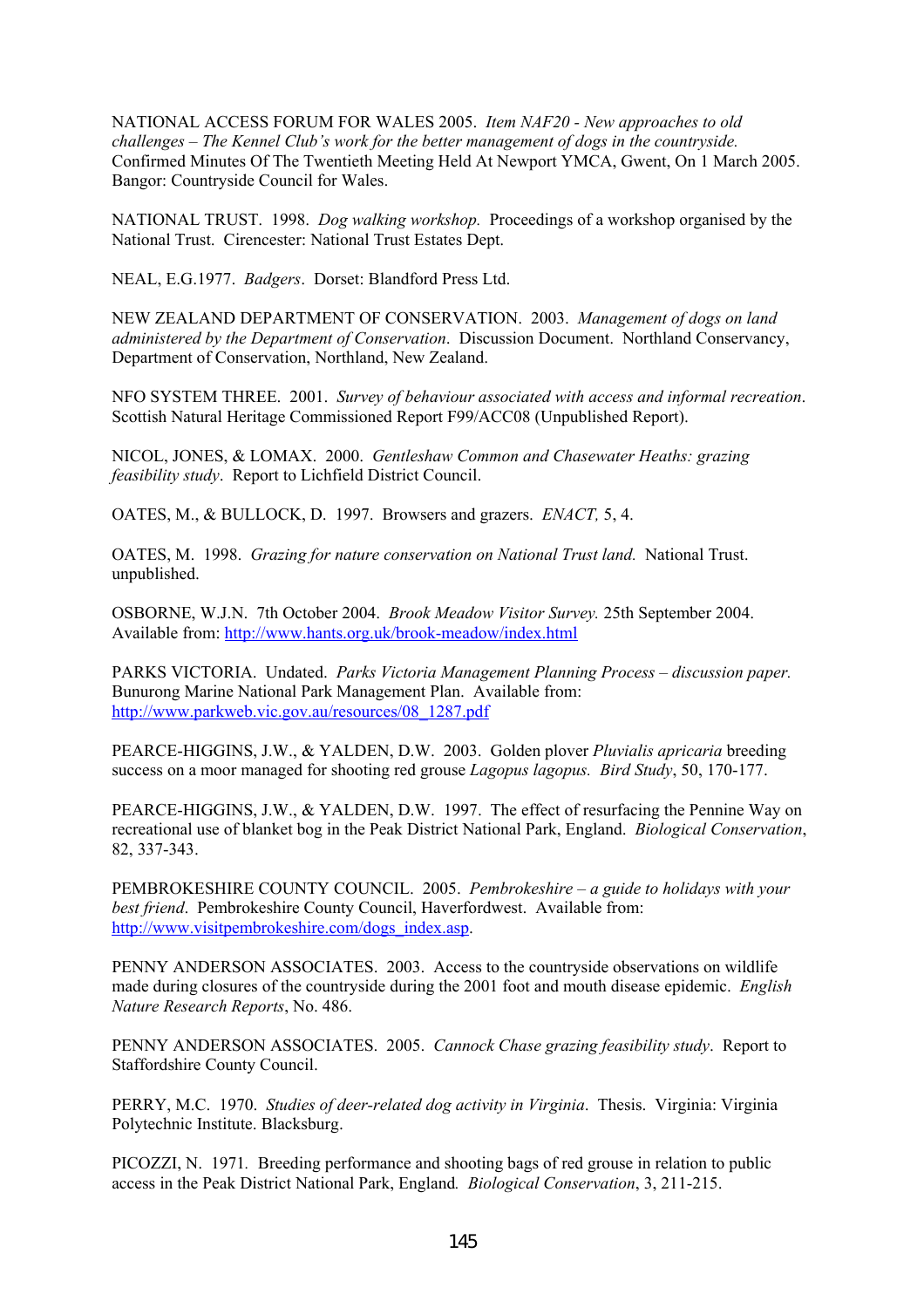PICOZZI, N. 1975. Crow predation on marked nests*. Journal of Wildlife Management*, 39, 151-155. PIENKOWSKI, M.W. 1984. Breeding biology and population dynamics of ringed plovers *Charadrius hiaticula* in Britain and Greenland: nest-predation as a possible factor limiting distribution and timing of breeding*. J. Zool., London*, 202, 83-114.

PRODogs & KENNEL CLUB. 2003. *Preliminary findings of UKDOG questionnaire*: Data to 17 April 2003. Support and development of Kennel Club/PRODogs UKDOG Project. London: Kennel Club.

RIDDALL J, & TREVELYAN, J. 2001. *Rights of Way: A Guide to Law and Practice*.  $3^{rd}$  Edition. Ramblers' Association (London) and Open Spaces Society (Henley-on-Thames).

RIDDINGTON R., HASSALL M., & LANE S.J., & TURNER P. A. 1996. The impact of disturbance on the behaviour and energy budgets of Brent geese *Branta b bernicla. Bird Study* 43, 269-279.

ROBINSON, J.A., & POLLITT M.S. 2002. Sources and extent of human disturbance to water birds in the UK: an analysis of wetland birds survey data, 1995/6 to 1998/99. *Bird Study,* 49 205-211.

ROSE, D. 1995. *Official social classifications in the UK*. Social research update. Issue 9, July 1995. Guildford: Department of Sociology, University of Surrey. Available from: www.soc.surrey.ac.uk/sru/SRU9.html

ROSE, P. Undated. *Roseland llamas as livestock guards*. Leaflet produced by Roseland Llamas, Stockleigh Pomeroy, Devon.

ROSE, R. J., & CLARKE, R.T. 2005. *Urban impacts on Dorset Heathlands: Analysis of the heathland visitor questionnaire survey and heathland fires incidence data sets*. Report to Dorset Environmental Records Centre.

ROYAL SOCIETY FOR THE PREVENTION OF ACCIDENTS. 1999. *Safety at inland water sites.* London: RoSPA.

SCHULZ, R., & STOCK, M. 1993. Kentish plovers and tourists: competitors on sandy coasts? *Wader Study Group Bulletin*, 68, 83-91.

SCOTTISH NATURAL HERITAGE. 2004. *Loch Leven National Nature Reserve.* Report of Public Meeting 22 March 2004**.** 

SERPELL, J. 1997. *The domestic dog, its evolution, behaviour and interaction with people.* Cambridge: Cambridge University Press.

SHAW, P.J.A., LANKEY, K., & HOLLINGHAM, S.A. 1995. Impacts of trampling and dog fouling on vegetation and soil conditions on Headley Heath. *The London Naturalist,* 74, 77-82.

SIME, C.A. 1999. Domestic Dogs in Wildlife Habitats. *In:* G. JOSLIN & H. YOUMANS, coordinators. *Effects of recreation on Rocky Mountain wildlife: A Review for Montana,* 8.1-8.17. Committee on effects of recreation on wildlife, Montana Chapter of The Wildlife Society.

SMALL, R.W., GILLATT, C.E., & CROSS, J. 2002. *Wildlife and people: lessons from the foot and mouth disease outbreak 2001.* Liverpool: Biological and Earth Sciences, Liverpool John Moores University.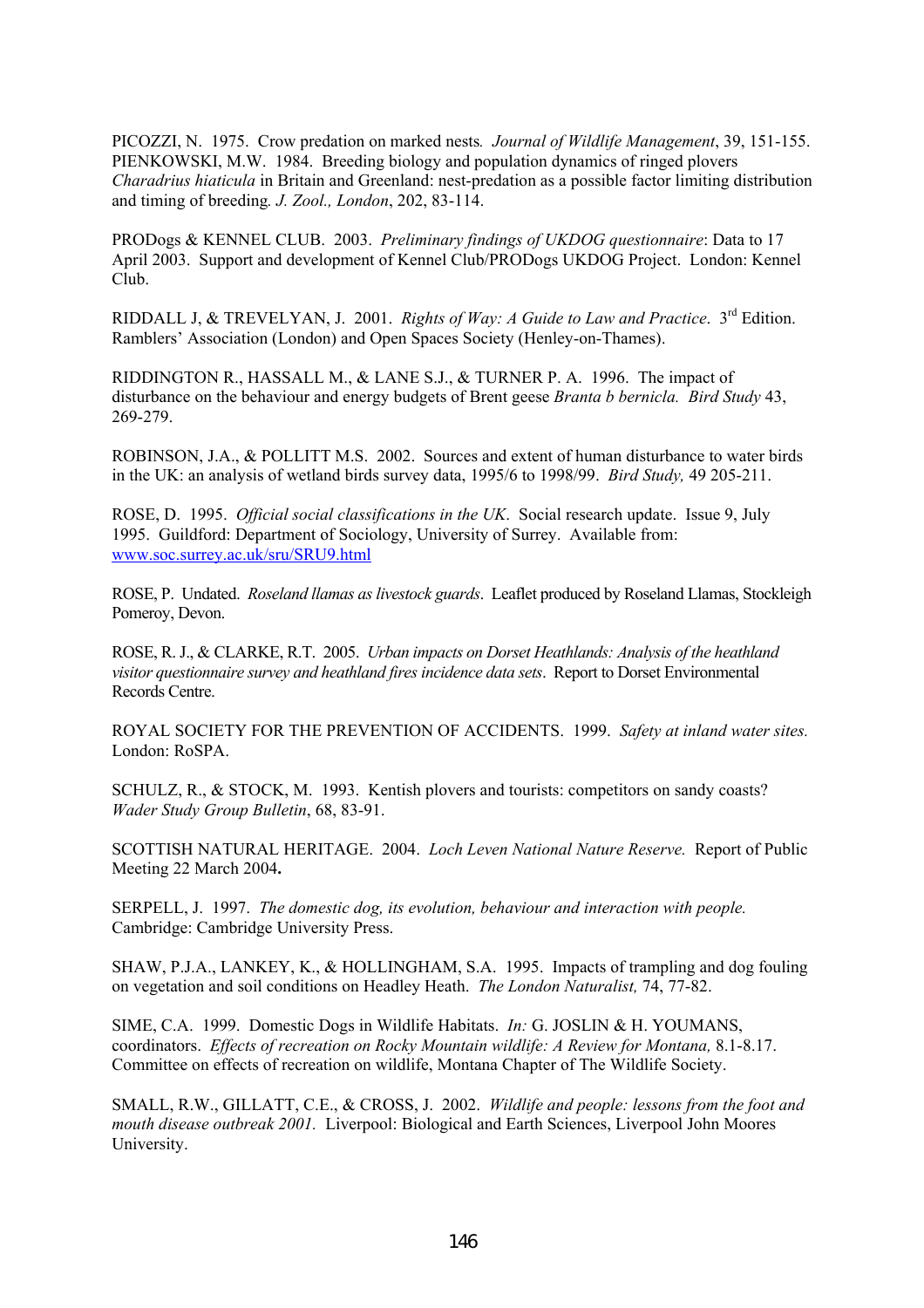SMITH, E.N., & R.A. WOODRUFF. 1980. Fear bradycardia in free-ranging woodchucks (*Marmota monax*). *J. of Mammalogy*, 61, 750-753.

SOCIETY FOR COMPANION ANIMAL STUDIES (SCAS). 2004. *People and animals: a timeless relationship*. 10th International Conference on Human-Animal Interactions Conference hosted by the Society for Companion Animal Studies (SCAS) on behalf of the International Association of Human-Animal Interaction Organisations. Glasgow. Available from: www.glasgow2004ad.com.

SOUTH AFRICAN NATIONAL PARKS, & FRIENDS OF THE DOG WALKERS. 2002. *Environmental management programme for walkers with dogs in the Cape Peninsula National Park*. Cape Town, South Africa. See website: http://www.cpnp.co.za/downloads/empfordogsfinal.pdf

STAINE, K. J., & BURGER, J. 1994. Nocturnal foraging behaviour of breeding piping plovers (*Charadrius melodius*) in New Jersey. *The Auk*, 111**,** 3 579-587.

STRACHAN, R., & JEFFERIES, D.J. 1996. *Otter survey of England 1991-1994. A report on the decline and recovery of the otter in England and on its distribution, status and conservation in 1991- 1994*. London: Vincent Wildlife Trust.

STRANG, K. 1980. Incidence of avian predators near people searching for waterfowl nests. *Journal of Wildlife Management,* 44, 1, 220-2.

STREETER, D. 1971. The effects of public pressure on the vegetation of chalk downland at Boxhill, Surrey. *In*: E. DUFFEY & A.S. WATT (eds). *The scientific management of animal and plant communities for conservation,* 459-68. Blackwell.

SUMMERS, R.W., & COOPER, J. 1977. The population, ecology and conservation of the black oystercatcher *Haematopus moquini. Ostrich,* 48, 8-40.

SUMMERS, R.W., McFARLANE, J., & PEARCE-HIGGINS, J.W. 2004. *Measuring avoidance of woodland close to tracks by capercaillies in Scots pine woodland.* Report to Forestry Commission Scotland, Scottish Natural Heritage and the Royal Society for the Protection of Birds.

TAYLOR, E. 2002. *Predation risk in woodlark* Lullula arborea *habitat: the influence of recreational disturbance, predator abundance, nest site characteristics and temporal factors***.** MSc thesis, University of East Anglia.

TAYLOR, K., and others. 1999. *Appraisal of options on access to the open countryside in England and Wales*. London: Defra. ISBN 1 851121 58 7.

TAYLOR, K., & THURSTON, N. 2002. *predicting patterns and levels of recreational use of open countryside.* Unpublished report for the Countryside Agency.

TAYLOR, K., JOHNS, M., & PARDOE, D. 2002. *Advice on Managing risks to public health and safety on open country*. Unpublished report for the Countryside Agency, Countryside Council for Wales and Forestry Commission.

THAMES-COROMANDEL DISTRICT COUNCIL. 2000. *Dog control policy.* Thames-Coromandel District Council, New Zealand. Available from: http://www.tcdc.govt.nz/Information/Documents/PDFFiles/DogPolicy.pdf

THOMAS, K., KVITEK, R.G., & BRETZ, C. 2003. Effects of human activity on the foraging behaviour of sanderlings *Calidris alba*. *Biological Conservation,* 109, 67-71.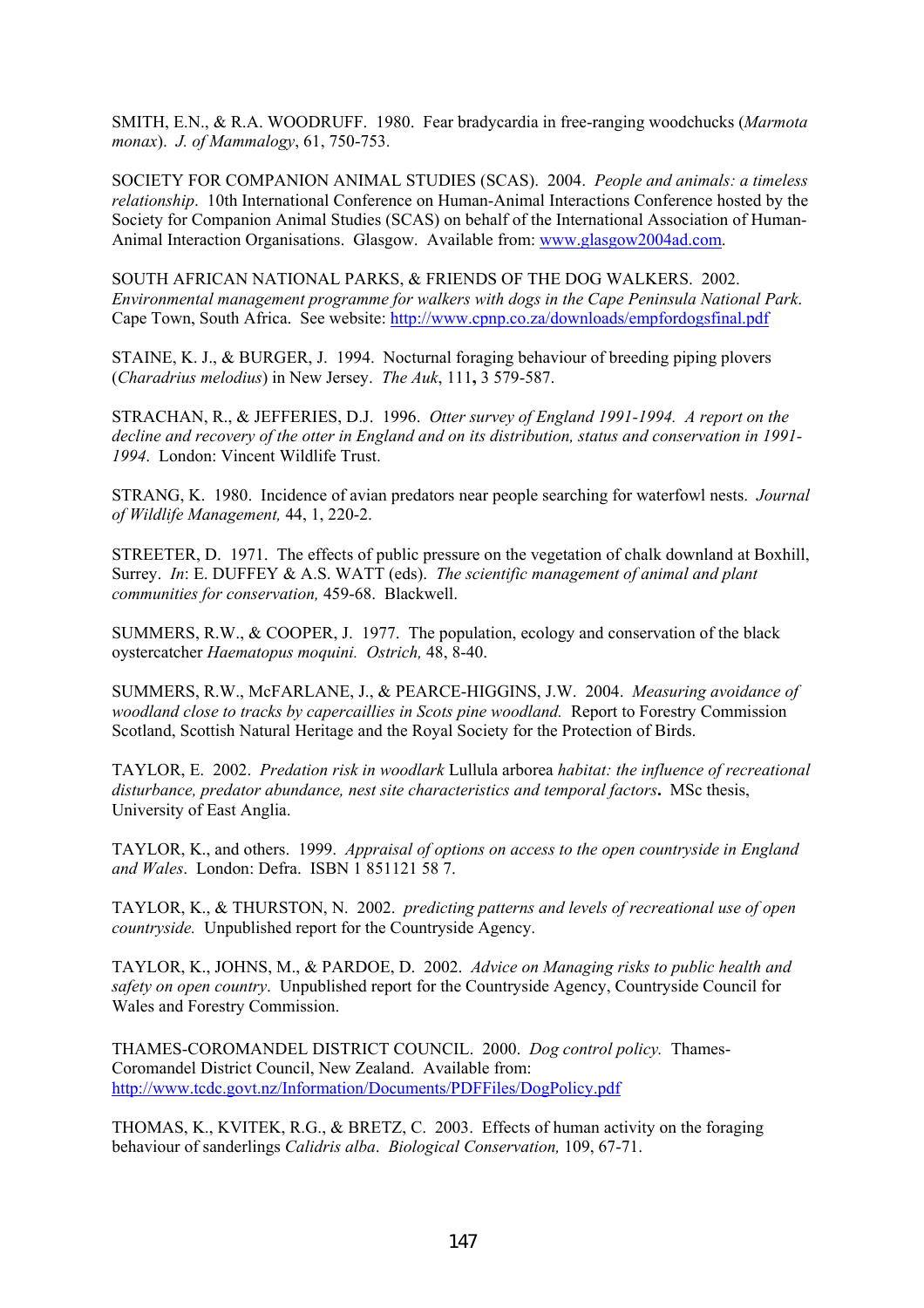THORNE, E. T., and others, eds. 1982. *Diseases of wildlife in Wyoming*. Second edition. Wyoming: Wyoming Game and Fish Department, Cheyenne.

TNS TRAVEL & TOURISM. 2004. *Great Britain leisure day visits*. Report of the 2002-03 Great Britain Day Visits Survey. Edinburgh: TNS Travel & Tourism.

TORBAY COUNCIL. 1997. *Towards a Torbay Heritage Strategy. Torbay Calcareous Grassland, Local Biodiversity Action Plan*. Available from: http://www.countryside-trust.org.uk/docs/calcareous\_grassland\_lbap.doc

TREMBLAY, J., & ELLISON, L.N. 1979. Effects of human disturbance on breeding of blackcrowned night herons. *The Auk*, 96**,** 364-369*.* 

TYDEMAN, C.F. 1977. The importance of the close fishing season to breeding bird communities. *J. Environmental Management*, 5**,** 289-296.

UNITED STATES DEPARTMENT OF CONSERVATION. 2003. *Management of dogs on land administered by the Department of Conservation. Discussion Document.* Northland Conservancy.

US FISH AND WILDLIFE SERVICE. 1996. *Piping plover (*Charadrius melodus*), Atlantic Coast population, revised recovery plan*. Hadley, MA.

VAN DEN BERG, L.J.L., and others. Territory selection by the Dartford warbler *(Sylvia undata)* in Dorset, England: the role if the vegetation type, habitat fragmentation and population size. *Biological Conservation*, 101**,** 2) 2,11-216.

VAN DER ZANDE, A.N., and others. 1984. Impact of outdoor recreation on the density of a number of breeding bird species in woods adjacent to urban residential areas. *Biological Conservation*., 30, 1-39.

VAN DER ZANDE, A. 1984. *Outdoor recreation and birds: conflict or symbiosis?* PhD Thesis, Leiden.

VEITCH, C.R. 2002. *Feral dog- a situation summary*. Endangered Species Recovery Council, 48 Manse Road, Papakura, New Zealand.

WALLER, A. J., and others. 1999. Semi-aquatic mammals. *In:* G. JOSLIN & H. YOUMANS, coordinators. *Effects of recreation on Rocky Mountain wildlife: A Review for Montana*, 5.1-5.25. Committee on Effects of Recreation on Wildlife, Montana Chapter of the Wildlife Society.

WASHINGTON STATE UNIVERSITY http://pep.wsu.edu/hortsense/scripts/query/displayProblem.asp?problemID=654&tableName=plant

WATSON, A. 1988. *Dotterel Charadrius morinellus* numbers in relation to human impact in Scotland. *Biological Conservation*, 43, 245-56.

WHITFIELD, D.P., and othrs (in prep). *The influence of human recreation on Eurasian dotterel*  Charadrius morinellus *breeding in the Scottish Highlands*. *I. The effects of disturbance.* 

WILSON, A. 2005. "*Fat Pets*". Quoted in BBC News report. Available from: http://www.bbc.co.uk/insideout/eastmidlands/series7/fat\_pets.shtml

WILTON, C. 2003. *Chichester Harbour Area of Outstanding Natural Beauty. Survey of land based recreation 2002/3*. Report for Chichester Harbour Conservancy.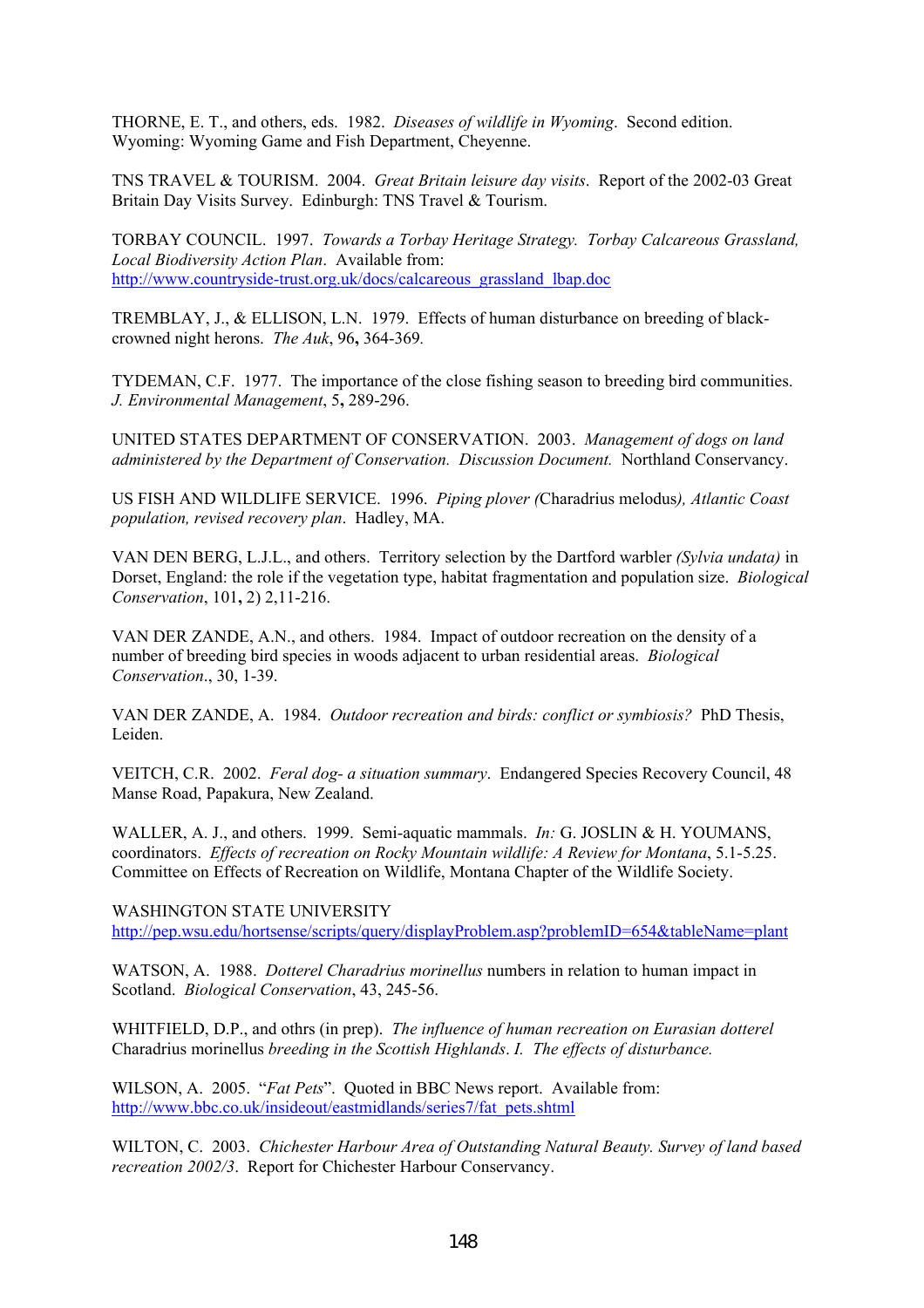WOODFIELD, E., & LANGSTON, R. 2004. *Literature review on the impact on bird populations of disturbance due to human access on foot.* A report by The Royal Society for the Protection of Birds, as part of a programme of work jointly funded by English Nature and RSPB. English Nature Project Reference FST20-11-011.

WOODLAND TRUST 2002. *Urban woodland management guide: damage and misuse*. Grantham: Woodland Trust. Available from: http://www.woodland-trust.org.uk/publications/publicationsmore/urbanwoodlandguide1.pdf

YALDEN, P.E., & YALDEN, D.W. 1990. Recreational disturbance of breeding golden plovers *Pluvialis apricarius. Biological Conservation,* 51, 243-262.

YALDEN, P.E., & YALDEN, D.W. 1988. The level of recreational pressure on blanket bog in the Peak District, England. *Biological Conservation,* 44, 213-227.

*Your dog.* 2005. January 2005 Edition.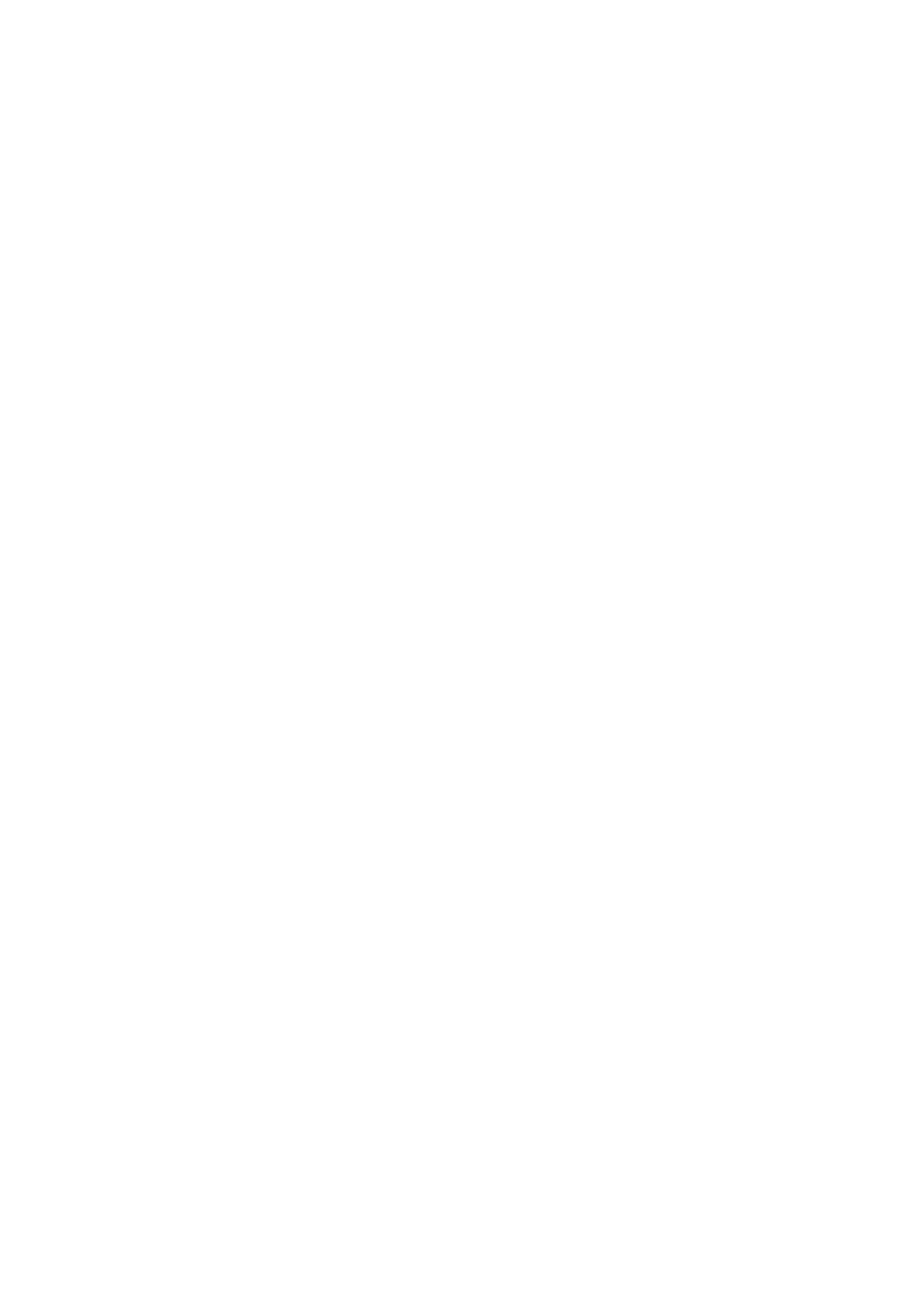# **Appendix 1 Scientific names of species mentioned in the text**

### **Birds**

American robin *Turdus migratorius*  Blackbird *Turdus merula* Black grouse *Tetrao tetrix* Black headed gull *Larus ridibundus*  Black oystercatcher *Haematopus bachmani* Black-tailed godwit *Limosa limosa*  Brent geese *Branta b. bernicula*  Buzzard *Buteo buteo* Canada goose *Branta canadensis* Capercaillie *Tetrao urogallus*  Coot *Fulica atra*  Crow *Corvus corone* Curlew/Eurasian curlew *Numenius arquata* Dartford warbler *Sylvia undata*  Dipper *Cinclus cinclus*  Dotterel/Eurasian dotterel *Charadrius morinellus* Dunlin *Calidris alpina*  Eider duck *Somateria millissima* Eurasian curlew *Numenius arquata* Golden plover *Pluvialis apricaria* Great crested grebe *Podiceps cristatus*  Great spotted woodpecker *Dendrocopos major*  Grey heron *Ardea cinerea* Grey partridge *Perdix perdix* Guillemot *Uria aalge*  Gulls *Larus spp.* Hooded plover *Thinornis rubricollis*  Jaegers (Skuas) *Stercorarius Spp.* Lapwing *Vanellus vanellus*  Little grebe *Tachybaptus ruficollis*  Little tern *Sterna albifrons*  Kittiwake *Rissa tridactyla*  Magpies *Pica pica* Mallard *Anas platyrhynchos*  Marsh harrier *Circus aeruginosus* Meadow pipit *Anthus pratensis* Moorhen *Gallinula chloropus*  Northern New Zealand dotterel *Charadrius obscurus aquilonius*  New Zealand dotterel *Charadrius obscurus* Nightjar *Caprimulgus europaeus* Oystercatcher *Haematopus ostralegus*  Piping plover *Chararius melodus* Prairie chickens *Tympanuchus sp.* Red grouse *Lagopus lagopus* Redshank *Tringa tetanus*  Reed bunting *Emberiza schoeniclus*  Ringed plover *Charadrius hiaticula* Sage grouse *Centrocercus urophasianus*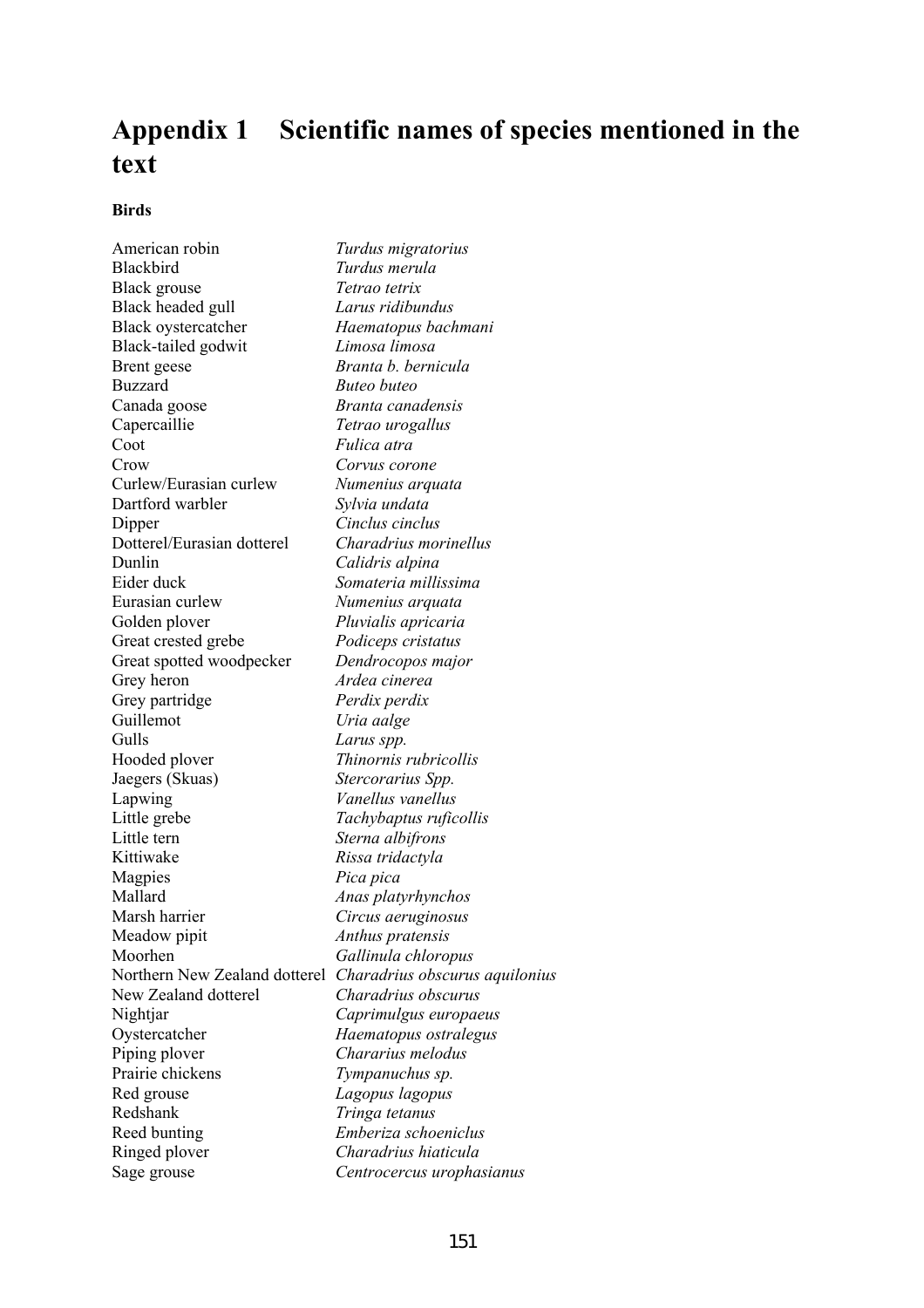Sanderling *Calidris alba*  Shelduck *Tadorna tadorna*  Skylark *Alauda arvensis*  Snipe *Gallinago gallinago*  Stonechat *Saxicola torquata*  Stone curlew *Burhinus oedicnemus*  Vesper sparrow *Pooecetes gramineus*  Western meadowlark *Sturnella neglecta* Woodcock *Scolopax rusticola*  Woodlark *Lullula arborea* 

#### **Mammals**

Antelope *Antilocapra sp.* Badger *Meles meles*  Bat *Chiroptera sp* Beaver *Castor canadensis* Bighorn sheep *Ovis canadensis* Bobcat *Felis rufus* Cat (domestic) *Felis sp.* Cattle *Bos sp.* Coyote *Canis latrans* Dog (domestic) *Canis sp.* Eastern chipmunk *Tamias striatus* Elk *Cervus elaphus* Fallow deer *Dama dama* Ferret *Mustela sp* Field vole *Microtus agrestris* Fox squirrel *Sciurus niger* Hare *Lepus sp* Rat **Ratus** Ratus Ratus **Ratus** Red fox *Vulpes vulpes*  Marmot *Marmota sp* Moose *Alces alces* Muntjac *Muntiacus reevesi*  Musk rat *Ondatra zibethica* Otter *Lutra lutra* Raccoon *Procyon lotor*  Red deer *Cervus elaphus* Sheep *Ovis aries* Skunk *Mephitis sp*  Stoat *Mustella erminea*  Weasel *Mustella nivalis*  Wolf *Canis lupus* Woodchuck *Marmota monax* 

Sharp-tailed grouse *Tympanuchus phasianellus* Western snowy plover *Charadrius alexandrinus*

Grey squirrel *Sciurus caroliniensis* Mule deer *Odocoileus hemionus* Rabbit *Oryctolagus cuniculus*  Roe deer *Capreolus capreolus* Water vole *Arvicola terrestris* White tailed deer *Odocoileus virginanus*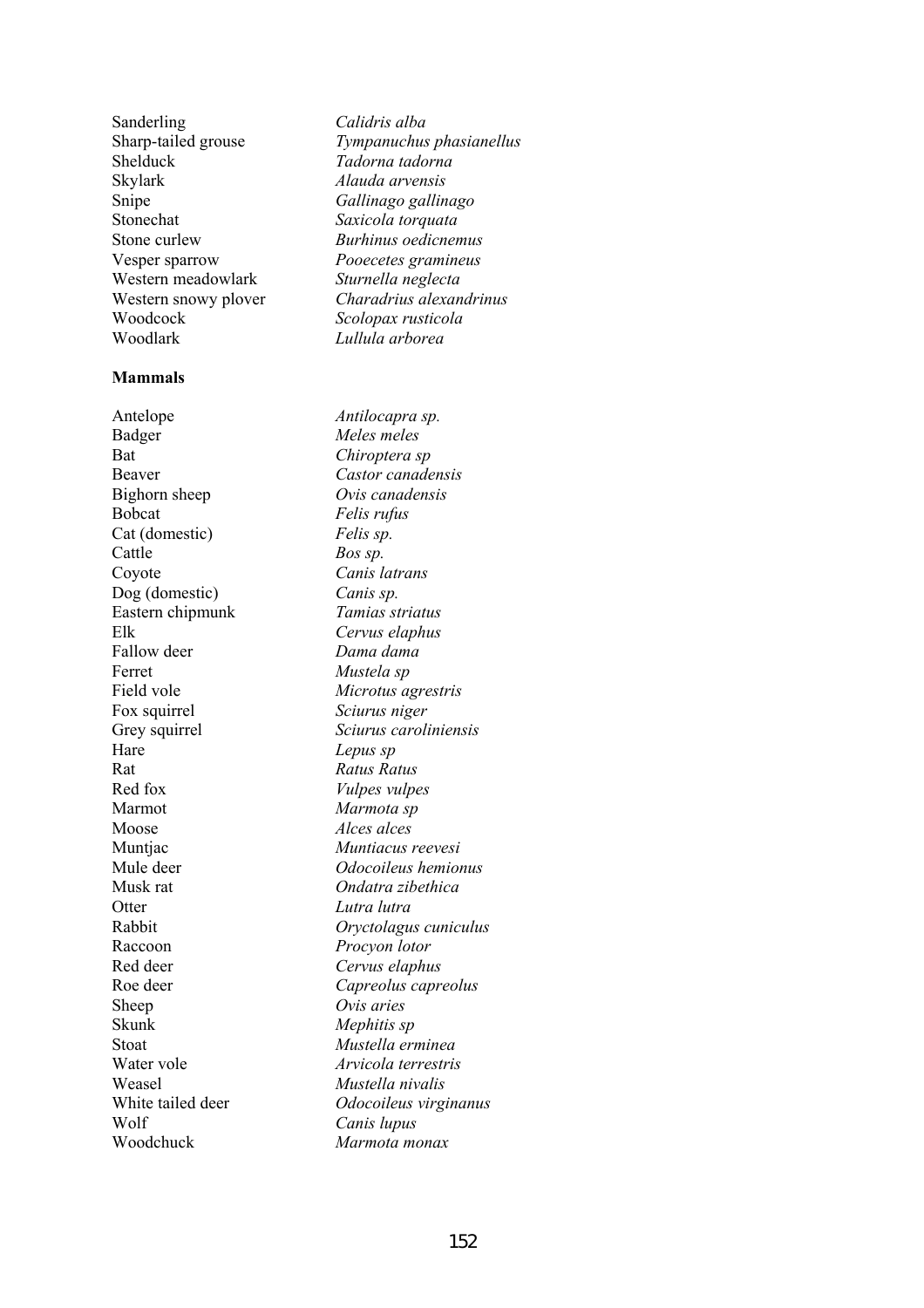#### **Other animals**

Adder *Vipera berus*  Great crested newt *Triturus cristatus* 

### **Plants**

Arrowhead *Sagittaria sagittifolia* Autumn lady's-tresses *Spiranthes spiralis*  Canadian pondweed *Elodea canadensis* Childing pink *Petrorhagia nanteuilii*  Duckweed *Lemna minor*  Heather *Calluna vulgaris*  New Zealand pigmyweed, *Crassula helmsii*  Perennial rye-grass *Lolium perenne* Pirri-pirri-burs *Acaena* spp Sand catchfly *Silene conica*  Wavy hair-grass *Deschampsia flexuosa* Wild thyme *Thymus polytrichus*

Crayfish *Austropotamobius pallipes* Earthworm *Lumbricus terrestris* 

Crested dog's-tail *Cynosurus cristatus*  Floating pennywort, *Hydrocotyle ranunculoides*  Parrot's-feather, *Myriophyllum aquaticum*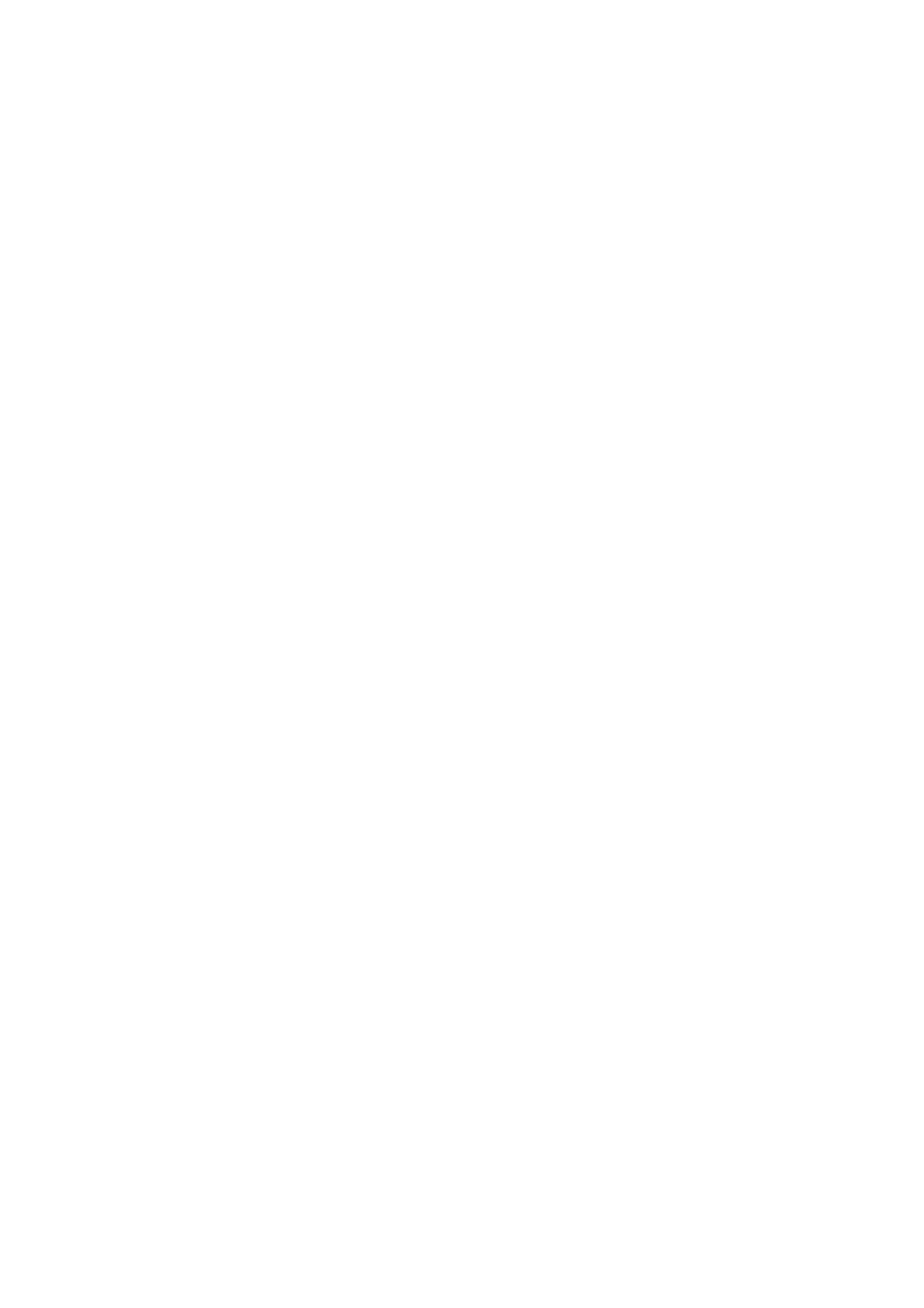# **Appendix 2 Examples of good practice**

### **Extract from the Countryside Code**

- By law, you must control your dog so that it does not disturb or scare farm animals or wildlife. You must keep you dog on a short lead on most areas of open country and common land between 1 march and 31 July, and at all times near farm animals.
- You do not have to put your dog on a lead on public paths as long as it is under close control. But as a general rule, keep you dog on a lead if you cannot rely on its obedience. By law, farmers are entitled to destroy a dog that injures or worries their animals.
- If a farm animal chases you and your dog, it is safer to let your dog off the lead don't risk getting hurt by trying to protect it.
- Take particular care that your dog doesn't scare sheep and lambs or wander where it might disturb birds that nest on the ground and other wildlife – eggs and young will soon die without protection from their parents.
- Everyone knows how unpleasant dog mess is and it can cause infections so always clean up after your dog and get rid of the mess responsibly. Also make sure your dog is wormed regularly.

Source: Countryside Agency and Countryside Council for Wales (2004)

## **National Trust policy on dog walking and examples of good practice**

## **Guiding principles**

- **1** The National Trust welcomes responsible dog owners. It does not consider it acceptable for owners to expect others to clear up after their dogs in car parks, play areas or on paths.
- **2** The National Trust expects dog owners to keep their dogs under control, which on some sites will mean on a lead. It is not acceptable to allow dogs to jump up at or otherwise intimidate other visitors.
- **3** The National Trust will continue to try to raise awareness in a variety of ways. It will if necessary seek prosecutions through legislation and its Byelaws, or in certain circumstances may ban dogs altogether.

## **Examples of good practice**

- Take every opportunity to raise the public's awareness about responsible dog ownership through on-site contact with owners, draw attention to excessive amounts of dog faeces, information (particularly the National Trust Guide for Dog Owners), press releases, voluntary wardens, articles in vets' surgeries and pet shops, school visits, etc.
- Maintain contact with local dog walkers. Where practicable, establish a local dog-walkers forum to agree guidelines, zoning, patrolling rotas, etc. Consider any special controls required for people exercising many dogs at once.
- Liaise with local authorities and other providers of land for dog walking to agree a common approach to management.
- Provide more dog gates adjacent to stiles to assist access and minimise damage to fencing
- Liaise closely with tenant farmers and assist them, particularly at lambing time and the busier visitor months, with wardening, temporary notices and other management, monitor incidents
- Locate car parks so that dogs do not foul picnic and sitting areas.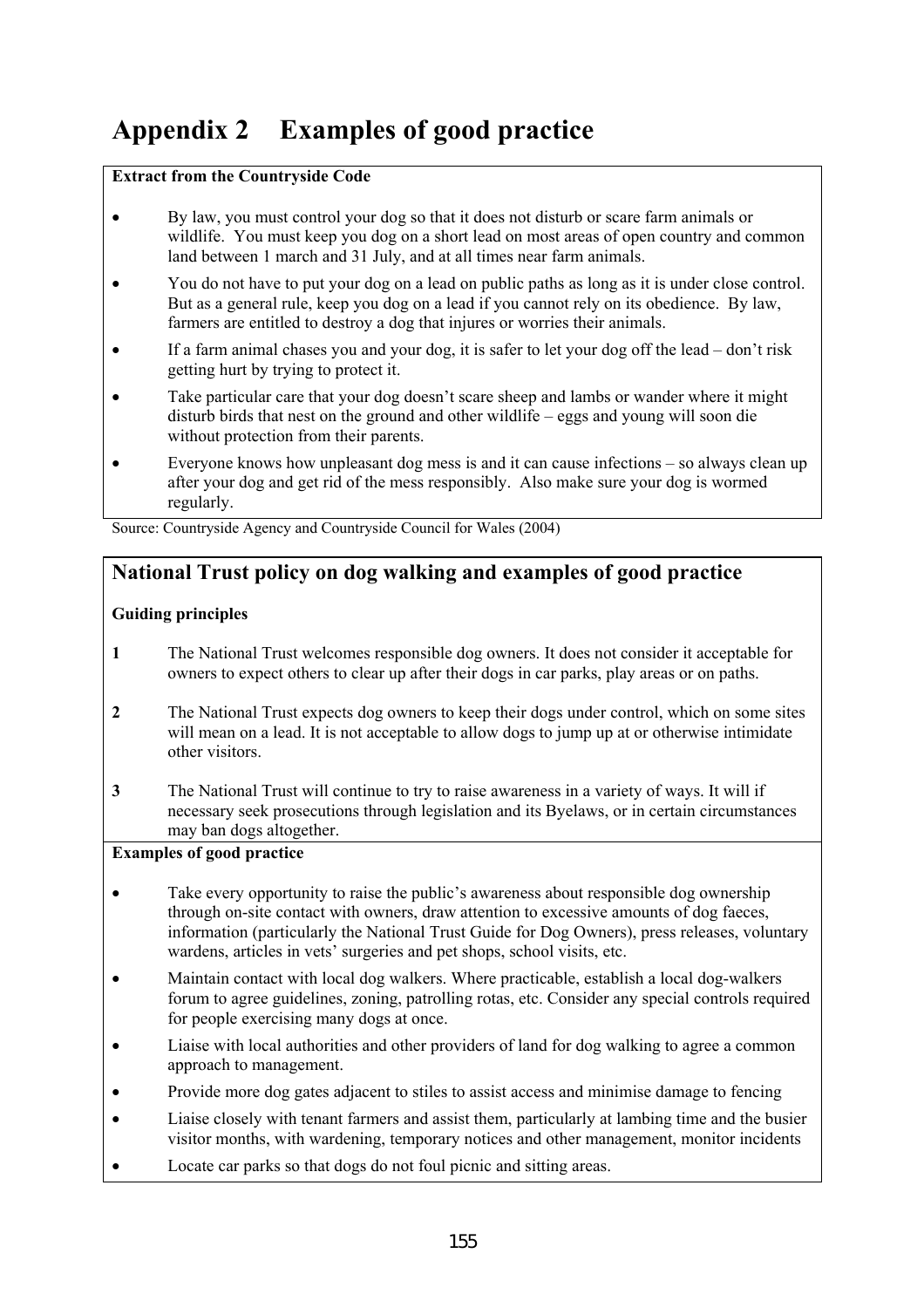- Encourage dog owners to use poop scoops wherever practicable on intensively used sites.
- Bins will not always solve the problem of indiscriminate fouling.
- Use more seasonal explanatory 'dogs on leads' notices in respect of grazing livestock, deer parks, lambing, bird-nesting areas and other wildlife sanctuaries and beaches.
- Identify some areas where dogs will not be allowed without a lead or at all.
- Ensure adequate time and resources are allocated to wardening as problems and misunderstandings are most likely to arise where wardening presence is low.

# **Teignbridge District Council's dog walker's code**

We think that Teignbridge dog walkers are amongst the most considerate around! Dogs and their owners are very welcome on our sites, (please note that  $\frac{d^{2}y}{dx^{2}}$  are in place at Dawlish Warren). Please follow these simple guidelines.

- Bag and bin your dog's mess, wherever you are there are usually bins on site.
- Please bring your own dog mess bags bags available on site are for emergency use only
- If you can, train your dog to mess in your own garden but always bring a bag 'in case'!
- Don't bring very nervous, exuberant or 'touchy' dogs unless you are absolutely certain that you can control them! We recommend that you
- Put a choke chain on strong, exuberant dogs
- Put a muzzle on very nervous or snappy dogs This will help to protect others from a frightening incident and protect you from legal action.
- Dog fights can be very frightening and owners who intervene are often badly hurt. A pepper pot can help stop a dog fight!
- Keeping your dog on a lead in a 'Dogs on leads area' helps to:
- Protect wildlife especially water birds and ground nesting birds
- Reduce dog mess even very conscientious dog walkers may not notice that their dog has messed if it is walking behind them, or if they are talking to a friend!
- Ensure that dogs are less exuberant and therefore less likely to knock over children or frail people.
- Don't let your dog yap/bark for long periods it really can spoil other people's enjoyment.
- Join a dog training class if you have a young dog, a difficult dog or maybe a rescue dog. You will enjoy your dog's company more if you are confident that it is obedient.
- If you follow this Code of Practice, you will be encouraging responsible dog ownership in Teignbridge.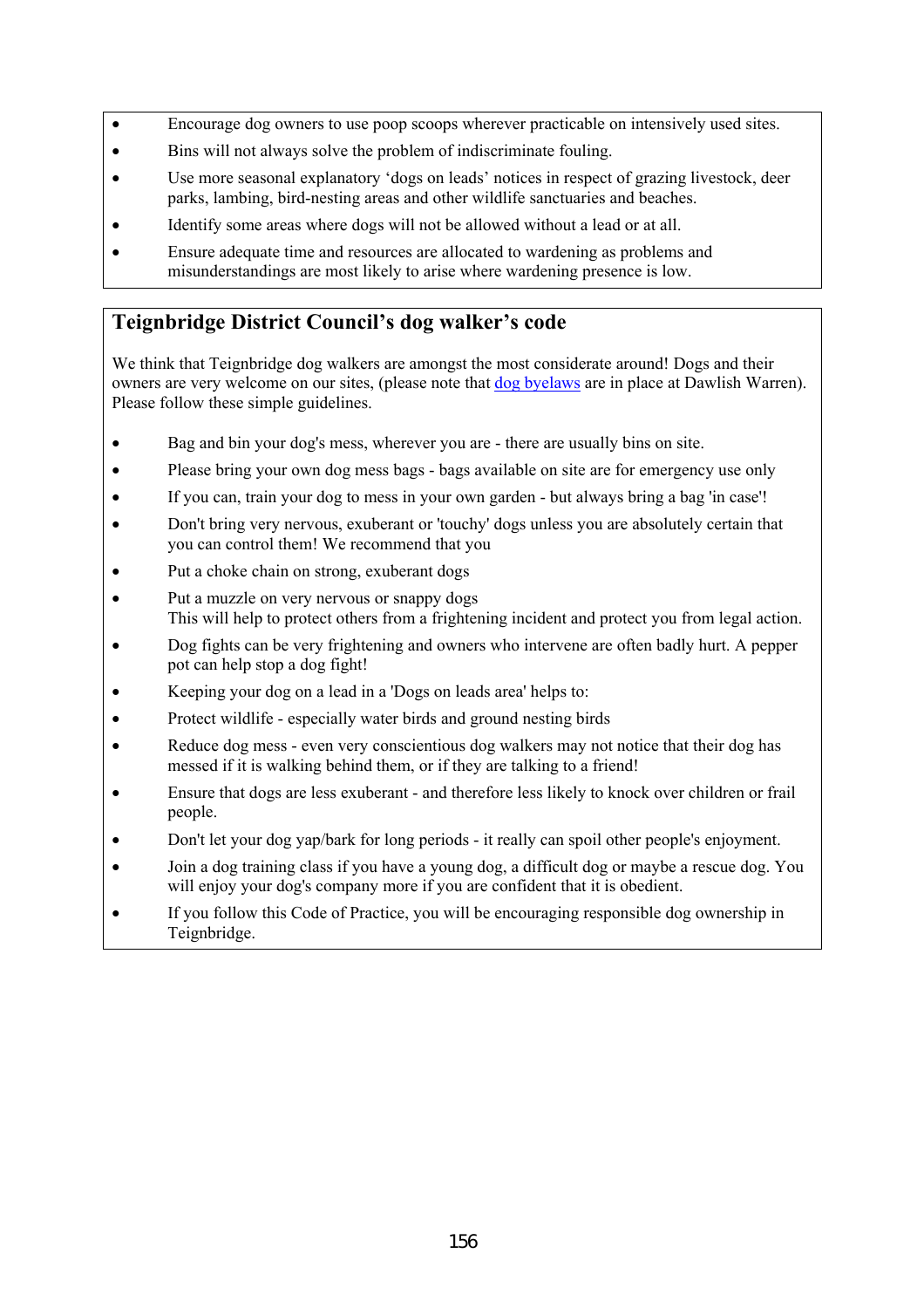# **Good practice guidance offered by CCW**

Prevention is better than cure and there are various steps that can be taken to encourage responsible behaviour – such as putting up signs (see below) or talking to dog owners about what is good practice in dog control. If problems with users' dogs arise:

- Whenever possible, approach the owner of the dog that is causing problems to ask them to bring their dog under control. If necessary, report the owner to the police and ask them to investigate with a view to prosecution. Compensation for damage to livestock may also be claimed from the dog owner.
- Ask the highway authority to make an order under Section 27 of the Road Traffic Act 1988 requiring dogs to be kept on leads on specific public rights of way, although these are difficult to enforce.
- If an order is made, put up notices insisting 'Dogs must be kept on a lead at all times on this path'. Talk to the highway authority about steps that can be taken to enforce this.
- If the authority is unwilling to make an order it is still permissible to put up notices asking owners to control their dogs, eg 'Please keep your dog on a lead near livestock' or stating 'Please keep your dog under close control'.
- Notices are more likely to be effective when they are positive, polite and offer an explanation; impacts on wildlife and livestock are not always obvious to dog owners. Signs asking for dogs to be kept on leads between certain dates or at "lambing time", or in clearly defined areas, will be more effective than signs left in place all year.

Source: Countryside Council for Wales 2005